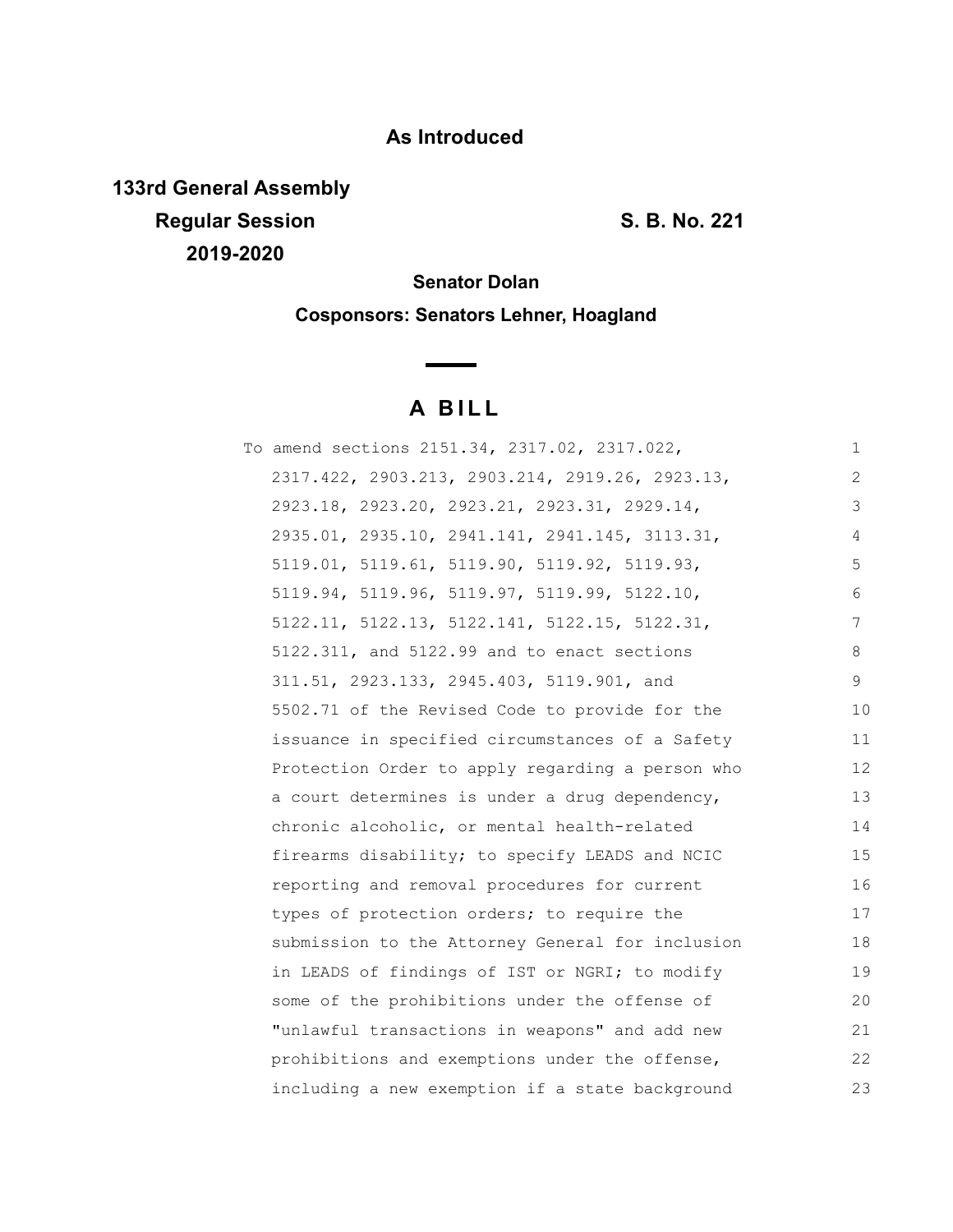| check mechanism the bill enacts is used and does | 24 |
|--------------------------------------------------|----|
| not indicate that the prospective transferee is  | 25 |
| barred from firearms possession; to provide in   | 26 |
| specified circumstances for the issuance of a    | 27 |
| seller's protection certificate under the new    | 28 |
| state background check mechanism; to increase    | 29 |
| the penalty for certain firearms-related         | 30 |
| offenses in specified circumstances; to modify   | 31 |
| the law governing the entry of arrest warrants   | 32 |
| into LEADS as extradition warrants; to expand    | 33 |
| the law regarding the provision of drug and      | 34 |
| alcohol test results to law enforcement          | 35 |
| personnel; and to provide a new exception to the | 36 |
| testimonial privilege for specified medical and  | 37 |
| dental personnel regarding certain probate court | 38 |
| proceedings.                                     | 39 |

### **BE IT ENACTED BY THE GENERAL ASSEMBLY OF THE STATE OF OHIO:**

| Section 1. That sections 2151.34, 2317.02, 2317.022,             | 40 |
|------------------------------------------------------------------|----|
| 2317.422, 2903.213, 2903.214, 2919.26, 2923.13, 2923.18,         | 41 |
| 2923.20, 2923.21, 2923.31, 2929.14, 2935.01, 2935.10, 2941.141,  | 42 |
| 2941.145, 3113.31, 5119.01, 5119.61, 5119.90, 5119.92, 5119.93,  | 43 |
| 5119.94, 5119.96, 5119.97, 5119.99, 5122.10, 5122.11, 5122.13,   | 44 |
| 5122.141, 5122.15, 5122.31, 5122.311, and 5122.99 be amended and | 45 |
| sections 311.51, 2923.133, 2945.403, 5119.901, and 5502.71 of    | 46 |
| the Revised Code be enacted to read as follows:                  | 47 |
| Sec. 311.51. (A) As used in this section:                        | 48 |

(1) "Federally licensed firearms dealer" has the same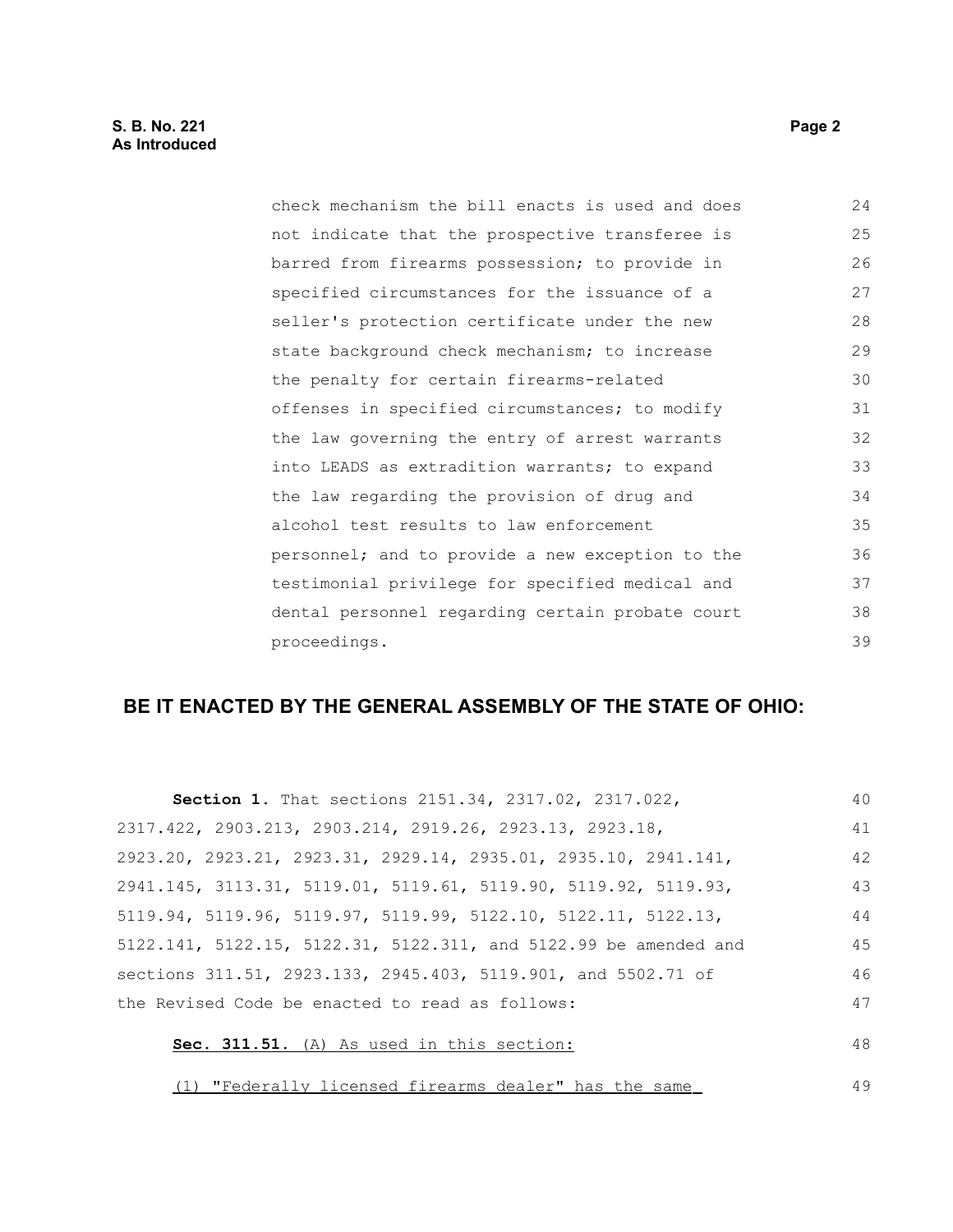| meaning as in section 5502.63 of the Revised Code.               | 50 |
|------------------------------------------------------------------|----|
| (2) "Prospective transferee" means the person who is the         | 51 |
| subject of a petition filed under division (B) (2) of this       | 52 |
| section requesting a sheriff to contact the department and       | 53 |
| request the department to conduct background checks of the       | 54 |
| person under section 5502.71 of the Revised Code.                | 55 |
| (3) "Transfer" means a person's sale, loaning, giving, or        | 56 |
| furnishing of a firearm to another person.                       | 57 |
| (4) "Identification document" means a document made or           | 58 |
| issued by or under the authority of the United States            | 59 |
| government, this state, or any other state, a political          | 60 |
| subdivision of this state or any other state, a sponsoring       | 61 |
| entity of an event designated as a special event of national     | 62 |
| significance, a foreign government, a political subdivision of a | 63 |
| foreign government, an international governmental organization,  | 64 |
| or an international quasi-qovernmental organization that, when   | 65 |
| completed with information concerning a particular individual,   | 66 |
| is of a type intended or commonly accepted for the purpose of    | 67 |
| identification of individuals and that includes a photograph of  | 68 |
| the individual.                                                  | 69 |
| (B) (1) A person who is not a federally licensed firearms        | 70 |
| dealer and who wishes to transfer any firearm to another person  | 71 |
| who is not a federally licensed firearms dealer may require the  | 72 |
| prospective transferee to provide proof that the prospective     | 73 |
| transferee has obtained a current seller's protection            | 74 |
| certificate as set forth in this section and section 5502.71 of  | 75 |
| the Revised Code.                                                | 76 |
| (2) A person who seeks to receive a firearm by transfer          | 77 |
| from another person who is not a federally licensed firearms     | 78 |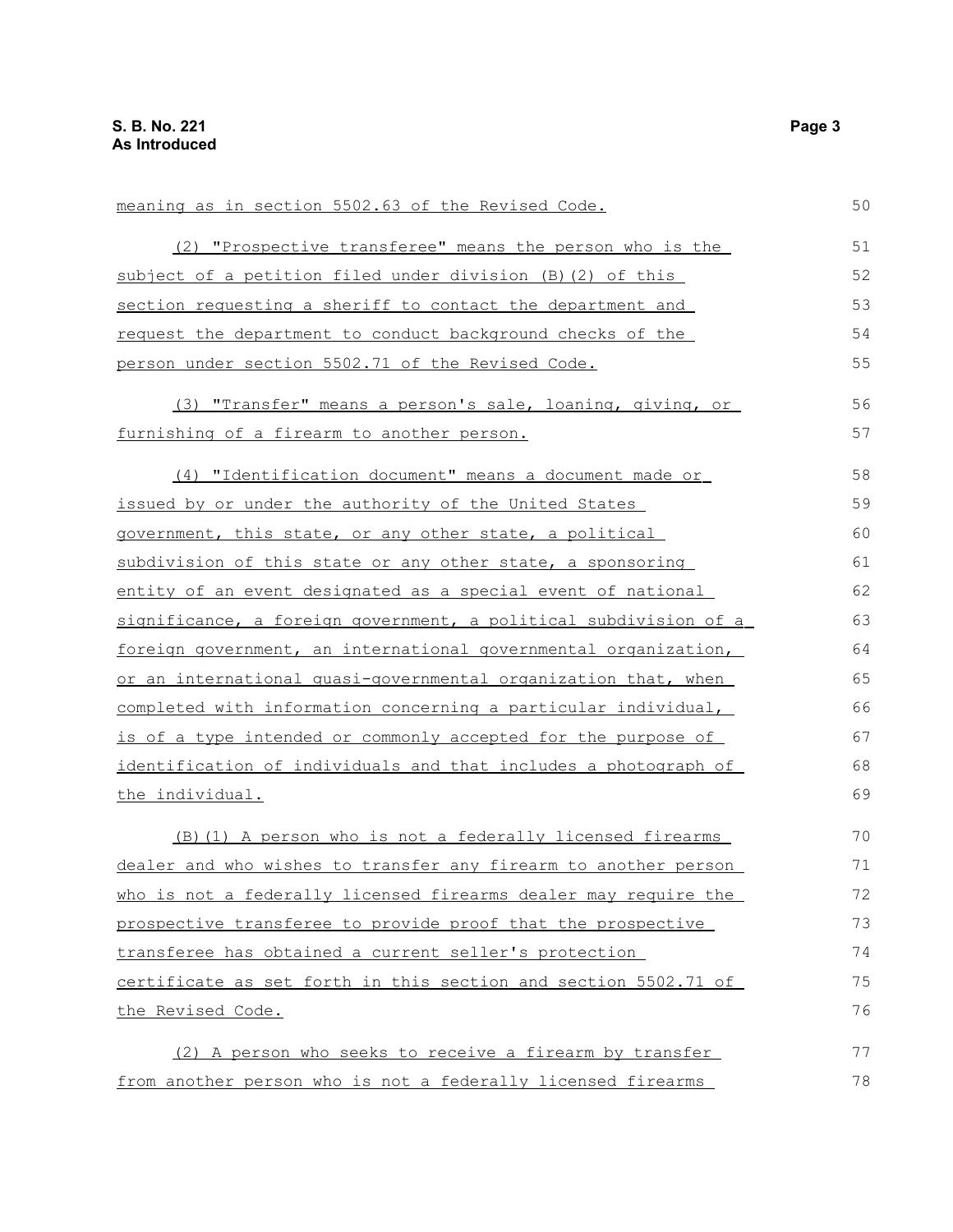| dealer may file a petition with the sheriff of any county         | 79  |
|-------------------------------------------------------------------|-----|
| requesting the sheriff, through the department of public safety,  | 80  |
| to conduct background checks on the person's self under section   | 81  |
| 5502.71 of the Revised Code.                                      | 82  |
| (3) A sheriff with whom a petition is filed under division        | 83  |
| (B) (2) of this section may charge a person who files a petition  | 84  |
| under division (B) (2) of this section a fee, not exceeding ten   | 85  |
| dollars, for filing the petition.                                 | 86  |
| (C)(1) The department of public safety, by rule, shall            | 87  |
| prescribe a form to be used by a person to file a petition under  | 88  |
| division (B) (2) of this section. The form shall specify that the | 89  |
| prospective transferee may provide the prospective transferee's   | 90  |
| social security number on the petition to assist with the         | 91  |
| completion of the background checks and shall provide a space on  | 92  |
| which the number may be provided, and shall require that the      | 93  |
| person who files the petition provide all of the following on     | 94  |
| the form:                                                         | 95  |
| (a) The name, current state of residence, current county          | 96  |
| of residence, gender, race, and date of birth of the prospective  | 97  |
| transferee;                                                       | 98  |
| (b) A telephone number or, at the option of the                   | 99  |
| prospective transferee, an email address at which the             | 100 |
| prospective transferee may be contacted;                          | 101 |
| (c) Any other information specified by the department that        | 102 |
| is necessary for the department to conduct background checks      | 103 |
| under section 5502.71 of the Revised Code.                        | 104 |
| (2) The department of public safety shall not require a           | 105 |
| prospective transferee to provide any information with respect    | 106 |
| to a petition filed under division (B) (2) of this section that   | 107 |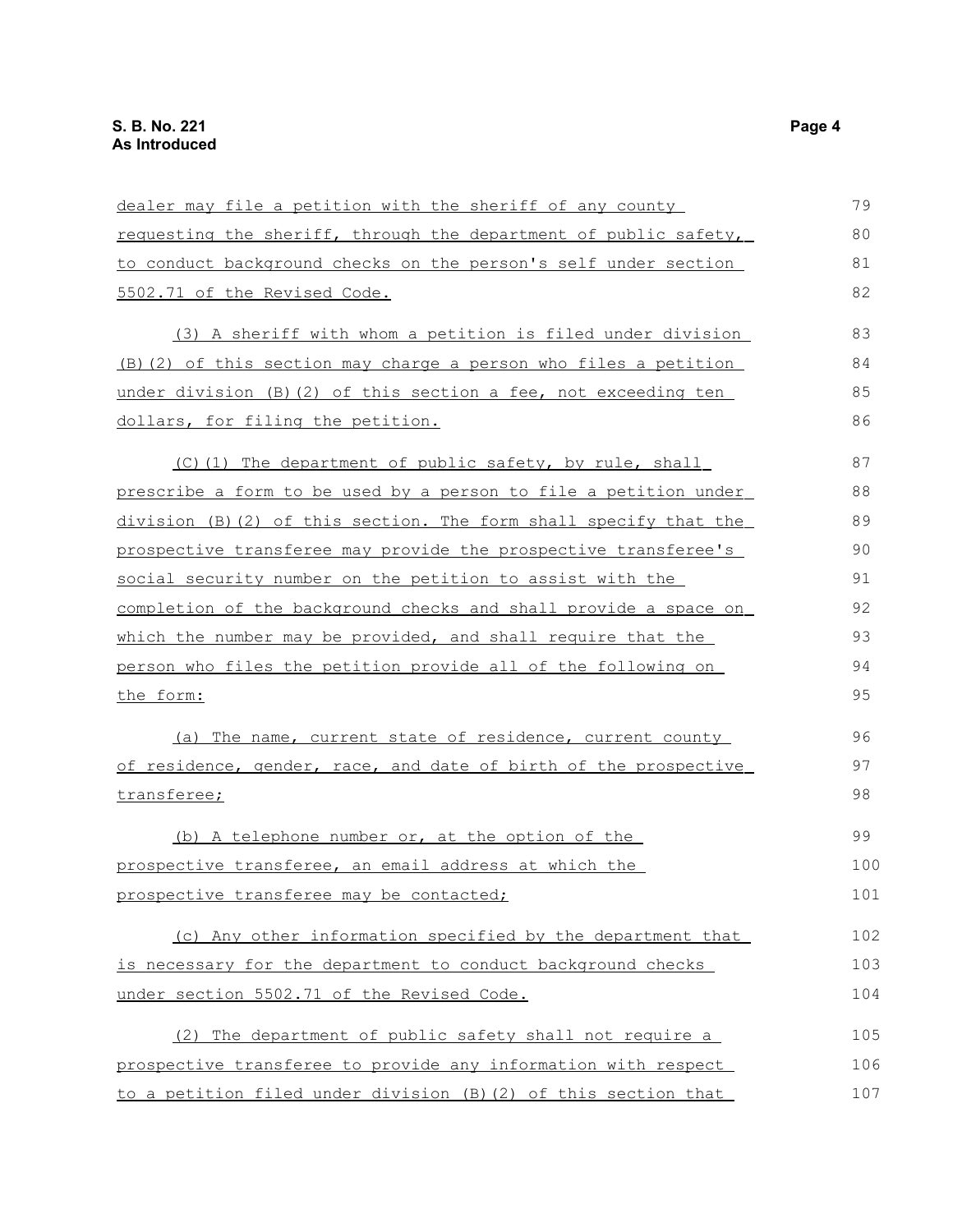| is in addition to the information needed to conduct the           | 108 |
|-------------------------------------------------------------------|-----|
| background checks under section 5502.71 of the Revised Code and   | 109 |
| issue a seller's protection certificate.                          | 110 |
| (3) A petition filed under division (B) (2) of this section       | 111 |
| shall not identify or list any firearm that might be the subject  | 112 |
| of any transfer to the prospective transferee, and a person who   | 113 |
| files a petition under division (B) (2) of this section shall not | 114 |
| be required to identify or list on the petition, or otherwise     | 115 |
| identify or list with respect to the petition, any firearm that   | 116 |
| might be the subject of a transfer to the prospective             | 117 |
| transferee.                                                       | 118 |
| (D) (1) Upon receipt of a petition filed under division (B)       | 119 |
| (2) of this section that contains the information specified in    | 120 |
| division (C) of this section, the sheriff shall immediately       | 121 |
| verify the identity of the prospective transferee by examining a  | 122 |
| valid identification document of the prospective transferee       | 123 |
| <u>containing a photograph of that prospective transferee.</u>    | 124 |
| (2) Upon verifying the identity of the prospective                | 125 |
| transferee under division (D) (1) of this section and the payment | 126 |
| of a fee authorized under division (B) (3) of this section, if a  | 127 |
| fee is charged, the sheriff immediately shall contact the         | 128 |
| department of public safety and request the department to         | 129 |
| conduct background checks of the prospective transferee under     | 130 |
| section 5502.71 of the Revised Code. The sheriff shall provide    | 131 |
| the department with all of the information about the prospective  | 132 |
| transferee that is included on the request, and provide the       | 133 |
| department with confirmation of the verification of the identity  | 134 |
| of the prospective transferee.                                    | 135 |
| (E) Upon receipt of a request from a sheriff under                | 136 |
| division (D) of this section, the department of public safety     | 137 |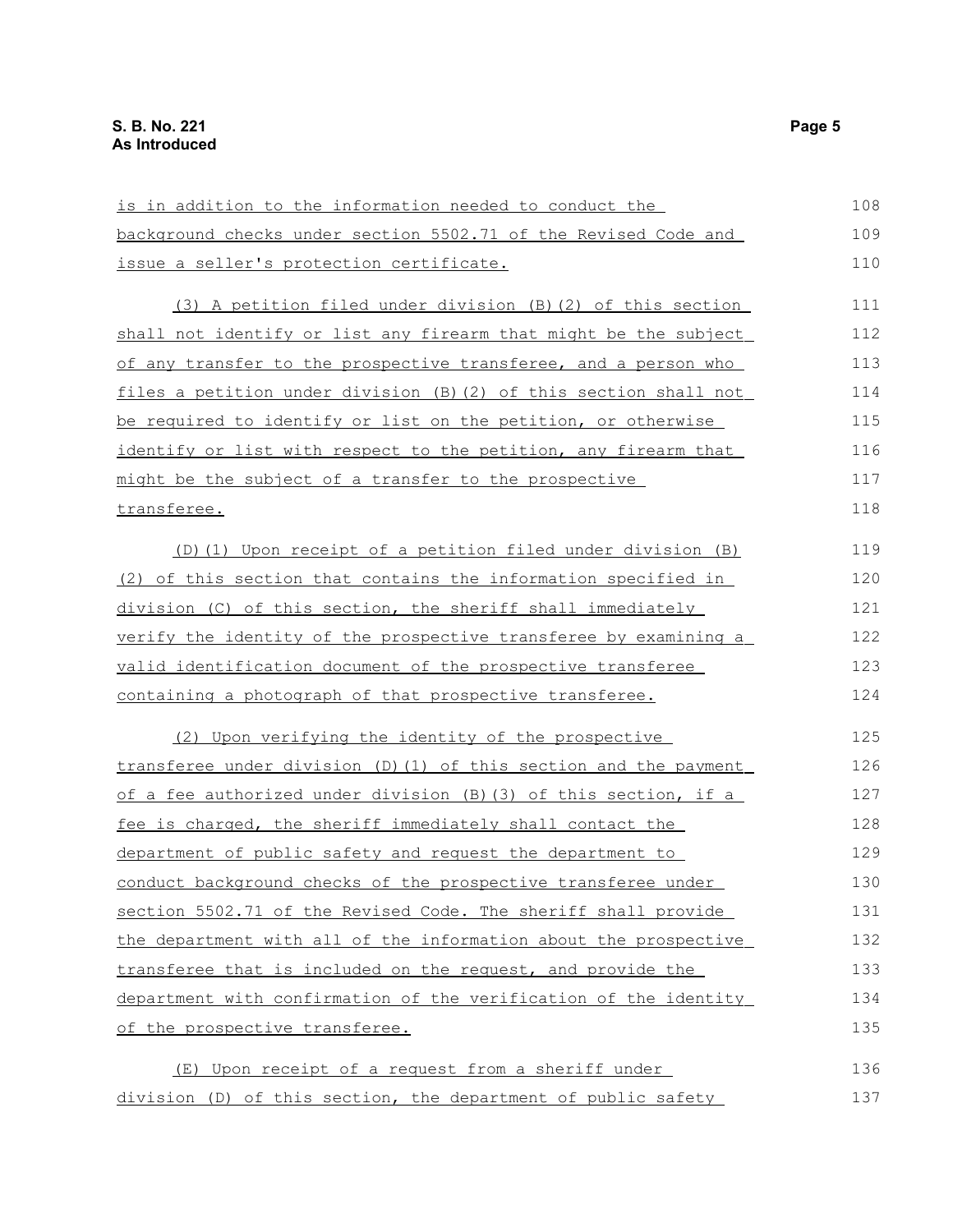| shall immediately conduct background checks of the prospective   | 138 |
|------------------------------------------------------------------|-----|
| transferee pursuant to section 5502.71 of the Revised Code and,  | 139 |
| upon completion of the checks, shall immediately report the      | 140 |
| results of the background checks to the requesting sheriff. If   | 141 |
| the results indicate that the prospective transferee is          | 142 |
| prohibited from acquiring, possessing, or using a firearm under  | 143 |
| section 2923.13 of the Revised Code, 18 U.S.C. 922(g), or 18     | 144 |
| <u>U.S.C. 922(n), the department shall not issue a seller's</u>  | 145 |
| protection certificate for the prospective transferee and shall  | 146 |
| immediately notify the sheriff who requested the checks that it  | 147 |
| will not be issuing a certificate. If the results indicate that  | 148 |
| the prospective transferee is not prohibited from acquiring,     | 149 |
| possessing, or using a firearm under section 2923.13 of the      | 150 |
| Revised Code, 18 U.S.C. 922(g), or 18 U.S.C. 922(n), the         | 151 |
| department shall immediately issue to the sheriff who requested  | 152 |
| the background check a seller's protection certificate for the   | 153 |
| prospective transferee.                                          | 154 |
| If, after conducting the background checks, the department       | 155 |
| is unable to immediately determine whether the prospective       | 156 |
| transferee is prohibited from acquiring, possessing, or using a  | 157 |
| firearm under section 2923.13 of the Revised Code, 18 U.S.C.     | 158 |
| 922(g), or 18 U.S.C. 922(n), the department shall immediately    | 159 |
| notify the sheriff who requested the checks of the delayed       | 160 |
| status and shall not issue a seller's protection certificate     | 161 |
| until the background checks are complete. If after the delayed   | 162 |
| background checks are complete, the results of the checks        | 163 |
| indicate that the prospective transferee is not prohibited from  | 164 |
| acquiring, possessing, or using a firearm pursuant to section    | 165 |
| 2923.13 of the Revised Code, 18 U.S.C. 922(q), or 18 U.S.C.      | 166 |
| 922(n), the department shall issue to the sheriff who requested  | 167 |
| the checks a seller's protection certificate for the prospective | 168 |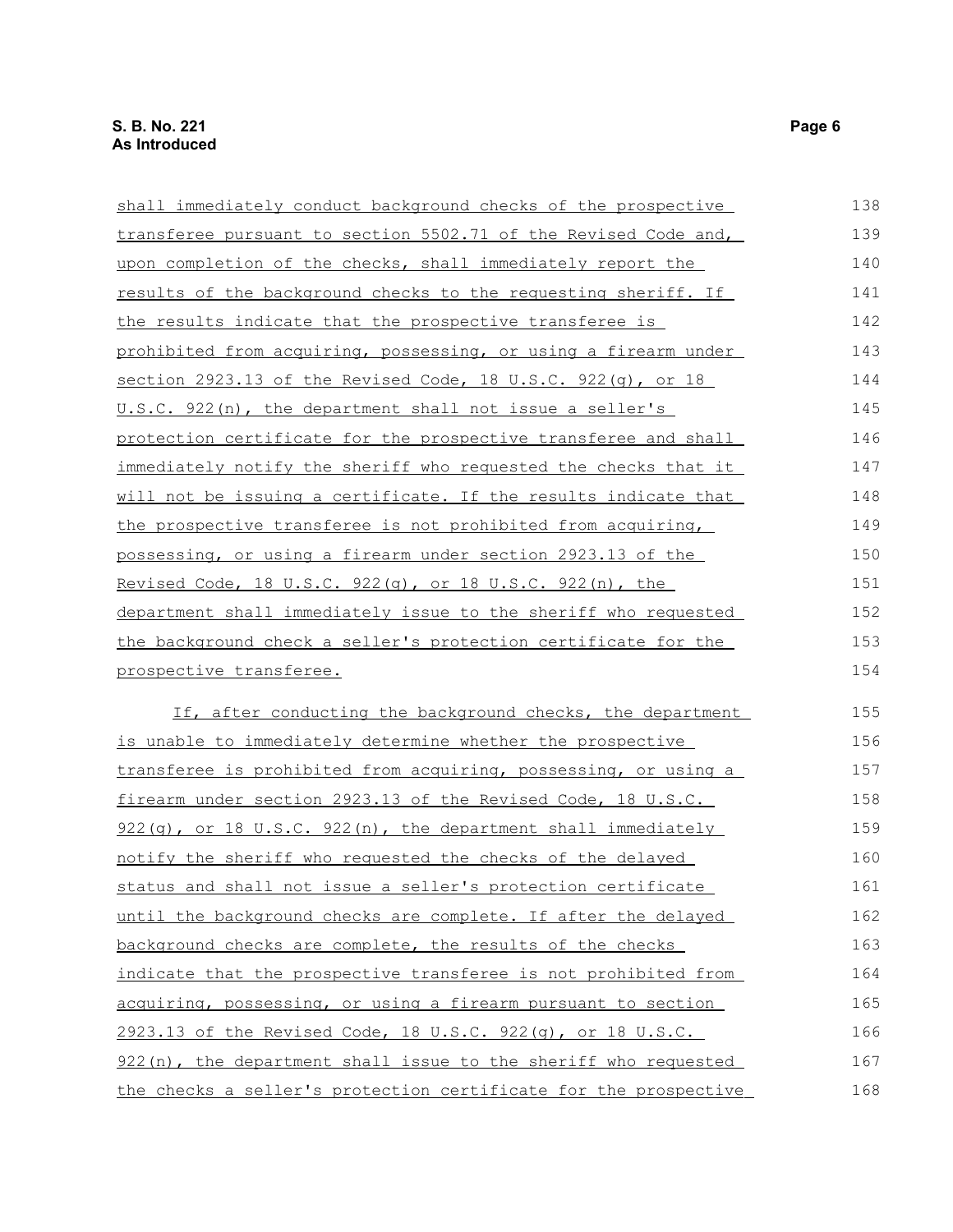| transferee. If after the delayed background checks are complete, | 169 |
|------------------------------------------------------------------|-----|
| the results of the checks indicate that the prospective          | 170 |
| transferee is prohibited from acquiring, possessing, or using a  | 171 |
| firearm pursuant to section 2923.13 of the Revised Code, 18      | 172 |
| U.S.C 922(g), or 18 U.S.C. 922(n), the department shall notify   | 173 |
| the sheriff who requested the background check that it will not  | 174 |
| be issuing a seller's protection certificate.                    | 175 |
| Upon receipt of the seller's protection certificate or a         | 176 |
| notification of denial of a seller's protection certificate as   | 177 |
| the result of initial background checks or delayed background    | 178 |
| checks, the sheriff shall do whichever of the following is       | 179 |
| applicable:                                                      | 180 |
| (1) Contact the prospective transferee and transmit the          | 181 |
| certificate to the prospective transferee, either                | 182 |
| electronically, in person, or by mail, at the option of the      | 183 |
| prospective transferee;                                          | 184 |
| (2) Notify the prospective transferee of the denial of the       | 185 |
| seller's protection certificate.                                 | 186 |
| (F) A petition filed under division (B) (2) of this              | 187 |
| section, all information related to such a petition, and the     | 188 |
| results of subsequent background checks and the fact of the      | 189 |
| issuance of a seller's protection certificate, if applicable,    | 190 |
| are not public records under section 149.43 of the Revised Code  | 191 |
| and are not subject to inspection or copying under that section. | 192 |
| A petition filed under division (B) (2) of this section, all     | 193 |
| information related to such a petition, and the results of       | 194 |
| subsequent background checks and the fact of the issuance of a   | 195 |
| seller's protection certificate, if applicable, are confidential | 196 |
| and shall not be divulged to any person other than for purposes  | 197 |
| of conducting the background checks as required by this section  | 198 |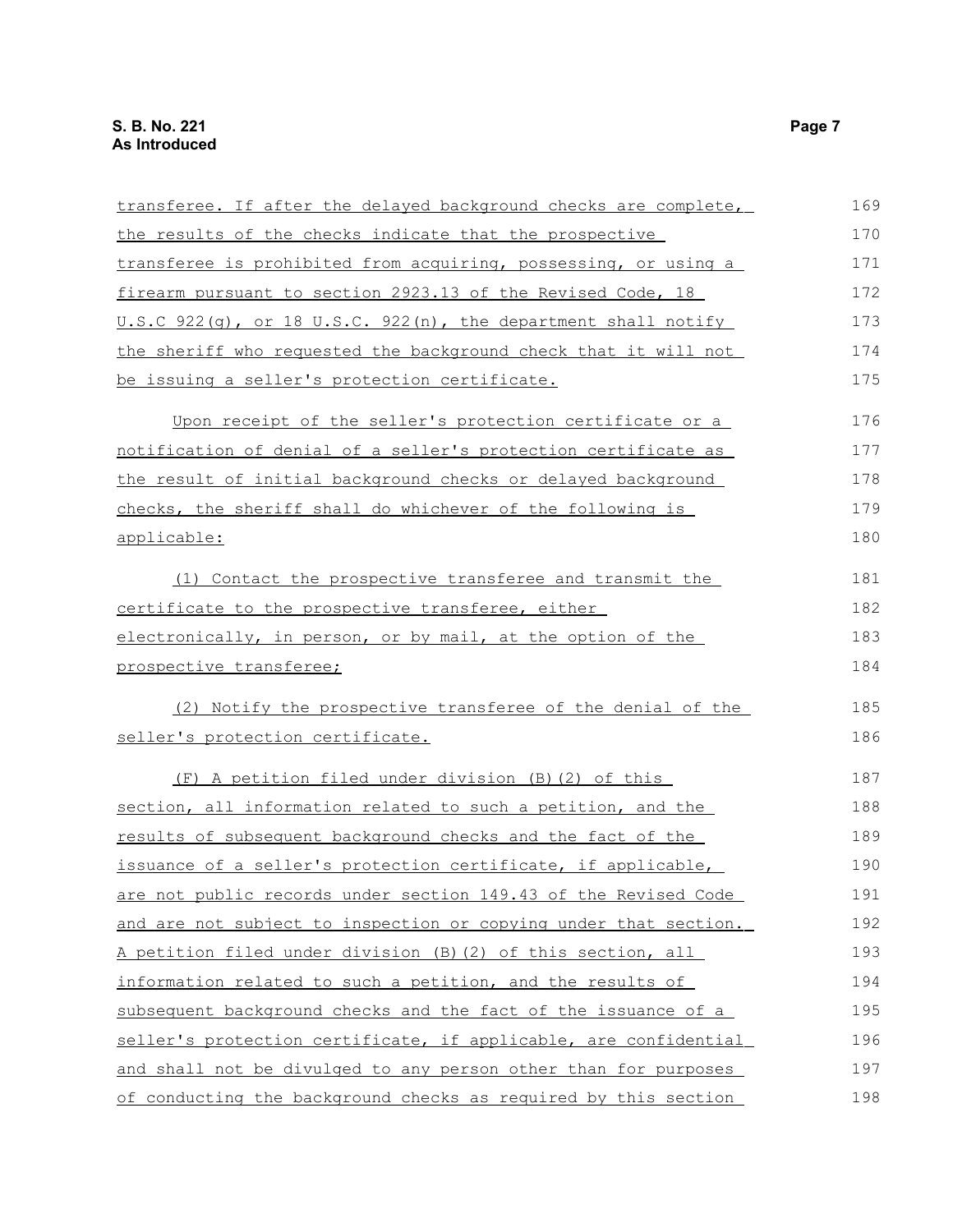| and section 5502.71 of the Revised Code or for purposes of         | 199 |
|--------------------------------------------------------------------|-----|
| verifying that background checks were conducted under this         | 200 |
| section and section 5502.71 of the Revised Code.                   | 201 |
| (G) Nothing in this section requires that, before a person         | 202 |
| may transfer a firearm to another person, the person being         | 203 |
| <u>transferred the firearm must file a petition with a sheriff</u> | 204 |
| under division (B) (2) of this section requesting the sheriff to   | 205 |
| contact the department of public safety and request the            | 206 |
| department to conduct background checks, as described in           | 207 |
| division (D) of this section.                                      | 208 |
| (H) If the department of public safety denies the issuance         | 209 |
| of a seller's protection certificate under this section and        | 210 |
| section 5502.71 of the Revised Code, and if the subject            | 211 |
| prospective transferee believes the denial was based on            | 212 |
| incorrect information received or used by the department in        | 213 |
| conducting the background checks that were the basis of the        | 214 |
| denial, the prospective transferee may challenge the background    | 215 |
| check results by using the challenge and review procedure of the   | 216 |
| department of public safety established pursuant to division (G)   | 217 |
| (2) of section 5502.71 of the Revised Code.                        | 218 |
| The fact that the department of public safety issues a<br>(1)      | 219 |
| seller's protection certificate for a person is not admissible     | 220 |
| in a future prosecution of the person for a violation of section   | 221 |
| 2923.13 of the Revised Code.                                       | 222 |
| Sec. 2151.34. (A) As used in this section:                         | 223 |
| (1) "Court" means the juvenile division of the court of            | 224 |
| common pleas of the county in which the person to be protected     | 225 |
| by the protection order resides.                                   | 226 |
| (2) "Victim advocate" means a person who provides support          | 227 |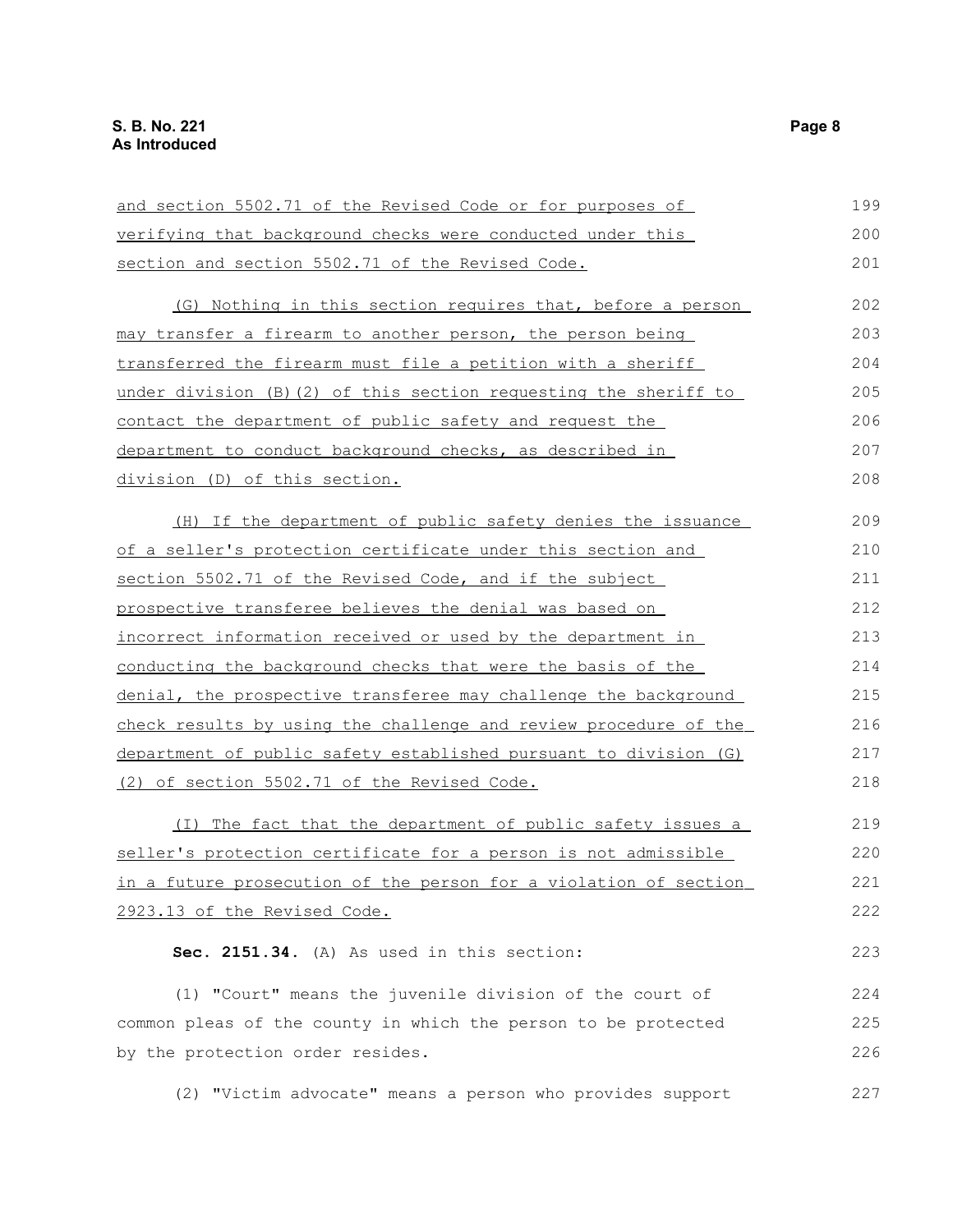and assistance for a person who files a petition under this section. (3) "Family or household member" has the same meaning as in section 3113.31 of the Revised Code. (4) "Protection order issued by a court of another state" has the same meaning as in section 2919.27 of the Revised Code. (5) "Petitioner" means a person who files a petition under this section and includes a person on whose behalf a petition under this section is filed. (6) "Respondent" means a person who is under eighteen years of age and against whom a petition is filed under this section. (7) "Sexually oriented offense" has the same meaning as in section 2950.01 of the Revised Code. (8) "Electronic monitoring" has the same meaning as in section 2929.01 of the Revised Code. (9) "Companion animal" has the same meaning as in section 959.131 of the Revised Code. (B) The court has jurisdiction over all proceedings under this section. (C)(1) Any of the following persons may seek relief under this section by filing a petition with the court: (a) Any person on behalf of that person; (b) Any parent or adult family or household member on behalf of any other family or household member; (c) Any person who is determined by the court in its discretion as an appropriate person to seek relief under this 228 229 230 231 232 233 234 235 236 237 238 239 240 241 242 243 244 245 246 247 248 249 250 251 252 253 254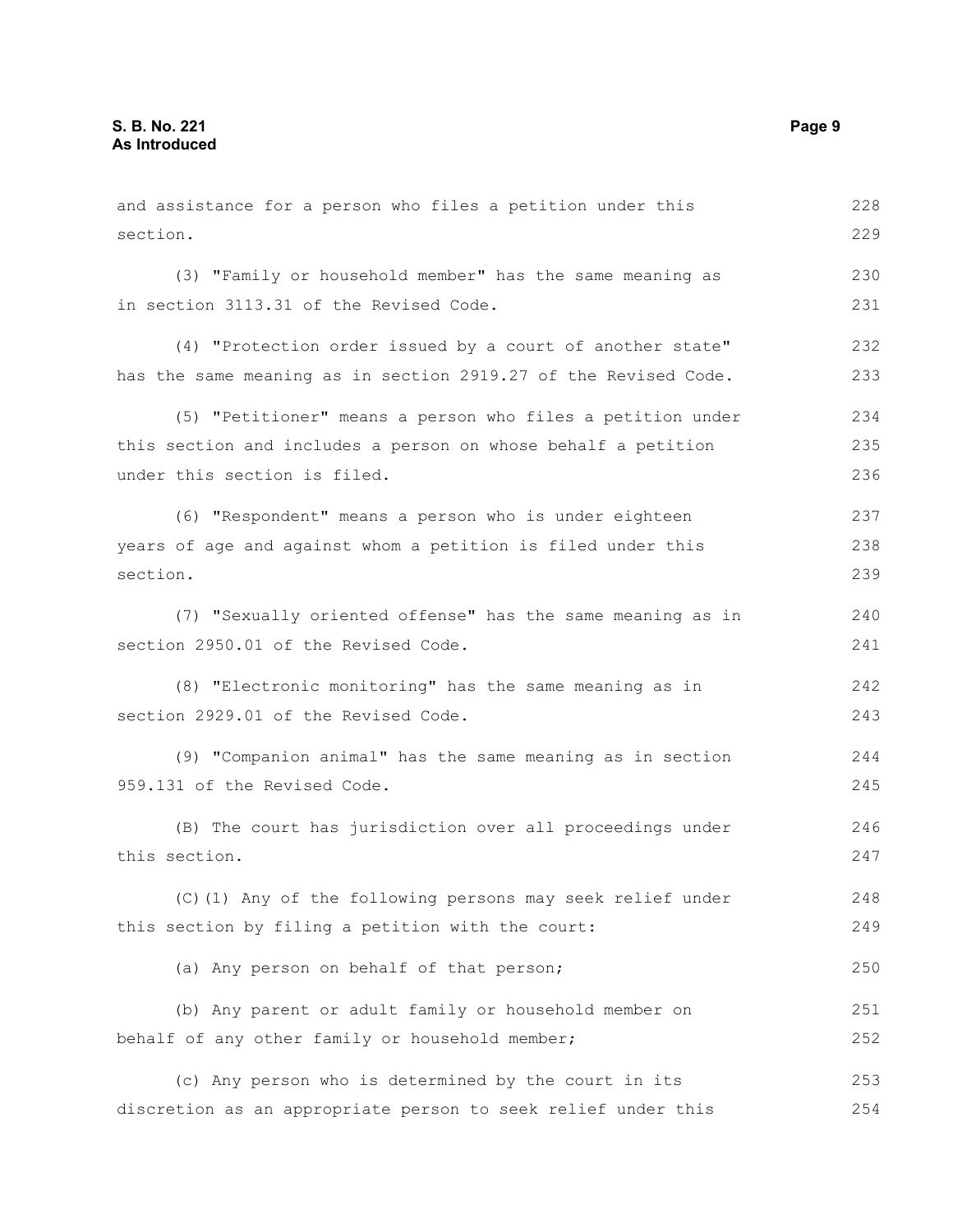section on behalf of any child.

(2) The petition shall contain or state all of the following: 256 257

(a) An allegation that the respondent engaged in a violation of section 2903.11, 2903.12, 2903.13, 2903.21, 2903.211, 2903.22, or 2911.211 of the Revised Code, committed a sexually oriented offense, or engaged in a violation of any municipal ordinance that is substantially equivalent to any of those offenses against the person to be protected by the protection order, including a description of the nature and extent of the violation; 258 259 260 261 262 263 264 265

(b) If the petitioner seeks relief in the form of electronic monitoring of the respondent, an allegation that at any time preceding the filing of the petition the respondent engaged in conduct that would cause a reasonable person to believe that the health, welfare, or safety of the person to be protected was at risk, a description of the nature and extent of that conduct, and an allegation that the respondent presents a continuing danger to the person to be protected; 266 267 268 269 270 271 272 273

(c) A request for relief under this section. 274

(3) The court in its discretion may determine whether or not to give notice that a petition has been filed under division (C)(1) of this section on behalf of a child to any of the following: 275 276 277 278

(a) A parent of the child if the petition was filed by any person other than a parent of the child;

(b) Any person who is determined by the court to be an appropriate person to receive notice of the filing of the petition. 281 282 283

255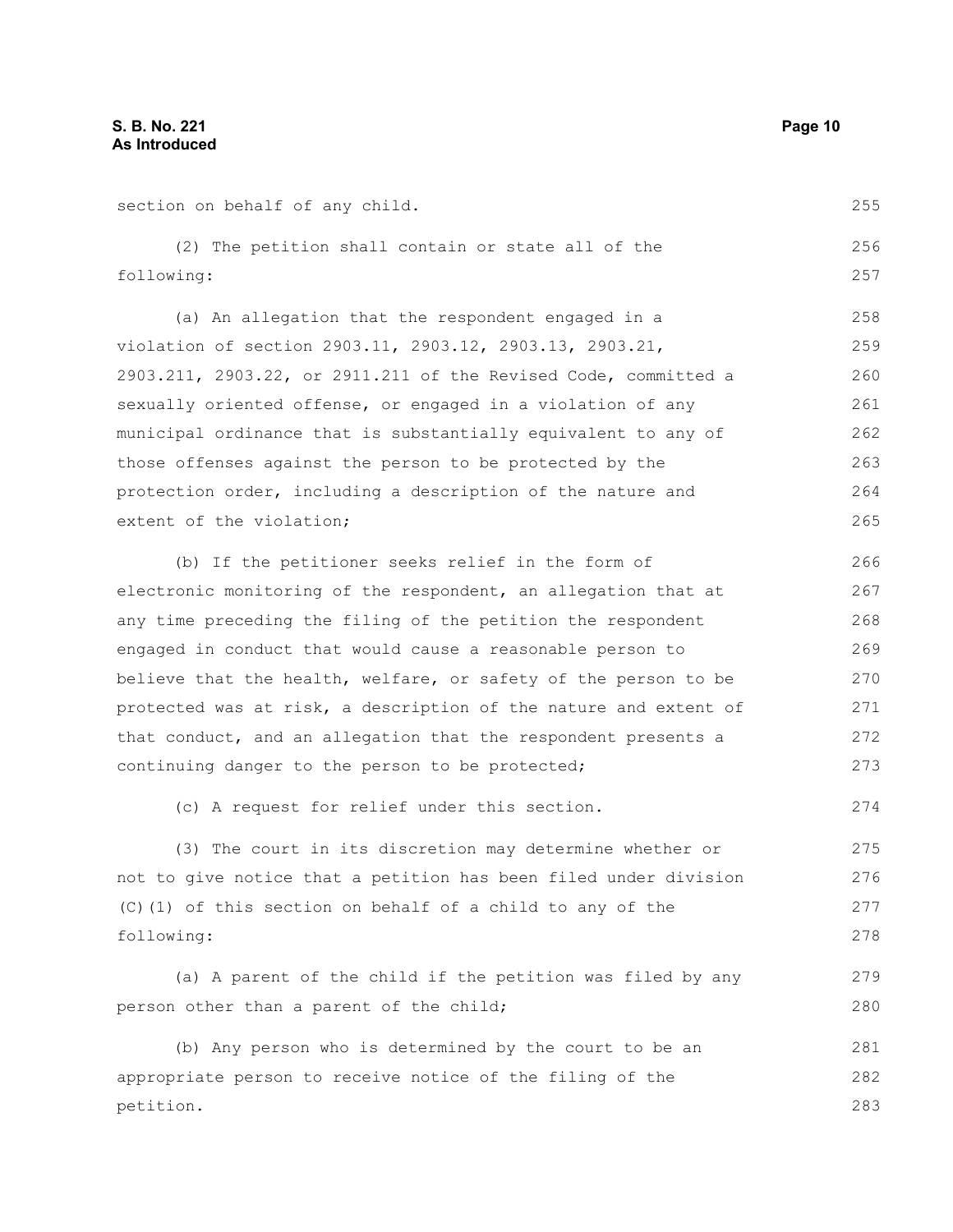#### **S. B. No. 221 Page 11 As Introduced**

(D)(1) If a person who files a petition pursuant to this section requests an ex parte order, the court shall hold an ex parte hearing as soon as possible after the petition is filed, but not later than the next day after the court is in session after the petition is filed. The court, for good cause shown at the ex parte hearing, may enter any temporary orders, with or without bond, that the court finds necessary for the safety and protection of the person to be protected by the order. Immediate and present danger to the person to be protected by the protection order constitutes good cause for purposes of this section. Immediate and present danger includes, but is not limited to, situations in which the respondent has threatened the person to be protected by the protection order with bodily harm or in which the respondent previously has been convicted of, pleaded guilty to, or been adjudicated a delinquent child for committing a violation of section 2903.11, 2903.12, 2903.13, 2903.21, 2903.211, 2903.22, or 2911.211 of the Revised Code, a sexually oriented offense, or a violation of any municipal ordinance that is substantially equivalent to any of those offenses against the person to be protected by the protection order. 284 285 286 287 288 289 290 291 292 293 294 295 296 297 298 299 300 301 302 303 304

(2)(a) If the court, after an ex parte hearing, issues a protection order described in division (E) of this section, the court shall schedule a full hearing for a date that is within ten court days after the ex parte hearing. The court shall give the respondent notice of, and an opportunity to be heard at, the full hearing. The court also shall give notice of the full hearing to the parent, guardian, or legal custodian of the respondent. The court shall hold the full hearing on the date scheduled under this division unless the court grants a continuance of the hearing in accordance with this division. 305 306 307 308 309 310 311 312 313 314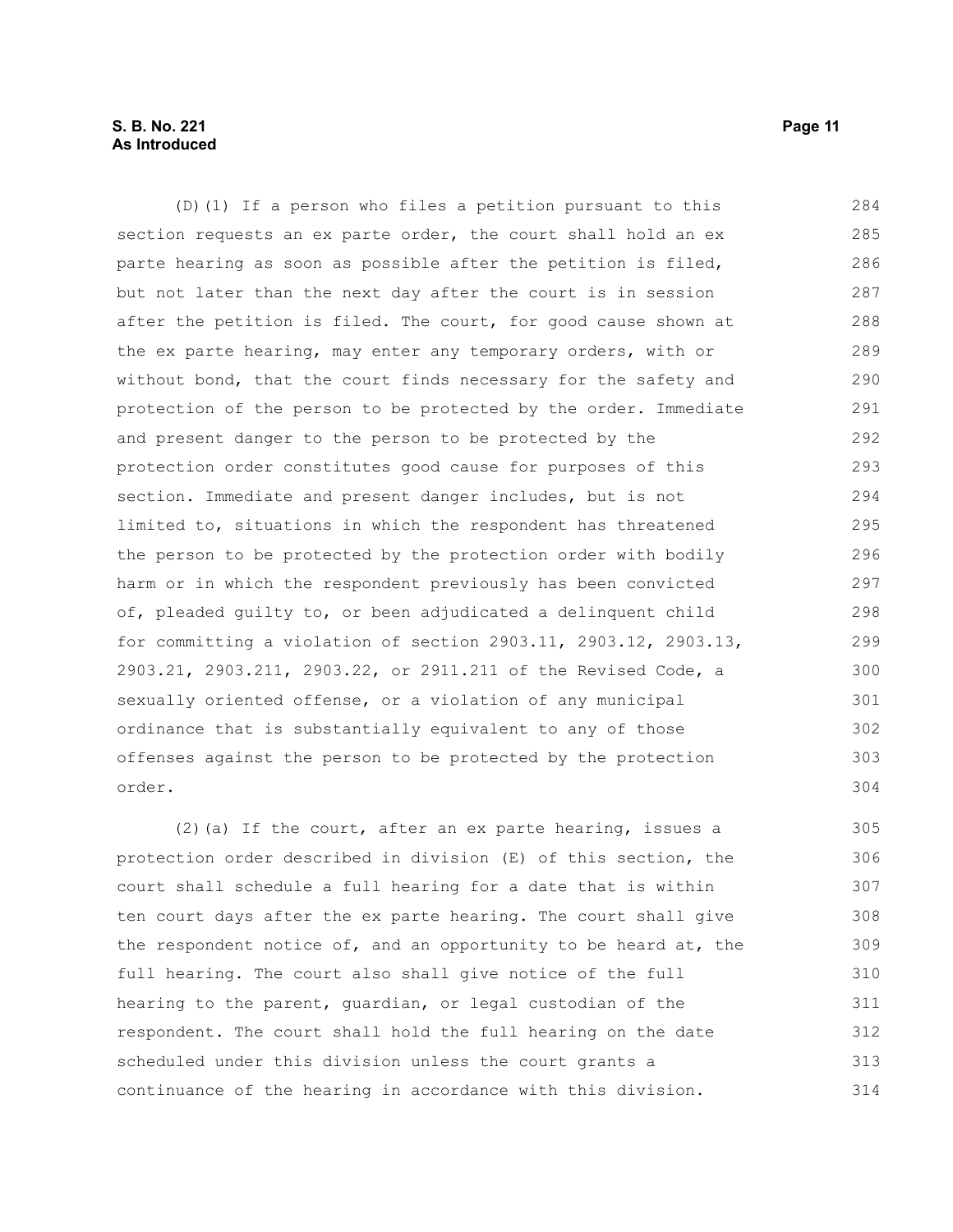Under any of the following circumstances or for any of the following reasons, the court may grant a continuance of the full hearing to a reasonable time determined by the court:

(i) Prior to the date scheduled for the full hearing under this division, the respondent has not been served with the petition filed pursuant to this section and notice of the full hearing. 318 319 320 321

(ii) The parties consent to the continuance.

(iii) The continuance is needed to allow a party to obtain counsel. 323 324

(iv) The continuance is needed for other good cause.

(b) An ex parte order issued under this section does not expire because of a failure to serve notice of the full hearing upon the respondent before the date set for the full hearing under division (D)(2)(a) of this section or because the court grants a continuance under that division.

(3) If a person who files a petition pursuant to this section does not request an ex parte order, or if a person requests an ex parte order but the court does not issue an ex parte order after an ex parte hearing, the court shall proceed as in a normal civil action and grant a full hearing on the matter. 331 332 333 334 335 336

(E)(1)(a) After an ex parte or full hearing, the court may issue any protection order, with or without bond, that contains terms designed to ensure the safety and protection of the person to be protected by the protection order. The court may include within a protection order issued under this section a term requiring that the respondent not remove, damage, hide, harm, or dispose of any companion animal owned or possessed by the person 337 338 339 340 341 342 343

315 316 317

322

325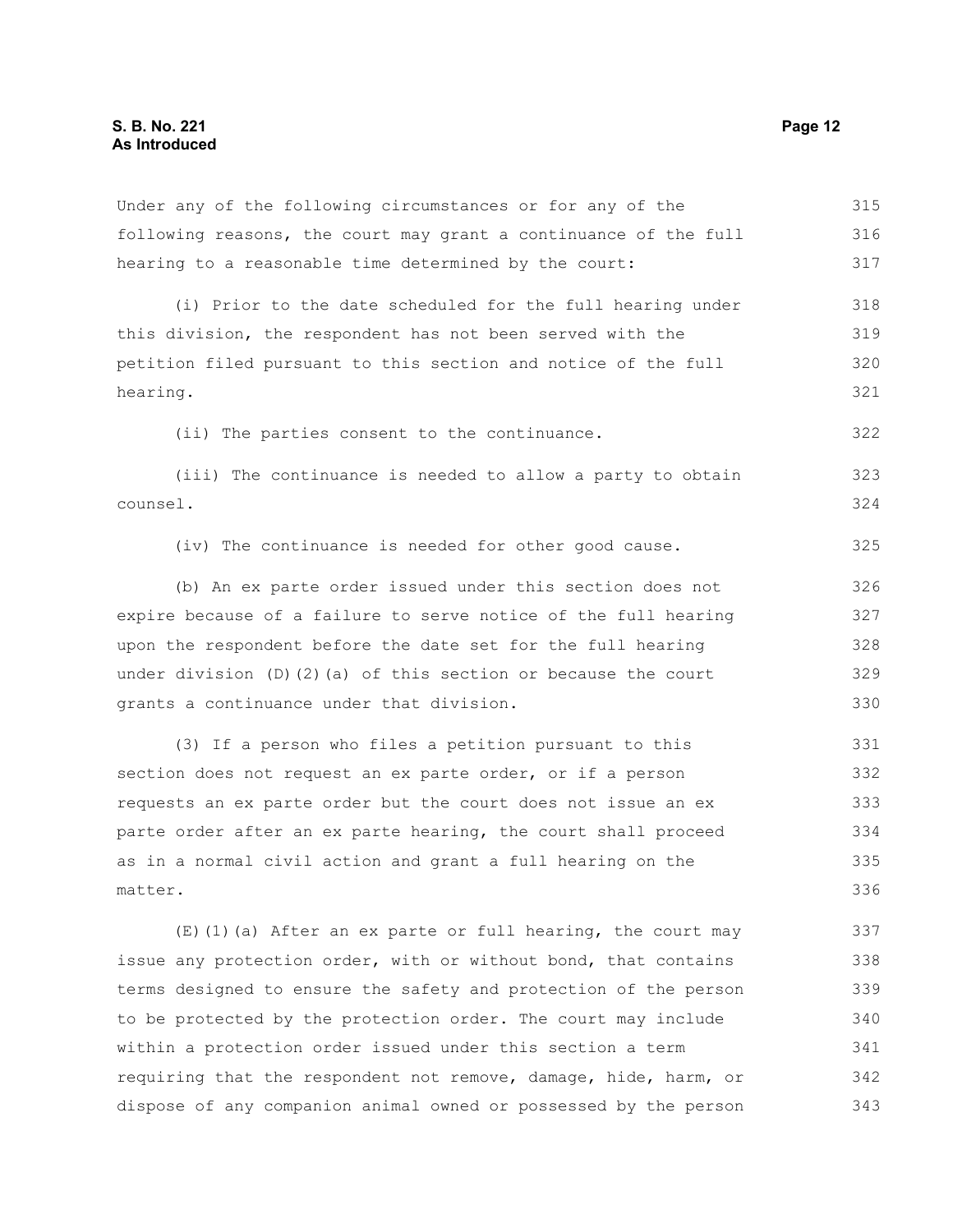#### **S. B. No. 221 Page 13 As Introduced**

to be protected by the order, and may include within the order a term authorizing the person to be protected by the order to remove a companion animal owned by the person to be protected by the order from the possession of the respondent. 344 345 346 347

(b) After a full hearing, if the court considering a petition that includes an allegation of the type described in division (C)(2)(b) of this section or the court, upon its own motion, finds upon clear and convincing evidence that the petitioner reasonably believed that the respondent's conduct at any time preceding the filing of the petition endangered the health, welfare, or safety of the person to be protected and that the respondent presents a continuing danger to the person to be protected and if division (N) of this section does not prohibit the issuance of an order that the respondent be electronically monitored, the court may order that the respondent be electronically monitored for a period of time and under the terms and conditions that the court determines are appropriate. Electronic monitoring shall be in addition to any other relief granted to the petitioner. 348 349 350 351 352 353 354 355 356 357 358 359 360 361 362

(2)(a) Any protection order issued pursuant to this section shall be valid until a date certain but not later than the date the respondent attains nineteen years of age. 363 364 365

(b) Any protection order issued pursuant to this section may be renewed in the same manner as the original order was issued. 366 367 368

(3) A court may not issue a protection order that requires a petitioner to do or to refrain from doing an act that the court may require a respondent to do or to refrain from doing under division (E)(1) of this section unless all of the following apply: 369 370 371 372 373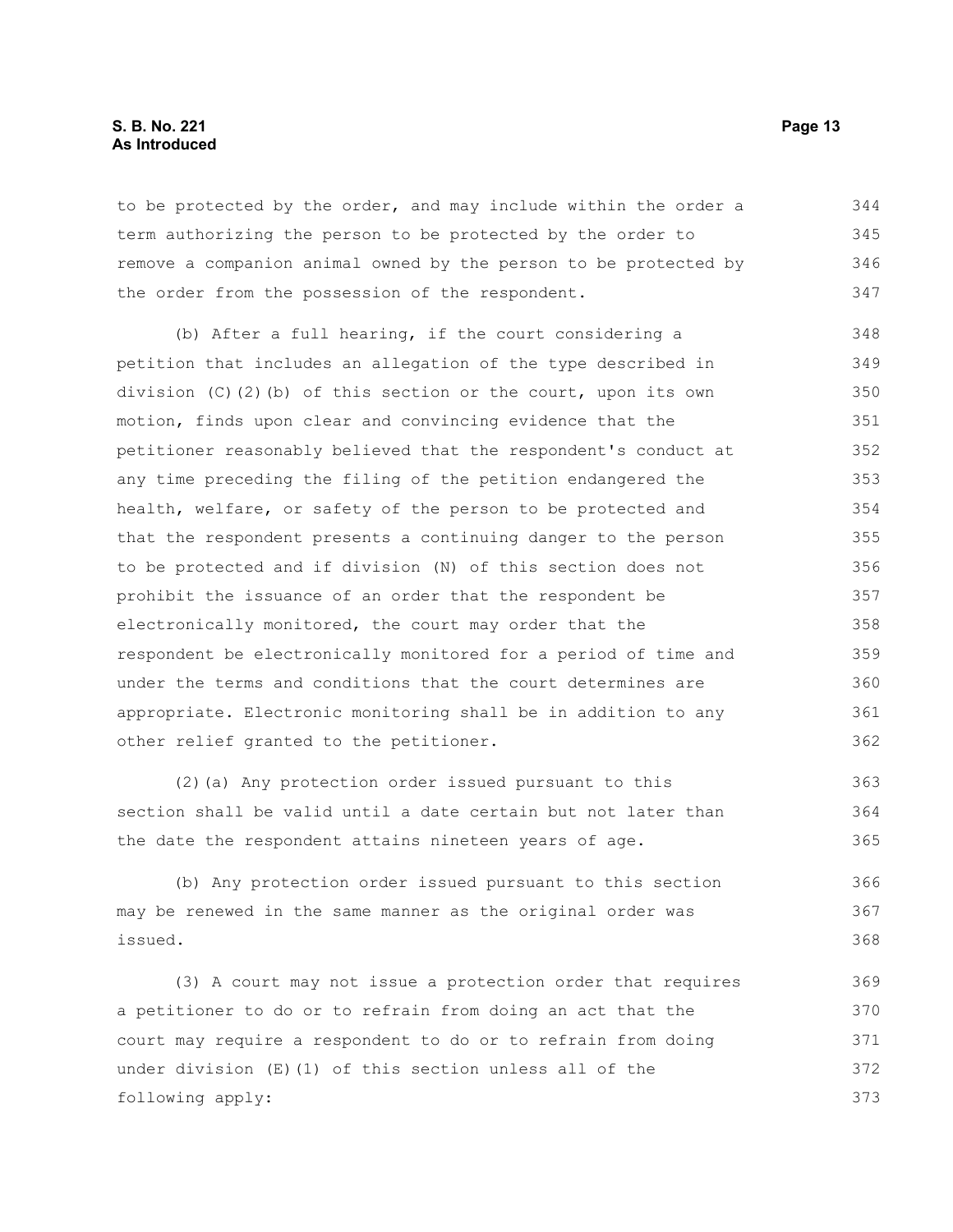#### **S. B. No. 221 Page 14 As Introduced**

(a) The respondent files a separate petition for a protection order in accordance with this section. 374 375

(b) The petitioner is served with notice of the respondent's petition at least forty-eight hours before the court holds a hearing with respect to the respondent's petition, or the petitioner waives the right to receive this notice. 376 377 378 379

(c) If the petitioner has requested an ex parte order pursuant to division (D) of this section, the court does not delay any hearing required by that division beyond the time specified in that division in order to consolidate the hearing with a hearing on the petition filed by the respondent. 380 381 382 383 384

(d) After a full hearing at which the respondent presents evidence in support of the request for a protection order and the petitioner is afforded an opportunity to defend against that evidence, the court determines that the petitioner has committed a violation of section 2903.11, 2903.12, 2903.13, 2903.21, 2903.211, 2903.22, or 2911.211 of the Revised Code, a sexually oriented offense, or a violation of any municipal ordinance that is substantially equivalent to any of those offenses against the person to be protected by the protection order issued pursuant to division (E)(3) of this section, or has violated a protection order issued pursuant to this section or section 2903.213 of the Revised Code relative to the person to be protected by the protection order issued pursuant to division (E)(3) of this section. 385 386 387 388 389 390 391 392 393 394 395 396 397 398

(4) No protection order issued pursuant to this section shall in any manner affect title to any real property. 399 400

(5)(a) A protection order issued under this section shall clearly state that the person to be protected by the order 401 402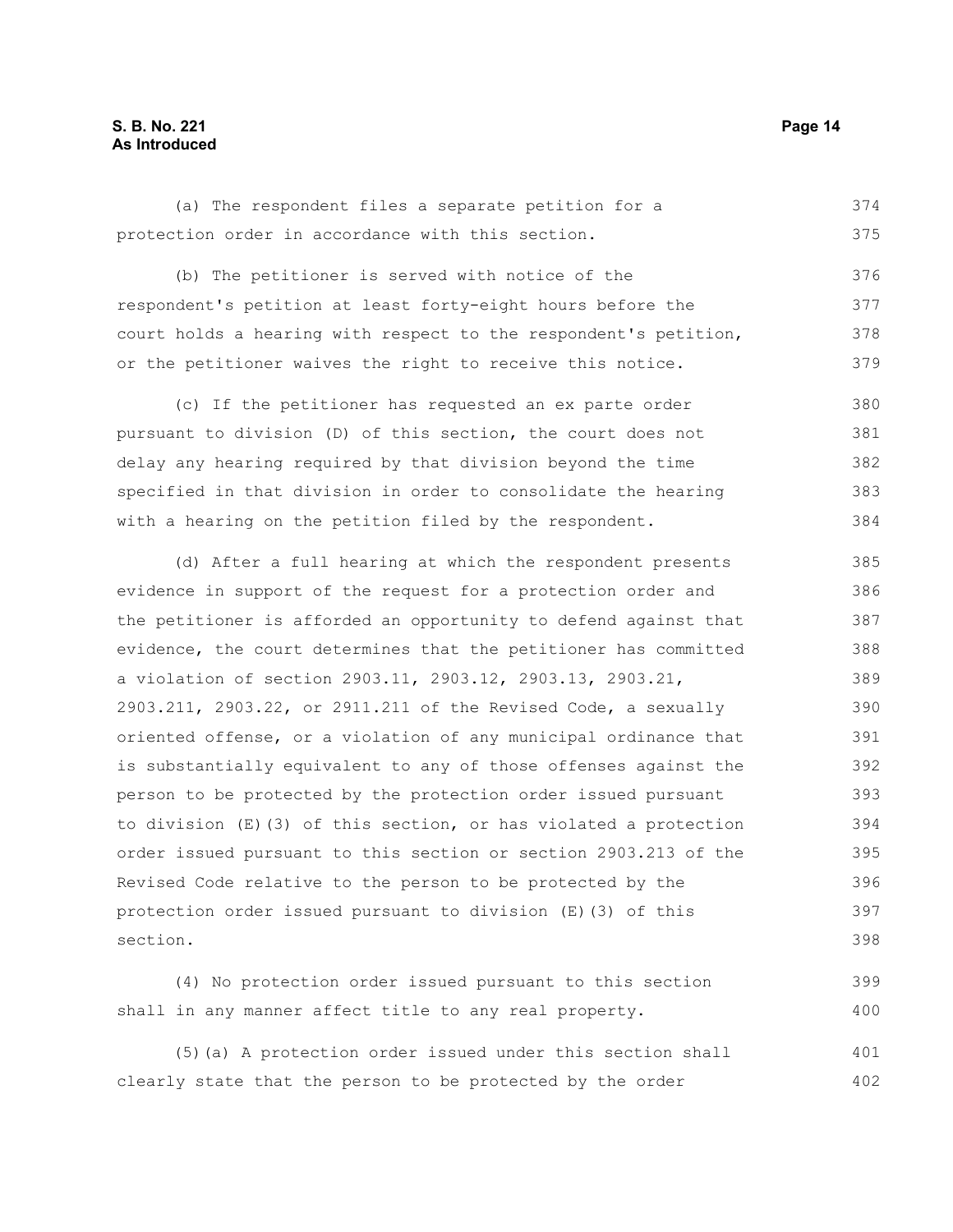cannot waive or nullify by invitation or consent any requirement in the order. 403 404

(b) Division (E)(5)(a) of this section does not limit any discretion of a court to determine that a respondent alleged to have violated section 2919.27 of the Revised Code, violated a municipal ordinance substantially equivalent to that section, or committed contempt of court, which allegation is based on an alleged violation of a protection order issued under this section, did not commit the violation or was not in contempt of court. 405 406 407 408 409 410 411 412

(6) Any protection order issued pursuant to this section shall include a provision that the court will automatically seal all of the records of the proceeding in which the order is issued on the date the respondent attains the age of nineteen years unless the petitioner provides the court with evidence that the respondent has not complied with all of the terms of the protection order. The protection order shall specify the date when the respondent attains the age of nineteen years. 413 414 415 416 417 418 419 420

(F)(1) The court shall cause the delivery of a copy of any protection order that is issued under this section to the petitioner, to the respondent, and to all law enforcement agencies that have jurisdiction to enforce the order. If the protection order will be valid subsequent to the date on which the respondent attains eighteen years of age, the order shall be in a form that ensures that the protection order is accepted into the protection order database of the national crime information center (NCIC) maintained by the federal bureau of investigation. The court shall direct that a copy of the order be delivered to the respondent and the parent, guardian, or legal custodian of the respondent on the same day that the order 421 422 423 424 425 426 427 428 429 430 431 432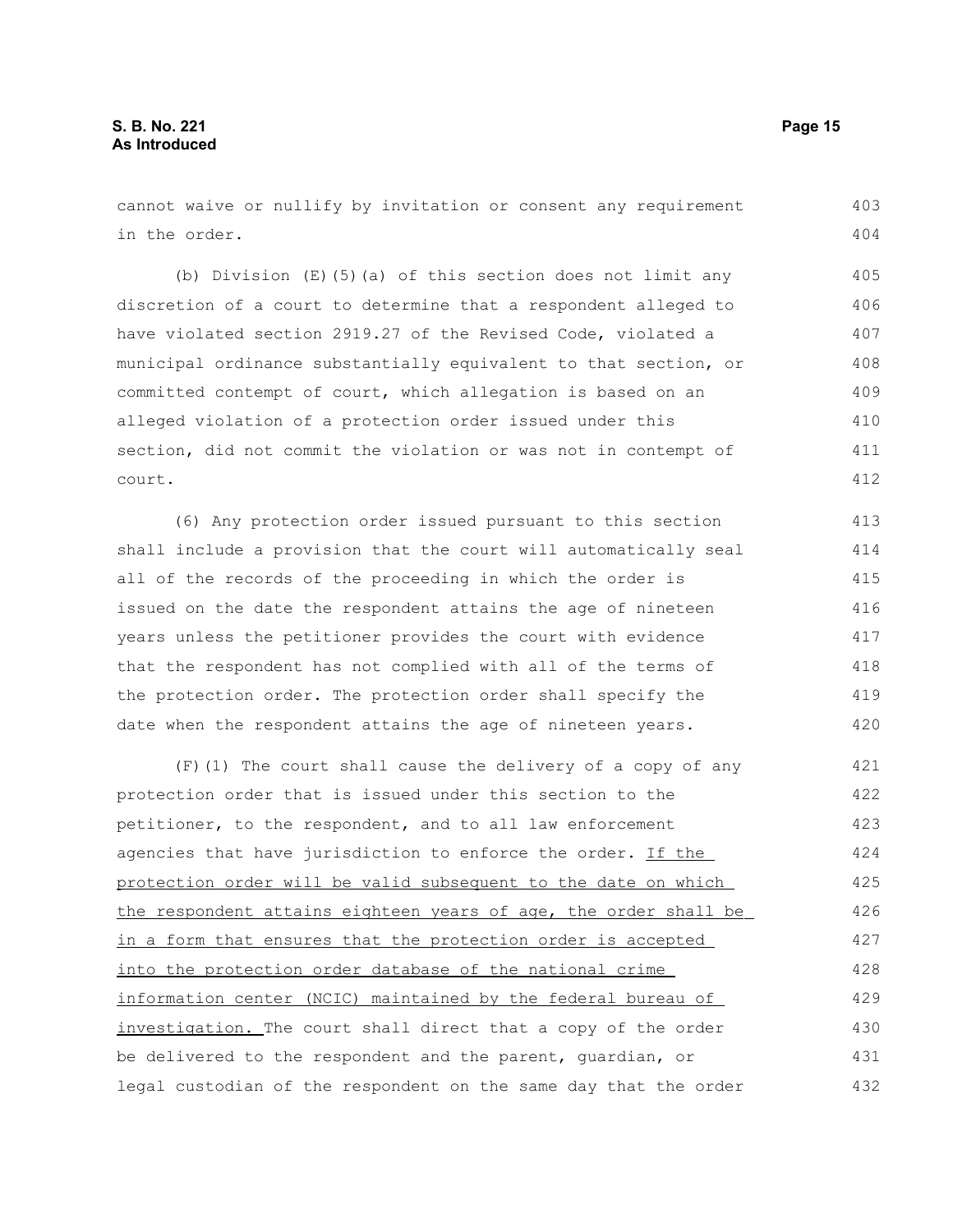| is entered. If the court terminates or cancels the order, the    | 433 |
|------------------------------------------------------------------|-----|
| court shall cause the delivery of notice of the termination or   | 434 |
| cancellation to the same persons and entities that were          | 435 |
| delivered a copy of the order.                                   | 436 |
| The court shall cause each protection order issued               | 437 |
| pursuant to this section that will be valid subsequent to the    | 438 |
| date on which the respondent attains eighteen years of age to be | 439 |
| entered into the law enforcement automated data system created   | 440 |
| by section 5503.10 of the Revised Code, and known as LEADS, by   | 441 |
| the close of the next business day after the day on which the    | 442 |
| court issues the order. Upon the termination or cancellation of  | 443 |
| the order, the court shall take all steps necessary to ensure    | 444 |
| that the order is removed from the LEADS database by the close   | 445 |
| of the next business day after the day on which the termination  | 446 |
| or cancellation of the order occurred and shall ensure that the  | 447 |
| order is terminated, cleared, or canceled in the protection      | 448 |
| order database of the national crime information center (NCIC)   | 449 |
| maintained by the federal bureau of investigation.               | 450 |
| (2) Upon the issuance of a protection order under this           | 451 |
| section, the court shall provide the parties to the order with   | 452 |
| the following notice orally or by form:                          | 453 |
| "NOTICE                                                          | 454 |
| As a result of this order, it may be unlawful for you to         | 455 |
| possess or purchase a firearm, including a rifle, pistol, or     | 456 |
| revolver, or ammunition pursuant to federal law under 18 U.S.C.  | 457 |
| $922$ (g) (8) for the duration of this order. If you have any    | 458 |
| questions whether this law makes it illegal for you to possess   | 459 |
| or purchase a firearm or ammunition, you should consult an       | 460 |
| attorney."                                                       | 461 |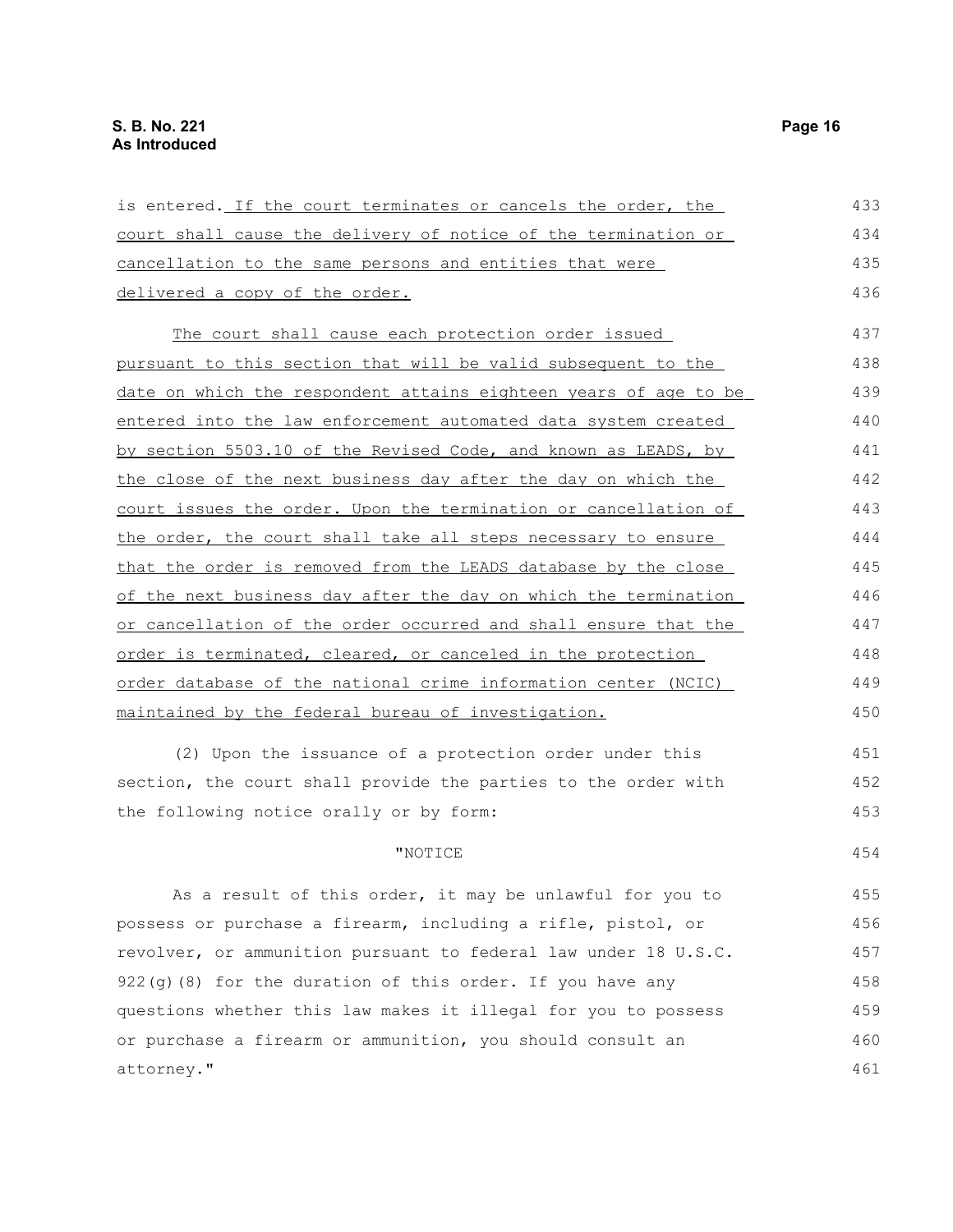#### **S. B. No. 221 Page 17 As Introduced**

(3) All law enforcement agencies shall establish and maintain an index for the protection orders delivered to the agencies pursuant to division  $(F)$  (1) of this section. With respect to each order delivered, each agency shall note on the index the date and time that it received the order. 462 463 464 465 466

(4) Regardless of whether the petitioner has registered the protection order in the county in which the officer's agency has jurisdiction pursuant to division (M) of this section, any officer of a law enforcement agency shall enforce a protection order issued pursuant to this section by any court in this state in accordance with the provisions of the order, including removing the respondent from the premises, if appropriate. 467 468 469 470 471 472 473

(G)(1) Any proceeding under this section shall be conducted in accordance with the Rules of Civil Procedure, except that a protection order may be obtained under this section with or without bond. An order issued under this section, other than an ex parte order, that grants a protection order, or that refuses to grant a protection order, is a final, appealable order. The remedies and procedures provided in this section are in addition to, and not in lieu of, any other available civil or criminal remedies or any other available remedies under Chapter 2151. or 2152. of the Revised Code. 474 475 476 477 478 479 480 481 482 483

(2) If as provided in division (G)(1) of this section an order issued under this section, other than an ex parte order, refuses to grant a protection order, the court, on its own motion, shall order that the ex parte order issued under this section and all of the records pertaining to that ex parte order be sealed after either of the following occurs: 484 485 486 487 488 489

(a) No party has exercised the right to appeal pursuant to Rule 4 of the Rules of Appellate Procedure. 490 491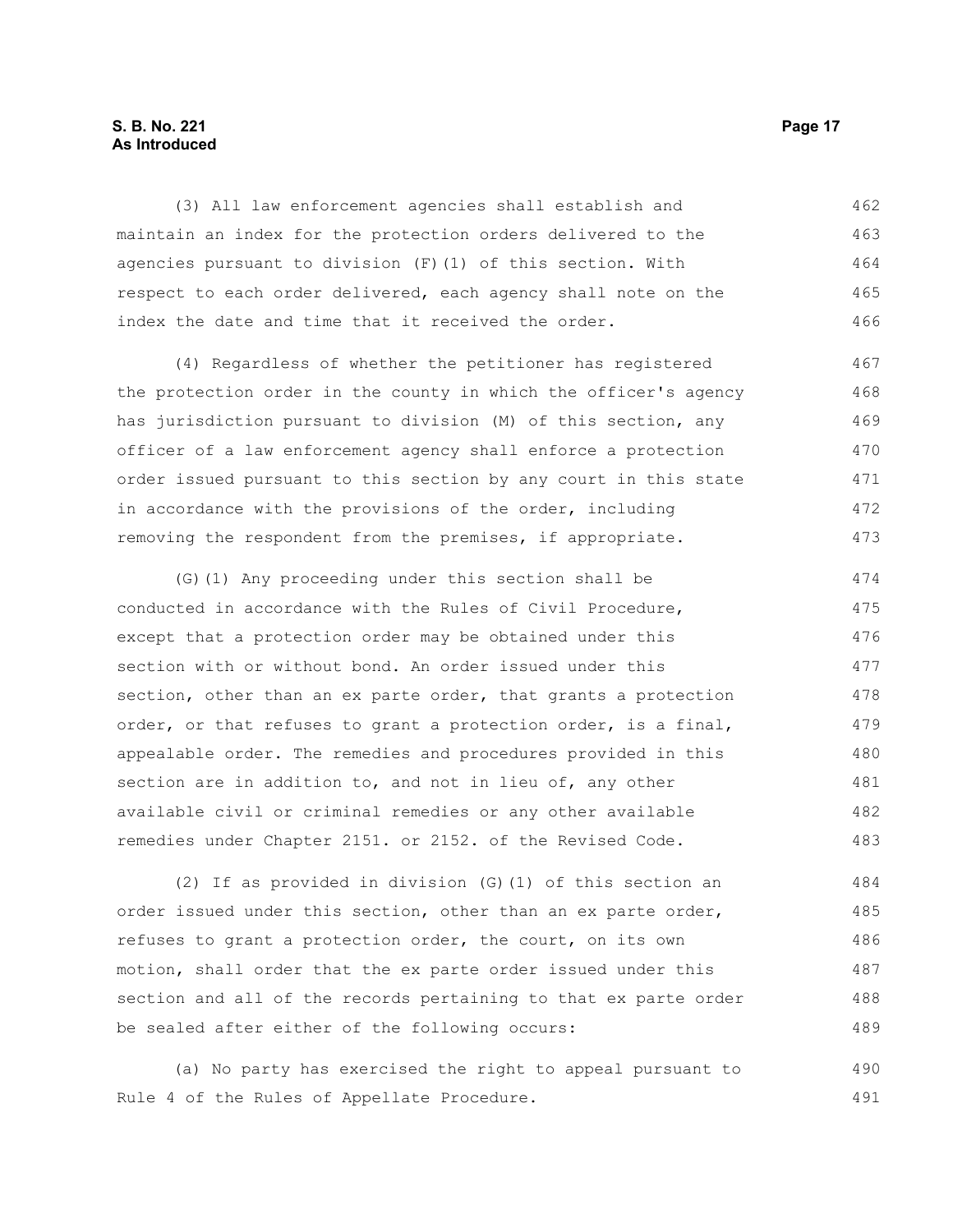(b) All appellate rights have been exhausted. 492

(H) The filing of proceedings under this section does not excuse a person from filing any report or giving any notice required by section 2151.421 of the Revised Code or by any other law. 493 494 495 496

(I) Any law enforcement agency that investigates an alleged violation of section 2903.11, 2903.12, 2903.13, 2903.21, 2903.211, 2903.22, or 2911.211 of the Revised Code, an alleged commission of a sexually oriented offense, or an alleged violation of a municipal ordinance that is substantially equivalent to any of those offenses shall provide information to the victim and the family or household members of the victim regarding the relief available under this section. 497 498 499 500 501 502 503 504

(J)(1) Subject to division (J)(2) of this section and regardless of whether a protection order is issued or a consent agreement is approved by a court of another county or by a court of another state, no court or unit of state or local government shall charge the petitioner any fee, cost, deposit, or money in connection with the filing of a petition pursuant to this section, in connection with the filing, issuance, registration, modification, enforcement, dismissal, withdrawal, or service of a protection order, consent agreement, or witness subpoena or for obtaining a certified copy of a protection order or consent agreement. 505 506 507 508 509 510 511 512 513 514 515

(2) Regardless of whether a protection order is issued or a consent agreement is approved pursuant to this section, the court may assess costs against the respondent in connection with the filing, issuance, registration, modification, enforcement, dismissal, withdrawal, or service of a protection order, consent agreement, or witness subpoena or for obtaining a certified copy 516 517 518 519 520 521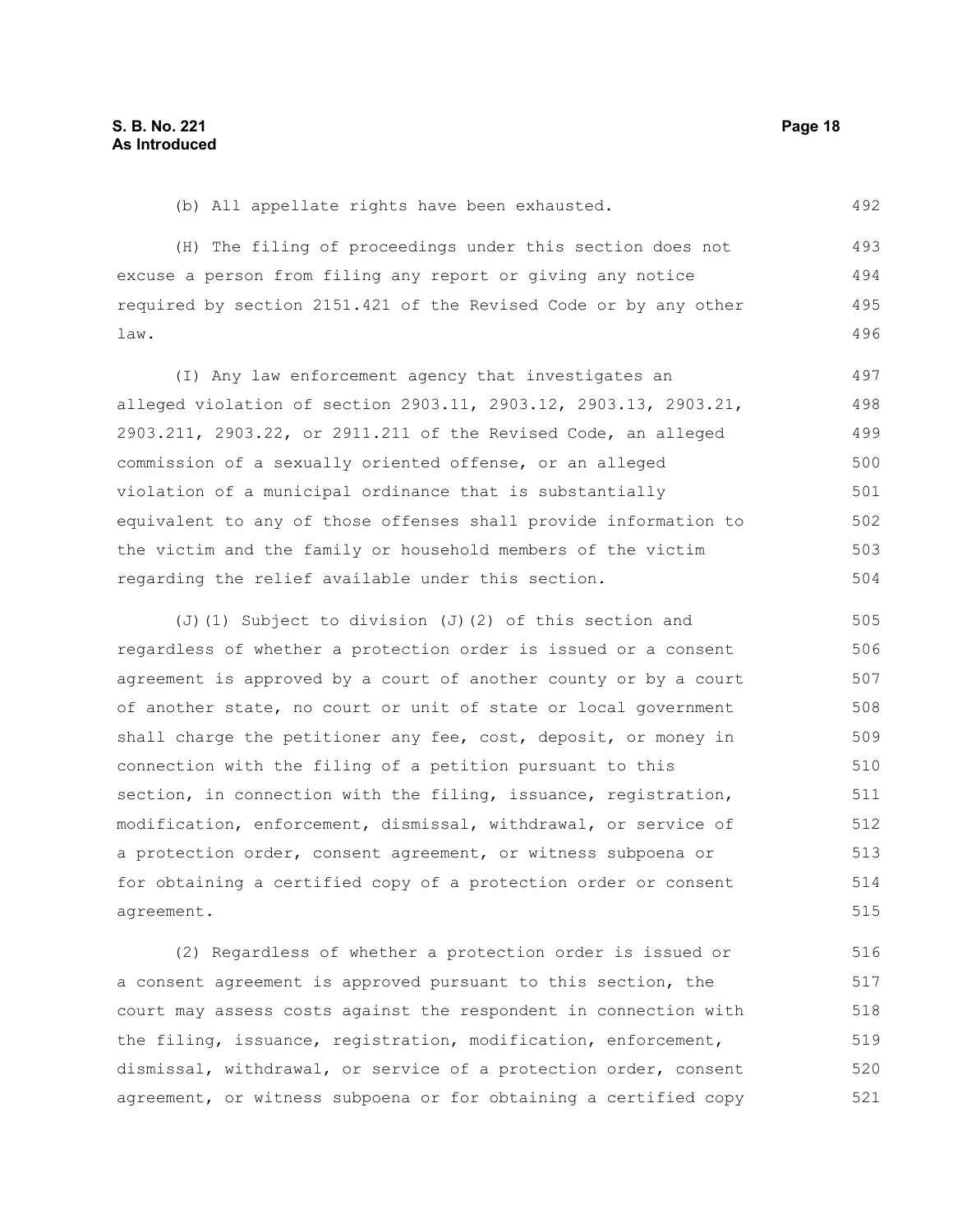of a protection order or consent agreement. (K)(1) A person who violates a protection order issued under this section is subject to the following sanctions: (a) A delinquent child proceeding or a criminal prosecution for a violation of section 2919.27 of the Revised Code, if the violation of the protection order constitutes a violation of that section; (b) Punishment for contempt of court. (2) The punishment of a person for contempt of court for violation of a protection order issued under this section does not bar criminal prosecution of the person or a delinquent child proceeding concerning the person for a violation of section 2919.27 of the Revised Code. However, a person punished for contempt of court is entitled to credit for the punishment imposed upon conviction of or adjudication as a delinquent child for a violation of that section, and a person convicted of or adjudicated a delinquent child for a violation of that section shall not subsequently be punished for contempt of court arising out of the same activity. 522 523 524 525 526 527 528 529 530 531 532 533 534 535 536 537 538 539 540

(L) In all stages of a proceeding under this section, a petitioner may be accompanied by a victim advocate. 541 542

(M)(1) A petitioner who obtains a protection order under this section may provide notice of the issuance or approval of the order to the judicial and law enforcement officials in any county other than the county in which the order is issued by registering that order in the other county pursuant to division (M)(2) of this section and filing a copy of the registered order with a law enforcement agency in the other county in accordance with that division. A person who obtains a protection order 543 544 545 546 547 548 549 550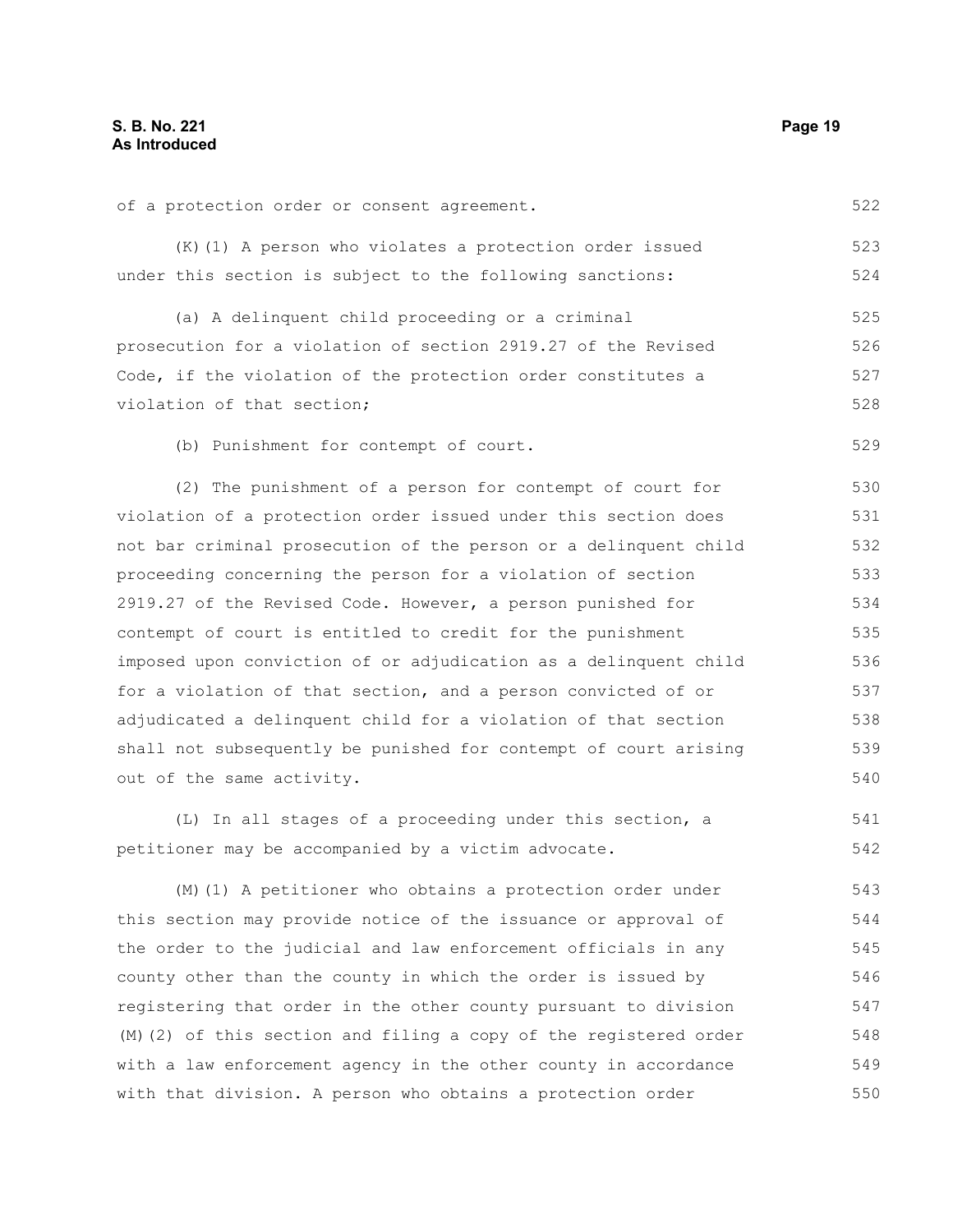issued by a court of another state may provide notice of the issuance of the order to the judicial and law enforcement officials in any county of this state by registering the order in that county pursuant to section 2919.272 of the Revised Code and filing a copy of the registered order with a law enforcement agency in that county. 551 552 553 554 555 556

(2) A petitioner may register a protection order issued pursuant to this section in a county other than the county in which the court that issued the order is located in the following manner: 557 558 559 560

(a) The petitioner shall obtain a certified copy of the order from the clerk of the court that issued the order and present that certified copy to the clerk of the court of common pleas or the clerk of a municipal court or county court in the county in which the order is to be registered. 561 562 563 564 565

(b) Upon accepting the certified copy of the order for registration, the clerk of the court of common pleas, municipal court, or county court shall place an endorsement of registration on the order and give the petitioner a copy of the order that bears that proof of registration.

(3) The clerk of each court of common pleas, municipal court, or county court shall maintain a registry of certified copies of protection orders that have been issued by courts in other counties pursuant to this section and that have been registered with the clerk. 571 572 573 574 575

(N) If the court orders electronic monitoring of the respondent under this section, the court shall direct the sheriff's office or any other appropriate law enforcement agency to install the electronic monitoring device and to monitor the 576 577 578 579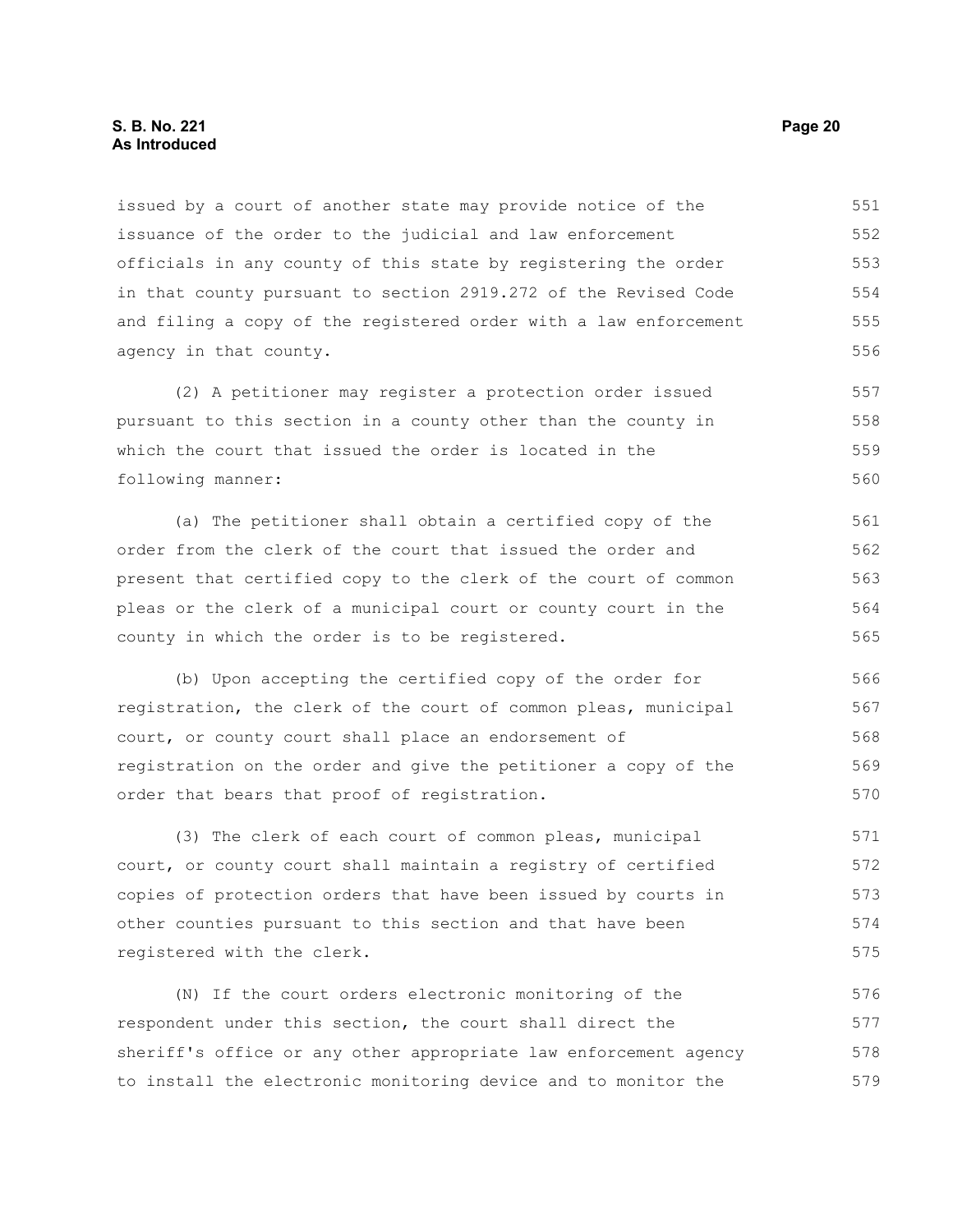respondent. Unless the court determines that the respondent is indigent, the court shall order the respondent to pay the cost of the installation and monitoring of the electronic monitoring device. If the court determines that the respondent is indigent and subject to the maximum amount allowable to be paid in any year from the fund and the rules promulgated by the attorney general under section 2903.214 of the Revised Code, the cost of the installation and monitoring of the electronic monitoring device may be paid out of funds from the reparations fund created pursuant to section 2743.191 of the Revised Code. The total amount paid from the reparations fund created pursuant to section 2743.191 of the Revised Code for electronic monitoring under this section and sections 2903.214 and 2919.27 of the Revised Code shall not exceed three hundred thousand dollars per year. When the total amount paid from the reparations fund in any year for electronic monitoring under those sections equals or exceeds three hundred thousand dollars, the court shall not order pursuant to this section that an indigent respondent be electronically monitored. 580 581 582 583 584 585 586 587 588 589 590 591 592 593 594 595 596 597 598

(O) The court, in its discretion, may determine if the respondent is entitled to court-appointed counsel in a proceeding under this section. 599 600 601

**Sec. 2317.02.** The following persons shall not testify in certain respects:

(A)(1) An attorney, concerning a communication made to the attorney by a client in that relation or concerning the attorney's advice to a client, except that the attorney may testify by express consent of the client or, if the client is deceased, by the express consent of the surviving spouse or the executor or administrator of the estate of the deceased client. 604 605 606 607 608 609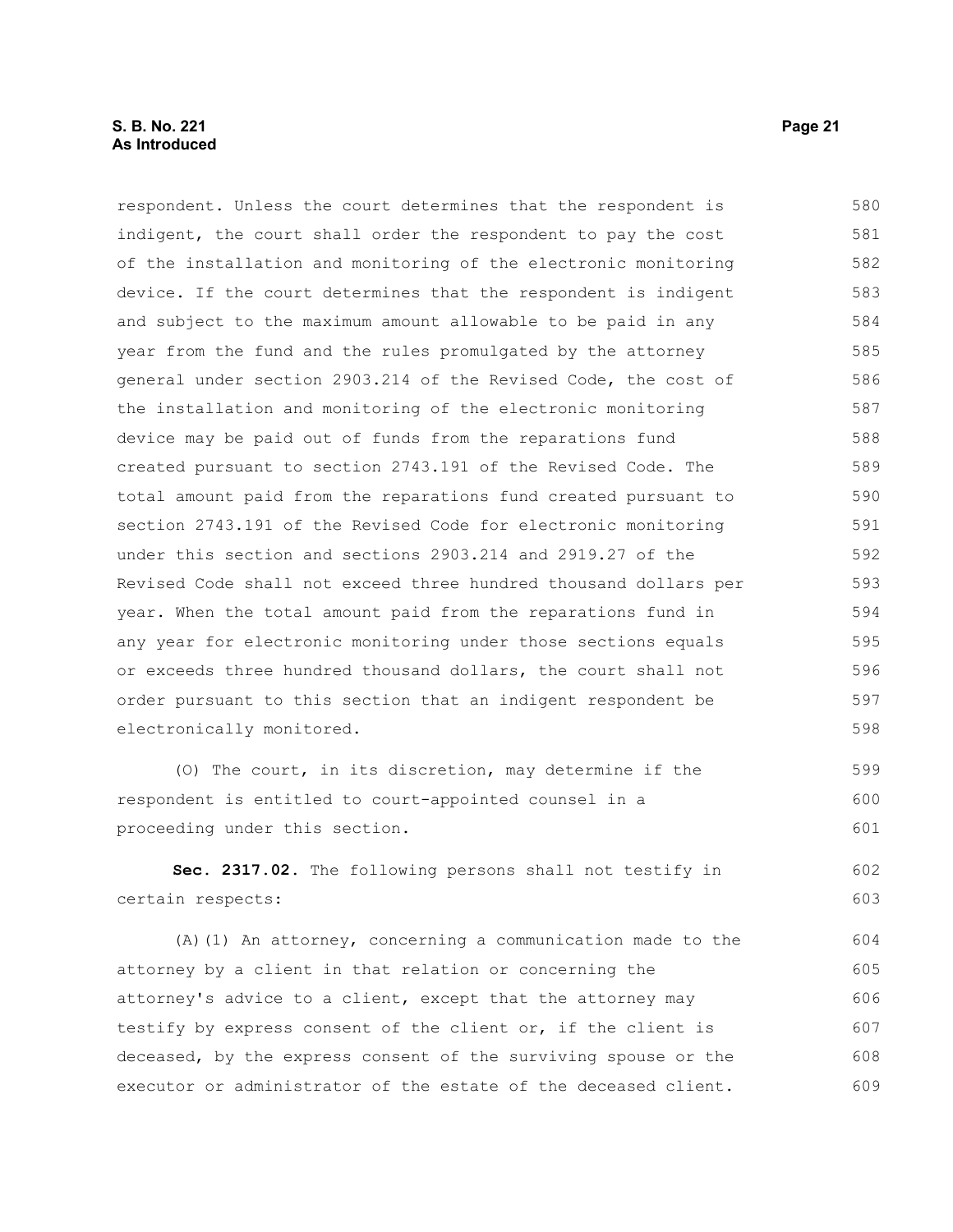#### **S. B. No. 221 Page 22 As Introduced**

However, if the client voluntarily reveals the substance of attorney-client communications in a nonprivileged context or is deemed by section 2151.421 of the Revised Code to have waived any testimonial privilege under this division, the attorney may be compelled to testify on the same subject. 610 611 612 613 614

The testimonial privilege established under this division does not apply concerning either of the following:

(a) A communication between a client in a capital case, as defined in section 2901.02 of the Revised Code, and the client's attorney if the communication is relevant to a subsequent ineffective assistance of counsel claim by the client alleging that the attorney did not effectively represent the client in the case; 617 618 619 620 621 622

(b) A communication between a client who has since died and the deceased client's attorney if the communication is relevant to a dispute between parties who claim through that deceased client, regardless of whether the claims are by testate or intestate succession or by inter vivos transaction, and the dispute addresses the competency of the deceased client when the deceased client executed a document that is the basis of the dispute or whether the deceased client was a victim of fraud, undue influence, or duress when the deceased client executed a document that is the basis of the dispute. 623 624 625 626 627 628 629 630 631 632

(2) An attorney, concerning a communication made to the attorney by a client in that relationship or the attorney's advice to a client, except that if the client is an insurance company, the attorney may be compelled to testify, subject to an in camera inspection by a court, about communications made by the client to the attorney or by the attorney to the client that are related to the attorney's aiding or furthering an ongoing or 633 634 635 636 637 638 639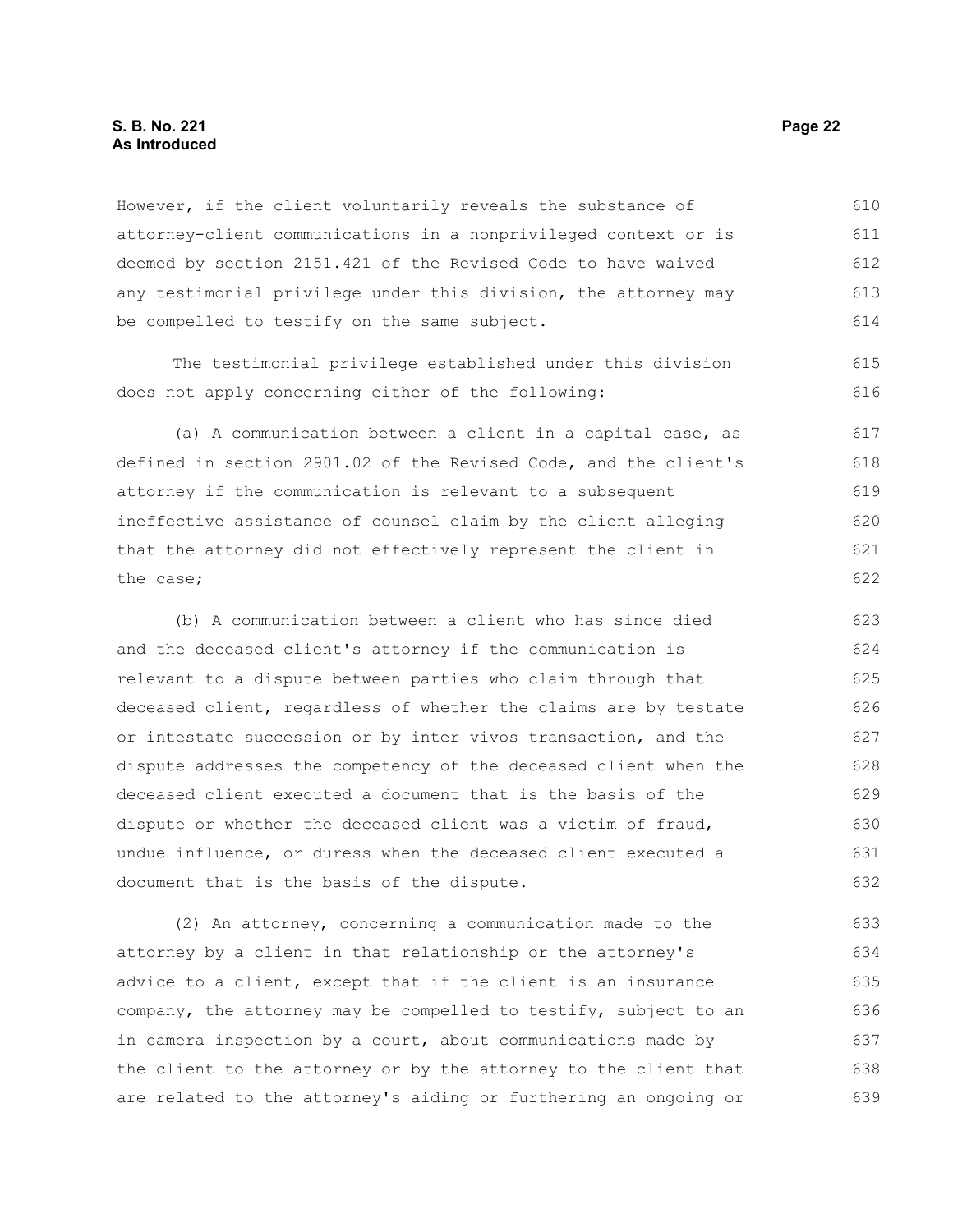future commission of bad faith by the client, if the party seeking disclosure of the communications has made a prima-facie showing of bad faith, fraud, or criminal misconduct by the client. 640 641 642 643

(B)(1) A physician, advanced practice registered nurse, or dentist concerning a communication made to the physician, advanced practice registered nurse, or dentist by a patient in that relation or the advice of a physician, advanced practice registered nurse, or dentist given to a patient, except as otherwise provided in this division, division (B)(2), and division (B)(3) of this section, and except that, if the patient is deemed by section 2151.421 of the Revised Code to have waived any testimonial privilege under this division, the physician or advanced practice registered nurse may be compelled to testify on the same subject. 644 645 646 647 648 649 650 651 652 653 654

The testimonial privilege established under this division does not apply, and a physician, advanced practice registered nurse, or dentist may testify or may be compelled to testify, in any of the following circumstances:

(a) In any civil action, in accordance with the discovery provisions of the Rules of Civil Procedure in connection with a civil action, or in connection with a claim under Chapter 4123. of the Revised Code, under any of the following circumstances: 659 660 661 662

(i) If the patient or the guardian or other legal representative of the patient gives express consent; 663 664

(ii) If the patient is deceased, the spouse of the patient or the executor or administrator of the patient's estate gives express consent; 665 666 667

(iii) If a medical claim, dental claim, chiropractic 668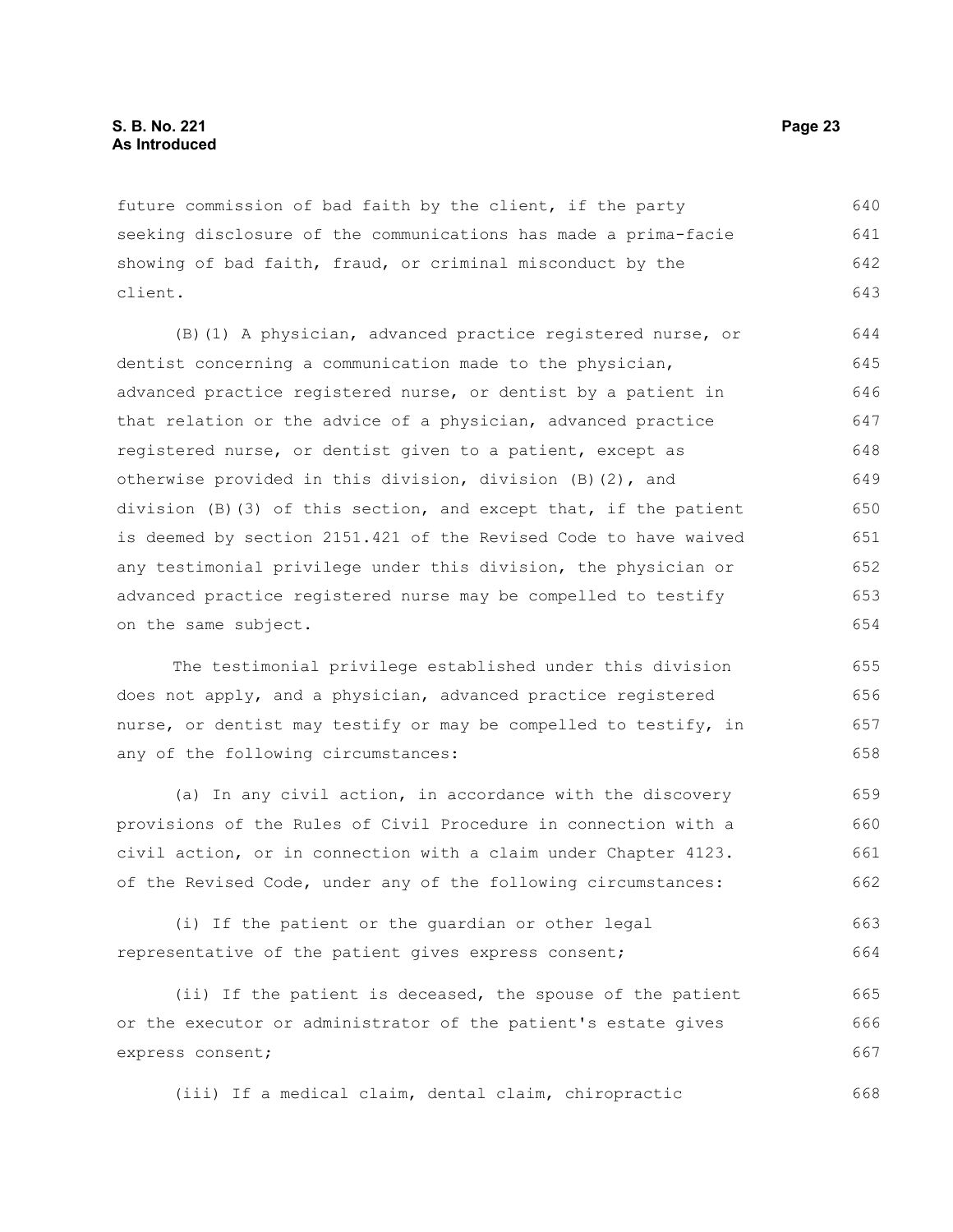claim, or optometric claim, as defined in section 2305.113 of the Revised Code, an action for wrongful death, any other type of civil action, or a claim under Chapter 4123. of the Revised Code is filed by the patient, the personal representative of the estate of the patient if deceased, or the patient's guardian or other legal representative. 669 670 671 672 673 674

(b) In any civil action concerning court-ordered treatment or services received by a patient, if the court-ordered treatment or services were ordered as part of a case plan journalized under section 2151.412 of the Revised Code or the court-ordered treatment or services are necessary or relevant to dependency, neglect, or abuse or temporary or permanent custody proceedings under Chapter 2151. of the Revised Code. 675 676 677 678 679 680 681

(c) In any criminal action concerning any test or the results of any test that determines the presence or concentration of alcohol, a drug of abuse, a combination of them, a controlled substance, or a metabolite of a controlled substance in the patient's whole blood, blood serum or plasma, breath, urine, or other bodily substance at any time relevant to the criminal offense in question. 682 683 684 685 686 687 688

(d) In any criminal action against a physician, advanced practice registered nurse, or dentist. In such an action, the testimonial privilege established under this division does not prohibit the admission into evidence, in accordance with the Rules of Evidence, of a patient's medical or dental records or other communications between a patient and the physician, advanced practice registered nurse, or dentist that are related to the action and obtained by subpoena, search warrant, or other lawful means. A court that permits or compels a physician, advanced practice registered nurse, or dentist to testify in 689 690 691 692 693 694 695 696 697 698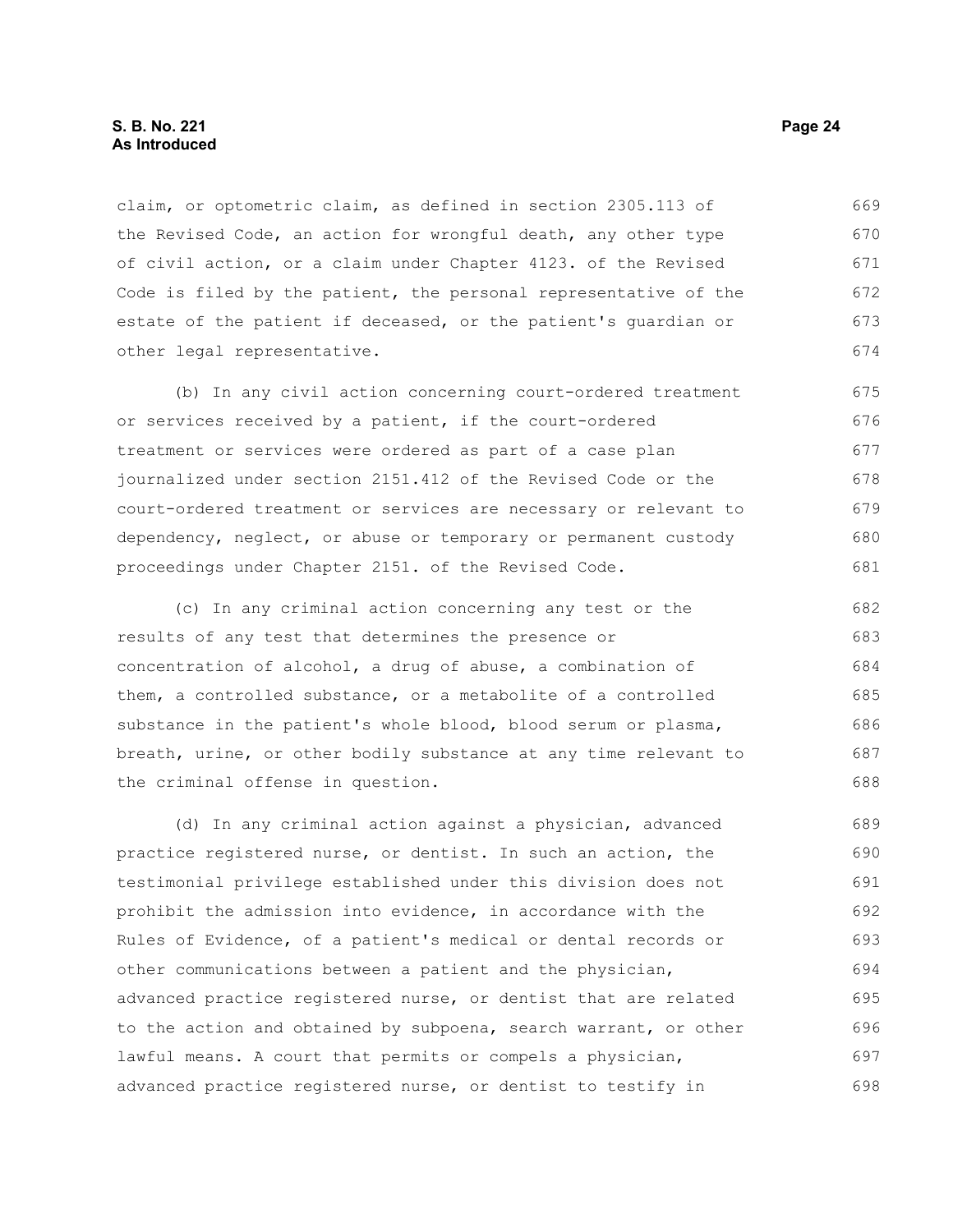#### **S. B. No. 221 Page 25 As Introduced**

such an action or permits the introduction into evidence of patient records or other communications in such an action shall require that appropriate measures be taken to ensure that the confidentiality of any patient named or otherwise identified in the records is maintained. Measures to ensure confidentiality that may be taken by the court include sealing its records or deleting specific information from its records. 699 700 701 702 703 704 705

(e)(i) If the communication was between a patient who has since died and the deceased patient's physician, advanced practice registered nurse, or dentist, the communication is relevant to a dispute between parties who claim through that deceased patient, regardless of whether the claims are by testate or intestate succession or by inter vivos transaction, and the dispute addresses the competency of the deceased patient when the deceased patient executed a document that is the basis of the dispute or whether the deceased patient was a victim of fraud, undue influence, or duress when the deceased patient executed a document that is the basis of the dispute. 706 707 708 709 710 711 712 713 714 715 716

(ii) If neither the spouse of a patient nor the executor or administrator of that patient's estate gives consent under division (B)(1)(a)(ii) of this section, testimony or the disclosure of the patient's medical records by a physician, advanced practice registered nurse, dentist, or other health care provider under division (B)(1)(e)(i) of this section is a permitted use or disclosure of protected health information, as defined in 45 C.F.R. 160.103, and an authorization or opportunity to be heard shall not be required. 717 718 719 720 721 722 723 724 725

(iii) Division (B)(1)(e)(i) of this section does not require a mental health professional to disclose psychotherapy notes, as defined in 45 C.F.R. 164.501. 726 727 728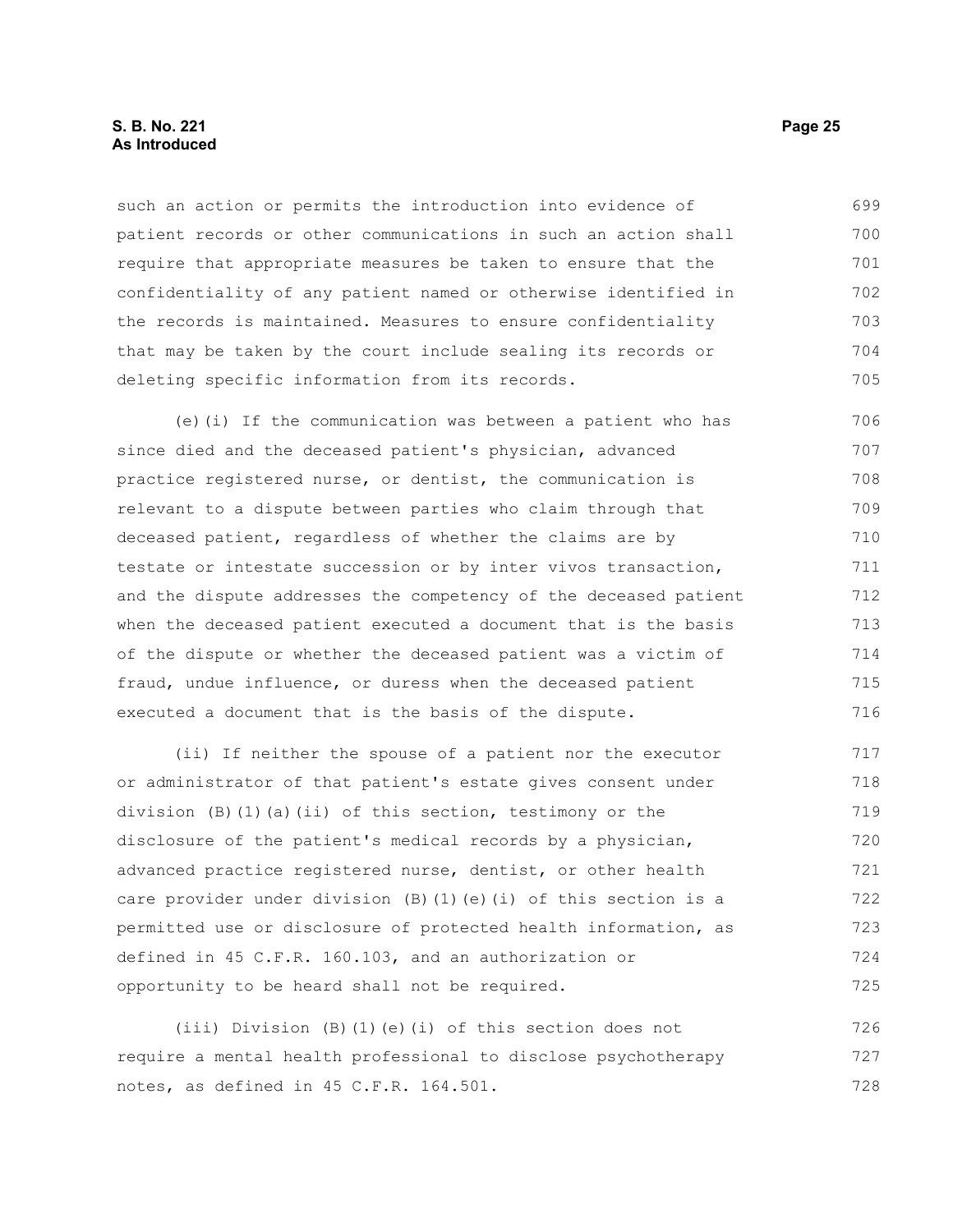#### **S. B. No. 221 Page 26 As Introduced**

(iv) An interested person who objects to testimony or disclosure under division (B)(1)(e)(i) of this section may seek a protective order pursuant to Civil Rule 26. 729 730 731

(v) A person to whom protected health information is disclosed under division  $(B)$  (1)(e)(i) of this section shall not use or disclose the protected health information for any purpose other than the litigation or proceeding for which the information was requested and shall return the protected health information to the covered entity or destroy the protected health information, including all copies made, at the conclusion of the litigation or proceeding. 732 733 734 735 736 737 738 739

 (f) In any proceeding filed pursuant to Chapter 2111., 5119., 5122., or 5123. of the Revised Code, or in any proceeding filed pursuant to sections 5101.60 to 5101.73 of the Revised Code.

(2)(a) If any law enforcement officer submits a written statement to a health care provider that states that an official criminal investigation has begun regarding a specified person or, that a criminal action or proceeding has been commenced against a specified person, that proceedings for determining whether to order a person allegedly suffering from alcohol or other drug abuse to undergo treatment have been commenced or are about to be commenced regarding the person under sections 5119.90 to 5119.99 of the Revised Code, or that proceedings for involuntary commitment or hospitalization have been commenced or are about to be commenced against a person under sections  $5122.05$  to  $5122.15$  of the Revised Code, that requests the provider to supply to the officer copies of any records the provider possesses that pertain to any test or the results of any test administered to the specified person to determine the 744 745 746 747 748 749 750 751 752 753 754 755 756 757 758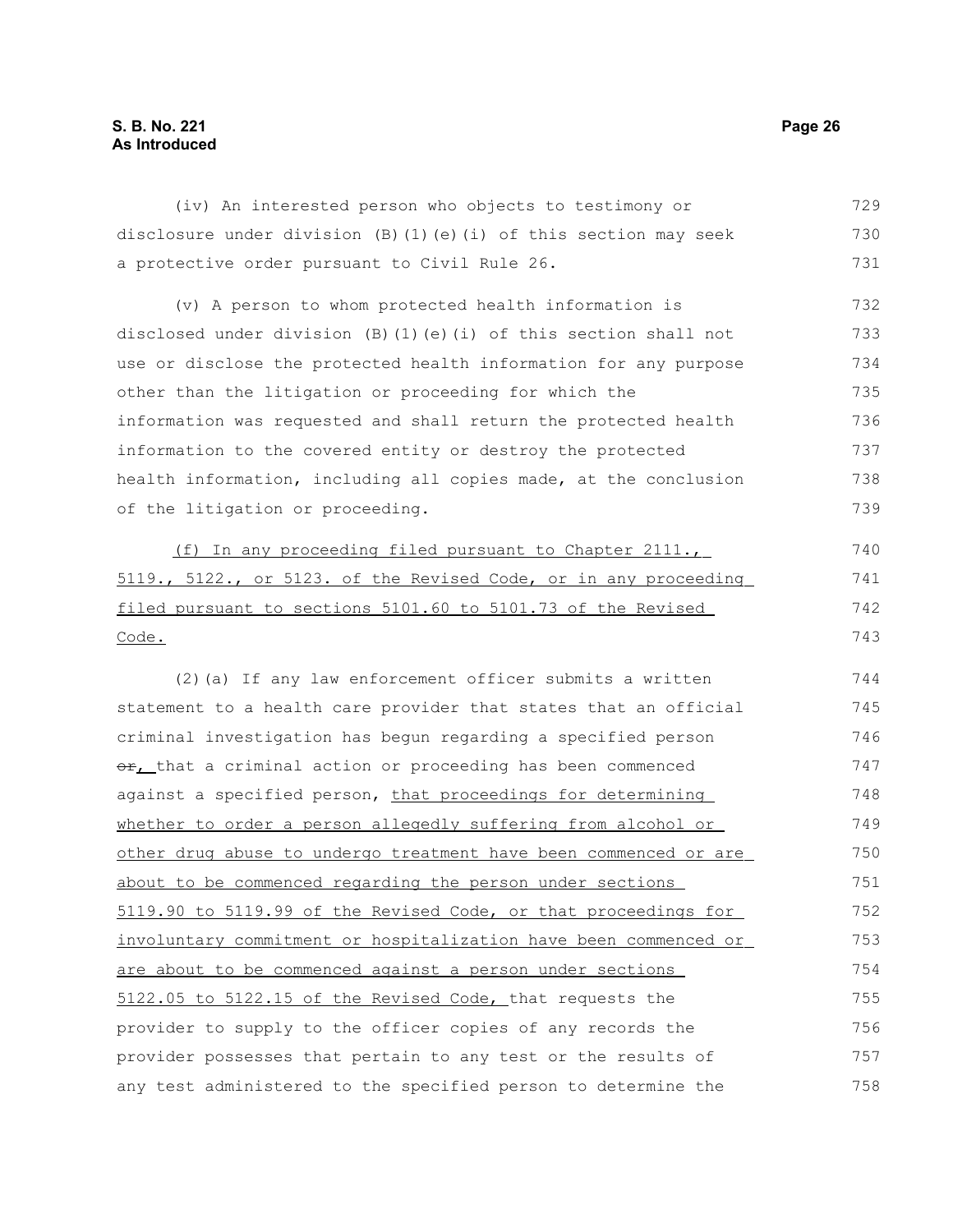| presence or concentration of alcohol, a drug of abuse, a         | 759 |
|------------------------------------------------------------------|-----|
| combination of them, a controlled substance, or a metabolite of  | 760 |
| a controlled substance in the person's whole blood, blood serum  | 761 |
| or plasma, breath, or urine at any time relevant to the criminal | 762 |
| offense in question, to conduct regarding the basis of the       | 763 |
| possible ordering of treatment of the person in question, or to  | 764 |
| conduct regarding the basis of the possible involuntary          | 765 |
| commitment or hospitalization of the person in question, and     | 766 |
| that conforms to section 2317.022 of the Revised Code, the       | 767 |
| provider, except to the extent specifically prohibited by any    | 768 |
| law of this state or of the United States, shall supply to the   | 769 |
| officer a copy of any of the requested records the provider      | 770 |
| possesses. If the health care provider does not possess any of   | 771 |
| the requested records, the provider shall give the officer a     | 772 |
| written statement that indicates that the provider does not      | 773 |
| possess any of the requested records.                            | 774 |
| (b) If a health care provider possesses any records of the       | 775 |
| type described in division (B)(2)(a) of this section regarding   | 776 |
| the person in question at any time relevant to the criminal      | 777 |
|                                                                  |     |

offense in question, to conduct regarding the basis of the possible ordering of treatment of the person in question, or to conduct regarding the basis of the possible involuntary commitment or hospitalization of the person in question, in lieu of personally testifying as to the results of the test in question, the custodian of the records may submit a certified copy of the records, and, upon its submission, the certified copy is qualified as authentic evidence and may be admitted as evidence in accordance with the Rules of Evidence. Division (A) of section 2317.422 of the Revised Code does not apply to any certified copy of records submitted in accordance with this division. Nothing in this division shall be construed to limit 778 779 780 781 782 783 784 785 786 787 788 789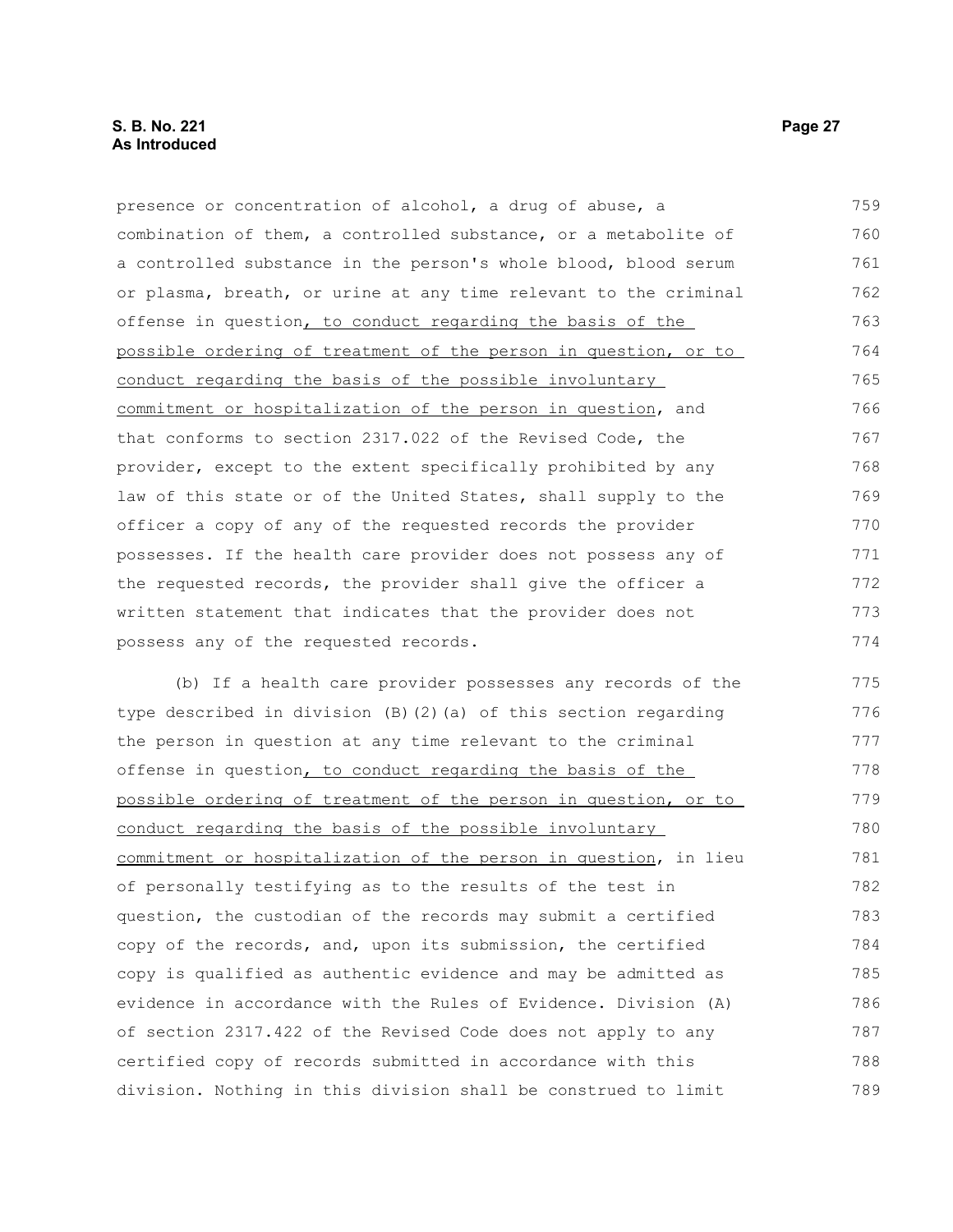#### **S. B. No. 221 Page 28 As Introduced**

the right of any party to call as a witness the person who administered the test to which the records pertain, the person under whose supervision the test was administered, the custodian of the records, the person who made the records, or the person under whose supervision the records were made. 790 791 792 793 794

(3)(a) If the testimonial privilege described in division (B)(1) of this section does not apply as provided in division (B)(1)(a)(iii) of this section, a physician, advanced practice registered nurse, or dentist may be compelled to testify or to submit to discovery under the Rules of Civil Procedure only as to a communication made to the physician, advanced practice registered nurse, or dentist by the patient in question in that relation, or the advice of the physician, advanced practice registered nurse, or dentist given to the patient in question, that related causally or historically to physical or mental injuries that are relevant to issues in the medical claim, dental claim, chiropractic claim, or optometric claim, action for wrongful death, other civil action, or claim under Chapter 4123. of the Revised Code. 795 796 797 798 799 800 801 802 803 804 805 806 807 808

(b) If the testimonial privilege described in division (B) (1) of this section does not apply to a physician, advanced practice registered nurse, or dentist as provided in division (B)(1)(c) of this section, the physician, advanced practice registered nurse, or dentist, in lieu of personally testifying as to the results of the test in question, may submit a certified copy of those results, and, upon its submission, the certified copy is qualified as authentic evidence and may be admitted as evidence in accordance with the Rules of Evidence. Division (A) of section 2317.422 of the Revised Code does not apply to any certified copy of results submitted in accordance with this division. Nothing in this division shall be construed 809 810 811 812 813 814 815 816 817 818 819 820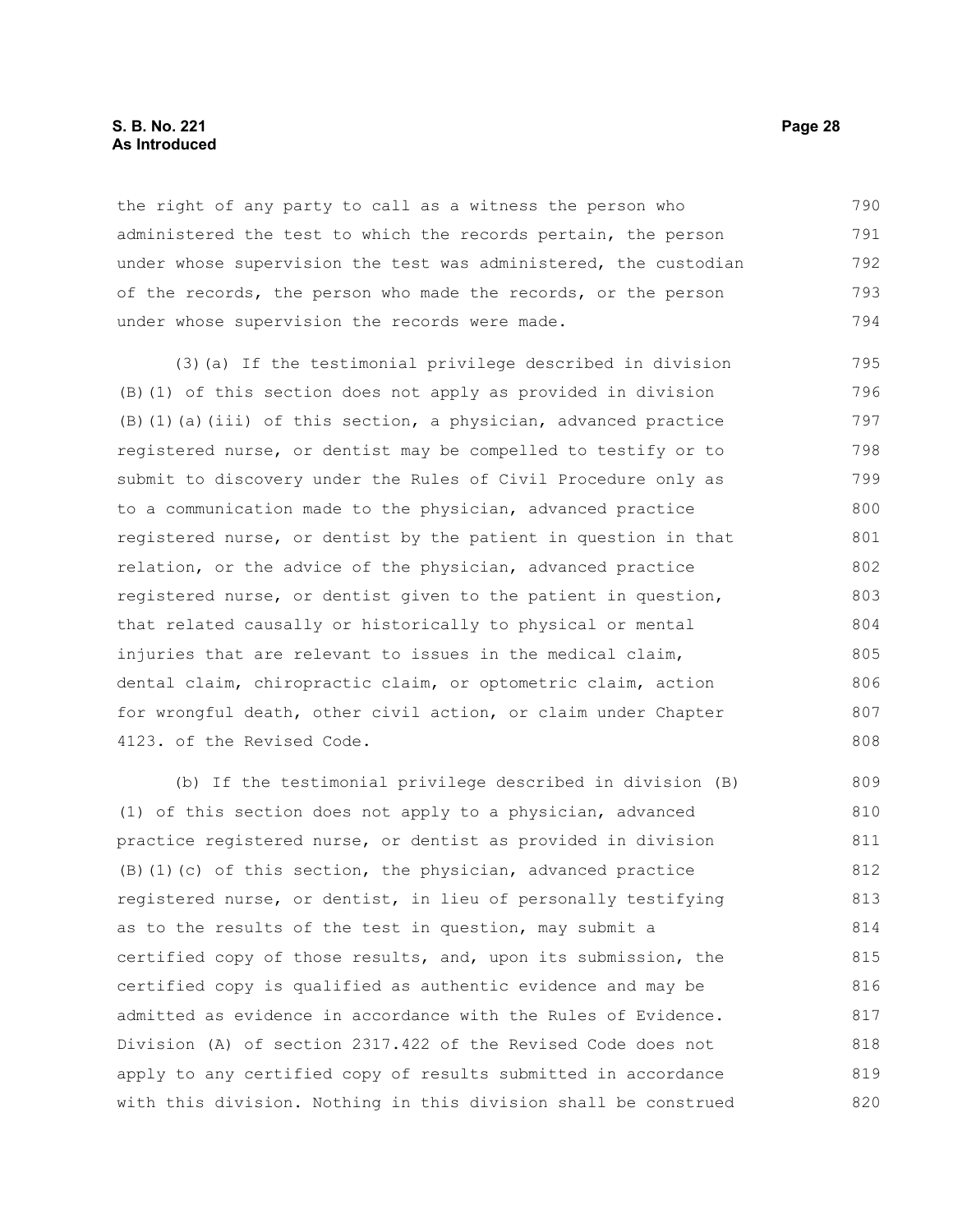#### **S. B. No. 221 Page 29 As Introduced**

to limit the right of any party to call as a witness the person who administered the test in question, the person under whose supervision the test was administered, the custodian of the results of the test, the person who compiled the results, or the person under whose supervision the results were compiled. 821 822 823 824 825

(4) The testimonial privilege described in division (B)(1) of this section is not waived when a communication is made by a physician or advanced practice registered nurse to a pharmacist or when there is communication between a patient and a pharmacist in furtherance of the physician-patient or advanced practice registered nurse-patient relation. 826 827 828 829 830 831

(5)(a) As used in divisions  $(B)(1)$  to  $(4)$  of this section, "communication" means acquiring, recording, or transmitting any information, in any manner, concerning any facts, opinions, or statements necessary to enable a physician, advanced practice registered nurse, or dentist to diagnose, treat, prescribe, or act for a patient. A "communication" may include, but is not limited to, any medical or dental, office, or hospital communication such as a record, chart, letter, memorandum, laboratory test and results, x-ray, photograph, financial statement, diagnosis, or prognosis. 832 833 834 835 836 837 838 839 840 841

(b) As used in division (B)(2) of this section, "health care provider" means a hospital, ambulatory care facility, longterm care facility, pharmacy, emergency facility, or health care practitioner. 842 843 844 845

(c) As used in division (B)(5)(b) of this section:

(i) "Ambulatory care facility" means a facility that provides medical, diagnostic, or surgical treatment to patients who do not require hospitalization, including a dialysis center, 847 848 849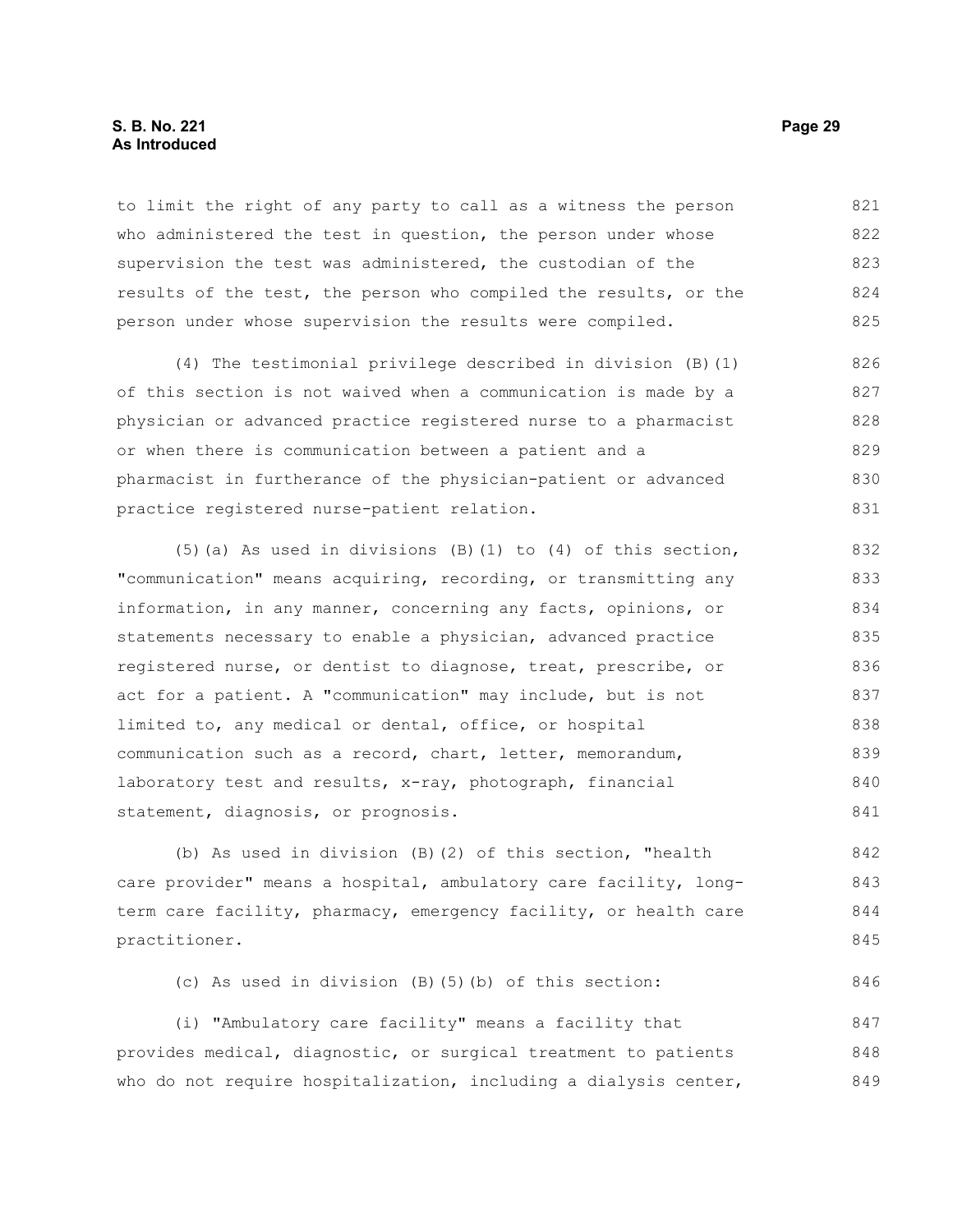ambulatory surgical facility, cardiac catheterization facility, diagnostic imaging center, extracorporeal shock wave lithotripsy center, home health agency, inpatient hospice, birthing center, radiation therapy center, emergency facility, and an urgent care center. "Ambulatory health care facility" does not include the private office of a physician, advanced practice registered nurse, or dentist, whether the office is for an individual or group practice. 850 851 852 853 854 855 856 857

(ii) "Emergency facility" means a hospital emergency department or any other facility that provides emergency medical services. 858 859 860

(iii) "Health care practitioner" has the same meaning as in section 4769.01 of the Revised Code.

(iv) "Hospital" has the same meaning as in section 3727.01 of the Revised Code.

(v) "Long-term care facility" means a nursing home, residential care facility, or home for the aging, as those terms are defined in section 3721.01 of the Revised Code; a residential facility licensed under section 5119.34 of the Revised Code that provides accommodations, supervision, and personal care services for three to sixteen unrelated adults; a nursing facility, as defined in section 5165.01 of the Revised Code; a skilled nursing facility, as defined in section 5165.01 of the Revised Code; and an intermediate care facility for individuals with intellectual disabilities, as defined in section 5124.01 of the Revised Code. 865 866 867 868 869 870 871 872 873 874 875

(vi) "Pharmacy" has the same meaning as in section 4729.01 of the Revised Code. 876 877

(d) As used in divisions (B)(1) and (2) of this section, 878

861 862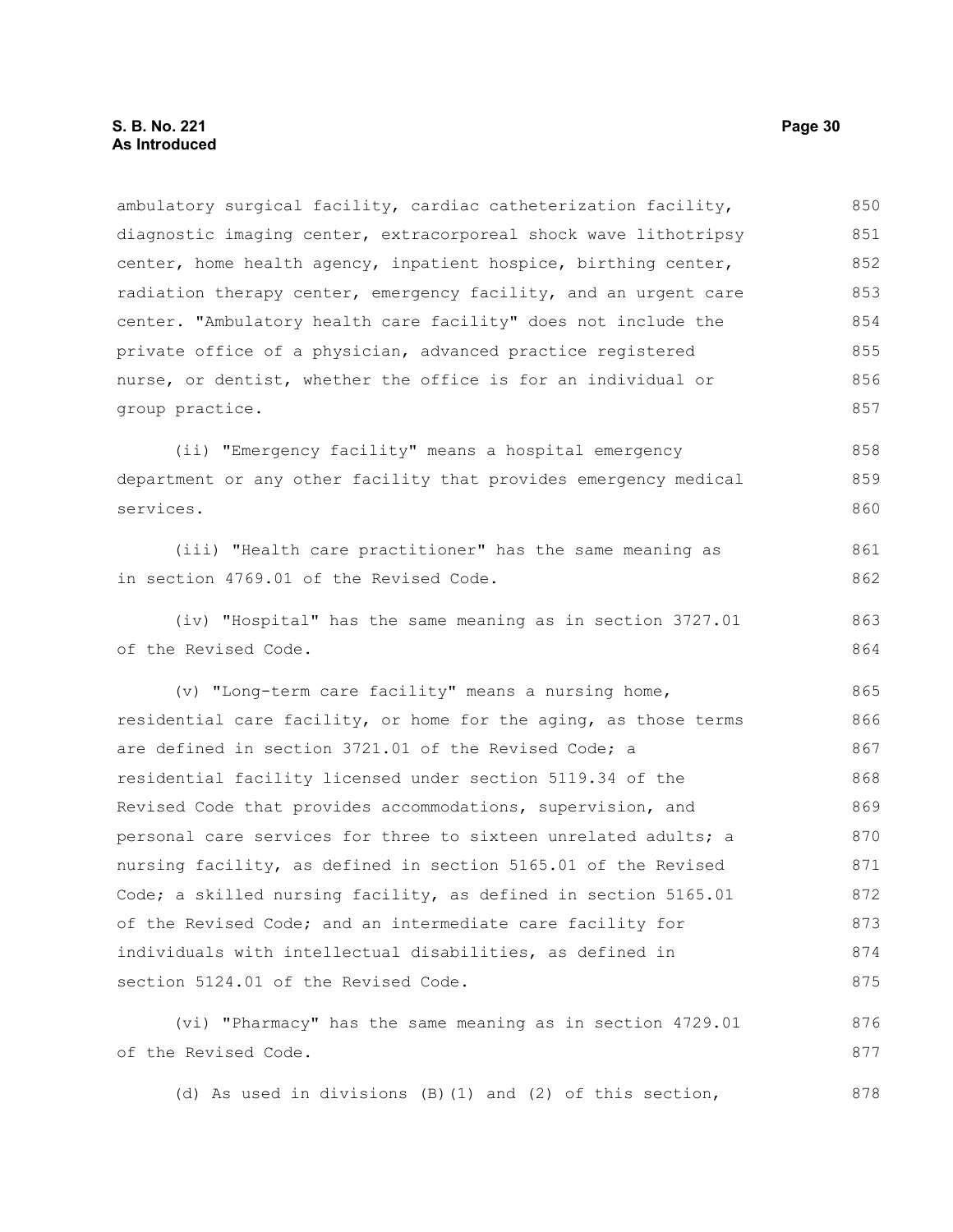"drug of abuse" has the same meaning as in section 4506.01 of the Revised Code.

(6) Divisions (B)(1), (2), (3), (4), and (5) of this section apply to doctors of medicine, doctors of osteopathic medicine, doctors of podiatry, advanced practice registered nurses, and dentists.

(7) Nothing in divisions (B)(1) to (6) of this section affects, or shall be construed as affecting, the immunity from civil liability conferred by section 307.628 of the Revised Code or the immunity from civil liability conferred by section 2305.33 of the Revised Code upon physicians or advanced practice registered nurses who report an employee's use of a drug of abuse, or a condition of an employee other than one involving the use of a drug of abuse, to the employer of the employee in accordance with division (B) of that section. As used in division (B)(7) of this section, "employee," "employer," and "physician" have the same meanings as in section 2305.33 of the Revised Code and "advanced practice registered nurse" has the same meaning as in section 4723.01 of the Revised Code. 885 886 887 888 889 890 891 892 893 894 895 896 897

(C)(1) A cleric, when the cleric remains accountable to the authority of that cleric's church, denomination, or sect, concerning a confession made, or any information confidentially communicated, to the cleric for a religious counseling purpose in the cleric's professional character. The cleric may testify by express consent of the person making the communication, except when the disclosure of the information is in violation of a sacred trust and except that, if the person voluntarily testifies or is deemed by division (A)(4)(c) of section 2151.421 of the Revised Code to have waived any testimonial privilege under this division, the cleric may be compelled to testify on 898 899 900 901 902 903 904 905 906 907 908

879 880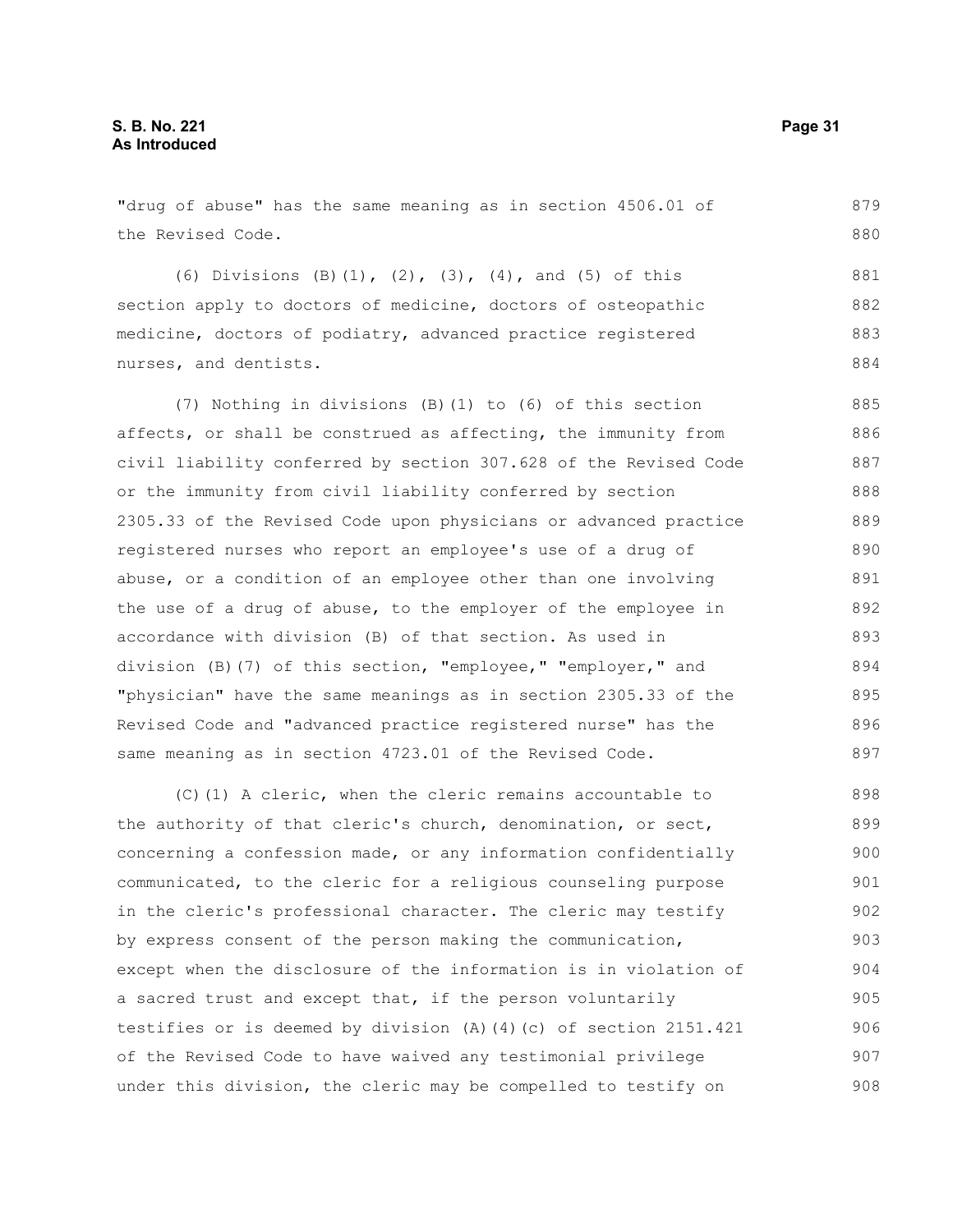the same subject except when disclosure of the information is in violation of a sacred trust. (2) As used in division (C) of this section: (a) "Cleric" means a member of the clergy, rabbi, priest, Christian Science practitioner, or regularly ordained, accredited, or licensed minister of an established and legally cognizable church, denomination, or sect. (b) "Sacred trust" means a confession or confidential communication made to a cleric in the cleric's ecclesiastical capacity in the course of discipline enjoined by the church to which the cleric belongs, including, but not limited to, the Catholic Church, if both of the following apply: (i) The confession or confidential communication was made directly to the cleric. (ii) The confession or confidential communication was made in the manner and context that places the cleric specifically and strictly under a level of confidentiality that is considered inviolate by canon law or church doctrine. (D) Husband or wife, concerning any communication made by one to the other, or an act done by either in the presence of 909 910 911 912 913 914 915 916 917 918 919 920 921 922 923 924 925 926 927 928

the other, during coverture, unless the communication was made, or act done, in the known presence or hearing of a third person competent to be a witness; and such rule is the same if the marital relation has ceased to exist; 929 930 931 932

(E) A person who assigns a claim or interest, concerning any matter in respect to which the person would not, if a party, be permitted to testify; 933 934 935

(F) A person who, if a party, would be restricted under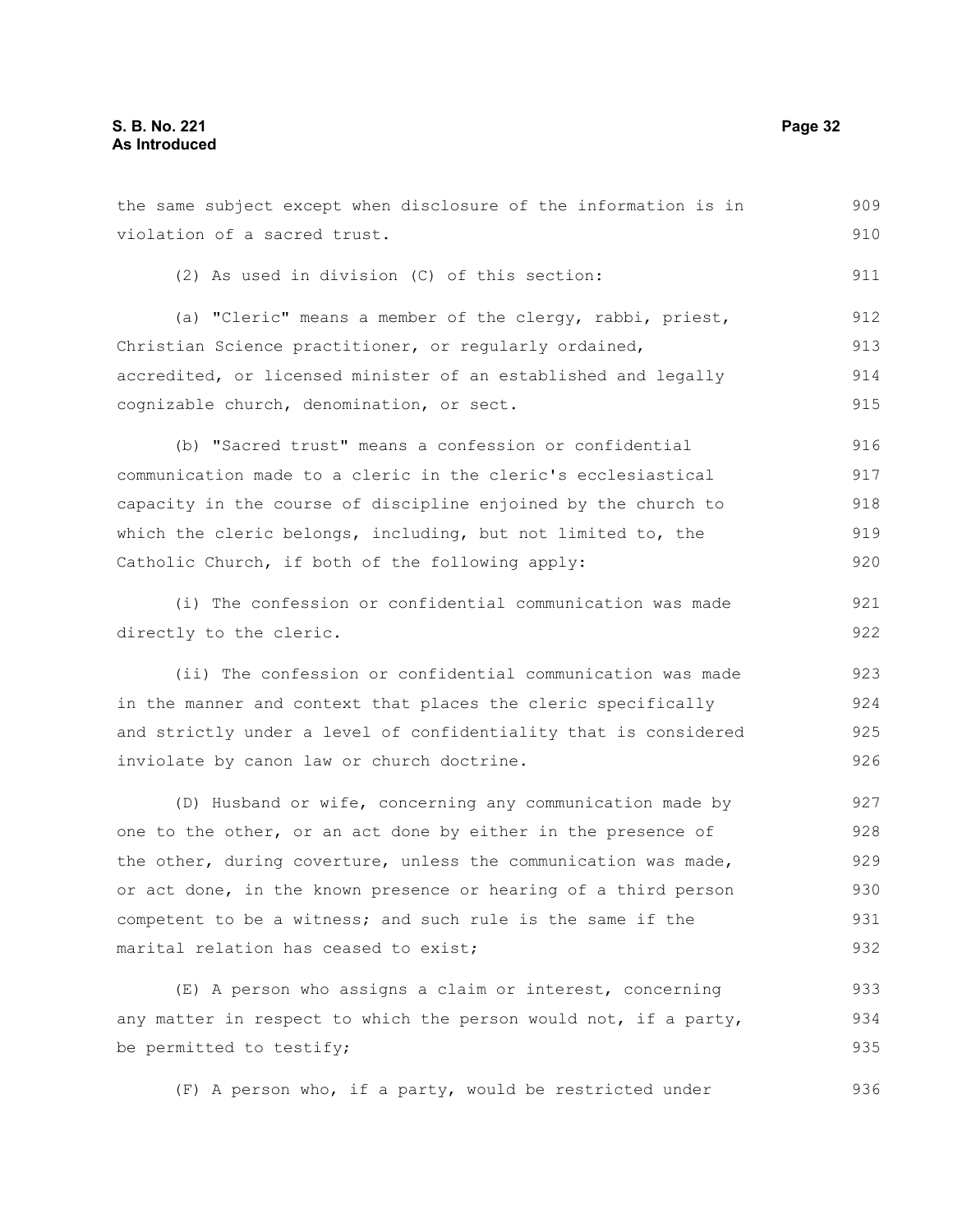section 2317.03 of the Revised Code, when the property or thing is sold or transferred by an executor, administrator, guardian, trustee, heir, devisee, or legatee, shall be restricted in the same manner in any action or proceeding concerning the property or thing. 937 938 939 940 941

(G)(1) A school guidance counselor who holds a valid educator license from the state board of education as provided for in section 3319.22 of the Revised Code, a person licensed under Chapter 4757. of the Revised Code as a licensed professional clinical counselor, licensed professional counselor, social worker, independent social worker, marriage and family therapist or independent marriage and family therapist, or registered under Chapter 4757. of the Revised Code as a social work assistant concerning a confidential communication received from a client in that relation or the person's advice to a client unless any of the following applies: 942 943 944 945 946 947 948 949 950 951 952

(a) The communication or advice indicates clear and present danger to the client or other persons. For the purposes of this division, cases in which there are indications of present or past child abuse or neglect of the client constitute a clear and present danger. 953 954 955 956 957

(b) The client gives express consent to the testimony.

(c) If the client is deceased, the surviving spouse or the executor or administrator of the estate of the deceased client gives express consent. 959 960 961

(d) The client voluntarily testifies, in which case the school guidance counselor or person licensed or registered under Chapter 4757. of the Revised Code may be compelled to testify on the same subject. 962 963 964 965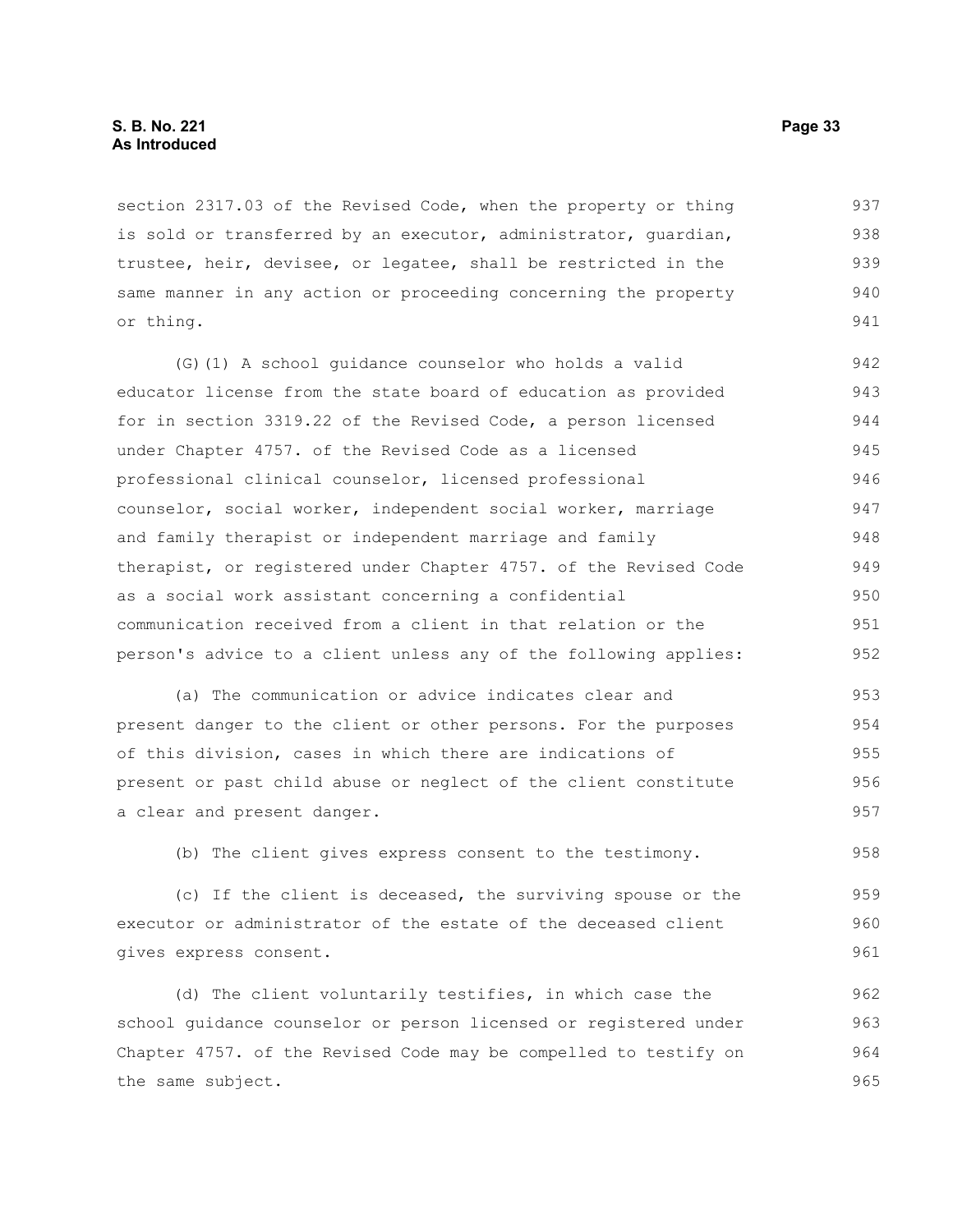#### **S. B. No. 221 Page 34 As Introduced**

(e) The court in camera determines that the information communicated by the client is not germane to the counselorclient, marriage and family therapist-client, or social workerclient relationship. 966 967 968 969

(f) A court, in an action brought against a school, its administration, or any of its personnel by the client, rules after an in-camera inspection that the testimony of the school guidance counselor is relevant to that action. 970 971 972 973

(g) The testimony is sought in a civil action and concerns court-ordered treatment or services received by a patient as part of a case plan journalized under section 2151.412 of the Revised Code or the court-ordered treatment or services are necessary or relevant to dependency, neglect, or abuse or temporary or permanent custody proceedings under Chapter 2151. of the Revised Code. 974 975 976 977 978 979 980

(2) Nothing in division (G)(1) of this section shall relieve a school guidance counselor or a person licensed or registered under Chapter 4757. of the Revised Code from the requirement to report information concerning child abuse or neglect under section 2151.421 of the Revised Code. 981 982 983 984 985

(H) A mediator acting under a mediation order issued under division (A) of section 3109.052 of the Revised Code or otherwise issued in any proceeding for divorce, dissolution, legal separation, annulment, or the allocation of parental rights and responsibilities for the care of children, in any action or proceeding, other than a criminal, delinquency, child abuse, child neglect, or dependent child action or proceeding, that is brought by or against either parent who takes part in mediation in accordance with the order and that pertains to the mediation process, to any information discussed or presented in 986 987 988 989 990 991 992 993 994 995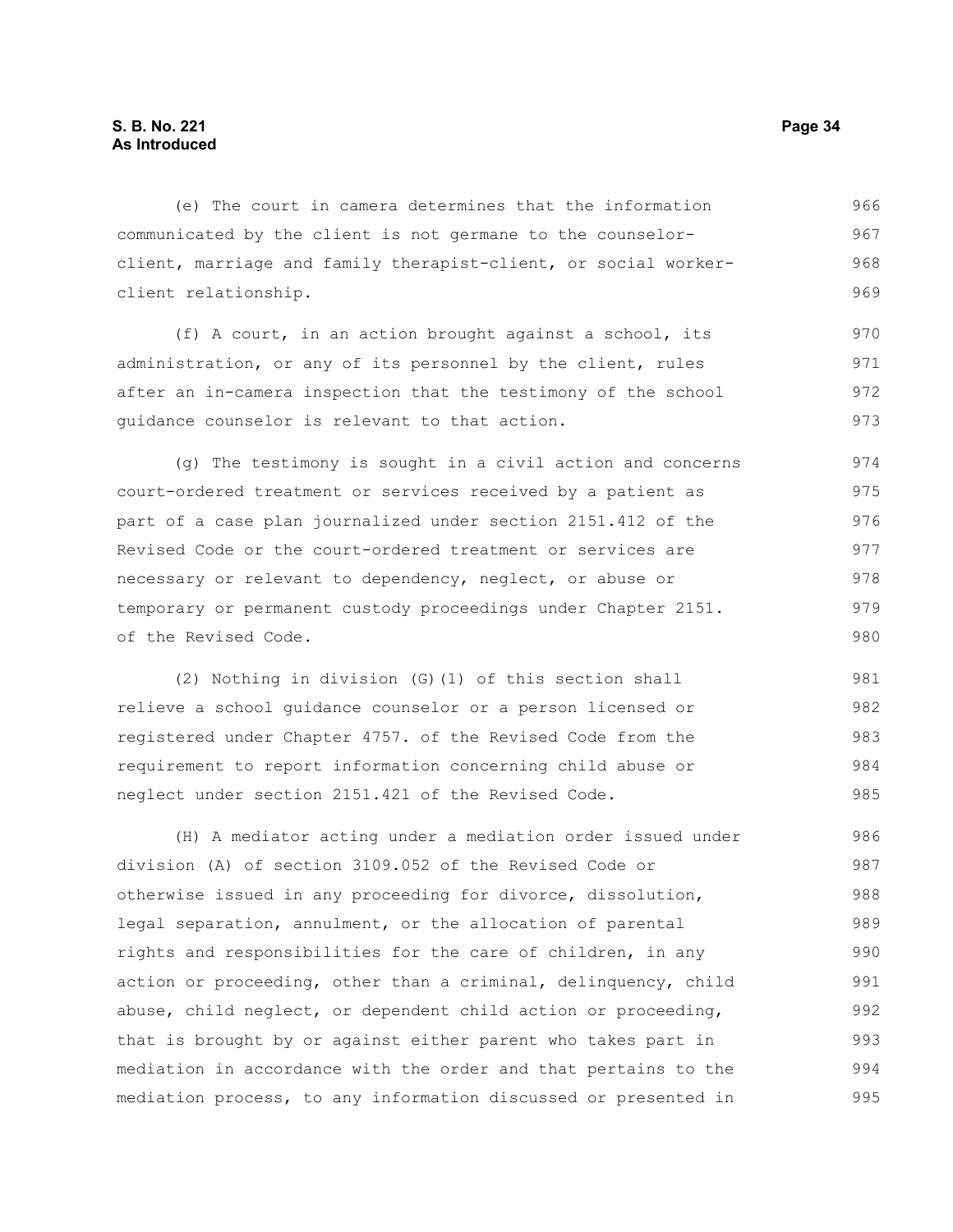the mediation process, to the allocation of parental rights and responsibilities for the care of the parents' children, or to the awarding of parenting time rights in relation to their children; 996 997 998 999

(I) A communications assistant, acting within the scope of the communication assistant's authority, when providing telecommunications relay service pursuant to section 4931.06 of the Revised Code or Title II of the "Communications Act of 1934," 104 Stat. 366 (1990), 47 U.S.C. 225, concerning a communication made through a telecommunications relay service. Nothing in this section shall limit the obligation of a communications assistant to divulge information or testify when mandated by federal law or regulation or pursuant to subpoena in a criminal proceeding. 1000 1001 1002 1003 1004 1005 1006 1007 1008 1009

Nothing in this section shall limit any immunity or privilege granted under federal law or regulation. 1010 1011

(J)(1) A chiropractor in a civil proceeding concerning a communication made to the chiropractor by a patient in that relation or the chiropractor's advice to a patient, except as otherwise provided in this division. The testimonial privilege established under this division does not apply, and a chiropractor may testify or may be compelled to testify, in any civil action, in accordance with the discovery provisions of the Rules of Civil Procedure in connection with a civil action, or in connection with a claim under Chapter 4123. of the Revised Code, under any of the following circumstances: 1012 1013 1014 1015 1016 1017 1018 1019 1020 1021

(a) If the patient or the guardian or other legal representative of the patient gives express consent. 1022 1023

(b) If the patient is deceased, the spouse of the patient 1024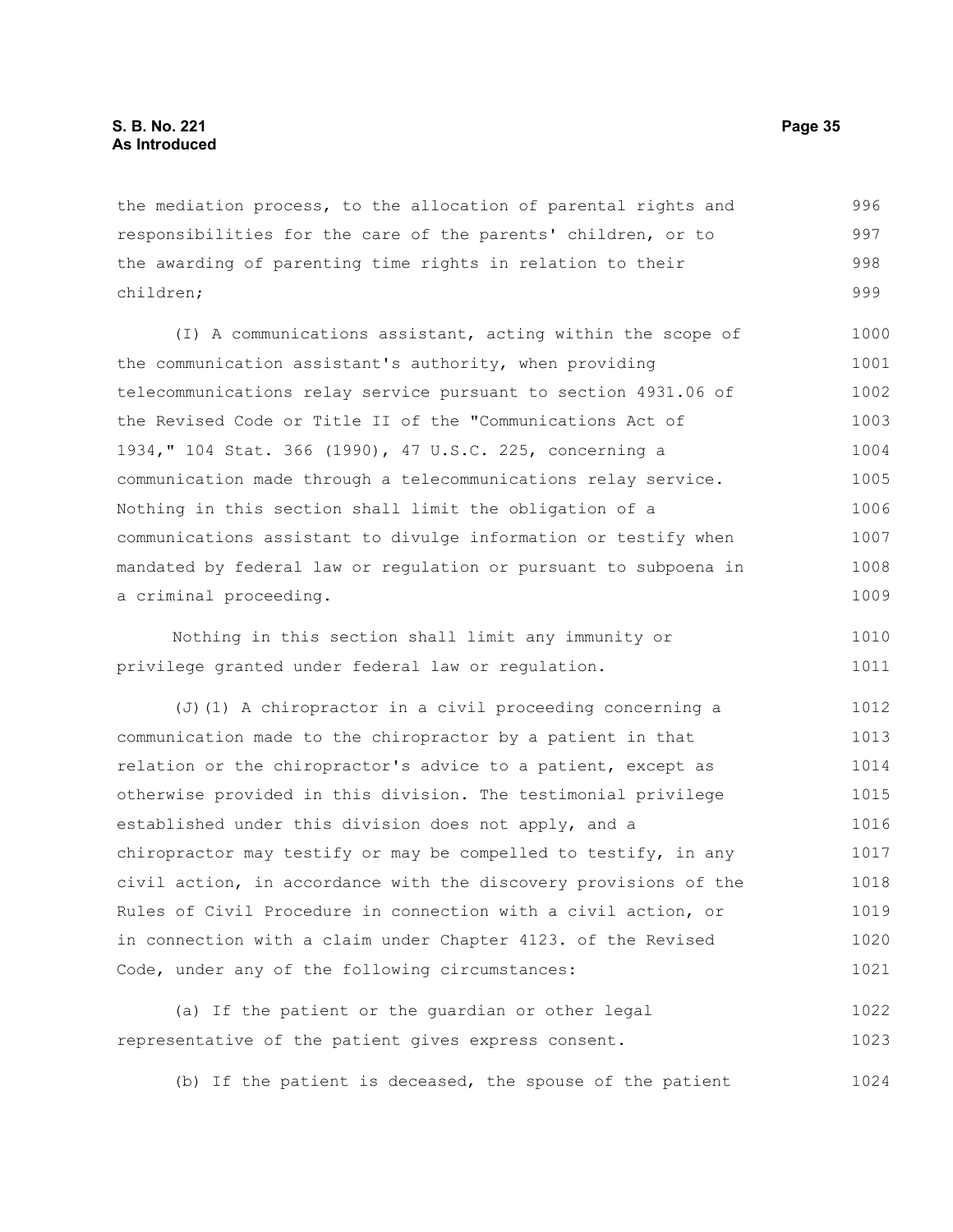or the executor or administrator of the patient's estate gives express consent. 1025 1026

(c) If a medical claim, dental claim, chiropractic claim, or optometric claim, as defined in section 2305.113 of the Revised Code, an action for wrongful death, any other type of civil action, or a claim under Chapter 4123. of the Revised Code is filed by the patient, the personal representative of the estate of the patient if deceased, or the patient's guardian or other legal representative. 1027 1028 1029 1030 1031 1032 1033

(2) If the testimonial privilege described in division (J) (1) of this section does not apply as provided in division (J) (1)(c) of this section, a chiropractor may be compelled to testify or to submit to discovery under the Rules of Civil Procedure only as to a communication made to the chiropractor by the patient in question in that relation, or the chiropractor's advice to the patient in question, that related causally or historically to physical or mental injuries that are relevant to issues in the medical claim, dental claim, chiropractic claim, or optometric claim, action for wrongful death, other civil action, or claim under Chapter 4123. of the Revised Code. 1034 1035 1036 1037 1038 1039 1040 1041 1042 1043 1044

(3) The testimonial privilege established under this division does not apply, and a chiropractor may testify or be compelled to testify, in any criminal action or administrative proceeding. 1045 1046 1047 1048

(4) As used in this division, "communication" means acquiring, recording, or transmitting any information, in any manner, concerning any facts, opinions, or statements necessary to enable a chiropractor to diagnose, treat, or act for a patient. A communication may include, but is not limited to, any chiropractic, office, or hospital communication such as a 1049 1050 1051 1052 1053 1054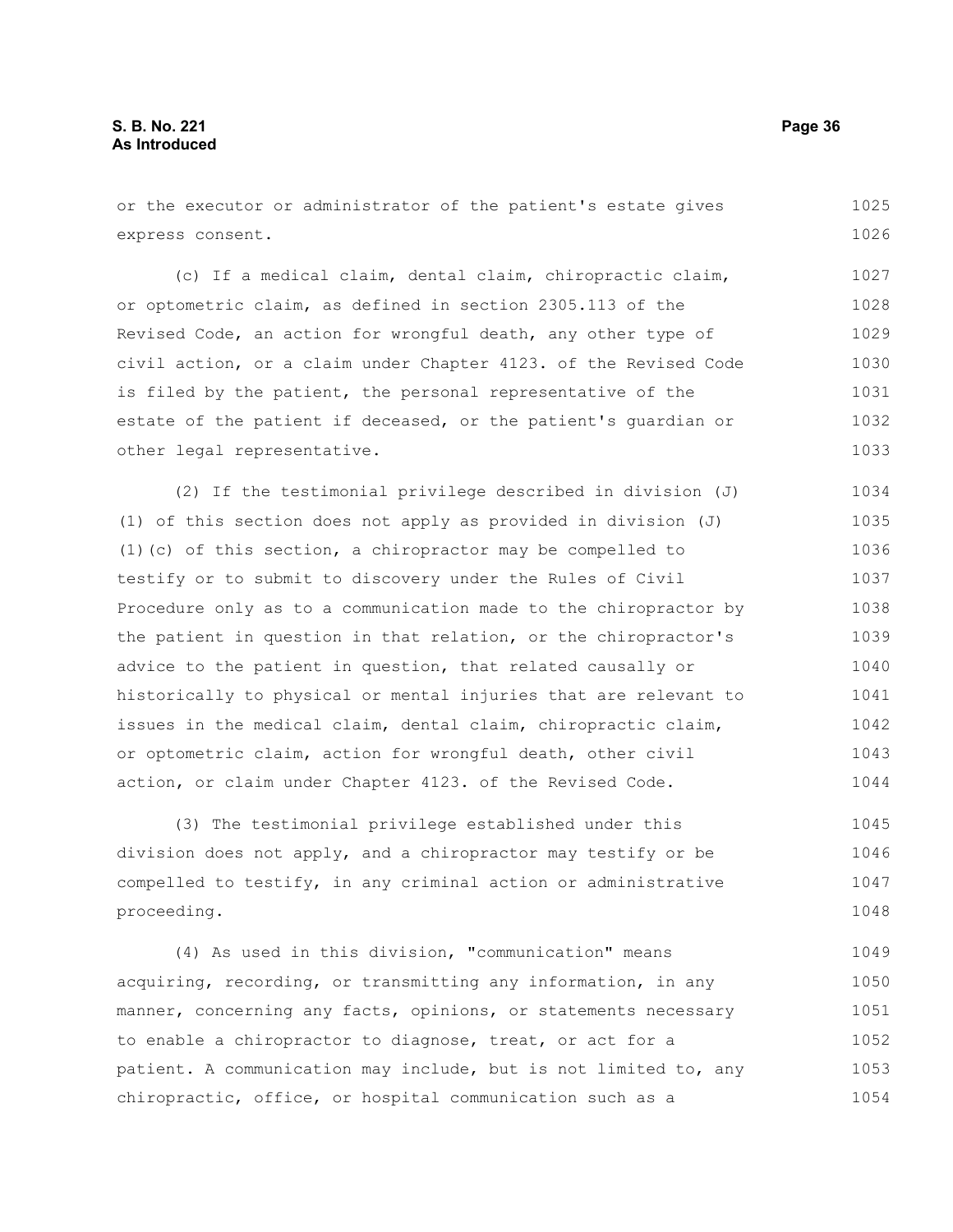record, chart, letter, memorandum, laboratory test and results, x-ray, photograph, financial statement, diagnosis, or prognosis.  $(K)$  (1) Except as provided under division  $(K)$  (2) of this section, a critical incident stress management team member concerning a communication received from an individual who receives crisis response services from the team member, or the team member's advice to the individual, during a debriefing session. (2) The testimonial privilege established under division (K)(1) of this section does not apply if any of the following are true: (a) The communication or advice indicates clear and present danger to the individual who receives crisis response services or to other persons. For purposes of this division, cases in which there are indications of present or past child abuse or neglect of the individual constitute a clear and present danger. (b) The individual who received crisis response services gives express consent to the testimony. (c) If the individual who received crisis response services is deceased, the surviving spouse or the executor or 1055 1056 1057 1058 1059 1060 1061 1062 1063 1064 1065 1066 1067 1068 1069 1070 1071 1072 1073 1074 1075

administrator of the estate of the deceased individual gives express consent. 1076 1077

(d) The individual who received crisis response services voluntarily testifies, in which case the team member may be compelled to testify on the same subject. 1078 1079 1080

(e) The court in camera determines that the information communicated by the individual who received crisis response services is not germane to the relationship between the 1081 1082 1083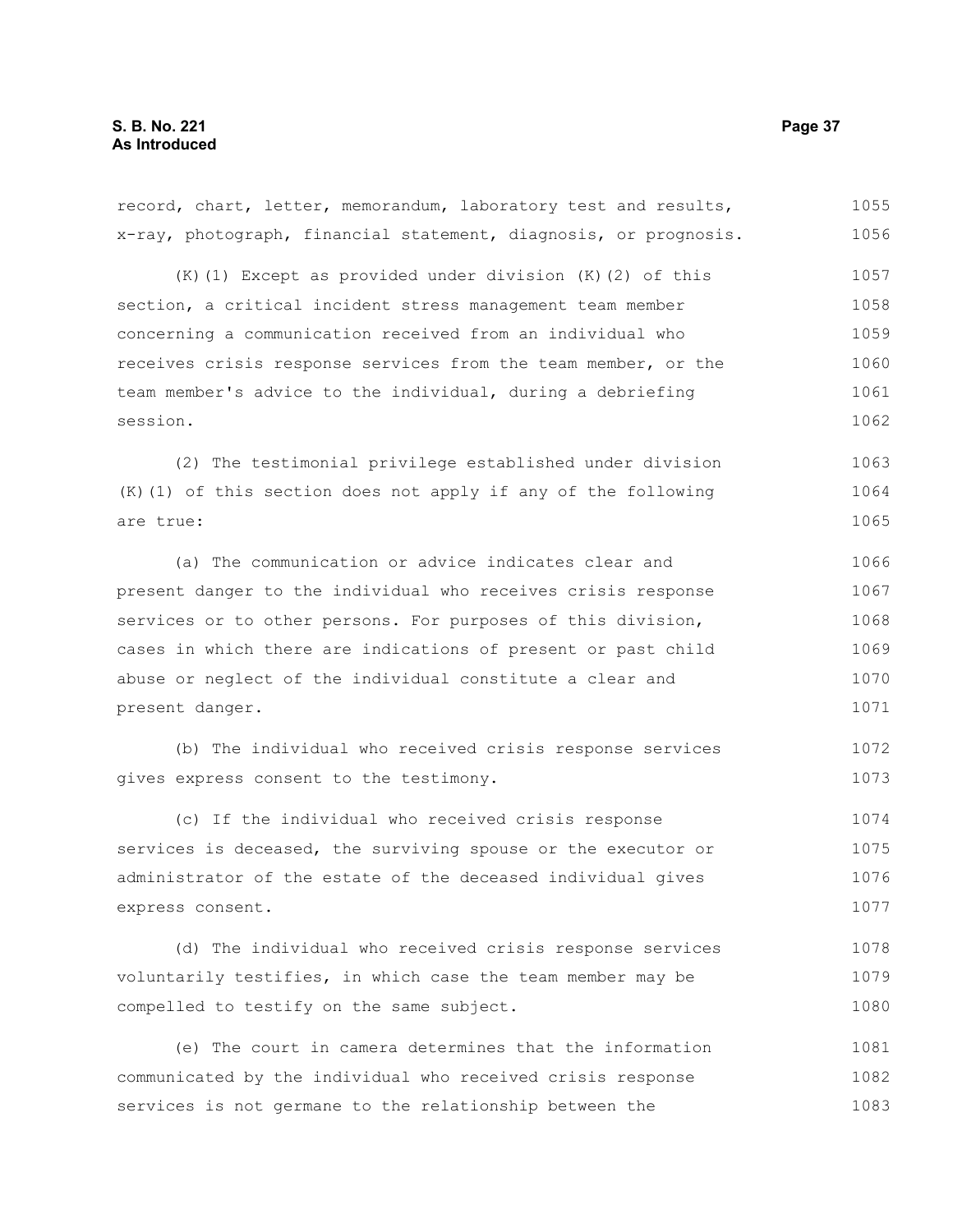| individual and the team member.                                 | 1084 |
|-----------------------------------------------------------------|------|
| (f) The communication or advice pertains or is related to       | 1085 |
| any criminal act.                                               | 1086 |
| (3) As used in division (K) of this section:                    | 1087 |
| (a) "Crisis response services" means consultation, risk         | 1088 |
| assessment, referral, and on-site crisis intervention services  | 1089 |
| provided by a critical incident stress management team to       | 1090 |
| individuals affected by crisis or disaster.                     | 1091 |
| (b) "Critical incident stress management team member" or        | 1092 |
| "team member" means an individual specially trained to provide  | 1093 |
| crisis response services as a member of an organized community  | 1094 |
| or local crisis response team that holds membership in the Ohio | 1095 |
| critical incident stress management network.                    | 1096 |
| (c) "Debriefing session" means a session at which crisis        | 1097 |
| response services are rendered by a critical incident stress    | 1098 |
| management team member during or after a crisis or disaster.    | 1099 |
| (L) (1) Subject to division (L) (2) of this section and         | 1100 |
| except as provided in division $(L)$ (3) of this section, an    | 1101 |
| employee assistance professional, concerning a communication    | 1102 |
| made to the employee assistance professional by a client in the | 1103 |
| employee assistance professional's official capacity as an      | 1104 |
| employee assistance professional.                               | 1105 |
| (2) Division (L) (1) of this section applies to an employee     | 1106 |
| assistance professional who meets either or both of the         | 1107 |
| following requirements:                                         | 1108 |
| (a) Is certified by the employee assistance certification       | 1109 |
| commission to engage in the employee assistance profession;     | 1110 |
| (b) Has education, training, and experience in all of the       | 1111 |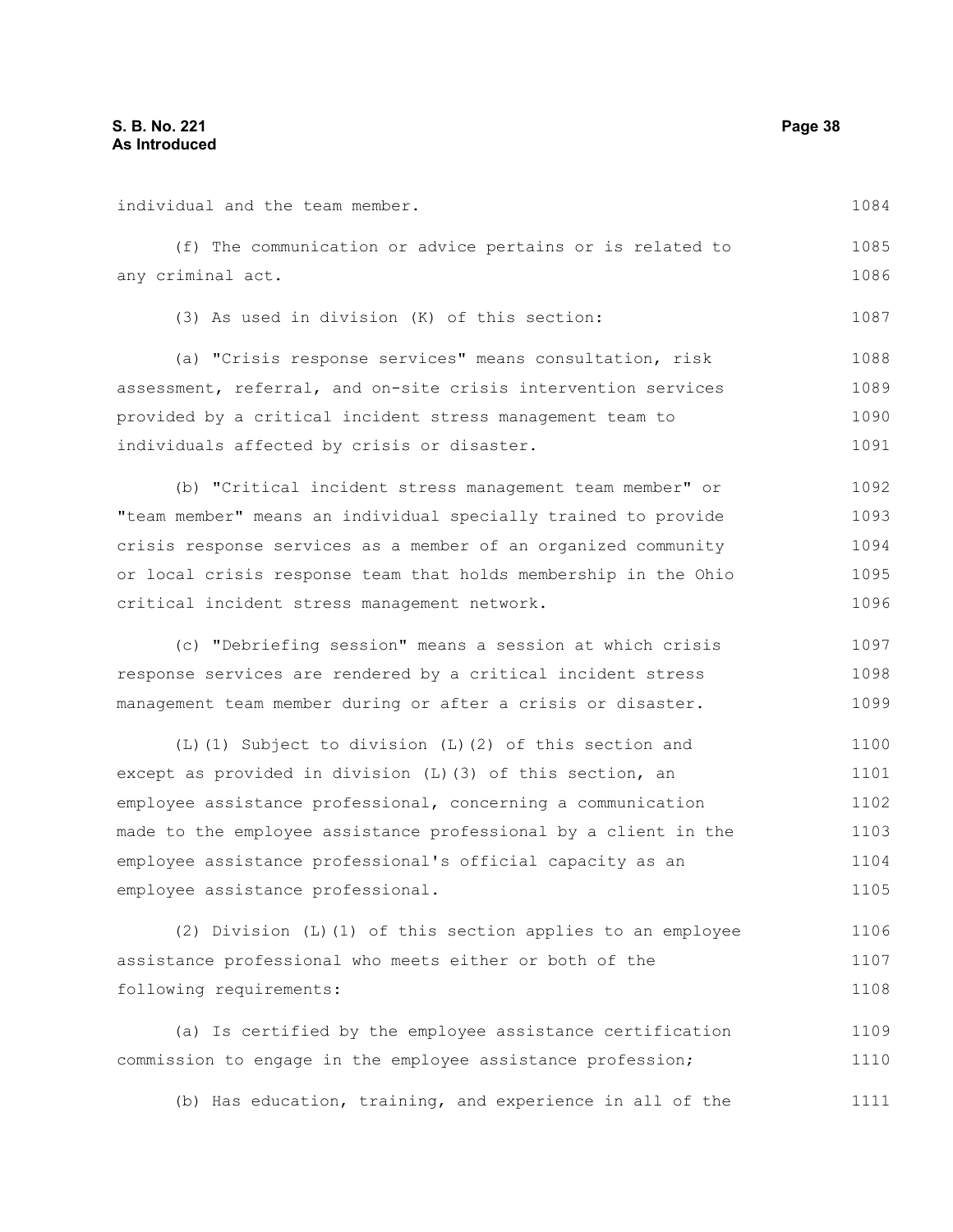## **S. B. No. 221 Page 39 As Introduced**

following: (i) Providing workplace-based services designed to address employer and employee productivity issues; (ii) Providing assistance to employees and employees' dependents in identifying and finding the means to resolve personal problems that affect the employees or the employees' performance; (iii) Identifying and resolving productivity problems associated with an employee's concerns about any of the following matters: health, marriage, family, finances, substance abuse or other addiction, workplace, law, and emotional issues; (iv) Selecting and evaluating available community resources; (v) Making appropriate referrals; (vi) Local and national employee assistance agreements; (vii) Client confidentiality. (3) Division (L)(1) of this section does not apply to any of the following: (a) A criminal action or proceeding involving an offense under sections 2903.01 to 2903.06 of the Revised Code if the employee assistance professional's disclosure or testimony relates directly to the facts or immediate circumstances of the offense; (b) A communication made by a client to an employee assistance professional that reveals the contemplation or commission of a crime or serious, harmful act; (c) A communication that is made by a client who is an 1112 1113 1114 1115 1116 1117 1118 1119 1120 1121 1122 1123 1124 1125 1126 1127 1128 1129 1130 1131 1132 1133 1134 1135 1136 1137 1138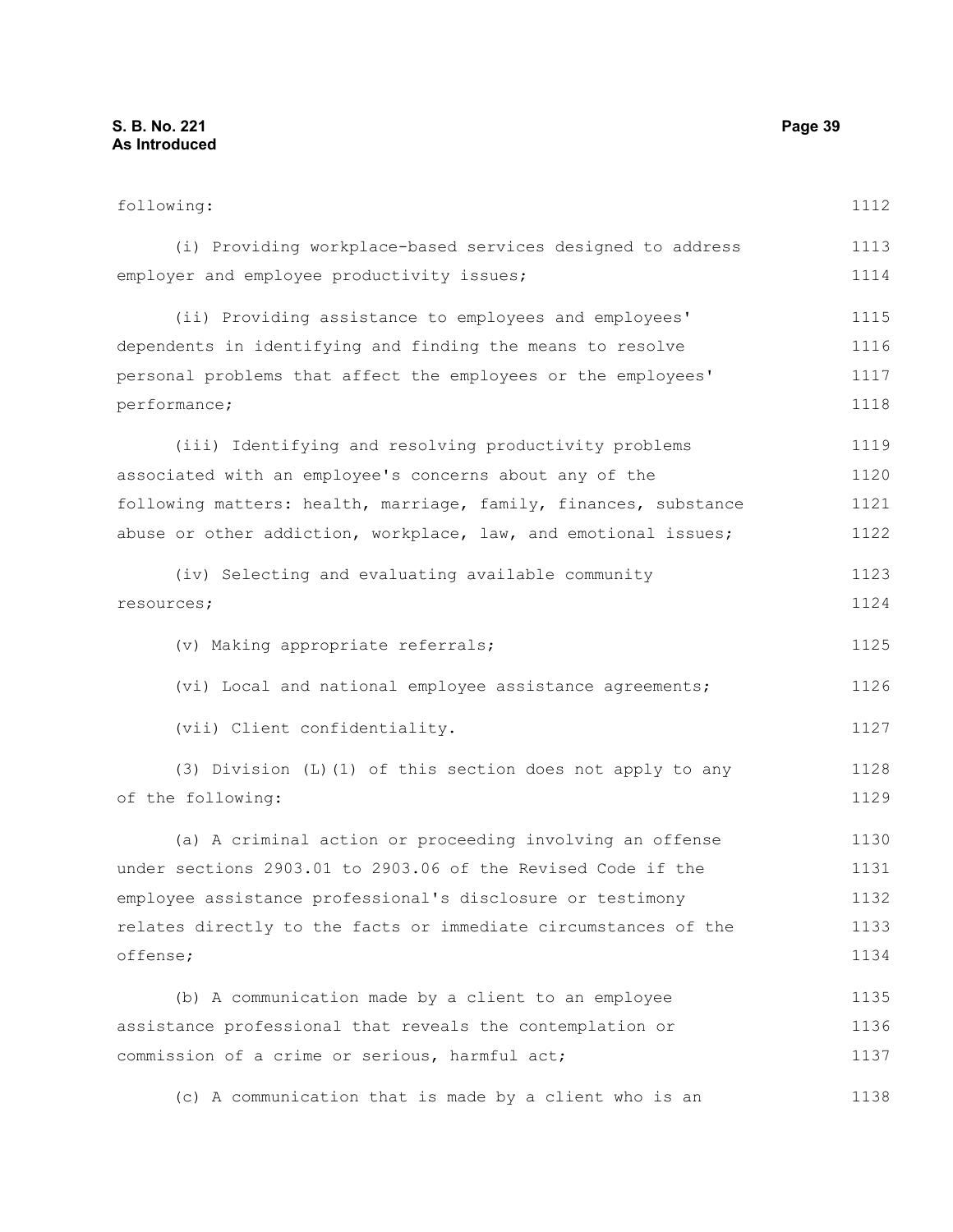unemancipated minor or an adult adjudicated to be incompetent and indicates that the client was the victim of a crime or abuse; (d) A civil proceeding to determine an individual's mental competency or a criminal action in which a plea of not guilty by reason of insanity is entered; (e) A civil or criminal malpractice action brought against the employee assistance professional; (f) When the employee assistance professional has the express consent of the client or, if the client is deceased or disabled, the client's legal representative; (g) When the testimonial privilege otherwise provided by division (L)(1) of this section is abrogated under law. **Sec. 2317.022.** (A) As used in this section: (1) "Health care provider" has the same meaning as in section 2317.02 of the Revised Code, and with respect to the making of a request under this section for records under division (C)(1) of section 5119.94 of the Revised Code or division (A)(15) of section 5122.31 of the Revised Code, also includes any hospital, board of alcohol, drug addiction, and mental health services, or community mental health services provider to which section 5119.94 or 5122.31 of the Revised Code applies. (2) "Drug of abuse" has the same meaning as in section 4506.01 of the Revised Code. (B) If an official criminal investigation has begun regarding a person- $\Theta r_L$  if a criminal action or proceeding is commenced against a person, if proceedings for determining 1139 1140 1141 1142 1143 1144 1145 1146 1147 1148 1149 1150 1151 1152 1153 1154 1155 1156 1157 1158 1159 1160 1161 1162 1163 1164 1165 1166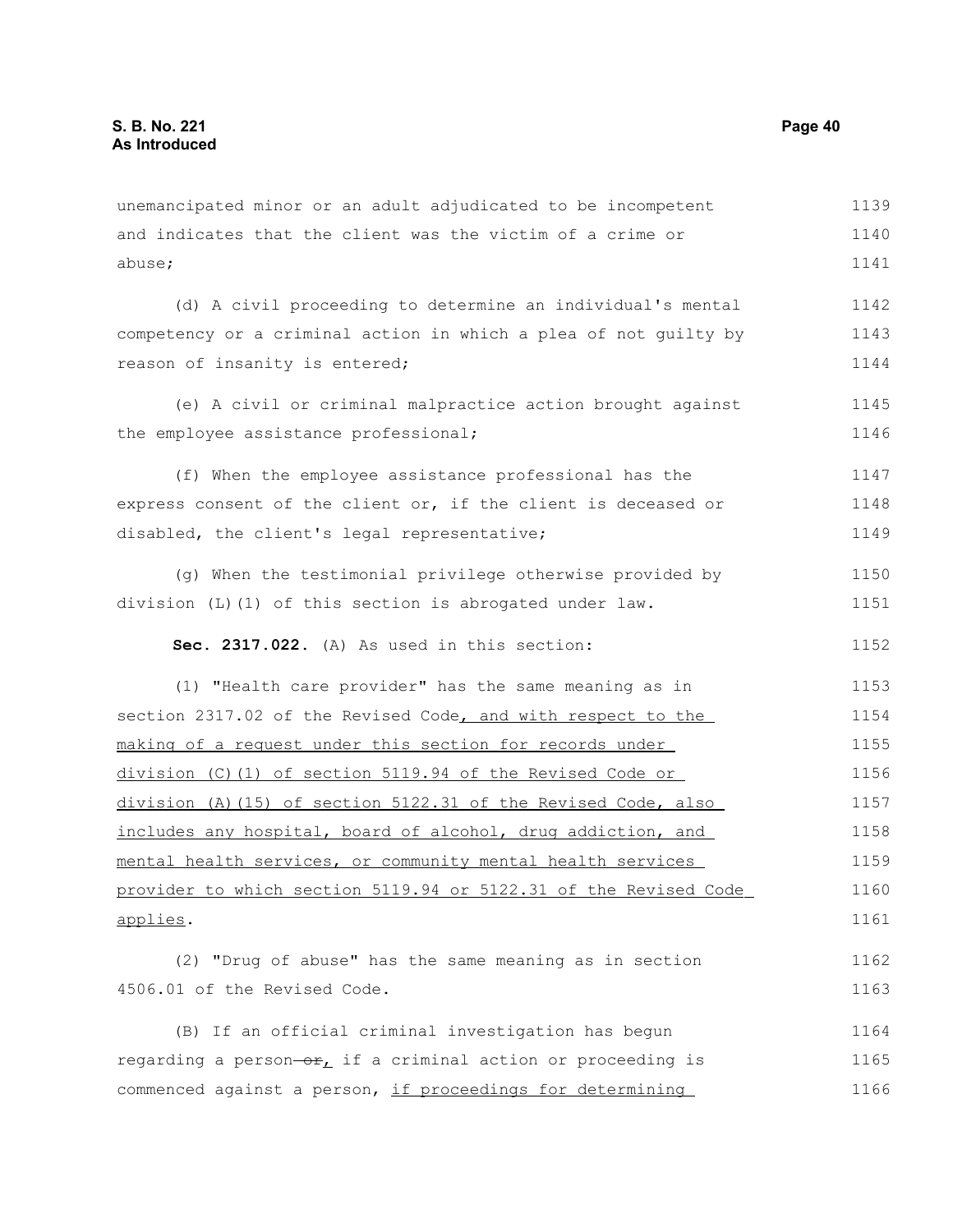| whether to order a person allegedly suffering from alcohol or    | 1167 |
|------------------------------------------------------------------|------|
| other drug abuse to undergo treatment have been commenced or are | 1168 |
| about to be commenced regarding the person under sections        | 1169 |
| 5119.90 to 5119.99 of the Revised Code, or if proceedings for    | 1170 |
| involuntary commitment or hospitalization of a person have been  | 1171 |
| commenced or are about to be commenced under sections 5122.05 to | 1172 |
| 5122.15 of the Revised Code, any law enforcement officer who     | 1173 |
| wishes to obtain from any health care provider a copy of any     | 1174 |
| records the provider possesses that pertain to any test or the   | 1175 |
| result of any test administered to the person to determine the   | 1176 |
| presence or concentration of alcohol, a drug of abuse, or        | 1177 |
| alcohol and a drug of abuse in the person's blood, breath, or    | 1178 |
| urine at any time relevant to the criminal offense in question,  | 1179 |
| to certain conduct regarding the basis of the possible ordering  | 1180 |
| of treatment of the person in question, or to certain conduct    | 1181 |
| regarding the basis of the possible involuntary commitment or    | 1182 |
| hospitalization of the person in question shall submit to the    | 1183 |
| health care facility a written statement in the following form:  | 1184 |
| "WRITTEN STATEMENT REQUESTING THE RELEASE OF RECORDS             | 1185 |
| To:  (insert name of the health care                             | 1186 |
| provider in question).                                           | 1187 |
| I hereby state that an official criminal investigation has       | 1188 |
| begun regarding, or a criminal action or proceeding has been     | 1189 |
| commenced against, proceedings for determining whether to order  | 1190 |
| a person allegedly suffering from alcohol or other drug abuse to | 1191 |
| undergo treatment have been commenced or are about to be         | 1192 |
| commenced under sections 5119.90 to 5119.99 of the Revised Code  | 1193 |
| against, or proceedings for involuntary commitment or            | 1194 |
| hospitalization have been commenced or are about to be commenced | 1195 |
| under sections 5122.05 to 5122.15 of the Revised Code            | 1196 |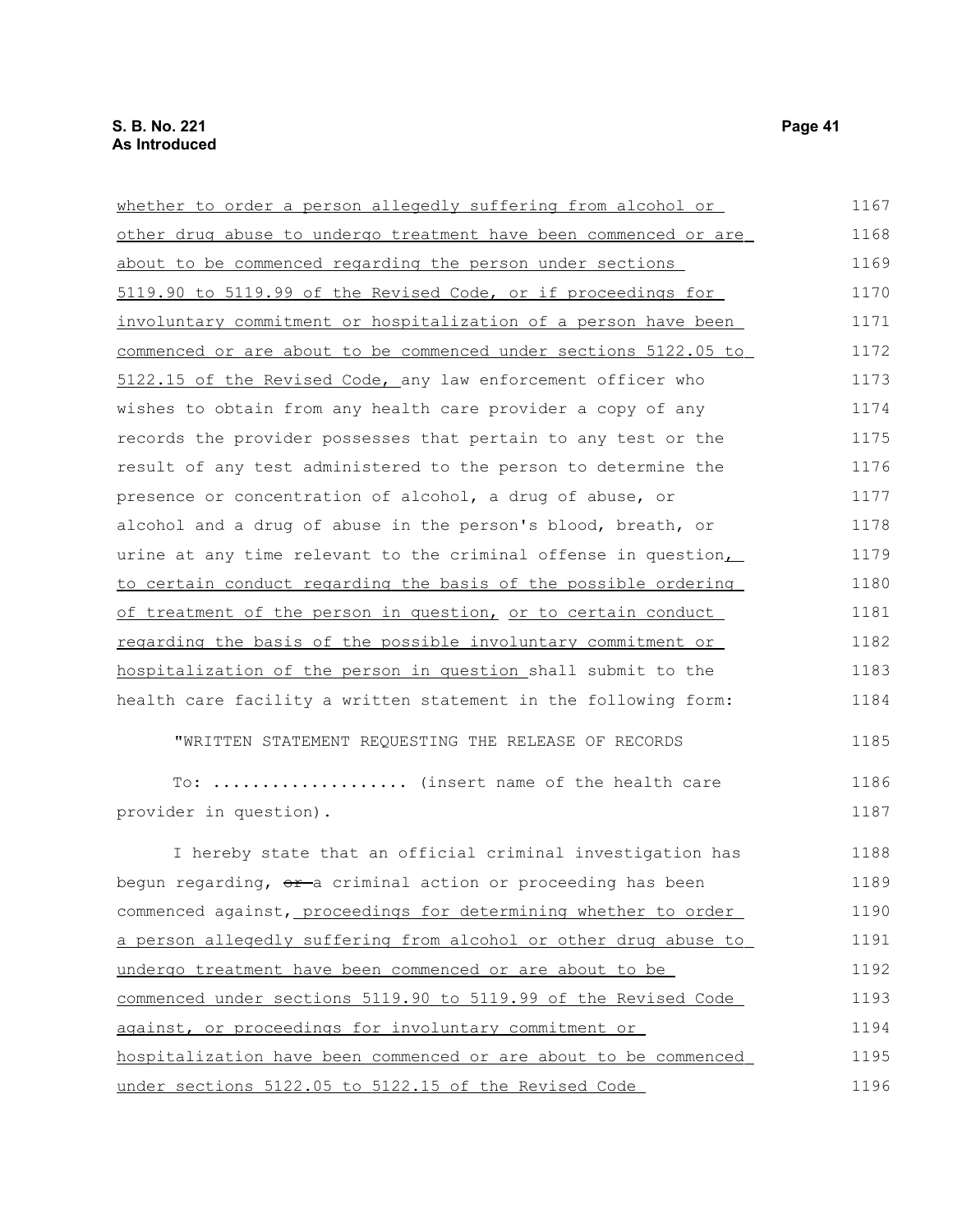# **S. B. No. 221 Page 42 As Introduced**

against .................... (insert the name of the person in question), and that I believe that one or more tests has been administered to that person by this health care provider to determine the presence or concentration of alcohol, a drug of abuse, a combination of them, a controlled substance, or a metabolite of a controlled substance in that person's whole blood, blood serum or plasma, breath, or urine at a time relevant to the criminal offense in question, to conduct regarding the basis of the possible ordering of treatment of the person in question, or to conduct regarding the basis of the possible involuntary commitment or hospitalization of the person in question. Therefore, I hereby request that, pursuant to division  $(B)$  (2) of section 2317.02 of the Revised Code, division (C)(1) of section 5119.94 of the Revised Code, or division (A) (15) of section 5122.31 of the Revised Code, this health care provider supply me with copies of any records the provider possesses that pertain to any test or the results of any test administered to the person specified above to determine the presence or concentration of alcohol, a drug of abuse, a combination of them, a controlled substance, or a metabolite of a controlled substance in that person's whole blood, blood serum or plasma, breath, or urine at any time relevant to the criminal offense in question, to conduct regarding the basis of the possible ordering of treatment of the person in question, or to conduct regarding the basis of the possible involuntary commitment or hospitalization of the person in question. ..................................... (Name of officer) ..................................... (Officer's title) 1197 1198 1199 1200 1201 1202 1203 1204 1205 1206 1207 1208 1209 1210 1211 1212 1213 1214 1215 1216 1217 1218 1219 1220 1221 1222 1223 1224 1225 1226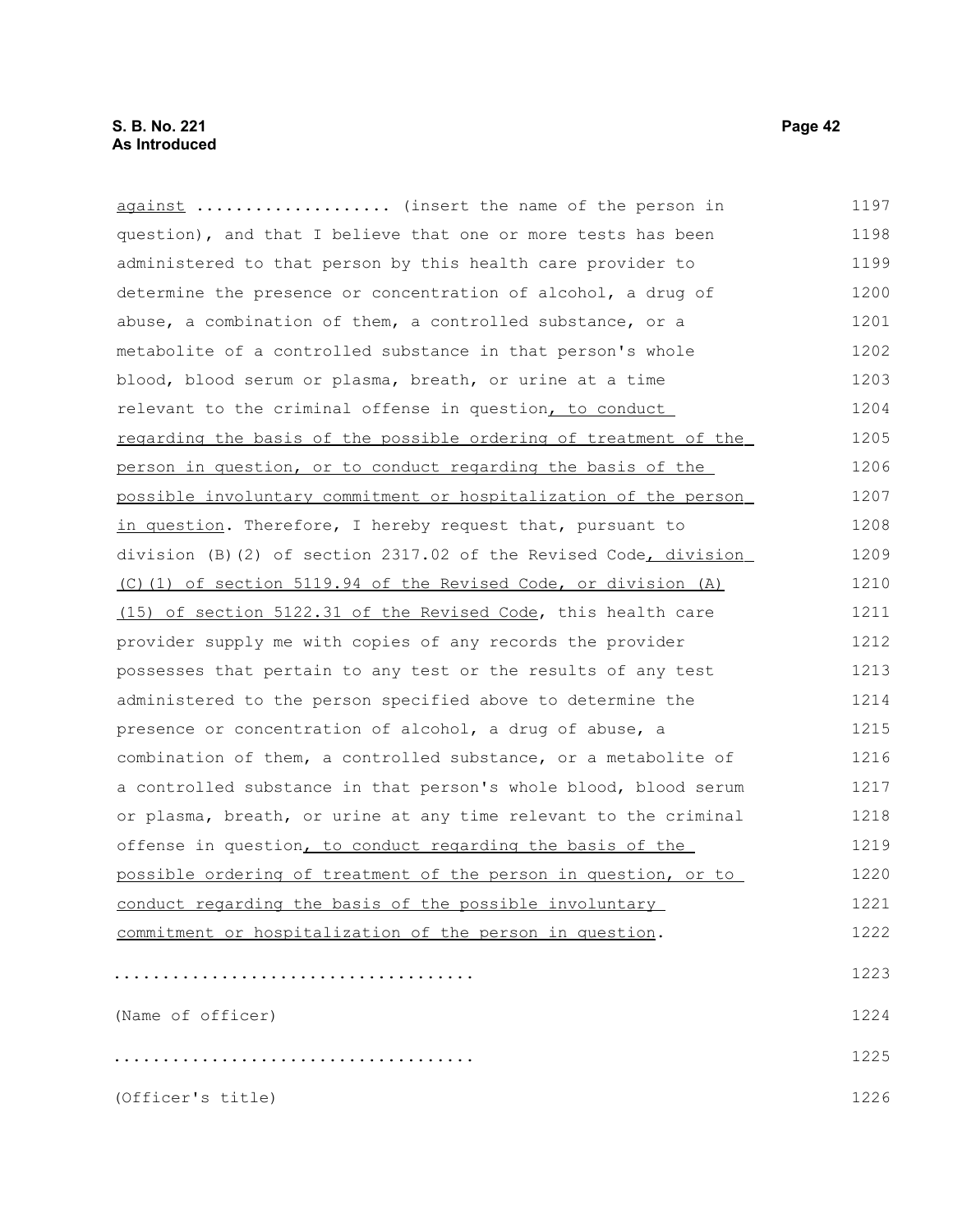|                                     | 1227 |
|-------------------------------------|------|
| (Officer's employing agency)        | 1228 |
|                                     | 1229 |
| (Officer's telephone number)        | 1230 |
|                                     | 1231 |
|                                     | 1232 |
|                                     | 1233 |
| (Agency's address)                  | 1234 |
|                                     | 1235 |
| (Date written statement submitted)" | 1236 |

(C) A health care provider that receives a written statement of the type described in division (B) of this section shall comply with division (B)(2) of section 2317.02 of the Revised Code, division (C)(1) of section 5119.94 of the Revised Code, or division (A)(15) of section 5122.31 of the Revised Code, whichever is applicable, relative to the written statement. 1237 1238 1239 1240 1241 1242 1243

**Sec. 2317.422.** (A) Notwithstanding sections 2317.40 and 2317.41 of the Revised Code but subject to division (B) of this section, the records, or copies or photographs of the records, of a hospital, homes required to be licensed pursuant to section 3721.01 of the Revised Code, and residential facilities licensed pursuant to section 5119.34 of the Revised Code that provides accommodations, supervision, and personal care services for three to sixteen unrelated adults, in lieu of the testimony in open court of their custodian, person who made them, or person under whose supervision they were made, may be qualified as 1244 1245 1246 1247 1248 1249 1250 1251 1252 1253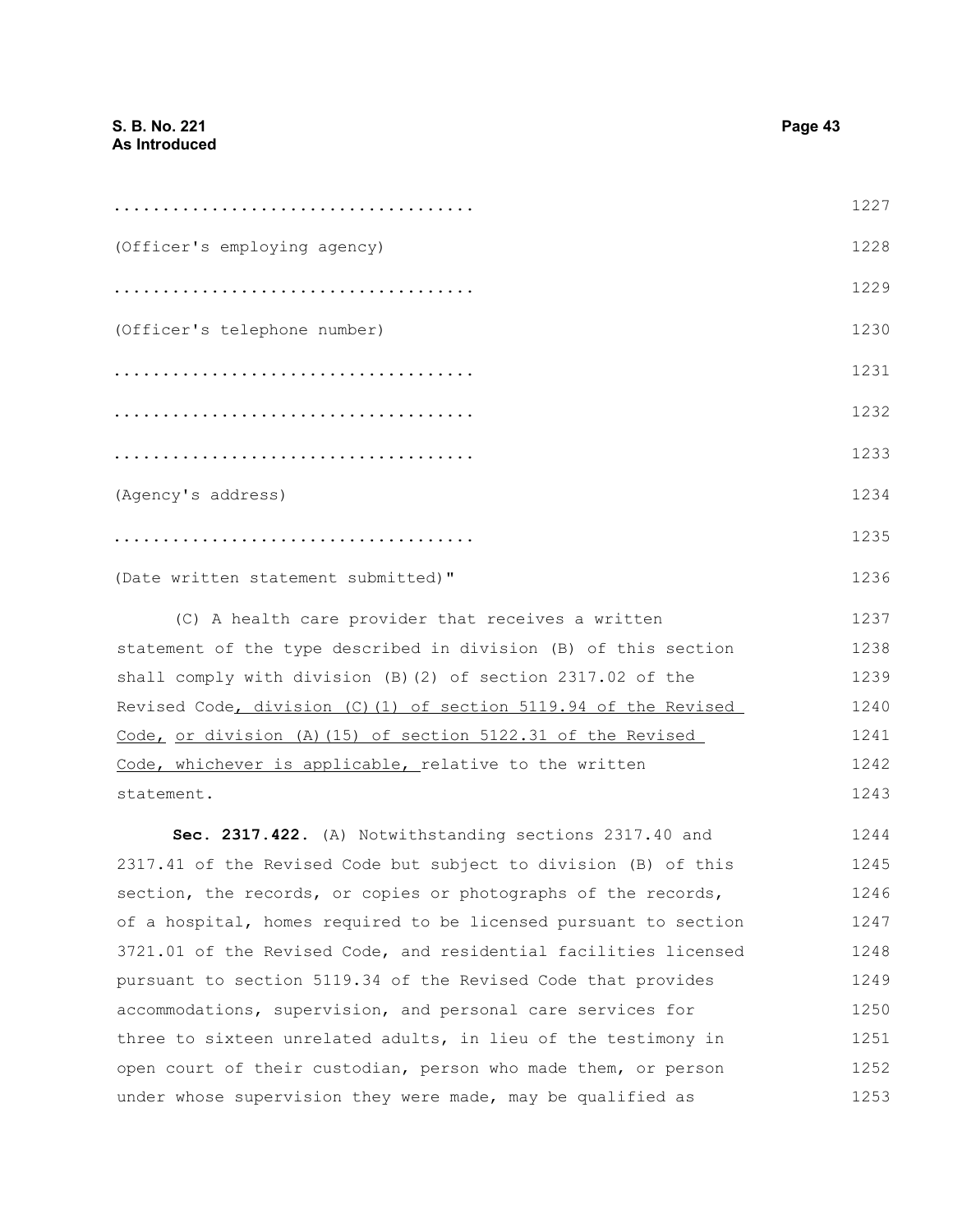# **S. B. No. 221 Page 44 As Introduced**

authentic evidence if any such person endorses thereon the person's verified certification identifying such records, giving the mode and time of their preparation, and stating that they were prepared in the usual course of the business of the institution. Such records, copies, or photographs may not be qualified by certification as provided in this section unless the party intending to offer them delivers a copy of them, or of their relevant portions, to the attorney of record for each adverse party not less than five days before trial. Nothing in this section shall be construed to limit the right of any party to call the custodian, person who made such records, or person under whose supervision they were made, as a witness. 1254 1255 1256 1257 1258 1259 1260 1261 1262 1263 1264 1265

(B) Division (A) of this section does not apply to any certified copy of the results of any test given to determine the presence or concentration of alcohol, a drug of abuse, a combination of them, a controlled substance, or a metabolite of a controlled substance in a patient's whole blood, blood serum or plasma, breath, or urine at any time relevant to  $a$ -any of the following: 1266 1267 1268 1269 1270 1271 1272

 (1) Acriminal offense that is submitted in a criminal action or proceeding in accordance with division (B)(2)(b) or (B)(3)(b) of section 2317.02 of the Revised Code; 1273 1274 1275

 (2) Conduct regarding the basis of a possible order requiring treatment for a person allegedly suffering from alcohol or other drug abuse when proceedings for such treatment have been commenced or are about to be commenced regarding the person under sections 5119.90 to 5119.99 of the Revised Code, in accordance with division (B)(2)(b) of section 2317.02 of the Revised Code; 1276 1277 1278 1279 1280 1281 1282

 (3) Conduct regarding the basis of a possible involuntary 1283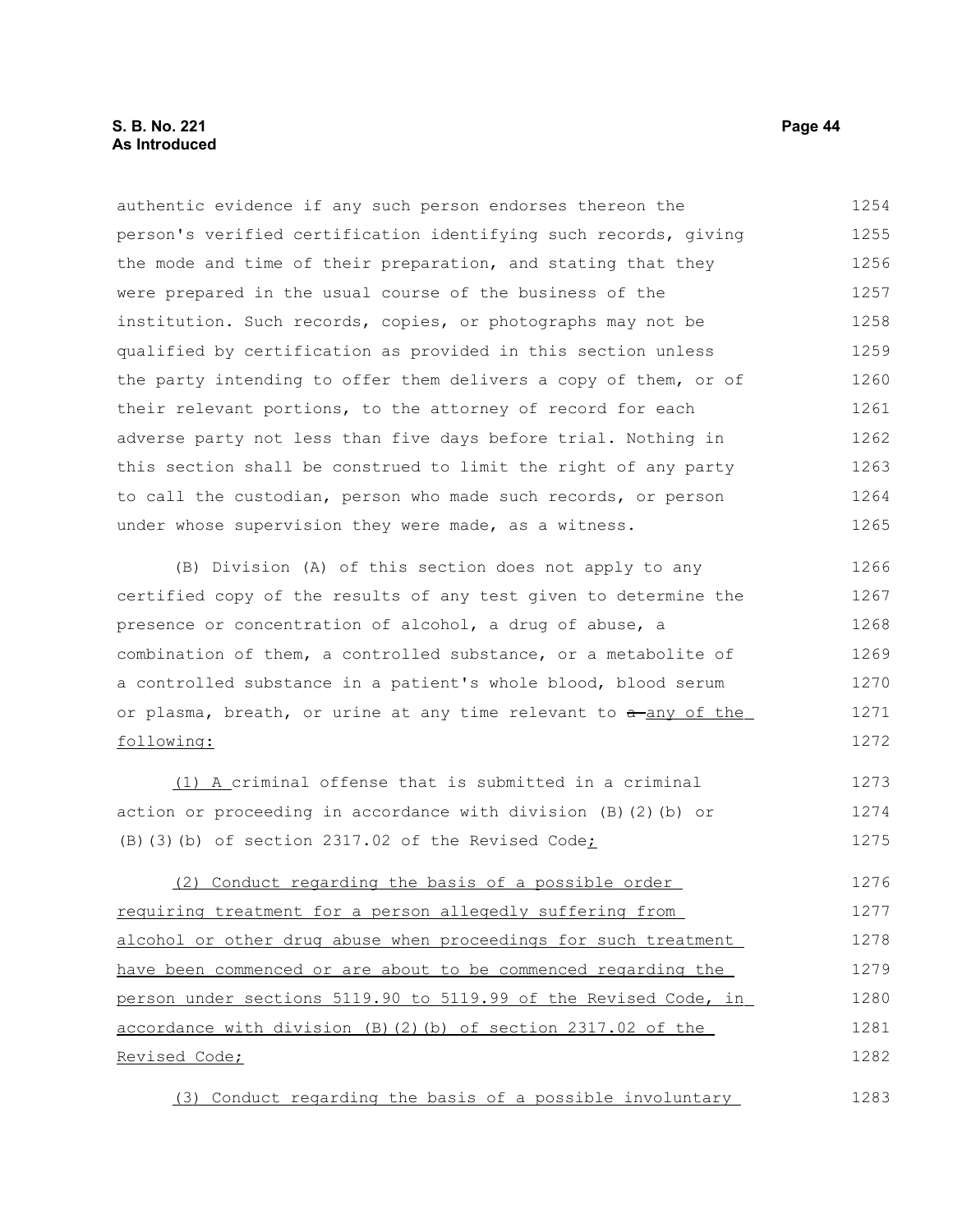| commitment or hospitalization of a person when proceedings for     | 1284 |
|--------------------------------------------------------------------|------|
| involuntary commitment or hospitalization have been commenced or   | 1285 |
| are about to be commenced against the person under sections        | 1286 |
| 5122.05 to 5122.15 of the Revised Code, in accordance with         | 1287 |
| division $(B)$ $(2)$ $(b)$ of section 2317.02 of the Revised Code. | 1288 |

**Sec. 2903.213.** (A) Except when the complaint involves a person who is a family or household member as defined in section 2919.25 of the Revised Code, upon the filing of a complaint that alleges a violation of section 2903.11, 2903.12, 2903.13, 2903.21, 2903.211, 2903.22, or 2911.211 of the Revised Code, a violation of a municipal ordinance substantially similar to section 2903.13, 2903.21, 2903.211, 2903.22, or 2911.211 of the Revised Code, or the commission of a sexually oriented offense, the complainant, the alleged victim, or a family or household member of an alleged victim may file a motion that requests the issuance of a protection order as a pretrial condition of release of the alleged offender, in addition to any bail set under Criminal Rule 46. The motion shall be filed with the clerk of the court that has jurisdiction of the case at any time after the filing of the complaint. If the complaint involves a person who is a family or household member, the complainant, the alleged victim, or the family or household member may file a motion for a temporary protection order pursuant to section 2919.26 of the Revised Code. 1289 1290 1291 1292 1293 1294 1295 1296 1297 1298 1299 1300 1301 1302 1303 1304 1305 1306 1307

(B) A motion for a protection order under this section shall be prepared on a form that is provided by the clerk of the court, and the form shall be substantially as follows: 1308 1309 1310

> "Motion for Protection Order 1311

........................... Name and address of court 1312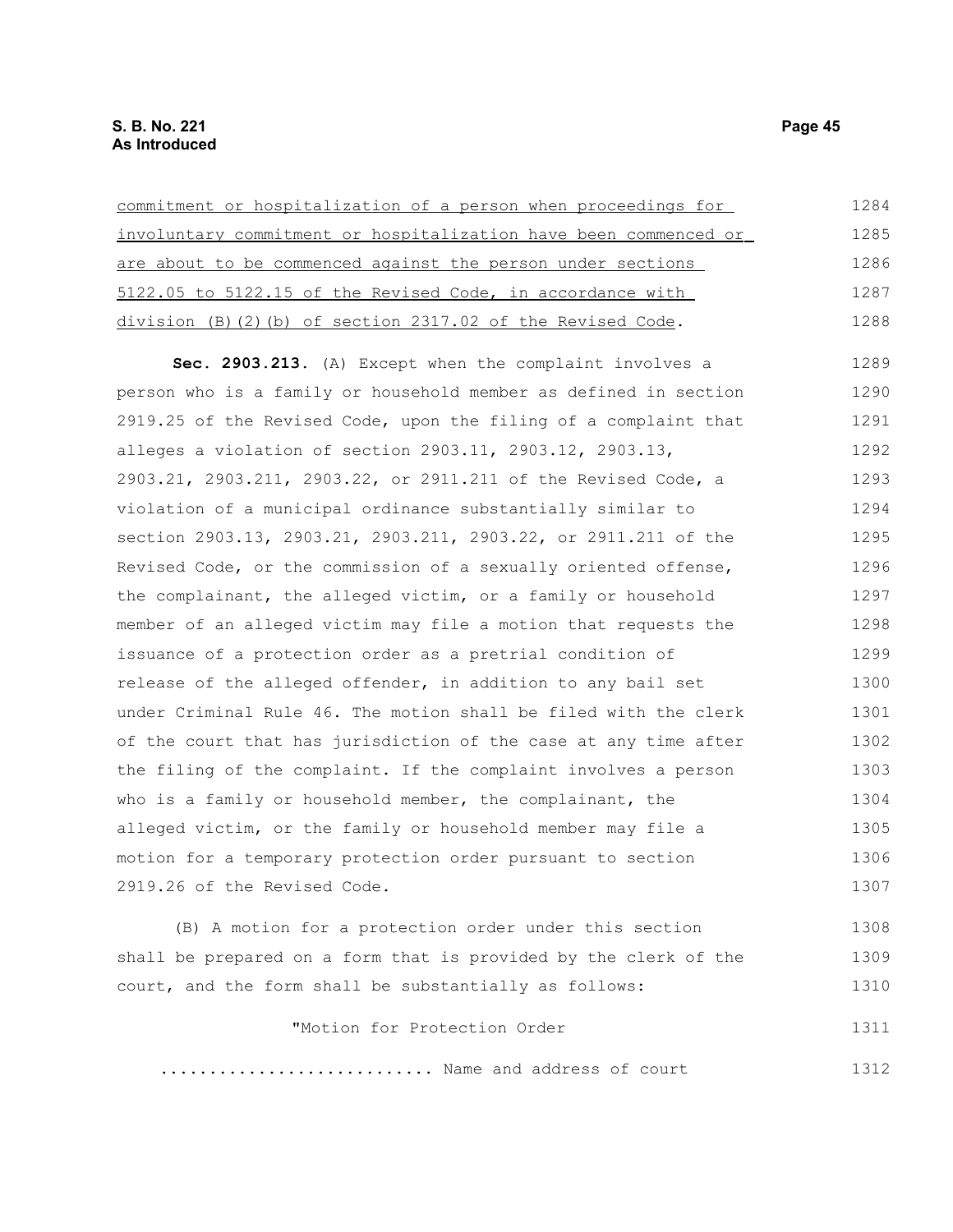| State of Ohio                                                             | 1313 |
|---------------------------------------------------------------------------|------|
|                                                                           | 1314 |
| Name of Defendant                                                         | 1315 |
| A complaint, a copy of which has been attached to this                    | 1316 |
| motion, has been filed in this court charging the named                   | 1317 |
| defendant with a violation of section $2903.11$ , $2903.12$ , $2903.13$ , | 1318 |
| 2903.21, 2903.211, 2903.22, or 2911.211 of the Revised Code, a            | 1319 |
| violation of a municipal ordinance substantially similar to               | 1320 |
| section 2903.13, 2903.21, 2903.211, 2903.22, or 2911.211 of the           | 1321 |
| Revised Code, or the commission of a sexually oriented offense.           | 1322 |

I understand that I must appear before the court, at a time set by the court not later than the next day that the court is in session after the filing of this motion, for a hearing on the motion, and that any protection order granted pursuant to this motion is a pretrial condition of release and is effective only until the disposition of the criminal proceeding arising out of the attached complaint or until the issuance under section 2903.214 of the Revised Code of a protection order arising out of the same activities as those that were the basis of the attached complaint. 1323 1324 1325 1326 1327 1328 1329 1330 1331 1332

| Signature of person | 1333 |
|---------------------|------|
| Address of person"  | 1334 |

(C)(1) As soon as possible after the filing of a motion that requests the issuance of a protection order under this section, but not later than the next day that the court is in session after the filing of the motion, the court shall conduct a hearing to determine whether to issue the order. The person who requested the order shall appear before the court and provide the court with the information that it requests 1335 1336 1337 1338 1339 1340 1341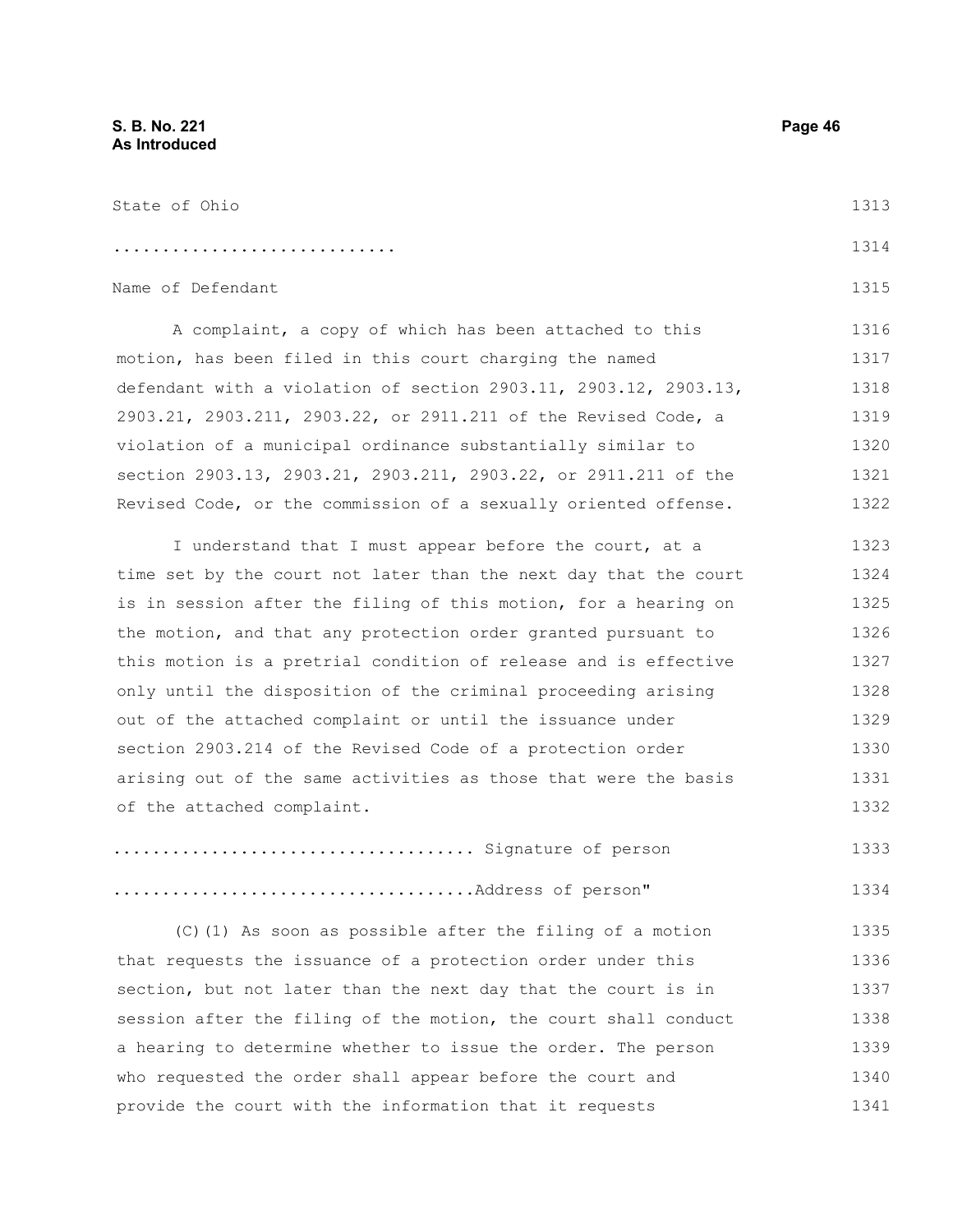concerning the basis of the motion. If the court finds that the safety and protection of the complainant or the alleged victim may be impaired by the continued presence of the alleged offender, the court may issue a protection order under this section, as a pretrial condition of release, that contains terms designed to ensure the safety and protection of the complainant or the alleged victim, including a requirement that the alleged offender refrain from entering the residence, school, business, or place of employment of the complainant or the alleged victim. The court may include within a protection order issued under this section a term requiring that the alleged offender not remove, damage, hide, harm, or dispose of any companion animal owned or possessed by the complainant or the alleged victim, and may include within the order a term authorizing the complainant or the alleged victim to remove a companion animal owned by the complainant or the alleged victim from the possession of the alleged offender. 1342 1343 1344 1345 1346 1347 1348 1349 1350 1351 1352 1353 1354 1355 1356 1357 1358

(2)(a) If the court issues a protection order under this section that includes a requirement that the alleged offender refrain from entering the residence, school, business, or place of employment of the complainant or the alleged victim, the order shall clearly state that the order cannot be waived or nullified by an invitation to the alleged offender from the complainant, the alleged victim, or a family or household member to enter the residence, school, business, or place of employment or by the alleged offender's entry into one of those places otherwise upon the consent of the complainant, the alleged victim, or a family or household member. 1359 1360 1361 1362 1363 1364 1365 1366 1367 1368 1369

(b) Division (C)(2)(a) of this section does not limit any discretion of a court to determine that an alleged offender charged with a violation of section 2919.27 of the Revised Code, 1370 1371 1372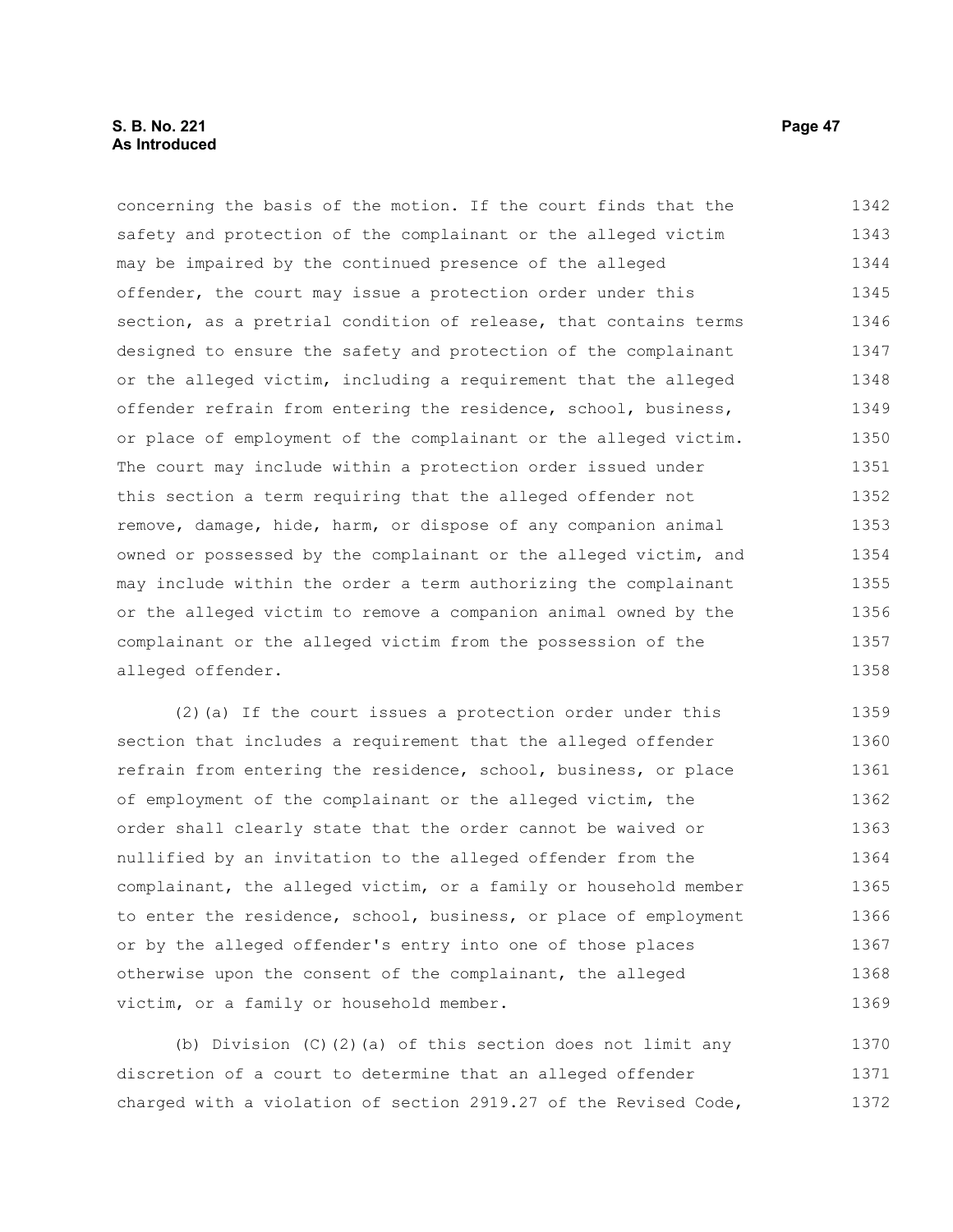### **S. B. No. 221 Page 48 As Introduced**

with a violation of a municipal ordinance substantially equivalent to that section, or with contempt of court, which charge is based on an alleged violation of a protection order issued under this section, did not commit the violation or was not in contempt of court. 1373 1374 1375 1376 1377

(D)(1) Except when the complaint involves a person who is a family or household member as defined in section 2919.25 of the Revised Code, upon the filing of a complaint that alleges a violation specified in division (A) of this section, the court, upon its own motion, may issue a protection order under this section as a pretrial condition of release of the alleged offender if it finds that the safety and protection of the complainant or the alleged victim may be impaired by the continued presence of the alleged offender. 1378 1379 1380 1381 1382 1383 1384 1385 1386

(2) If the court issues a protection order under this section as an ex parte order, it shall conduct, as soon as possible after the issuance of the order but not later than the next day that the court is in session after its issuance, a hearing to determine whether the order should remain in effect, be modified, or be revoked. The hearing shall be conducted under the standards set forth in division (C) of this section. 1387 1388 1389 1390 1391 1392 1393

(3) If a municipal court or a county court issues a protection order under this section and if, subsequent to the issuance of the order, the alleged offender who is the subject of the order is bound over to the court of common pleas for prosecution of a felony arising out of the same activities as those that were the basis of the complaint upon which the order is based, notwithstanding the fact that the order was issued by a municipal court or county court, the order shall remain in effect, as though it were an order of the court of common pleas, 1394 1395 1396 1397 1398 1399 1400 1401 1402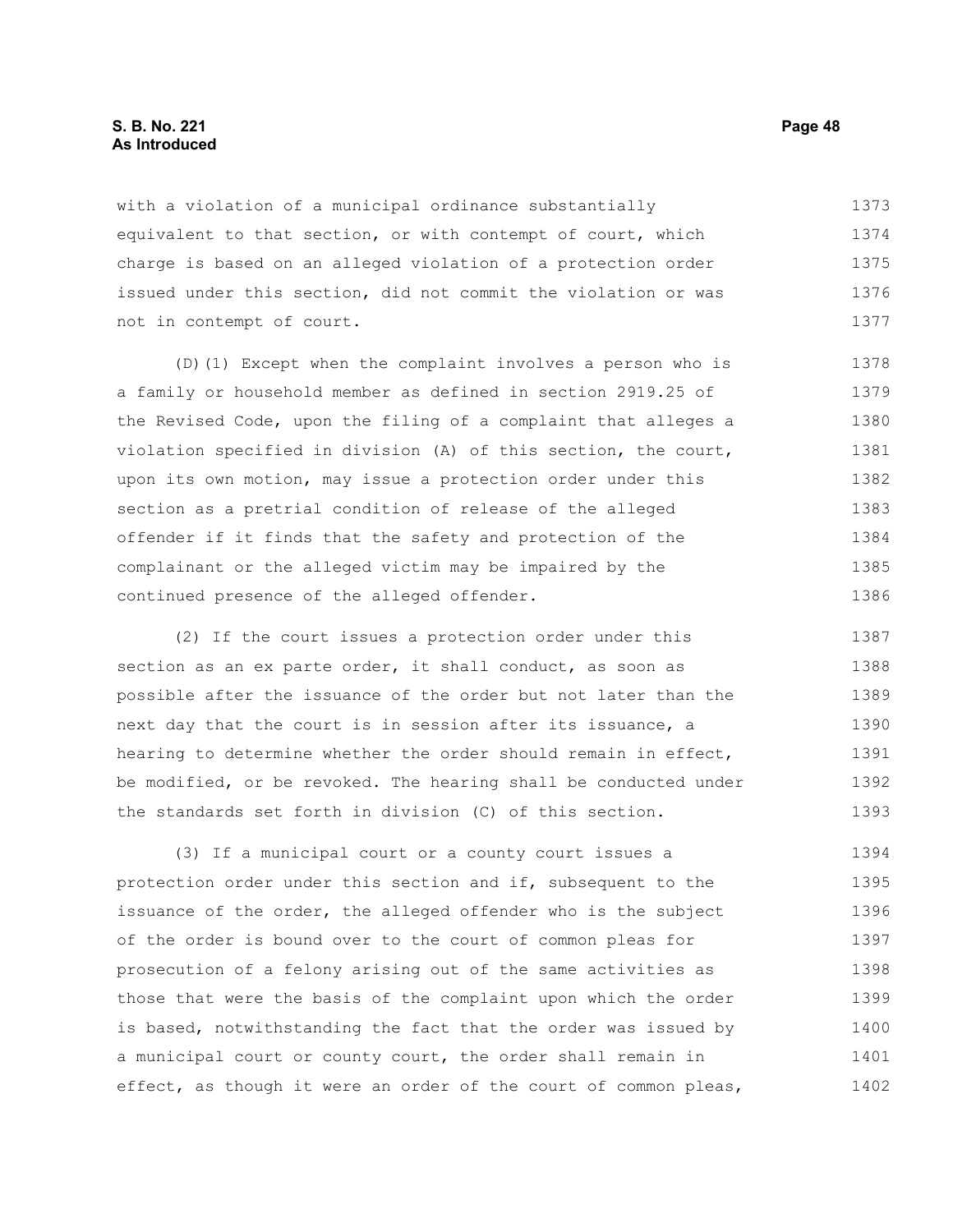# **S. B. No. 221 Page 49 As Introduced**

while the charges against the alleged offender are pending in the court of common pleas, for the period of time described in division (E)(2) of this section, and the court of common pleas has exclusive jurisdiction to modify the order issued by the municipal court or county court. This division applies when the alleged offender is bound over to the court of common pleas as a result of the person waiving a preliminary hearing on the felony charge, as a result of the municipal court or county court having determined at a preliminary hearing that there is probable cause to believe that the felony has been committed and that the alleged offender committed it, as a result of the alleged offender having been indicted for the felony, or in any other manner. 1403 1404 1405 1406 1407 1408 1409 1410 1411 1412 1413 1414 1415

(E) A protection order that is issued as a pretrial condition of release under this section: 1416 1417

(1) Is in addition to, but shall not be construed as a part of, any bail set under Criminal Rule 46; 1418 1419

(2) Is effective only until the disposition, by the court that issued the order or, in the circumstances described in division (D)(3) of this section, by the court of common pleas to which the alleged offender is bound over for prosecution, of the criminal proceeding arising out of the complaint upon which the order is based or until the issuance under section 2903.214 of the Revised Code of a protection order arising out of the same activities as those that were the basis of the complaint filed under this section; 1420 1421 1422 1423 1424 1425 1426 1427 1428

(3) Shall not be construed as a finding that the alleged offender committed the alleged offense and shall not be introduced as evidence of the commission of the offense at the trial of the alleged offender on the complaint upon which the 1429 1430 1431 1432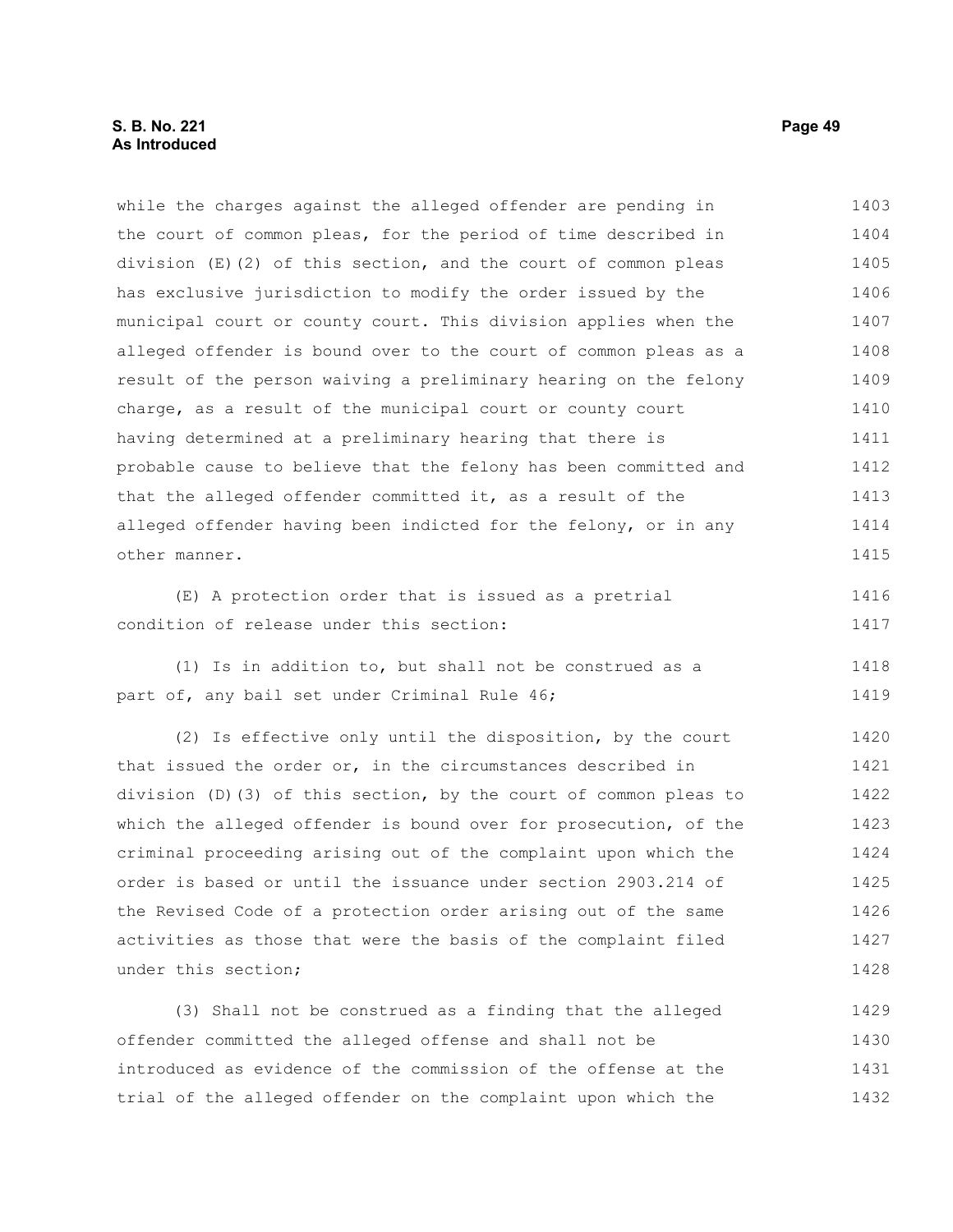| order is based. |  |
|-----------------|--|
|-----------------|--|

1433

(F) A person who meets the criteria for bail under Criminal Rule 46 and who, if required to do so pursuant to that rule, executes or posts bond or deposits cash or securities as bail, shall not be held in custody pending a hearing before the court on a motion requesting a protection order under this section. 1434 1435 1436 1437 1438 1439

(G)(1) A copy of a protection order that is issued under this section shall be issued by the court to the complainant, to the alleged victim, to the person who requested the order, to the defendant, and to all law enforcement agencies that have jurisdiction to enforce the order. The protection order shall be in a form that ensures that the protection order is accepted into the protection order database of the national crime information center (NCIC) maintained by the federal bureau of investigation. The court shall direct that a copy of the order be delivered to the defendant on the same day that the order is entered. If a municipal court or a county court issues a protection order under this section and if, subsequent to the issuance of the order, the defendant who is the subject of the order is bound over to the court of common pleas for prosecution as described in division (D)(3) of this section, the municipal court or county court shall direct that a copy of the order be delivered to the court of common pleas to which the defendant is bound over. If the court that issued the order, or the court of common pleas if the defendant is bound over to that court for prosecution, terminates or cancels the order, the court shall cause the delivery of notice of the termination or cancellation to the same persons and entities that were issued or delivered a copy of the order. 1440 1441 1442 1443 1444 1445 1446 1447 1448 1449 1450 1451 1452 1453 1454 1455 1456 1457 1458 1459 1460 1461 1462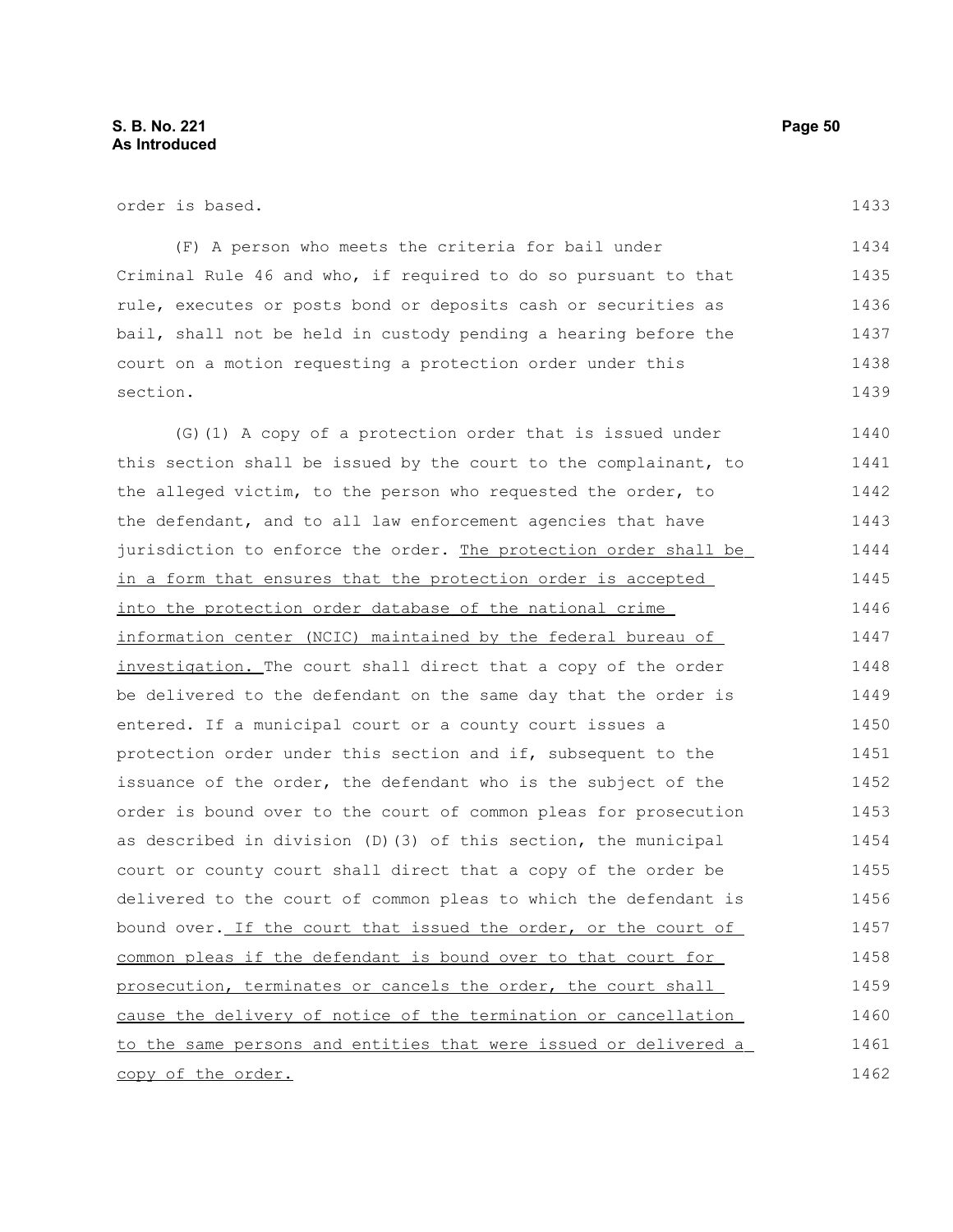| The court that issued the order shall cause each                   | 1463 |
|--------------------------------------------------------------------|------|
| protection order issued pursuant to this section to be entered     | 1464 |
| into the law enforcement automated data system created by          | 1465 |
| section 5503.10 of the Revised Code, and known as LEADS, by the    | 1466 |
| close of the next business day after the day on which the court    | 1467 |
| issues the order. Upon the termination or cancellation of the      | 1468 |
| order, the court that issued the order, or the court of common     | 1469 |
| pleas if the defendant is bound over to that court for             | 1470 |
| prosecution, shall take all steps necessary to ensure that the     | 1471 |
| order is removed from the LEADS database by the close of the       | 1472 |
| next business day after the day on which the termination or        | 1473 |
| cancellation of the order occurred and shall ensure that the       | 1474 |
| <u>order is terminated, cleared, or canceled in the protection</u> | 1475 |
| order database of the national crime information center (NCIC)     | 1476 |
| maintained by the federal bureau of investigation.                 | 1477 |
|                                                                    |      |

(2) All law enforcement agencies shall establish and maintain an index for the protection orders delivered to the agencies pursuant to division (G)(1) of this section. With respect to each order delivered, each agency shall note on the index the date and time of the agency's receipt of the order. 1478 1479 1480 1481 1482

(3) Regardless of whether the petitioner has registered the protection order in the county in which the officer's agency has jurisdiction, any officer of a law enforcement agency shall enforce a protection order issued pursuant to this section in accordance with the provisions of the order. 1483 1484 1485 1486 1487

(H) Upon a violation of a protection order issued pursuant to this section, the court may issue another protection order under this section, as a pretrial condition of release, that modifies the terms of the order that was violated. 1488 1489 1490 1491

(I)(1) Subject to division (I)(2) of this section and 1492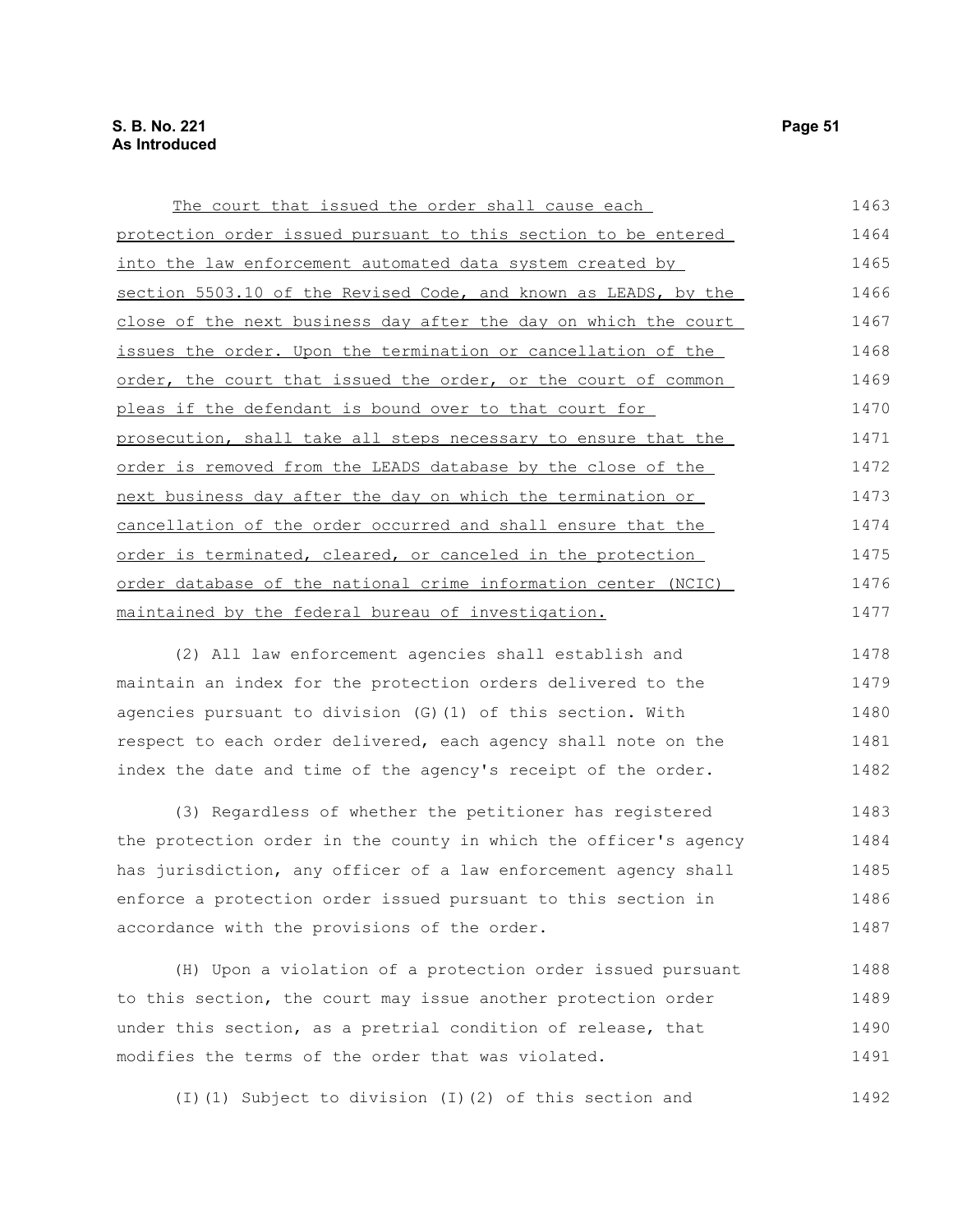## **S. B. No. 221 Page 52 As Introduced**

regardless of whether a protection order is issued or a consent agreement is approved by a court of another county or by a court of another state, no court or unit of state or local government shall charge the movant any fee, cost, deposit, or money in connection with the filing of a motion pursuant to this section, in connection with the filing, issuance, registration, modification, enforcement, dismissal, withdrawal, or service of a protection order, consent agreement, or witness subpoena or for obtaining certified copies of a protection order or consent agreement. 1493 1494 1495 1496 1497 1498 1499 1500 1501 1502

(2) Regardless of whether a protection order is issued or a consent agreement is approved pursuant to this section, if the defendant is convicted the court may assess costs against the defendant in connection with the filing, issuance, registration, modification, enforcement, dismissal, withdrawal, or service of a protection order, consent agreement, or witness subpoena or for obtaining a certified copy of a protection order or consent agreement. 1503 1504 1505 1506 1507 1508 1509 1510

(J) As used in this section:

(1) "Sexually oriented offense" has the same meaning as in section 2950.01 of the Revised Code. 1512 1513

(2) "Companion animal" has the same meaning as in section 959.131 of the Revised Code. 1514 1515

**Sec. 2903.214.** (A) As used in this section: 1516

(1) "Court" means the court of common pleas of the county in which the person to be protected by the protection order resides. 1517 1518 1519

(2) "Victim advocate" means a person who provides support and assistance for a person who files a petition under this 1520 1521

1511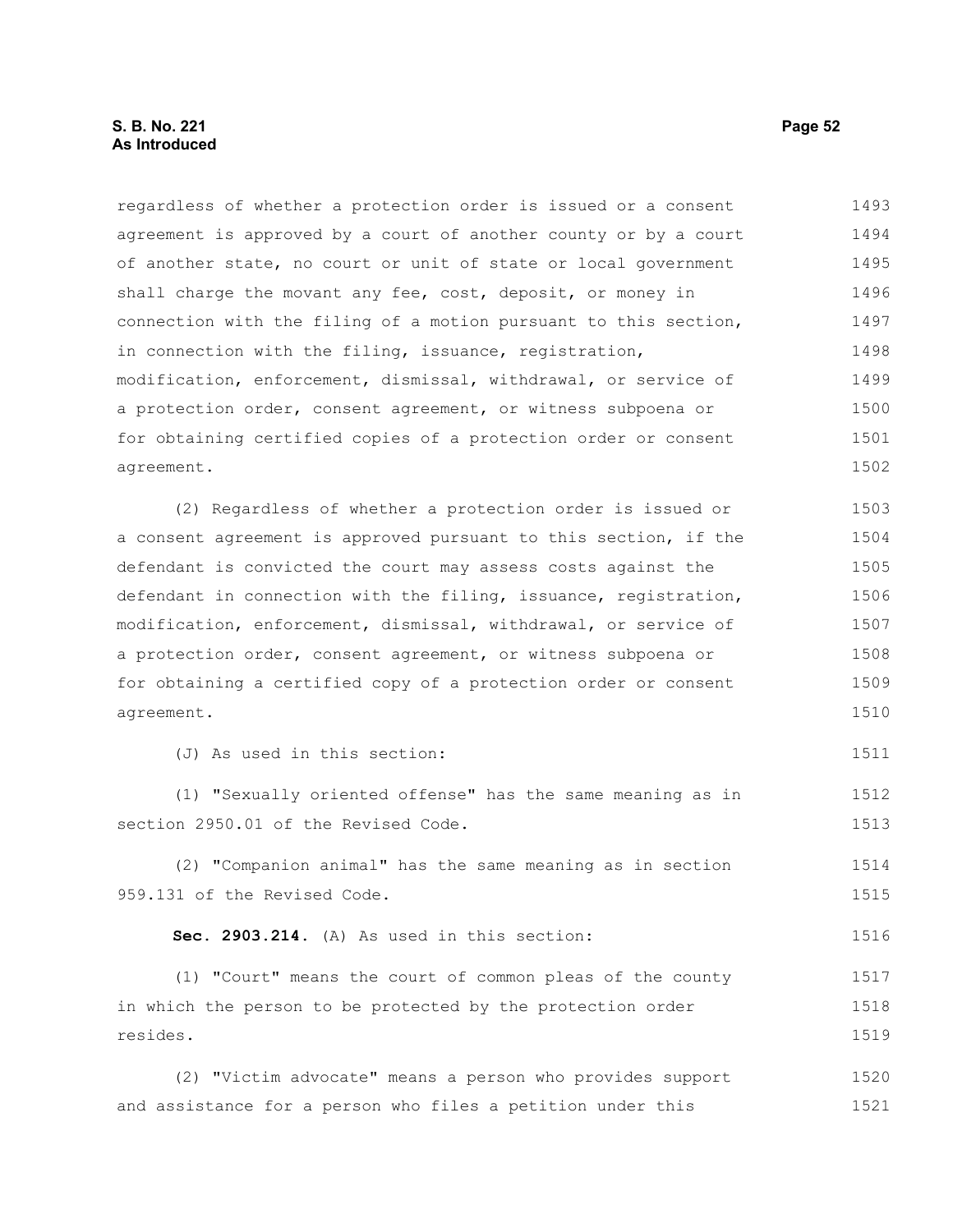# **S. B. No. 221 Page 53 As Introduced**

| section.                                                        | 1522 |
|-----------------------------------------------------------------|------|
| (3) "Family or household member" has the same meaning as        | 1523 |
| in section 3113.31 of the Revised Code.                         | 1524 |
| (4) "Protection order issued by a court of another state"       | 1525 |
| has the same meaning as in section 2919.27 of the Revised Code. | 1526 |
| (5) "Sexually oriented offense" has the same meaning as in      | 1527 |
| section 2950.01 of the Revised Code.                            | 1528 |
| (6) "Electronic monitoring" has the same meaning as in          | 1529 |
| section 2929.01 of the Revised Code.                            | 1530 |
| (7) "Companion animal" has the same meaning as in section       | 1531 |
| 959.131 of the Revised Code.                                    | 1532 |
| (B) The court has jurisdiction over all proceedings under       | 1533 |
| this section.                                                   | 1534 |
| (C) A person may seek relief under this section for the         | 1535 |
| person, or any parent or adult household member may seek relief | 1536 |
| under this section on behalf of any other family or household   | 1537 |
| member, by filing a petition with the court. The petition shall | 1538 |
| contain or state all of the following:                          | 1539 |
| (1) An allegation that the respondent is eighteen years of      | 1540 |
| age or older and engaged in a violation of section 2903.211 of  | 1541 |
| the Revised Code against the person to be protected by the      | 1542 |
| protection order or committed a sexually oriented offense       | 1543 |
| against the person to be protected by the protection order,     | 1544 |
| including a description of the nature and extent of the         | 1545 |
| violation;                                                      | 1546 |
| (2) If the petitioner seeks relief in the form of               | 1547 |
| electronic monitoring of the respondent, an allegation that at  | 1548 |
| any time preceding the filing of the petition the respondent    | 1549 |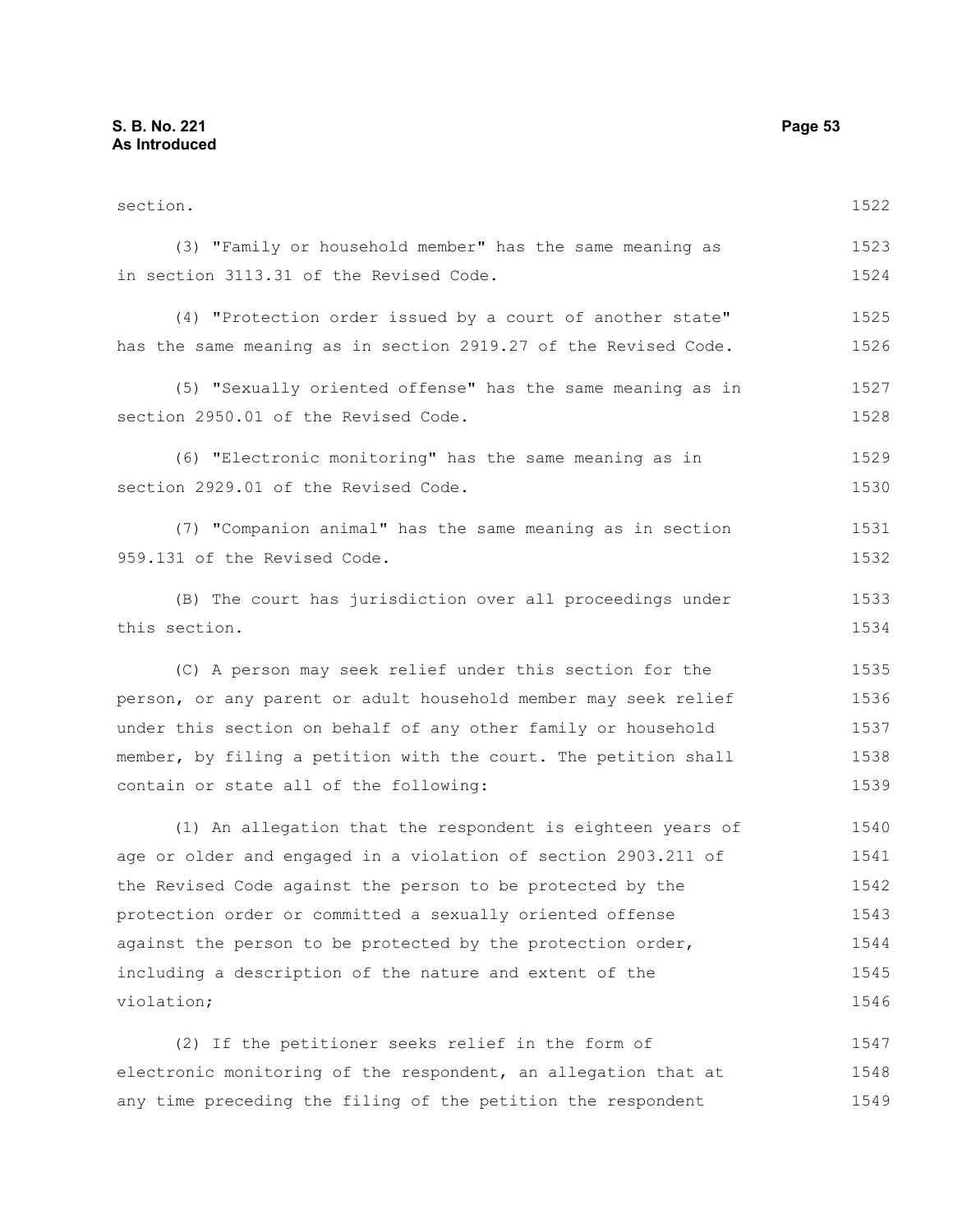#### **S. B. No. 221 Page 54 As Introduced**

engaged in conduct that would cause a reasonable person to believe that the health, welfare, or safety of the person to be protected was at risk, a description of the nature and extent of that conduct, and an allegation that the respondent presents a continuing danger to the person to be protected; 1550 1551 1552 1553 1554

(3) A request for relief under this section. 1555

(D)(1) If a person who files a petition pursuant to this section requests an ex parte order, the court shall hold an ex parte hearing as soon as possible after the petition is filed, but not later than the next day that the court is in session after the petition is filed. The court, for good cause shown at the ex parte hearing, may enter any temporary orders, with or without bond, that the court finds necessary for the safety and protection of the person to be protected by the order. Immediate and present danger to the person to be protected by the protection order constitutes good cause for purposes of this section. Immediate and present danger includes, but is not limited to, situations in which the respondent has threatened the person to be protected by the protection order with bodily harm or in which the respondent previously has been convicted of or pleaded guilty to a violation of section 2903.211 of the Revised Code or a sexually oriented offense against the person to be protected by the protection order. 1556 1557 1558 1559 1560 1561 1562 1563 1564 1565 1566 1567 1568 1569 1570 1571 1572

 $(2)$  (a) If the court, after an ex parte hearing, issues a protection order described in division (E) of this section, the court shall schedule a full hearing for a date that is within ten court days after the ex parte hearing. The court shall give the respondent notice of, and an opportunity to be heard at, the full hearing. The court shall hold the full hearing on the date scheduled under this division unless the court grants a 1573 1574 1575 1576 1577 1578 1579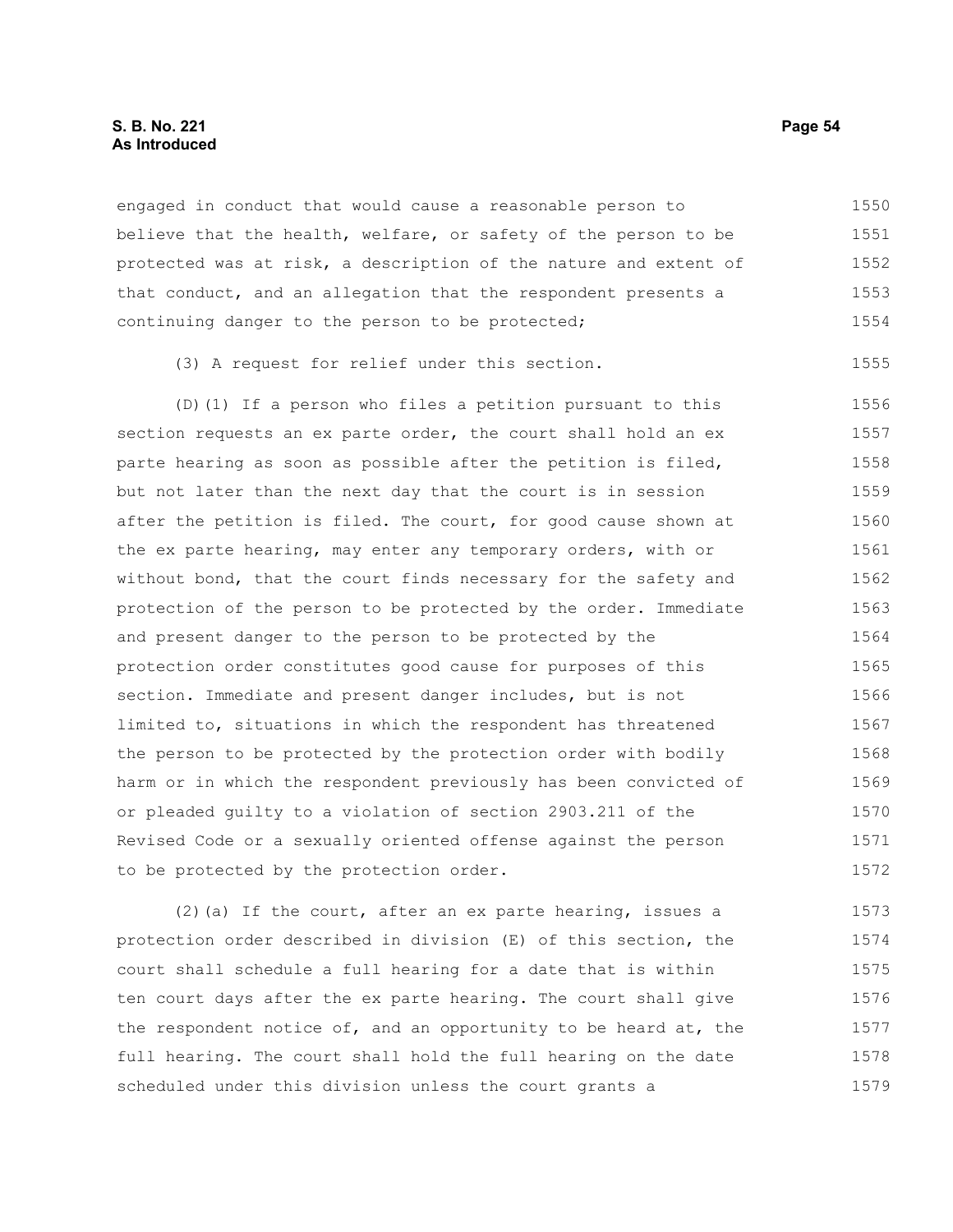# **S. B. No. 221 Page 55 As Introduced**

continuance of the hearing in accordance with this division. Under any of the following circumstances or for any of the following reasons, the court may grant a continuance of the full hearing to a reasonable time determined by the court: 1580 1581 1582 1583

(i) Prior to the date scheduled for the full hearing under this division, the respondent has not been served with the petition filed pursuant to this section and notice of the full hearing. 1584 1585 1586 1587

(ii) The parties consent to the continuance.

(iii) The continuance is needed to allow a party to obtain counsel. 1589 1590

(iv) The continuance is needed for other good cause.

(b) An ex parte order issued under this section does not expire because of a failure to serve notice of the full hearing upon the respondent before the date set for the full hearing under division  $(D)$   $(2)$   $(a)$  of this section or because the court grants a continuance under that division. 1592 1593 1594 1595 1596

(3) If a person who files a petition pursuant to this section does not request an ex parte order, or if a person requests an ex parte order but the court does not issue an ex parte order after an ex parte hearing, the court shall proceed as in a normal civil action and grant a full hearing on the matter. 1597 1598 1599 1600 1601 1602

 $(E)$ (1)(a) After an ex parte or full hearing, the court may issue any protection order, with or without bond, that contains terms designed to ensure the safety and protection of the person to be protected by the protection order, including, but not limited to, a requirement that the respondent refrain from entering the residence, school, business, or place of employment 1603 1604 1605 1606 1607 1608

1588

1591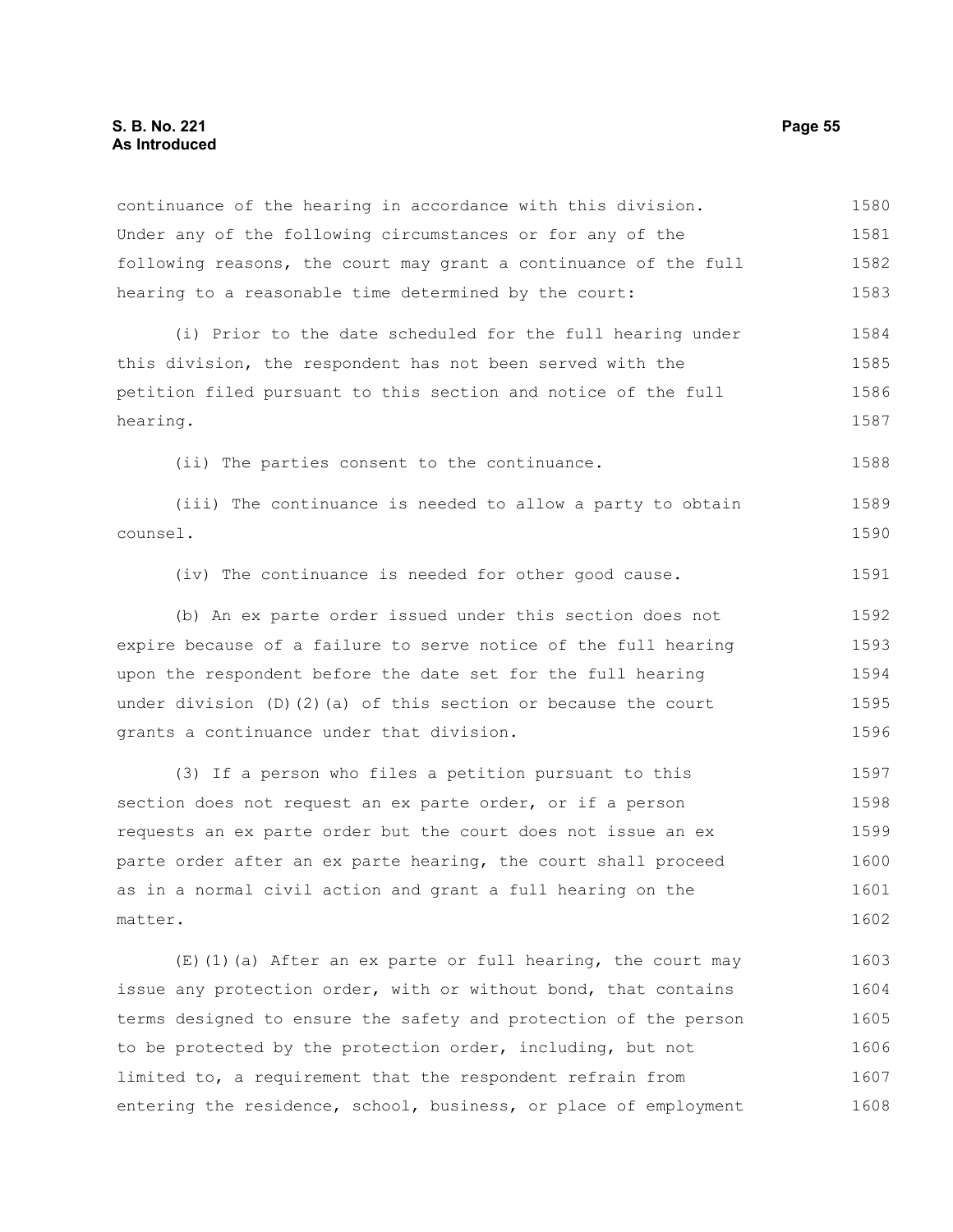# **S. B. No. 221 Page 56 As Introduced**

of the petitioner or family or household member. If the court includes a requirement that the respondent refrain from entering the residence, school, business, or place of employment of the petitioner or family or household member in the order, it also shall include in the order provisions of the type described in division (E)(5) of this section. The court may include within a protection order issued under this section a term requiring that the respondent not remove, damage, hide, harm, or dispose of any companion animal owned or possessed by the person to be protected by the order, and may include within the order a term authorizing the person to be protected by the order to remove a companion animal owned by the person to be protected by the order from the possession of the respondent. (b) After a full hearing, if the court considering a petition that includes an allegation of the type described in division (C)(2) of this section, or the court upon its own motion, finds upon clear and convincing evidence that the petitioner reasonably believed that the respondent's conduct at any time preceding the filing of the petition endangered the 1609 1610 1611 1612 1613 1614 1615 1616 1617 1618 1619 1620 1621 1622 1623 1624 1625 1626 1627

health, welfare, or safety of the person to be protected and that the respondent presents a continuing danger to the person to be protected, the court may order that the respondent be electronically monitored for a period of time and under the terms and conditions that the court determines are appropriate. Electronic monitoring shall be in addition to any other relief granted to the petitioner. 1628 1629 1630 1631 1632 1633 1634

(2)(a) Any protection order issued pursuant to this section shall be valid until a date certain but not later than five years from the date of its issuance. 1635 1636 1637

(b) Any protection order issued pursuant to this section

1638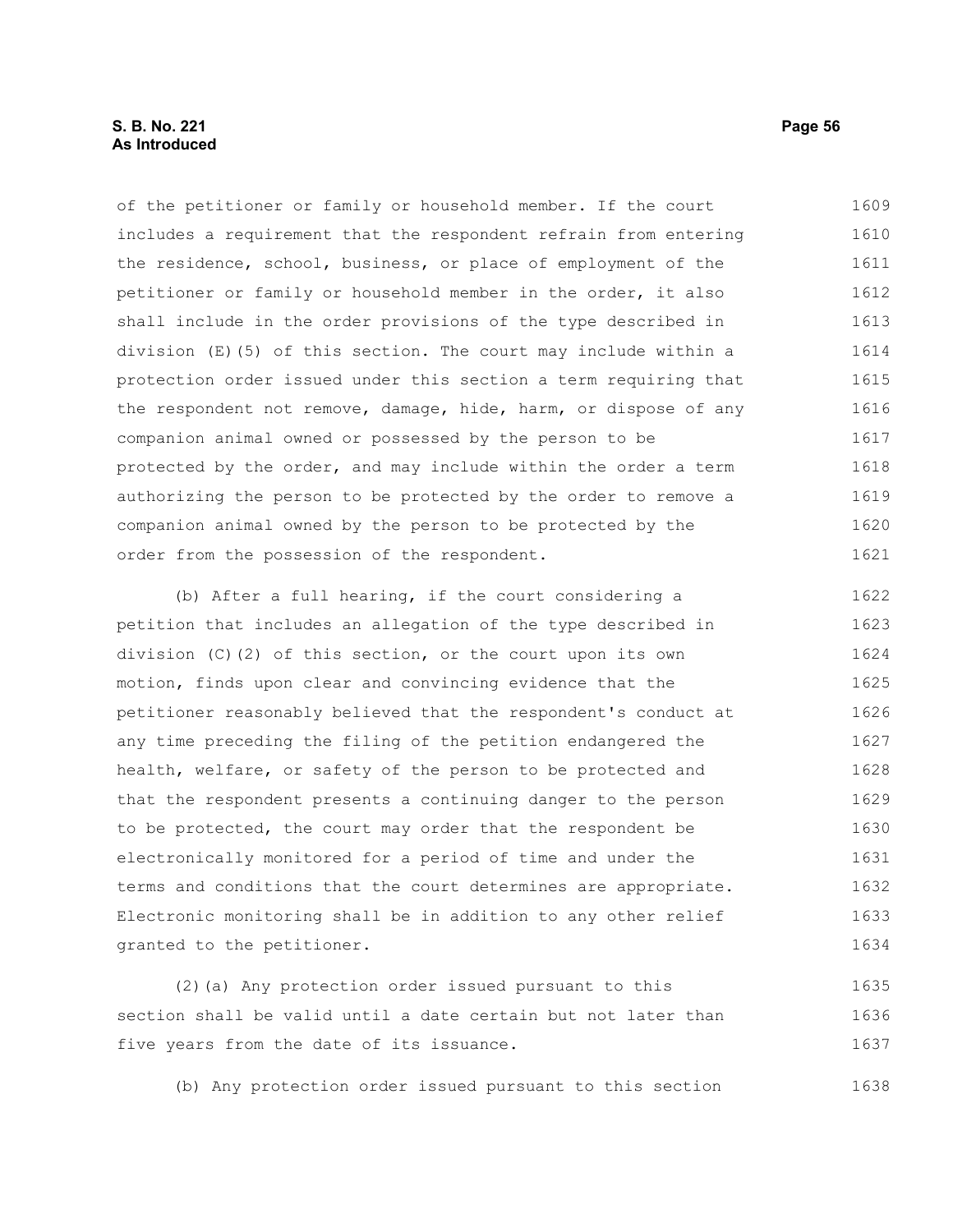may be renewed in the same manner as the original order was issued. (3) A court may not issue a protection order that requires a petitioner to do or to refrain from doing an act that the court may require a respondent to do or to refrain from doing under division (E)(1) of this section unless all of the following apply: (a) The respondent files a separate petition for a protection order in accordance with this section. (b) The petitioner is served with notice of the respondent's petition at least forty-eight hours before the court holds a hearing with respect to the respondent's petition, or the petitioner waives the right to receive this notice. (c) If the petitioner has requested an ex parte order pursuant to division (D) of this section, the court does not delay any hearing required by that division beyond the time specified in that division in order to consolidate the hearing with a hearing on the petition filed by the respondent. (d) After a full hearing at which the respondent presents evidence in support of the request for a protection order and 1639 1640 1641 1642 1643 1644 1645 1646 1647 1648 1649 1650 1651 1652 1653 1654 1655 1656 1657 1658

the petitioner is afforded an opportunity to defend against that evidence, the court determines that the petitioner has committed a violation of section 2903.211 of the Revised Code against the person to be protected by the protection order issued pursuant to division (E)(3) of this section, has committed a sexually oriented offense against the person to be protected by the protection order issued pursuant to division (E)(3) of this section, or has violated a protection order issued pursuant to section 2903.213 of the Revised Code relative to the person to 1659 1660 1661 1662 1663 1664 1665 1666 1667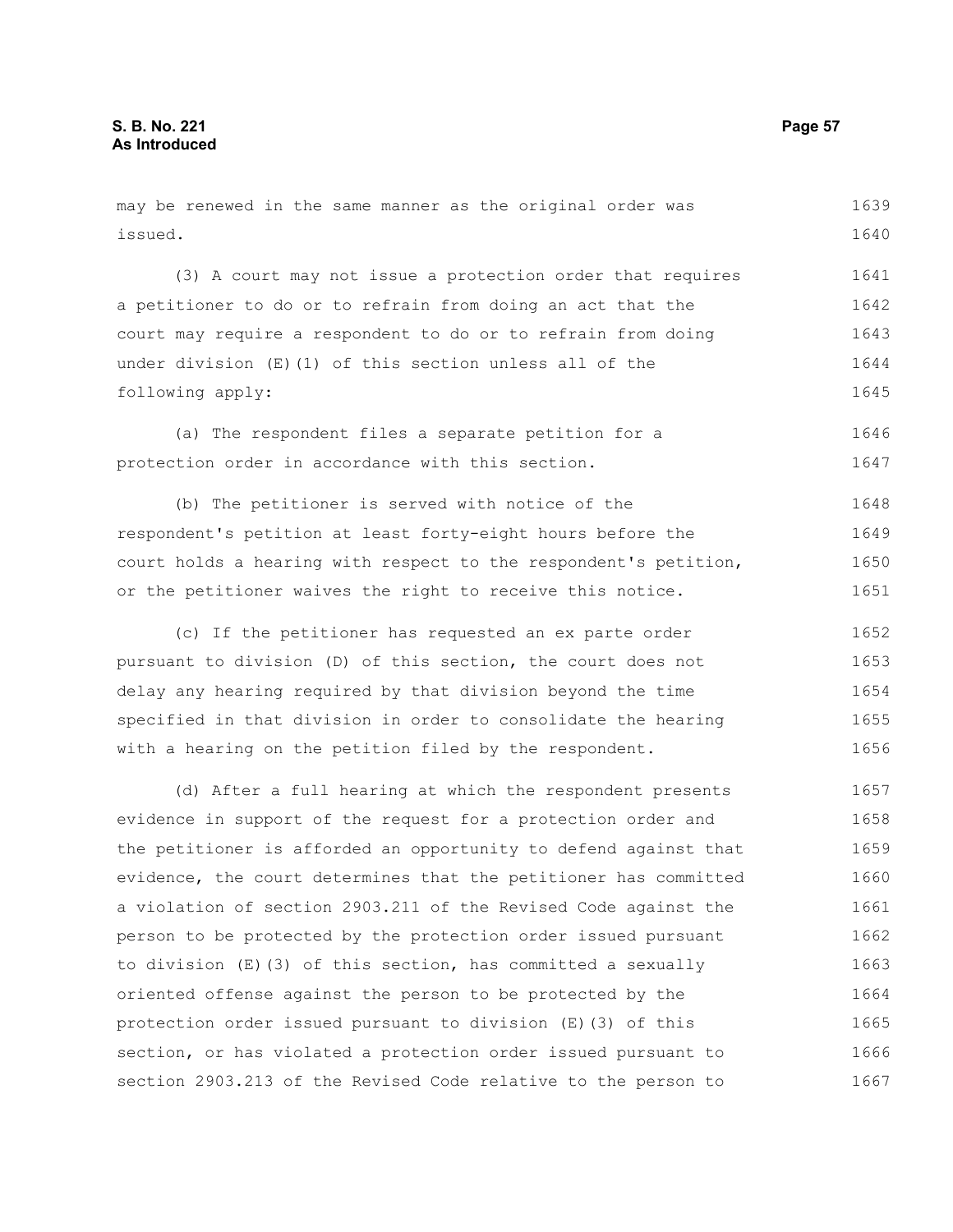# **S. B. No. 221 Page 58 As Introduced**

be protected by the protection order issued pursuant to division (E)(3) of this section. 1668 1669

(4) No protection order issued pursuant to this section shall in any manner affect title to any real property. 1670 1671

(5)(a) If the court issues a protection order under this section that includes a requirement that the alleged offender refrain from entering the residence, school, business, or place of employment of the petitioner or a family or household member, the order shall clearly state that the order cannot be waived or nullified by an invitation to the alleged offender from the complainant to enter the residence, school, business, or place of employment or by the alleged offender's entry into one of those places otherwise upon the consent of the petitioner or family or household member. 1672 1673 1674 1675 1676 1677 1678 1679 1680 1681

(b) Division (E)(5)(a) of this section does not limit any discretion of a court to determine that an alleged offender charged with a violation of section 2919.27 of the Revised Code, with a violation of a municipal ordinance substantially equivalent to that section, or with contempt of court, which charge is based on an alleged violation of a protection order issued under this section, did not commit the violation or was not in contempt of court. 1682 1683 1684 1685 1686 1687 1688 1689

 $(F)$  (1) The court shall cause the delivery of a copy of any protection order that is issued under this section to the petitioner, to the respondent, and to all law enforcement agencies that have jurisdiction to enforce the order. The protection order shall be in a form that ensures that the protection order is accepted into the protection order database of the national crime information center (NCIC) maintained by the federal bureau of investigation. The court shall direct that 1690 1691 1692 1693 1694 1695 1696 1697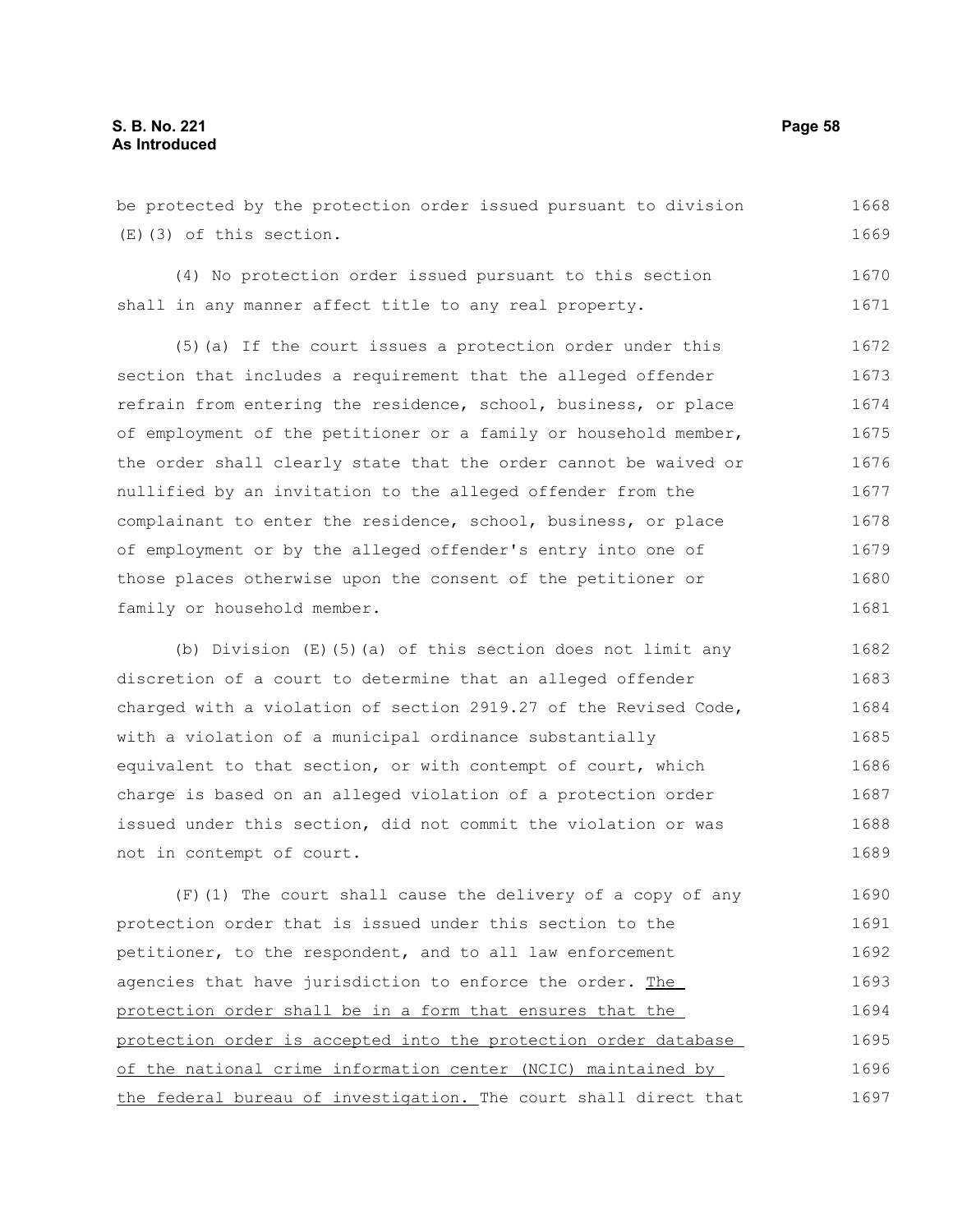| a copy of the order be delivered to the respondent on the same   | 1698 |
|------------------------------------------------------------------|------|
| day that the order is entered. If the court terminates or        | 1699 |
| cancels the order, the court shall cause the delivery of notice  | 1700 |
| of the termination or cancellation to the same persons and       | 1701 |
| entities that were delivered a copy of the order.                | 1702 |
| The court shall cause each protection order issued               | 1703 |
| pursuant to this section to be entered into the law enforcement  | 1704 |
| automated data system created by section 5503.10 of the Revised  | 1705 |
| Code, and known as LEADS, by the close of the next business day  | 1706 |
| after the day on which the court issues the order. Upon the      | 1707 |
| termination or cancellation of the order, the court shall take   | 1708 |
| all steps necessary to ensure that the order is removed from the | 1709 |
| LEADS database by the close of the next business day after the   | 1710 |
| day on which the termination or cancellation of the order        | 1711 |
| occurred and shall ensure that the order is terminated, cleared, | 1712 |
| or canceled in the protection order database of the national     | 1713 |
| crime information center (NCIC) maintained by the federal bureau | 1714 |
| of investigation.                                                | 1715 |
| (2) Upon the issuance of a protection order under this           | 1716 |
| section, the court shall provide the parties to the order with   | 1717 |
| the following notice orally or by form:                          | 1718 |
| "NOTICE                                                          | 1719 |
| As a result of this order, it may be unlawful for you to         | 1720 |
| possess or purchase a firearm, including a rifle, pistol, or     | 1721 |
| revolver, or ammunition pursuant to federal law under 18 U.S.C.  | 1722 |
| $922(g)$ (8) for the duration of this order. If you have any     | 1723 |
| questions whether this law makes it illegal for you to possess   | 1724 |
| or purchase a firearm or ammunition, you should consult an       | 1725 |
| attorney."                                                       | 1726 |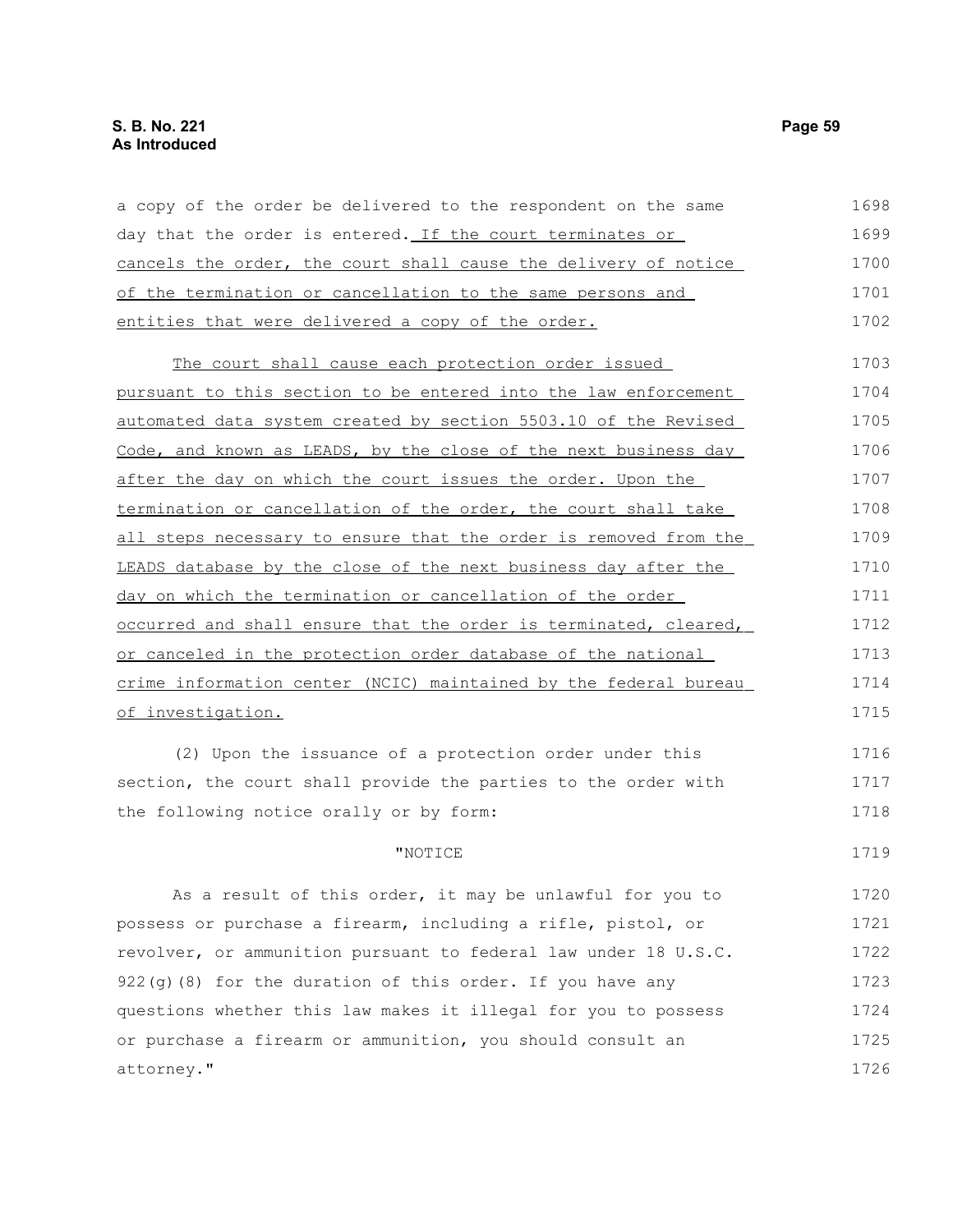# **S. B. No. 221 Page 60 As Introduced**

(3) All law enforcement agencies shall establish and maintain an index for the protection orders delivered to the agencies pursuant to division  $(F)$  (1) of this section. With respect to each order delivered, each agency shall note on the index the date and time that it received the order. 1727 1728 1729 1730 1731

(4) Regardless of whether the petitioner has registered the protection order in the county in which the officer's agency has jurisdiction pursuant to division (M) of this section, any officer of a law enforcement agency shall enforce a protection order issued pursuant to this section by any court in this state in accordance with the provisions of the order, including removing the respondent from the premises, if appropriate. 1732 1733 1734 1735 1736 1737 1738

(G)(1) Any proceeding under this section shall be conducted in accordance with the Rules of Civil Procedure, except that a protection order may be obtained under this section with or without bond. An order issued under this section, other than an ex parte order, that grants a protection order, or that refuses to grant a protection order, is a final, appealable order. The remedies and procedures provided in this section are in addition to, and not in lieu of, any other available civil or criminal remedies. 1739 1740 1741 1742 1743 1744 1745 1746 1747

(2) If as provided in division (G)(1) of this section an order issued under this section, other than an ex parte order, refuses to grant a protection order, the court, on its own motion, shall order that the ex parte order issued under this section and all of the records pertaining to that ex parte order be sealed after either of the following occurs: 1748 1749 1750 1751 1752 1753

(a) No party has exercised the right to appeal pursuant to Rule 4 of the Rules of Appellate Procedure. 1754 1755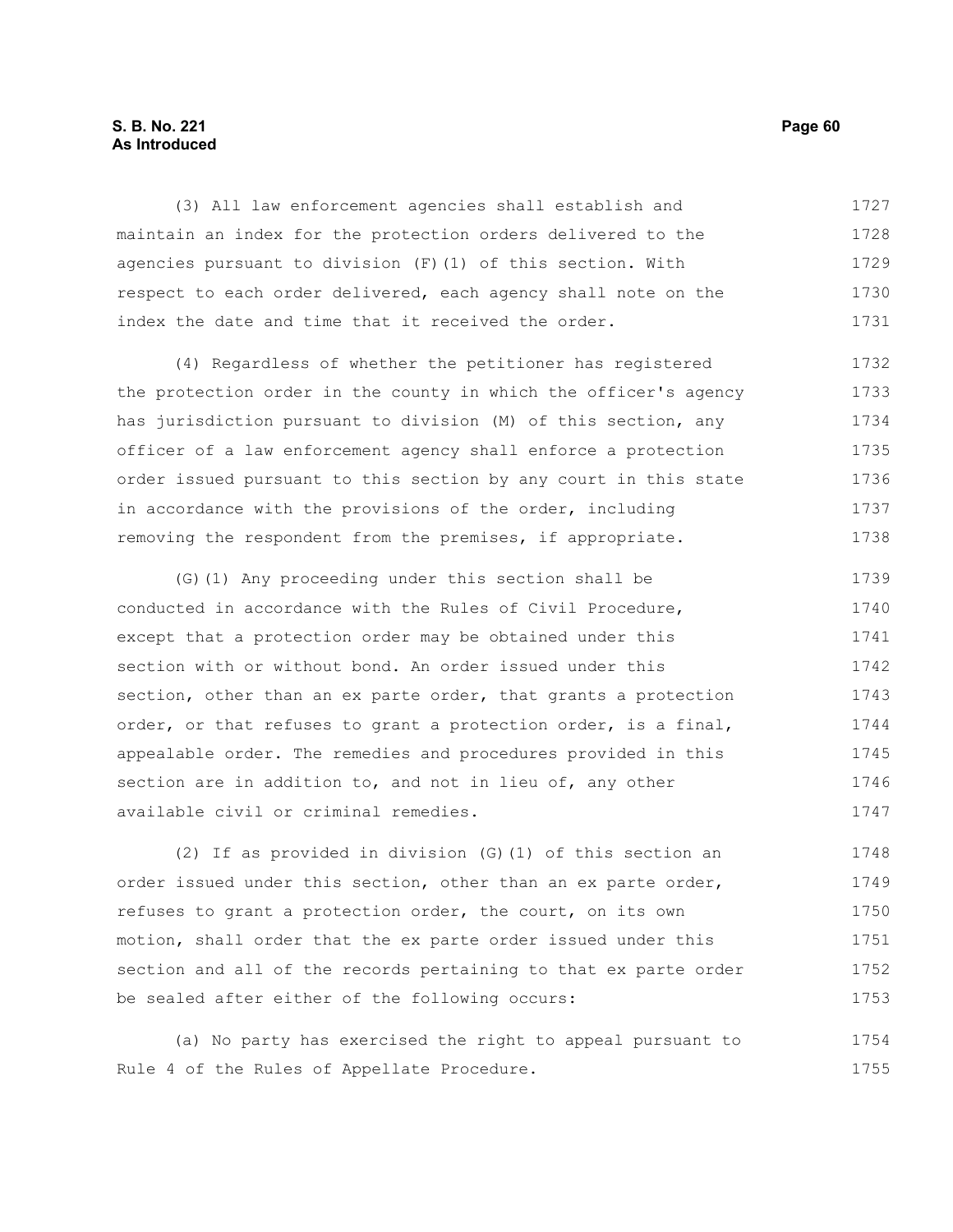(b) All appellate rights have been exhausted. 1756

(H) The filing of proceedings under this section does not excuse a person from filing any report or giving any notice required by section 2151.421 of the Revised Code or by any other law. 1757 1758 1759 1760

(I) Any law enforcement agency that investigates an alleged violation of section 2903.211 of the Revised Code or an alleged commission of a sexually oriented offense shall provide information to the victim and the family or household members of the victim regarding the relief available under this section and section 2903.213 of the Revised Code. 1761 1762 1763 1764 1765 1766

(J)(1) Subject to division (J)(2) of this section and regardless of whether a protection order is issued or a consent agreement is approved by a court of another county or by a court of another state, no court or unit of state or local government shall charge the petitioner any fee, cost, deposit, or money in connection with the filing of a petition pursuant to this section, in connection with the filing, issuance, registration, modification, enforcement, dismissal, withdrawal, or service of a protection order, consent agreement, or witness subpoena or for obtaining a certified copy of a protection order or consent agreement. 1767 1768 1769 1770 1771 1772 1773 1774 1775 1776 1777

(2) Regardless of whether a protection order is issued or a consent agreement is approved pursuant to this section, the court may assess costs against the respondent in connection with the filing, issuance, registration, modification, enforcement, dismissal, withdrawal, or service of a protection order, consent agreement, or witness subpoena or for obtaining a certified copy of a protection order or consent agreement. 1778 1779 1780 1781 1782 1783 1784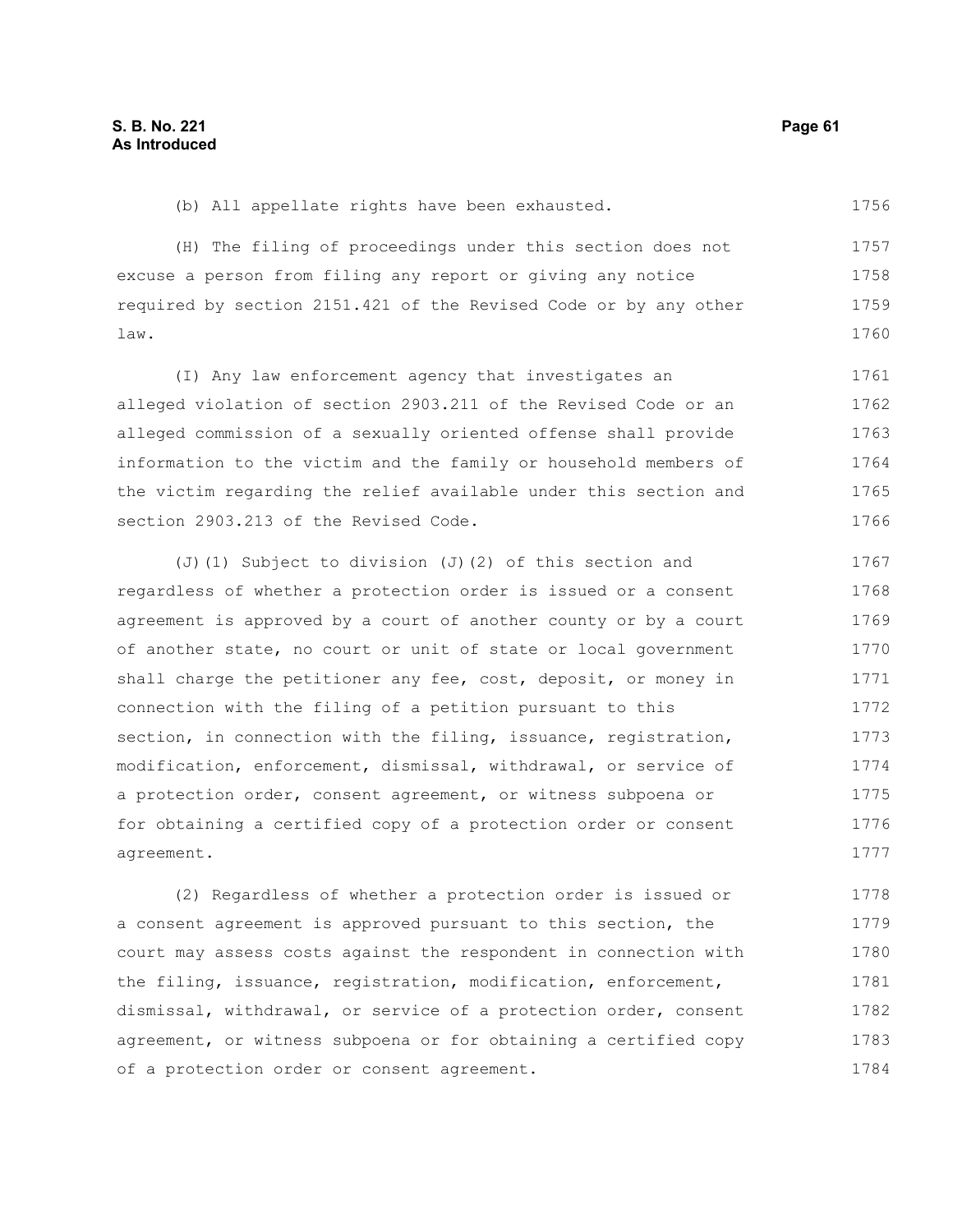# **S. B. No. 221 Page 62 As Introduced**

| under this section is subject to the following sanctions:       | 1786 |
|-----------------------------------------------------------------|------|
| (a) Criminal prosecution for a violation of section             | 1787 |
| 2919.27 of the Revised Code, if the violation of the protection | 1788 |
| order constitutes a violation of that section;                  | 1789 |
| (b) Punishment for contempt of court.                           | 1790 |
| (2) The punishment of a person for contempt of court for        | 1791 |
| violation of a protection order issued under this section does  | 1792 |
| not bar criminal prosecution of the person for a violation of   | 1793 |
| section 2919.27 of the Revised Code. However, a person punished | 1794 |
| for contempt of court is entitled to credit for the punishment  | 1795 |
| imposed upon conviction of a violation of that section, and a   | 1796 |

(K)(1) A person who violates a protection order issued

person convicted of a violation of that section shall not subsequently be punished for contempt of court arising out of the same activity. 1797 1798 1799

(L) In all stages of a proceeding under this section, a petitioner may be accompanied by a victim advocate. 1800 1801

(M)(1) A petitioner who obtains a protection order under this section or a protection order under section 2903.213 of the Revised Code may provide notice of the issuance or approval of the order to the judicial and law enforcement officials in any county other than the county in which the order is issued by registering that order in the other county pursuant to division (M)(2) of this section and filing a copy of the registered order with a law enforcement agency in the other county in accordance with that division. A person who obtains a protection order issued by a court of another state may provide notice of the issuance of the order to the judicial and law enforcement officials in any county of this state by registering the order 1802 1803 1804 1805 1806 1807 1808 1809 1810 1811 1812 1813

1785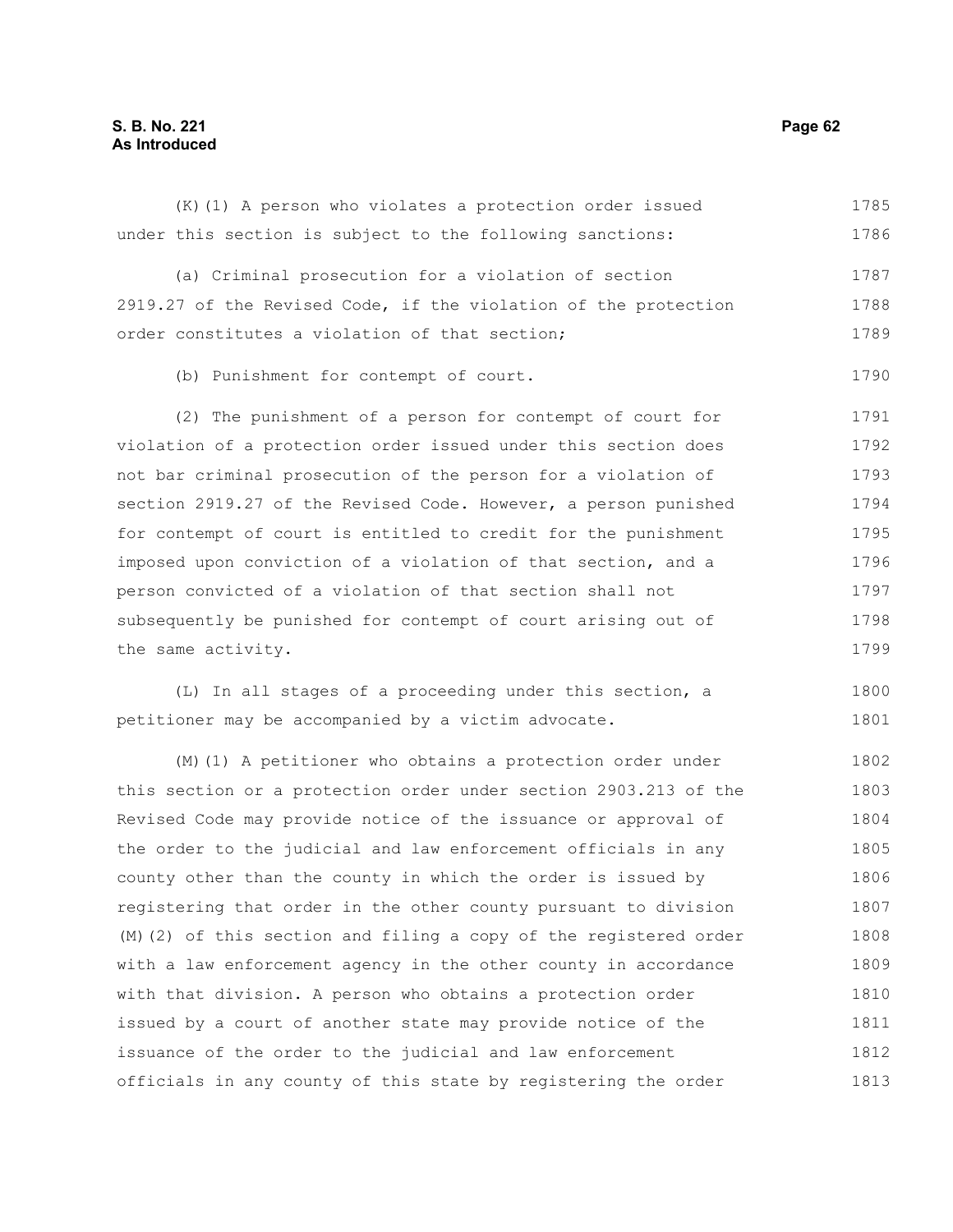in that county pursuant to section 2919.272 of the Revised Code and filing a copy of the registered order with a law enforcement agency in that county. 1814 1815 1816

(2) A petitioner may register a protection order issued pursuant to this section or section 2903.213 of the Revised Code in a county other than the county in which the court that issued the order is located in the following manner: 1817 1818 1819 1820

(a) The petitioner shall obtain a certified copy of the order from the clerk of the court that issued the order and present that certified copy to the clerk of the court of common pleas or the clerk of a municipal court or county court in the county in which the order is to be registered. 1821 1822 1823 1824 1825

(b) Upon accepting the certified copy of the order for registration, the clerk of the court of common pleas, municipal court, or county court shall place an endorsement of registration on the order and give the petitioner a copy of the order that bears that proof of registration. 1826 1827 1828 1829 1830

(3) The clerk of each court of common pleas, municipal court, or county court shall maintain a registry of certified copies of protection orders that have been issued by courts in other counties pursuant to this section or section 2903.213 of the Revised Code and that have been registered with the clerk. 1831 1832 1833 1834 1835

(N)(1) If the court orders electronic monitoring of the respondent under this section, the court shall direct the sheriff's office or any other appropriate law enforcement agency to install the electronic monitoring device and to monitor the respondent. Unless the court determines that the respondent is indigent, the court shall order the respondent to pay the cost of the installation and monitoring of the electronic monitoring 1836 1837 1838 1839 1840 1841 1842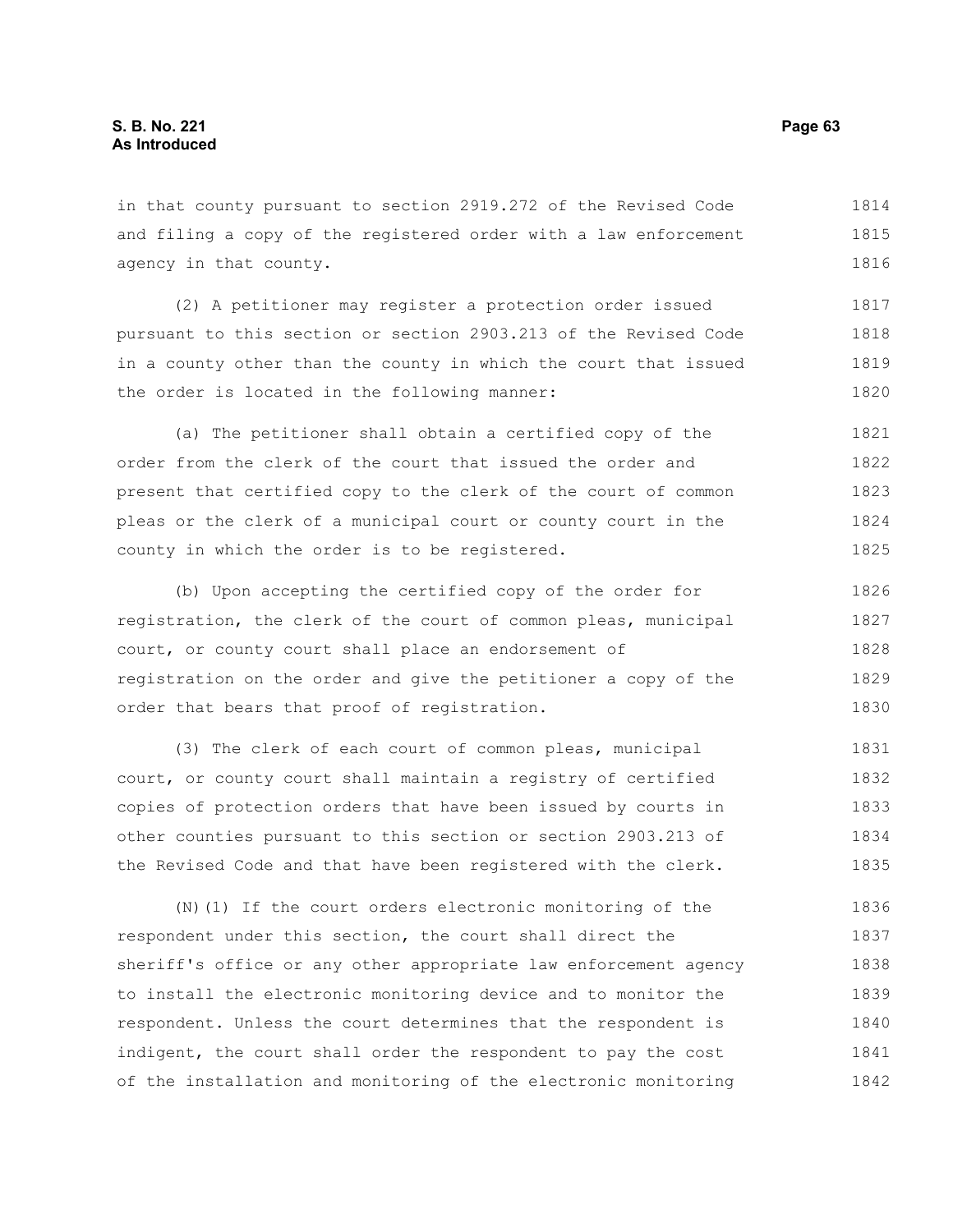# **S. B. No. 221 Page 64 As Introduced**

device. If the court determines that the respondent is indigent and subject to the maximum amount allowable to be paid in any year from the fund and the rules promulgated by the attorney general under division (N)(2) of this section, the cost of the installation and monitoring of the electronic monitoring device may be paid out of funds from the reparations fund created pursuant to section 2743.191 of the Revised Code. The total amount of costs for the installation and monitoring of electronic monitoring devices paid pursuant to this division and sections 2151.34 and 2919.27 of the Revised Code from the reparations fund shall not exceed three hundred thousand dollars per year. 1843 1844 1845 1846 1847 1848 1849 1850 1851 1852 1853 1854

(2) The attorney general may promulgate rules pursuant to section 111.15 of the Revised Code to govern payments made from the reparations fund pursuant to this division and sections 2151.34 and 2919.27 of the Revised Code. The rules may include reasonable limits on the total cost paid pursuant to this division and sections 2151.34 and 2919.27 of the Revised Code per respondent, the amount of the three hundred thousand dollars allocated to each county, and how invoices may be submitted by a county, court, or other entity. 1855 1856 1857 1858 1859 1860 1861 1862 1863

**Sec. 2919.26.** (A)(1) Upon the filing of a complaint that alleges a violation of section 2909.06, 2909.07, 2911.12, or 2911.211 of the Revised Code if the alleged victim of the violation was a family or household member at the time of the violation, a violation of a municipal ordinance that is substantially similar to any of those sections if the alleged victim of the violation was a family or household member at the time of the violation, any offense of violence if the alleged victim of the offense was a family or household member at the time of the commission of the offense, or any sexually oriented 1864 1865 1866 1867 1868 1869 1870 1871 1872 1873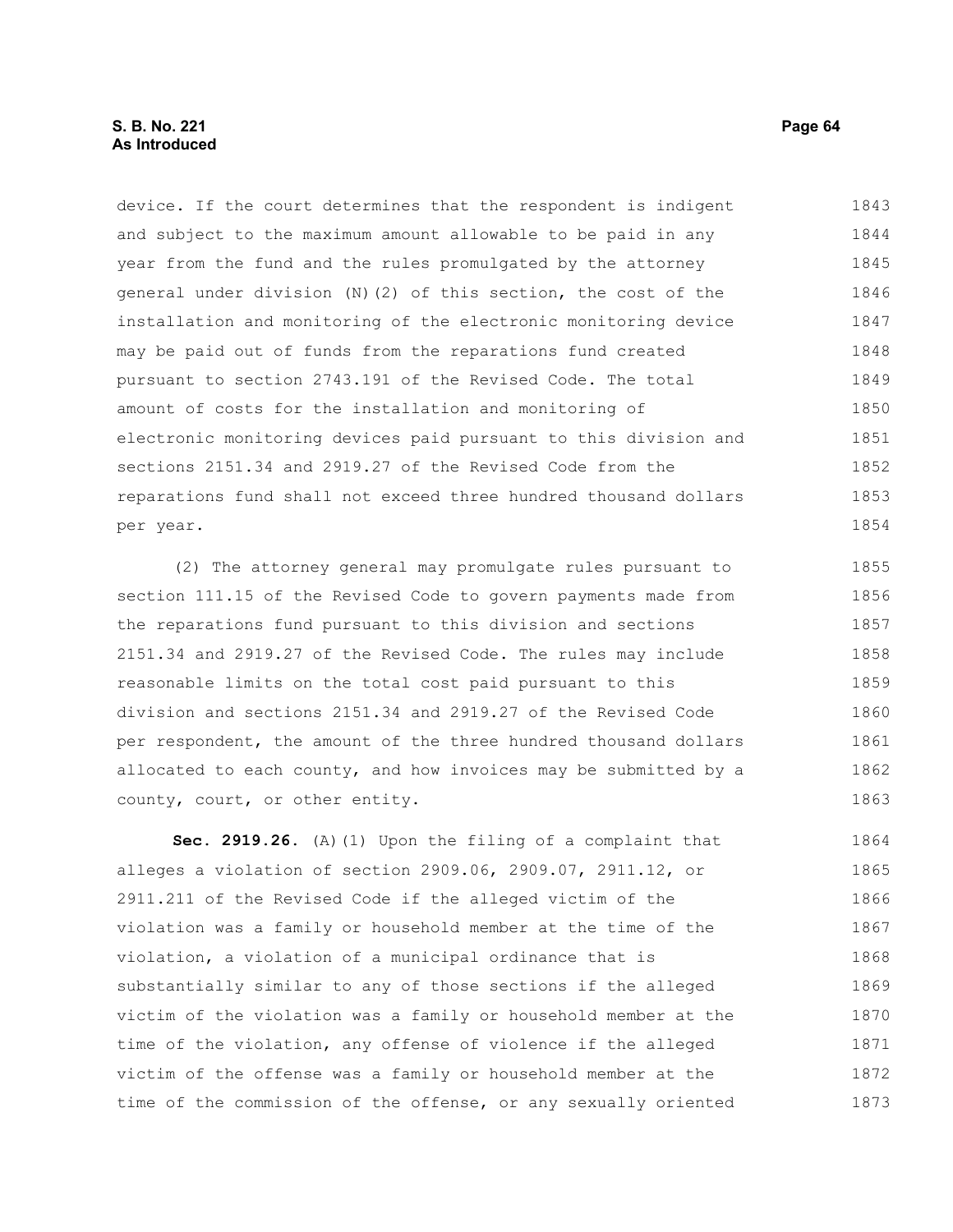# **S. B. No. 221 Page 65 As Introduced**

offense if the alleged victim of the offense was a family or household member at the time of the commission of the offense, the complainant, the alleged victim, or a family or household member of an alleged victim may file, or, if in an emergency the alleged victim is unable to file, a person who made an arrest for the alleged violation or offense under section 2935.03 of the Revised Code may file on behalf of the alleged victim, a motion that requests the issuance of a temporary protection order as a pretrial condition of release of the alleged offender, in addition to any bail set under Criminal Rule 46. The motion shall be filed with the clerk of the court that has jurisdiction of the case at any time after the filing of the complaint. 1874 1875 1876 1877 1878 1879 1880 1881 1882 1883 1884 1885 1886

(2) For purposes of section 2930.09 of the Revised Code, all stages of a proceeding arising out of a complaint alleging the commission of a violation, offense of violence, or sexually oriented offense described in division (A)(1) of this section, including all proceedings on a motion for a temporary protection order, are critical stages of the case, and a victim may be accompanied by a victim advocate or another person to provide support to the victim as provided in that section. 1887 1888 1889 1890 1891 1892 1893 1894

(B) The motion shall be prepared on a form that is provided by the clerk of the court, which form shall be substantially as follows: 1895 1896 1897

> "MOTION FOR TEMPORARY PROTECTION ORDER ......................... Court 1898 1899

- - Name and address of court

State of Ohio

v.No. ....

1902

1900

1901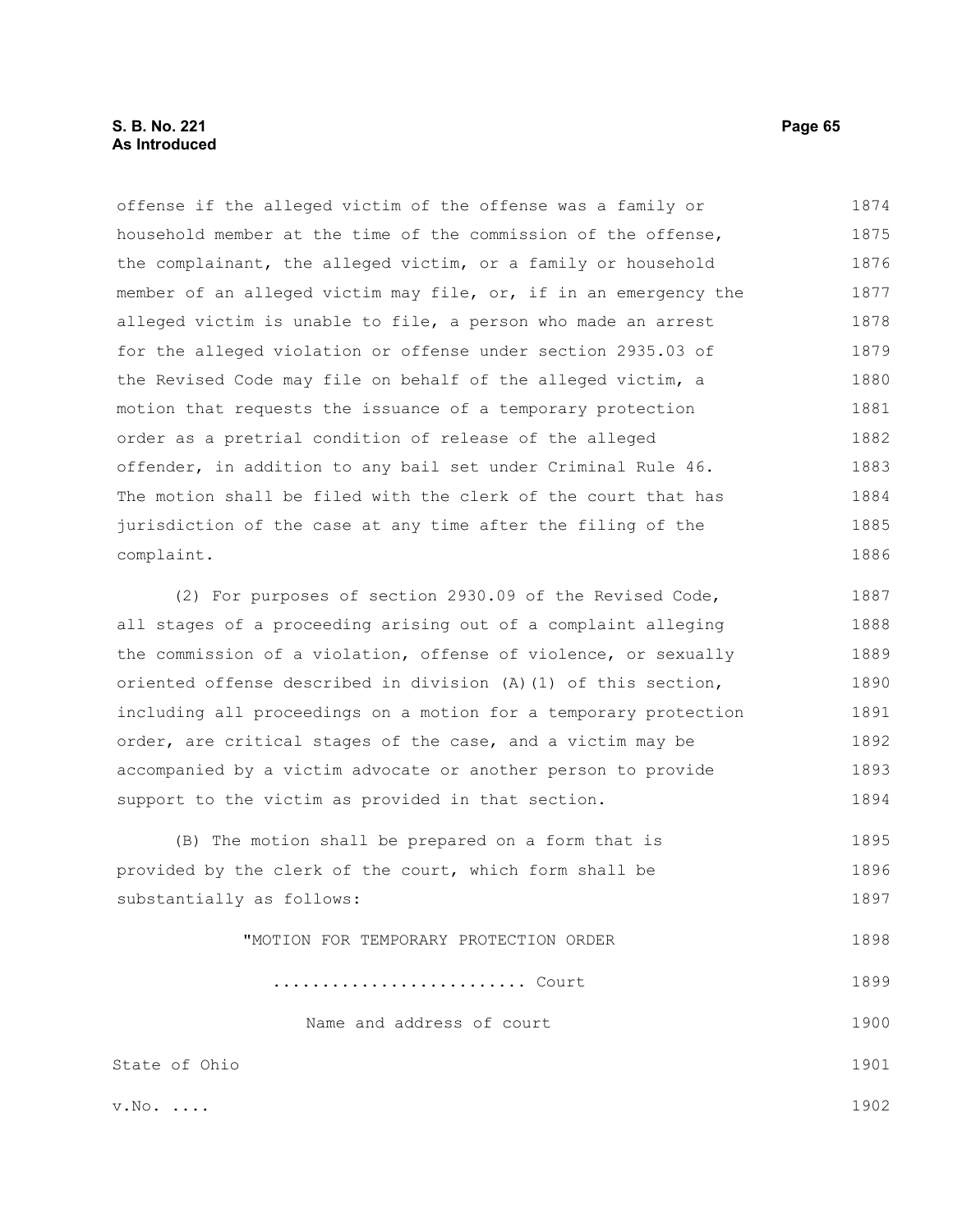......................... Name of Defendant (name of person), moves the court to issue a temporary protection order containing terms designed to ensure the safety and protection of the complainant, alleged victim, and other family or household members, in relation to the named defendant, pursuant to its authority to issue such an order under section 2919.26 of the Revised Code. A complaint, a copy of which has been attached to this motion, has been filed in this court charging the named defendant with .......................... (name of the specified violation, the offense of violence, or sexually oriented offense charged) in circumstances in which the victim was a family or household member in violation of (section of the Revised Code designating the specified violation, offense of violence, or sexually oriented offense charged), or charging the named defendant with a violation of a municipal ordinance that is substantially similar to ........................ (section of the Revised Code designating the specified violation, offense of violence, or sexually oriented offense charged) involving a family or household member. I understand that I must appear before the court, at a time set by the court within twenty-four hours after the filing of this motion, for a hearing on the motion or that, if I am unable to appear because of hospitalization or a medical condition resulting from the offense alleged in the complaint, a person who can provide information about my need for a temporary protection order must appear before the court in lieu of my 1903 1904 1905 1906 1907 1908 1909 1910 1911 1912 1913 1914 1915 1916 1917 1918 1919 1920 1921 1922 1923 1924 1925 1926 1927 1928 1929

appearing in court. I understand that any temporary protection order granted pursuant to this motion is a pretrial condition of release and is effective only until the disposition of the 1930 1931 1932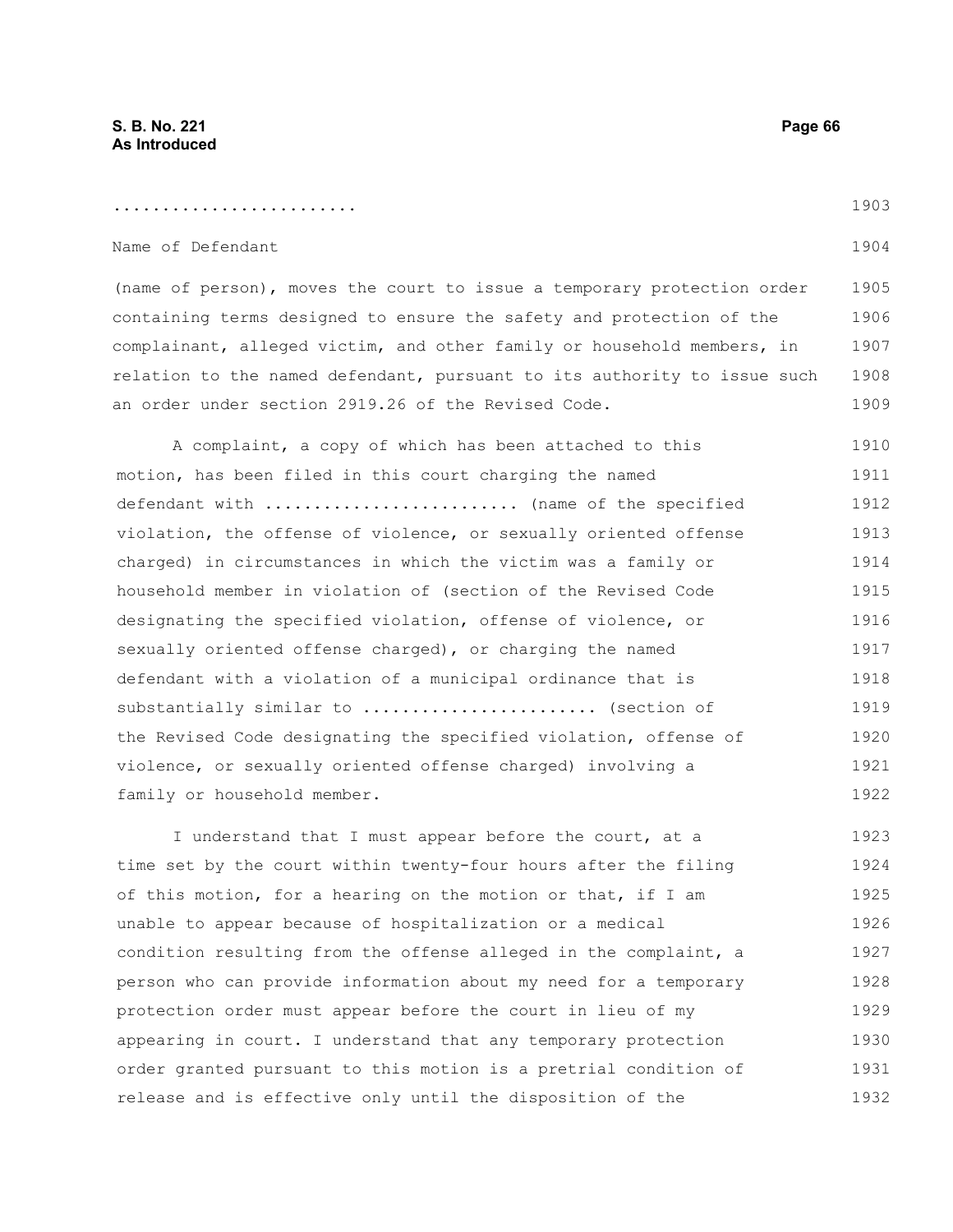criminal proceeding arising out of the attached complaint, or the issuance of a civil protection order or the approval of a consent agreement, arising out of the same activities as those that were the basis of the complaint, under section 3113.31 of the Revised Code. .......................................... Signature of person (or signature of the arresting officer who filed the motion on behalf of the alleged victim) .......................................... Address of person (or office address of the arresting officer who filed the motion on behalf of the alleged victim)" (C)(1) As soon as possible after the filing of a motion that requests the issuance of a temporary protection order, but not later than twenty-four hours after the filing of the motion, the court shall conduct a hearing to determine whether to issue the order. The person who requested the order shall appear before the court and provide the court with the information that it requests concerning the basis of the motion. If the person who requested the order is unable to appear and if the court finds that the failure to appear is because of the person's hospitalization or medical condition resulting from the offense alleged in the complaint, another person who is able to provide the court with the information it requests may appear in lieu of the person who requested the order. If the court finds that the safety and protection of the complainant, alleged victim, or any other family or household member of the alleged victim may be impaired by the continued presence of the alleged offender, the court may issue a temporary protection order, as a pretrial 1933 1934 1935 1936 1937 1938 1939 1940 1941 1942 1943 1944 1945 1946 1947 1948 1949 1950 1951 1952 1953 1954 1955 1956 1957 1958 1959 1960 1961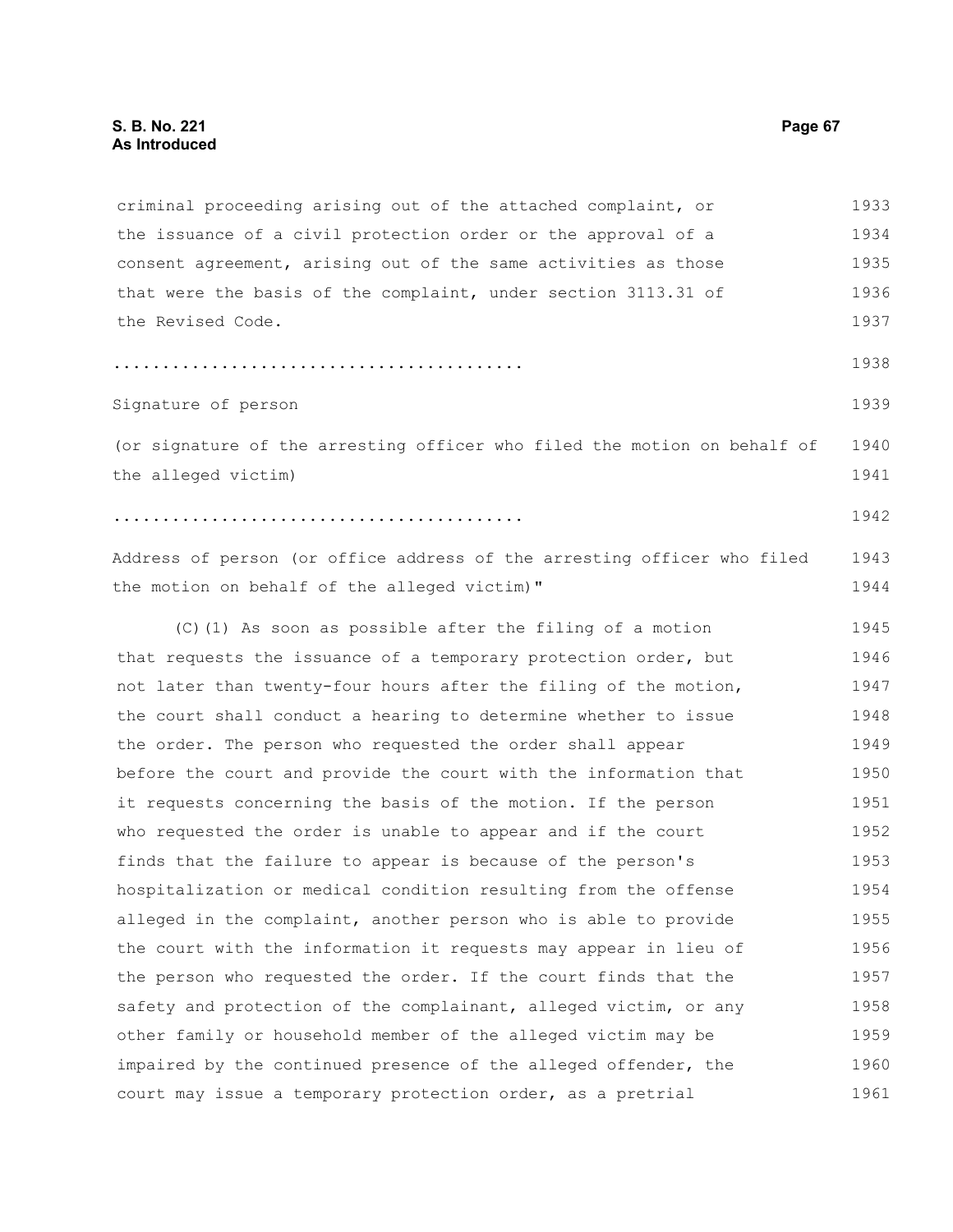condition of release, that contains terms designed to ensure the safety and protection of the complainant, alleged victim, or the family or household member, including a requirement that the alleged offender refrain from entering the residence, school, business, or place of employment of the complainant, alleged victim, or the family or household member. The court may include within a protection order issued under this section a term requiring that the alleged offender not remove, damage, hide, harm, or dispose of any companion animal owned or possessed by the complainant, alleged victim, or any other family or household member of the alleged victim, and may include within the order a term authorizing the complainant, alleged victim, or other family or household member of the alleged victim to remove a companion animal owned by the complainant, alleged victim, or other family or household member from the possession of the alleged offender. 1962 1963 1964 1965 1966 1967 1968 1969 1970 1971 1972 1973 1974 1975 1976 1977

(2)(a) If the court issues a temporary protection order that includes a requirement that the alleged offender refrain from entering the residence, school, business, or place of employment of the complainant, the alleged victim, or the family or household member, the order shall state clearly that the order cannot be waived or nullified by an invitation to the alleged offender from the complainant, alleged victim, or family or household member to enter the residence, school, business, or place of employment or by the alleged offender's entry into one of those places otherwise upon the consent of the complainant, alleged victim, or family or household member. 1978 1979 1980 1981 1982 1983 1984 1985 1986 1987 1988

(b) Division (C)(2)(a) of this section does not limit any discretion of a court to determine that an alleged offender charged with a violation of section 2919.27 of the Revised Code, with a violation of a municipal ordinance substantially 1989 1990 1991 1992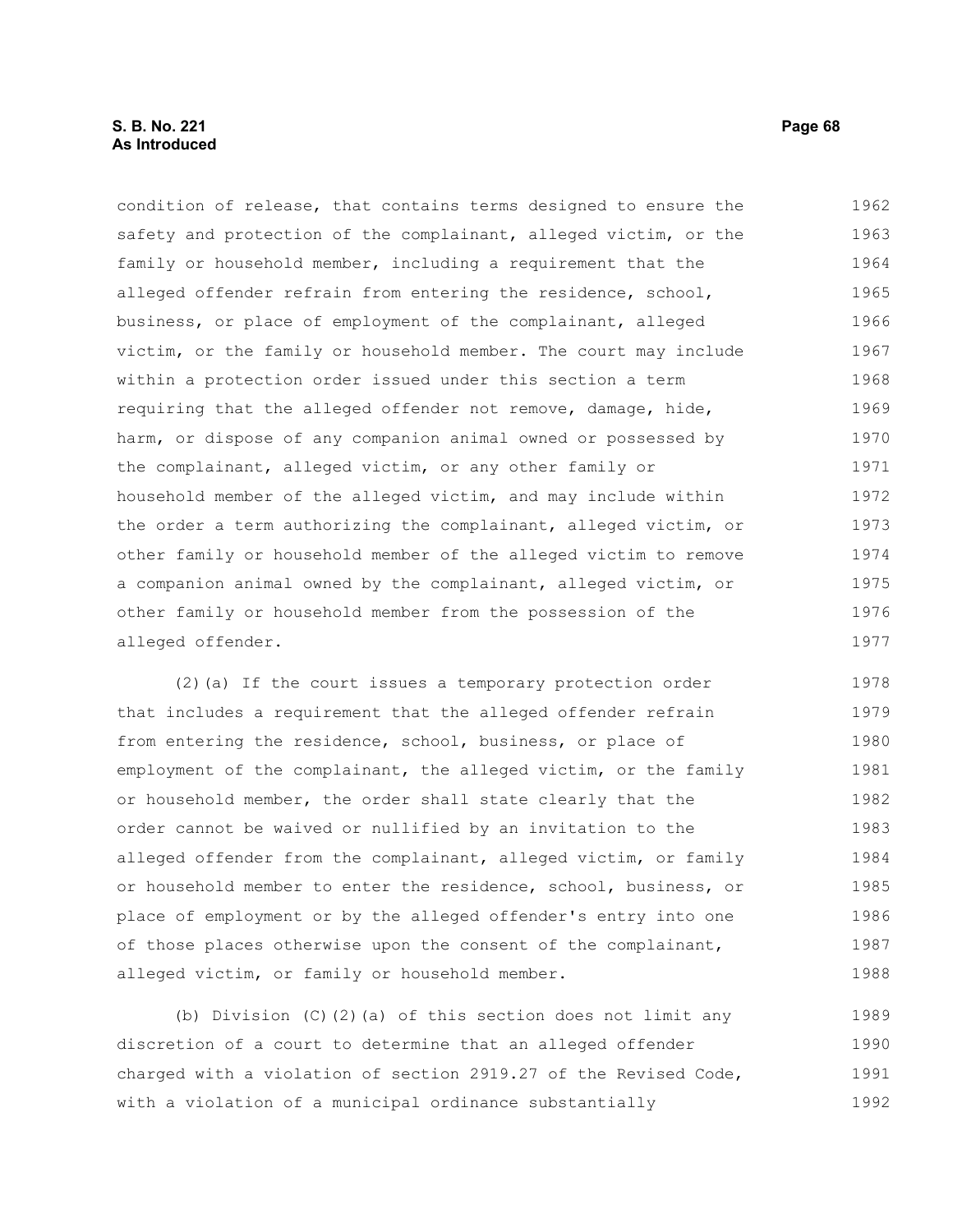# **S. B. No. 221 Page 69 As Introduced**

equivalent to that section, or with contempt of court, which charge is based on an alleged violation of a temporary protection order issued under this section, did not commit the violation or was not in contempt of court. 1993 1994 1995 1996

(D)(1) Upon the filing of a complaint that alleges a violation of section 2909.06, 2909.07, 2911.12, or 2911.211 of the Revised Code if the alleged victim of the violation was a family or household member at the time of the violation, a violation of a municipal ordinance that is substantially similar to any of those sections if the alleged victim of the violation was a family or household member at the time of the violation, any offense of violence if the alleged victim of the offense was a family or household member at the time of the commission of the offense, or any sexually oriented offense if the alleged victim of the offense was a family or household member at the time of the commission of the offense, the court, upon its own motion, may issue a temporary protection order as a pretrial condition of release if it finds that the safety and protection of the complainant, alleged victim, or other family or household member of the alleged offender may be impaired by the continued presence of the alleged offender. 1997 1998 1999 2000 2001 2002 2003 2004 2005 2006 2007 2008 2009 2010 2011 2012 2013

(2) If the court issues a temporary protection order under this section as an ex parte order, it shall conduct, as soon as possible after the issuance of the order, a hearing in the presence of the alleged offender not later than the next day on which the court is scheduled to conduct business after the day on which the alleged offender was arrested or at the time of the appearance of the alleged offender pursuant to summons to determine whether the order should remain in effect, be modified, or be revoked. The hearing shall be conducted under the standards set forth in division (C) of this section. 2014 2015 2016 2017 2018 2019 2020 2021 2022 2023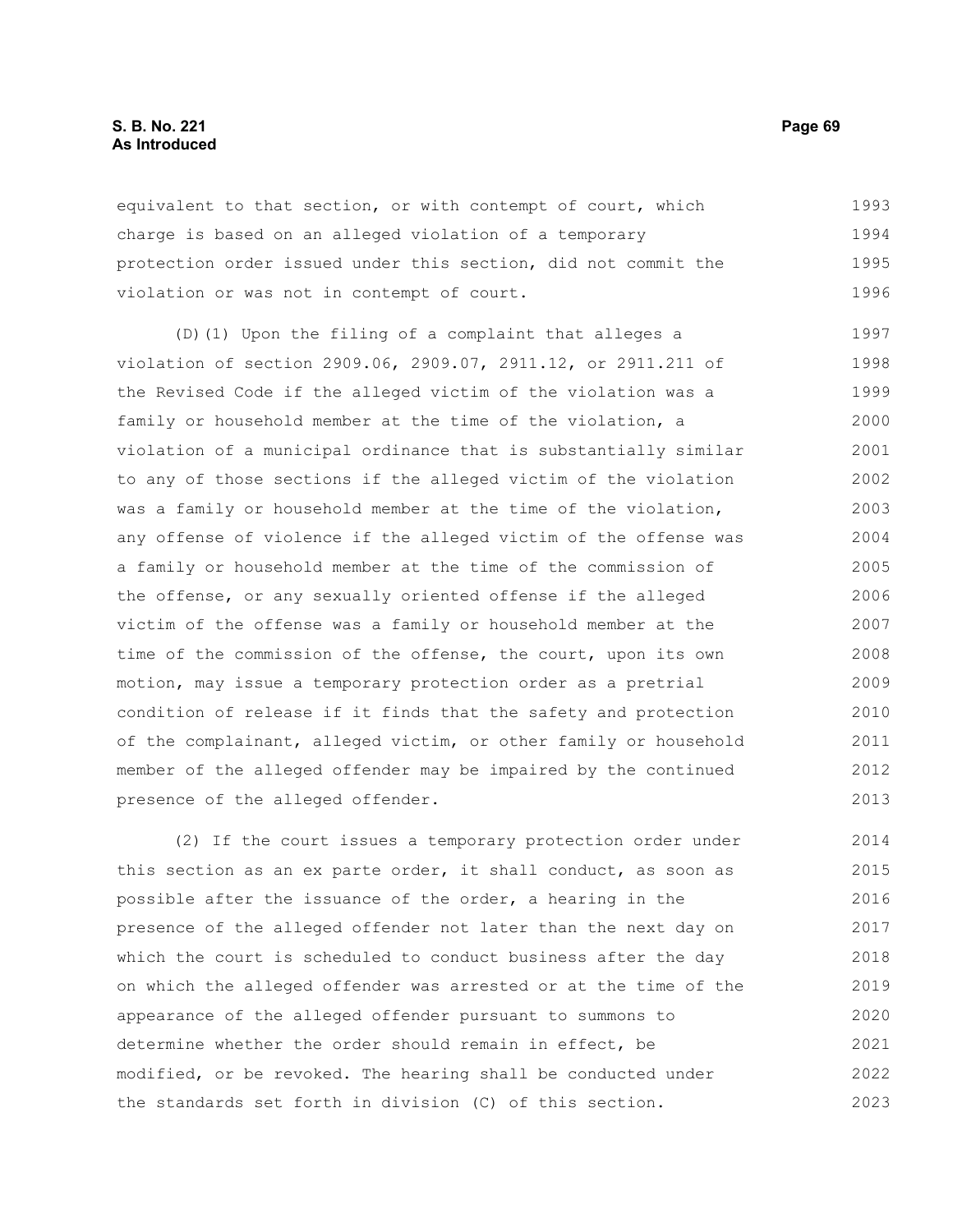(3) An order issued under this section shall contain only those terms authorized in orders issued under division (C) of this section. 2024 2025 2026

(4) If a municipal court or a county court issues a temporary protection order under this section and if, subsequent to the issuance of the order, the alleged offender who is the subject of the order is bound over to the court of common pleas for prosecution of a felony arising out of the same activities as those that were the basis of the complaint upon which the order is based, notwithstanding the fact that the order was issued by a municipal court or county court, the order shall remain in effect, as though it were an order of the court of common pleas, while the charges against the alleged offender are pending in the court of common pleas, for the period of time described in division  $(E)(2)$  of this section, and the court of common pleas has exclusive jurisdiction to modify the order issued by the municipal court or county court. This division applies when the alleged offender is bound over to the court of common pleas as a result of the person waiving a preliminary hearing on the felony charge, as a result of the municipal court or county court having determined at a preliminary hearing that there is probable cause to believe that the felony has been committed and that the alleged offender committed it, as a result of the alleged offender having been indicted for the felony, or in any other manner. 2027 2028 2029 2030 2031 2032 2033 2034 2035 2036 2037 2038 2039 2040 2041 2042 2043 2044 2045 2046 2047 2048

```
(E) A temporary protection order that is issued as a
pretrial condition of release under this section:
                                                                            2049
                                                                            2050
```
(1) Is in addition to, but shall not be construed as a part of, any bail set under Criminal Rule 46; 2051 2052

(2) Is effective only until the occurrence of either of 2053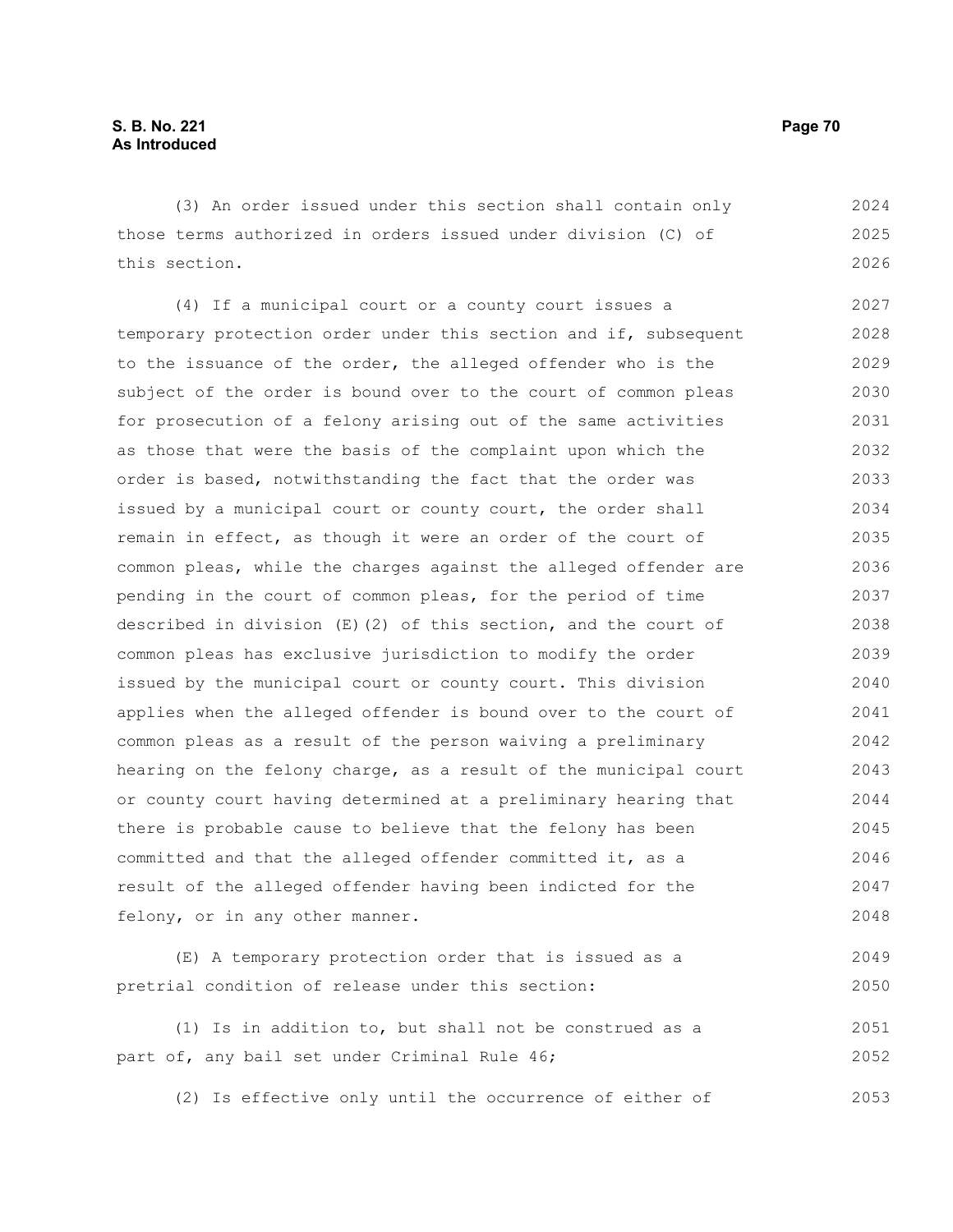| the following:                                                   | 2054 |
|------------------------------------------------------------------|------|
| (a) The disposition, by the court that issued the order          | 2055 |
| or, in the circumstances described in division (D) (4) of this   | 2056 |
| section, by the court of common pleas to which the alleged       | 2057 |
| offender is bound over for prosecution, of the criminal          | 2058 |
| proceeding arising out of the complaint upon which the order is  | 2059 |
| based;                                                           | 2060 |
| (b) The issuance of a protection order or the approval of        | 2061 |
| a consent agreement, arising out of the same activities as those | 2062 |
| that were the basis of the complaint upon which the order is     | 2063 |
| based, under section 3113.31 of the Revised Code.                | 2064 |
| (3) Shall not be construed as a finding that the alleged         | 2065 |
| offender committed the alleged offense, and shall not be         | 2066 |
| introduced as evidence of the commission of the offense at the   | 2067 |
| trial of the alleged offender on the complaint upon which the    | 2068 |
| order is based.                                                  | 2069 |
| (F) A person who meets the criteria for bail under               | 2070 |

Criminal Rule 46 and who, if required to do so pursuant to that rule, executes or posts bond or deposits cash or securities as bail, shall not be held in custody pending a hearing before the court on a motion requesting a temporary protection order. 2071 2072 2073 2074

(G)(1) A copy of any temporary protection order that is issued under this section shall be issued by the court to the complainant, to the alleged victim, to the person who requested the order, to the defendant, and to all law enforcement agencies that have jurisdiction to enforce the order. The protection order shall be in a form that ensures that the protection order is accepted into the protection order database of the national crime information center (NCIC) maintained by the federal bureau 2075 2076 2077 2078 2079 2080 2081 2082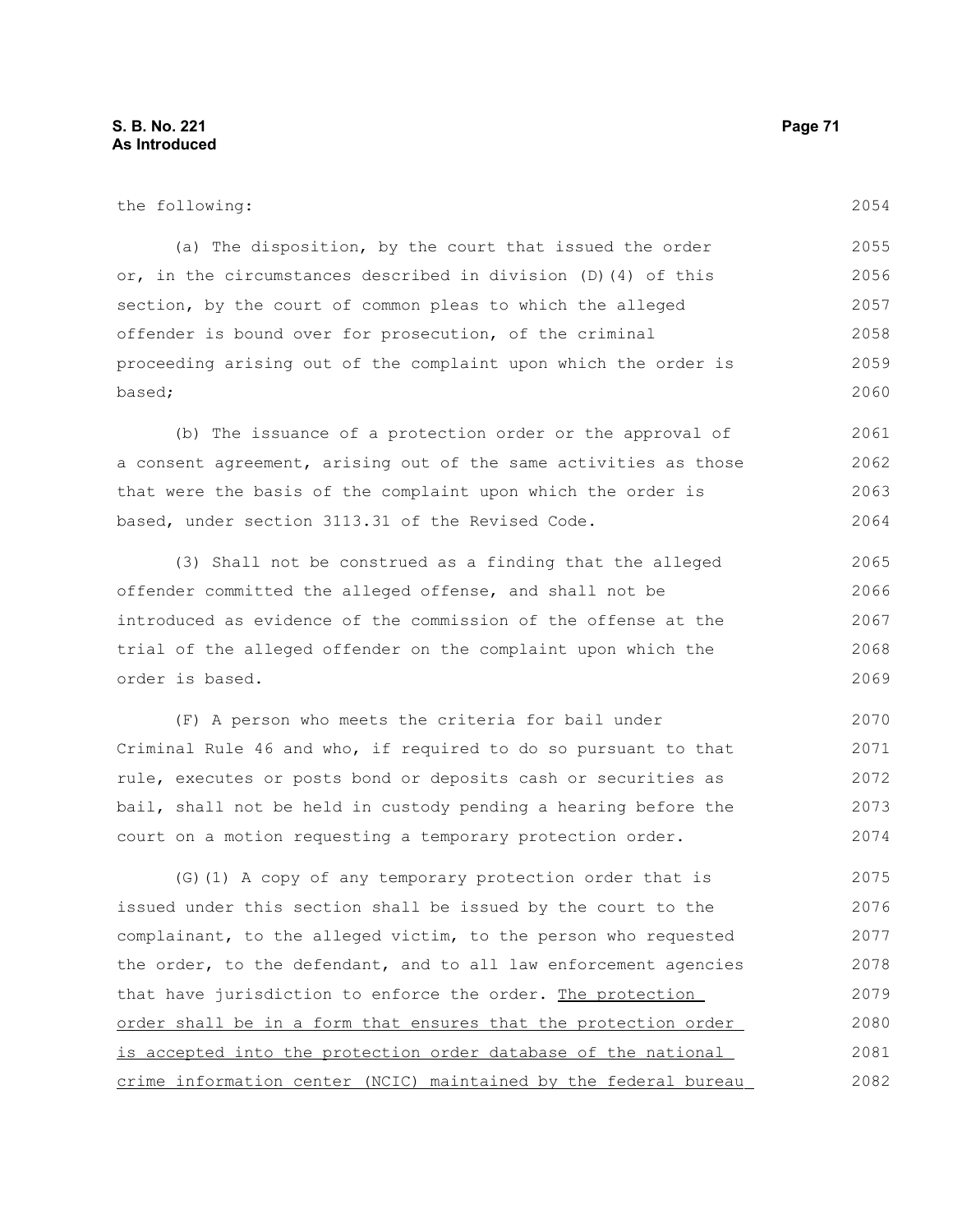of investigation. The court shall direct that a copy of the order be delivered to the defendant on the same day that the order is entered. If a municipal court or a county court issues a temporary protection order under this section and if, subsequent to the issuance of the order, the defendant who is the subject of the order is bound over to the court of common pleas for prosecution as described in division (D)(4) of this section, the municipal court or county court shall direct that a copy of the order be delivered to the court of common pleas to which the defendant is bound over. If the court that issued the order, or the court of common pleas if the defendant is bound over to that court for prosecution, terminates or cancels the order, the court shall cause the delivery of notice of the termination or cancellation to the same persons and entities that were issued or delivered a copy of the order. The court that issued the order shall cause each protection order issued pursuant to this section to be entered into the law enforcement automated data system created by section 5503.10 of the Revised Code, and known as LEADS, by the 2083 2084 2085 2086 2087 2088 2089 2090 2091 2092 2093 2094 2095 2096 2097 2098 2099 2100 2101

 close of the next business day after the day on which the court issues the order. Upon the termination or cancellation of the order, the court that issued the order, or the court of common pleas if the defendant is bound over to that court for prosecution, shall take all steps necessary to ensure that the order is removed from the LEADS database by the close of the next business day after the day on which the termination or cancellation of the order occurred and shall ensure that the order is terminated, cleared, or canceled in the protection order database of the national crime information center (NCIC) maintained by the federal bureau of investigation. 2102 2103 2104 2105 2106 2107 2108 2109 2110 2111 2112

(2) Upon the issuance of a protection order under this

2113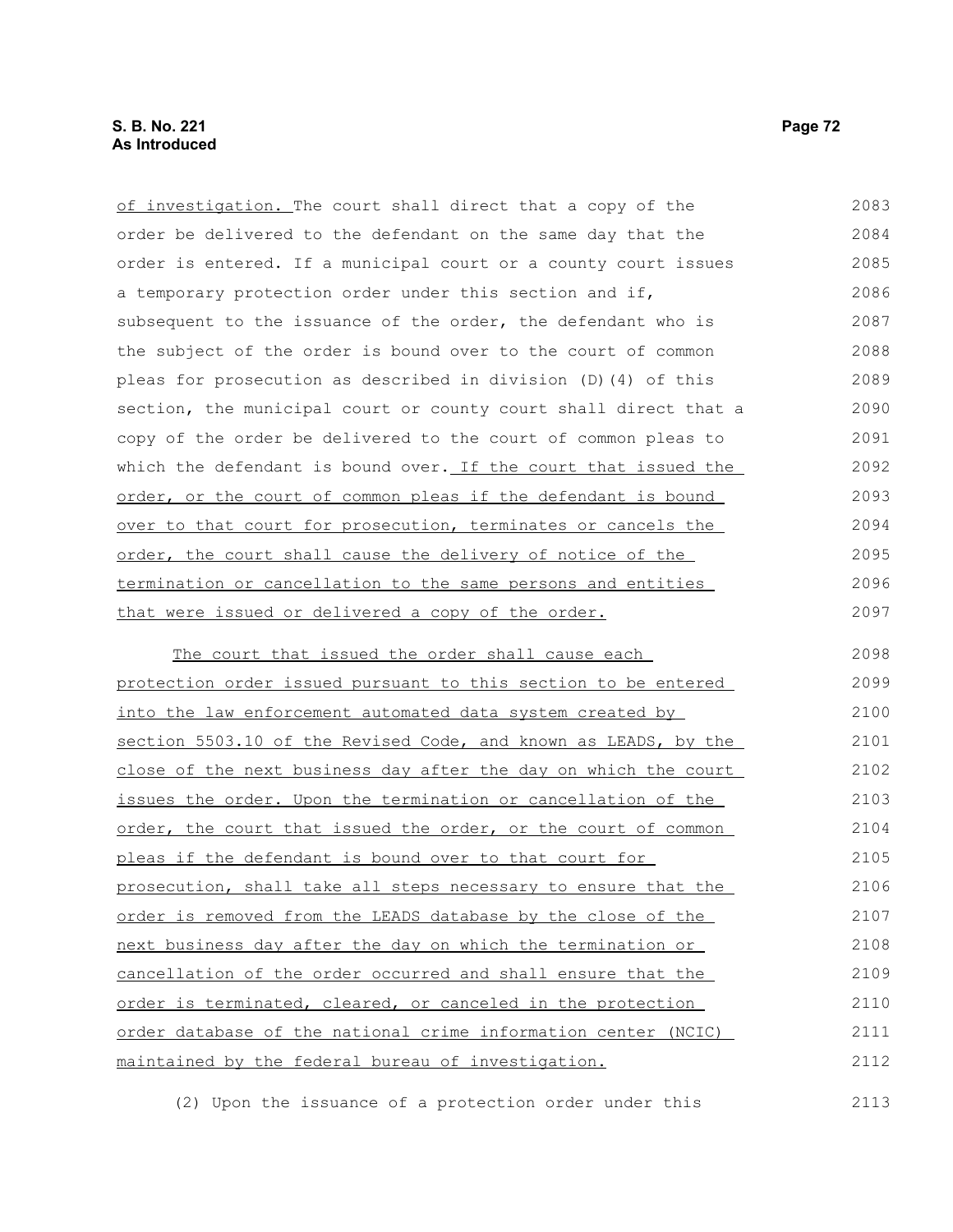2116

section, the court shall provide the parties to the order with the following notice orally or by form: 2114 2115

#### "NOTICE

As a result of this protection order, it may be unlawful for you to possess or purchase a firearm, including a rifle, pistol, or revolver, or ammunition pursuant to federal law under 18 U.S.C. 922 $(q)$ (8) for the duration of this order. If you have any questions whether this law makes it illegal for you to possess or purchase a firearm or ammunition, you should consult an attorney." 2117 2118 2119 2120 2121 2122 2123

(3) All law enforcement agencies shall establish and maintain an index for the temporary protection orders delivered to the agencies pursuant to division (G)(1) of this section. With respect to each order delivered, each agency shall note on the index, the date and time of the receipt of the order by the agency. 2124 2125 2126 2127 2128 2129

(4) A complainant, alleged victim, or other person who obtains a temporary protection order under this section may provide notice of the issuance of the temporary protection order to the judicial and law enforcement officials in any county other than the county in which the order is issued by registering that order in the other county in accordance with division (N) of section 3113.31 of the Revised Code and filing a copy of the registered protection order with a law enforcement agency in the other county in accordance with that division. 2130 2131 2132 2133 2134 2135 2136 2137 2138

(5) Any officer of a law enforcement agency shall enforce a temporary protection order issued by any court in this state in accordance with the provisions of the order, including removing the defendant from the premises, regardless of whether 2139 2140 2141 2142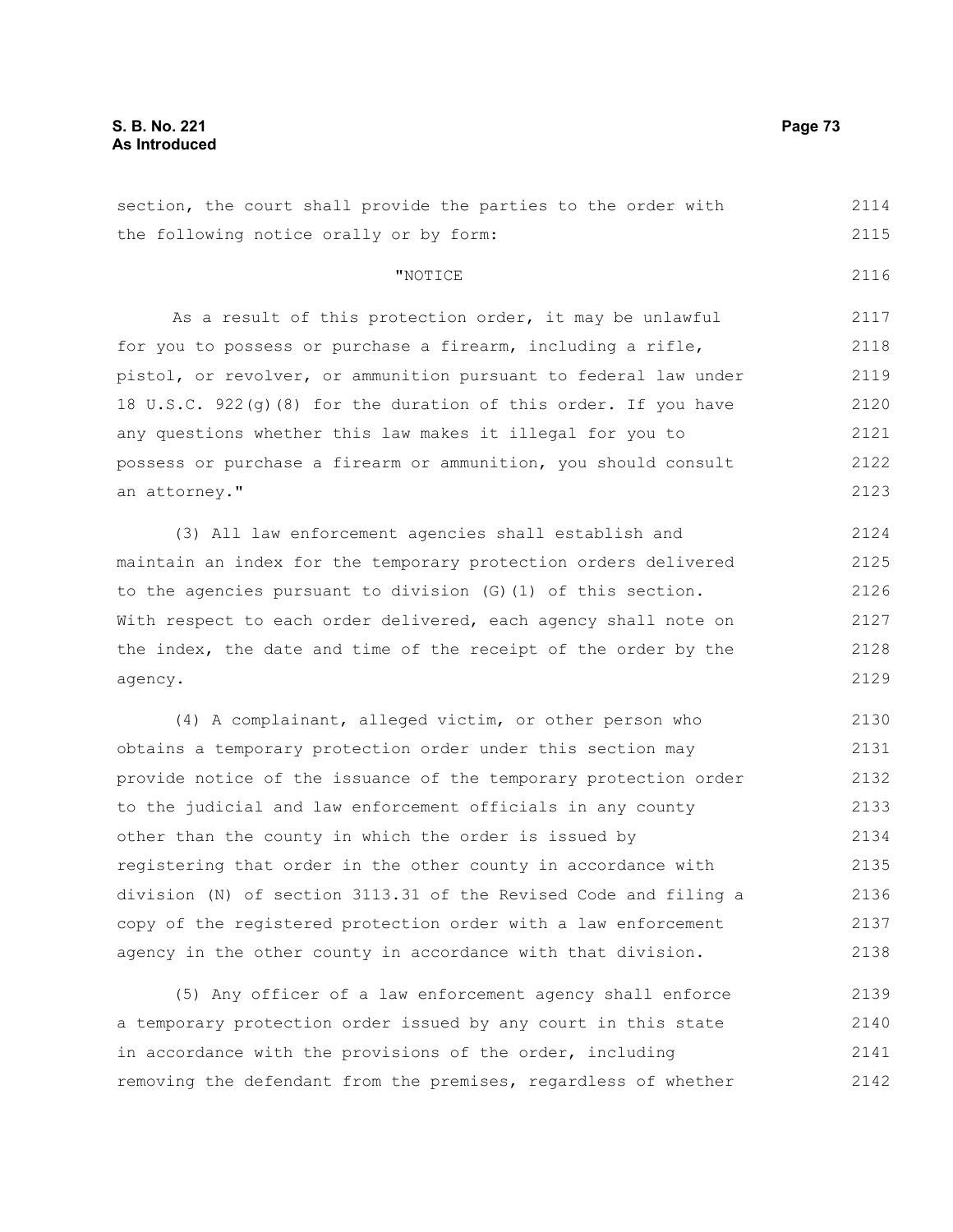the order is registered in the county in which the officer's agency has jurisdiction as authorized by division (G)(4) of this section. 2143 2144 2145

(H) Upon a violation of a temporary protection order, the court may issue another temporary protection order, as a pretrial condition of release, that modifies the terms of the order that was violated. 2146 2147 2148 2149

(I)(1) As used in divisions (I)(1) and (2) of this section, "defendant" means a person who is alleged in a complaint to have committed a violation, offense of violence, or sexually oriented offense of the type described in division (A) of this section. 2150 2151 2152 2153 2154

(2) If a complaint is filed that alleges that a person committed a violation, offense of violence, or sexually oriented offense of the type described in division (A) of this section, the court may not issue a temporary protection order under this section that requires the complainant, the alleged victim, or another family or household member of the defendant to do or refrain from doing an act that the court may require the defendant to do or refrain from doing under a temporary protection order unless both of the following apply: 2155 2156 2157 2158 2159 2160 2161 2162 2163

(a) The defendant has filed a separate complaint that alleges that the complainant, alleged victim, or other family or household member in question who would be required under the order to do or refrain from doing the act committed a violation or offense of violence of the type described in division (A) of this section. 2164 2165 2166 2167 2168 2169

(b) The court determines that both the complainant, alleged victim, or other family or household member in question 2170 2171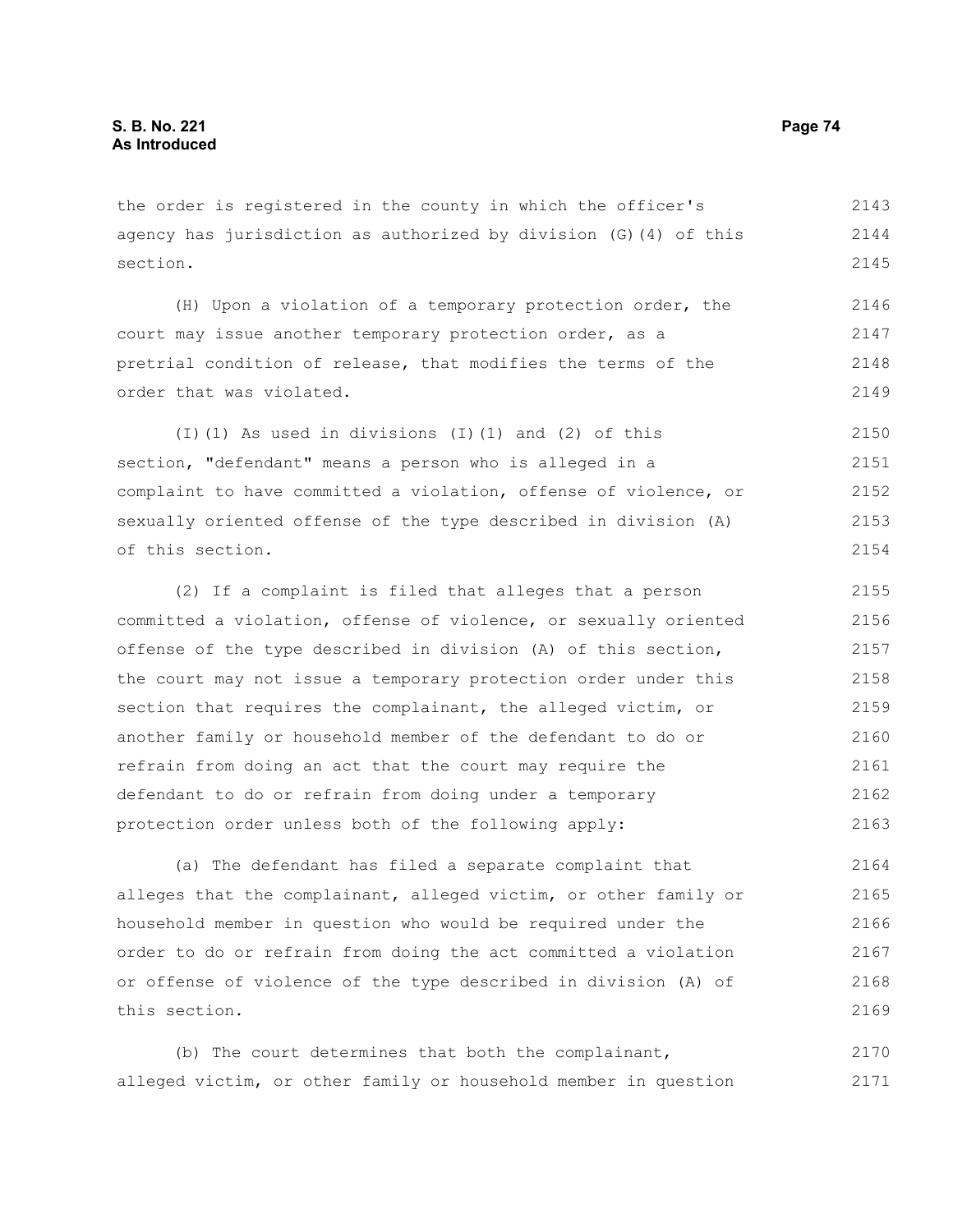## **S. B. No. 221 Page 75 As Introduced**

who would be required under the order to do or refrain from doing the act and the defendant acted primarily as aggressors, that neither the complainant, alleged victim, or other family or household member in question who would be required under the order to do or refrain from doing the act nor the defendant acted primarily in self-defense, and, in accordance with the standards and criteria of this section as applied in relation to the separate complaint filed by the defendant, that it should issue the order to require the complainant, alleged victim, or other family or household member in question to do or refrain from doing the act. 2172 2173 2174 2175 2176 2177 2178 2179 2180 2181 2182

(J)(1) Subject to division (J)(2) of this section and regardless of whether a protection order is issued or a consent agreement is approved by a court of another county or a court of another state, no court or unit of state or local government shall charge the movant any fee, cost, deposit, or money in connection with the filing of a motion pursuant to this section, in connection with the filing, issuance, registration, modification, enforcement, dismissal, withdrawal, or service of a protection order, consent agreement, or witness subpoena or for obtaining a certified copy of a protection order or consent agreement. 2183 2184 2185 2186 2187 2188 2189 2190 2191 2192 2193

(2) Regardless of whether a protection order is issued or a consent agreement is approved pursuant to this section, if the defendant is convicted the court may assess costs against the defendant in connection with the filing, issuance, registration, modification, enforcement, dismissal, withdrawal, or service of a protection order, consent agreement, or witness subpoena or for obtaining a certified copy of a protection order or consent agreement. 2194 2195 2196 2197 2198 2199 2200 2201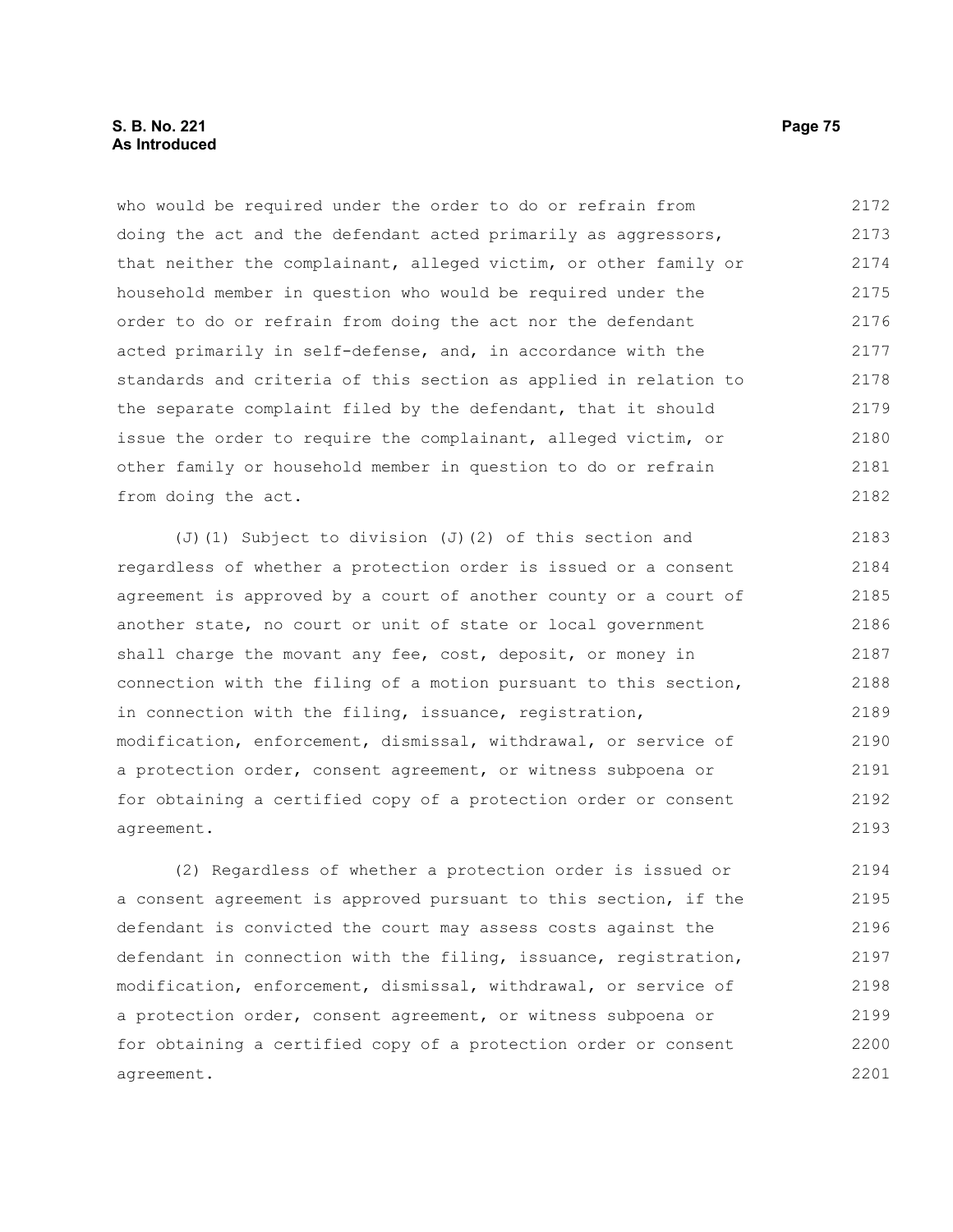(K) As used in this section:

dependence, or a chronic alcoholic.

(1) "Companion animal" has the same meaning as in section 959.131 of the Revised Code. (2) "Sexually oriented offense" has the same meaning as in section 2950.01 of the Revised Code. (3) "Victim advocate" means a person who provides support and assistance for a victim of an offense during court proceedings. **Sec. 2923.13.** (A) Unless relieved from disability under operation of law or legal process, no person shall knowingly acquire, have, carry, or use any firearm or dangerous ordnance, if any of the following apply: (1) The person is a fugitive from justice. (2) The person is under indictment for or has been convicted of any felony offense of violence or has been adjudicated a delinquent child for the commission of an offense that, if committed by an adult, would have been a felony offense of violence. (3) The person is under indictment for or has been convicted of any felony offense involving the illegal possession, use, sale, administration, distribution, or trafficking in any drug of abuse or has been adjudicated a delinquent child for the commission of an offense that, if committed by an adult, would have been a felony offense involving the illegal possession, use, sale, administration, distribution, or trafficking in any drug of abuse. (4) The person is drug dependent, in danger of drug 2203 2204 2205 2206 2207 2208 2209 2210 2211 2212 2213 2214 2215 2216 2217 2218 2219 2220 2221 2222 2223 2224 2225 2226 2227 2228

2202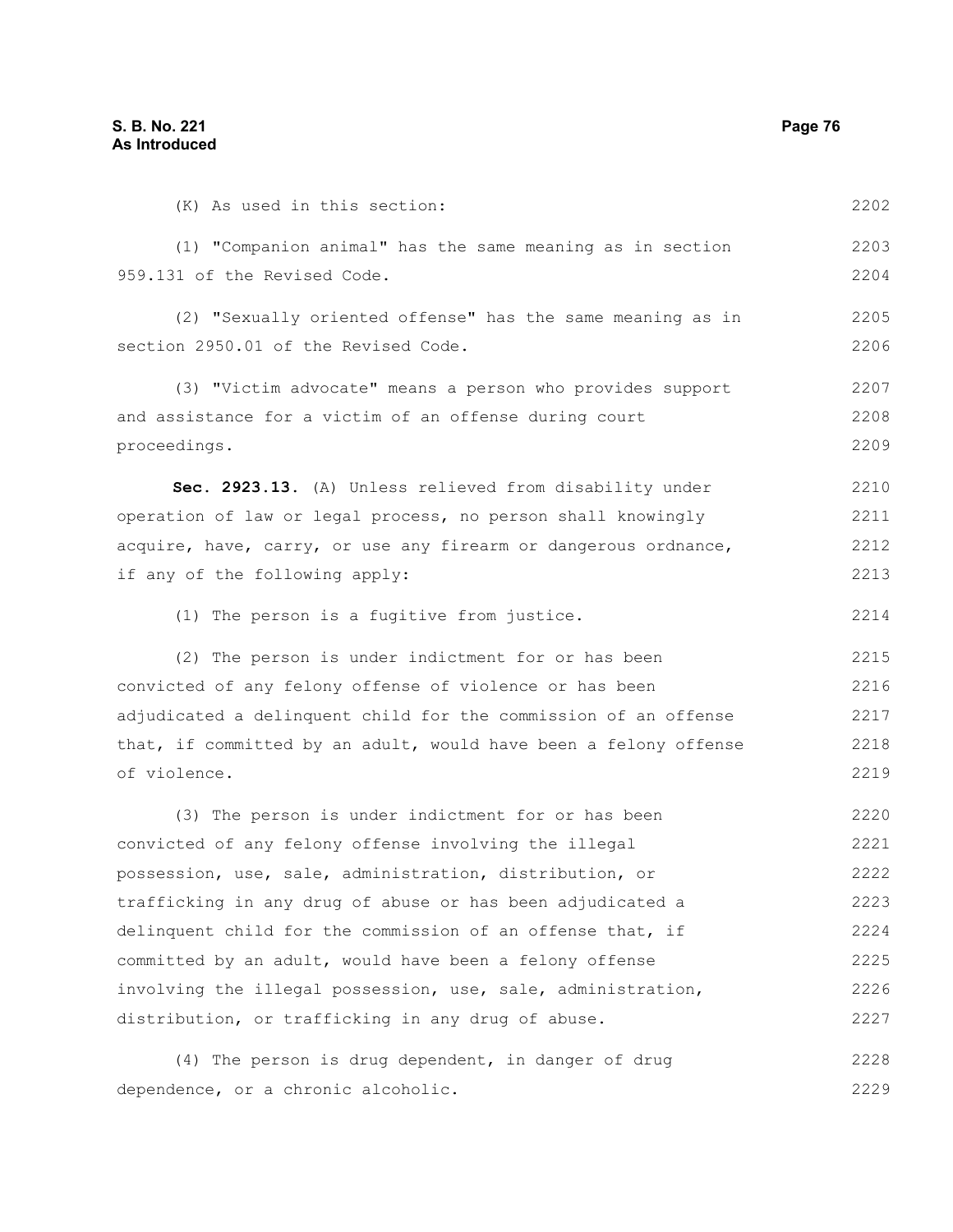# **S. B. No. 221 Page 77 As Introduced**

(5) The person is under adjudication of mental incompetence, has been adjudicated as a mental defective, has been committed to a mental institution, has been found by a court to be a mentally ill person subject to court order, or is an involuntary patient other than one who is a patient only for purposes of observation. As used in this division, "mentally ill person subject to court order" and "patient" have the same meanings as in section 5122.01 of the Revised Code. 2230 2231 2232 2233 2234 2235 2236 2237

(B) Whoever violates this section is guilty of having weapons while under disability. Except as otherwise provided in this division, having weapons while under disability is a felony of the second degree. If the offender previously has been convicted of or pleaded guilty to any violation of this section, having weapons while under disability is a felony of the thirdfirst degree. 2238 2239 2240 2241 2242 2243 2244

(C) For the purposes of this section, "under operation of law or legal process" shall not itself include mere completion, termination, or expiration of a sentence imposed as a result of a criminal conviction. 2245 2246 2247 2248

Sec. 2923.133. (A) Upon a finding or adjudication by a court, on or after the effective date of this section, that any firearms disabling condition or circumstance set forth in division (A)(4) or (5) of section 2923.13 of the Revised Code applies to a defendant, respondent, or other person, if the court also finds probable cause that the defendant, respondent, or other person would have access to or possession of firearms or dangerous ordnance if the defendant, respondent, or other person is released from detention or treatment or is not ordered into detention or treatment, the court may issue a safety protection order to any law enforcement officer authorizing the 2249 2250 2251 2252 2253 2254 2255 2256 2257 2258 2259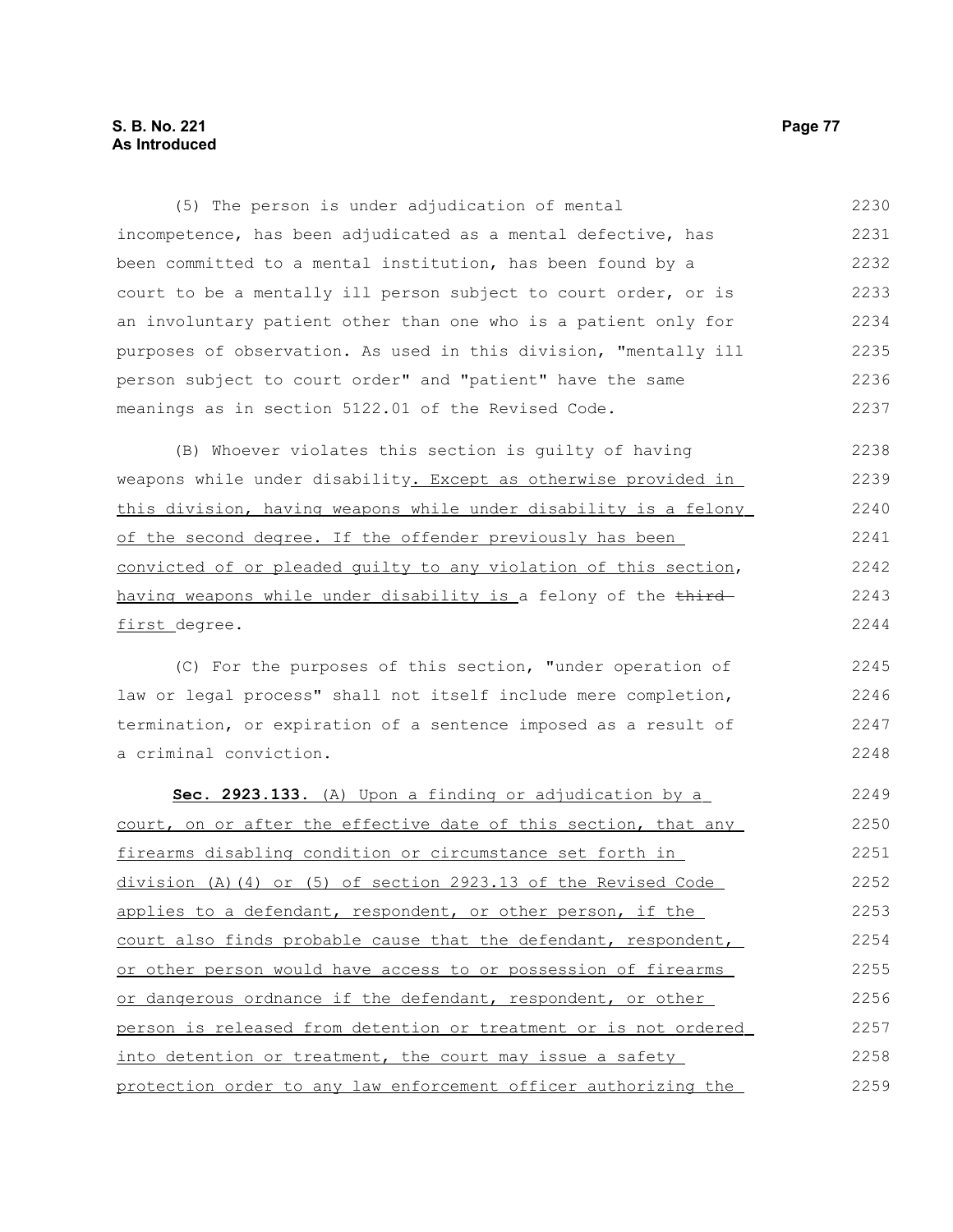| officer to search for and retrieve all firearms and dangerous    | 2260 |
|------------------------------------------------------------------|------|
| ordnance owned by, possessed by, or in the control of the        | 2261 |
| defendant, respondent, or other person. The court that issues a  | 2262 |
| safety protection order under this division shall provide a copy | 2263 |
| of the order to the defendant, respondent, or other person.      | 2264 |
| (B) A law enforcement officer who serves a safety                | 2265 |
| protection order issued under division (A) of this section, not  | 2266 |
| later than three business days after the order was served, shall | 2267 |
| file a return with the court that states that the order was      | 2268 |
| served and that sets forth the time and date on which the order  | 2269 |
| was served, the name and address of the respondent named in the  | 2270 |
| order, and the serial number, make, and model, or any other      | 2271 |
| relevant description including clear photographs, of each        | 2272 |
| firearm and each dangerous ordnance retrieved by the law         | 2273 |
| enforcement officer. A copy of this inventory also shall be left | 2274 |
| at the location from which the firearms and dangerous ordnance   | 2275 |
| were retrieved. If no firearms or dangerous ordnance were found, | 2276 |
| the law enforcement officer who served the order shall report in | 2277 |
| the return that a search was conducted and that no firearms or   | 2278 |
| dangerous ordnance were found. Nothing in this section shall     | 2279 |
| prevent the destruction of dangerous ordnance that cannot be     | 2280 |
| safely or practically removed or stored.                         | 2281 |
| (C) A law enforcement agency that has taken possession of        | 2282 |
| a respondent's firearms pursuant to this section shall not       | 2283 |
| indelibly mark, damage, deface, or destroy the firearms while    | 2284 |
| they are in the agency's possession. The use of property tags or | 2285 |
| stickers is permitted. The agency shall maintain the integrity   | 2286 |
| and identity of the firearms in such a manner that, if the       | 2287 |
| firearms are to be returned to the respondent, they can be       | 2288 |
| identified and returned to the respondent in a condition similar | 2289 |
| to the condition they were in when they were retrieved. The      | 2290 |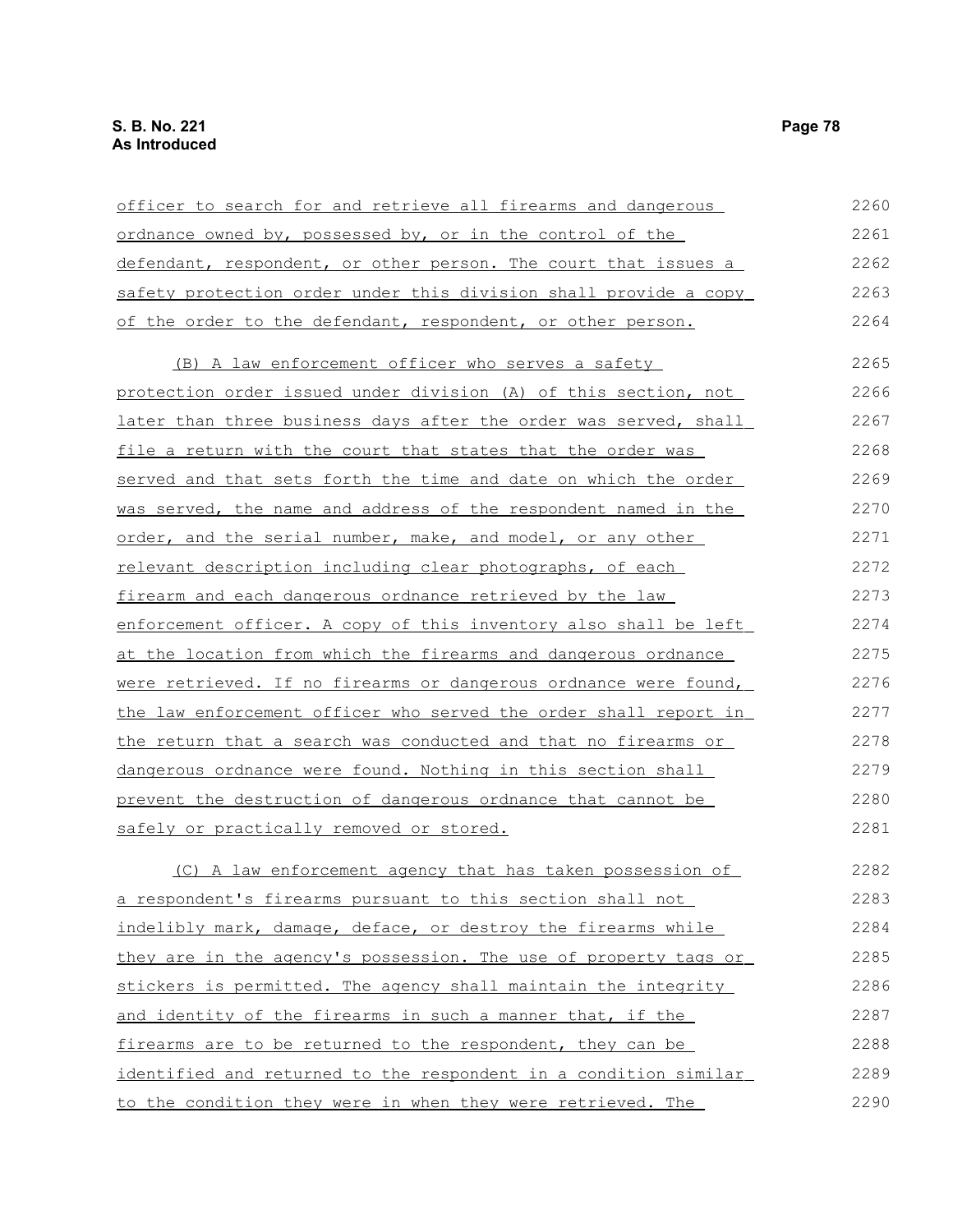| agency shall not relinguish control of the firearms other than   | 2291 |
|------------------------------------------------------------------|------|
| pursuant to a sale as specified in division (D) of this section, | 2292 |
| pursuant to an inspection for potential sale as specified in     | 2293 |
| that division, pursuant to a return to a lawful owner other than | 2294 |
| the respondent as specified in divisions (E) and (F) of this     | 2295 |
| section, or pursuant to a court order, including a subpoena.     | 2296 |
| (D) A respondent who is subject to a safety protection           | 2297 |
| order issued under this section and a firearms retrieval made    | 2298 |
| under this section and whose firearms are in the possession of a | 2299 |
| law enforcement agency may sell to a federally licensed firearms | 2300 |
| dealer one or more of those firearms that lawfully may be sold.  | 2301 |
| If the respondent under authority of this division sells one or  | 2302 |
| more of those firearms that lawfully may be sold, the respondent | 2303 |
| and the dealer shall provide to the court that issued the order  | 2304 |
| valid evidence of the sale of each such firearm so sold and,     | 2305 |
| upon presentation of the valid evidence, the court shall order   | 2306 |
| the law enforcement agency in possession of the firearms to      | 2307 |
| transfer to the dealer each such firearm so sold. Upon receipt   | 2308 |
| of the order, the law enforcement agency shall transfer to the   | 2309 |
| dealer each such firearm so sold. The court shall not order the  | 2310 |
| transfer of any firearm to a dealer under this division unless   | 2311 |
| the respondent and the dealer provide to the court valid         | 2312 |
| evidence of the sale to the dealer of the firearm.               | 2313 |
| (E) A respondent who is subject to a safety protection           | 2314 |
| order issued under this section and a firearms retrieval made    | 2315 |
| under this section and whose firearms are in the possession of a | 2316 |
| law enforcement agency may petition the court that issued the    | 2317 |
| order to authorize the respondent to transfer to a family member | 2318 |
| who lawfully may possess firearms and who does not reside with   | 2319 |
| the respondent one or more of those firearms. If the court       | 2320 |

 the respondent one or more of those firearms. If the court authorizes the respondent to make such a transfer and the 2320 2321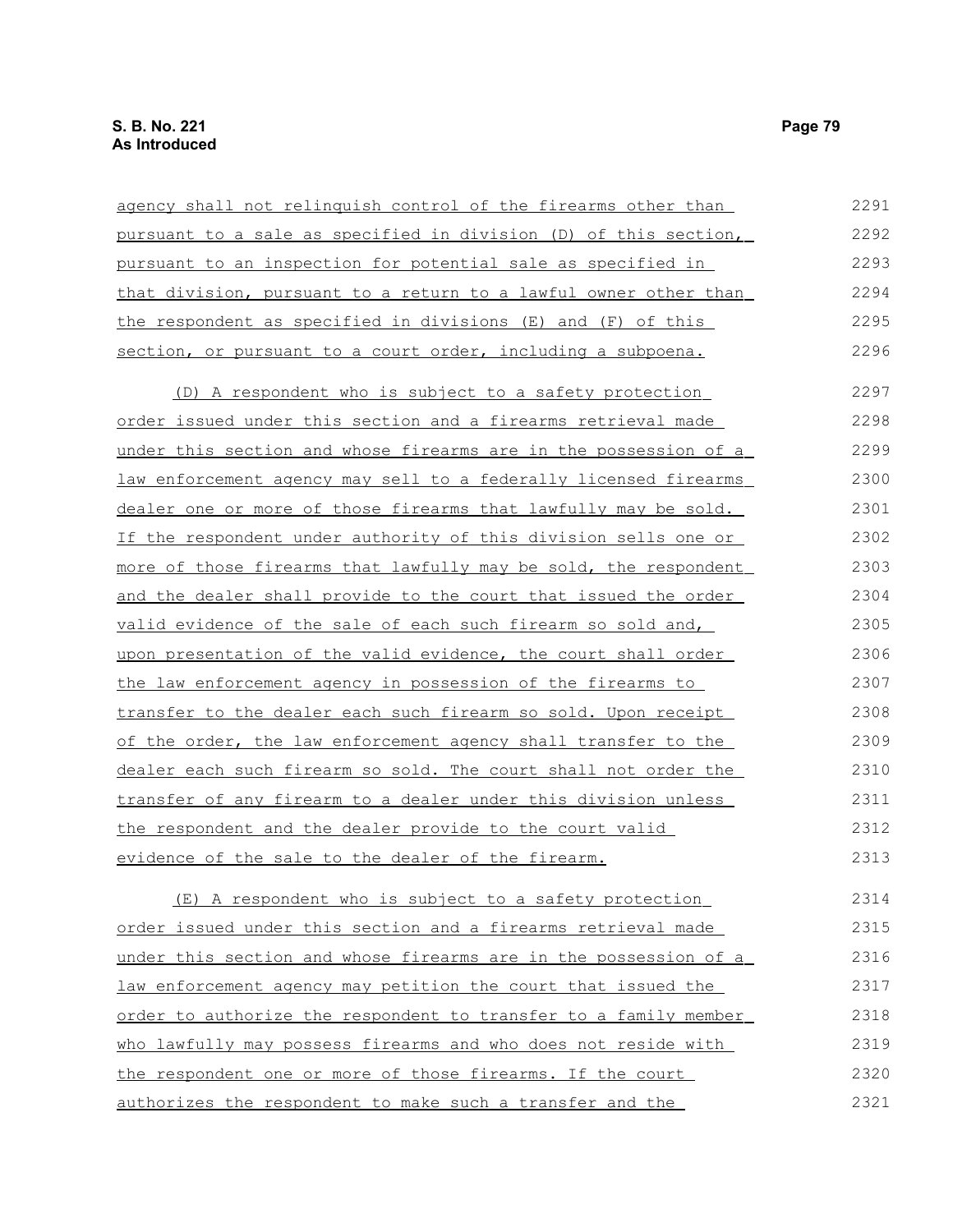| respondent under that authority transfers one or more of the     | 2322 |
|------------------------------------------------------------------|------|
| firearms to a family member who lawfully may possess a firearm,  | 2323 |
| the family member shall provide the court with proof that the    | 2324 |
| family member may lawfully possess a firearm. Upon proof that    | 2325 |
| the family member may lawfully possess firearms, the court shall | 2326 |
| order the law enforcement agency that currently possesses the    | 2327 |
| firearms to transfer to the family member the firearm or         | 2328 |
| firearms authorized for transfer by the court. Upon receipt of   | 2329 |
| the order, the law enforcement agency shall transfer to the      | 2330 |
| family member the firearm or firearms authorized for transfer by | 2331 |
| the court. A family member who is to be transferred any firearm  | 2332 |
| under this division shall attest in writing, under penalty of    | 2333 |
| law, at the time the request for transfer is made, that if the   | 2334 |
| firearm is transferred to that family member, the firearm will   | 2335 |
| not be given, transferred, sold, or provided to the respondent   | 2336 |
| unless the respondent is relieved from firearms disability       | 2337 |
| pursuant to section 2923.14 of the Revised Code.                 | 2338 |
| (F) If a person other than the respondent claims title to        | 2339 |
| any firearm retrieved by a law enforcement officer pursuant to a | 2340 |

 safety protection order issued under division (A) of this section, the person may petition the court that issued the order for return of the firearm. If the person requests the return of the firearm, and if the person is determined by the court to be the lawful owner of the firearm, the court shall order the law enforcement agency that currently possesses the firearm to release the firearm to that person. Upon receipt of the order, the law enforcement agency shall release the specified firearm to the specified person. A person seeking the return of a firearm under this division shall attest in writing, under penalty of law, at the time of making the request for return, that if the firearm is returned to that person, the firearm will 2341 2342 2343 2344 2345 2346 2347 2348 2349 2350 2351 2352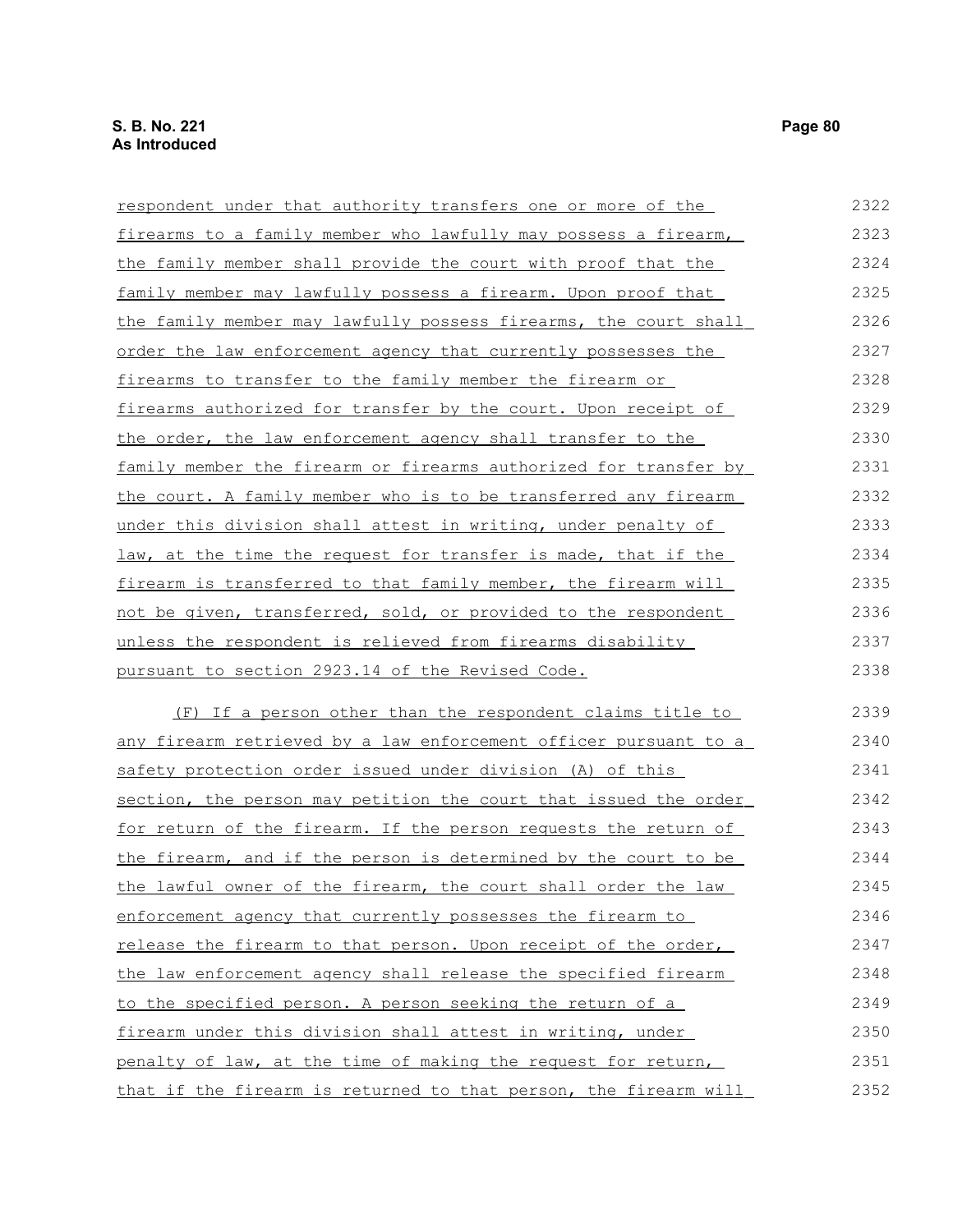| not be given, transferred, sold, or provided to the respondent     | 2353 |
|--------------------------------------------------------------------|------|
| unless the respondent is relieved from firearms disability         | 2354 |
| pursuant to section 2923.14 of the Revised Code.                   | 2355 |
| (G) If a respondent is subject to a safety protection              | 2356 |
| order issued under this section, if firearms of the respondent     | 2357 |
| are retrieved under this section, and if the respondent is         | 2358 |
| relieved from firearms disability pursuant to section 2923.14 of   | 2359 |
| the Revised Code, the court that granted the relief from           | 2360 |
| firearms disability under section 2923.14 of the Revised Code      | 2361 |
| shall issue an order to the law enforcement agency that            | 2362 |
| currently possesses the firearms that requires the agency to       | 2363 |
| return the firearms to the respondent. Upon receipt of the         | 2364 |
| order, the law enforcement agency shall return the firearms to     | 2365 |
| the respondent. If a different court issued the safety             | 2366 |
| protection order, the court that issues the order under this       | 2367 |
| division shall notify the court that issued the safety             | 2368 |
| protection order that the order under this division has been       | 2369 |
| issued and the safety protection order shall have no further       | 2370 |
| force and effect.                                                  | 2371 |
| (H) Divisions $(D)$ , $(E)$ , $(F)$ , and $(G)$ of this section do | 2372 |
| not apply with respect to dangerous ordnance of a respondent who   | 2373 |
| is subject to a safety protection order issued under this          | 2374 |
| section and that are retrieved under this section.                 | 2375 |

**Sec. 2923.18.** (A) Upon application to the sheriff of the county or safety director or police chief of the municipality where the applicant resides or has the applicant's principal place of business, and upon payment of the fee specified in division (B) of this section, a license or temporary permit shall be issued to qualified applicants to acquire, possess, carry, or use dangerous ordnance, for the following purposes: 2376 2377 2378 2379 2380 2381 2382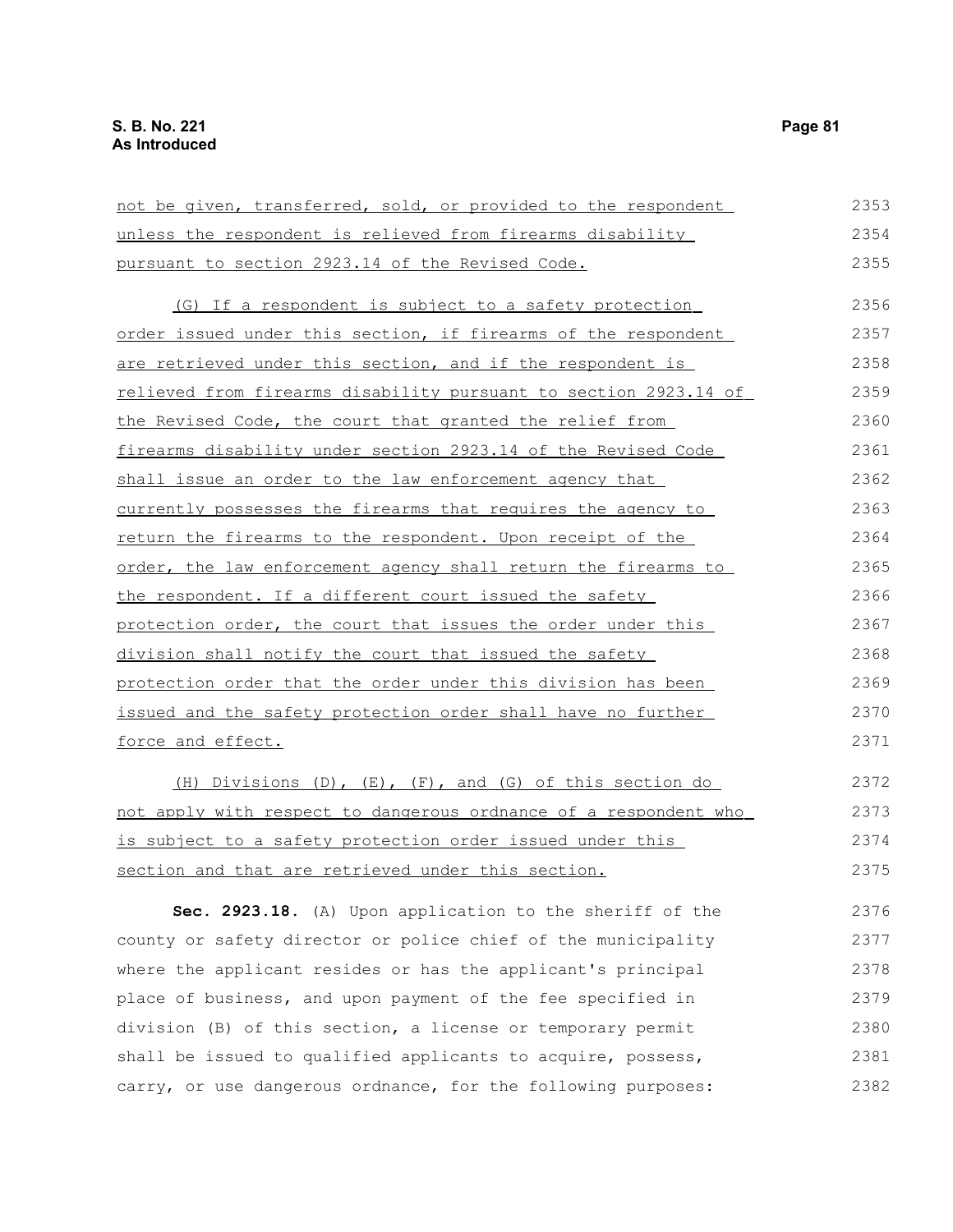# **S. B. No. 221 Page 82 As Introduced**

(1) Contractors, wreckers, quarriers, mine operators, and other persons regularly employing explosives in the course of a legitimate business, with respect to explosives and explosive devices acquired, possessed, carried, or used in the course of such business; 2383 2384 2385 2386 2387

(2) Farmers, with respect to explosives and explosive devices acquired, possessed, carried, or used for agricultural purposes on lands farmed by them; 2388 2389 2390

(3) Scientists, engineers, and instructors, with respect to dangerous ordnance acquired, possessed, carried, or used in the course of bona fide research or instruction; 2391 2392 2393

(4) Financial institution and armored car company guards, with respect to automatic firearms lawfully acquired, possessed, carried, or used by any such person while acting within the scope of the person's duties; 2394 2395 2396 2397

(5) In the discretion of the issuing authority, any responsible person, with respect to dangerous ordnance lawfully acquired, possessed, carried, or used for a legitimate research, scientific, educational, industrial, or other proper purpose. 2398 2399 2400 2401

(B) Application for a license or temporary permit under this section shall be in writing under oath to the sheriff of the county or safety director or police chief of the municipality where the applicant resides or has the applicant's principal place of business. The application shall be accompanied by an application fee of fifty dollars when the application is for a license, and an application fee of five dollars when the application is for a temporary permit. The fees shall be paid into the general revenue fund of the county or municipality. The application shall contain the following 2402 2403 2404 2405 2406 2407 2408 2409 2410 2411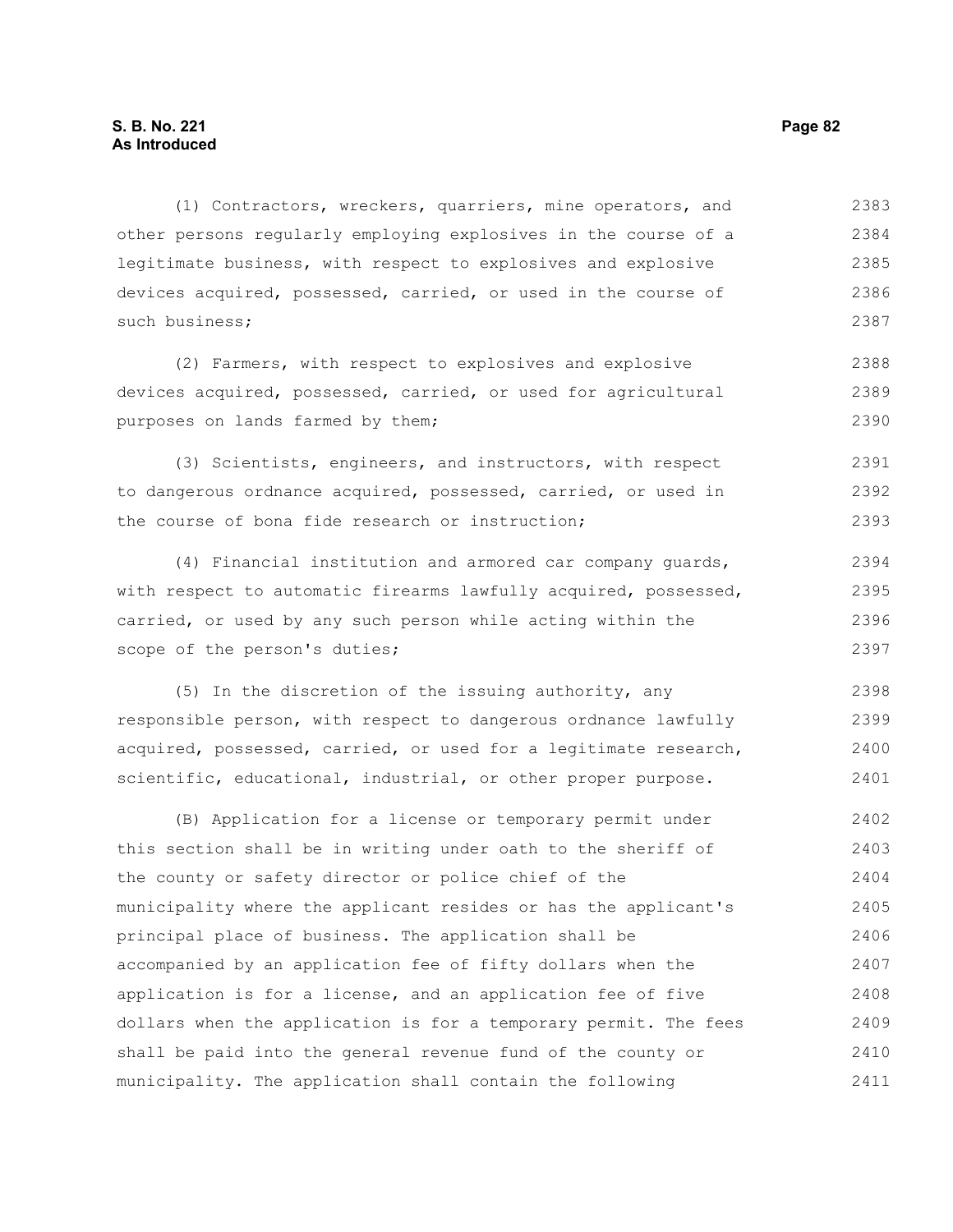#### **S. B. No. 221 Page 83 As Introduced**

information: (1) The name, age, address, occupation, and business address of the applicant, if the applicant is a natural person, or the name, address, and principal place of business of the applicant, if the applicant is a corporation; (2) A description of the dangerous ordnance for which a permit is requested; (3) A description of the place or places where and the manner in which the dangerous ordnance is to be kept, carried, and used; (4) A statement of the purposes for which the dangerous ordnance is to be acquired, possessed, carried, or used; (5) Such other information, as the issuing authority may require in giving effect to this section. (C) Upon investigation, the issuing authority shall issue a license or temporary permit only if all of the following apply: (1) The applicant is not otherwise prohibited by law from acquiring, having, carrying or using dangerous ordnance; (2) The applicant is age twenty-one or over, if the applicant is a natural person; (3) It appears that the applicant has sufficient competence to safely acquire, possess, carry, or use the dangerous ordnance, and that proper precautions will be taken to protect the security of the dangerous ordnance and ensure the safety of persons and property; 2412 2413 2414 2415 2416 2417 2418 2419 2420 2421 2422 2423 2424 2425 2426 2427 2428 2429 2430 2431 2432 2433 2434 2435 2436 2437

(4) It appears that the dangerous ordnance will be 2438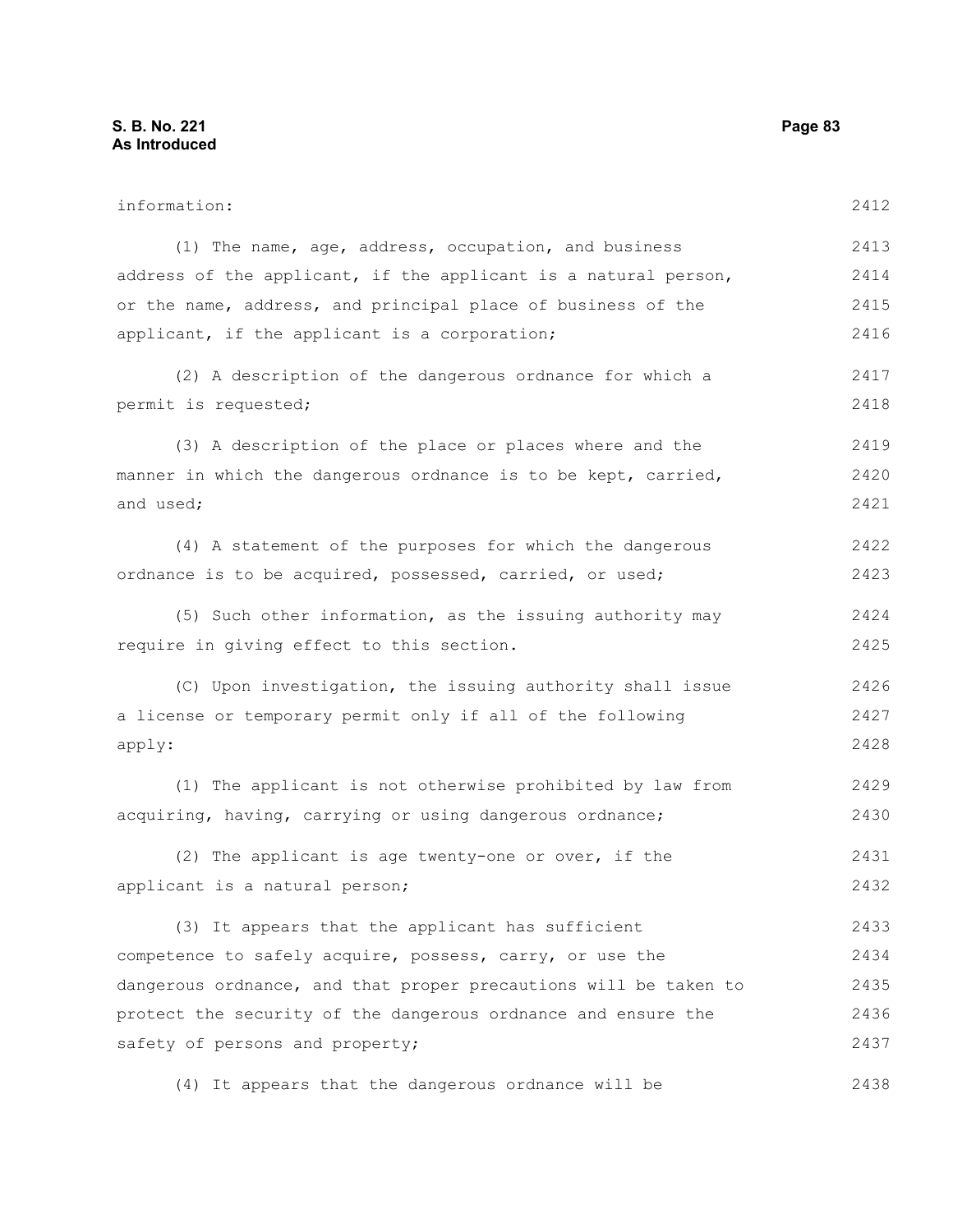lawfully acquired, possessed, carried, and used by the applicant for a legitimate purpose. 2439 2440

(D) The license or temporary permit shall identify the person to whom it is issued, identify the dangerous ordnance involved and state the purposes for which the license or temporary permit is issued, state the expiration date, if any, and list such restrictions on the acquisition, possession, carriage, or use of the dangerous ordnance as the issuing authority considers advisable to protect the security of the dangerous ordnance and ensure the safety of persons and property. 2441 2442 2443 2444 2445 2446 2447 2448 2449

(E) A temporary permit shall be issued for the casual use of explosives and explosive devices, and other consumable dangerous ordnance, and shall expire within thirty days of its issuance. A license shall be issued for the regular use of consumable dangerous ordnance, or for any nonconsumable dangerous ordnance, which license need not specify an expiration date, but the issuing authority may specify such expiration date, not earlier than one year from the date of issuance, as it considers advisable in view of the nature of the dangerous ordnance and the purposes for which the license is issued. 2450 2451 2452 2453 2454 2455 2456 2457 2458 2459

(F) The dangerous ordnance specified in a license or temporary permit may be obtained by the holder anywhere in the state. The holder of a license may use such dangerous ordnance anywhere in the state. The holder of a temporary permit may use such dangerous ordnance only within the territorial jurisdiction of the issuing authority. 2460 2461 2462 2463 2464 2465

(G) The issuing authority shall forward to the state fire marshal a copy of each license or temporary permit issued pursuant to this section, and a copy of each record of a 2466 2467 2468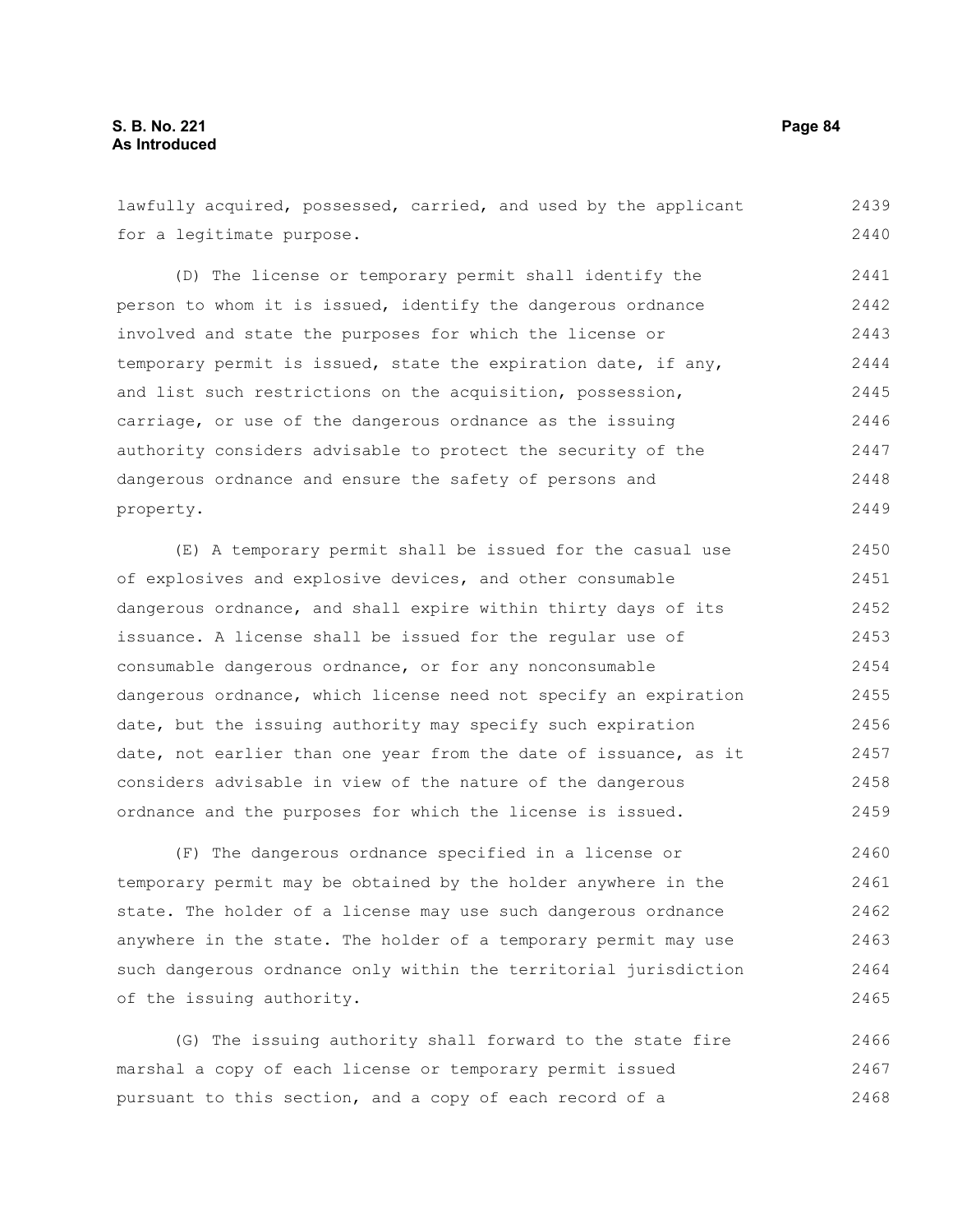transaction in dangerous ordnance and of each report of lost or stolen dangerous ordnance, given to the local law enforcement authority as required by divisions  $(A)$   $(7)$   $(8)$  and  $(8)$   $(9)$  of section 2923.20 of the Revised Code. The state fire marshal shall keep a permanent file of all licenses and temporary permits issued pursuant to this section, and of all records of transactions in, and losses or thefts of dangerous ordnance forwarded by local law enforcement authorities pursuant to this section. 2469 2470 2471 2472 2473 2474 2475 2476 2477

**Sec. 2923.20.** (A) No person shall do any of the following: 2478

(1) Recklessly Negligently sell, lend, give, or furnish any firearm to any person prohibited by section 2923.13 or- $2923.15$  of the Revised Code, 18 U.S.C.  $922(q)$ , or 18 U.S.C.  $922(n)$  from acquiring, possessing, or using any firearm, or recklessly sell, lend, give, or furnish any dangerous ordnance to any person prohibited by section 2923.13, 2923.15, or 2923.17 of the Revised Code from acquiring, possessing, or using any dangerous ordnance; 2479 2480 2481 2482 2483 2484 2485 2486

(2) Recklessly sell, lend, give, or furnish any firearm to any person prohibited by section 2923.15 of the Revised Code from carrying or using any firearm; 2487 2488 2489

(3) Possess any firearm or dangerous ordnance with purpose to dispose of it in violation of division (A) of this section;

 $(4)$  Except as otherwise provided in division (B) of this section, knowingly solicit, persuade, encourage, or entice a federally licensed firearms dealer or private seller to transfer a firearm or ammunition to any person in a manner prohibited by state or federal law; 2492 2493 2494 2495 2496

(4)(5) Except as otherwise provided in division (B) of 2497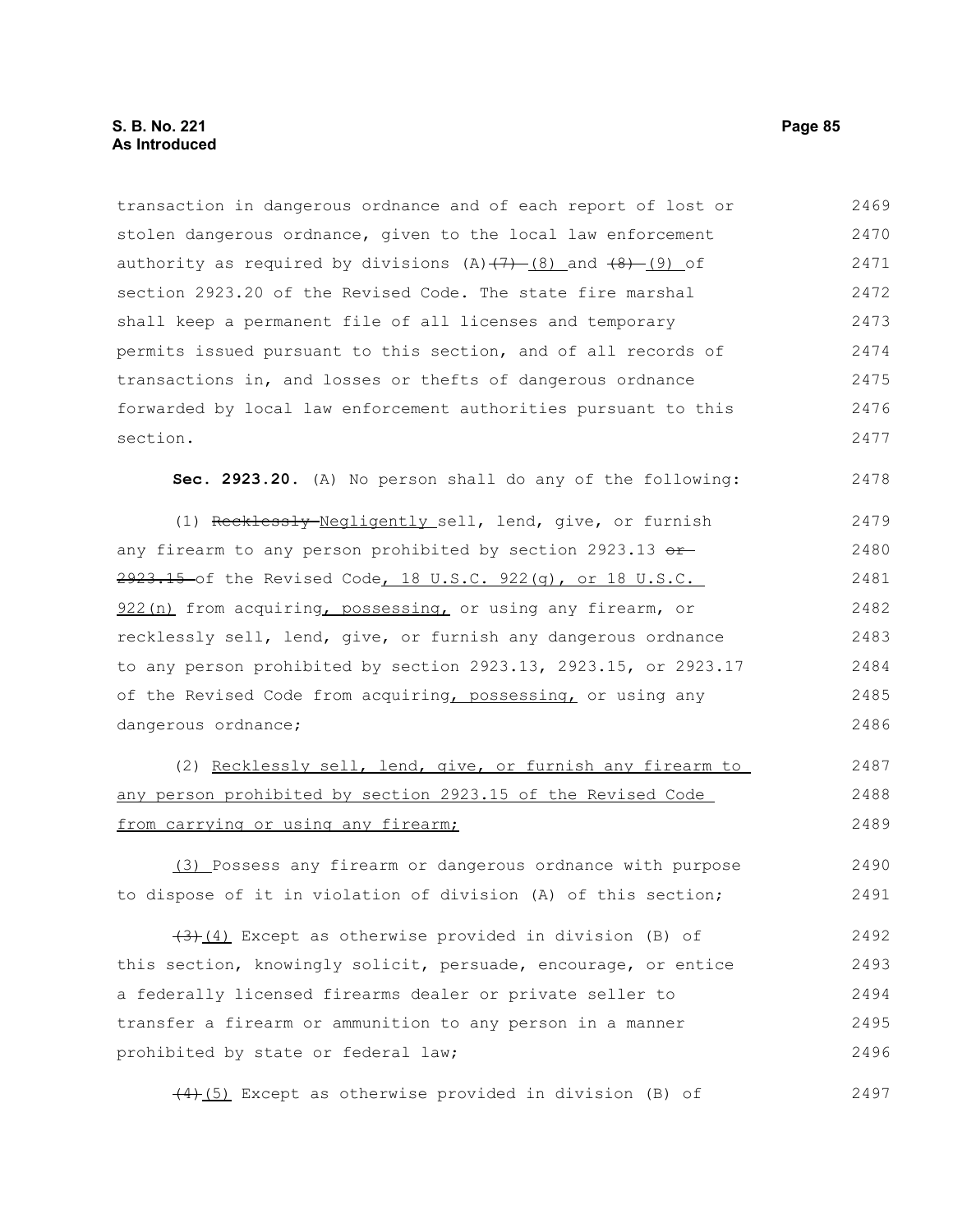this section, with an intent to deceive, knowingly provide materially false information to a federally licensed firearms dealer or private seller; 2498 2499 2500

(5)(6) Except as otherwise provided in division (B) of this section, knowingly procure, solicit, persuade, encourage, or entice a person to act in violation of division (A)(3) or (4) of this section; 2501 2502 2503 2504

(6)(7) Manufacture, possess for sale, sell, or furnish to any person other than a law enforcement agency for authorized use in police work, any brass knuckles, cestus, billy, blackjack, sandbag, switchblade knife, springblade knife, gravity knife, or similar weapon; 2505 2506 2507 2508 2509

 $(7)$  (8) When transferring any dangerous ordnance to another, negligently fail to require the transferee to exhibit such identification, license, or permit showing the transferee to be authorized to acquire dangerous ordnance pursuant to section 2923.17 of the Revised Code, or negligently fail to take a complete record of the transaction and forthwith forward a copy of that record to the sheriff of the county or safety director or police chief of the municipality where the transaction takes place; 2510 2511 2512 2513 2514 2515 2516 2517 2518

(8)(9) Knowingly fail to report to law enforcement authorities forthwith the loss or theft of any firearm or dangerous ordnance in the person's possession or under the person's control; 2519 2520 2521 2522

| (10) Knowingly sell, lend, give, or furnish any firearm to   | 2523 |
|--------------------------------------------------------------|------|
| any person if the transferor knows that the results of       | 2524 |
| background checks of a type described in sections 311.51 and | 2525 |
| 5502.71 of the Revised Code found that, at the time of that  | 2526 |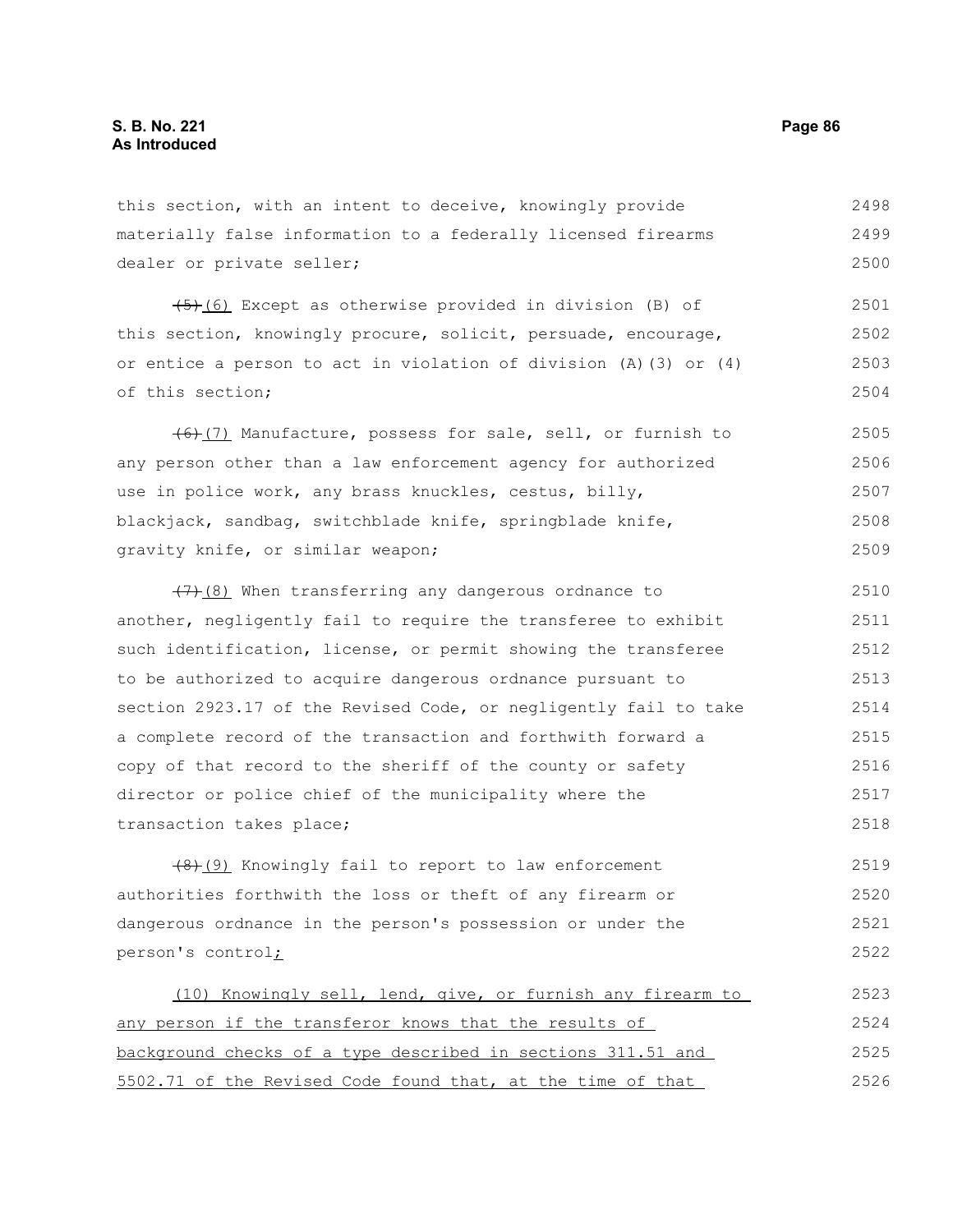| transfer, the transferee is prohibited by section 2923.13 of the                      | 2527 |
|---------------------------------------------------------------------------------------|------|
| <u>Revised Code, 18 U.S.C. 922(g), or 18 U.S.C. 922(n) from </u>                      | 2528 |
| acquiring, possessing, or using any firearm.                                          | 2529 |
| (B) Divisions $(A)$ $(3)$ , $(4)$ , and $(5)$ , and $(6)$ of this                     | 2530 |
| section do not apply to any of the following:                                         | 2531 |
| (1) A law enforcement officer who is acting within the                                | 2532 |
| scope of the officer's duties;                                                        | 2533 |
| (2) A person who is acting in accordance with directions                              | 2534 |
| given by a law enforcement officer described in division (B) (1)                      | 2535 |
| of this section.                                                                      | 2536 |
| (C) Whoever violates this section is guilty of unlawful                               | 2537 |
| transactions in weapons. A violation of division (A) $(1)$ -or, $(2)$ ,               | 2538 |
| or (3) of this section is a felony of the fourth-third degree. A                      | 2539 |
| violation of division $(A)$ $(3)$ , $(4)$ , $e^{x}$ $(5)$ , $(6)$ , or $(10)$ of this | 2540 |
| section is a felony of the third second degree. A violation of                        | 2541 |
| division (A) $(6)$ or $(7)$ or $(8)$ of this section is a misdemeanor                 | 2542 |
| of the second degree. A violation of division $(A)$ $(B)$ $(9)$ of this               | 2543 |
| section is a misdemeanor of the fourth degree.                                        | 2544 |
| (D) Division (A) (1) does not apply to a person's transfer                            | 2545 |
| of a firearm to another person if any of the following applies                        | 2546 |
| <u>with respect to the transfer:</u>                                                  | 2547 |
| (1) The transferor verified that an FFL criminal                                      | 2548 |
| background check was conducted of the transferee prior to the                         | 2549 |
| transfer of the firearm to the transferee and the results of the                      | 2550 |
| background check did not indicate that, at the time of the                            | 2551 |
| transfer, the transferee was a person prohibited by section                           | 2552 |
| 2923.13 of the Revised Code, 18 U.S.C. 922(g), or 18 U.S.C.                           | 2553 |
| 922(n) from acquiring, possessing, or using any firearm.                              | 2554 |
| (2) The transferor verified that, within the ninety days                              | 2555 |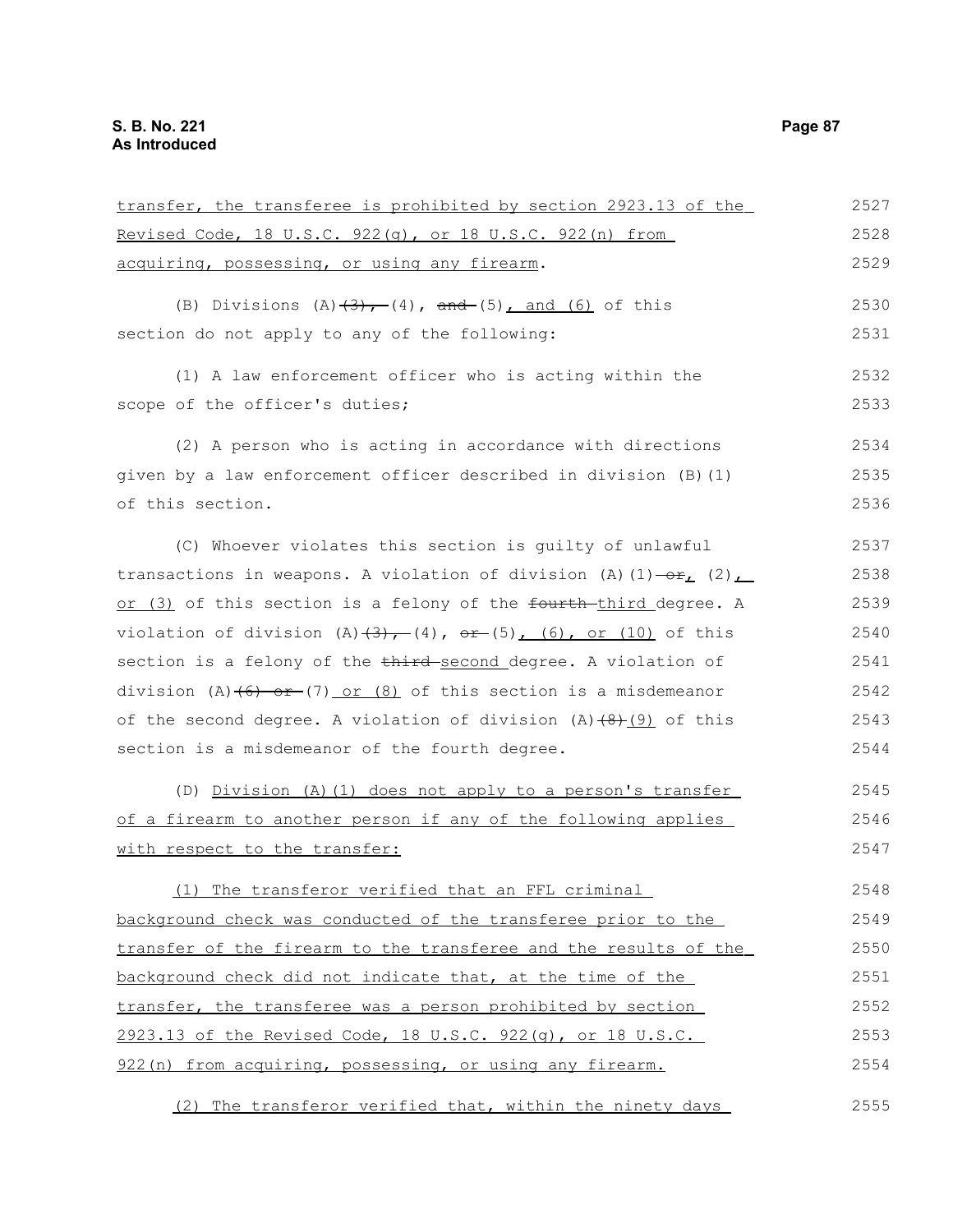| prior to the transfer of the firearm, a seller's protection      | 2556 |
|------------------------------------------------------------------|------|
| certificate was issued for the transferee pursuant to sections   | 2557 |
| 311.51 and 5502.71 of the Revised Code, and, prior to the        | 2558 |
| transfer, the transferor reviewed the certificate and confirmed  | 2559 |
| by checking an identification document of the transferee that    | 2560 |
| the transferee was the person to whom the certificate applied.   | 2561 |
| (3) At the time of the transfer of the firearm to the            | 2562 |
| transferee, the transferee presented the transferor with a       | 2563 |
| seller's protection certificate issued for the transferee under  | 2564 |
| section 311.51 of the Revised Code, the certificate was valid at | 2565 |
| the time of the transfer, and, prior to the transfer, the        | 2566 |
| transferor reviewed the certificate and confirmed by checking an | 2567 |
| identification document of the transferee that the transferee    | 2568 |
| was the person to whom the certificate applied.                  | 2569 |
| (E) As used in this section:                                     | 2570 |
| (1) "Ammunition" has the same meaning as in section              | 2571 |
| 2305.401 of the Revised Code.                                    | 2572 |
| (2) "Federally licensed firearms dealer" has the same            | 2573 |
| meaning as in section 5502.63 of the Revised Code.               | 2574 |
| (3) "Materially false information" means information             | 2575 |
| regarding the transfer of a firearm or ammunition that portrays  | 2576 |
| an illegal transaction as legal or a legal transaction as        | 2577 |
| illegal.                                                         | 2578 |
| (4) "Private seller" means a person who sells, offers for        | 2579 |
| sale, or transfers a firearm or ammunition and who is not a      | 2580 |
| federally licensed firearms dealer.                              | 2581 |
| (F) As used in divisions (A) (10) and (D) of this section:       | 2582 |
| (1) "FFL criminal background check" means a background           | 2583 |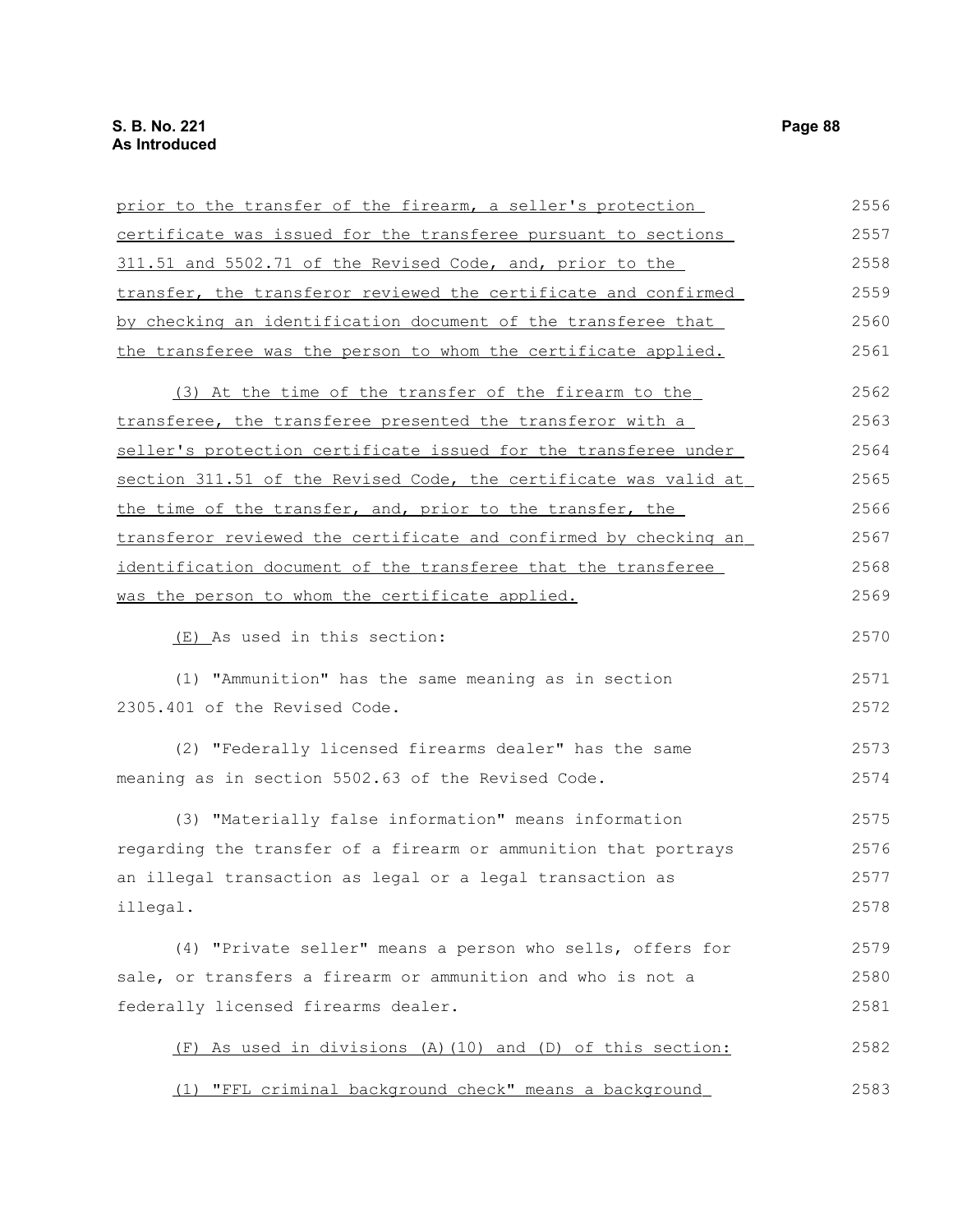| check of a transferee conducted upon request of a federally      | 2584 |
|------------------------------------------------------------------|------|
| licensed firearms dealer through the national instant criminal   | 2585 |
| background check system, as described in 18 U.S.C. 922(t), and   | 2586 |
| that complies with the requirements of that section.             | 2587 |
| (2) "Transfer" means a person's sale, loaning, giving, or        | 2588 |
| furnishing of a firearm to another person.                       | 2589 |
| (3) "Transferee" means a person to whom a firearm is             | 2590 |
| transferred by another person.                                   | 2591 |
| (4) "Transferor" means a person who transfers a firearm to       | 2592 |
| another person.                                                  | 2593 |
| (5) "Identification document" has the same meaning as in         | 2594 |
| section 311.51 of the Revised Code.                              | 2595 |
| Sec. 2923.21. (A) No person shall do any of the following:       | 2596 |
| (1) Sell any firearm to a person who is under eighteen           | 2597 |
| years of age;                                                    | 2598 |
| (2) Subject to division (B) of this section, sell any            | 2599 |
| handgun to a person who is under twenty-one years of age;        | 2600 |
| (3) Furnish any firearm to a person who is under eighteen        | 2601 |
| years of age or, subject to division (B) of this section,        | 2602 |
| furnish any handgun to a person who is under twenty-one years of | 2603 |
| age, except for lawful hunting, sporting, or educational         | 2604 |
| purposes, including, but not limited to, instruction in firearms | 2605 |
| or handgun safety, care, handling, or marksmanship under the     | 2606 |
| supervision or control of a responsible adult;                   | 2607 |
| (4) Sell or furnish a firearm to a person who is eighteen        | 2608 |
| years of age or older if the seller or furnisher knows, or has   | 2609 |
| reason to know, that the person is purchasing or receiving the   | 2610 |
| firearm for the purpose of selling the firearm in violation of   | 2611 |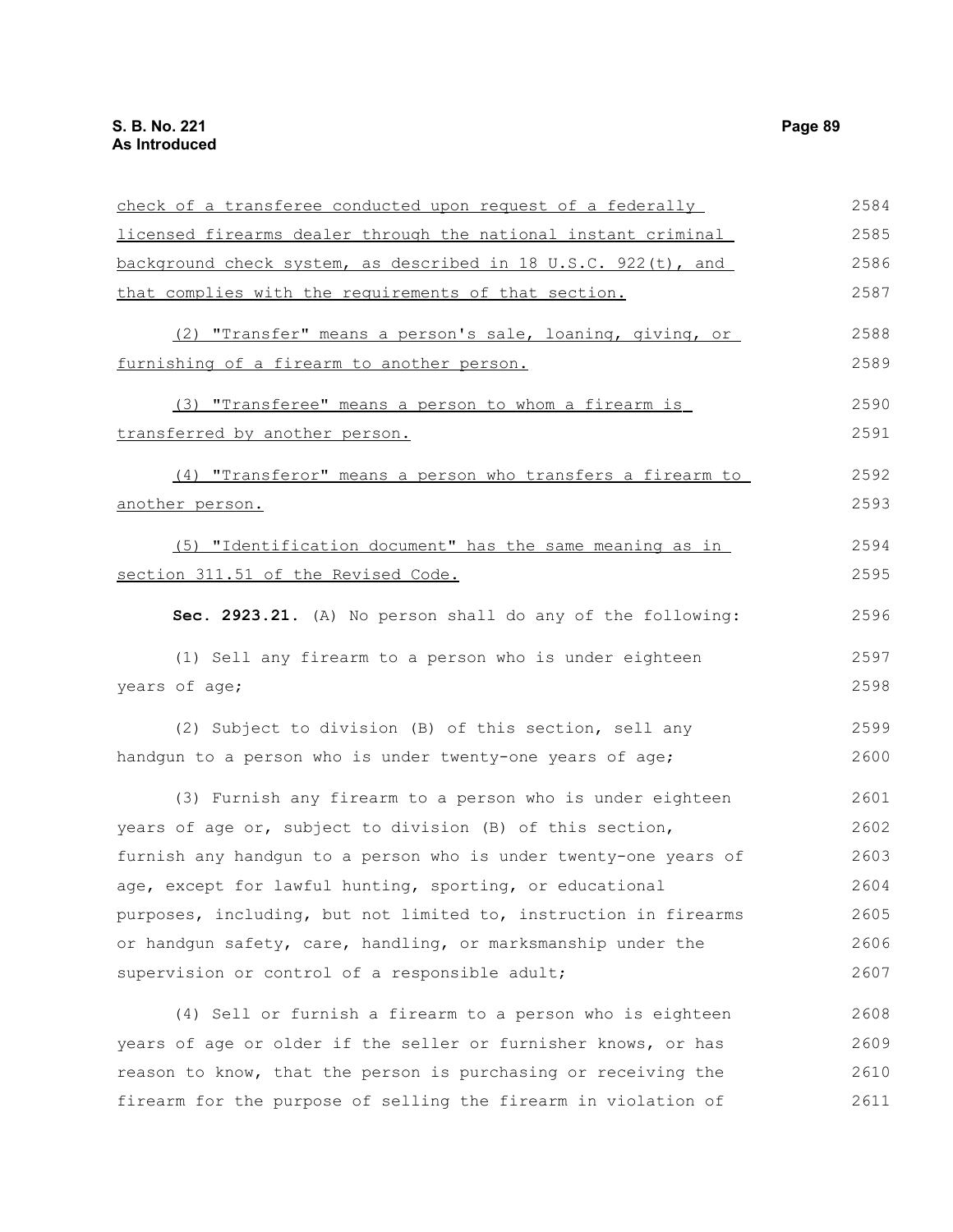## **S. B. No. 221 Page 90 As Introduced**

division (A)(1) of this section to a person who is under eighteen years of age or for the purpose of furnishing the firearm in violation of division (A)(3) of this section to a person who is under eighteen years of age; 2612 2613 2614 2615

(5) Sell or furnish a handgun to a person who is twentyone years of age or older if the seller or furnisher knows, or has reason to know, that the person is purchasing or receiving the handgun for the purpose of selling the handgun in violation of division (A)(2) of this section to a person who is under twenty-one years of age or for the purpose of furnishing the handgun in violation of division (A)(3) of this section to a person who is under twenty-one years of age; 2616 2617 2618 2619 2620 2621 2622 2623

(6) Purchase or attempt to purchase any firearm with the intent to sell the firearm in violation of division (A)(1) of this section to a person who is under eighteen years of age or with the intent to furnish the firearm in violation of division (A)(3) of this section to a person who is under eighteen years of age; 2624 2625 2626 2627 2628 2629

(7) Purchase or attempt to purchase any handgun with the intent to sell the handgun in violation of division (A)(2) of this section to a person who is under twenty-one years of age or with the intent to furnish the handgun in violation of division (A)(3) of this section to a person who is under twenty-one years of age. 2630 2631 2632 2633 2634 2635

(B) Divisions (A)(1) and (2) of this section do not apply to the sale or furnishing of a handgun to a person eighteen years of age or older and under twenty-one years of age if the person eighteen years of age or older and under twenty-one years of age is a law enforcement officer who is properly appointed or employed as a law enforcement officer and has received firearms 2636 2637 2638 2639 2640 2641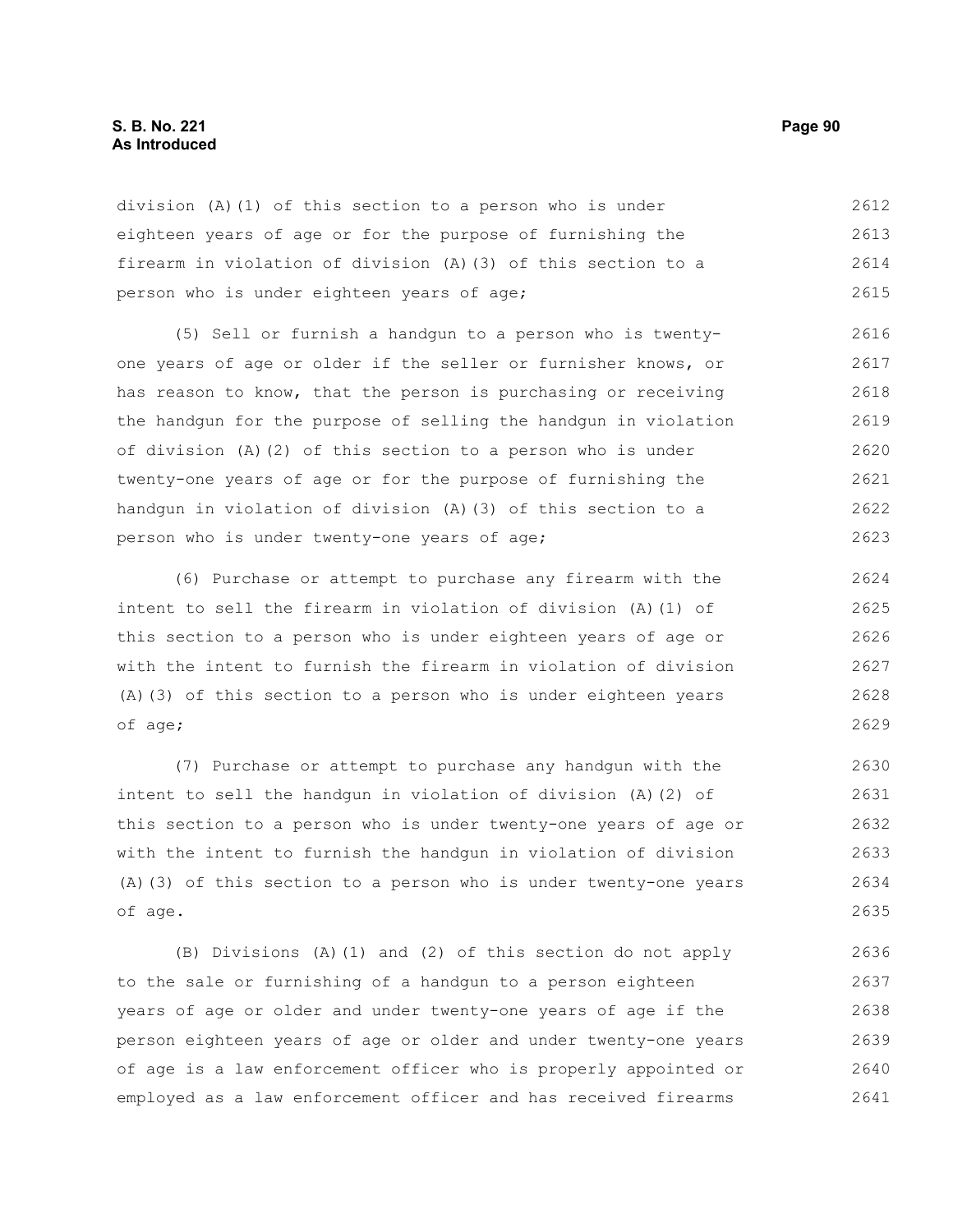training approved by the Ohio peace officer training council or equivalent firearms training. Divisions (A)(1) and (2) of this section do not apply to the sale or furnishing of a handgun to an active duty member of the armed forces of the United States who has received firearms training that meets or exceeds the training requirements described in division (G)(1) of section 2923.125 of the Revised Code. 2642 2643 2644 2645 2646 2647 2648

(C) Whoever violates this section is guilty of improperly furnishing firearms to a minor, a felony of the fifth-third degree. 2649 2650 2651

**Sec. 2923.31.** As used in sections 2923.31 to 2923.36 of the Revised Code: 2652 2653

(A) "Beneficial interest" means any of the following:

(1) The interest of a person as a beneficiary under a trust in which the trustee holds title to personal or real property; 2655 2656 2657

(2) The interest of a person as a beneficiary under any other trust arrangement under which any other person holds title to personal or real property for the benefit of such person; 2658 2659 2660

(3) The interest of a person under any other form of express fiduciary arrangement under which any other person holds title to personal or real property for the benefit of such person. 2661 2662 2663 2664

"Beneficial interest" does not include the interest of a stockholder in a corporation or the interest of a partner in either a general or limited partnership. 2665 2666 2667

(B) "Costs of investigation and prosecution" and "costs of investigation and litigation" mean all of the costs incurred by 2668 2669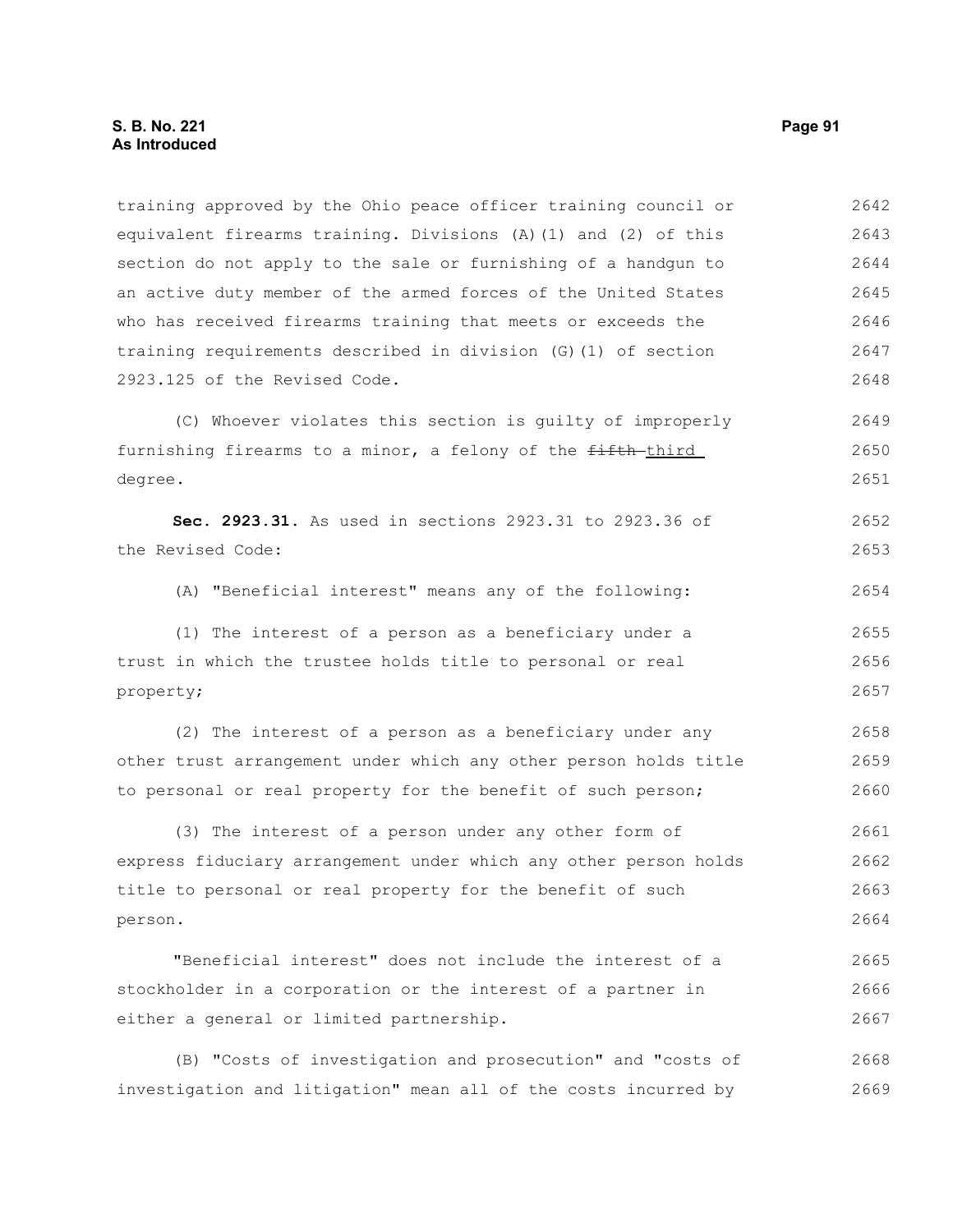## **S. B. No. 221 Page 92 As Introduced**

the state or a county or municipal corporation under sections 2923.31 to 2923.36 of the Revised Code in the prosecution and investigation of any criminal action or in the litigation and investigation of any civil action, and includes, but is not limited to, the costs of resources and personnel. 2670 2671 2672 2673 2674

(C) "Enterprise" includes any individual, sole proprietorship, partnership, limited partnership, corporation, trust, union, government agency, or other legal entity, or any organization, association, or group of persons associated in fact although not a legal entity. "Enterprise" includes illicit as well as licit enterprises. 2675 2676 2677 2678 2679 2680

(D) "Innocent person" includes any bona fide purchaser of property that is allegedly involved in a violation of section 2923.32 of the Revised Code, including any person who establishes a valid claim to or interest in the property in accordance with division (E) of section 2981.04 of the Revised Code, and any victim of an alleged violation of that section or of any underlying offense involved in an alleged violation of that section.

(E) "Pattern of corrupt activity" means two or more incidents of corrupt activity, whether or not there has been a prior conviction, that are related to the affairs of the same enterprise, are not isolated, and are not so closely related to each other and connected in time and place that they constitute a single event. 2689 2690 2691 2692 2693 2694

At least one of the incidents forming the pattern shall occur on or after January 1, 1986. Unless any incident was an aggravated murder or murder, the last of the incidents forming the pattern shall occur within six years after the commission of any prior incident forming the pattern, excluding any period of 2695 2696 2697 2698 2699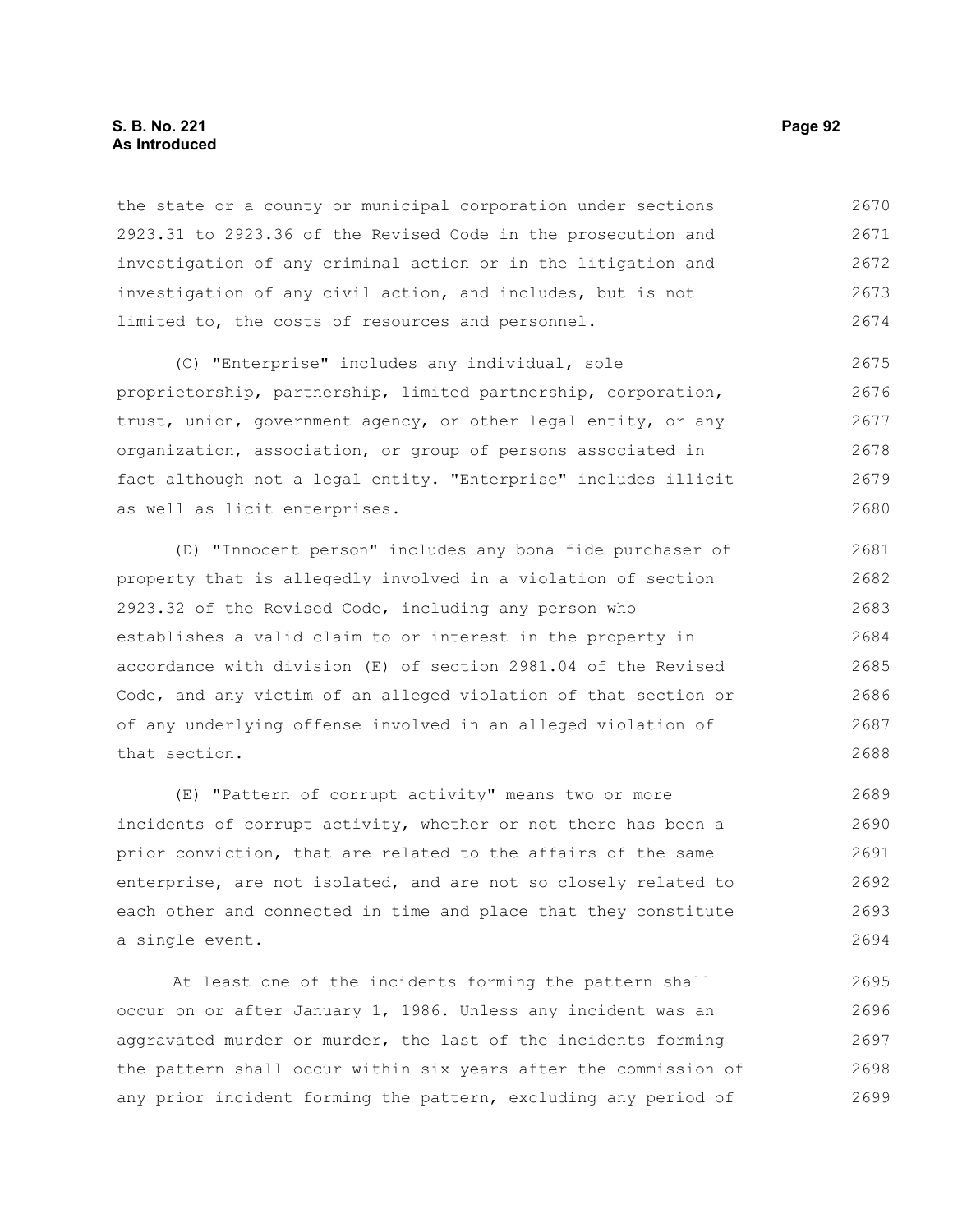imprisonment served by any person engaging in the corrupt activity. 2700 2701

For the purposes of the criminal penalties that may be imposed pursuant to section 2923.32 of the Revised Code, at least one of the incidents forming the pattern shall constitute a felony under the laws of this state in existence at the time it was committed or, if committed in violation of the laws of the United States or of any other state, shall constitute a felony under the law of the United States or the other state and would be a criminal offense under the law of this state if committed in this state. 2702 2703 2704 2705 2706 2707 2708 2709 2710

(F) "Pecuniary value" means money, a negotiable instrument, a commercial interest, or anything of value, as defined in section 1.03 of the Revised Code, or any other property or service that has a value in excess of one hundred dollars. 2711 2712 2713 2714 2715

(G) "Person" means any person, as defined in section 1.59 of the Revised Code, and any governmental officer, employee, or entity. 2716 2717 2718

(H) "Personal property" means any personal property, any interest in personal property, or any right, including, but not limited to, bank accounts, debts, corporate stocks, patents, or copyrights. Personal property and any beneficial interest in personal property are deemed to be located where the trustee of the property, the personal property, or the instrument evidencing the right is located. 2719 2720 2721 2722 2723 2724 2725

(I) "Corrupt activity" means engaging in, attempting to engage in, conspiring to engage in, or soliciting, coercing, or intimidating another person to engage in any of the following: 2726 2727 2728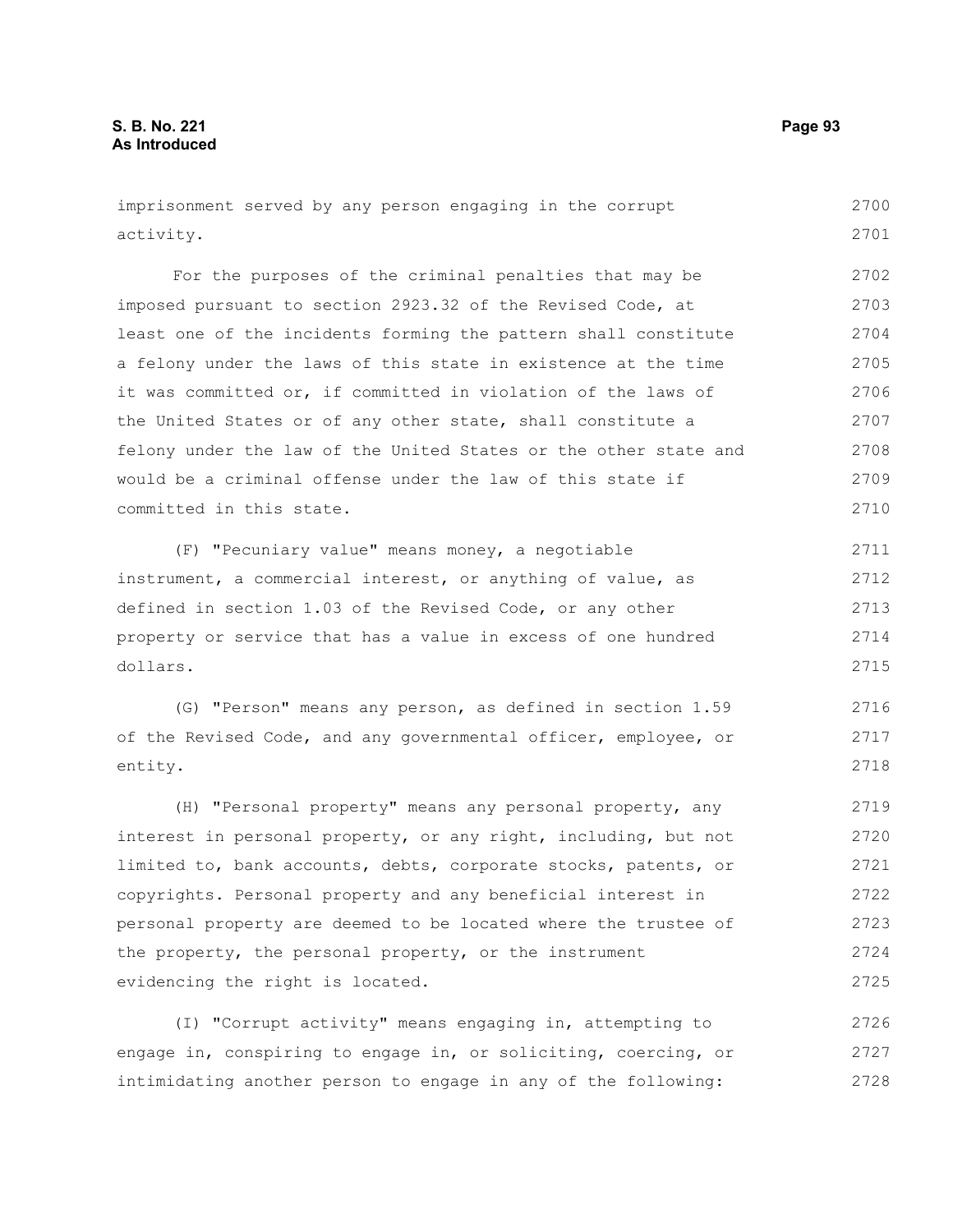(1) Conduct defined as "racketeering activity" under the "Organized Crime Control Act of 1970," 84 Stat. 941, 18 U.S.C. 1961(1)(B), (1)(C), (1)(D), and (1)(E), as amended; 2729 2730 2731

(2) Conduct constituting any of the following:

(a) A violation of section 1315.55, 1322.07, 2903.01, 2903.02, 2903.03, 2903.04, 2903.11, 2903.12, 2905.01, 2905.02, 2905.11, 2905.22, 2905.32 as specified in division (I)(2)(g) of this section, 2907.321, 2907.322, 2907.323, 2909.02, 2909.03, 2909.22, 2909.23, 2909.24, 2909.26, 2909.27, 2909.28, 2909.29, 2911.01, 2911.02, 2911.11, 2911.12, 2911.13, 2911.31, 2913.05, 2913.06, 2913.30, 2921.02, 2921.03, 2921.04, 2921.11, 2921.12, 2921.32, 2921.41, 2921.42, 2921.43, 2923.12, or 2923.17; division  $(F)$  (1)(a), (b), or (c) of section 1315.53; division (A) (1) or (2) of section 1707.042; division (B), (C)(4), (D), (E), or (F) of section 1707.44; division (A)(1)  $-$  or, (2), (3), or  $(10)$  of section 2923.20; division  $(E)$  or  $(G)$  of section 3772.99; division (J)(1) of section 4712.02; section 4719.02, 4719.05, or 4719.06; division (C), (D), or (E) of section 4719.07; section 4719.08; or division (A) of section 4719.09 of the Revised Code. 2733 2734 2735 2736 2737 2738 2739 2740 2741 2742 2743 2744 2745 2746 2747

(b) Any violation of section 3769.11, 3769.15, 3769.16, or 3769.19 of the Revised Code as it existed prior to July 1, 1996, any violation of section 2915.02 of the Revised Code that occurs on or after July 1, 1996, and that, had it occurred prior to that date, would have been a violation of section 3769.11 of the Revised Code as it existed prior to that date, or any violation of section 2915.05 of the Revised Code that occurs on or after July 1, 1996, and that, had it occurred prior to that date, would have been a violation of section 3769.15, 3769.16, or 3769.19 of the Revised Code as it existed prior to that date. 2748 2749 2750 2751 2752 2753 2754 2755 2756 2757

(c) Any violation of section 2907.21, 2907.22, 2907.31, 2758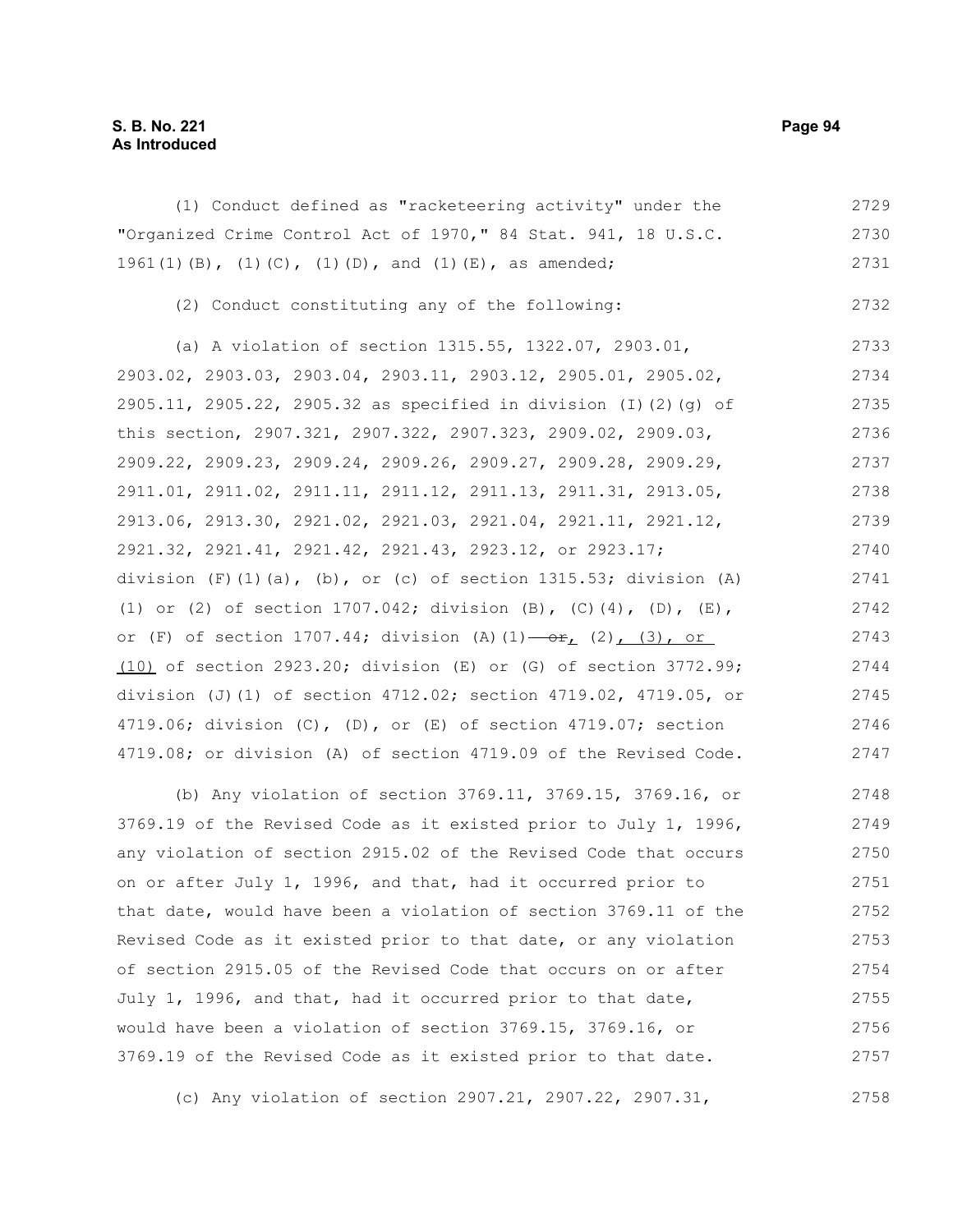## **S. B. No. 221 Page 95 As Introduced**

2913.02, 2913.11, 2913.21, 2913.31, 2913.32, 2913.34, 2913.42, 2913.47, 2913.51, 2915.03, 2925.03, 2925.04, 2925.05, or 2925.37 of the Revised Code, any violation of section 2925.11 of the Revised Code that is a felony of the first, second, third, or fourth degree and that occurs on or after July 1, 1996, any violation of section 2915.02 of the Revised Code that occurred prior to July 1, 1996, any violation of section 2915.02 of the Revised Code that occurs on or after July 1, 1996, and that, had it occurred prior to that date, would not have been a violation of section 3769.11 of the Revised Code as it existed prior to that date, any violation of section 2915.06 of the Revised Code as it existed prior to July 1, 1996, or any violation of division (B) of section 2915.05 of the Revised Code as it exists on and after July 1, 1996, when the proceeds of the violation, the payments made in the violation, the amount of a claim for payment or for any other benefit that is false or deceptive and that is involved in the violation, or the value of the contraband or other property illegally possessed, sold, or purchased in the violation exceeds one thousand dollars, or any combination of violations described in division (I)(2)(c) of this section when the total proceeds of the combination of violations, payments made in the combination of violations, amount of the claims for payment or for other benefits that is false or deceptive and that is involved in the combination of violations, or value of the contraband or other property illegally possessed, sold, or purchased in the combination of violations exceeds one thousand dollars; 2759 2760 2761 2762 2763 2764 2765 2766 2767 2768 2769 2770 2771 2772 2773 2774 2775 2776 2777 2778 2779 2780 2781 2782 2783 2784 2785

(d) Any violation of section 5743.112 of the Revised Code when the amount of unpaid tax exceeds one hundred dollars; 2786 2787

(e) Any violation or combination of violations of section 2907.32 of the Revised Code involving any material or 2788 2789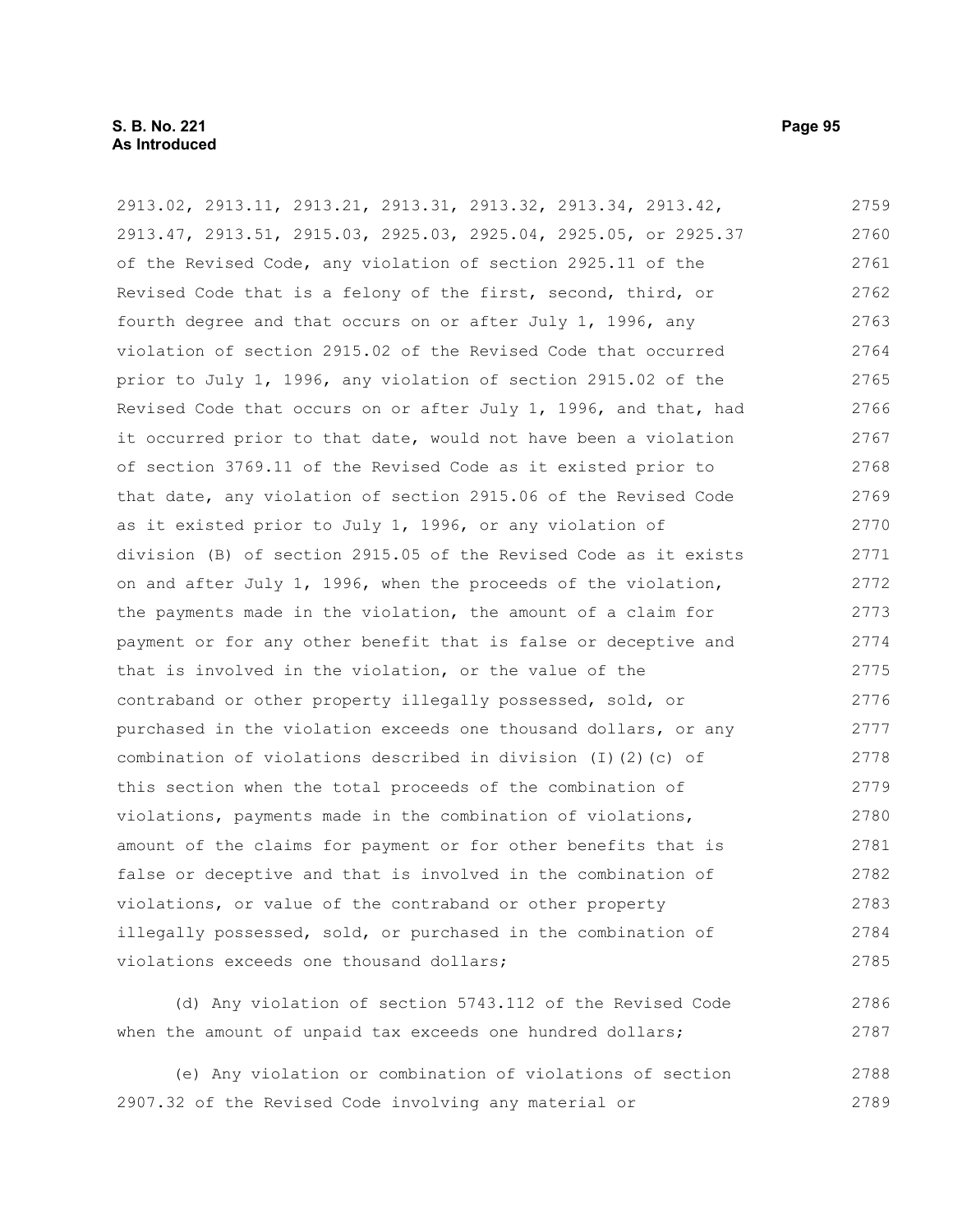performance containing a display of bestiality or of sexual conduct, as defined in section 2907.01 of the Revised Code, that is explicit and depicted with clearly visible penetration of the genitals or clearly visible penetration by the penis of any orifice when the total proceeds of the violation or combination of violations, the payments made in the violation or combination of violations, or the value of the contraband or other property illegally possessed, sold, or purchased in the violation or combination of violations exceeds one thousand dollars; 2790 2791 2792 2793 2794 2795 2796 2797 2798

(f) Any combination of violations described in division (I)(2)(c) of this section and violations of section 2907.32 of the Revised Code involving any material or performance containing a display of bestiality or of sexual conduct, as defined in section 2907.01 of the Revised Code, that is explicit and depicted with clearly visible penetration of the genitals or clearly visible penetration by the penis of any orifice when the total proceeds of the combination of violations, payments made in the combination of violations, amount of the claims for payment or for other benefits that is false or deceptive and that is involved in the combination of violations, or value of the contraband or other property illegally possessed, sold, or purchased in the combination of violations exceeds one thousand dollars; 2799 2800 2801 2802 2803 2804 2805 2806 2807 2808 2809 2810 2811 2812

(g) Any violation of section 2905.32 of the Revised Code to the extent the violation is not based solely on the same conduct that constitutes corrupt activity pursuant to division (I)(2)(c) of this section due to the conduct being in violation of section 2907.21 of the Revised Code. 2813 2814 2815 2816 2817

(3) Conduct constituting a violation of any law of any state other than this state that is substantially similar to the 2818 2819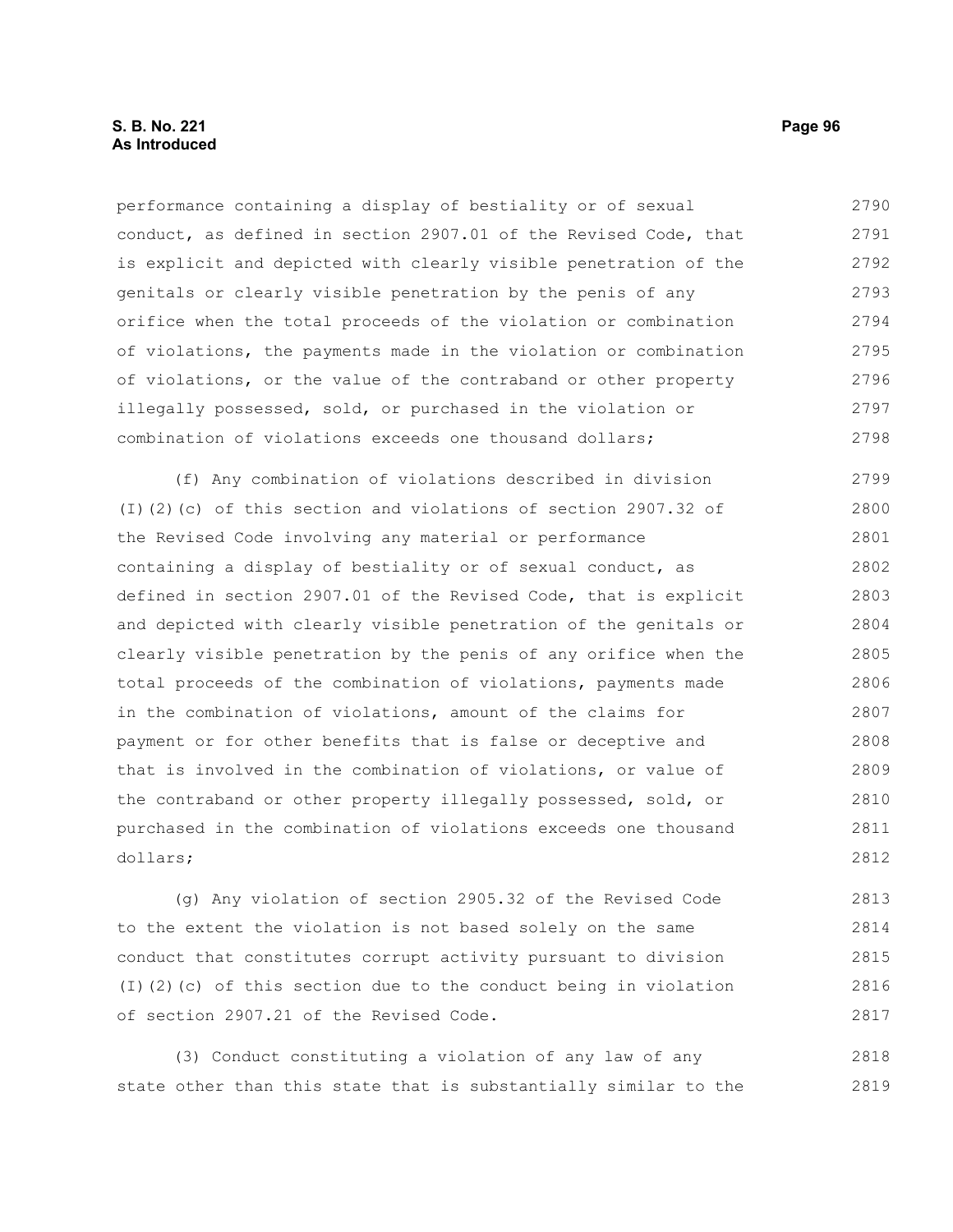conduct described in division (I)(2) of this section, provided the defendant was convicted of the conduct in a criminal proceeding in the other state; 2820 2821 2822

- (4) Animal or ecological terrorism;
- (5)(a) Conduct constituting any of the following: 2824
- (i) Organized retail theft;

(ii) Conduct that constitutes one or more violations of any law of any state other than this state, that is substantially similar to organized retail theft, and that if committed in this state would be organized retail theft, if the defendant was convicted of or pleaded guilty to the conduct in a criminal proceeding in the other state. 2826 2827 2828 2829 2830 2831

(b) By enacting division (I)(5)(a) of this section, it is the intent of the general assembly to add organized retail theft and the conduct described in division (I)(5)(a)(ii) of this section as conduct constituting corrupt activity. The enactment of division (I)(5)(a) of this section and the addition by division (I)(5)(a) of this section of organized retail theft and the conduct described in division  $(I)(5)(a)(ii)$  of this section as conduct constituting corrupt activity does not limit or preclude, and shall not be construed as limiting or precluding, any prosecution for a violation of section 2923.32 of the Revised Code that is based on one or more violations of section 2913.02 or 2913.51 of the Revised Code, one or more similar offenses under the laws of this state or any other state, or any combination of any of those violations or similar offenses, even though the conduct constituting the basis for those violations or offenses could be construed as also constituting organized retail theft or conduct of the type described in division (I)(5) 2832 2833 2834 2835 2836 2837 2838 2839 2840 2841 2842 2843 2844 2845 2846 2847 2848

2823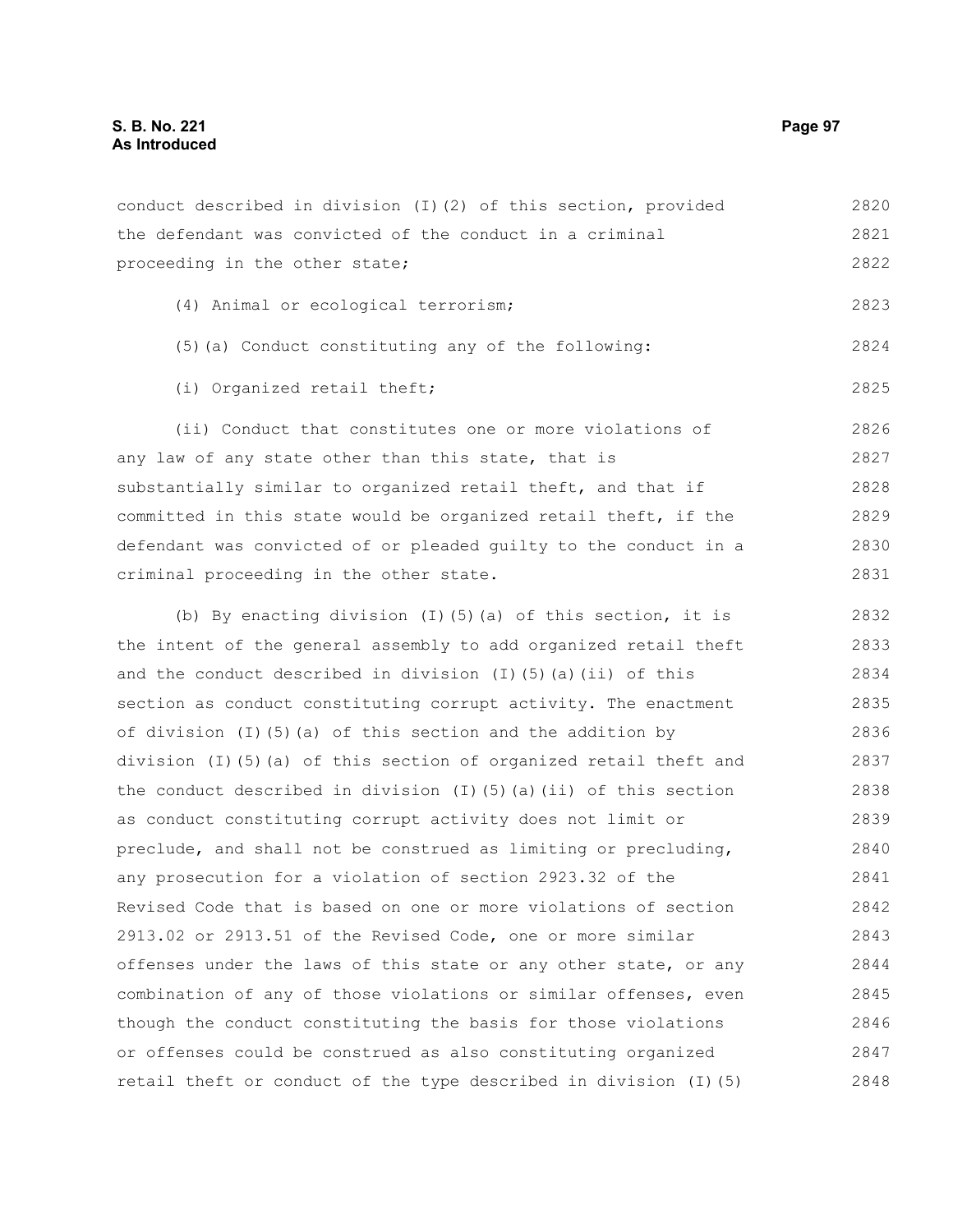| (a) (ii) of this section.                                        | 2849 |
|------------------------------------------------------------------|------|
| (J) "Real property" means any real property or any               | 2850 |
| interest in real property, including, but not limited to, any    | 2851 |
| lease of, or mortgage upon, real property. Real property and any | 2852 |
| beneficial interest in it is deemed to be located where the real | 2853 |
| property is located.                                             | 2854 |
| (K) "Trustee" means any of the following:                        | 2855 |
| (1) Any person acting as trustee under a trust in which          | 2856 |
| the trustee holds title to personal or real property;            | 2857 |
| (2) Any person who holds title to personal or real               | 2858 |
| property for which any other person has a beneficial interest;   | 2859 |
| (3) Any successor trustee.                                       | 2860 |
| "Trustee" does not include an assignee or trustee for an         | 2861 |
| insolvent debtor or an executor, administrator, administrator    | 2862 |
| with the will annexed, testamentary trustee, quardian, or        | 2863 |
| committee, appointed by, under the control of, or accountable to | 2864 |
| a court.                                                         | 2865 |
| (L) "Unlawful debt" means any money or other thing of            | 2866 |
| value constituting principal or interest of a debt that is       | 2867 |
| legally unenforceable in this state in whole or in part because  | 2868 |
| the debt was incurred or contracted in violation of any federal  | 2869 |
| or state law relating to the business of gambling activity or    | 2870 |
| relating to the business of lending money at an usurious rate    | 2871 |
| unless the creditor proves, by a preponderance of the evidence,  | 2872 |
| that the usurious rate was not intentionally set and that it     | 2873 |
| resulted from a good faith error by the creditor,                | 2874 |
| notwithstanding the maintenance of procedures that were adopted  | 2875 |
| by the creditor to avoid an error of that nature.                | 2876 |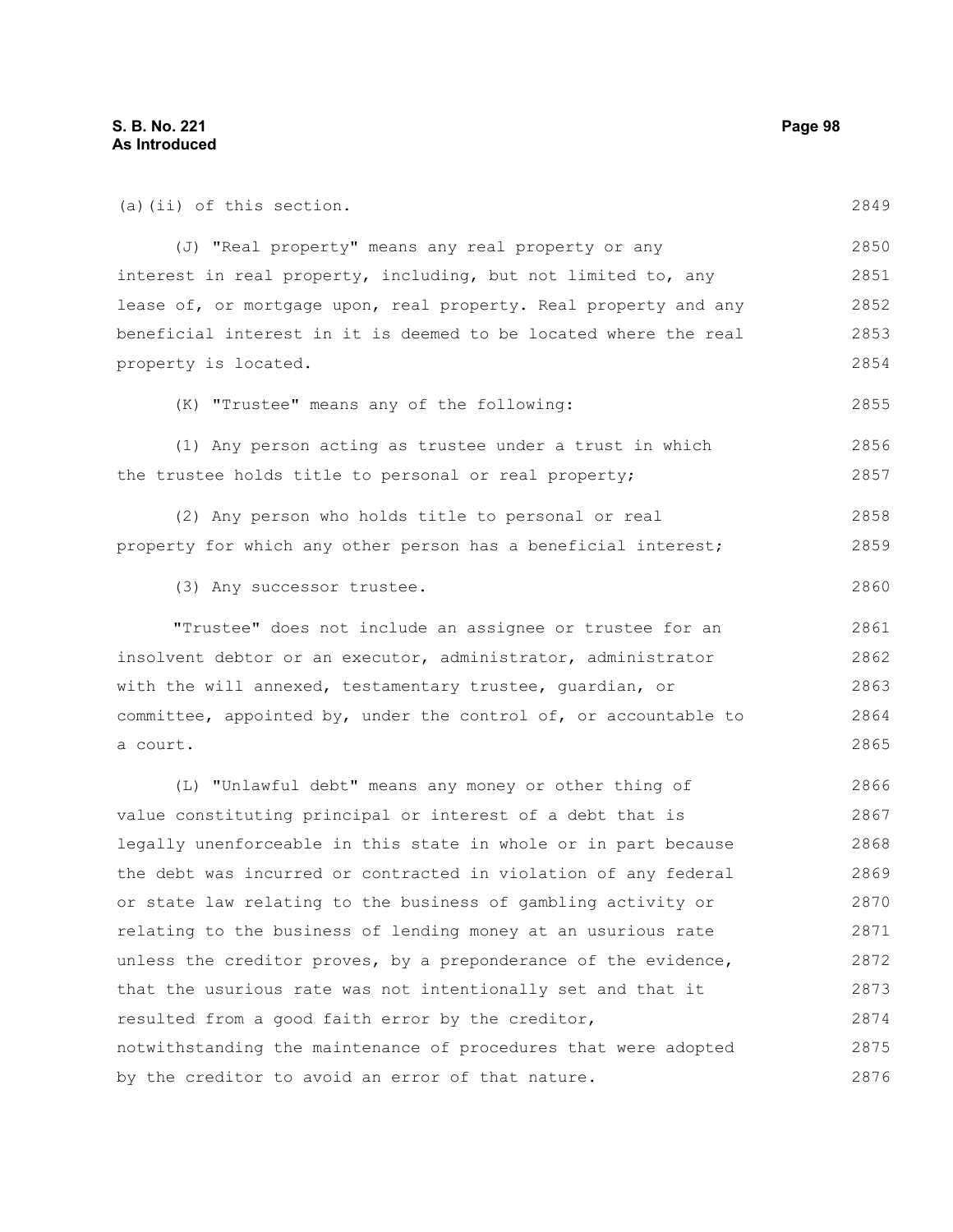(M) "Animal activity" means any activity that involves the use of animals or animal parts, including, but not limited to, hunting, fishing, trapping, traveling, camping, the production, preparation, or processing of food or food products, clothing or garment manufacturing, medical research, other research, entertainment, recreation, agriculture, biotechnology, or service activity that involves the use of animals or animal parts. 2877 2878 2879 2880 2881 2882 2883 2884

(N) "Animal facility" means a vehicle, building, structure, nature preserve, or other premises in which an animal is lawfully kept, handled, housed, exhibited, bred, or offered for sale, including, but not limited to, a zoo, rodeo, circus, amusement park, hunting preserve, or premises in which a horse or dog event is held. 2885 2886 2887 2888 2889 2890

(O) "Animal or ecological terrorism" means the commission of any felony that involves causing or creating a substantial risk of physical harm to any property of another, the use of a deadly weapon or dangerous ordnance, or purposely, knowingly, or recklessly causing serious physical harm to property and that involves an intent to obstruct, impede, or deter any person from participating in a lawful animal activity, from mining, foresting, harvesting, gathering, or processing natural resources, or from being lawfully present in or on an animal facility or research facility. 2891 2892 2893 2894 2895 2896 2897 2898 2899 2900

(P) "Research facility" means a place, laboratory, institution, medical care facility, government facility, or public or private educational institution in which a scientific test, experiment, or investigation involving the use of animals or other living organisms is lawfully carried out, conducted, or attempted. 2901 2902 2903 2904 2905 2906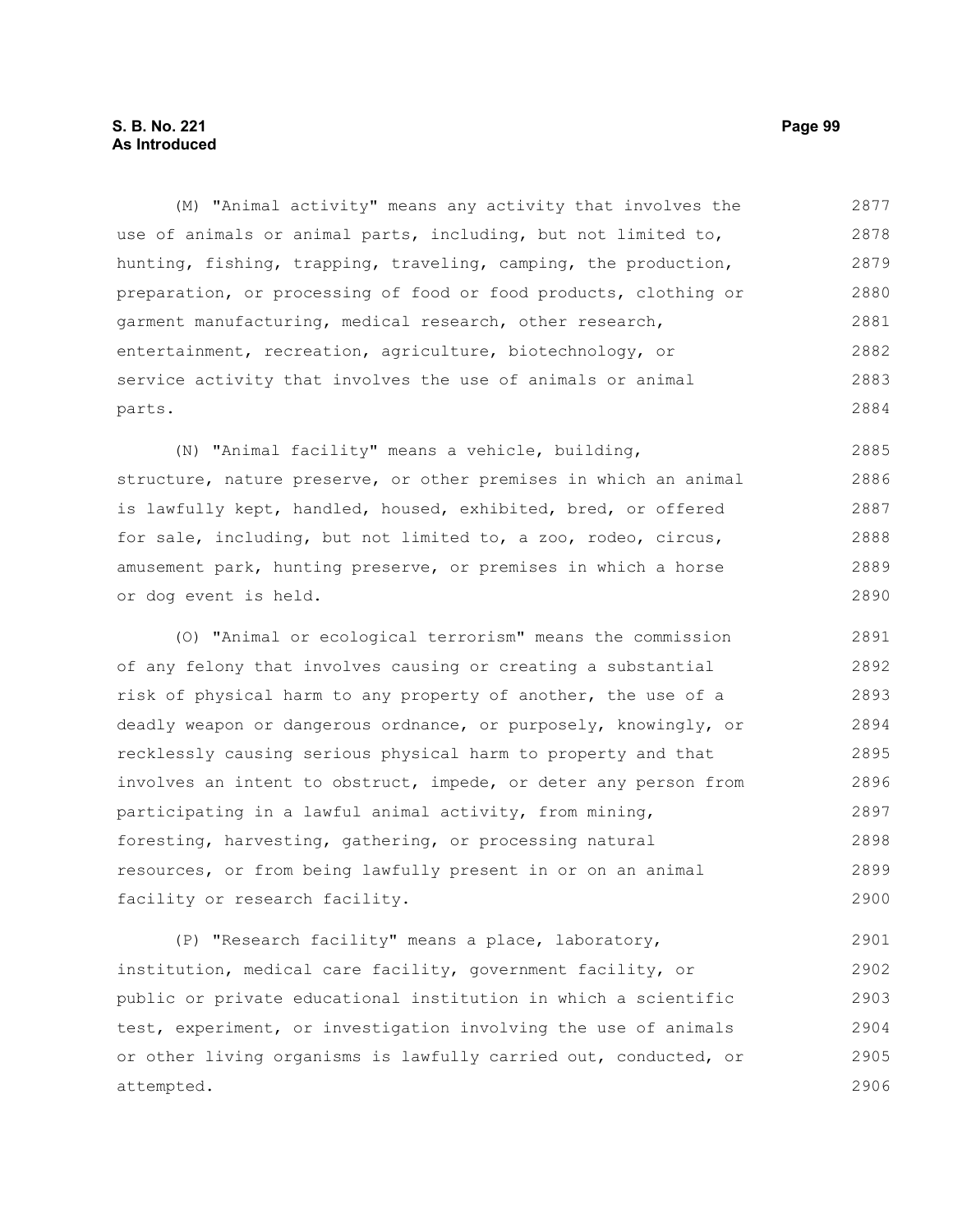# **S. B. No. 221 Page 100 As Introduced**

following:

(Q) "Organized retail theft" means the theft of retail property with a retail value of one thousand dollars or more from one or more retail establishments with the intent to sell, deliver, or transfer that property to a retail property fence. (R) "Retail property" means any tangible personal property displayed, held, stored, or offered for sale in or by a retail establishment. (S) "Retail property fence" means a person who possesses, procures, receives, or conceals retail property that was represented to the person as being stolen or that the person knows or believes to be stolen. (T) "Retail value" means the full retail value of the retail property. In determining whether the retail value of retail property equals or exceeds one thousand dollars, the value of all retail property stolen from the retail establishment or retail establishments by the same person or persons within any one-hundred-eighty-day period shall be aggregated. **Sec. 2929.14.** (A) Except as provided in division (B)(1), (B)(2), (B)(3), (B)(4), (B)(5), (B)(6), (B)(7), (B)(8), (B)(9), (B)(10), (B)(11), (E), (G), (H), (J), or (K) of this section or in division (D)(6) of section 2919.25 of the Revised Code and except in relation to an offense for which a sentence of death or life imprisonment is to be imposed, if the court imposing a sentence upon an offender for a felony elects or is required to impose a prison term on the offender pursuant to this chapter, the court shall impose a prison term that shall be one of the 2907 2908 2909 2910 2911 2912 2913 2914 2915 2916 2917 2918 2919 2920 2921 2922 2923 2924 2925 2926 2927 2928 2929 2930 2931 2932 2933

(1)(a) For a felony of the first degree committed on or

2935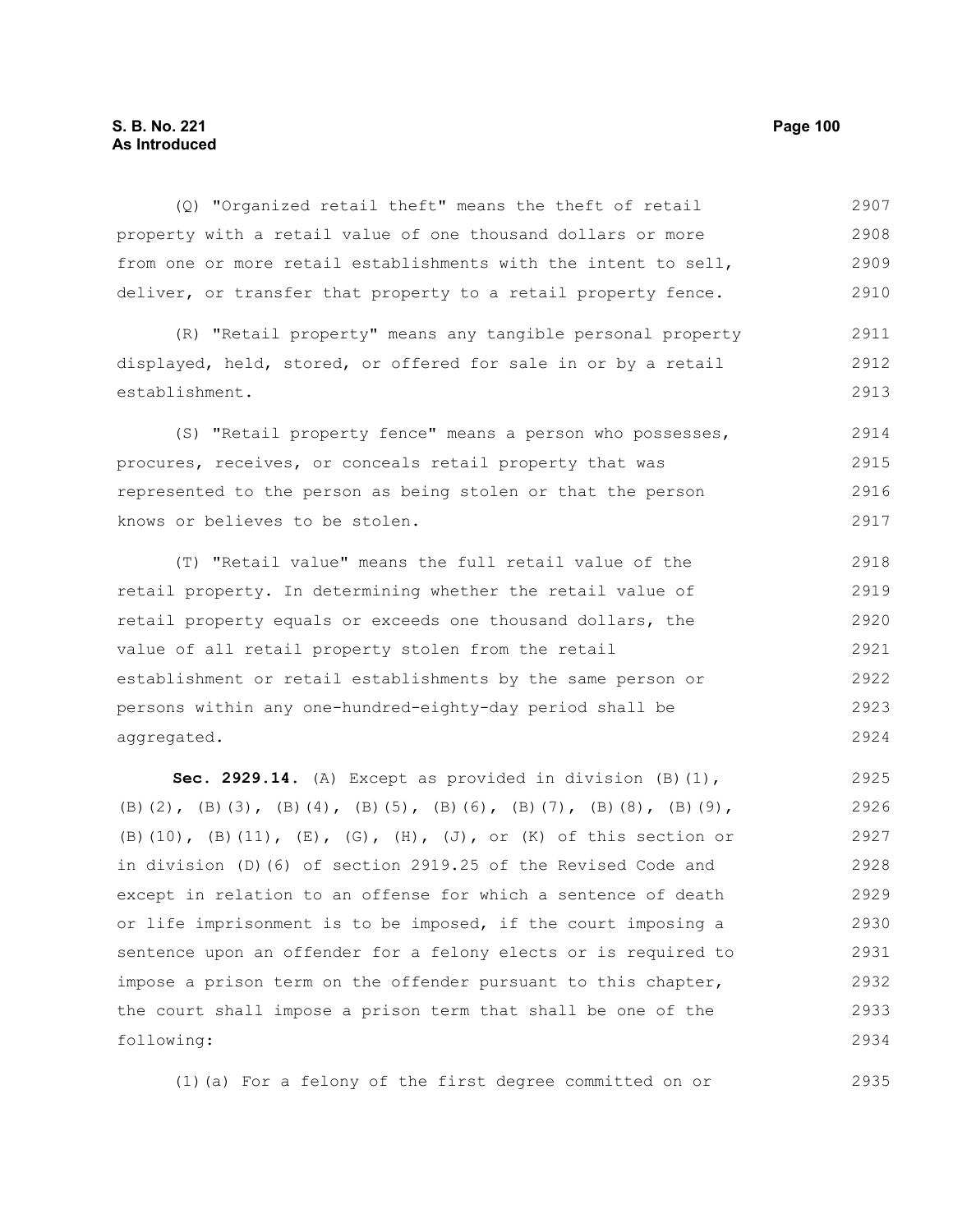## **S. B. No. 221 Page 101 As Introduced**

after the effective date of this amendment, the prison term shall be an indefinite prison term with a stated minimum term selected by the court of three, four, five, six, seven, eight, nine, ten, or eleven years and a maximum term that is determined pursuant to section 2929.144 of the Revised Code, except that if the section that criminalizes the conduct constituting the felony specifies a different minimum term or penalty for the offense, the specific language of that section shall control in determining the minimum term or otherwise sentencing the offender but the minimum term or sentence imposed under that specific language shall be considered for purposes of the Revised Code as if it had been imposed under this division. 2936 2937 2938 2939 2940 2941 2942 2943 2944 2945 2946 2947

(b) For a felony of the first degree committed prior to the effective date of this amendment, the prison term shall be a definite prison term of three, four, five, six, seven, eight, nine, ten, or eleven years. 2948 2949 2950 2951

(2)(a) For a felony of the second degree committed on or after the effective date of this amendment, the prison term shall be an indefinite prison term with a stated minimum term selected by the court of two, three, four, five, six, seven, or eight years and a maximum term that is determined pursuant to section 2929.144 of the Revised Code, except that if the section that criminalizes the conduct constituting the felony specifies a different minimum term or penalty for the offense, the specific language of that section shall control in determining the minimum term or otherwise sentencing the offender but the minimum term or sentence imposed under that specific language shall be considered for purposes of the Revised Code as if it had been imposed under this division. 2952 2953 2954 2955 2956 2957 2958 2959 2960 2961 2962 2963 2964

(b) For a felony of the second degree committed prior to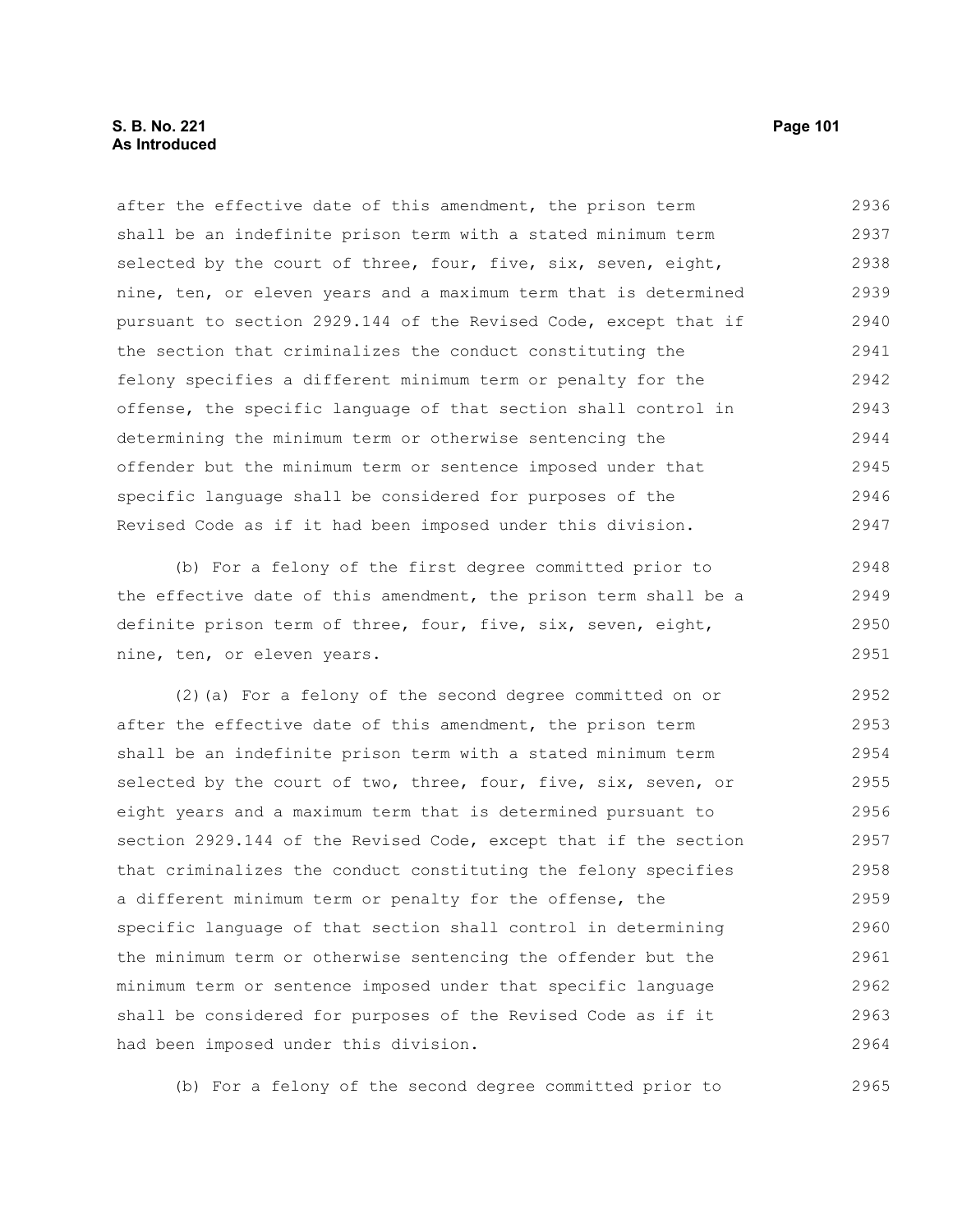the effective date of this amendment, the prison term shall be a definite term of two, three, four, five, six, seven, or eight years. 2966 2967 2968

(3)(a) For a felony of the third degree that is a violation of section 2903.06, 2903.08, 2907.03, 2907.04, 2907.05, 2907.321, 2907.322, 2907.323, or 3795.04 of the Revised Code or that is a violation of section 2911.02 or 2911.12 of the Revised Code if the offender previously has been convicted of or pleaded guilty in two or more separate proceedings to two or more violations of section 2911.01, 2911.02, 2911.11, or 2911.12 of the Revised Code, the prison term shall be a definite term of twelve, eighteen, twenty-four, thirty, thirty-six, forty-two, forty-eight, fifty-four, or sixty months. 2969 2970 2971 2972 2973 2974 2975 2976 2977 2978

(b) For a felony of the third degree that is not an offense for which division (A)(3)(a) of this section applies, the prison term shall be a definite term of nine, twelve, eighteen, twenty-four, thirty, or thirty-six months. 2979 2980 2981 2982

(4) For a felony of the fourth degree, the prison term shall be a definite term of six, seven, eight, nine, ten, eleven, twelve, thirteen, fourteen, fifteen, sixteen, seventeen, or eighteen months. 2983 2984 2985 2986

(5) For a felony of the fifth degree, the prison term shall be a definite term of six, seven, eight, nine, ten, eleven, or twelve months. 2987 2988 2989

 $(B)$ (1)(a) Except as provided in division  $(B)$ (1)(e) of this section, if an offender who is convicted of or pleads guilty to a felony also is convicted of or pleads guilty to a specification of the type described in section 2941.141, 2941.144, or 2941.145 of the Revised Code, the court shall 2990 2991 2992 2993 2994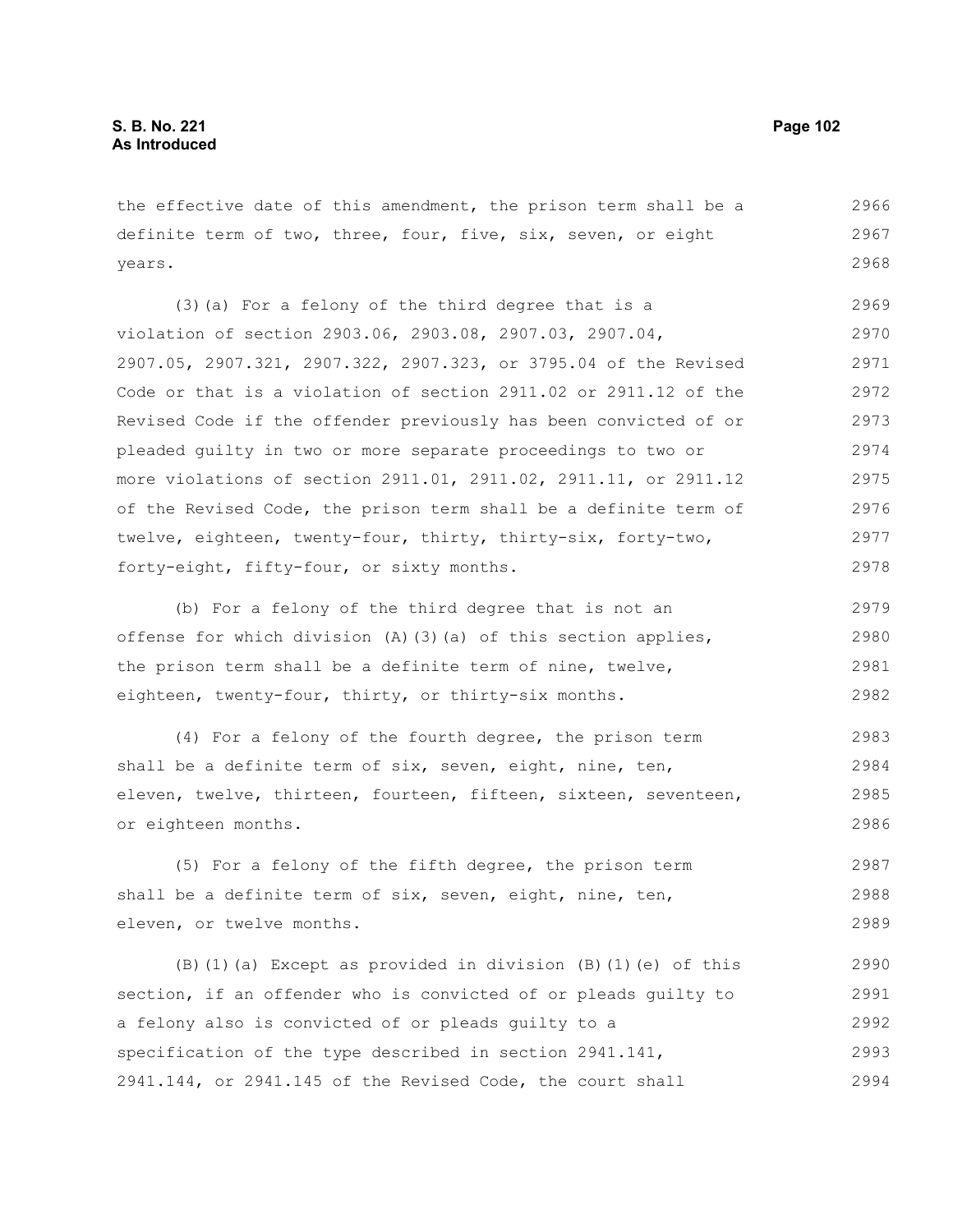2995

impose on the offender one of the following prison terms:

(i) A prison term of six years if the specification is of the type described in division (A) of section 2941.144 of the Revised Code that charges the offender with having a firearm that is an automatic firearm or that was equipped with a firearm muffler or suppressor on or about the offender's person or under the offender's control while committing the offense; 2996 2997 2998 2999 3000 3001

(ii) A prison term of three years, four years, or five years if the specification is of the type described in division (A) of section 2941.145 of the Revised Code that charges the offender with having a firearm on or about the offender's person or under the offender's control while committing the offense and displaying the firearm, brandishing the firearm, indicating that the offender possessed the firearm, or using it to facilitate the offense; 3002 3003 3004 3005 3006 3007 3008 3009

(iii) A prison term of one year, two years, or three years if the specification is of the type described in division (A) of section 2941.141 of the Revised Code that charges the offender with having a firearm on or about the offender's person or under the offender's control while committing the offense; 3010 3011 3012 3013 3014

(iv) A prison term of nine years if the specification is of the type described in division (D) of section 2941.144 of the Revised Code that charges the offender with having a firearm that is an automatic firearm or that was equipped with a firearm muffler or suppressor on or about the offender's person or under the offender's control while committing the offense and specifies that the offender previously has been convicted of or pleaded guilty to a specification of the type described in section 2941.141, 2941.144, 2941.145, 2941.146, or 2941.1412 of the Revised Code; 3015 3016 3017 3018 3019 3020 3021 3022 3023 3024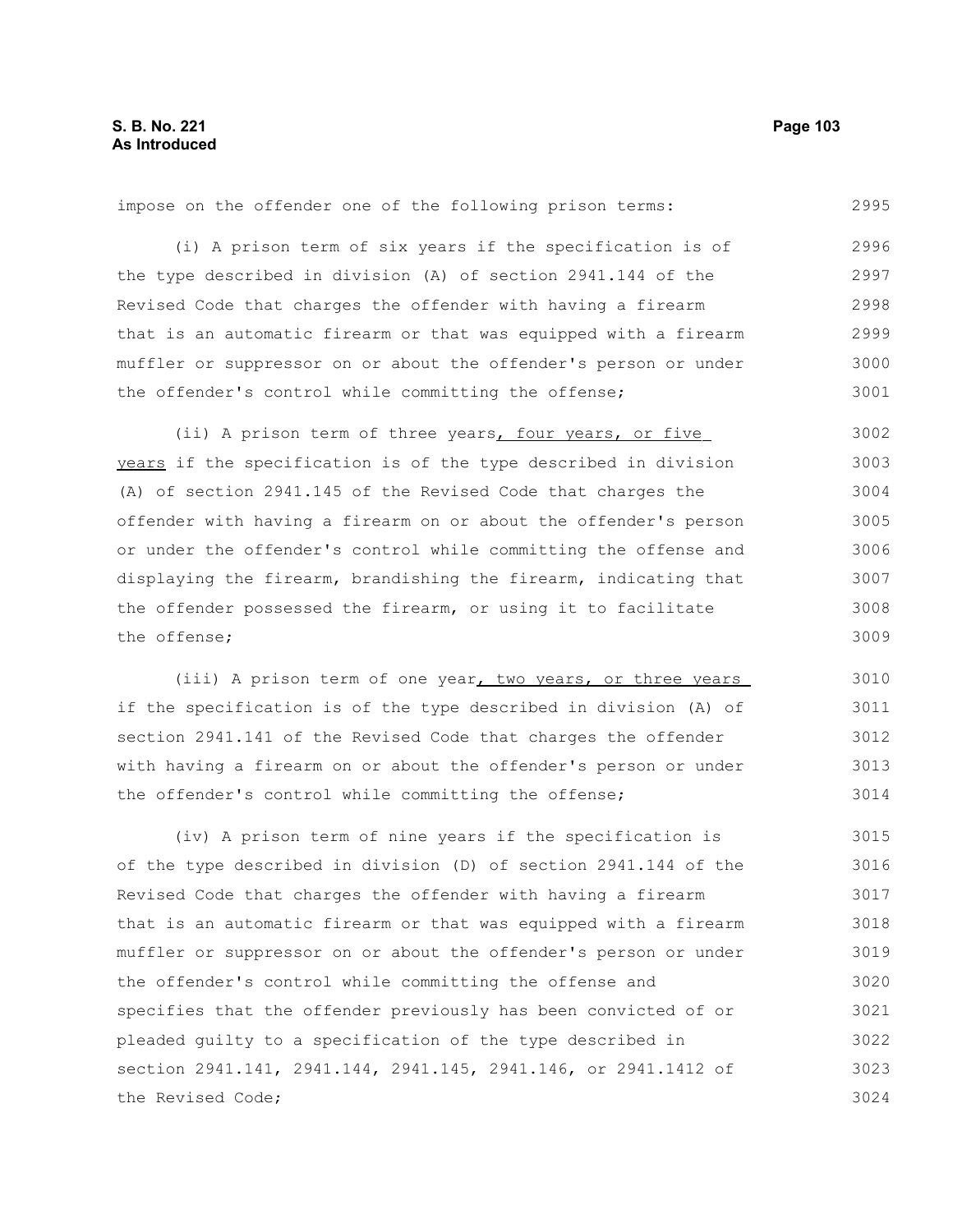# **S. B. No. 221 Page 104 As Introduced**

(v) A prison term of fifty-four months, sixty-six months, or seventy-eight months if the specification is of the type described in division (D) of section 2941.145 of the Revised Code that charges the offender with having a firearm on or about the offender's person or under the offender's control while committing the offense and displaying the firearm, brandishing the firearm, indicating that the offender possessed the firearm, or using the firearm to facilitate the offense and that the offender previously has been convicted of or pleaded guilty to a specification of the type described in section 2941.141, 2941.144, 2941.145, 2941.146, or 2941.1412 of the Revised Code; 3025 3026 3027 3028 3029 3030 3031 3032 3033 3034 3035

(vi) A prison term of eighteen months, thirty months, or forty-two months if the specification is of the type described in division (D) of section 2941.141 of the Revised Code that charges the offender with having a firearm on or about the offender's person or under the offender's control while committing the offense and that the offender previously has been convicted of or pleaded guilty to a specification of the type described in section 2941.141, 2941.144, 2941.145, 2941.146, or 2941.1412 of the Revised Code. 3036 3037 3038 3039 3040 3041 3042 3043 3044

(b) If a court imposes a prison term on an offender under division (B)(1)(a) of this section, the prison term shall not be reduced pursuant to section 2967.19, section 2929.20, section 2967.193, or any other provision of Chapter 2967. or Chapter 5120. of the Revised Code. Except as provided in division (B)(1) (g) of this section, a court shall not impose more than one prison term on an offender under division (B)(1)(a) of this section for felonies committed as part of the same act or transaction. 3045 3046 3047 3048 3049 3050 3051 3052 3053

(c)(i) Except as provided in division (B)(1)(e) of this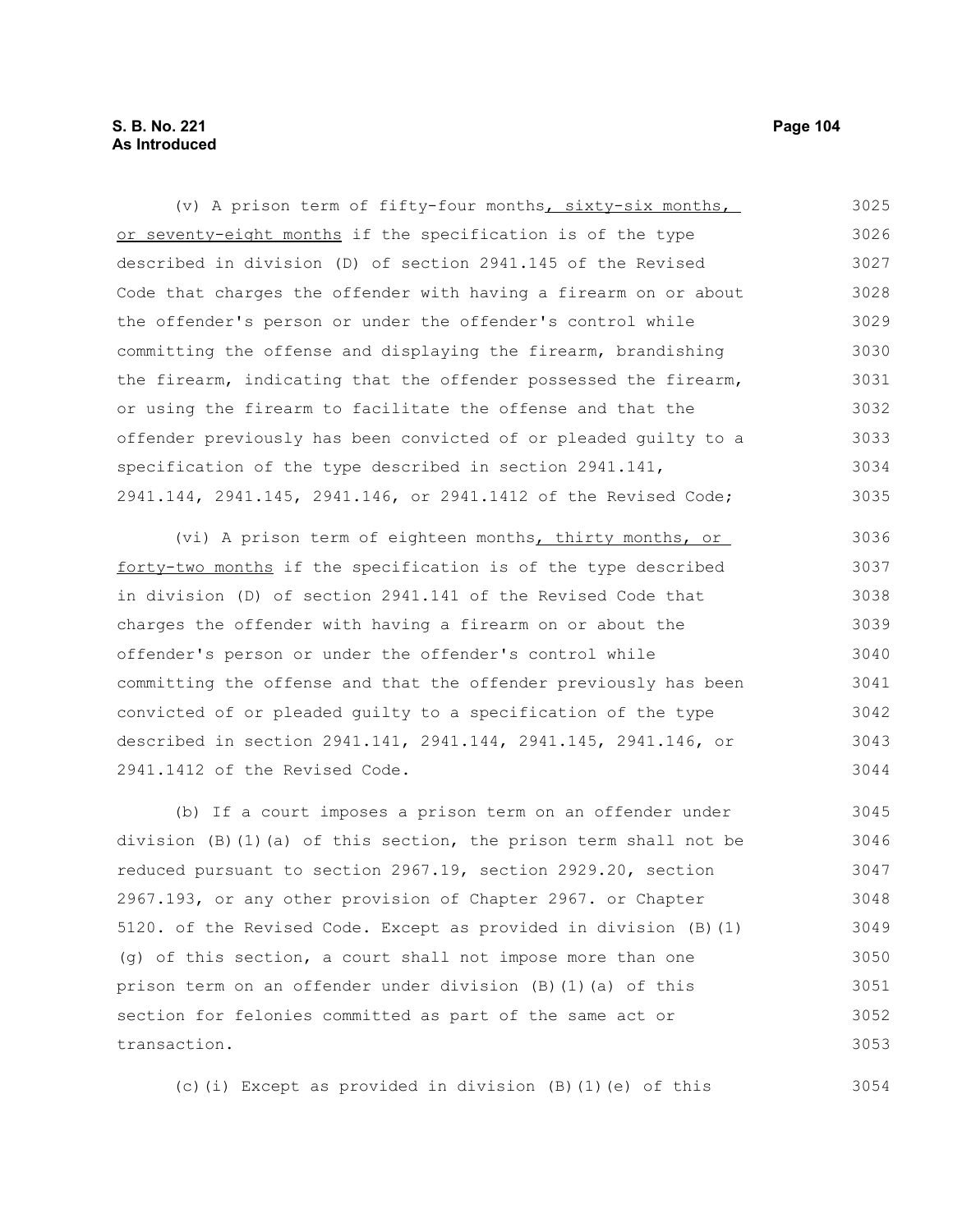section, if an offender who is convicted of or pleads guilty to a violation of section 2923.161 of the Revised Code or to a felony that includes, as an essential element, purposely or knowingly causing or attempting to cause the death of or physical harm to another, also is convicted of or pleads guilty to a specification of the type described in division (A) of section 2941.146 of the Revised Code that charges the offender with committing the offense by discharging a firearm from a motor vehicle other than a manufactured home, the court, after imposing a prison term on the offender for the violation of section 2923.161 of the Revised Code or for the other felony offense under division  $(A)$ ,  $(B)$ (2), or  $(B)$ (3) of this section, shall impose an additional prison term of five years upon the offender that shall not be reduced pursuant to section 2929.20, section 2967.19, section 2967.193, or any other provision of Chapter 2967. or Chapter 5120. of the Revised Code. 3055 3056 3057 3058 3059 3060 3061 3062 3063 3064 3065 3066 3067 3068 3069 3070

(ii) Except as provided in division (B)(1)(e) of this section, if an offender who is convicted of or pleads guilty to a violation of section 2923.161 of the Revised Code or to a felony that includes, as an essential element, purposely or knowingly causing or attempting to cause the death of or physical harm to another, also is convicted of or pleads guilty to a specification of the type described in division (C) of section 2941.146 of the Revised Code that charges the offender with committing the offense by discharging a firearm from a motor vehicle other than a manufactured home and that the offender previously has been convicted of or pleaded guilty to a specification of the type described in section 2941.141, 2941.144, 2941.145, 2941.146, or 2941.1412 of the Revised Code, the court, after imposing a prison term on the offender for the violation of section 2923.161 of the Revised Code or for the 3071 3072 3073 3074 3075 3076 3077 3078 3079 3080 3081 3082 3083 3084 3085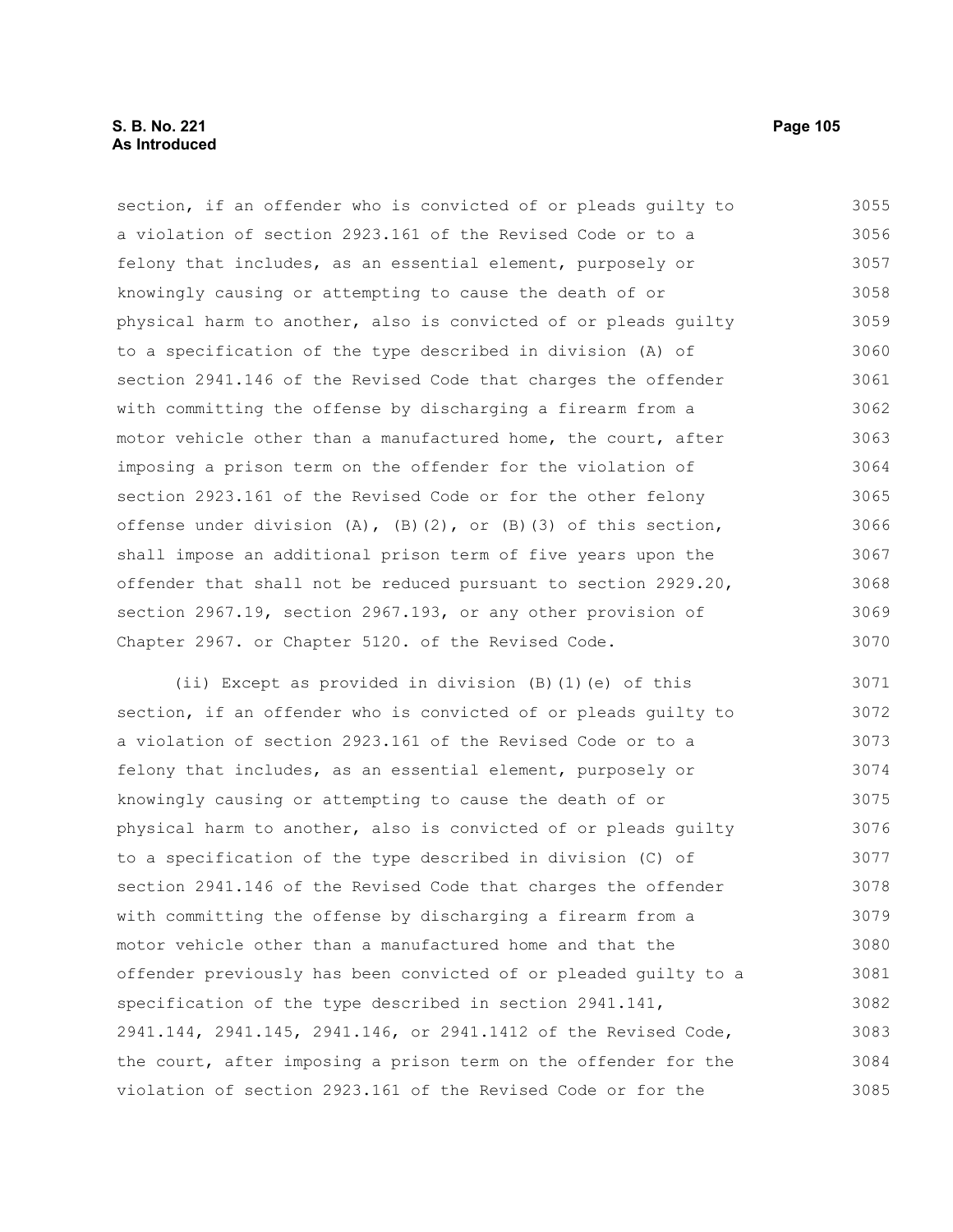## **S. B. No. 221 Page 106 As Introduced**

other felony offense under division  $(A)$ ,  $(B)$   $(2)$ , or  $(3)$  of this section, shall impose an additional prison term of ninety months upon the offender that shall not be reduced pursuant to section 2929.20, 2967.19, 2967.193, or any other provision of Chapter 2967. or Chapter 5120. of the Revised Code. 3086 3087 3088 3089 3090

(iii) A court shall not impose more than one additional prison term on an offender under division (B)(1)(c) of this section for felonies committed as part of the same act or transaction. If a court imposes an additional prison term on an offender under division (B)(1)(c) of this section relative to an offense, the court also shall impose a prison term under division (B)(1)(a) of this section relative to the same offense, provided the criteria specified in that division for imposing an additional prison term are satisfied relative to the offender and the offense. 3091 3092 3093 3094 3095 3096 3097 3098 3099 3100

(d) If an offender who is convicted of or pleads guilty to an offense of violence that is a felony also is convicted of or pleads guilty to a specification of the type described in section 2941.1411 of the Revised Code that charges the offender with wearing or carrying body armor while committing the felony offense of violence, the court shall impose on the offender an additional prison term of two years. The prison term so imposed, subject to divisions (C) to (I) of section 2967.19 of the Revised Code, shall not be reduced pursuant to section 2929.20, section 2967.19, section 2967.193, or any other provision of Chapter 2967. or Chapter 5120. of the Revised Code. A court shall not impose more than one prison term on an offender under division (B)(1)(d) of this section for felonies committed as part of the same act or transaction. If a court imposes an additional prison term under division (B)(1)(a) or (c) of this section, the court is not precluded from imposing an additional 3101 3102 3103 3104 3105 3106 3107 3108 3109 3110 3111 3112 3113 3114 3115 3116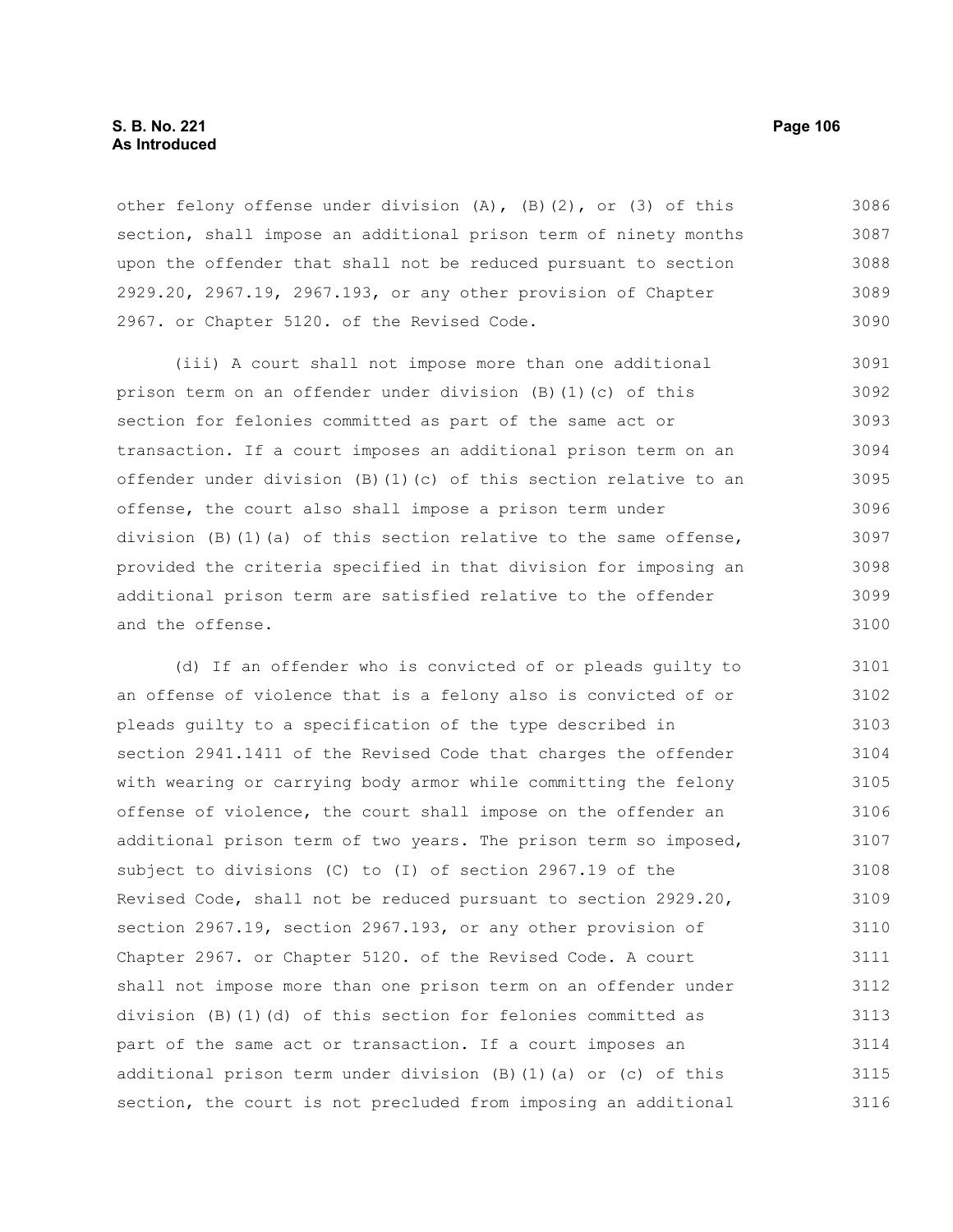3117

prison term under division (B)(1)(d) of this section.

(e) The court shall not impose any of the prison terms described in division (B)(1)(a) of this section or any of the additional prison terms described in division (B)(1)(c) of this section upon an offender for a violation of section 2923.12 or 2923.123 of the Revised Code. The court shall not impose any of the prison terms described in division (B)(1)(a) or (b) of this section upon an offender for a violation of section 2923.122 that involves a deadly weapon that is a firearm other than a dangerous ordnance, section 2923.16, or section 2923.121 of the Revised Code. The court shall not impose any of the prison terms described in division  $(B)$  (1)(a) of this section or any of the additional prison terms described in division (B)(1)(c) of this section upon an offender for a violation of section 2923.13 of the Revised Code unless all of the following apply: 3118 3119 3120 3121 3122 3123 3124 3125 3126 3127 3128 3129 3130 3131

(i) The offender previously has been convicted of aggravated murder, murder, or any felony of the first or second degree. 3132 3133 3134

(ii) Less than five years have passed since the offender was released from prison or post-release control, whichever is later, for the prior offense. 3135 3136 3137

(f)(i) If an offender is convicted of or pleads guilty to a felony that includes, as an essential element, causing or attempting to cause the death of or physical harm to another and also is convicted of or pleads guilty to a specification of the type described in division (A) of section 2941.1412 of the Revised Code that charges the offender with committing the offense by discharging a firearm at a peace officer as defined in section 2935.01 of the Revised Code or a corrections officer, as defined in section 2941.1412 of the Revised Code, the court, 3138 3139 3140 3141 3142 3143 3144 3145 3146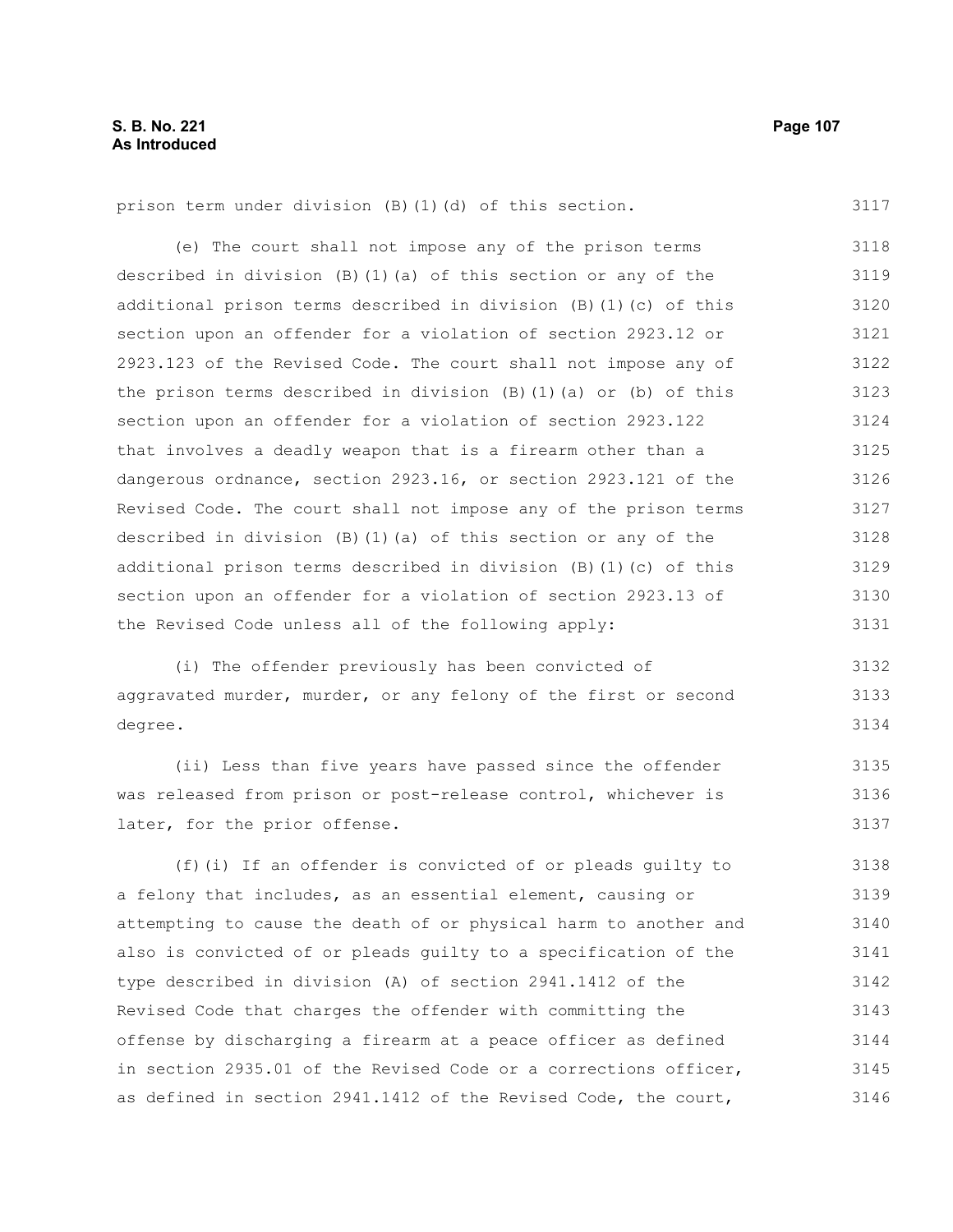## **S. B. No. 221 Page 108 As Introduced**

after imposing a prison term on the offender for the felony offense under division  $(A)$ ,  $(B)$   $(2)$ , or  $(B)$   $(3)$  of this section, shall impose an additional prison term of seven years upon the offender that shall not be reduced pursuant to section 2929.20, section 2967.19, section 2967.193, or any other provision of Chapter 2967. or Chapter 5120. of the Revised Code. 3147 3148 3149 3150 3151 3152

(ii) If an offender is convicted of or pleads guilty to a felony that includes, as an essential element, causing or attempting to cause the death of or physical harm to another and also is convicted of or pleads guilty to a specification of the type described in division (B) of section 2941.1412 of the Revised Code that charges the offender with committing the offense by discharging a firearm at a peace officer, as defined in section 2935.01 of the Revised Code, or a corrections officer, as defined in section 2941.1412 of the Revised Code, and that the offender previously has been convicted of or pleaded guilty to a specification of the type described in section 2941.141, 2941.144, 2941.145, 2941.146, or 2941.1412 of the Revised Code, the court, after imposing a prison term on the offender for the felony offense under division (A), (B)(2), or (3) of this section, shall impose an additional prison term of one hundred twenty-six months upon the offender that shall not be reduced pursuant to section 2929.20, 2967.19, 2967.193, or any other provision of Chapter 2967. or 5120. of the Revised Code. 3153 3154 3155 3156 3157 3158 3159 3160 3161 3162 3163 3164 3165 3166 3167 3168 3169 3170 3171

(iii) If an offender is convicted of or pleads guilty to two or more felonies that include, as an essential element, causing or attempting to cause the death or physical harm to another and also is convicted of or pleads guilty to a specification of the type described under division (B)(1)(f) of this section in connection with two or more of the felonies of 3172 3173 3174 3175 3176 3177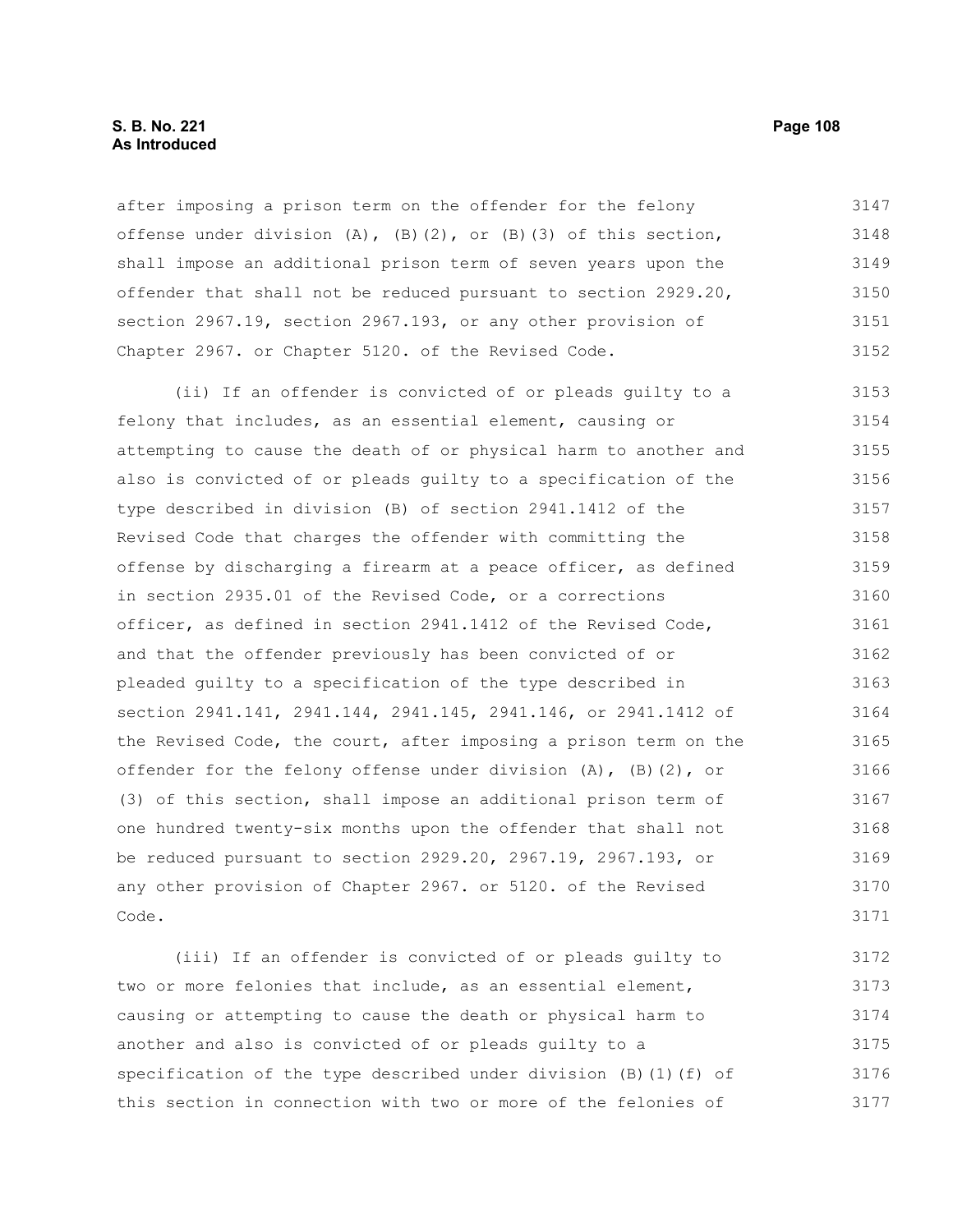# **S. B. No. 221 Page 109 As Introduced**

which the offender is convicted or to which the offender pleads guilty, the sentencing court shall impose on the offender the prison term specified under division (B)(1)(f) of this section for each of two of the specifications of which the offender is convicted or to which the offender pleads guilty and, in its discretion, also may impose on the offender the prison term specified under that division for any or all of the remaining specifications. If a court imposes an additional prison term on an offender under division  $(B)$  (1)(f) of this section relative to an offense, the court shall not impose a prison term under division  $(B)(1)(a)$  or  $(c)$  of this section relative to the same offense. 3178 3179 3180 3181 3182 3183 3184 3185 3186 3187 3188 3189

(g) If an offender is convicted of or pleads guilty to two or more felonies, if one or more of those felonies are aggravated murder, murder, attempted aggravated murder, attempted murder, aggravated robbery, felonious assault, or rape, and if the offender is convicted of or pleads guilty to a specification of the type described under division (B)(1)(a) of this section in connection with two or more of the felonies, the sentencing court shall impose on the offender the prison term specified under division  $(B)$  (1)(a) of this section for each of the two most serious specifications of which the offender is convicted or to which the offender pleads guilty and, in its discretion, also may impose on the offender the prison term specified under that division for any or all of the remaining specifications. 3190 3191 3192 3193 3194 3195 3196 3197 3198 3199 3200 3201 3202 3203

(2)(a) If division (B)(2)(b) of this section does not apply, the court may impose on an offender, in addition to the longest prison term authorized or required for the offense or, for offenses for which division  $(A)$   $(1)$   $(a)$  or  $(2)$   $(a)$  of this section applies, in addition to the longest minimum prison term 3204 3205 3206 3207 3208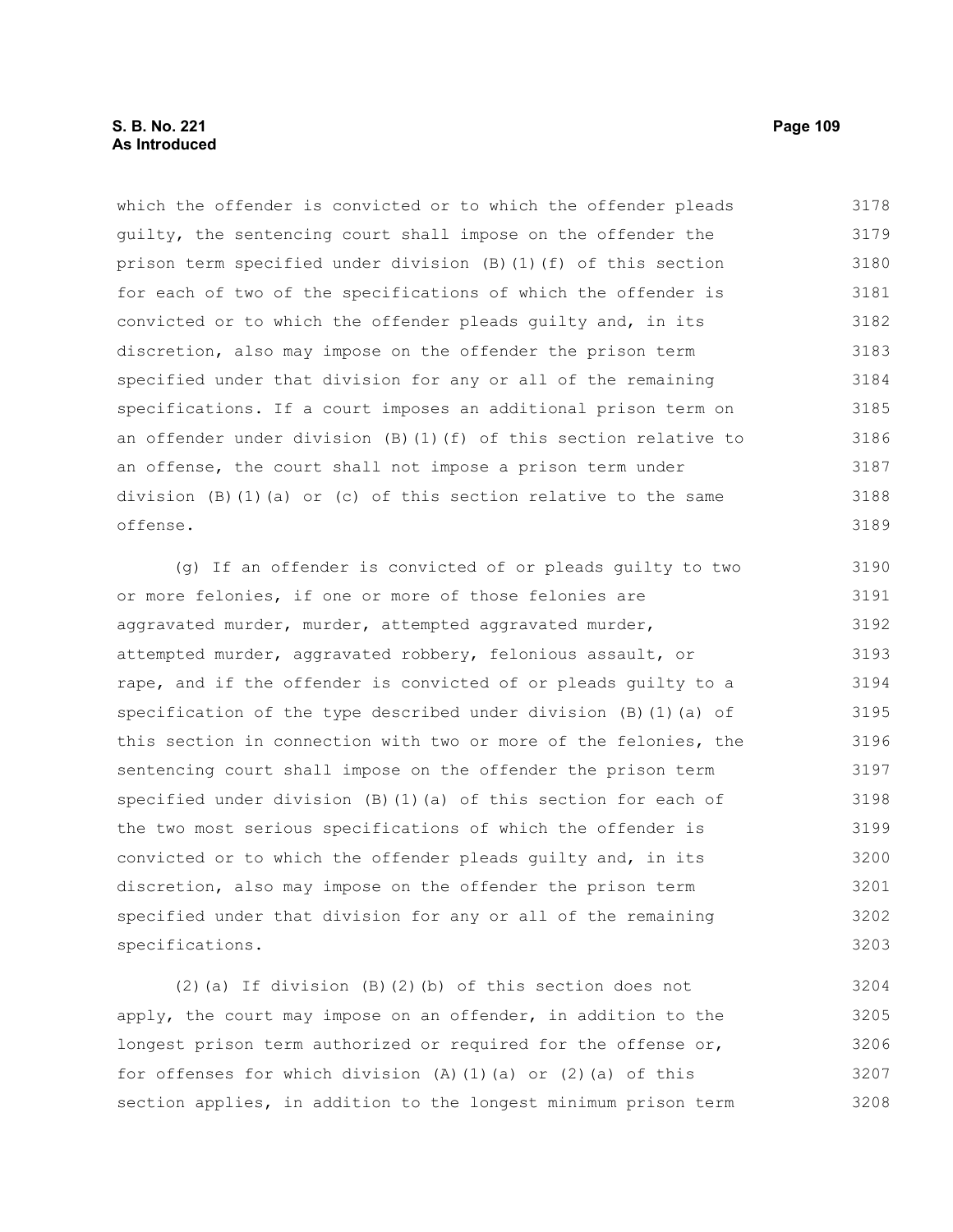# **S. B. No. 221 Page 110 As Introduced**

authorized or required for the offense, an additional definite prison term of one, two, three, four, five, six, seven, eight, nine, or ten years if all of the following criteria are met: 3209 3210 3211

(i) The offender is convicted of or pleads guilty to a specification of the type described in section 2941.149 of the Revised Code that the offender is a repeat violent offender. 3212 3213 3214

(ii) The offense of which the offender currently is convicted or to which the offender currently pleads guilty is aggravated murder and the court does not impose a sentence of death or life imprisonment without parole, murder, terrorism and the court does not impose a sentence of life imprisonment without parole, any felony of the first degree that is an offense of violence and the court does not impose a sentence of life imprisonment without parole, or any felony of the second degree that is an offense of violence and the trier of fact finds that the offense involved an attempt to cause or a threat to cause serious physical harm to a person or resulted in serious physical harm to a person. 3215 3216 3217 3218 3219 3220 3221 3222 3223 3224 3225 3226

(iii) The court imposes the longest prison term for the offense or the longest minimum prison term for the offense, whichever is applicable, that is not life imprisonment without parole. 3227 3228 3229 3230

(iv) The court finds that the prison terms imposed pursuant to division (B)(2)(a)(iii) of this section and, if applicable, division (B)(1) or (3) of this section are inadequate to punish the offender and protect the public from future crime, because the applicable factors under section 2929.12 of the Revised Code indicating a greater likelihood of recidivism outweigh the applicable factors under that section indicating a lesser likelihood of recidivism. 3231 3232 3233 3234 3235 3236 3237 3238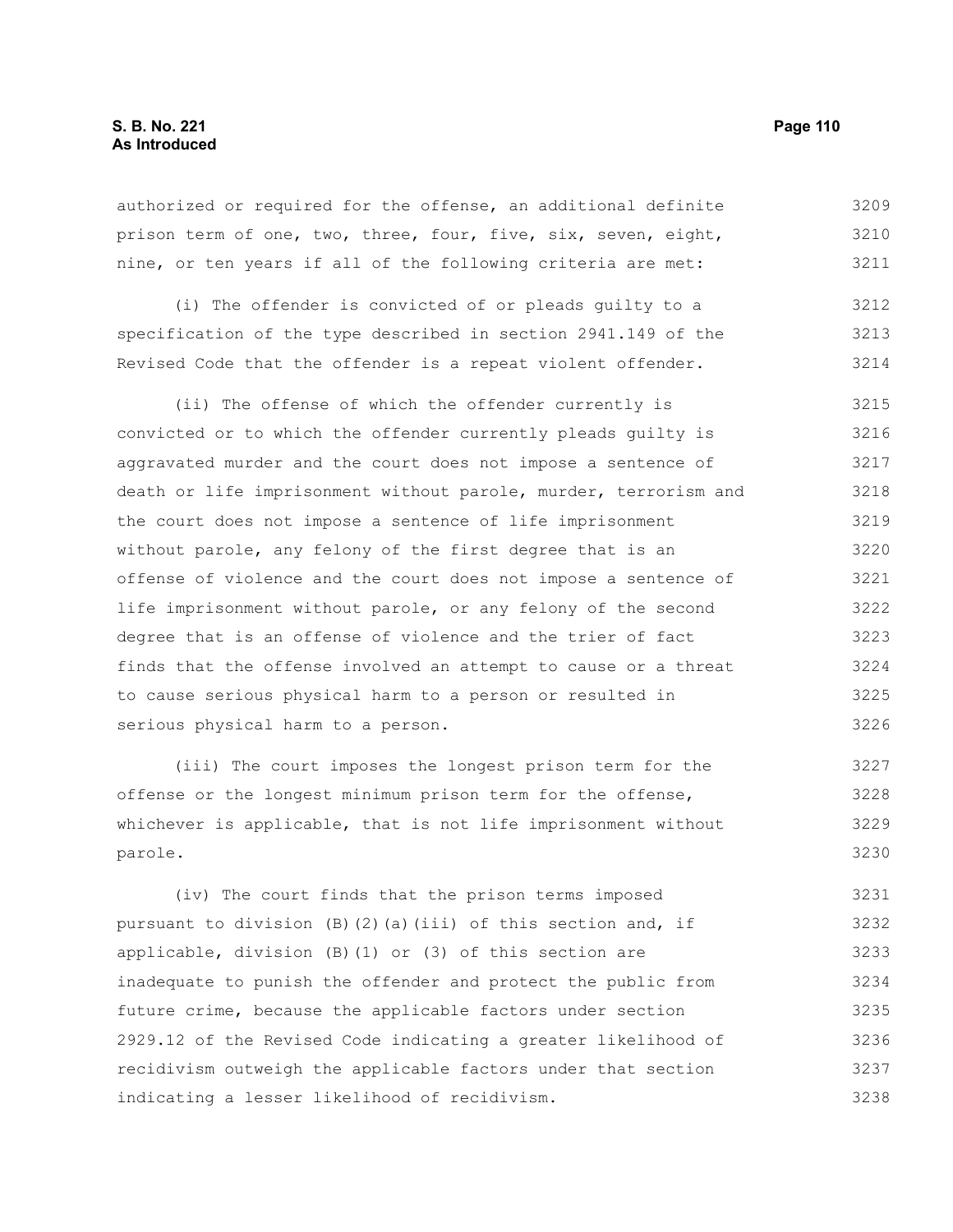# **S. B. No. 221 Page 111 As Introduced**

(v) The court finds that the prison terms imposed pursuant to division (B)(2)(a)(iii) of this section and, if applicable, division (B)(1) or (3) of this section are demeaning to the seriousness of the offense, because one or more of the factors under section 2929.12 of the Revised Code indicating that the offender's conduct is more serious than conduct normally constituting the offense are present, and they outweigh the applicable factors under that section indicating that the offender's conduct is less serious than conduct normally constituting the offense. 3239 3240 3241 3242 3243 3244 3245 3246 3247 3248

(b) The court shall impose on an offender the longest prison term authorized or required for the offense or, for offenses for which division (A)(1)(a) or (2)(a) of this section applies, the longest minimum prison term authorized or required for the offense, and shall impose on the offender an additional definite prison term of one, two, three, four, five, six, seven, eight, nine, or ten years if all of the following criteria are met:

(i) The offender is convicted of or pleads guilty to a specification of the type described in section 2941.149 of the Revised Code that the offender is a repeat violent offender. 3257 3258 3259

(ii) The offender within the preceding twenty years has been convicted of or pleaded guilty to three or more offenses described in division (CC)(1) of section 2929.01 of the Revised Code, including all offenses described in that division of which the offender is convicted or to which the offender pleads guilty in the current prosecution and all offenses described in that division of which the offender previously has been convicted or to which the offender previously pleaded guilty, whether prosecuted together or separately. 3260 3261 3262 3263 3264 3265 3266 3267 3268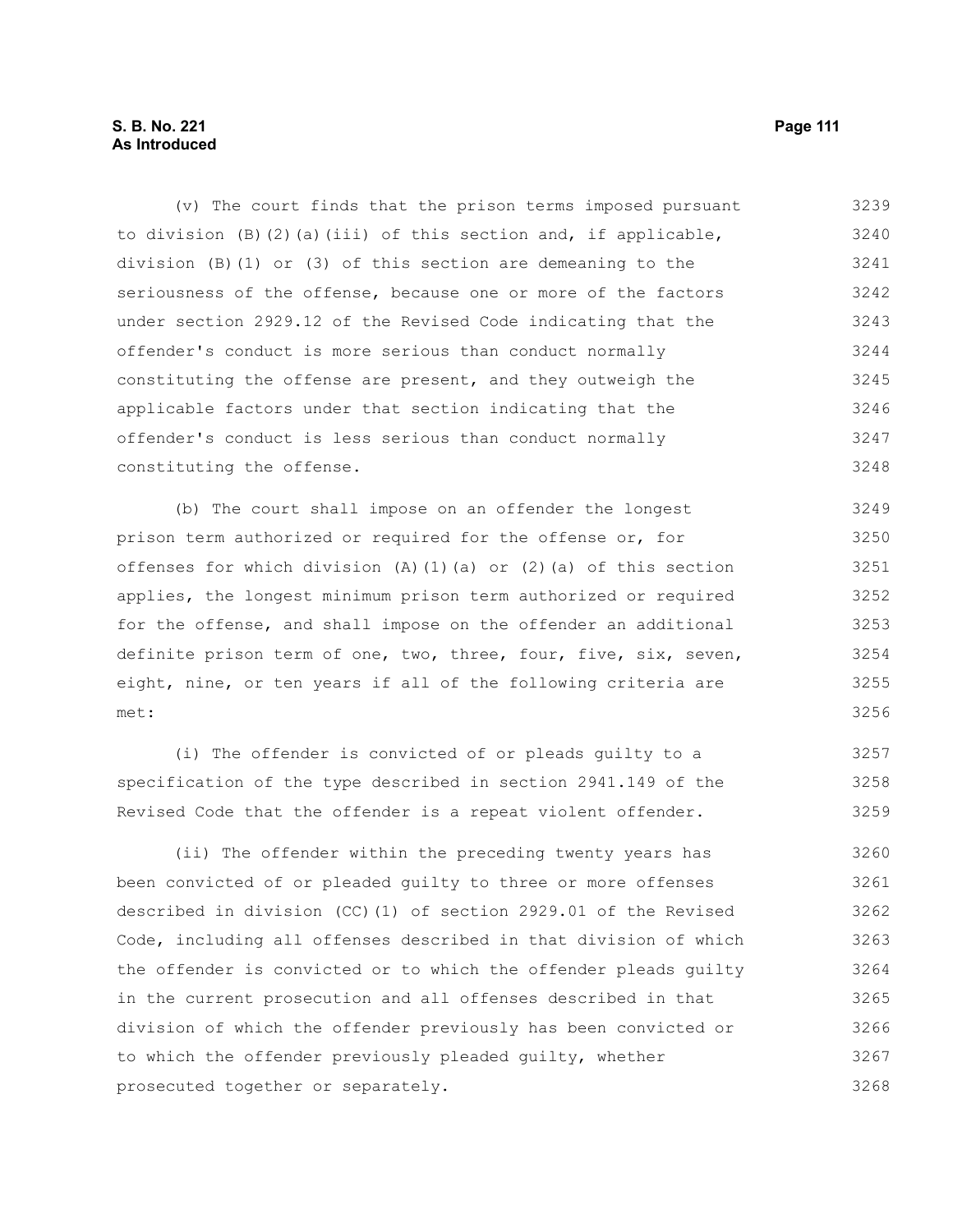# **S. B. No. 221 Page 112 As Introduced**

(iii) The offense or offenses of which the offender currently is convicted or to which the offender currently pleads guilty is aggravated murder and the court does not impose a sentence of death or life imprisonment without parole, murder, terrorism and the court does not impose a sentence of life imprisonment without parole, any felony of the first degree that is an offense of violence and the court does not impose a sentence of life imprisonment without parole, or any felony of the second degree that is an offense of violence and the trier of fact finds that the offense involved an attempt to cause or a threat to cause serious physical harm to a person or resulted in serious physical harm to a person. 3269 3270 3271 3272 3273 3274 3275 3276 3277 3278 3279 3280

(c) For purposes of division (B)(2)(b) of this section, two or more offenses committed at the same time or as part of the same act or event shall be considered one offense, and that one offense shall be the offense with the greatest penalty. 3281 3282 3283 3284

(d) A sentence imposed under division (B)(2)(a) or (b) of this section shall not be reduced pursuant to section 2929.20, section 2967.19, or section 2967.193, or any other provision of Chapter 2967. or Chapter 5120. of the Revised Code. The offender shall serve an additional prison term imposed under division (B) (2)(a) or (b) of this section consecutively to and prior to the prison term imposed for the underlying offense. 3285 3286 3287 3288 3289 3290 3291

(e) When imposing a sentence pursuant to division (B)(2) (a) or (b) of this section, the court shall state its findings explaining the imposed sentence.

(3) Except when an offender commits a violation of section 2903.01 or 2907.02 of the Revised Code and the penalty imposed for the violation is life imprisonment or commits a violation of section 2903.02 of the Revised Code, if the offender commits a 3295 3296 3297 3298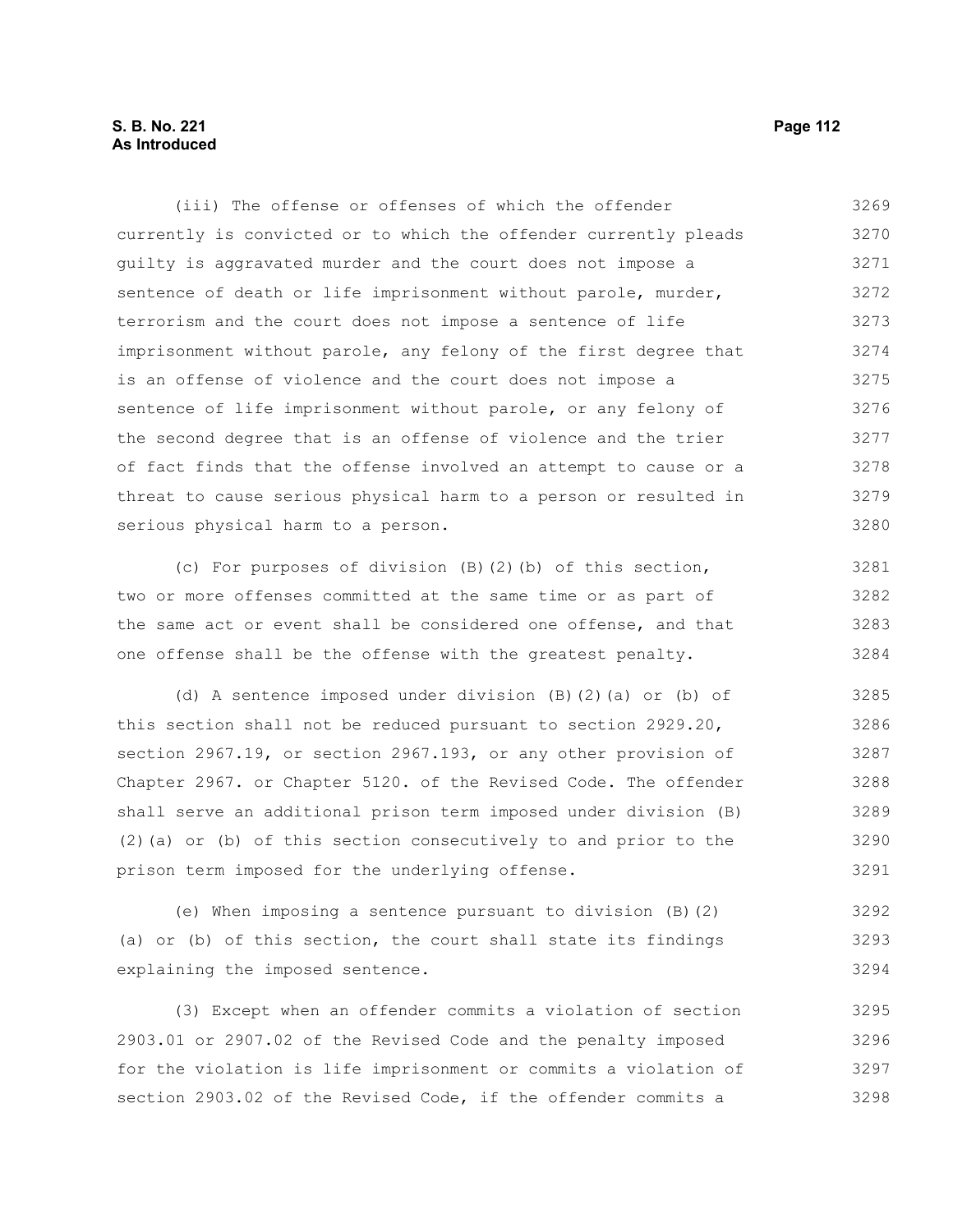violation of section 2925.03 or 2925.11 of the Revised Code and that section classifies the offender as a major drug offender, if the offender commits a violation of section 2925.05 of the Revised Code and division  $(E)$  (1) of that section classifies the offender as a major drug offender, if the offender commits a felony violation of section 2925.02, 2925.04, 2925.05, 2925.36, 3719.07, 3719.08, 3719.16, 3719.161, 4729.37, or 4729.61, division (C) or (D) of section 3719.172, division (E) of section 4729.51, or division (J) of section 4729.54 of the Revised Code that includes the sale, offer to sell, or possession of a schedule I or II controlled substance, with the exception of marihuana, and the court imposing sentence upon the offender finds that the offender is guilty of a specification of the type described in division (A) of section 2941.1410 of the Revised Code charging that the offender is a major drug offender, if the court imposing sentence upon an offender for a felony finds that the offender is guilty of corrupt activity with the most serious offense in the pattern of corrupt activity being a felony of the first degree, or if the offender is guilty of an attempted violation of section 2907.02 of the Revised Code and, had the offender completed the violation of section 2907.02 of the Revised Code that was attempted, the offender would have been subject to a sentence of life imprisonment or life imprisonment without parole for the violation of section 2907.02 of the Revised Code, the court shall impose upon the offender for the felony violation a mandatory prison term determined as described in this division that, subject to divisions (C) to (I) of section 2967.19 of the Revised Code, cannot be reduced pursuant to section 2929.20, section 2967.19, or any other provision of Chapter 2967. or 5120. of the Revised Code. The mandatory prison term shall be the maximum definite prison term prescribed in division (A)(1)(b) of this section for a felony of the first 3299 3300 3301 3302 3303 3304 3305 3306 3307 3308 3309 3310 3311 3312 3313 3314 3315 3316 3317 3318 3319 3320 3321 3322 3323 3324 3325 3326 3327 3328 3329 3330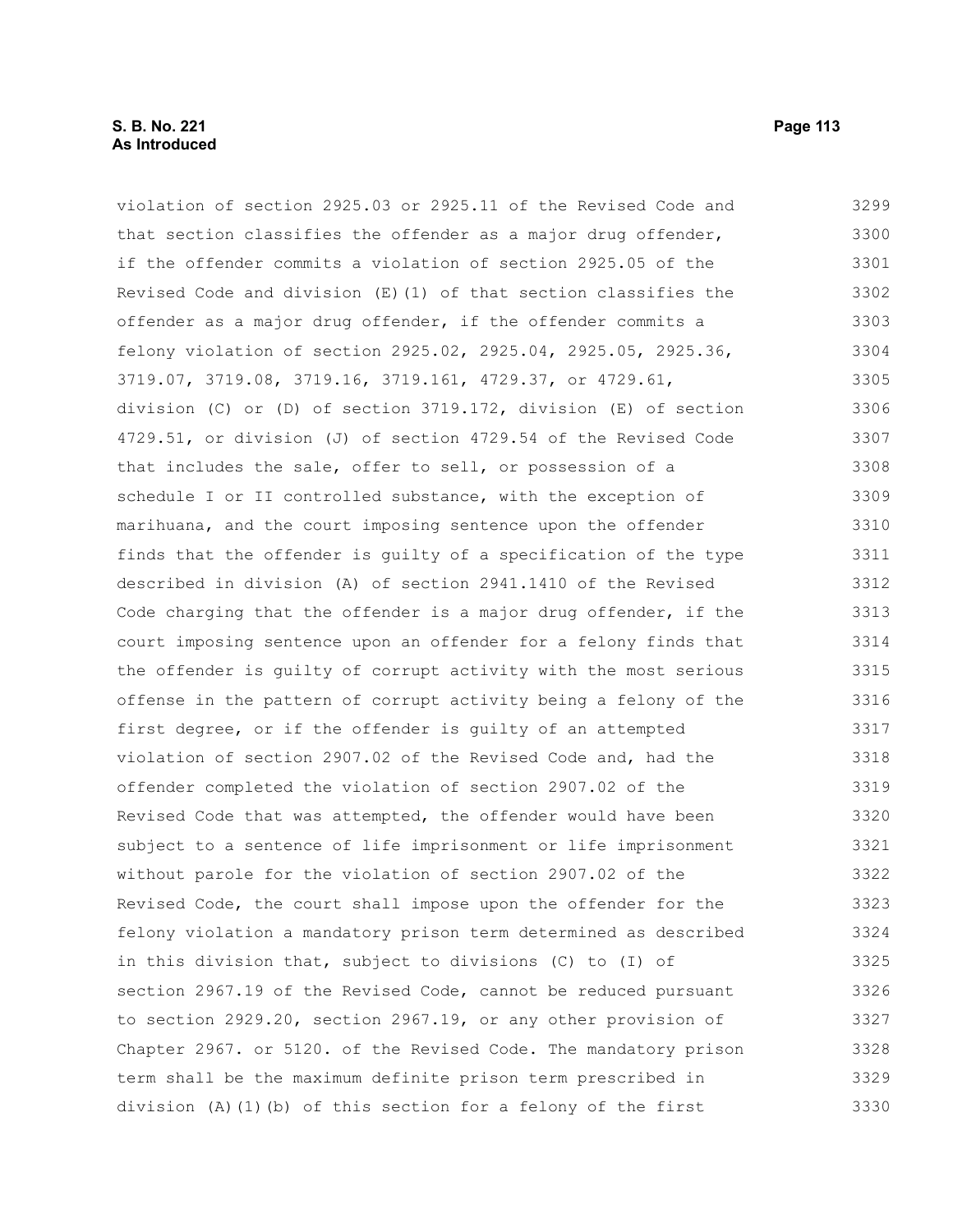degree, except that for offenses for which division (A)(1)(a) of this section applies, the mandatory prison term shall be the longest minimum prison term prescribed in that division for the offense. 3331 3332 3333 3334

(4) If the offender is being sentenced for a third or fourth degree felony OVI offense under division (G)(2) of section 2929.13 of the Revised Code, the sentencing court shall impose upon the offender a mandatory prison term in accordance with that division. In addition to the mandatory prison term, if the offender is being sentenced for a fourth degree felony OVI offense, the court, notwithstanding division (A)(4) of this section, may sentence the offender to a definite prison term of not less than six months and not more than thirty months, and if the offender is being sentenced for a third degree felony OVI offense, the sentencing court may sentence the offender to an additional prison term of any duration specified in division (A) (3) of this section. In either case, the additional prison term imposed shall be reduced by the sixty or one hundred twenty days imposed upon the offender as the mandatory prison term. The total of the additional prison term imposed under division (B) (4) of this section plus the sixty or one hundred twenty days imposed as the mandatory prison term shall equal a definite term in the range of six months to thirty months for a fourth degree felony OVI offense and shall equal one of the authorized prison terms specified in division (A)(3) of this section for a third degree felony OVI offense. If the court imposes an additional prison term under division (B)(4) of this section, the offender shall serve the additional prison term after the offender has served the mandatory prison term required for the offense. In addition to the mandatory prison term or mandatory and additional prison term imposed as described in division (B)(4) 3335 3336 3337 3338 3339 3340 3341 3342 3343 3344 3345 3346 3347 3348 3349 3350 3351 3352 3353 3354 3355 3356 3357 3358 3359 3360 3361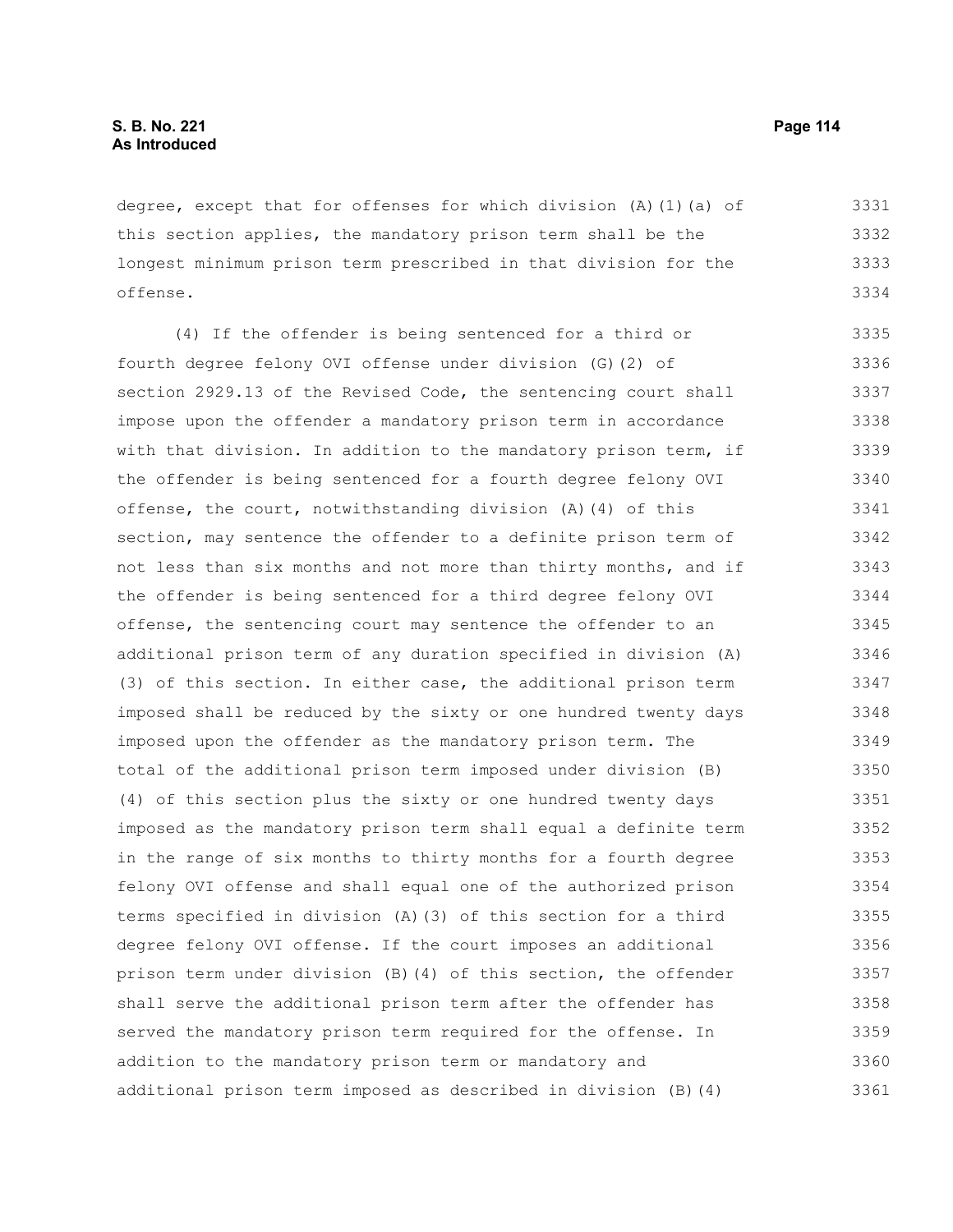of this section, the court also may sentence the offender to a community control sanction under section 2929.16 or 2929.17 of the Revised Code, but the offender shall serve all of the prison terms so imposed prior to serving the community control sanction. 3362 3363 3364 3365 3366

If the offender is being sentenced for a fourth degree felony OVI offense under division (G)(1) of section 2929.13 of the Revised Code and the court imposes a mandatory term of local incarceration, the court may impose a prison term as described in division (A)(1) of that section. 3367 3368 3369 3370 3371

(5) If an offender is convicted of or pleads guilty to a violation of division (A)(1) or (2) of section 2903.06 of the Revised Code and also is convicted of or pleads guilty to a specification of the type described in section 2941.1414 of the Revised Code that charges that the victim of the offense is a peace officer, as defined in section 2935.01 of the Revised Code, or an investigator of the bureau of criminal identification and investigation, as defined in section 2903.11 of the Revised Code, the court shall impose on the offender a prison term of five years. If a court imposes a prison term on an offender under division (B)(5) of this section, the prison term, subject to divisions (C) to (I) of section 2967.19 of the Revised Code, shall not be reduced pursuant to section 2929.20, section 2967.19, section 2967.193, or any other provision of Chapter 2967. or Chapter 5120. of the Revised Code. A court shall not impose more than one prison term on an offender under division (B)(5) of this section for felonies committed as part of the same act. 3372 3373 3374 3375 3376 3377 3378 3379 3380 3381 3382 3383 3384 3385 3386 3387 3388 3389

(6) If an offender is convicted of or pleads guilty to a violation of division (A)(1) or (2) of section 2903.06 of the 3390 3391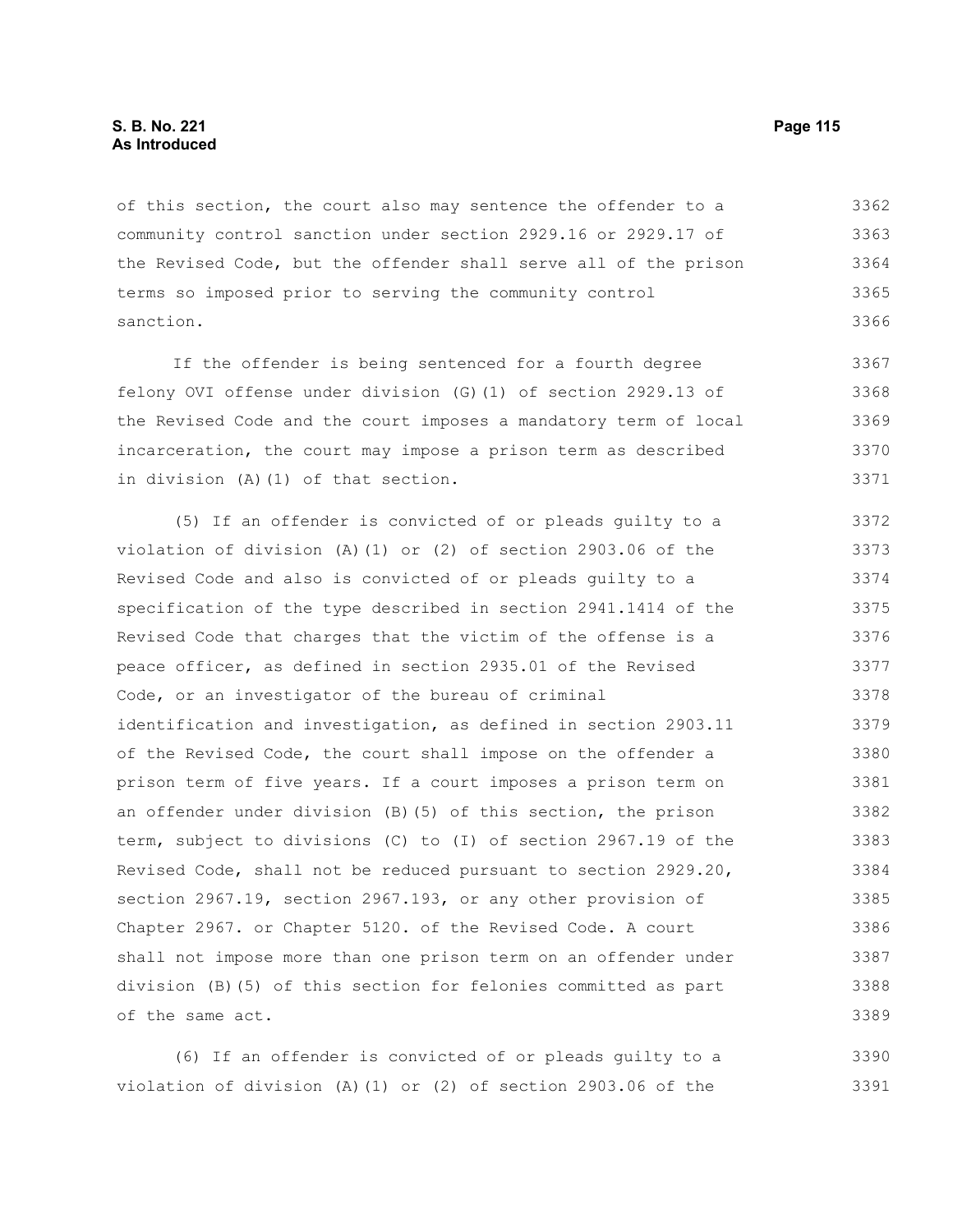# **S. B. No. 221 Page 116 As Introduced**

Revised Code and also is convicted of or pleads guilty to a specification of the type described in section 2941.1415 of the Revised Code that charges that the offender previously has been convicted of or pleaded guilty to three or more violations of division (A) or (B) of section 4511.19 of the Revised Code or an equivalent offense, as defined in section 2941.1415 of the Revised Code, or three or more violations of any combination of those divisions and offenses, the court shall impose on the offender a prison term of three years. If a court imposes a prison term on an offender under division (B)(6) of this section, the prison term, subject to divisions (C) to (I) of section 2967.19 of the Revised Code, shall not be reduced pursuant to section 2929.20, section 2967.19, section 2967.193, or any other provision of Chapter 2967. or Chapter 5120. of the Revised Code. A court shall not impose more than one prison term on an offender under division (B)(6) of this section for felonies committed as part of the same act. 3392 3393 3394 3395 3396 3397 3398 3399 3400 3401 3402 3403 3404 3405 3406 3407 3408

(7)(a) If an offender is convicted of or pleads guilty to a felony violation of section 2905.01, 2905.02, 2907.21, 2907.22, or 2923.32, division (A)(1) or (2) of section 2907.323 involving a minor, or division  $(B)(1)$ ,  $(2)$ ,  $(3)$ ,  $(4)$ , or  $(5)$  of section 2919.22 of the Revised Code and also is convicted of or pleads guilty to a specification of the type described in section 2941.1422 of the Revised Code that charges that the offender knowingly committed the offense in furtherance of human trafficking, the court shall impose on the offender a mandatory prison term that is one of the following: 3409 3410 3411 3412 3413 3414 3415 3416 3417 3418

(i) If the offense is a felony of the first degree, a definite prison term of not less than five years and not greater than eleven years, except that if the offense is a felony of the first degree committed on or after the effective date of this 3419 3420 3421 3422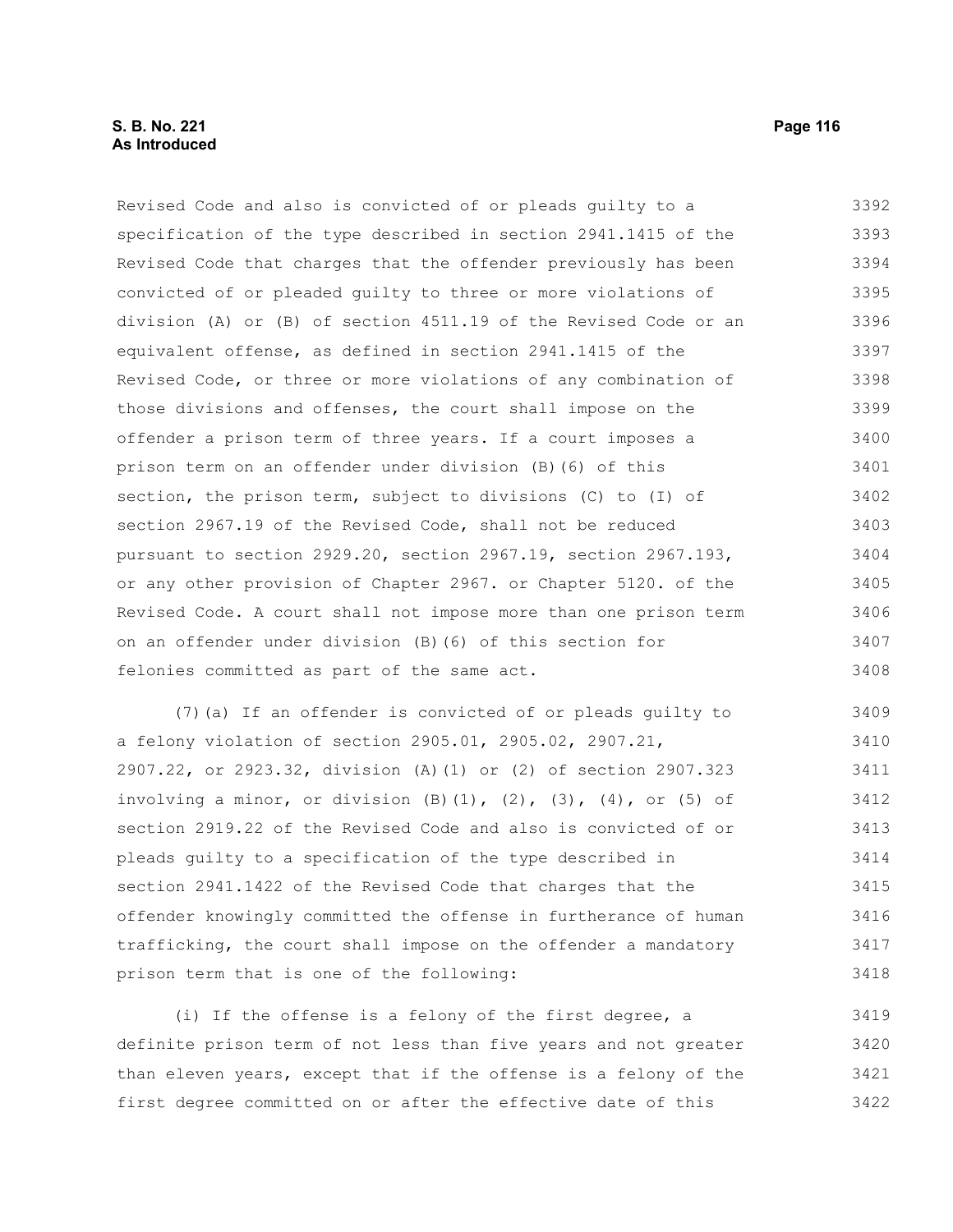amendment, the court shall impose as the minimum prison term a mandatory term of not less than five years and not greater than eleven years; 3423 3424 3425

(ii) If the offense is a felony of the second or third degree, a definite prison term of not less than three years and not greater than the maximum prison term allowed for the offense by division (A)(2)(b) or (3) of this section, except that if the offense is a felony of the second degree committed on or after the effective date of this amendment, the court shall impose as the minimum prison term a mandatory term of not less than three years and not greater than eight years; 3426 3427 3428 3429 3430 3431 3432 3433

(iii) If the offense is a felony of the fourth or fifth degree, a definite prison term that is the maximum prison term allowed for the offense by division (A) of section 2929.14 of the Revised Code. 3434 3435 3436 3437

(b) Subject to divisions (C) to (I) of section 2967.19 of the Revised Code, the prison term imposed under division (B)(7) (a) of this section shall not be reduced pursuant to section 2929.20, section 2967.19, section 2967.193, or any other provision of Chapter 2967. of the Revised Code. A court shall not impose more than one prison term on an offender under division (B)(7)(a) of this section for felonies committed as part of the same act, scheme, or plan. 3438 3439 3440 3441 3442 3443 3444 3445

(8) If an offender is convicted of or pleads guilty to a felony violation of section 2903.11, 2903.12, or 2903.13 of the Revised Code and also is convicted of or pleads guilty to a specification of the type described in section 2941.1423 of the Revised Code that charges that the victim of the violation was a woman whom the offender knew was pregnant at the time of the violation, notwithstanding the range prescribed in division (A) 3446 3447 3448 3449 3450 3451 3452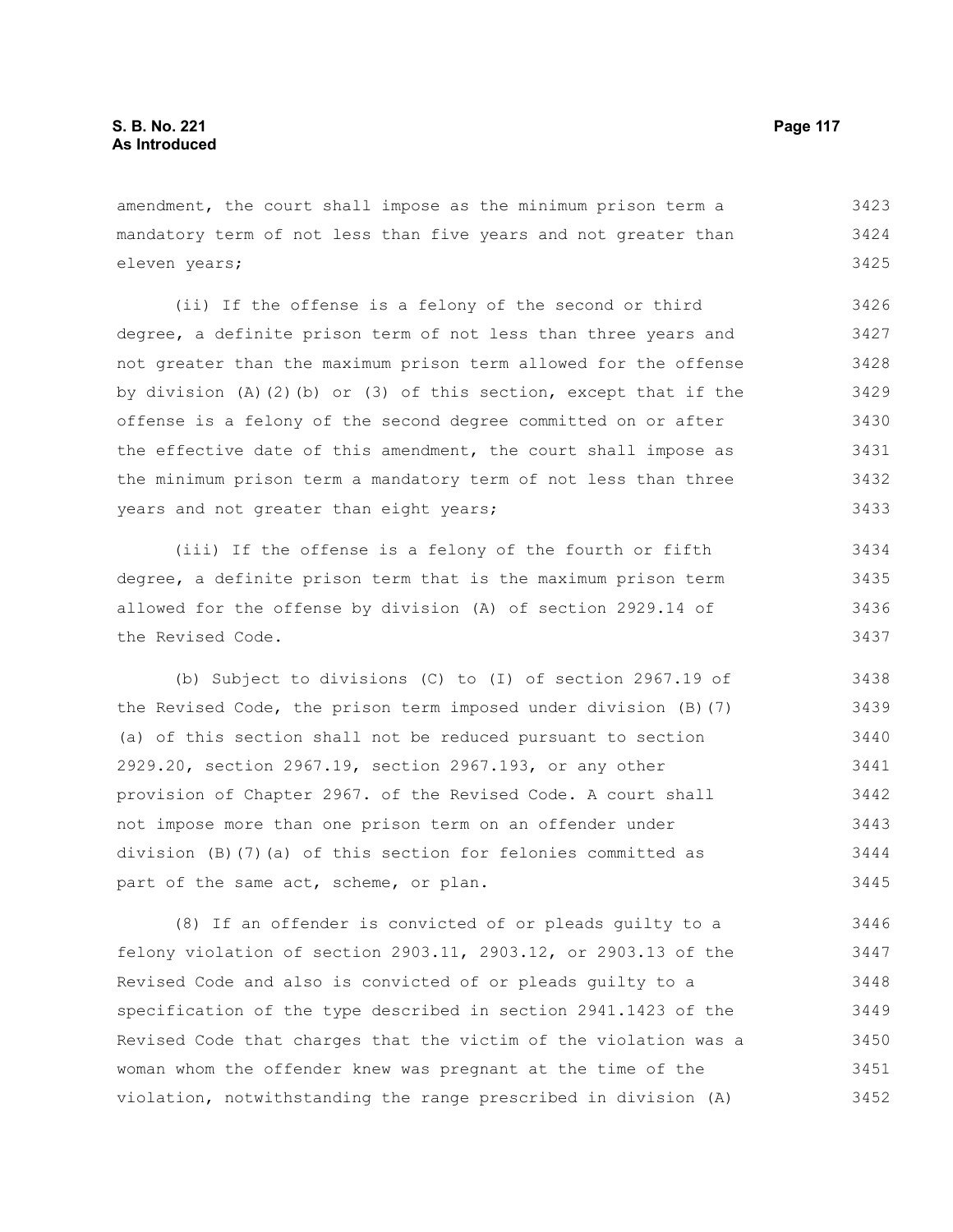# **S. B. No. 221 Page 118 As Introduced**

of this section as the definite prison term or minimum prison term for felonies of the same degree as the violation, the court shall impose on the offender a mandatory prison term that is either a definite prison term of six months or one of the prison terms prescribed in division (A) of this section for felonies of the same degree as the violation, except that if the violation is a felony of the first or second degree committed on or after the effective date of this amendment, the court shall impose as the minimum prison term under division  $(A)$   $(1)$   $(a)$  or  $(2)$   $(a)$  of this section a mandatory term that is one of the terms prescribed in that division, whichever is applicable, for the offense. 3453 3454 3455 3456 3457 3458 3459 3460 3461 3462 3463 3464

(9)(a) If an offender is convicted of or pleads guilty to a violation of division (A)(1) or (2) of section 2903.11 of the Revised Code and also is convicted of or pleads guilty to a specification of the type described in section 2941.1425 of the Revised Code, the court shall impose on the offender a mandatory prison term of six years if either of the following applies: 3465 3466 3467 3468 3469 3470

(i) The violation is a violation of division (A)(1) of section 2903.11 of the Revised Code and the specification charges that the offender used an accelerant in committing the violation and the serious physical harm to another or to another's unborn caused by the violation resulted in a permanent, serious disfigurement or permanent, substantial incapacity; 3471 3472 3473 3474 3475 3476 3477

(ii) The violation is a violation of division (A)(2) of section 2903.11 of the Revised Code and the specification charges that the offender used an accelerant in committing the violation, that the violation caused physical harm to another or to another's unborn, and that the physical harm resulted in a 3478 3479 3480 3481 3482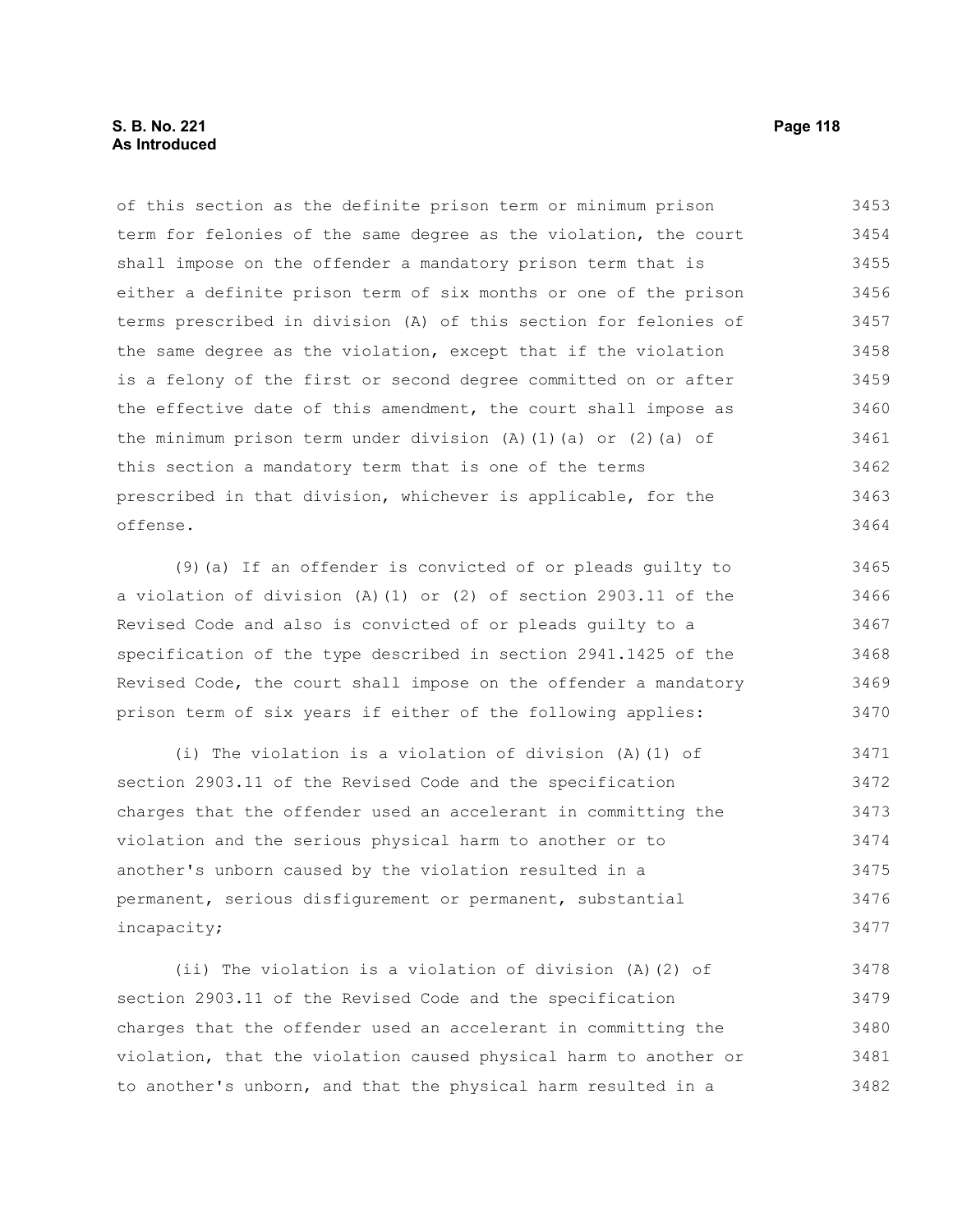permanent, serious disfigurement or permanent, substantial incapacity. 3483 3484

(b) If a court imposes a prison term on an offender under division (B)(9)(a) of this section, the prison term shall not be reduced pursuant to section 2929.20, section 2967.19, section 2967.193, or any other provision of Chapter 2967. or Chapter 5120. of the Revised Code. A court shall not impose more than one prison term on an offender under division (B)(9) of this section for felonies committed as part of the same act. 3485 3486 3487 3488 3489 3490 3491

(c) The provisions of divisions (B)(9) and (C)(6) of this section and of division (D)(2) of section 2903.11, division (F) (20) of section 2929.13, and section 2941.1425 of the Revised Code shall be known as "Judy's Law." 3492 3493 3494 3495

(10) If an offender is convicted of or pleads guilty to a violation of division (A) of section 2903.11 of the Revised Code and also is convicted of or pleads guilty to a specification of the type described in section 2941.1426 of the Revised Code that charges that the victim of the offense suffered permanent disabling harm as a result of the offense and that the victim was under ten years of age at the time of the offense, regardless of whether the offender knew the age of the victim, the court shall impose upon the offender an additional definite prison term of six years. A prison term imposed on an offender under division (B)(10) of this section shall not be reduced pursuant to section 2929.20, section 2967.193, or any other provision of Chapter 2967. or Chapter 5120. of the Revised Code. If a court imposes an additional prison term on an offender under this division relative to a violation of division (A) of section 2903.11 of the Revised Code, the court shall not impose any other additional prison term on the offender relative to the 3496 3497 3498 3499 3500 3501 3502 3503 3504 3505 3506 3507 3508 3509 3510 3511 3512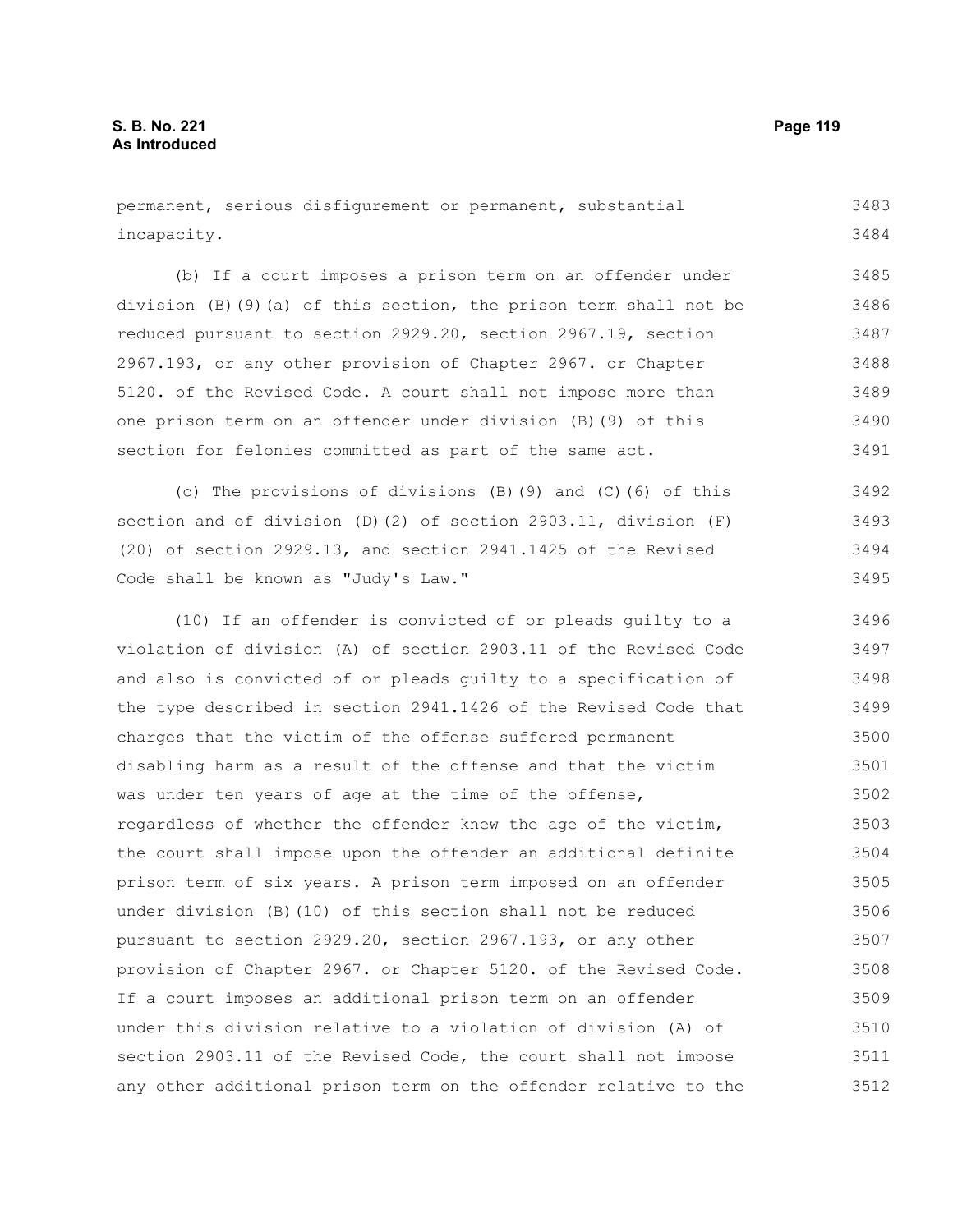#### same offense.

3513

(11) If an offender is convicted of or pleads guilty to a felony violation of section 2925.03 or 2925.05 of the Revised Code or a felony violation of section 2925.11 of the Revised Code for which division (C)(11) of that section applies in determining the sentence for the violation, if the drug involved in the violation is a fentanyl-related compound or a compound, mixture, preparation, or substance containing a fentanyl-related compound, and if the offender also is convicted of or pleads guilty to a specification of the type described in division (B) of section 2941.1410 of the Revised Code that charges that the offender is a major drug offender, in addition to any other penalty imposed for the violation, the court shall impose on the offender a mandatory prison term of three, four, five, six, seven, or eight years. If a court imposes a prison term on an offender under division (B)(11) of this section, the prison term, subject to divisions (C) to (I) of section 2967.19 of the Revised Code, shall not be reduced pursuant to section 2929.20, 2967.19, or 2967.193, or any other provision of Chapter 2967. or 5120. of the Revised Code. A court shall not impose more than one prison term on an offender under division (B)(11) of this section for felonies committed as part of the same act. 3514 3515 3516 3517 3518 3519 3520 3521 3522 3523 3524 3525 3526 3527 3528 3529 3530 3531 3532 3533 3534

(C)(1)(a) Subject to division (C)(1)(b) of this section, if a mandatory prison term is imposed upon an offender pursuant to division (B)(1)(a) of this section for having a firearm on or about the offender's person or under the offender's control while committing a felony, if a mandatory prison term is imposed upon an offender pursuant to division (B)(1)(c) of this section for committing a felony specified in that division by discharging a firearm from a motor vehicle, or if both types of mandatory prison terms are imposed, the offender shall serve any 3535 3536 3537 3538 3539 3540 3541 3542 3543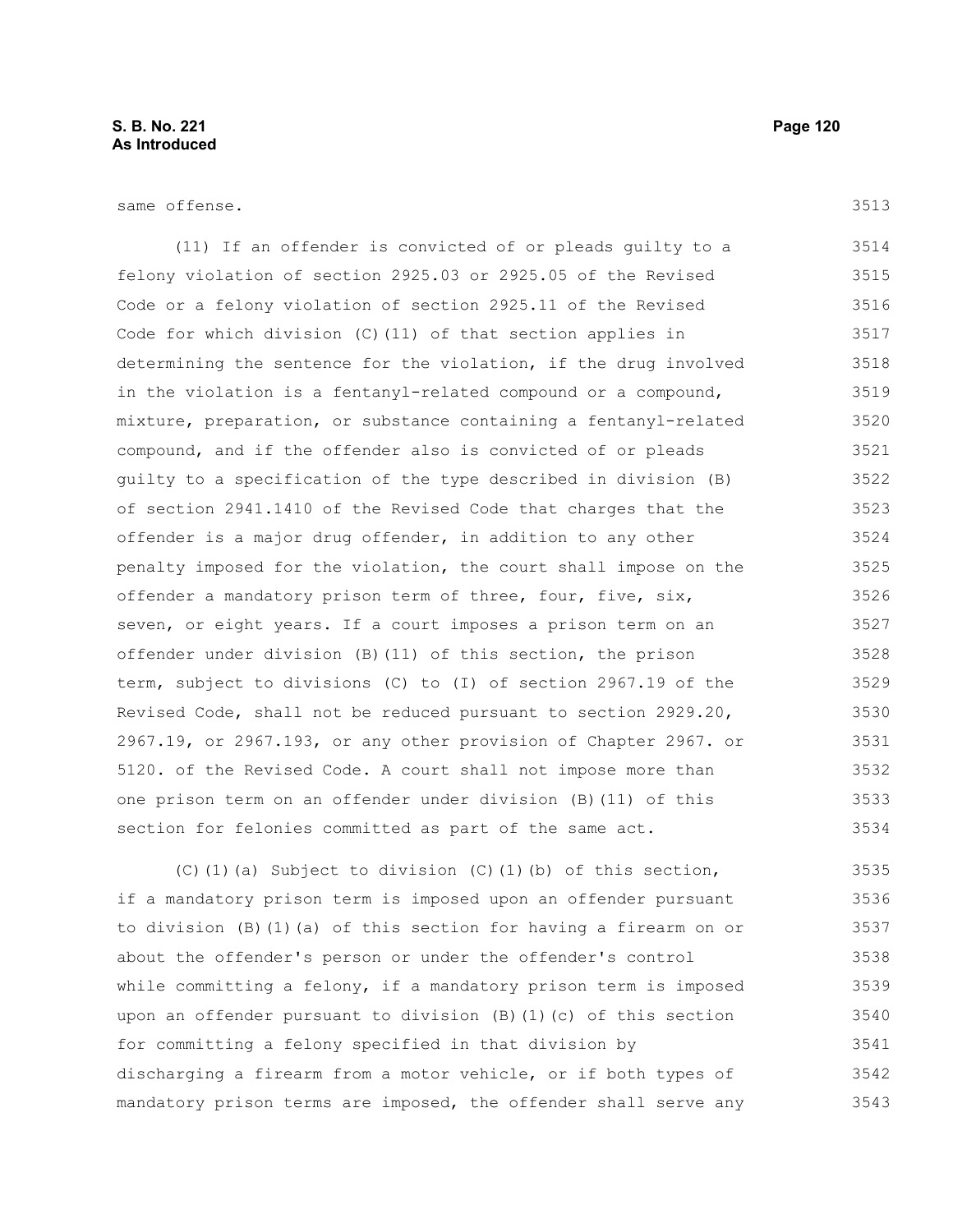# **S. B. No. 221 Page 121 As Introduced**

mandatory prison term imposed under either division consecutively to any other mandatory prison term imposed under either division or under division (B)(1)(d) of this section, consecutively to and prior to any prison term imposed for the underlying felony pursuant to division  $(A)$ ,  $(B)$ (2), or  $(B)$ (3) of this section or any other section of the Revised Code, and consecutively to any other prison term or mandatory prison term previously or subsequently imposed upon the offender. 3544 3545 3546 3547 3548 3549 3550 3551

(b) If a mandatory prison term is imposed upon an offender pursuant to division (B)(1)(d) of this section for wearing or carrying body armor while committing an offense of violence that is a felony, the offender shall serve the mandatory term so imposed consecutively to any other mandatory prison term imposed under that division or under division (B)(1)(a) or (c) of this section, consecutively to and prior to any prison term imposed for the underlying felony under division  $(A)$ ,  $(B)$   $(2)$ , or  $(B)$   $(3)$ of this section or any other section of the Revised Code, and consecutively to any other prison term or mandatory prison term previously or subsequently imposed upon the offender. 3552 3553 3554 3555 3556 3557 3558 3559 3560 3561 3562

(c) If a mandatory prison term is imposed upon an offender pursuant to division (B)(1)(f) of this section, the offender shall serve the mandatory prison term so imposed consecutively to and prior to any prison term imposed for the underlying felony under division  $(A)$ ,  $(B)$   $(2)$ , or  $(B)$   $(3)$  of this section or any other section of the Revised Code, and consecutively to any other prison term or mandatory prison term previously or subsequently imposed upon the offender. 3563 3564 3565 3566 3567 3568 3569 3570

(d) If a mandatory prison term is imposed upon an offender pursuant to division (B)(7) or (8) of this section, the offender shall serve the mandatory prison term so imposed consecutively 3571 3572 3573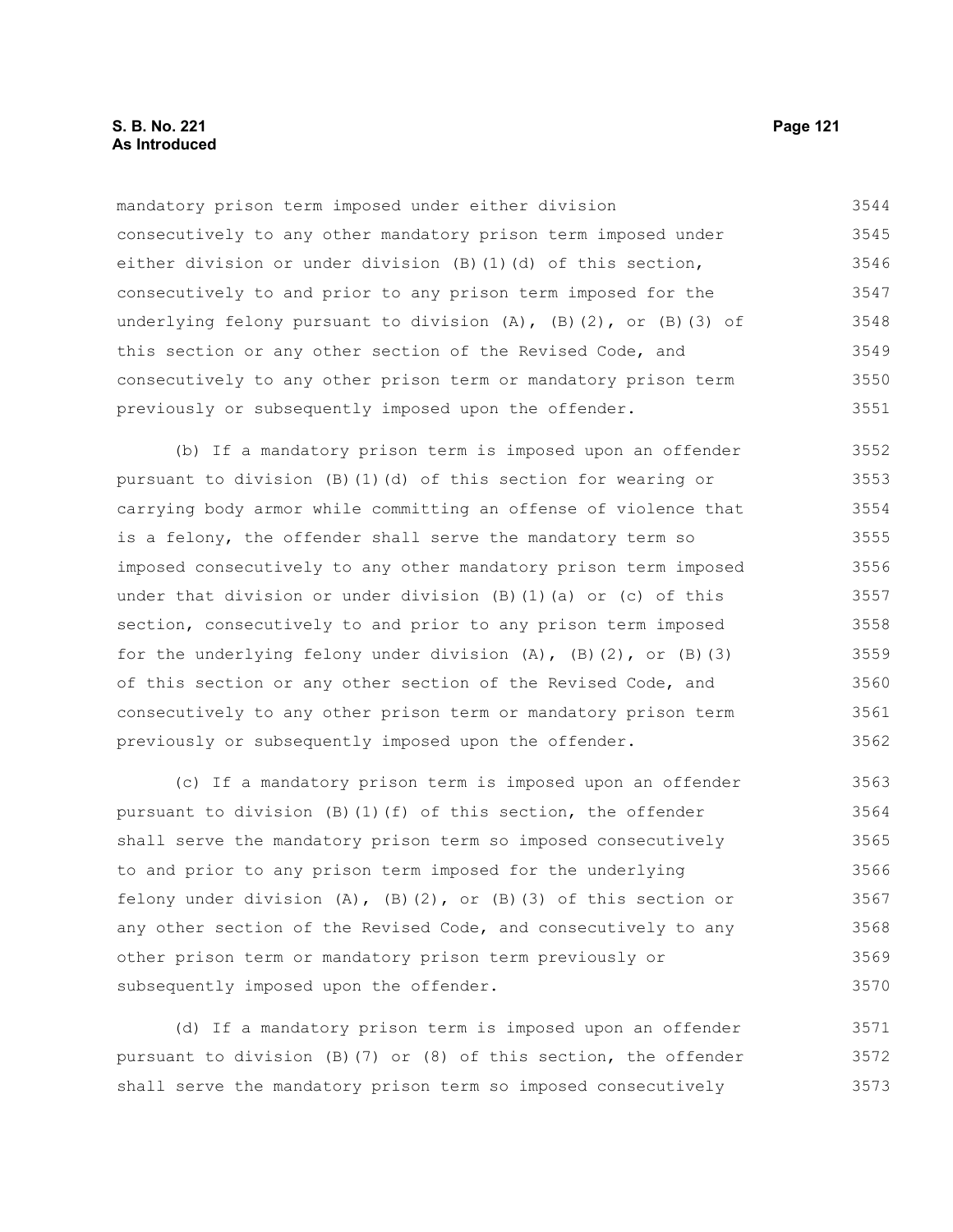# **S. B. No. 221 Page 122 As Introduced**

to any other mandatory prison term imposed under that division or under any other provision of law and consecutively to any other prison term or mandatory prison term previously or subsequently imposed upon the offender. 3574 3575 3576 3577

(e) If a mandatory prison term is imposed upon an offender pursuant to division (B)(11) of this section, the offender shall serve the mandatory prison term consecutively to any other mandatory prison term imposed under that division, consecutively to and prior to any prison term imposed for the underlying felony, and consecutively to any other prison term or mandatory prison term previously or subsequently imposed upon the offender. 3578 3579 3580 3581 3582 3583 3584 3585

(2) If an offender who is an inmate in a jail, prison, or other residential detention facility violates section 2917.02, 2917.03, or 2921.35 of the Revised Code or division (A)(1) or (2) of section 2921.34 of the Revised Code, if an offender who is under detention at a detention facility commits a felony violation of section 2923.131 of the Revised Code, or if an offender who is an inmate in a jail, prison, or other residential detention facility or is under detention at a detention facility commits another felony while the offender is an escapee in violation of division (A)(1) or (2) of section 2921.34 of the Revised Code, any prison term imposed upon the offender for one of those violations shall be served by the offender consecutively to the prison term or term of imprisonment the offender was serving when the offender committed that offense and to any other prison term previously or subsequently imposed upon the offender. 3586 3587 3588 3589 3590 3591 3592 3593 3594 3595 3596 3597 3598 3599 3600 3601

(3) If a prison term is imposed for a violation of division (B) of section 2911.01 of the Revised Code, a violation 3602 3603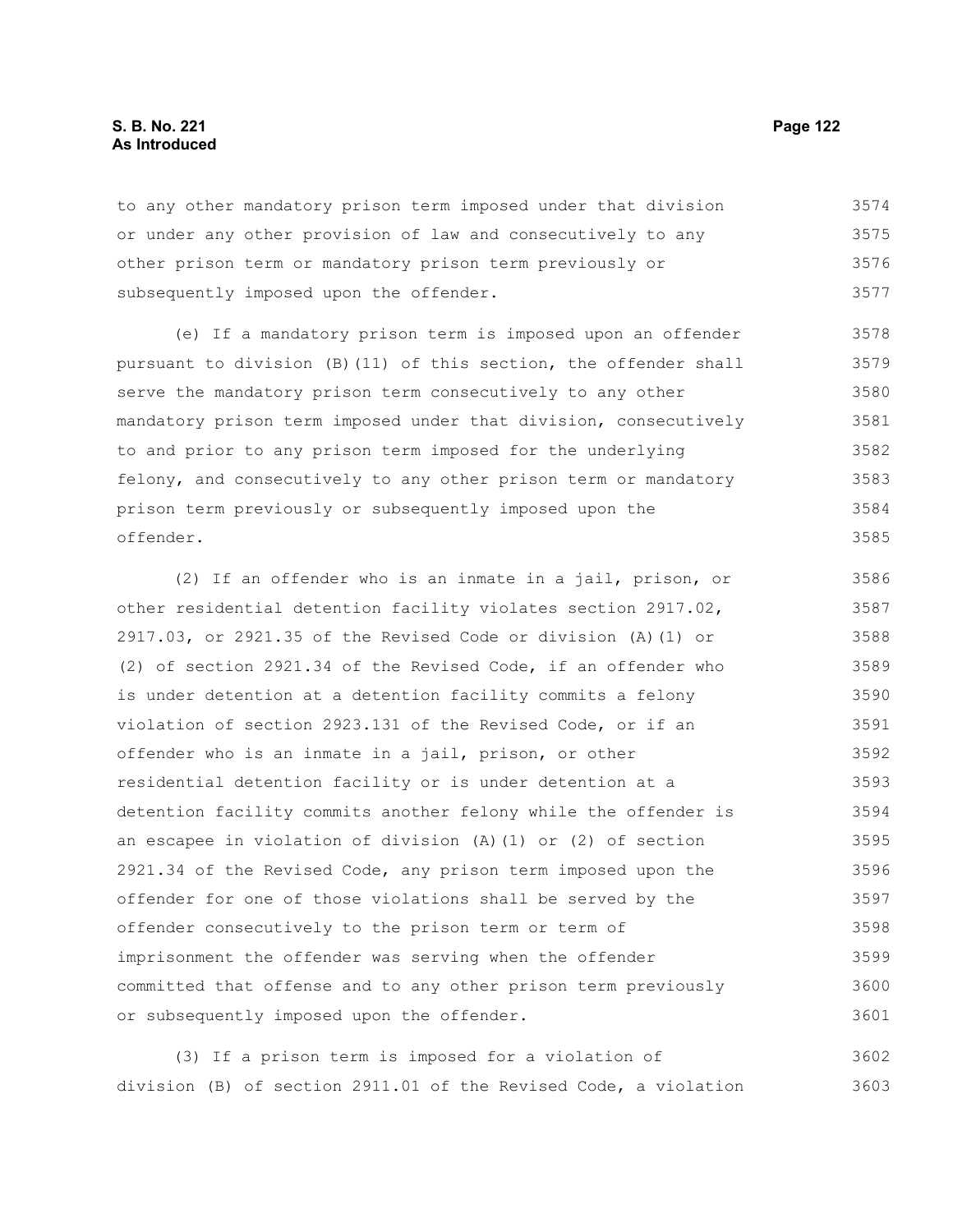### **S. B. No. 221 Page 123 As Introduced**

of division (A) of section 2913.02 of the Revised Code in which the stolen property is a firearm or dangerous ordnance, or a felony violation of division (B) of section 2921.331 of the Revised Code, the offender shall serve that prison term consecutively to any other prison term or mandatory prison term previously or subsequently imposed upon the offender. 3604 3605 3606 3607 3608 3609

(4) If multiple prison terms are imposed on an offender for convictions of multiple offenses, the court may require the offender to serve the prison terms consecutively if the court finds that the consecutive service is necessary to protect the public from future crime or to punish the offender and that consecutive sentences are not disproportionate to the seriousness of the offender's conduct and to the danger the offender poses to the public, and if the court also finds any of the following: 3610 3611 3612 3613 3614 3615 3616 3617 3618

(a) The offender committed one or more of the multiple offenses while the offender was awaiting trial or sentencing, was under a sanction imposed pursuant to section 2929.16, 2929.17, or 2929.18 of the Revised Code, or was under postrelease control for a prior offense. 3619 3620 3621 3622 3623

(b) At least two of the multiple offenses were committed as part of one or more courses of conduct, and the harm caused by two or more of the multiple offenses so committed was so great or unusual that no single prison term for any of the offenses committed as part of any of the courses of conduct adequately reflects the seriousness of the offender's conduct. 3624 3625 3626 3627 3628 3629

(c) The offender's history of criminal conduct demonstrates that consecutive sentences are necessary to protect the public from future crime by the offender. 3630 3631 3632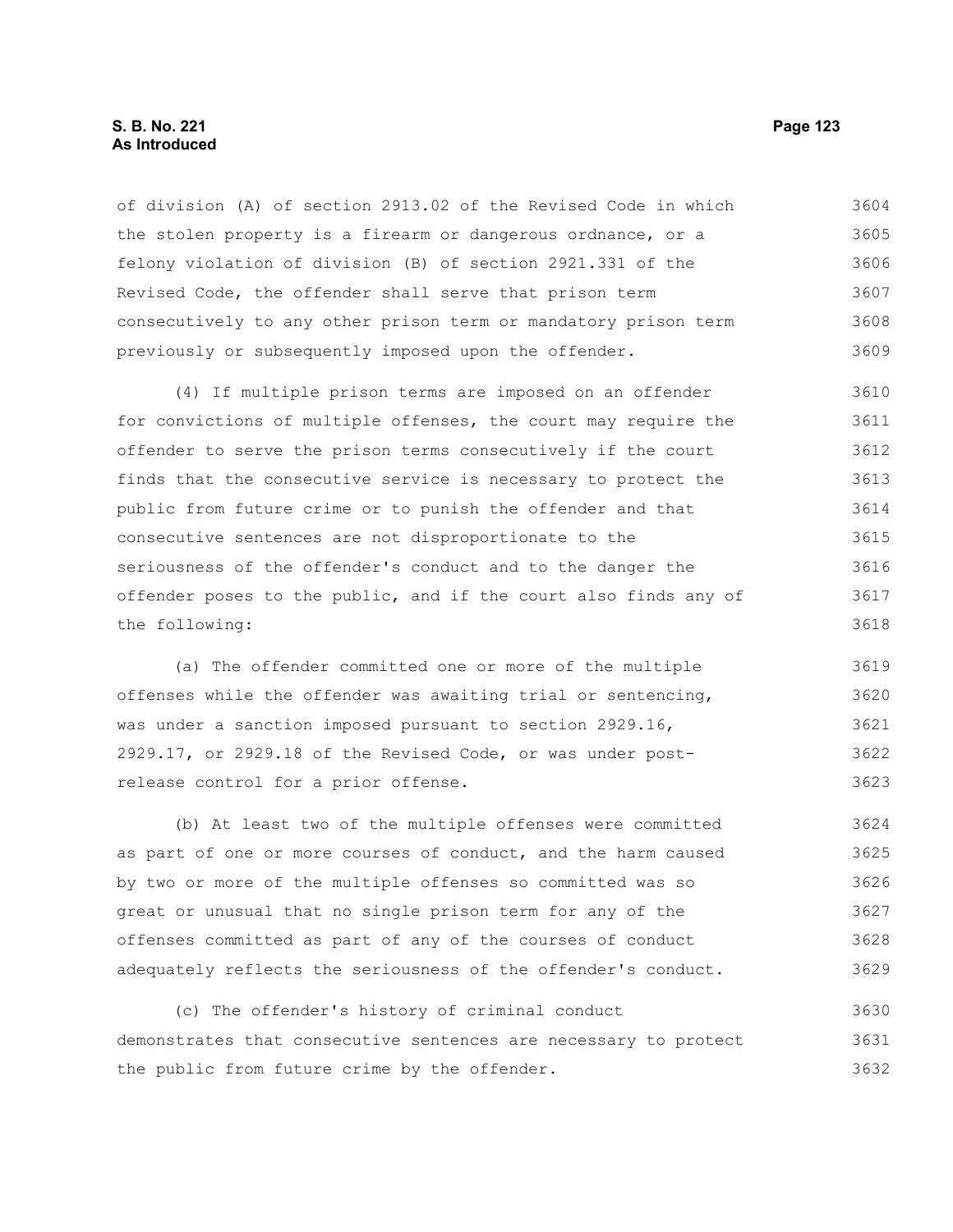# **S. B. No. 221 Page 124 As Introduced**

(5) If a mandatory prison term is imposed upon an offender pursuant to division (B)(5) or (6) of this section, the offender shall serve the mandatory prison term consecutively to and prior to any prison term imposed for the underlying violation of division (A)(1) or (2) of section 2903.06 of the Revised Code pursuant to division (A) of this section or section 2929.142 of the Revised Code. If a mandatory prison term is imposed upon an offender pursuant to division (B)(5) of this section, and if a mandatory prison term also is imposed upon the offender pursuant to division (B)(6) of this section in relation to the same violation, the offender shall serve the mandatory prison term imposed pursuant to division (B)(5) of this section consecutively to and prior to the mandatory prison term imposed pursuant to division (B)(6) of this section and consecutively to and prior to any prison term imposed for the underlying violation of division (A)(1) or (2) of section 2903.06 of the Revised Code pursuant to division (A) of this section or section 2929.142 of the Revised Code. 3633 3634 3635 3636 3637 3638 3639 3640 3641 3642 3643 3644 3645 3646 3647 3648 3649 3650

(6) If a mandatory prison term is imposed on an offender pursuant to division (B)(9) of this section, the offender shall serve the mandatory prison term consecutively to and prior to any prison term imposed for the underlying violation of division (A)(1) or (2) of section 2903.11 of the Revised Code and consecutively to and prior to any other prison term or mandatory prison term previously or subsequently imposed on the offender. 3651 3652 3653 3654 3655 3656 3657

(7) If a mandatory prison term is imposed on an offender pursuant to division (B)(10) of this section, the offender shall serve that mandatory prison term consecutively to and prior to any prison term imposed for the underlying felonious assault. Except as otherwise provided in division (C) of this section, any other prison term or mandatory prison term previously or 3658 3659 3660 3661 3662 3663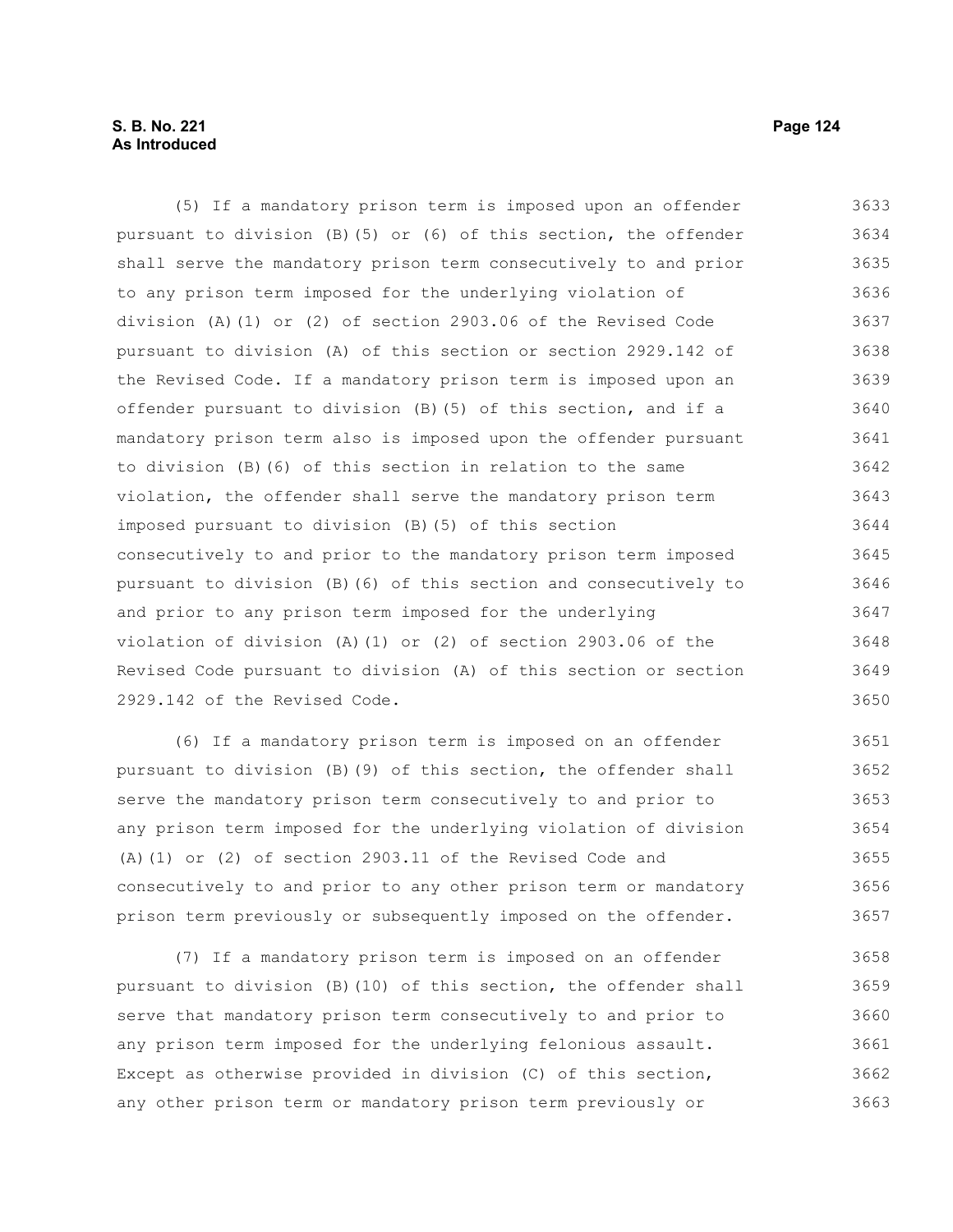subsequently imposed upon the offender may be served concurrently with, or consecutively to, the prison term imposed pursuant to division (B)(10) of this section. 3664 3665 3666

(8) Any prison term imposed for a violation of section 2903.04 of the Revised Code that is based on a violation of section 2925.03 or 2925.11 of the Revised Code or on a violation of section 2925.05 of the Revised Code that is not funding of marihuana trafficking shall run consecutively to any prison term imposed for the violation of section 2925.03 or 2925.11 of the Revised Code or for the violation of section 2925.05 of the Revised Code that is not funding of marihuana trafficking. 3667 3668 3669 3670 3671 3672 3673 3674

(9) When consecutive prison terms are imposed pursuant to division (C)(1), (2), (3), (4), (5), (6), (7), or (8) or division (H)(1) or (2) of this section, subject to division (C) (10) of this section, the term to be served is the aggregate of all of the terms so imposed. 3675 3676 3677 3678 3679

(10) When a court sentences an offender to a non-life felony indefinite prison term, any definite prison term or mandatory definite prison term previously or subsequently imposed on the offender in addition to that indefinite sentence that is required to be served consecutively to that indefinite sentence shall be served prior to the indefinite sentence. 3680 3681 3682 3683 3684 3685

(11) If a court is sentencing an offender for a felony of the first or second degree, if division  $(A)$   $(1)$   $(a)$  or  $(2)$   $(a)$  of this section applies with respect to the sentencing for the offense, and if the court is required under the Revised Code section that sets forth the offense or any other Revised Code provision to impose a mandatory prison term for the offense, the court shall impose the required mandatory prison term as the minimum term imposed under division  $(A)$   $(1)$   $(a)$  or  $(2)$   $(a)$  of this 3686 3687 3688 3689 3690 3691 3692 3693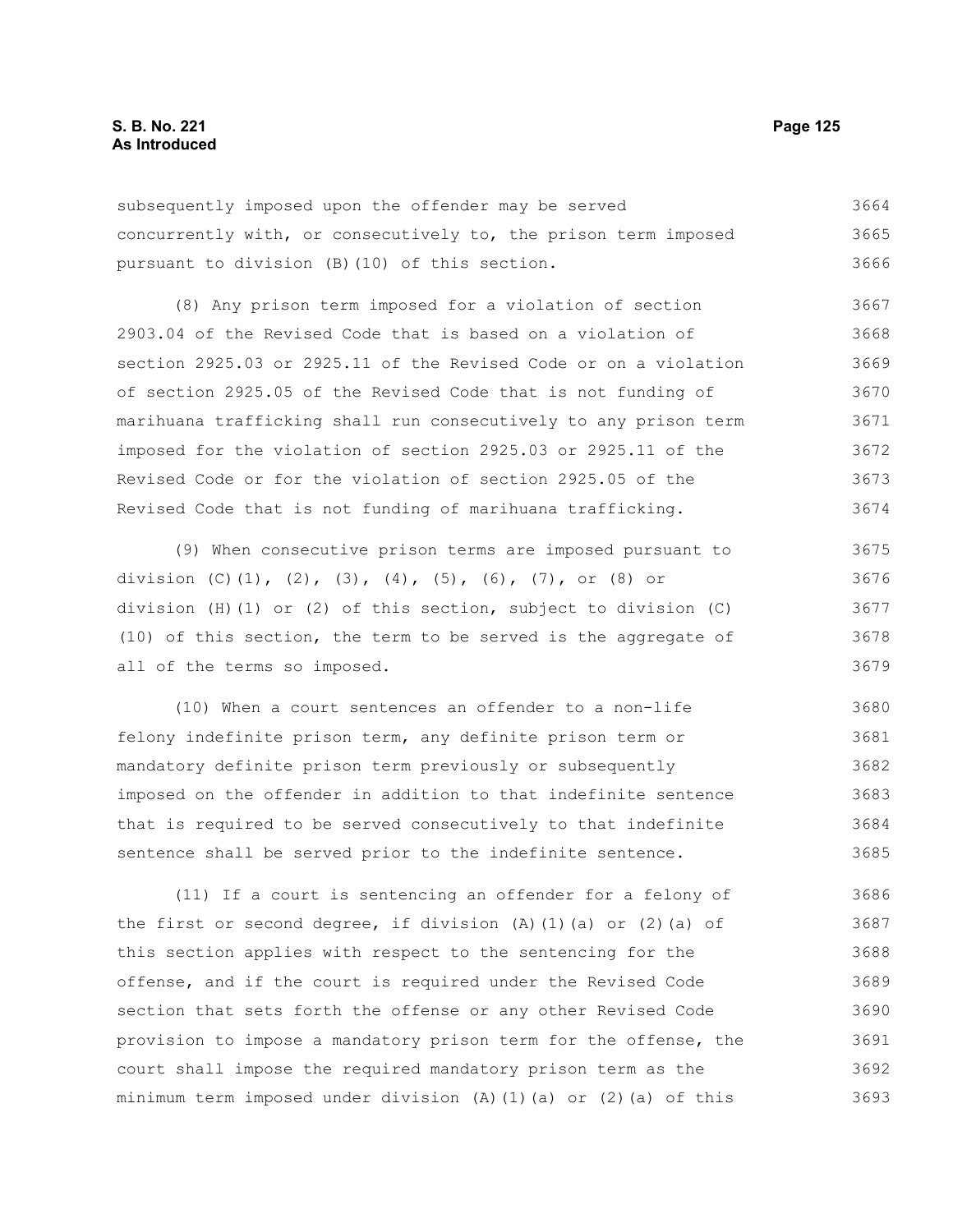section, whichever is applicable.

(D)(1) If a court imposes a prison term, other than a term of life imprisonment, for a felony of the first degree, for a felony of the second degree, for a felony sex offense, or for a felony of the third degree that is an offense of violence and that is not a felony sex offense, it shall include in the sentence a requirement that the offender be subject to a period of post-release control after the offender's release from imprisonment, in accordance with section 2967.28 of the Revised Code. If a court imposes a sentence including a prison term of a type described in this division on or after July 11, 2006, the failure of a court to include a post-release control requirement in the sentence pursuant to this division does not negate, limit, or otherwise affect the mandatory period of post-release control that is required for the offender under division (B) of section 2967.28 of the Revised Code. Section 2929.191 of the Revised Code applies if, prior to July 11, 2006, a court imposed a sentence including a prison term of a type described in this division and failed to include in the sentence pursuant to this division a statement regarding post-release control. 3695 3696 3697 3698 3699 3700 3701 3702 3703 3704 3705 3706 3707 3708 3709 3710 3711 3712 3713

(2) If a court imposes a prison term for a felony of the third, fourth, or fifth degree that is not subject to division (D)(1) of this section, it shall include in the sentence a requirement that the offender be subject to a period of postrelease control after the offender's release from imprisonment, in accordance with that division, if the parole board determines that a period of post-release control is necessary. Section 2929.191 of the Revised Code applies if, prior to July 11, 2006, a court imposed a sentence including a prison term of a type described in this division and failed to include in the sentence pursuant to this division a statement regarding post-release 3714 3715 3716 3717 3718 3719 3720 3721 3722 3723 3724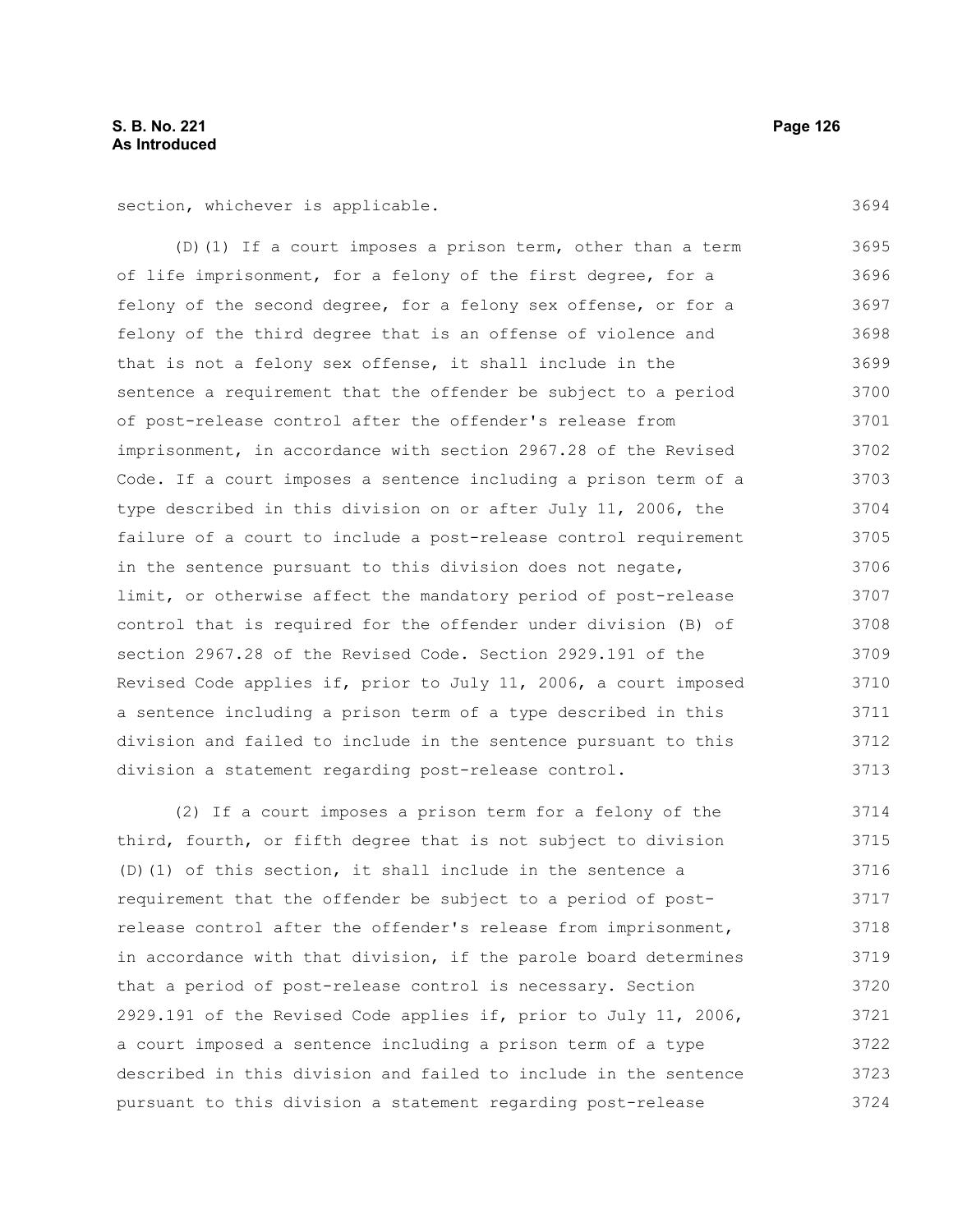| CONTIO |  |
|--------|--|
|--------|--|

(E) The court shall impose sentence upon the offender in accordance with section 2971.03 of the Revised Code, and Chapter 2971. of the Revised Code applies regarding the prison term or term of life imprisonment without parole imposed upon the offender and the service of that term of imprisonment if any of the following apply: 3726 3727 3728 3729 3730 3731

(1) A person is convicted of or pleads guilty to a violent sex offense or a designated homicide, assault, or kidnapping offense, and, in relation to that offense, the offender is adjudicated a sexually violent predator. 3732 3733 3734 3735

(2) A person is convicted of or pleads guilty to a violation of division (A)(1)(b) of section 2907.02 of the Revised Code committed on or after January 2, 2007, and either the court does not impose a sentence of life without parole when authorized pursuant to division (B) of section 2907.02 of the Revised Code, or division (B) of section 2907.02 of the Revised Code provides that the court shall not sentence the offender pursuant to section 2971.03 of the Revised Code. 3736 3737 3738 3739 3740 3741 3742 3743

(3) A person is convicted of or pleads guilty to attempted rape committed on or after January 2, 2007, and a specification of the type described in section 2941.1418, 2941.1419, or 2941.1420 of the Revised Code. 3744 3745 3746 3747

(4) A person is convicted of or pleads guilty to a violation of section 2905.01 of the Revised Code committed on or after January 1, 2008, and that section requires the court to sentence the offender pursuant to section 2971.03 of the Revised Code. 3748 3749 3750 3751 3752

(5) A person is convicted of or pleads guilty to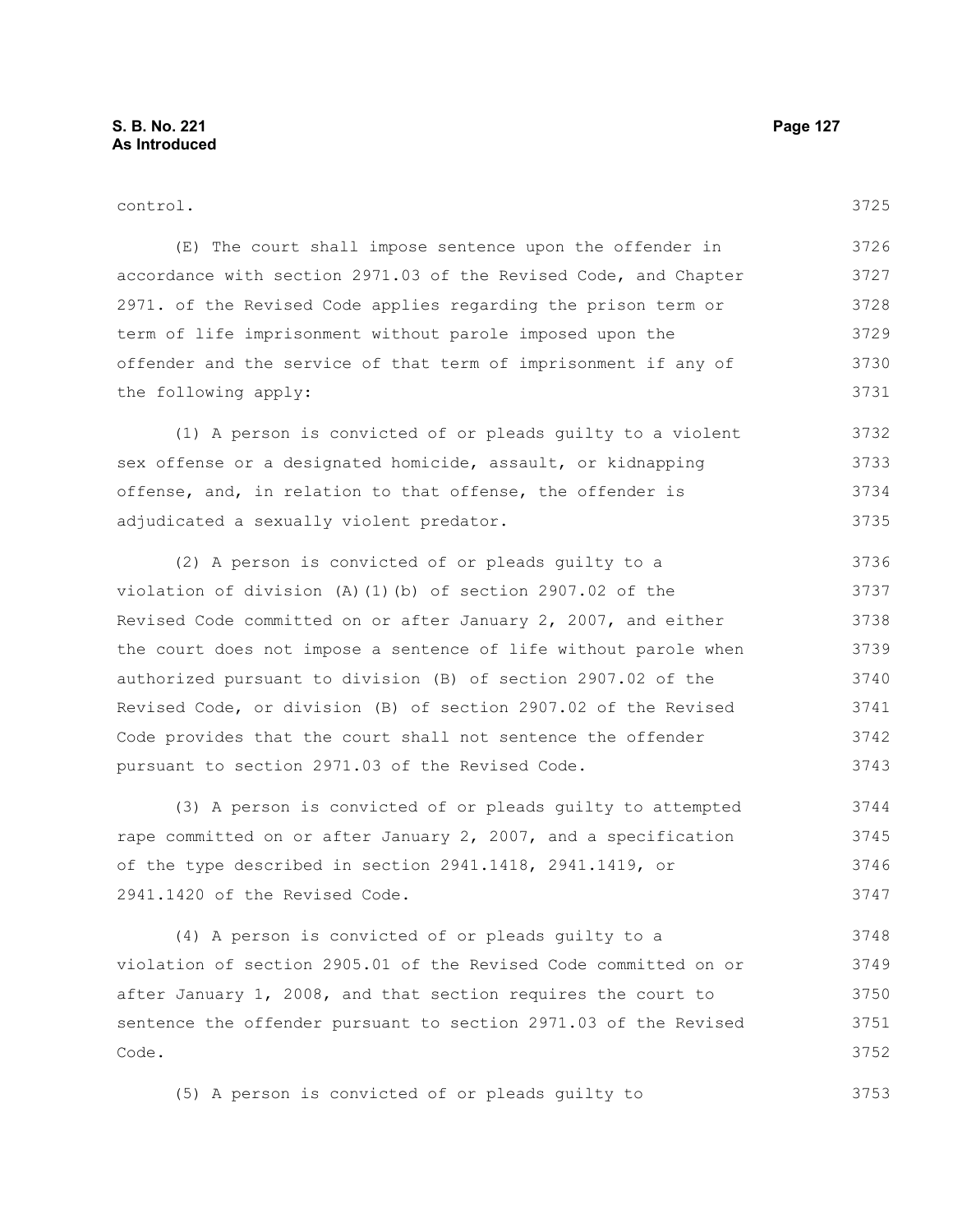aggravated murder committed on or after January 1, 2008, and division (A)(2)(b)(ii) of section 2929.022, division (A)(1)(e), (C)(1)(a)(v), (C)(2)(a)(ii), (D)(2)(b), (D)(3)(a)(iv), or (E)(1) (d) of section 2929.03, or division (A) or (B) of section 2929.06 of the Revised Code requires the court to sentence the offender pursuant to division (B)(3) of section 2971.03 of the Revised Code. 3754 3755 3756 3757 3758 3759 3760

(6) A person is convicted of or pleads guilty to murder committed on or after January 1, 2008, and division (B)(2) of section 2929.02 of the Revised Code requires the court to sentence the offender pursuant to section 2971.03 of the Revised Code. 3761 3762 3763 3764 3765

(F) If a person who has been convicted of or pleaded guilty to a felony is sentenced to a prison term or term of imprisonment under this section, sections 2929.02 to 2929.06 of the Revised Code, section 2929.142 of the Revised Code, section 2971.03 of the Revised Code, or any other provision of law, section 5120.163 of the Revised Code applies regarding the person while the person is confined in a state correctional institution. 3766 3767 3768 3769 3770 3771 3772 3773

(G) If an offender who is convicted of or pleads guilty to a felony that is an offense of violence also is convicted of or pleads guilty to a specification of the type described in section 2941.142 of the Revised Code that charges the offender with having committed the felony while participating in a criminal gang, the court shall impose upon the offender an additional prison term of one, two, or three years. 3774 3775 3776 3777 3778 3779 3780

(H)(1) If an offender who is convicted of or pleads guilty to aggravated murder, murder, or a felony of the first, second, or third degree that is an offense of violence also is convicted 3781 3782 3783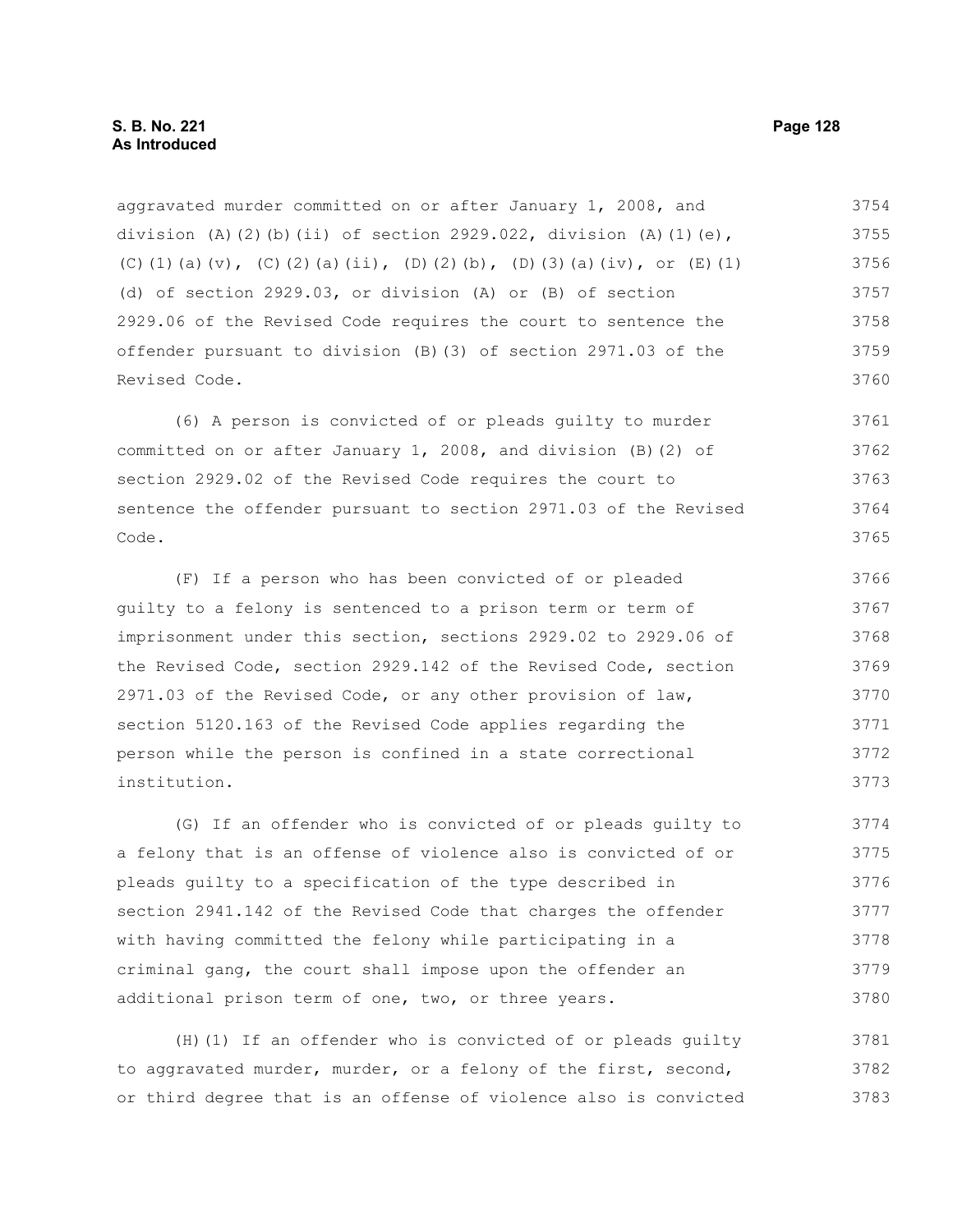of or pleads guilty to a specification of the type described in section 2941.143 of the Revised Code that charges the offender with having committed the offense in a school safety zone or towards a person in a school safety zone, the court shall impose upon the offender an additional prison term of two years. The offender shall serve the additional two years consecutively to and prior to the prison term imposed for the underlying offense. 3784 3785 3786 3787 3788 3789 3790

(2)(a) If an offender is convicted of or pleads guilty to a felony violation of section 2907.22, 2907.24, 2907.241, or 2907.25 of the Revised Code and to a specification of the type described in section 2941.1421 of the Revised Code and if the court imposes a prison term on the offender for the felony violation, the court may impose upon the offender an additional prison term as follows: 3791 3792 3793 3794 3795 3796 3797

(i) Subject to division (H)(2)(a)(ii) of this section, an additional prison term of one, two, three, four, five, or six months;

(ii) If the offender previously has been convicted of or pleaded guilty to one or more felony or misdemeanor violations of section 2907.22, 2907.23, 2907.24, 2907.241, or 2907.25 of the Revised Code and also was convicted of or pleaded guilty to a specification of the type described in section 2941.1421 of the Revised Code regarding one or more of those violations, an additional prison term of one, two, three, four, five, six, seven, eight, nine, ten, eleven, or twelve months. 3801 3802 3803 3804 3805 3806 3807 3808

(b) In lieu of imposing an additional prison term under division (H)(2)(a) of this section, the court may directly impose on the offender a sanction that requires the offender to wear a real-time processing, continual tracking electronic monitoring device during the period of time specified by the 3809 3810 3811 3812 3813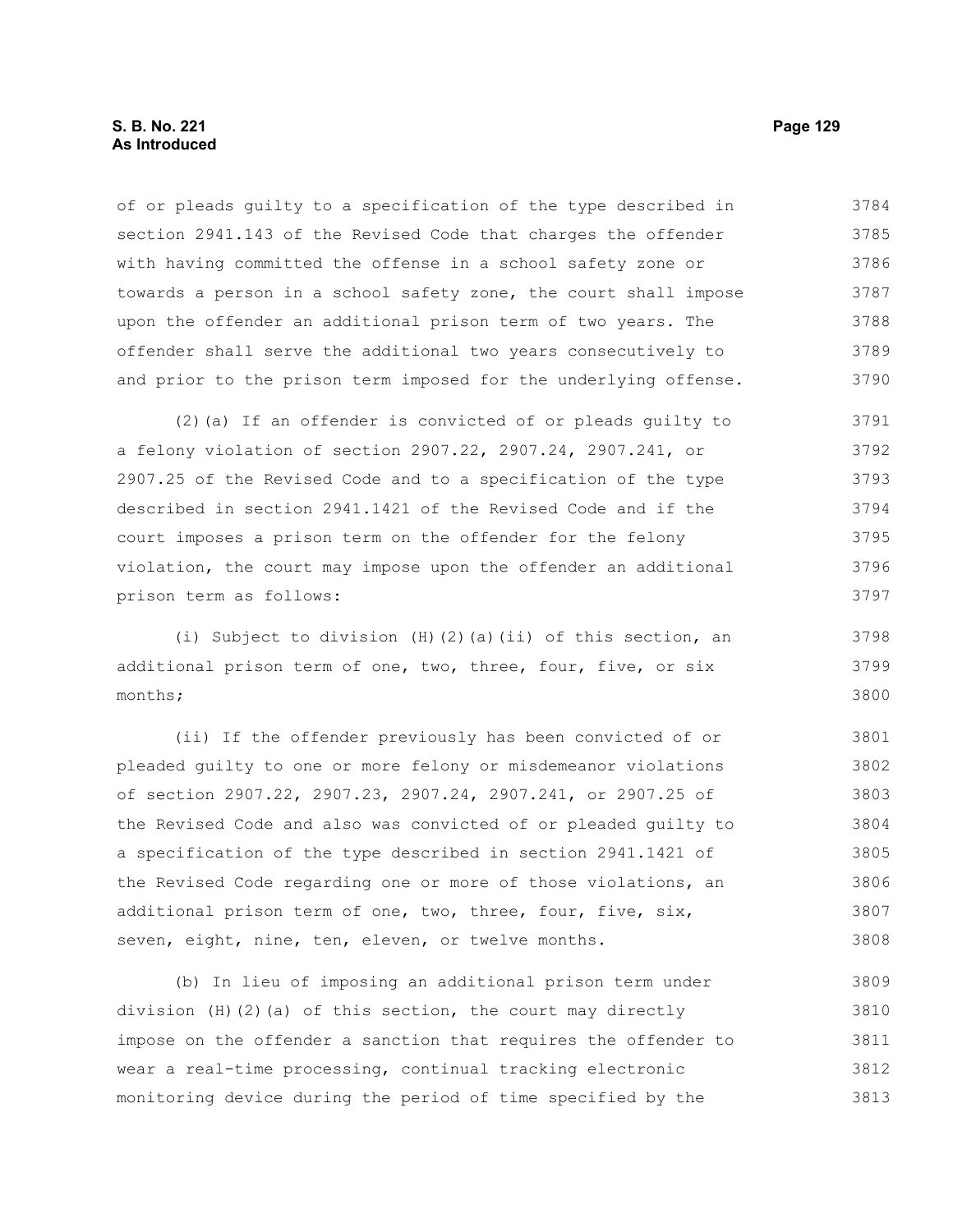# **S. B. No. 221 Page 130 As Introduced**

court. The period of time specified by the court shall equal the duration of an additional prison term that the court could have imposed upon the offender under division (H)(2)(a) of this section. A sanction imposed under this division shall commence on the date specified by the court, provided that the sanction shall not commence until after the offender has served the prison term imposed for the felony violation of section 2907.22, 2907.24, 2907.241, or 2907.25 of the Revised Code and any residential sanction imposed for the violation under section 2929.16 of the Revised Code. A sanction imposed under this division shall be considered to be a community control sanction for purposes of section 2929.15 of the Revised Code, and all provisions of the Revised Code that pertain to community control sanctions shall apply to a sanction imposed under this division, except to the extent that they would by their nature be clearly inapplicable. The offender shall pay all costs associated with a sanction imposed under this division, including the cost of the use of the monitoring device. 3814 3815 3816 3817 3818 3819 3820 3821 3822 3823 3824 3825 3826 3827 3828 3829 3830 3831

(I) At the time of sentencing, the court may recommend the offender for placement in a program of shock incarceration under section 5120.031 of the Revised Code or for placement in an intensive program prison under section 5120.032 of the Revised Code, disapprove placement of the offender in a program of shock incarceration or an intensive program prison of that nature, or make no recommendation on placement of the offender. In no case shall the department of rehabilitation and correction place the offender in a program or prison of that nature unless the department determines as specified in section 5120.031 or 5120.032 of the Revised Code, whichever is applicable, that the offender is eligible for the placement. 3832 3833 3834 3835 3836 3837 3838 3839 3840 3841 3842 3843

If the court disapproves placement of the offender in a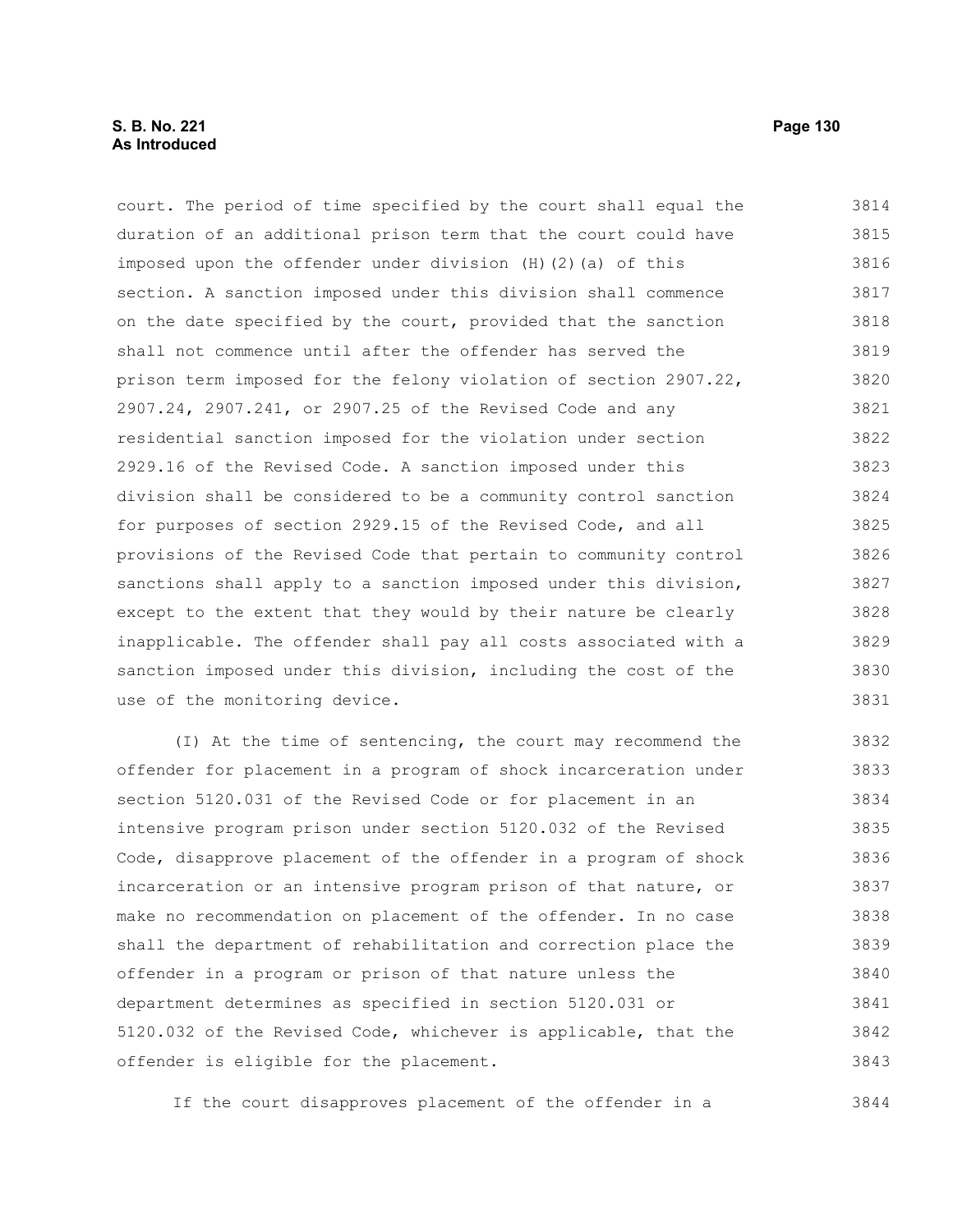# **S. B. No. 221 Page 131 As Introduced**

program or prison of that nature, the department of rehabilitation and correction shall not place the offender in any program of shock incarceration or intensive program prison. 3845 3846 3847

If the court recommends placement of the offender in a program of shock incarceration or in an intensive program prison, and if the offender is subsequently placed in the recommended program or prison, the department shall notify the court of the placement and shall include with the notice a brief description of the placement. 3848 3849 3850 3851 3852 3853

If the court recommends placement of the offender in a program of shock incarceration or in an intensive program prison and the department does not subsequently place the offender in the recommended program or prison, the department shall send a notice to the court indicating why the offender was not placed in the recommended program or prison. 3854 3855 3856 3857 3858 3859

If the court does not make a recommendation under this division with respect to an offender and if the department determines as specified in section 5120.031 or 5120.032 of the Revised Code, whichever is applicable, that the offender is eligible for placement in a program or prison of that nature, the department shall screen the offender and determine if there is an available program of shock incarceration or an intensive program prison for which the offender is suited. If there is an available program of shock incarceration or an intensive program prison for which the offender is suited, the department shall notify the court of the proposed placement of the offender as specified in section 5120.031 or 5120.032 of the Revised Code and shall include with the notice a brief description of the placement. The court shall have ten days from receipt of the notice to disapprove the placement. 3860 3861 3862 3863 3864 3865 3866 3867 3868 3869 3870 3871 3872 3873 3874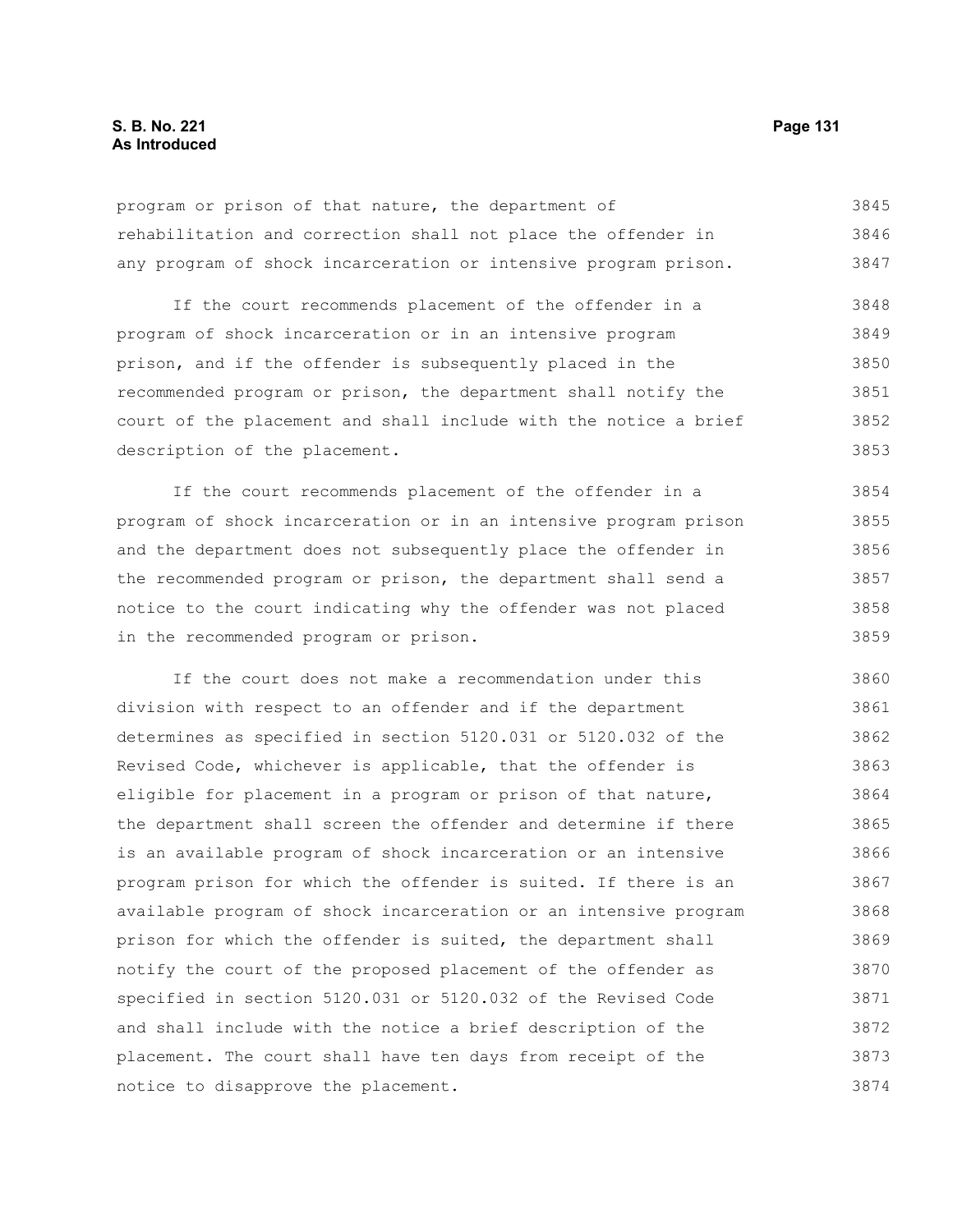# **S. B. No. 221 Page 132 As Introduced**

(J) If a person is convicted of or pleads guilty to aggravated vehicular homicide in violation of division (A)(1) of section 2903.06 of the Revised Code and division (B)(2)(c) of that section applies, the person shall be sentenced pursuant to section 2929.142 of the Revised Code. 3875 3876 3877 3878 3879

(K)(1) The court shall impose an additional mandatory prison term of two, three, four, five, six, seven, eight, nine, ten, or eleven years on an offender who is convicted of or pleads guilty to a violent felony offense if the offender also is convicted of or pleads guilty to a specification of the type described in section 2941.1424 of the Revised Code that charges that the offender is a violent career criminal and had a firearm on or about the offender's person or under the offender's control while committing the presently charged violent felony offense and displayed or brandished the firearm, indicated that the offender possessed a firearm, or used the firearm to facilitate the offense. The offender shall serve the prison term imposed under this division consecutively to and prior to the prison term imposed for the underlying offense. The prison term shall not be reduced pursuant to section 2929.20 or 2967.19 or any other provision of Chapter 2967. or 5120. of the Revised Code. A court may not impose more than one sentence under division (B)(2)(a) of this section and this division for acts committed as part of the same act or transaction. 3880 3881 3882 3883 3884 3885 3886 3887 3888 3889 3890 3891 3892 3893 3894 3895 3896 3897 3898

(2) As used in division (K)(1) of this section, "violent career criminal" and "violent felony offense" have the same meanings as in section 2923.132 of the Revised Code. 3899 3900 3901

**Sec. 2935.01.** As used in this chapter: 3902

(A) "Magistrate" has the same meaning as in section 2931.01 of the Revised Code. 3903 3904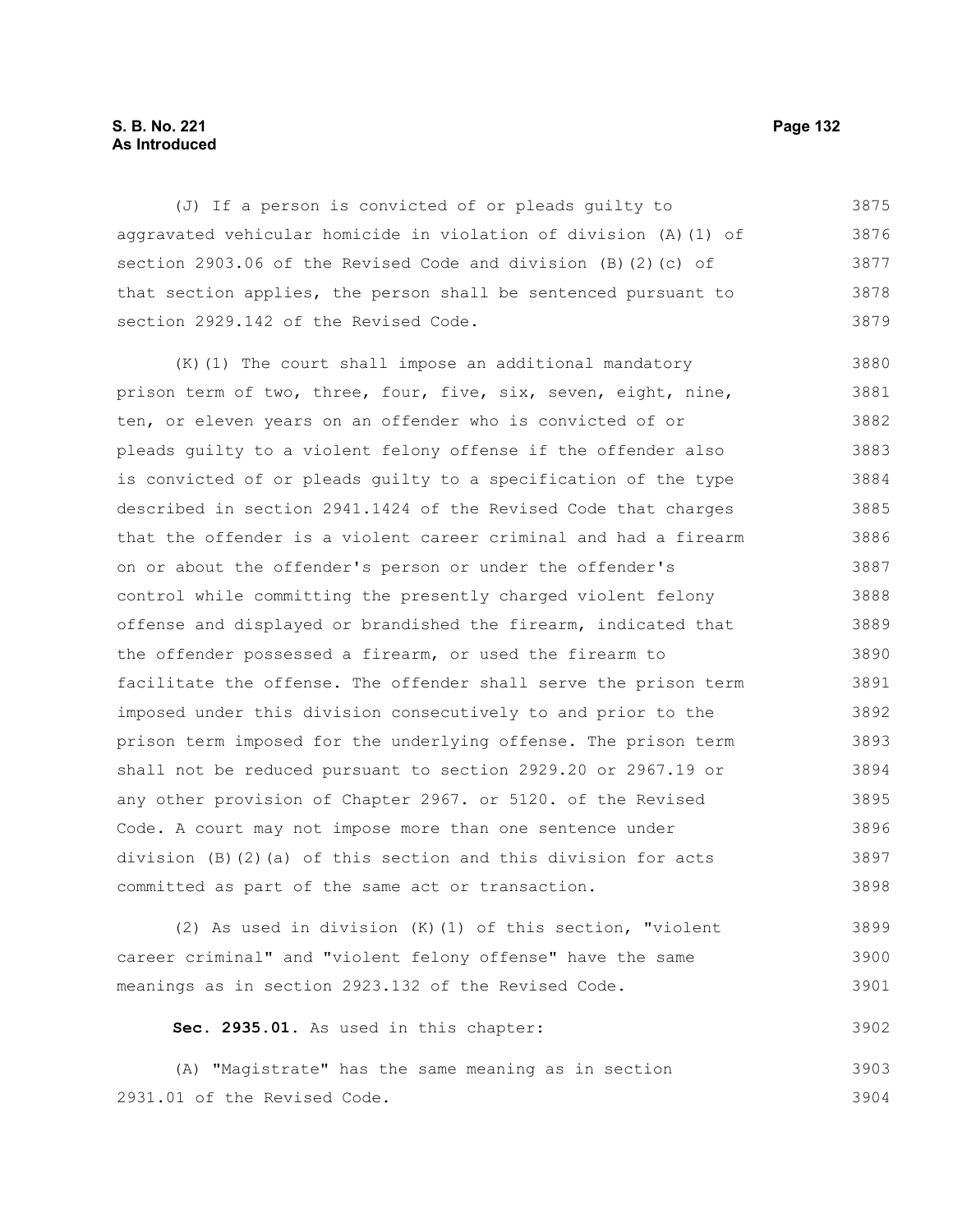# **S. B. No. 221 Page 133 As Introduced**

(B) "Peace officer" includes, except as provided in section 2935.081 of the Revised Code, a sheriff; deputy sheriff; marshal; deputy marshal; member of the organized police department of any municipal corporation, including a member of the organized police department of a municipal corporation in an adjoining state serving in Ohio under a contract pursuant to section 737.04 of the Revised Code; member of a police force employed by a metropolitan housing authority under division (D) of section 3735.31 of the Revised Code; member of a police force employed by a regional transit authority under division (Y) of section 306.05 of the Revised Code; state university law enforcement officer appointed under section 3345.04 of the Revised Code; enforcement agent of the department of public safety designated under section 5502.14 of the Revised Code; employee of the department of taxation to whom investigation powers have been delegated under section 5743.45 of the Revised Code; employee of the department of natural resources who is a natural resources law enforcement staff officer designated pursuant to section 1501.013 of the Revised Code, a forest-fire investigator appointed pursuant to section 1503.09 of the Revised Code, a natural resources officer appointed pursuant to section 1501.24 of the Revised Code, or a wildlife officer designated pursuant to section 1531.13 of the Revised Code; individual designated to perform law enforcement duties under section 511.232, 1545.13, or 6101.75 of the Revised Code; veterans' home police officer appointed under section 5907.02 of the Revised Code; special police officer employed by a port authority under section 4582.04 or 4582.28 of the Revised Code; police constable of any township; police officer of a township or joint police district; a special police officer employed by a municipal corporation at a municipal airport, or other municipal air navigation facility, that has scheduled operations, as 3905 3906 3907 3908 3909 3910 3911 3912 3913 3914 3915 3916 3917 3918 3919 3920 3921 3922 3923 3924 3925 3926 3927 3928 3929 3930 3931 3932 3933 3934 3935 3936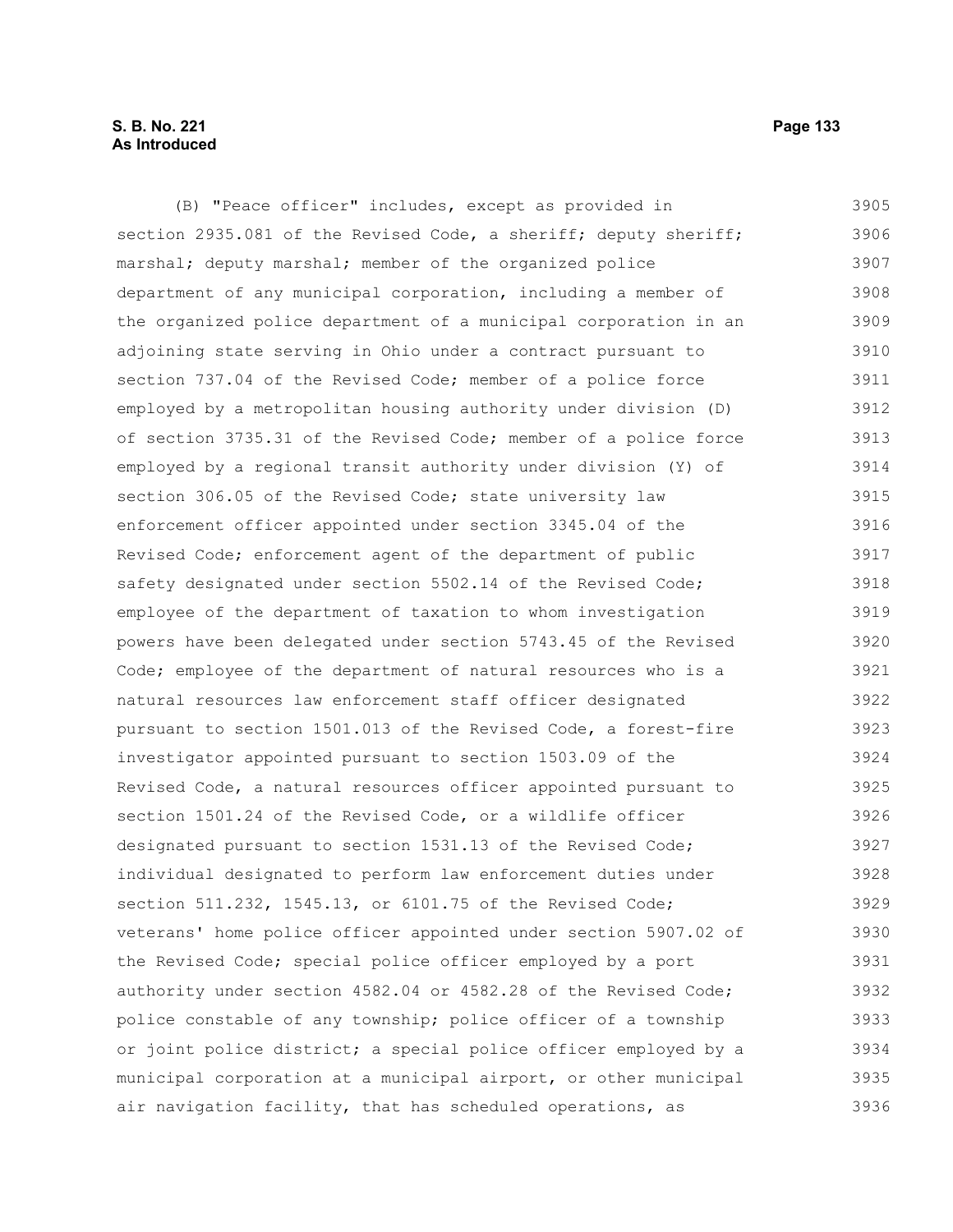# **S. B. No. 221 Page 134 As Introduced**

defined in section 119.3 of Title 14 of the Code of Federal 3937 3938

Regulations, 14 C.F.R. 119.3, as amended, and that is required to be under a security program and is governed by aviation security rules of the transportation security administration of the United States department of transportation as provided in Parts 1542. and 1544. of Title 49 of the Code of Federal Regulations, as amended; the house of representatives sergeant at arms if the house of representatives sergeant at arms has arrest authority pursuant to division (E)(1) of section 101.311 of the Revised Code; an assistant house of representatives sergeant at arms; the senate sergeant at arms; an assistant senate sergeant at arms; officer or employee of the bureau of criminal identification and investigation established pursuant to section 109.51 of the Revised Code who has been awarded a certificate by the executive director of the Ohio peace officer training commission attesting to the officer's or employee's satisfactory completion of an approved state, county, municipal, or department of natural resources peace officer basic training program and who is providing assistance upon request to a law enforcement officer or emergency assistance to a peace officer pursuant to section 109.54 or 109.541 of the Revised Code; a state fire marshal law enforcement officer described in division (A)(23) of section 109.71 of the Revised Code; and, for the purpose of arrests within those areas, for the purposes of Chapter 5503. of the Revised Code, and the filing of and service of process relating to those offenses witnessed or investigated by them, the superintendent and troopers of the state highway patrol. 3939 3940 3941 3942 3943 3944 3945 3946 3947 3948 3949 3950 3951 3952 3953 3954 3955 3956 3957 3958 3959 3960 3961 3962 3963 3964

(C) "Prosecutor" includes the county prosecuting attorney and any assistant prosecutor designated to assist the county prosecuting attorney, and, in the case of courts inferior to 3965 3966 3967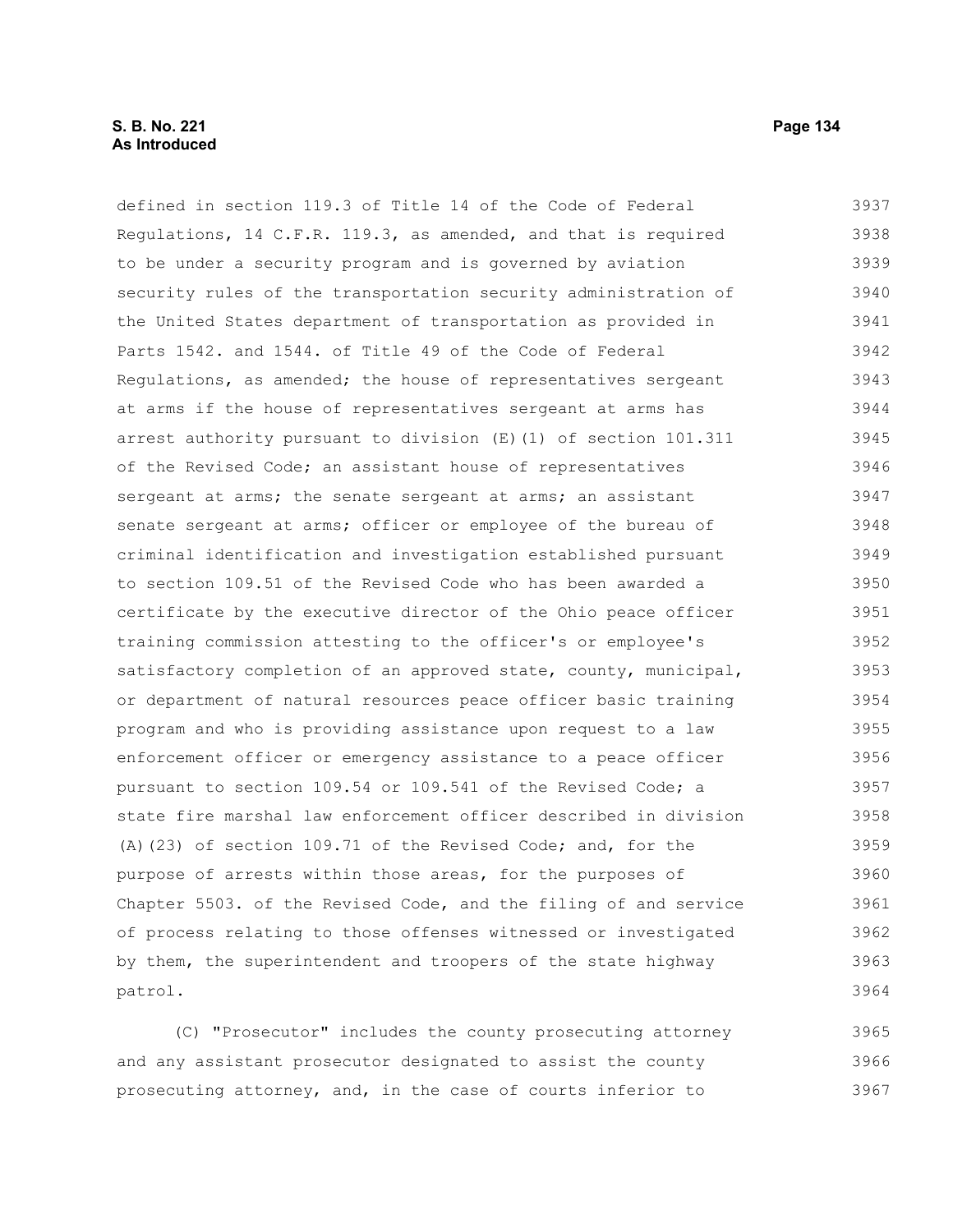courts of common pleas, includes the village solicitor, city director of law, or similar chief legal officer of a municipal corporation, any such officer's assistants, or any attorney designated by the prosecuting attorney of the county to appear for the prosecution of a given case. 3968 3969 3970 3971 3972

(D) "Offense," except where the context specifically indicates otherwise, includes felonies, misdemeanors, and violations of ordinances of municipal corporations and other public bodies authorized by law to adopt penal regulations. 3973 3974 3975 3976

 (E) "Tier one offense" means a violation of section 2903.01, 2903.02, 2903.03, 2903.04, 2903.06, 2903.11, 2903.12, 2903.21, 2903.211, 2905.01, 2905.02, 2905.32, 2907.02, 2907.03, 2907.04, 2907.05, 2907.321, 2907.322, 2907.323, 2909.02, 2909.03, 2909.24, 2911.01, 2911.02, 2911.11, 2919.25, 2921.34, 2923.161, 2950.04, 2950.041, 2950.05, or 2950.06 of the Revised Code. 3977 3978 3979 3980 3981 3982 3983

**Sec. 2935.10.** (A) Upon the filing of an affidavit or complaint as provided by section 2935.09 of the Revised Code, if it charges the commission of a felony, such judge, clerk, or magistrate, unless-he the judge, clerk, or magistrate has reason to believe that it was not filed in good faith, or the claim is not meritorious, shall forthwith issue a warrant for the arrest of the person charged in the affidavit, and directed to a peace officer; otherwise-he the judge, clerk, or magistrate shall forthwith refer the matter to the prosecuting attorney or other attorney charged by law with prosecution for investigation prior to the issuance of warrant. 3984 3985 3986 3987 3988 3989 3990 3991 3992 3993 3994

(B) If the offense charged is a misdemeanor or violation of a municipal ordinance, such judge, clerk, or magistrate may: 3995 3996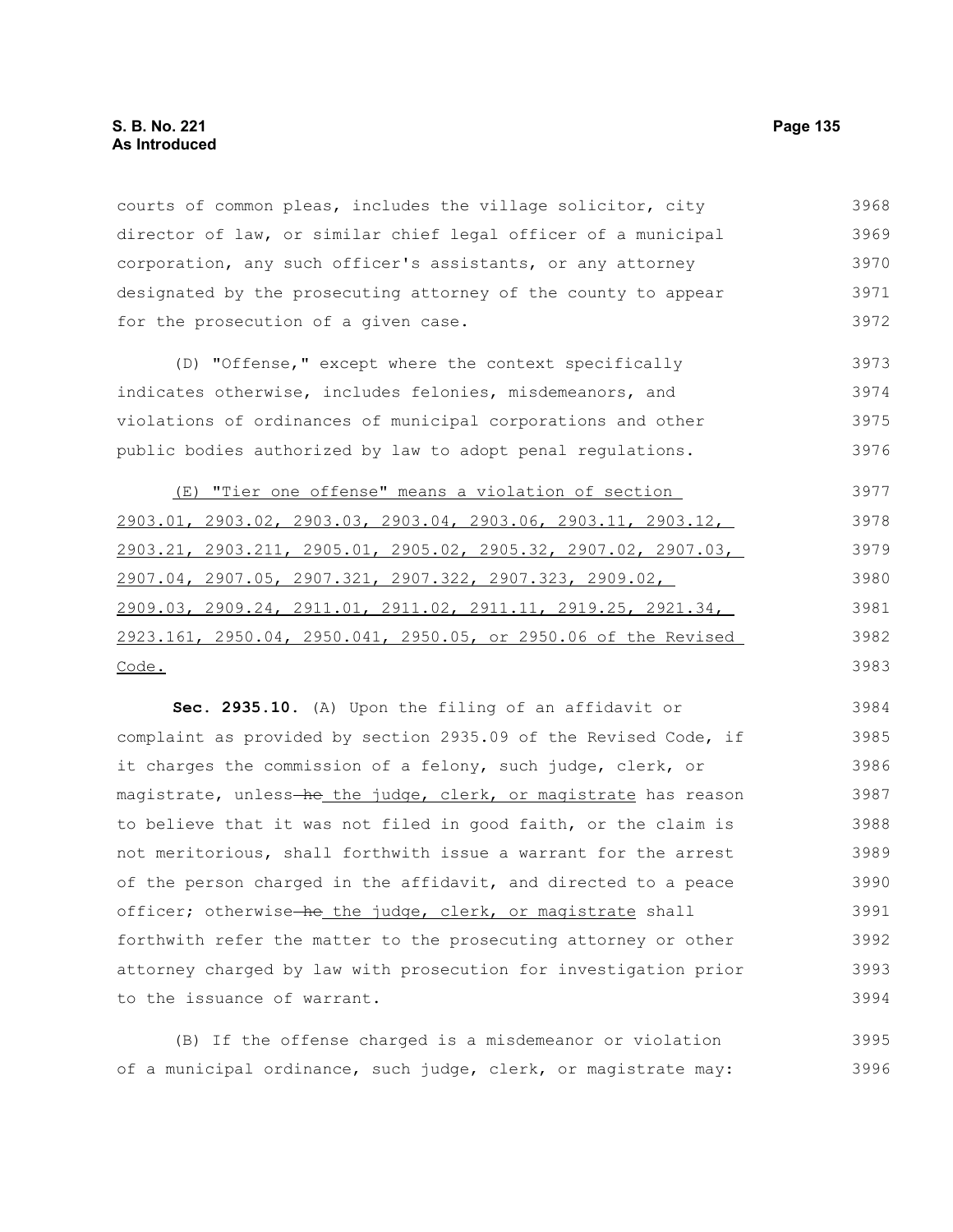# **S. B. No. 221 Page 136 As Introduced**

(1) Issue a warrant for the arrest of such person, directed to any officer named in section 2935.03 of the Revised Code but in cases of ordinance violation only to a police officer or marshal or deputy marshal of the municipal corporation; 3997 3998 3999 4000 4001

(2) Issue summons, to be served by a peace officer, bailiff, or court constable, commanding the person against whom the affidavit or complaint was filed to appear forthwith, or at a fixed time in the future, before such court or magistrate. Such summons shall be served in the same manner as in civil cases. 4002 4003 4004 4005 4006 4007

(C) If the affidavit is filed by, or the complaint is filed pursuant to an affidavit executed by, a peace officer who has, at-his the officer's discretion, at the time of commission of the alleged offense, notified the person to appear before the court or magistrate at a specific time set by such officer, no process need be issued unless the defendant fails to appear at the scheduled time. 4008 4009 4010 4011 4012 4013 4014

(D) Any person charged with a misdemeanor or violation of a municipal ordinance may give bail as provided in sections 2937.22 to 2937.46 of the Revised Code, for his the person's appearance, regardless of whether a warrant, summons, or notice to appear has been issued. 4015 4016 4017 4018 4019

(E) Any warrant, summons, or any notice issued by the peace officer shall state the substance of the charge against the person arrested or directed to appear. 4020 4021 4022

(F) When the offense charged is a misdemeanor, and the warrant or summons issued pursuant to this section is not served within two years of the date of issue, a judge or magistrate may 4023 4024 4025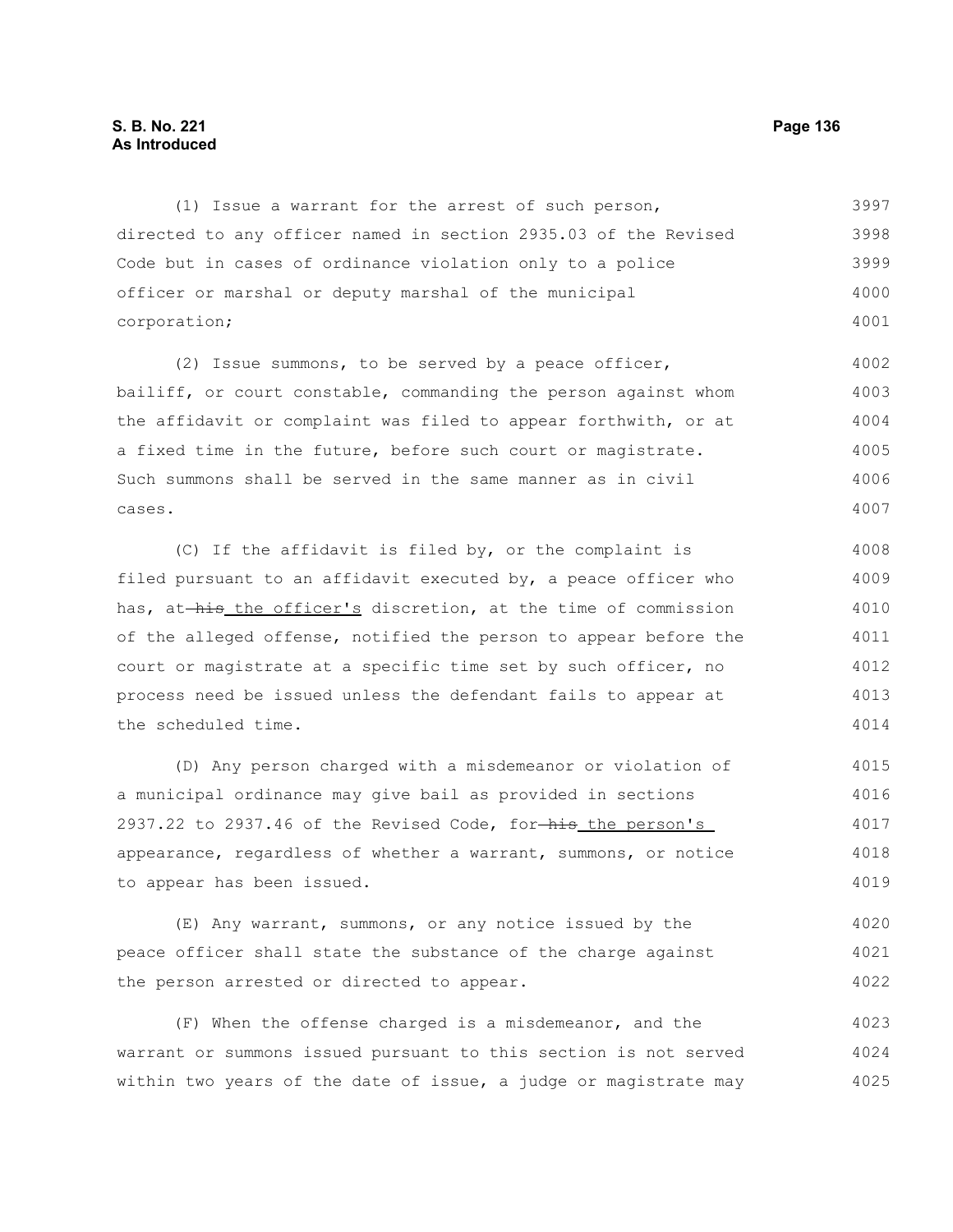order such warrant or summons withdrawn and the case closed, when it does not appear that the ends of justice require keeping the case open. 4026 4027 4028

 (G)(1) Any warrant issued for a tier one offense shall be entered into the law enforcement automated data system created by section 5503.10 of the Revised Code, and known as LEADS, and the appropriate database of the national crime information center (NCIC) maintained by the federal bureau of investigation, by the law enforcement agency requesting the warrant within forty-eight hours of receipt of the warrant. 4029 4030 4031 4032 4033 4034 4035

 (2) All warrants issued for tier one offenses shall be entered into the law enforcement automated data system created by section 5503.10 of the Revised Code, and known as LEADS, by the law enforcement agency that receives the warrant with a full extradition radius as defined by the Ohio LEADS administrator. 4036 4037 4038 4039 4040

Sec. 2941.141. (A) Imposition of a one-year, two-year, or three-year mandatory prison term upon on an offender under division (B)(1)(a)(iii) of section 2929.14 of the Revised Code is precluded unless the indictment, count in the indictment, or information charging the offense specifies that the offender had a firearm on or about the offender's person or under the offender's control while committing the offense. The specification shall be stated at the end of the body of the indictment, count, or information, and shall be in substantially the following form: 4041 4042 4043 4044 4045 4046 4047 4048 4049 4050

"SPECIFICATION (or, SPECIFICATION TO THE FIRST COUNT). The Grand Jurors (or insert the person's or the prosecuting attorney's name when appropriate) further find and specify that (set forth that the offender had a firearm on or about the offender's person or under the offender's control while 4051 4052 4053 4054 4055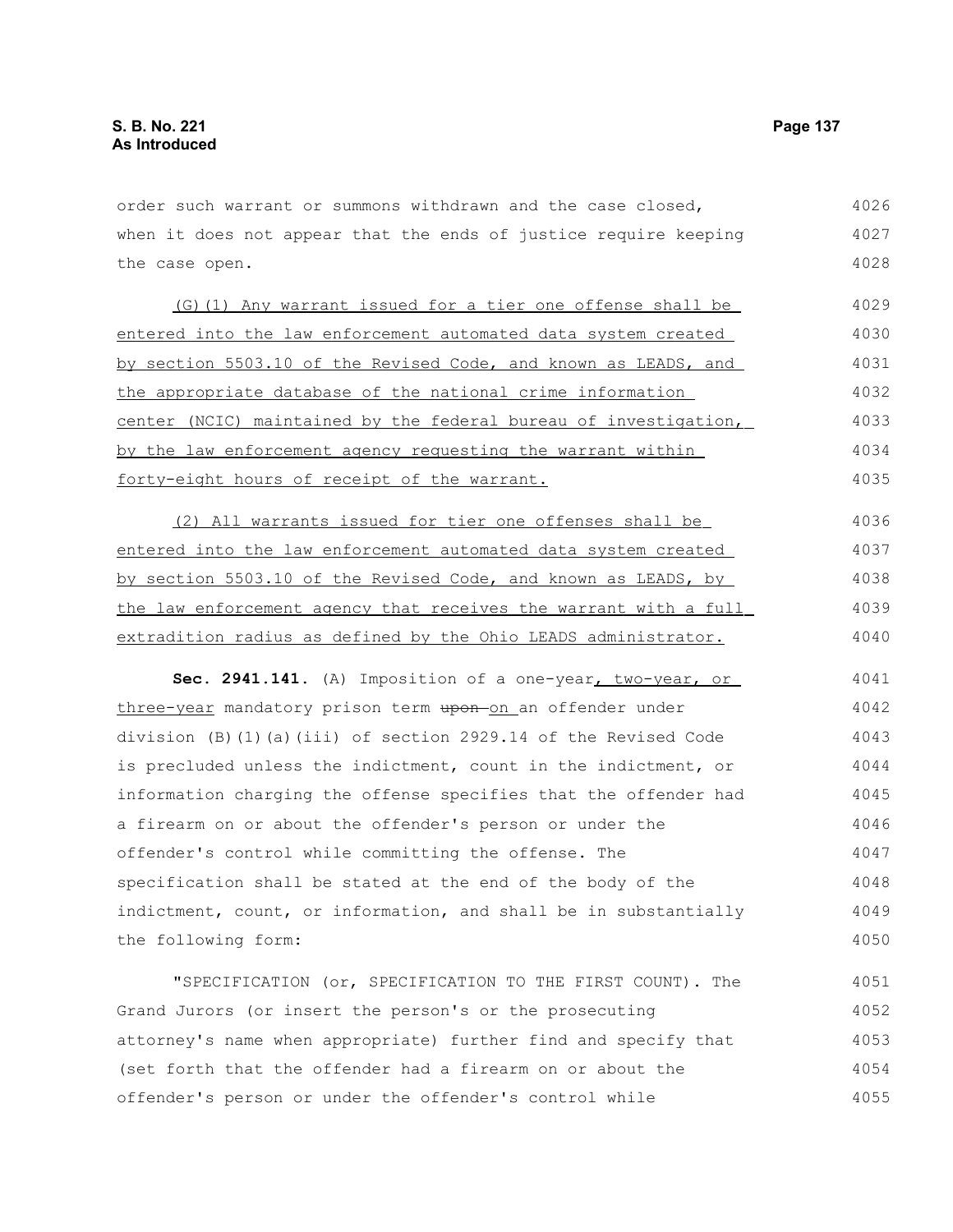committing the offense.)"

(B) Imposition of a one-year, two-year, or three-year mandatory prison term upon on an offender under division (B)(1) (a)(iii) of section 2929.14 of the Revised Code is precluded if a court imposes an eighteen-month, three-year, fifty-four-month, six-year, or nine-year mandatory prison term on the offender under division  $(B)$   $(1)$   $(a)$   $(i)$ ,  $(iii)$ ,  $(iv)$ ,  $(v)$ , or  $(vi)$  of that section relative to the same felony. 4057 4058 4059 4060 4061 4062 4063

(C) The specification described in division (A) of this section may be used in a delinquent child proceeding in the manner and for the purpose described in section 2152.17 of the Revised Code. 4064 4065 4066 4067

(D) Imposition of an eighteen-month, thirty-month, or forty-two month mandatory prison term upon-on an offender under division (B)(1)(a)(vi) of section 2929.14 of the Revised Code is precluded unless the indictment, count in the indictment, or information charging the offense specifies that the offender had a firearm on or about the offender's person or under the offender's control while committing the offense and that the offender previously had been convicted of or pleaded guilty to a firearm specification of the type described in section 2941.141, 2941.144, 2941.145, 2941.146, or 2941.1412 of the Revised Code. The specification shall be stated at the end of the body of the indictment, count, or information, and shall be in substantially the following form: 4068 4069 4070 4071 4072 4073 4074 4075 4076 4077 4078 4079 4080

"SPECIFICATION (or, SPECIFICATION TO THE FIRST COUNT). The Grand Jurors (or insert the person's or prosecuting attorney's name when appropriate) further find and specify that (set forth that the offender had a firearm on or about the offender's person or under the offender's control while committing the 4081 4082 4083 4084 4085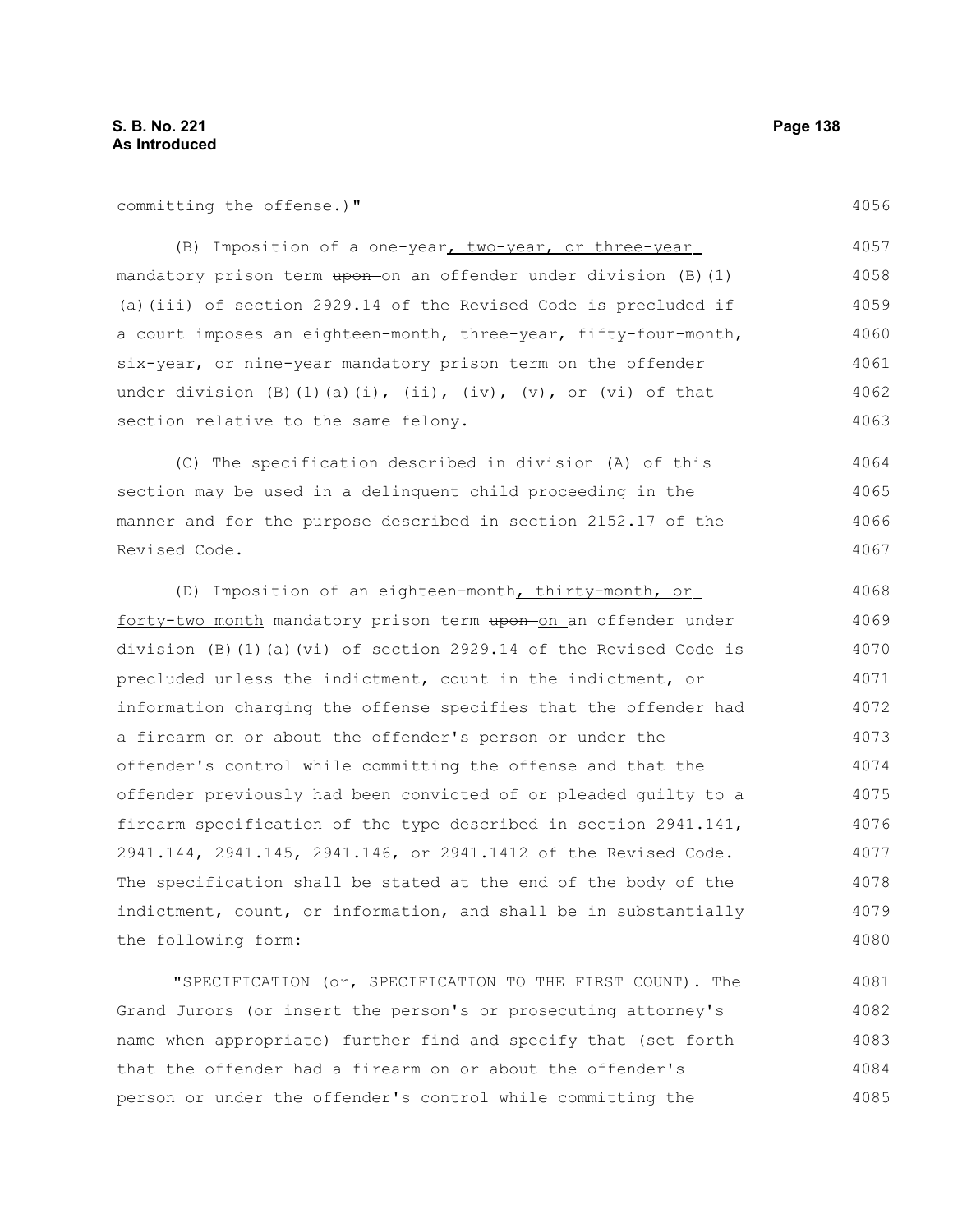offense and that the offender previously has been convicted of or pleaded guilty to a firearm specification of the type described in section 2941.141, 2941.144, 2941.145, 2941.146, or 2941.1412 of the Revised Code.)" 4086 4087 4088 4089

(E) Imposition of an eighteen-month, thirty-month, or forty-two month mandatory prison term upon-on an offender under division (B)(1)(a)(vi) of section 2929.14 of the Revised Code is precluded if the court imposes a one-year, three-year, fiftyfour-month, six-year, or nine-year mandatory prison term on the offender under division (B)(1)(a)(i), (ii), (iii), (iv), or (v) of that section relative to the same felony. 4090 4091 4092 4093 4094 4095 4096

(F) As used in this section, "firearm" has the same meaning as in section 2923.11 of the Revised Code. 4097 4098

Sec. 2941.145. (A) Imposition of a three-year, four-year, or five-year mandatory prison term upon-on an offender under division (B)(1)(a)(ii) of section 2929.14 of the Revised Code is precluded unless the indictment, count in the indictment, or information charging the offense specifies that the offender had a firearm on or about the offender's person or under the offender's control while committing the offense and displayed the firearm, brandished the firearm, indicated that the offender possessed the firearm, or used it to facilitate the offense. The specification shall be stated at the end of the body of the indictment, count, or information, and shall be stated in substantially the following form: 4099 4100 4101 4102 4103 4104 4105 4106 4107 4108 4109 4110

"SPECIFICATION (or, SPECIFICATION TO THE FIRST COUNT). The Grand Jurors (or insert the person's or the prosecuting attorney's name when appropriate) further find and specify that (set forth that the offender had a firearm on or about the offender's person or under the offender's control while 4111 4112 4113 4114 4115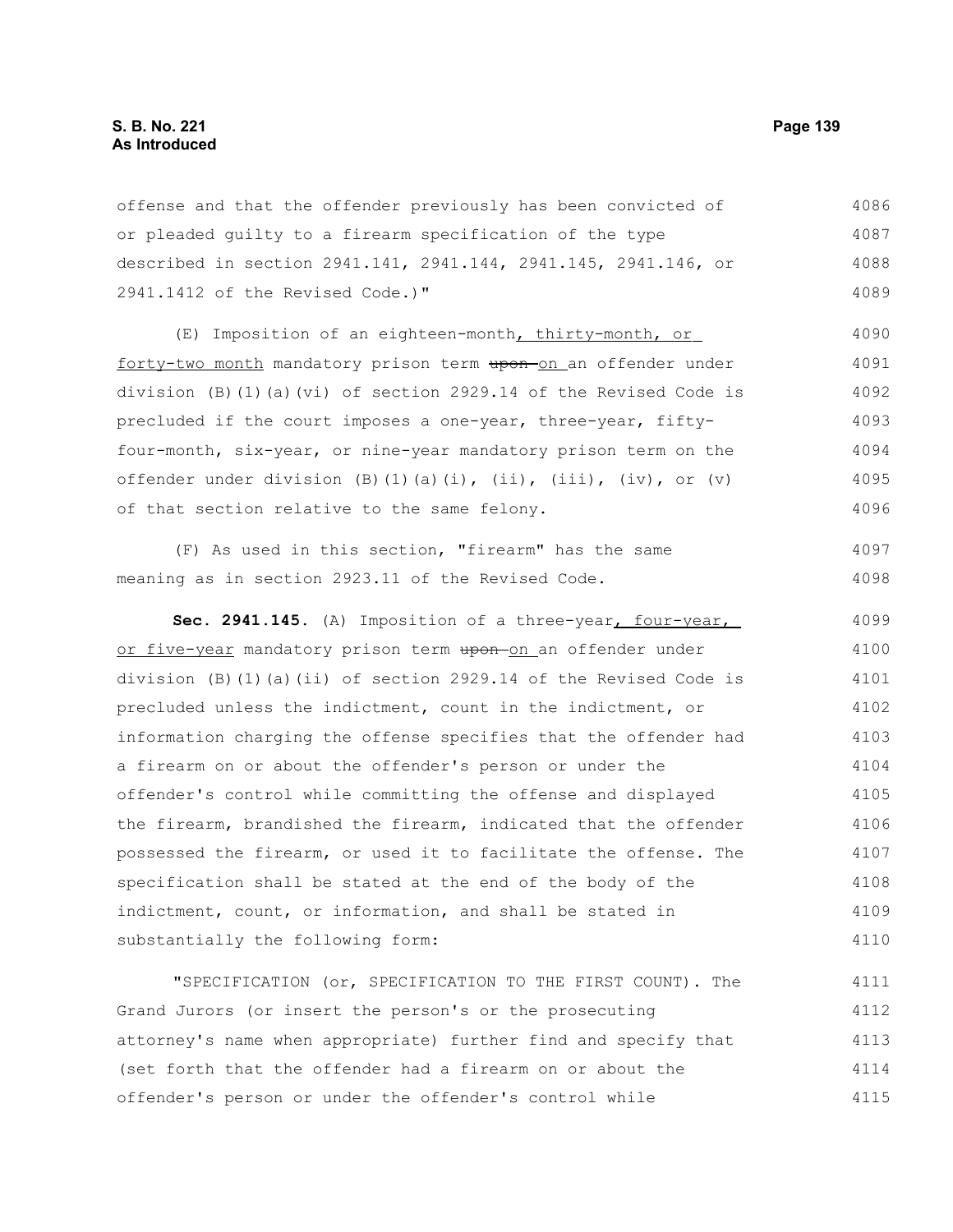committing the offense and displayed the firearm, brandished the firearm, indicated that the offender possessed the firearm, or used it to facilitate the offense)." 4116 4117 4118

(B) Imposition of a three-year, four-year, or five-year mandatory prison term upon on an offender under division (B)(1) (a)(ii) of section 2929.14 of the Revised Code is precluded if a court imposes a one-year, eighteen-month, six-year, fifty-fourmonth, or nine-year mandatory prison term on the offender under division (B)(1)(a)(i), (iii), (iv), (v), or (vi) of that section relative to the same felony. 4119 4120 4121 4122 4123 4124 4125

(C) The specification described in division (A) of this section may be used in a delinquent child proceeding in the manner and for the purpose described in section 2152.17 of the Revised Code. 4126 4127 4128 4129

(D) Imposition of a mandatory prison term of fifty-four months-upon, sixty-six months, or seventy-eight months on an offender under division (B)(1)(a)(v) of section 2929.14 of the Revised Code is precluded unless the indictment, count in the indictment, or information charging the offense specifies that the offender had a firearm on or about the offender's person or under the offender's control while committing the offense and displayed the firearm, brandished the firearm, indicated that the offender possessed a firearm, or used the firearm to facilitate the offense and that the offender previously has been convicted of or pleaded guilty to a firearm specification of the type described in section 2941.141, 2941.144, 2941.145, 2941.146, or 2941.1412 of the Revised Code. The specification shall be stated at the end of the body of the indictment, count, or information, and shall be in substantially the following form: 4130 4131 4132 4133 4134 4135 4136 4137 4138 4139 4140 4141 4142 4143 4144 4145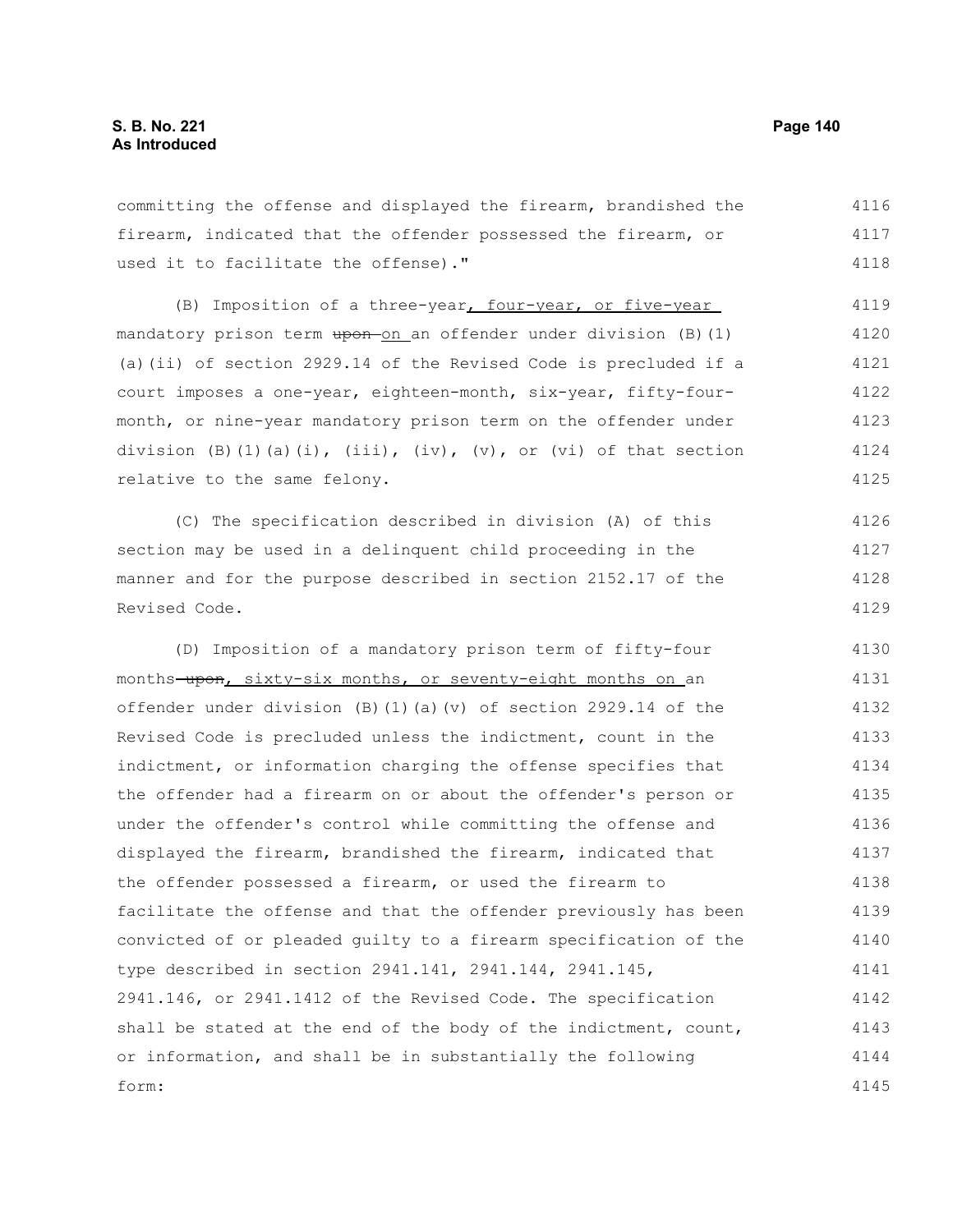"SPECIFICATION (or, SPECIFICATION TO THE FIRST COUNT). The Grand Jurors (or insert the person's or the prosecuting attorney's name when appropriate) further find and specify that (set forth that the offender had a firearm on or about the offender's person or under the offender's control while committing the offense and displayed the firearm, brandished the firearm, indicated that the offender possessed a firearm, or used the firearm to facilitate the offense and that the offender previously has been convicted of or pleaded guilty to a firearm specification of the type described in section 2941.141, 2941.144, 2941.145, 2941.146, or 2941.1412 of the Revised Code.)" 4146 4147 4148 4149 4150 4151 4152 4153 4154 4155 4156 4157

(E) Imposition of a mandatory prison term of fifty-four months upon, sixty-six months, or seventy-eight months on an offender under division (B)(1)(a)(v) of section 2929.14 of the Revised Code is precluded if the court imposes a one-year, eighteen-month, three-year, or nine-year mandatory prison term on the offender under division (B)(1)(a)(i), (ii), (iii), (iv), or (vi) of that section relative to the same felony. 4158 4159 4160 4161 4162 4163 4164

(F) As used in this section, "firearm" has the same meaning as in section 2923.11 of the Revised Code. 4165 4166

**Sec. 2945.403.** (A)(1) Notwithstanding any provision of the Revised Code to the contrary, if, on or after the effective date of this section, an individual is found by a court to be incompetent to stand trial or not guilty by reason of insanity under procedures described in sections 2945.38 to 2945.402 of the Revised Code, the judge who made the determination shall notify the office of the attorney general, on the form described in division (C) of this section, of the identity of the individual. The notification shall be transmitted by the judge 4167 4168 4169 4170 4171 4172 4173 4174 4175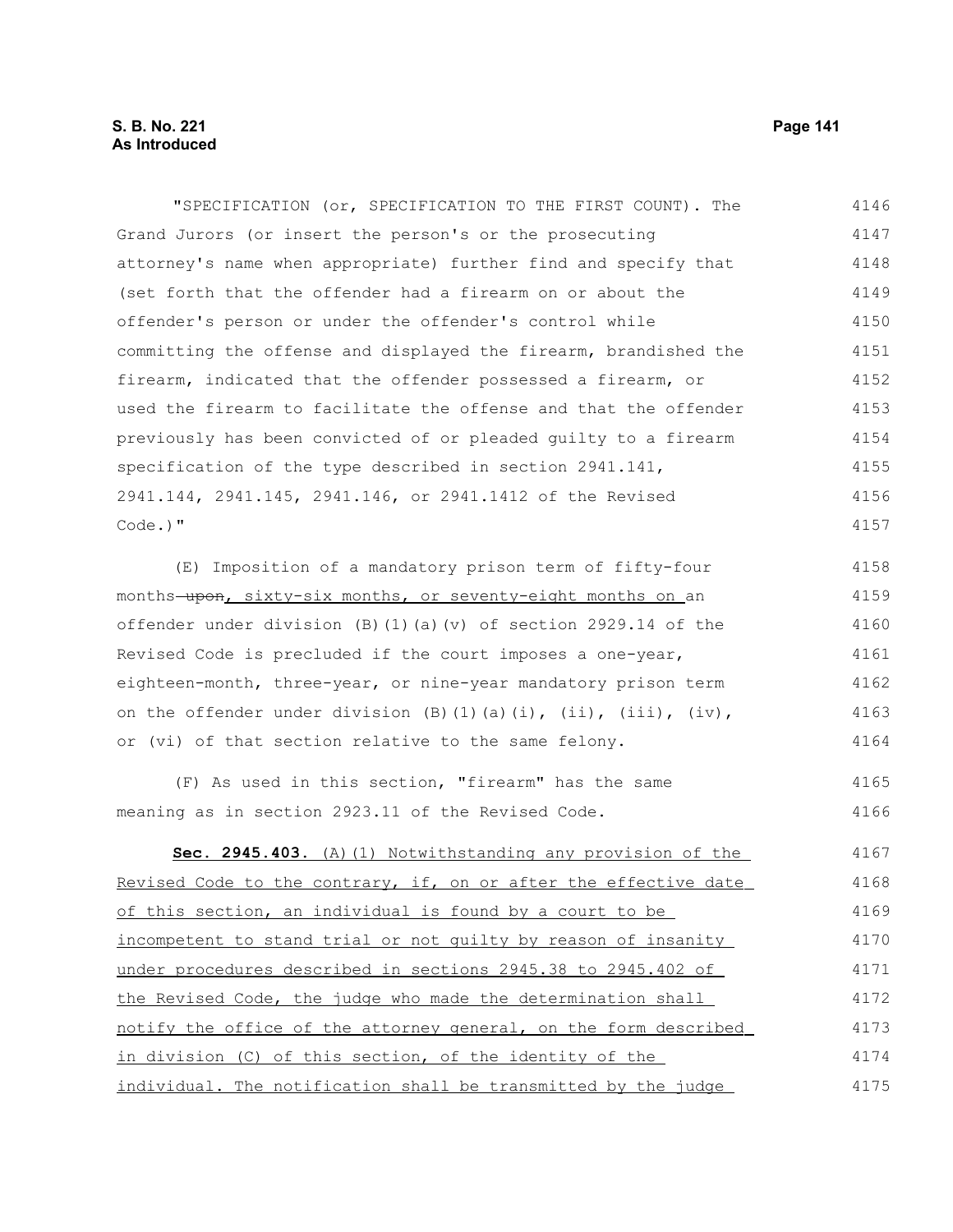maintained.

 not later than seven days after the adjudication or commitment. (2) If a judge provides a notice to the attorney general under division (A)(1) of this section regarding an individual and if the individual subsequently is found to be competent under section 2945.38 of the Revised Code, is discharged under section 2945.39 of the Revised Code, is discharged under section 2945.40 of the Revised Code, or has a final termination of commitment under section 2945.401 of the Revised Code, the judge shall notify the office of the attorney general, on the form described in division (C) of this section, of the identity of the individual and of the finding, discharge, or final termination. The notification shall be transmitted by the judge not later than seven days after the finding, discharge, or final termination. (B)(1) Upon receipt of any notice under division (A)(1) of this section with respect to a person, the attorney general shall enter the information in the notice into the law enforcement automated data system created by section 5503.10 of the Revised Code, and known as LEADS, by the close of the next business day after the day on which the notice is received. (2) Upon receipt of any notice under division (A)(2) of this section with respect to a person, the attorney general shall take all steps necessary to ensure that the information in the notice previously received under division (A)(1) of this section with respect to the person is removed from LEADS by the close of the next business day after the day on which the notice is received and that it is terminated, cleared, or canceled in the database of the national crime information center (NCIC) maintained by the federal bureau of investigation in which it is 4176 4177 4178 4179 4180 4181 4182 4183 4184 4185 4186 4187 4188 4189 4190 4191 4192 4193 4194 4195 4196 4197 4198 4199 4200 4201 4202 4203 4204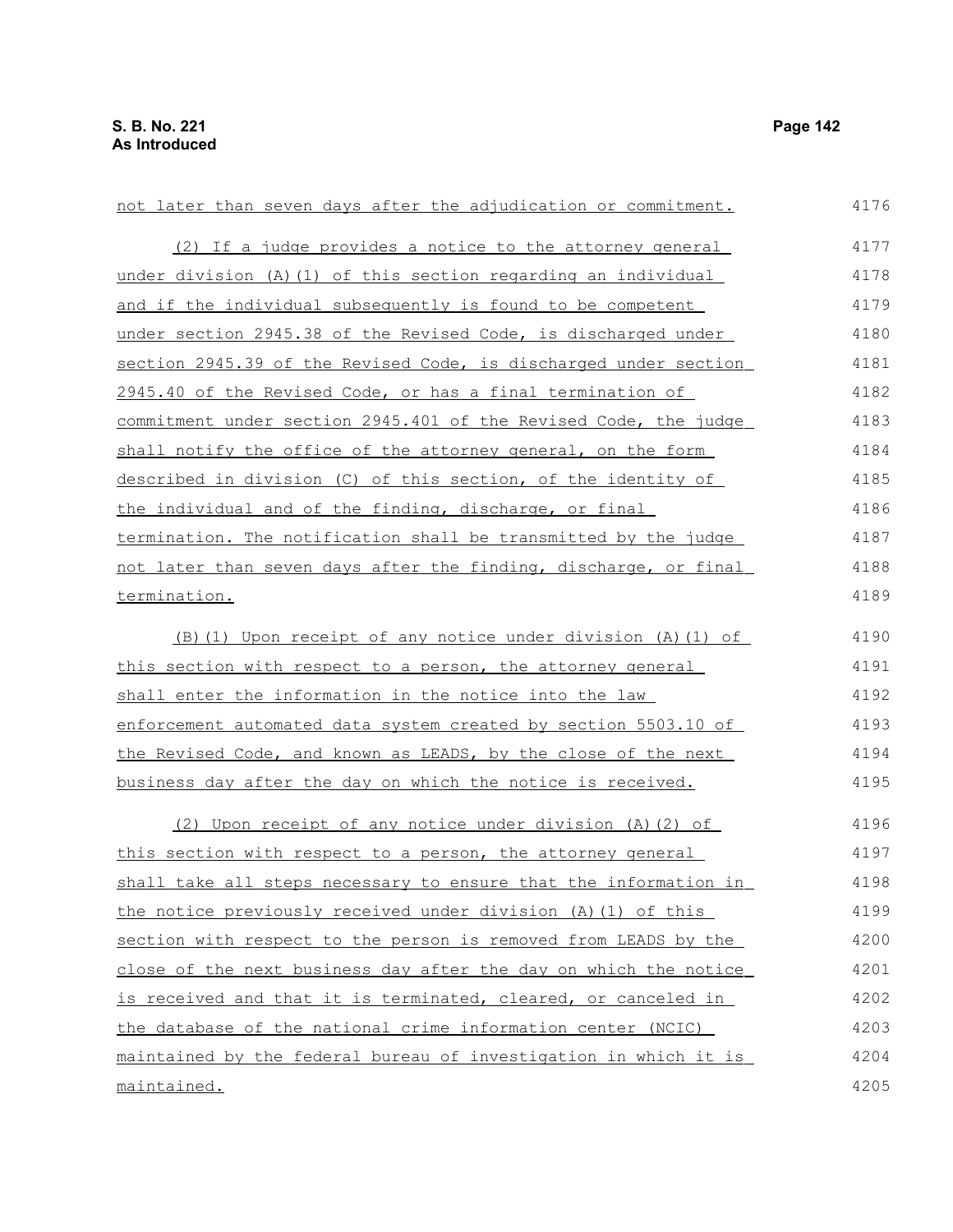| (C) The attorney general, by rule adopted under Chapter          | 4206 |
|------------------------------------------------------------------|------|
| 119. of the Revised Code, shall prescribe and make available to  | 4207 |
| all judges forms to be used by them for the purpose of making    | 4208 |
| the notifications required by divisions (A) (1) and (2) of this  | 4209 |
| section.                                                         | 4210 |
| Sec. 3113.31. (A) As used in this section:                       | 4211 |
| (1) "Domestic violence" means any of the following:              | 4212 |
| (a) The occurrence of one or more of the following acts          | 4213 |
| against a family or household member:                            | 4214 |
| (i) Attempting to cause or recklessly causing bodily             | 4215 |
| injury;                                                          | 4216 |
| (ii) Placing another person by the threat of force in fear       | 4217 |
| of imminent serious physical harm or committing a violation of   | 4218 |
| section 2903.211 or 2911.211 of the Revised Code;                | 4219 |
| (iii) Committing any act with respect to a child that            | 4220 |
| would result in the child being an abused child, as defined in   | 4221 |
| section 2151.031 of the Revised Code;                            | 4222 |
| (iv) Committing a sexually oriented offense.                     | 4223 |
| (b) The occurrence of one or more of the acts identified         | 4224 |
| in divisions $(A) (1) (a) (i)$ to (iv) of this section against a | 4225 |
| person with whom the respondent is or was in a dating            | 4226 |
| relationship.                                                    | 4227 |
| (2) "Court" means the domestic relations division of the         | 4228 |
| court of common pleas in counties that have a domestic relations | 4229 |
| division and the court of common pleas in counties that do not   | 4230 |
| have a domestic relations division, or the juvenile division of  | 4231 |
| the court of common pleas of the county in which the person to   | 4232 |
| be protected by a protection order issued or a consent agreement | 4233 |
|                                                                  |      |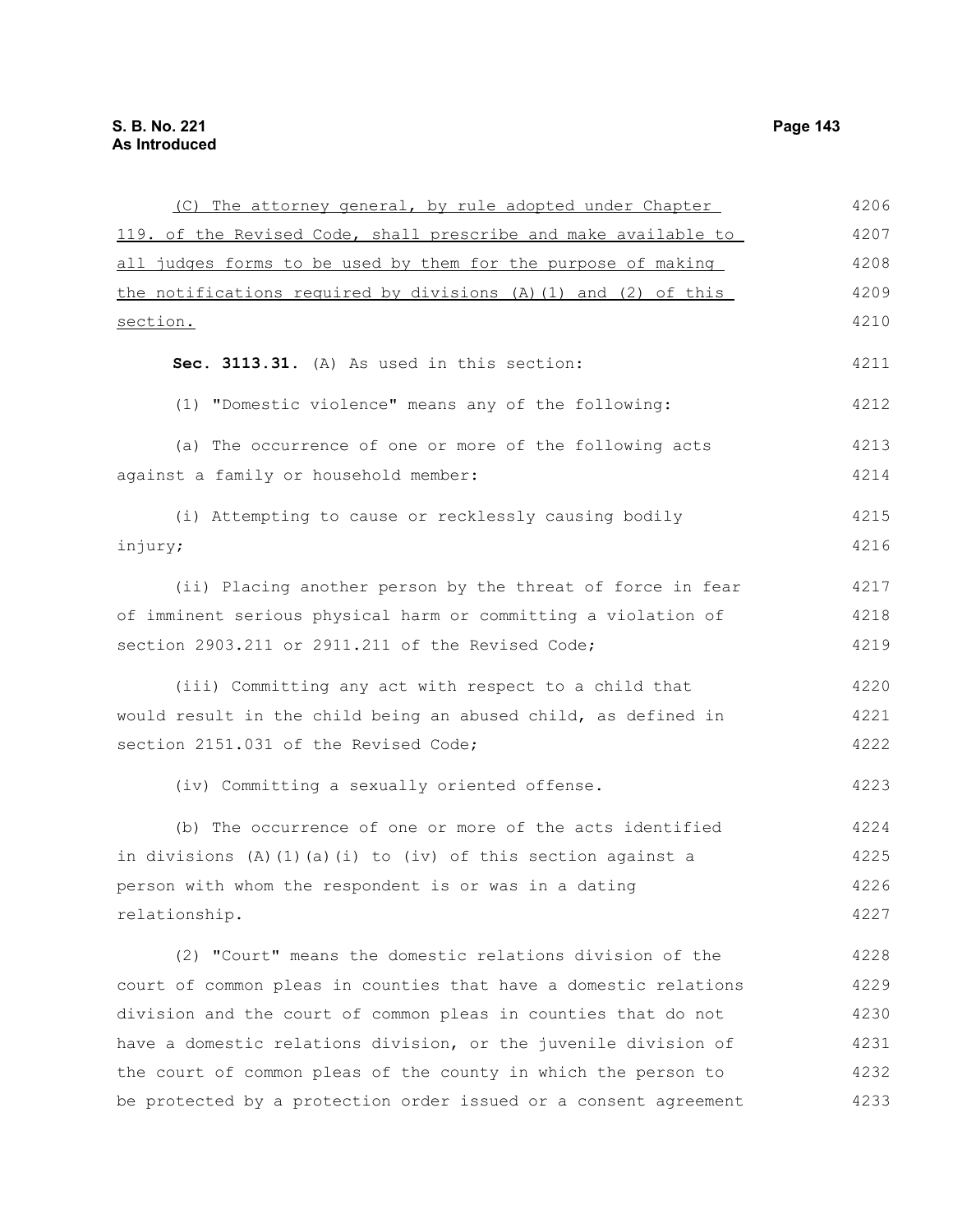| approved under this section resides if the respondent is less   | 4234 |
|-----------------------------------------------------------------|------|
| than eighteen years of age.                                     | 4235 |
| (3) "Family or household member" means any of the               | 4236 |
| following:                                                      | 4237 |
| (a) Any of the following who is residing with or has            | 4238 |
| resided with the respondent:                                    | 4239 |
| (i) A spouse, a person living as a spouse, or a former          | 4240 |
| spouse of the respondent;                                       | 4241 |
| (ii) A parent, a foster parent, or a child of the               | 4242 |
| respondent, or another person related by consanguinity or       | 4243 |
| affinity to the respondent;                                     | 4244 |
| (iii) A parent or a child of a spouse, person living as a       | 4245 |
| spouse, or former spouse of the respondent, or another person   | 4246 |
| related by consanguinity or affinity to a spouse, person living | 4247 |
| as a spouse, or former spouse of the respondent.                | 4248 |
| (b) The natural parent of any child of whom the respondent      | 4249 |
| is the other natural parent or is the putative other natural    | 4250 |
| parent.                                                         | 4251 |
| (4) "Person living as a spouse" means a person who is           | 4252 |
| living or has lived with the respondent in a common law marital | 4253 |
| relationship, who otherwise is cohabiting with the respondent,  | 4254 |
| or who otherwise has cohabited with the respondent within five  | 4255 |
| years prior to the date of the alleged occurrence of the act in | 4256 |
| question.                                                       | 4257 |
| (5) "Victim advocate" means a person who provides support       | 4258 |
| and assistance for a person who files a petition under this     | 4259 |
| section.                                                        | 4260 |
| (6) "Sexually oriented offense" has the same meaning as in      | 4261 |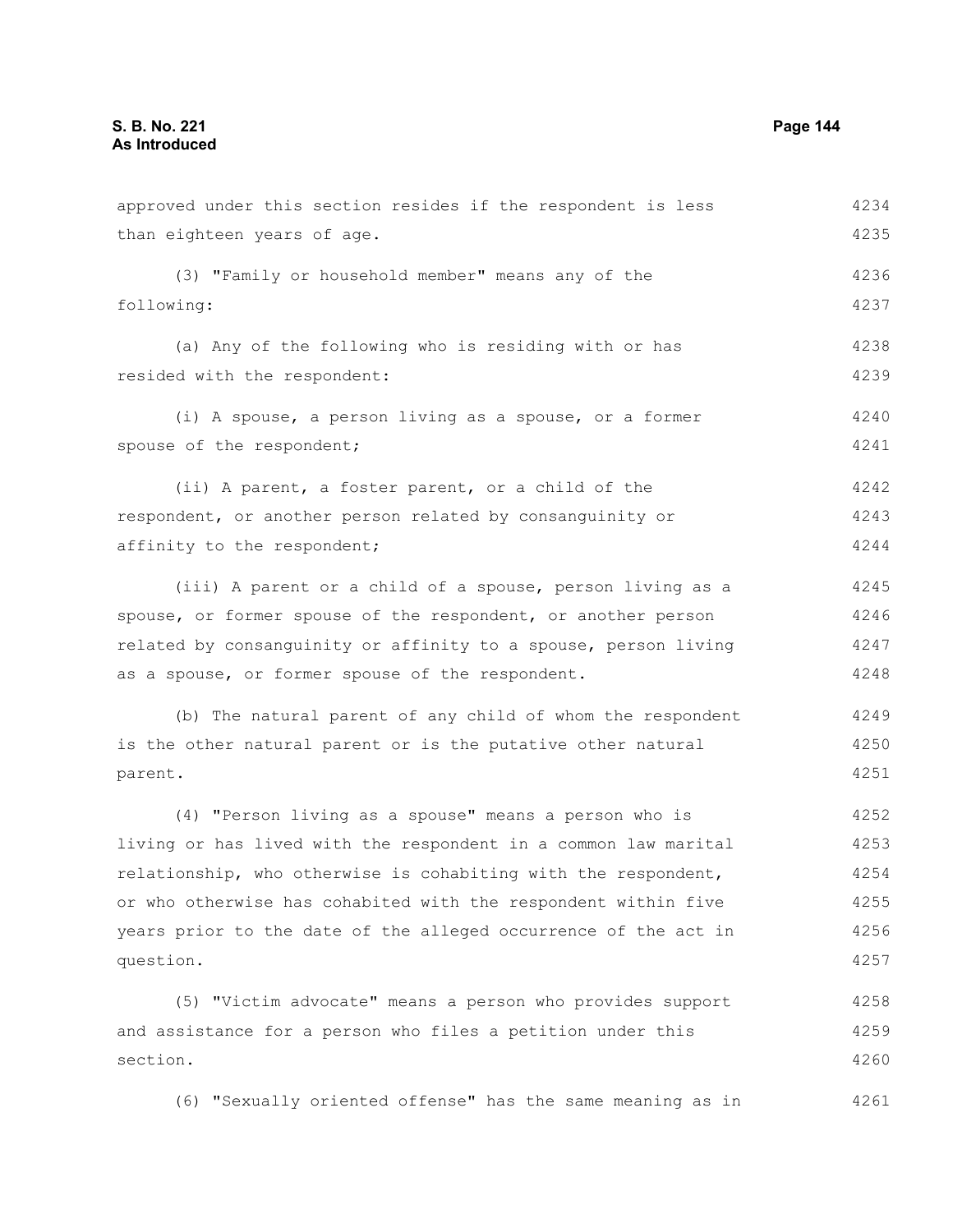4284

| section 2950.01 of the Revised Code.                             | 4262 |
|------------------------------------------------------------------|------|
| (7) "Companion animal" has the same meaning as in section        | 4263 |
| 959.131 of the Revised Code.                                     | 4264 |
| (8) "Dating relationship" means a relationship between           | 4265 |
| individuals who have, or have had, a relationship of a romantic  | 4266 |
| or intimate nature. "Dating relationship" does not include a     | 4267 |
| casual acquaintanceship or ordinary fraternization in a business | 4268 |
| or social context.                                               | 4269 |
| (9) "Person with whom the respondent is or was in a dating       | 4270 |
| relationship" means an adult who, at the time of the conduct in  | 4271 |
| question, is in a dating relationship with the respondent who    | 4272 |
| also is an adult or who, within the twelve months preceding the  | 4273 |
| conduct in question, has had a dating relationship with the      | 4274 |
| respondent who also is an adult.                                 | 4275 |
| (B) The court has jurisdiction over all proceedings under        | 4276 |
| this section. The petitioner's right to relief under this        | 4277 |
| section is not affected by the petitioner's leaving the          | 4278 |
| residence or household to avoid further domestic violence.       | 4279 |
| (C) A person may seek relief under this section on the           | 4280 |
| person's own behalf, or any parent or adult household member may | 4281 |
| seek relief under this section on behalf of any other family or  | 4282 |
| household member, by filing a petition with the court. The       | 4283 |

(1) An allegation that the respondent engaged in domestic violence against a family or household member of the respondent or against a person with whom the respondent is or was in a dating relationship, including a description of the nature and extent of the domestic violence; 4285 4286 4287 4288 4289

petition shall contain or state:

(2) The relationship of the respondent to the petitioner, 4290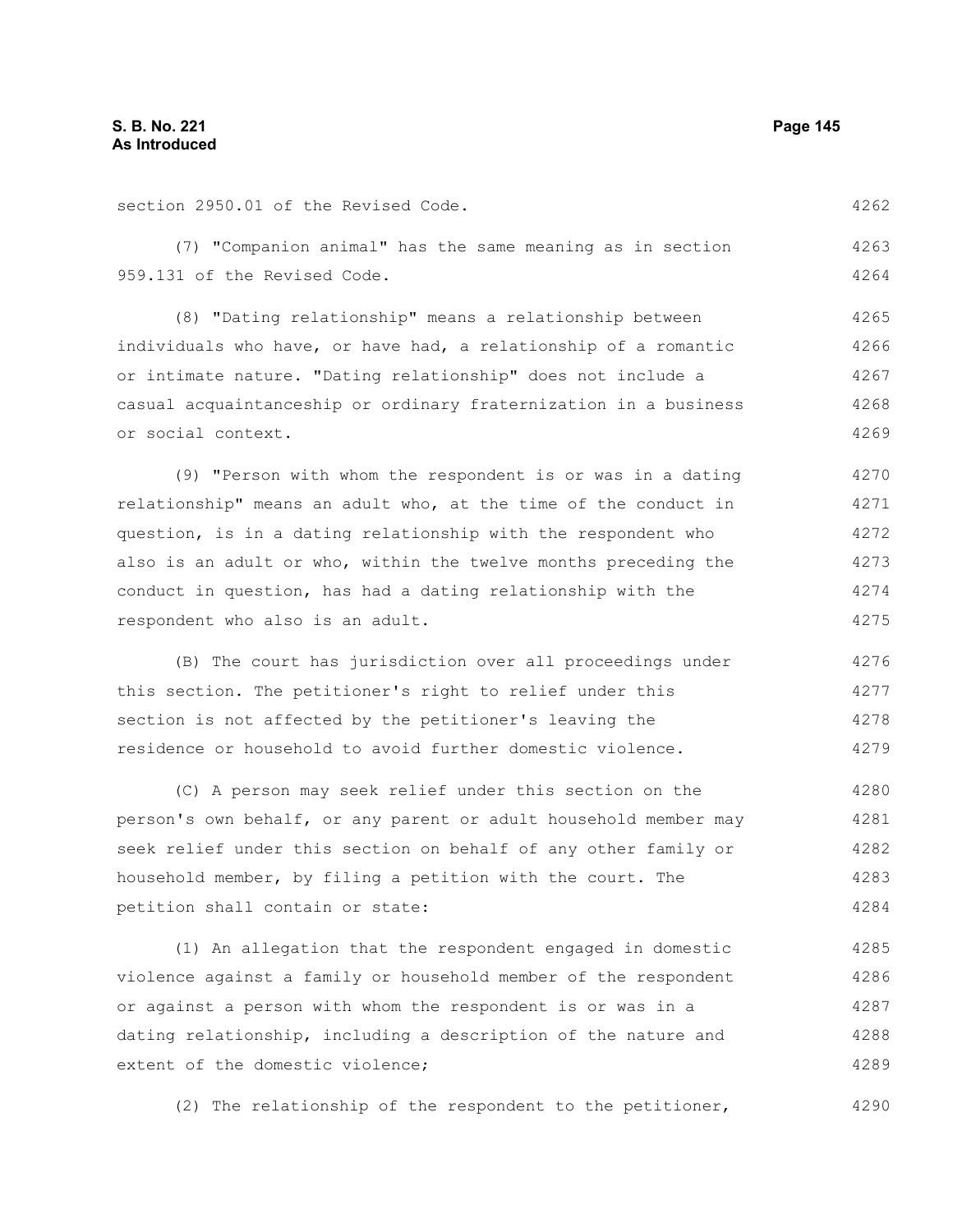and to the victim if other than the petitioner;

4291

(3) If the petition is for protection of a person with whom the respondent is or was in a dating relationship, the facts upon which the court may conclude that a dating relationship existed between the person to be protected and the respondent; 4292 4293 4294 4295 4296

(4) A request for relief under this section. 4297

(D)(1) If a person who files a petition pursuant to this section requests an ex parte order, the court shall hold an ex parte hearing on the same day that the petition is filed. The court, for good cause shown at the ex parte hearing, may enter any temporary orders, with or without bond, including, but not limited to, an order described in division  $(E)$  (1)(a),  $(b)$ , or (c) of this section, that the court finds necessary to protect the family or household member or the person with whom the respondent is or was in a dating relationship from domestic violence. Immediate and present danger of domestic violence to the family or household member or to the person with whom the respondent is or was in a dating relationship constitutes good cause for purposes of this section. Immediate and present danger includes, but is not limited to, situations in which the respondent has threatened the family or household member or person with whom the respondent is or was in a dating relationship with bodily harm, in which the respondent has threatened the family or household member or person with whom the respondent is or was in a dating relationship with a sexually oriented offense, or in which the respondent previously has been convicted of, pleaded guilty to, or been adjudicated a delinquent child for an offense that constitutes domestic violence against the family or household member or person with 4298 4299 4300 4301 4302 4303 4304 4305 4306 4307 4308 4309 4310 4311 4312 4313 4314 4315 4316 4317 4318 4319 4320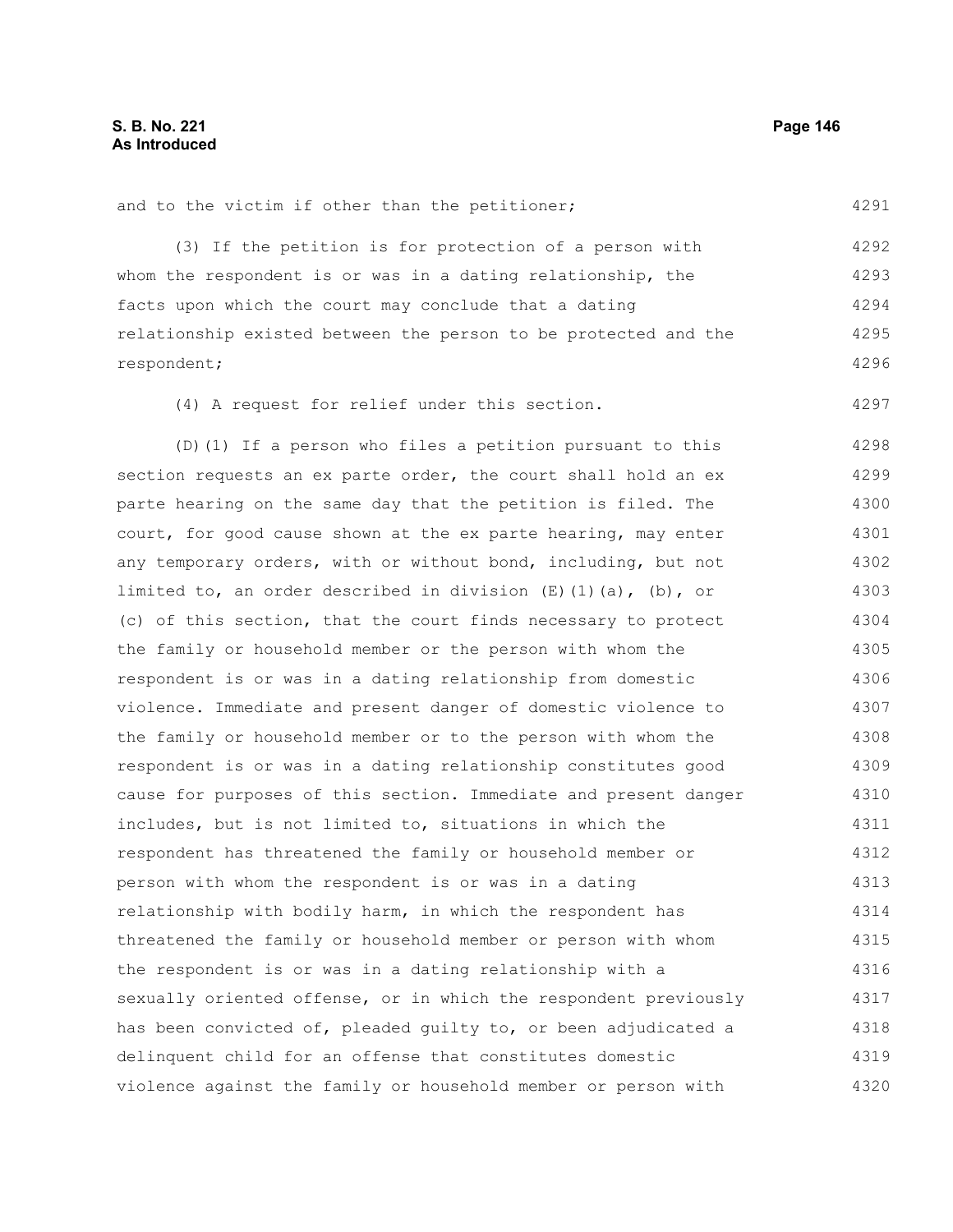4321

4342

whom the respondent is or was in a dating relationship.

(2)(a) If the court, after an ex parte hearing, issues an order described in division  $(E)(1)(b)$  or (c) of this section, the court shall schedule a full hearing for a date that is within seven court days after the ex parte hearing. If any other type of protection order that is authorized under division (E) of this section is issued by the court after an ex parte hearing, the court shall schedule a full hearing for a date that is within ten court days after the ex parte hearing. The court shall give the respondent notice of, and an opportunity to be heard at, the full hearing. The court shall hold the full hearing on the date scheduled under this division unless the court grants a continuance of the hearing in accordance with this division. Under any of the following circumstances or for any of the following reasons, the court may grant a continuance of the full hearing to a reasonable time determined by the court: 4322 4323 4324 4325 4326 4327 4328 4329 4330 4331 4332 4333 4334 4335 4336 4337

(i) Prior to the date scheduled for the full hearing under this division, the respondent has not been served with the petition filed pursuant to this section and notice of the full hearing. 4338 4339 4340 4341

(ii) The parties consent to the continuance.

(iii) The continuance is needed to allow a party to obtain counsel. 4343 4344

(iv) The continuance is needed for other good cause. 4345

(b) An ex parte order issued under this section does not expire because of a failure to serve notice of the full hearing upon the respondent before the date set for the full hearing under division  $(D)$   $(2)$   $(a)$  of this section or because the court 4346 4347 4348 4349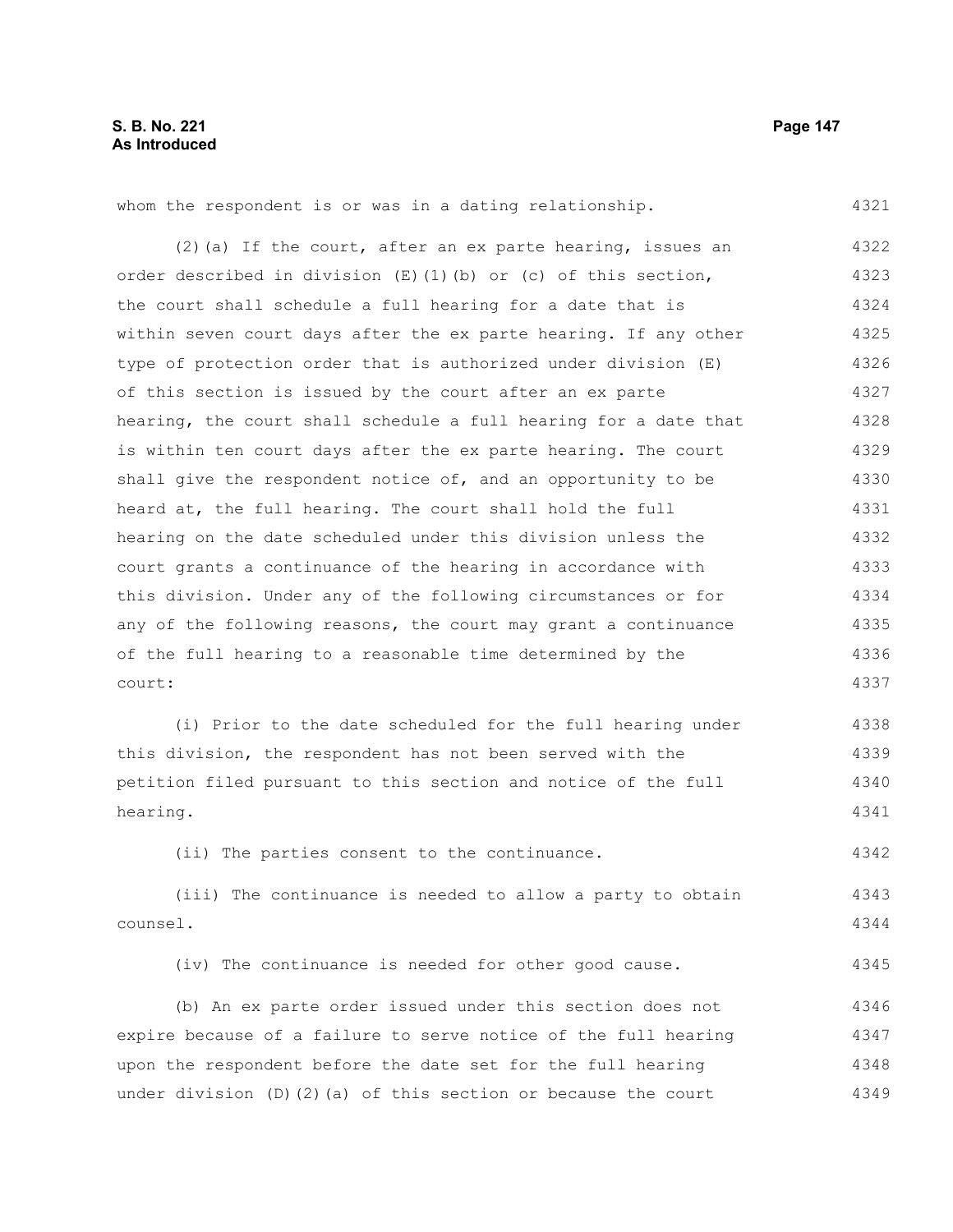4350

grants a continuance under that division.

(3) If a person who files a petition pursuant to this section does not request an ex parte order, or if a person requests an ex parte order but the court does not issue an ex parte order after an ex parte hearing, the court shall proceed as in a normal civil action and grant a full hearing on the matter. 4351 4352 4353 4354 4355 4356

(E)(1) After an ex parte or full hearing, the court may grant any protection order, with or without bond, or approve any consent agreement to bring about a cessation of domestic violence against the family or household members or persons with whom the respondent is or was in a dating relationship. The order or agreement may: 4357 4358 4359 4360 4361 4362

(a) Direct the respondent to refrain from abusing or from committing sexually oriented offenses against the family or household members or persons with whom the respondent is or was in a dating relationship; 4363 4364 4365 4366

(b) With respect to a petition involving family or household members, grant possession of the residence or household to the petitioner or other family or household member, to the exclusion of the respondent, by evicting the respondent, when the residence or household is owned or leased solely by the petitioner or other family or household member, or by ordering the respondent to vacate the premises, when the residence or household is jointly owned or leased by the respondent, and the petitioner or other family or household member; 4367 4368 4369 4370 4371 4372 4373 4374 4375

(c) With respect to a petition involving family or household members, when the respondent has a duty to support the petitioner or other family or household member living in the 4376 4377 4378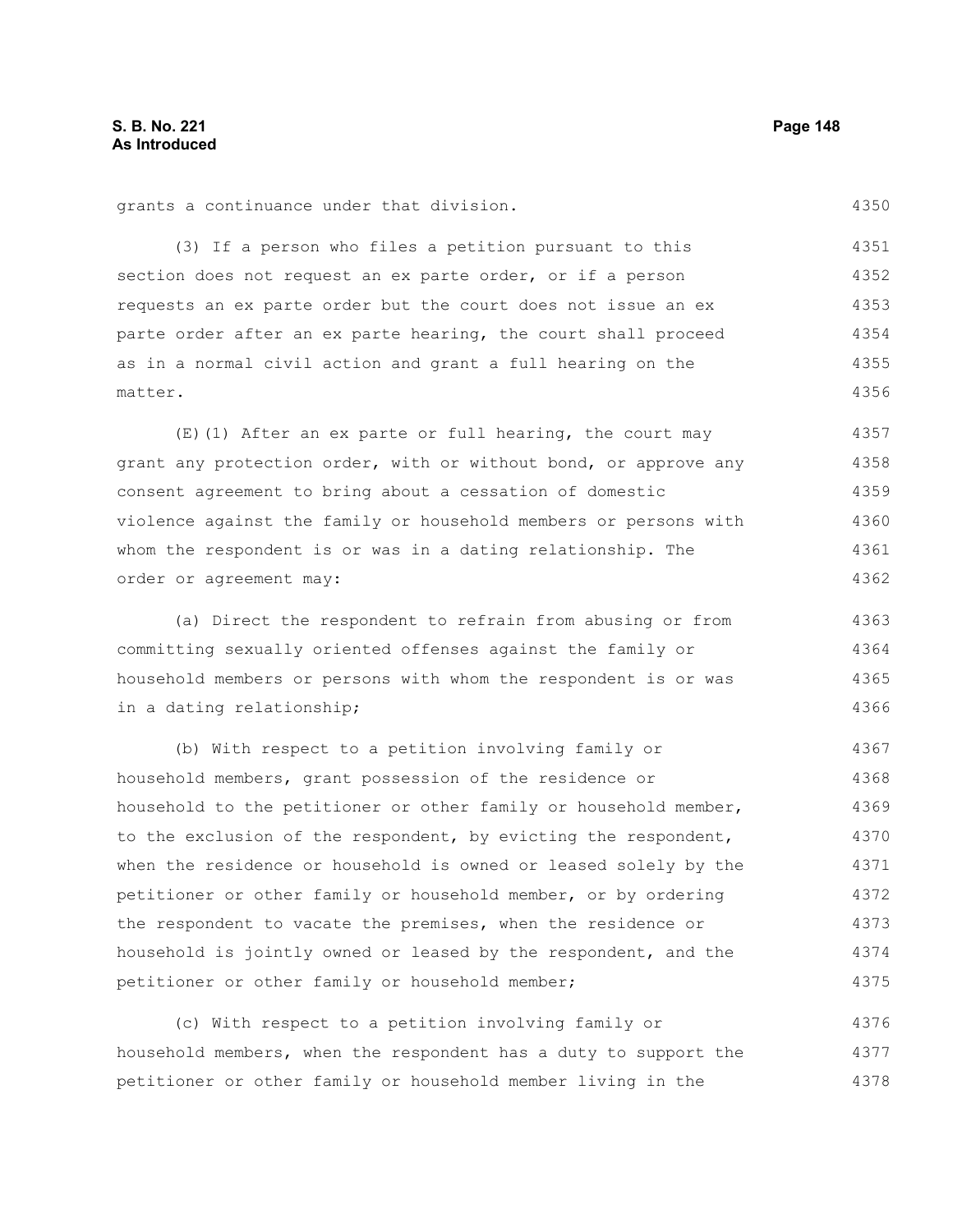#### **S. B. No. 221 Page 149 As Introduced**

residence or household and the respondent is the sole owner or lessee of the residence or household, grant possession of the residence or household to the petitioner or other family or household member, to the exclusion of the respondent, by ordering the respondent to vacate the premises, or, in the case of a consent agreement, allow the respondent to provide suitable, alternative housing; 4379 4380 4381 4382 4383 4384 4385

(d) With respect to a petition involving family or household members, temporarily allocate parental rights and responsibilities for the care of, or establish temporary parenting time rights with regard to, minor children, if no other court has determined, or is determining, the allocation of parental rights and responsibilities for the minor children or parenting time rights; 4386 4387 4388 4389 4390 4391 4392

(e) With respect to a petition involving family or household members, require the respondent to maintain support, if the respondent customarily provides for or contributes to the support of the family or household member, or if the respondent has a duty to support the petitioner or family or household member; 4393 4394 4395 4396 4397 4398

(f) Require the respondent, petitioner, victim of domestic violence, or any combination of those persons, to seek counseling; 4399 4400 4401

(g) Require the respondent to refrain from entering the residence, school, business, or place of employment of the petitioner or, with respect to a petition involving family or household members, a family or household member; 4402 4403 4404 4405

(h) Grant other relief that the court considers equitable and fair, including, but not limited to, ordering the respondent 4406 4407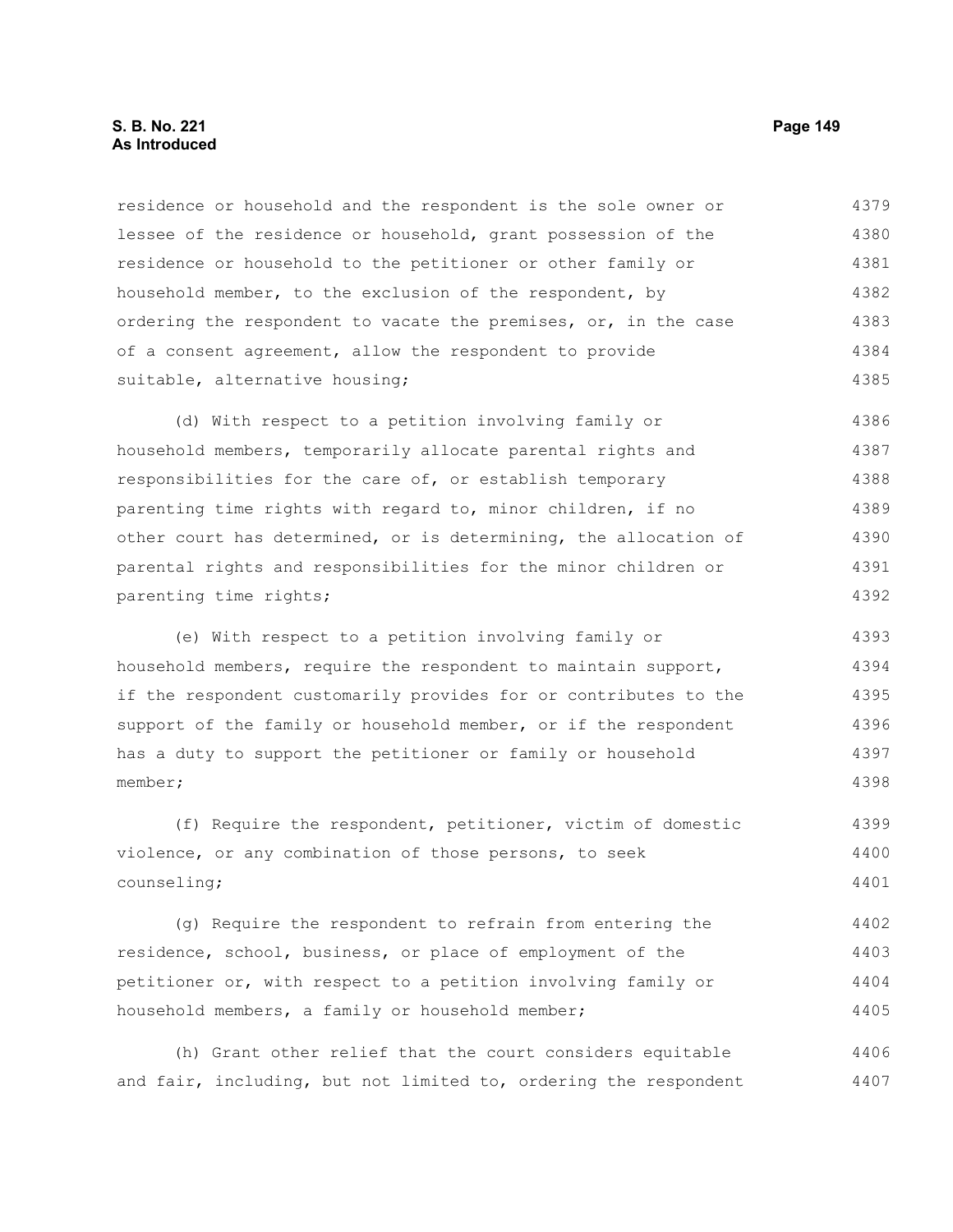#### **S. B. No. 221 Page 150 As Introduced**

to permit the use of a motor vehicle by the petitioner or, with respect to a petition involving family or household members, other family or household members and the apportionment of household and family personal property; 4408 4409 4410 4411

(i) Require that the respondent not remove, damage, hide, harm, or dispose of any companion animal owned or possessed by the petitioner; 4412 4413 4414

(j) Authorize the petitioner to remove a companion animal owned by the petitioner from the possession of the respondent; 4415 4416

(k) Require a wireless service transfer in accordance with sections 3113.45 to 3113.459 of the Revised Code. 4417 4418

(2) If a protection order has been issued pursuant to this section in a prior action involving the respondent and the petitioner or, with respect to a petition involving family or household members, one or more of the family or household members or victims, the court may include in a protection order that it issues a prohibition against the respondent returning to the residence or household. If it includes a prohibition against the respondent returning to the residence or household in the order, it also shall include in the order provisions of the type described in division (E)(7) of this section. This division does not preclude the court from including in a protection order or consent agreement, in circumstances other than those described in this division, a requirement that the respondent be evicted from or vacate the residence or household or refrain from entering the residence, school, business, or place of employment of the petitioner or, with respect to a petition involving family or household members, a family or household member, and, if the court includes any requirement of that type in an order or agreement, the court also shall include in the order 4419 4420 4421 4422 4423 4424 4425 4426 4427 4428 4429 4430 4431 4432 4433 4434 4435 4436 4437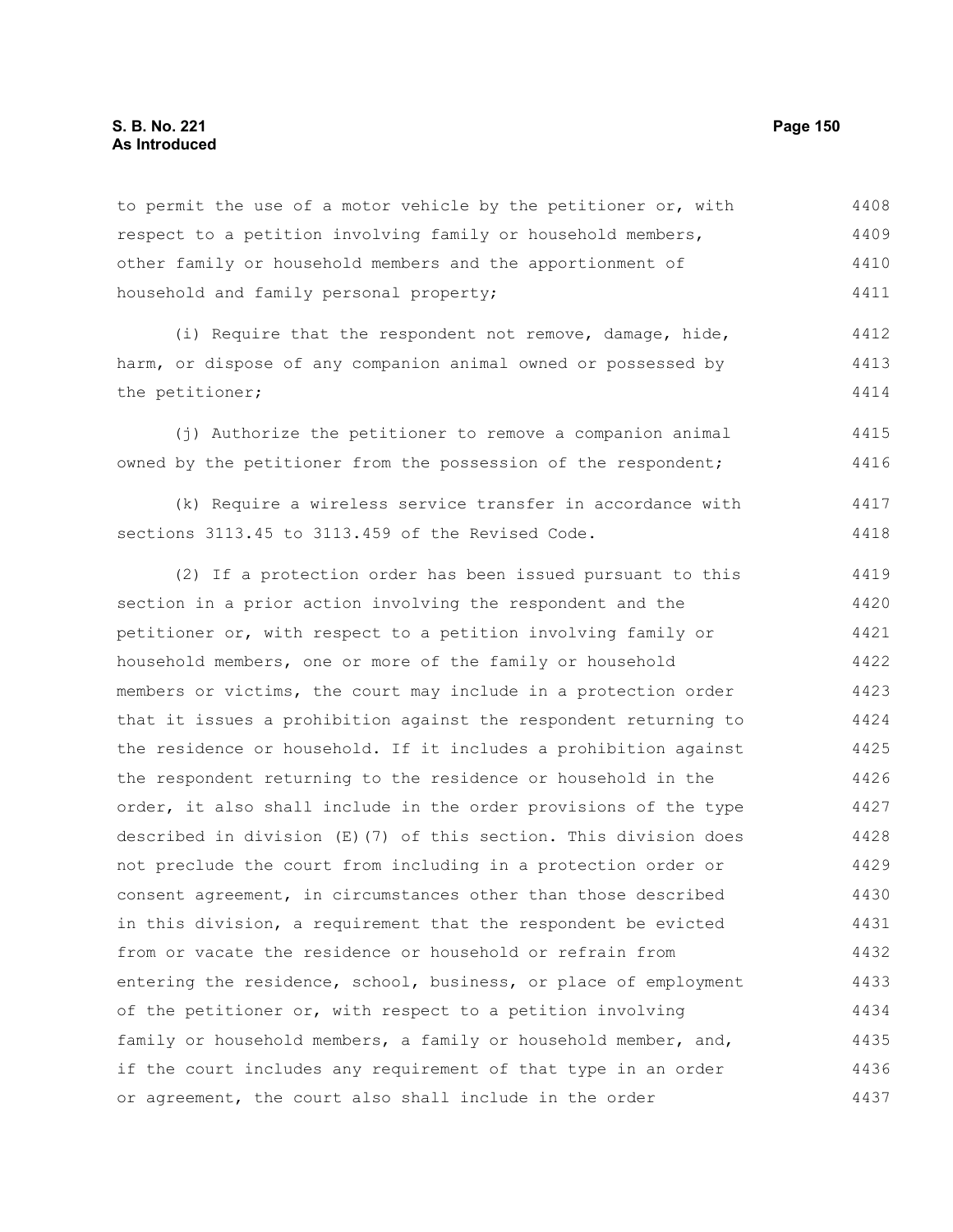provisions of the type described in division (E)(7) of this section. 4438 4439

(3)(a) Any protection order issued or consent agreement approved under this section shall be valid until a date certain, but not later than five years from the date of its issuance or approval, or not later than the date a respondent who is less than eighteen years of age attains nineteen years of age, unless modified or terminated as provided in division (E)(8) of this section. 4440 4441 4442 4443 4444 4445 4446

(b) With respect to an order involving family or household members, subject to the limitation on the duration of an order or agreement set forth in division  $(E)(3)(a)$  of this section, any order under division (E)(1)(d) of this section shall terminate on the date that a court in an action for divorce, dissolution of marriage, or legal separation brought by the petitioner or respondent issues an order allocating parental rights and responsibilities for the care of children or on the date that a juvenile court in an action brought by the petitioner or respondent issues an order awarding legal custody of minor children. Subject to the limitation on the duration of an order or agreement set forth in division (E)(3)(a) of this section, any order under division (E)(1)(e) of this section shall terminate on the date that a court in an action for divorce, dissolution of marriage, or legal separation brought by the petitioner or respondent issues a support order or on the date that a juvenile court in an action brought by the petitioner or respondent issues a support order. 4447 4448 4449 4450 4451 4452 4453 4454 4455 4456 4457 4458 4459 4460 4461 4462 4463 4464

(c) Any protection order issued or consent agreement approved pursuant to this section may be renewed in the same manner as the original order or agreement was issued or 4465 4466 4467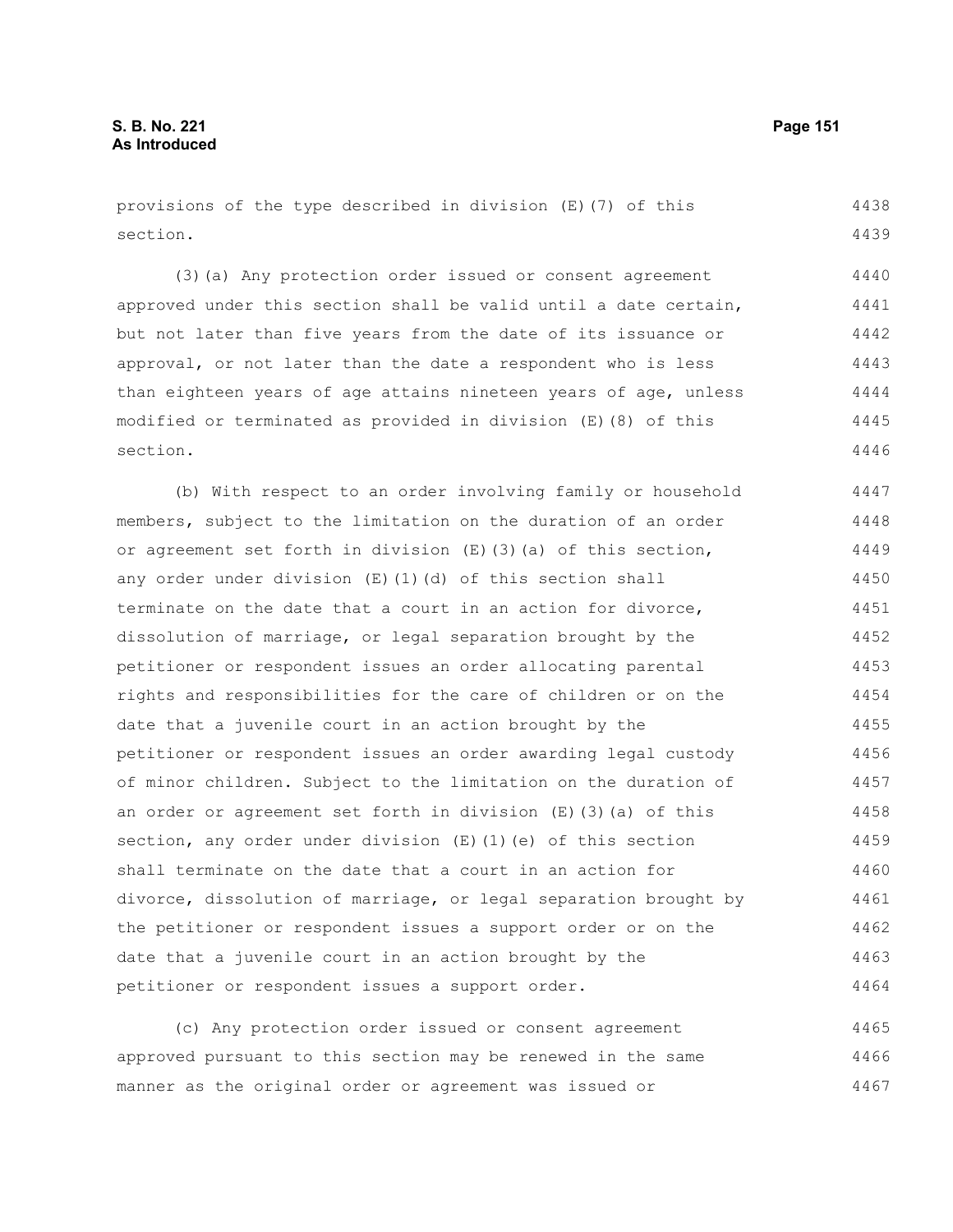# approved.

 $1169$ 

| (4) A court may not issue a protection order that requires                                                                                                                                                                     | 4469  |
|--------------------------------------------------------------------------------------------------------------------------------------------------------------------------------------------------------------------------------|-------|
| a petitioner to do or to refrain from doing an act that the                                                                                                                                                                    | 4470  |
| court may require a respondent to do or to refrain from doing                                                                                                                                                                  | 4471  |
| under division $(E)$ $(1)$ $(a)$ , $(b)$ , $(c)$ , $(d)$ , $(e)$ , $(g)$ , or $(h)$ of                                                                                                                                         | 4472  |
| this section unless all of the following apply:                                                                                                                                                                                | 4473  |
| (a) The respondent files a separate petition for a                                                                                                                                                                             | 4474  |
| protection order in accordance with this section.                                                                                                                                                                              | 4475  |
| 71. A Finnian and the following the concerning and the second control of the control of the second control of the second control of the second control of the second control of the second control of the second control of th | 1.77C |

(b) The petitioner is served notice of the respondent's petition at least forty-eight hours before the court holds a hearing with respect to the respondent's petition, or the petitioner waives the right to receive this notice. 4476 4477 4478 4479

(c) If the petitioner has requested an ex parte order pursuant to division (D) of this section, the court does not delay any hearing required by that division beyond the time specified in that division in order to consolidate the hearing with a hearing on the petition filed by the respondent. 4480 4481 4482 4483 4484

(d) After a full hearing at which the respondent presents evidence in support of the request for a protection order and the petitioner is afforded an opportunity to defend against that evidence, the court determines that the petitioner has committed an act of domestic violence or has violated a temporary protection order issued pursuant to section 2919.26 of the Revised Code, that both the petitioner and the respondent acted primarily as aggressors, and that neither the petitioner nor the respondent acted primarily in self-defense. 4485 4486 4487 4488 4489 4490 4491 4492 4493

(5) No protection order issued or consent agreement approved under this section shall in any manner affect title to any real property. 4494 4495 4496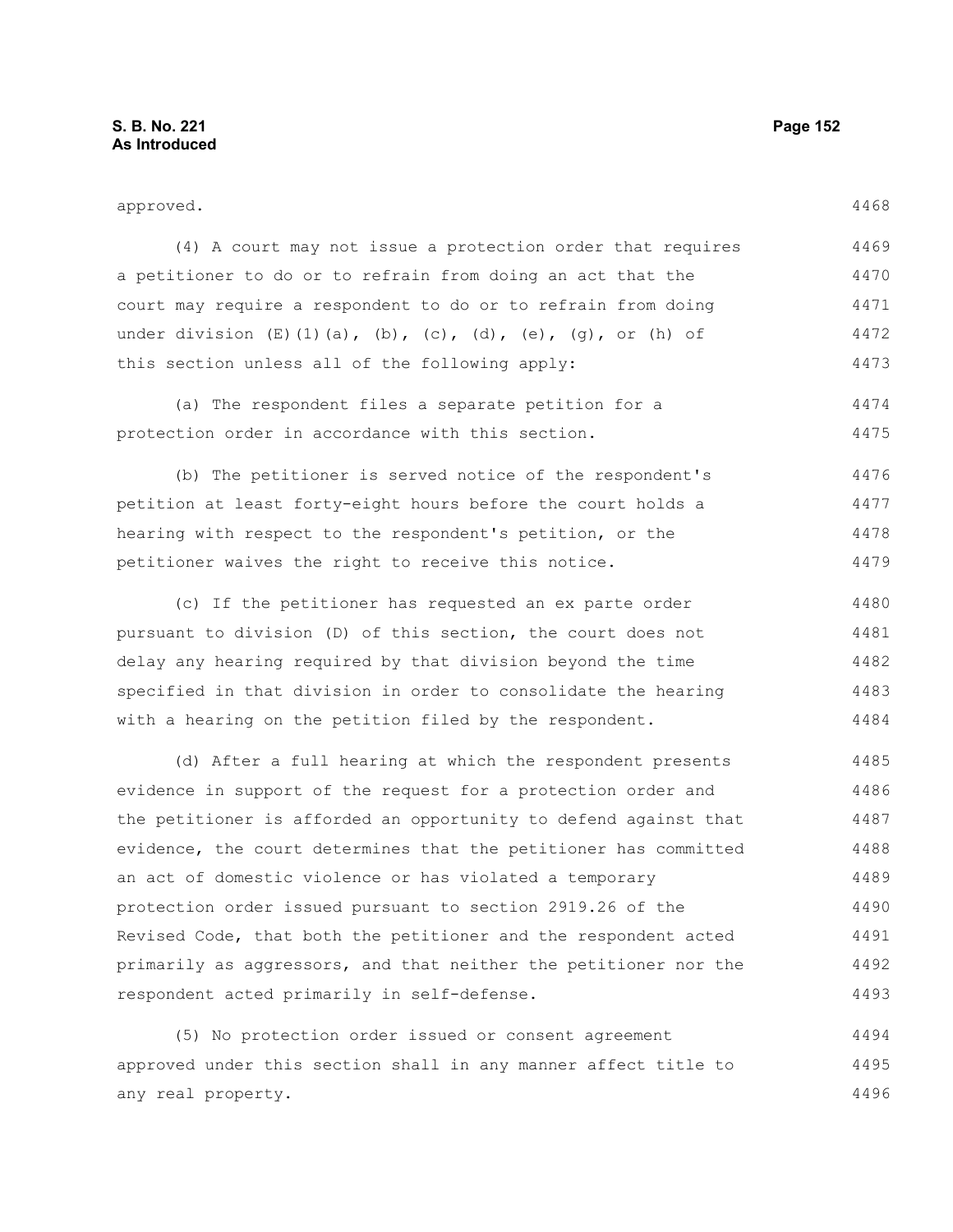## **S. B. No. 221 Page 153 As Introduced**

(6)(a) With respect to an order involving family or household members, if a petitioner, or the child of a petitioner, who obtains a protection order or consent agreement pursuant to division (E)(1) of this section or a temporary protection order pursuant to section 2919.26 of the Revised Code and is the subject of a parenting time order issued pursuant to section 3109.051 or 3109.12 of the Revised Code or a visitation or companionship order issued pursuant to section 3109.051,  $3109.11$ , or  $3109.12$  of the Revised Code or division (E)(1)(d) of this section granting parenting time rights to the respondent, the court may require the public children services agency of the county in which the court is located to provide supervision of the respondent's exercise of parenting time or visitation or companionship rights with respect to the child for a period not to exceed nine months, if the court makes the following findings of fact: 4497 4498 4499 4500 4501 4502 4503 4504 4505 4506 4507 4508 4509 4510 4511 4512

(i) The child is in danger from the respondent;

(ii) No other person or agency is available to provide the supervision. 4514 4515

(b) A court that requires an agency to provide supervision pursuant to division  $(E)$  (6)(a) of this section shall order the respondent to reimburse the agency for the cost of providing the supervision, if it determines that the respondent has sufficient income or resources to pay that cost. 4516 4517 4518 4519 4520

(7)(a) If a protection order issued or consent agreement approved under this section includes a requirement that the respondent be evicted from or vacate the residence or household or refrain from entering the residence, school, business, or place of employment of the petitioner or, with respect to a petition involving family or household members, a family or 4521 4522 4523 4524 4525 4526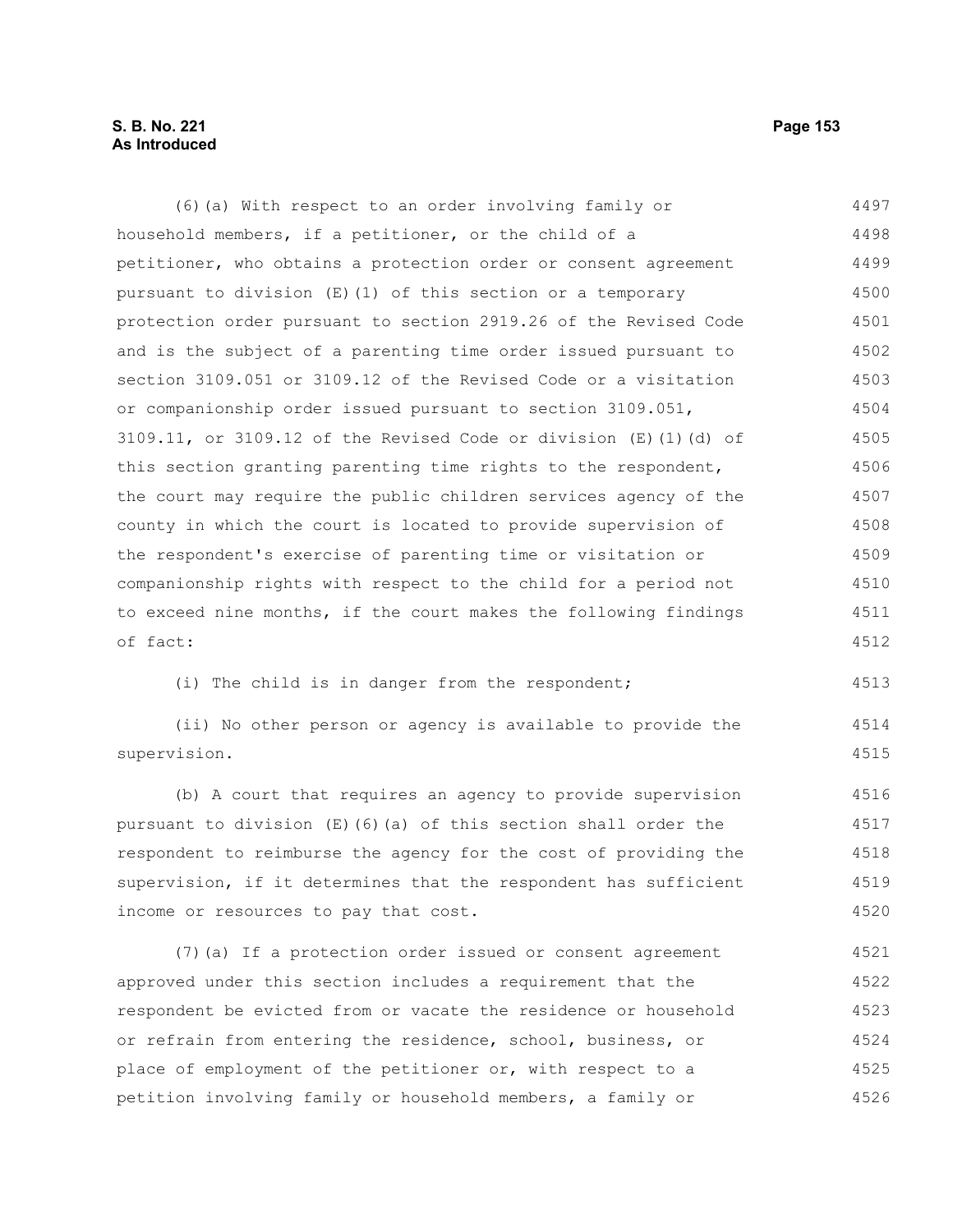#### **S. B. No. 221 Page 154 As Introduced**

household member, the order or agreement shall state clearly that the order or agreement cannot be waived or nullified by an invitation to the respondent from the petitioner or other family or household member to enter the residence, school, business, or place of employment or by the respondent's entry into one of those places otherwise upon the consent of the petitioner or other family or household member. 4527 4528 4529 4530 4531 4532 4533

(b) Division (E)(7)(a) of this section does not limit any discretion of a court to determine that a respondent charged with a violation of section 2919.27 of the Revised Code, with a violation of a municipal ordinance substantially equivalent to that section, or with contempt of court, which charge is based on an alleged violation of a protection order issued or consent agreement approved under this section, did not commit the violation or was not in contempt of court. 4534 4535 4536 4537 4538 4539 4540 4541

(8)(a) The court may modify or terminate as provided in division (E)(8) of this section a protection order or consent agreement that was issued after a full hearing under this section. The court that issued the protection order or approved the consent agreement shall hear a motion for modification or termination of the protection order or consent agreement pursuant to division (E)(8) of this section. 4542 4543 4544 4545 4546 4547 4548

(b) Either the petitioner or the respondent of the original protection order or consent agreement may bring a motion for modification or termination of a protection order or consent agreement that was issued or approved after a full hearing. The court shall require notice of the motion to be made as provided by the Rules of Civil Procedure. If the petitioner for the original protection order or consent agreement has requested that the petitioner's address be kept confidential, 4549 4550 4551 4552 4553 4554 4555 4556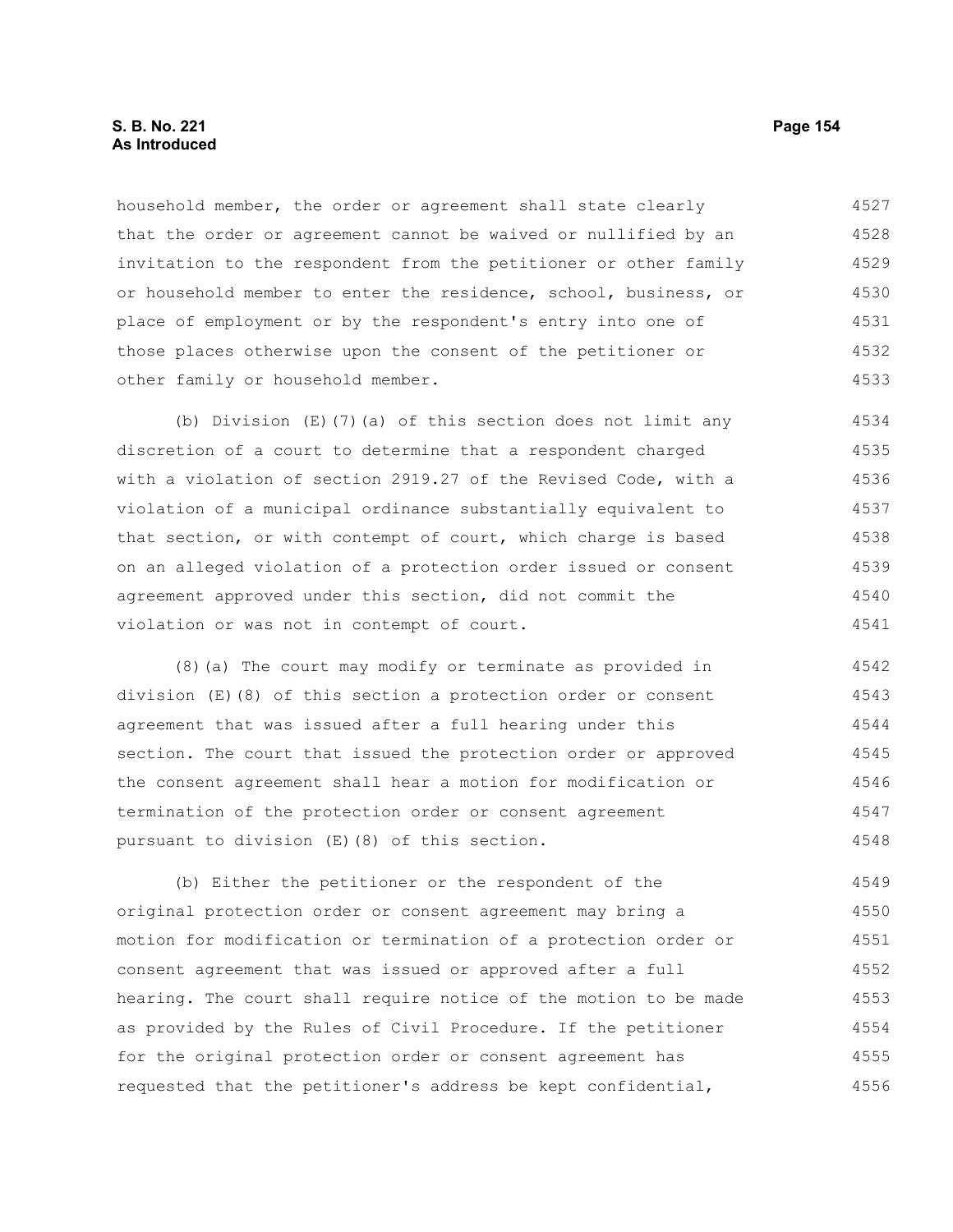#### **S. B. No. 221 Page 155 As Introduced**

the court shall not disclose the address to the respondent of the original protection order or consent agreement or any other person, except as otherwise required by law. The moving party has the burden of proof to show, by a preponderance of the evidence, that modification or termination of the protection order or consent agreement is appropriate because either the protection order or consent agreement is no longer needed or because the terms of the original protection order or consent agreement are no longer appropriate. (c) In considering whether to modify or terminate a protection order or consent agreement issued or approved under this section, the court shall consider all relevant factors, including, but not limited to, the following: (i) Whether the petitioner consents to modification or termination of the protection order or consent agreement; (ii) Whether the petitioner fears the respondent; (iii) The current nature of the relationship between the petitioner and the respondent; (iv) The circumstances of the petitioner and respondent, including the relative proximity of the petitioner's and respondent's workplaces and residences and whether the petitioner and respondent have minor children together; (v) Whether the respondent has complied with the terms and conditions of the original protection order or consent agreement; (vi) Whether the respondent has a continuing involvement with illegal drugs or alcohol; (vii) Whether the respondent has been convicted of, 4557 4558 4559 4560 4561 4562 4563 4564 4565 4566 4567 4568 4569 4570 4571 4572 4573 4574 4575 4576 4577 4578 4579 4580 4581 4582 4583 4584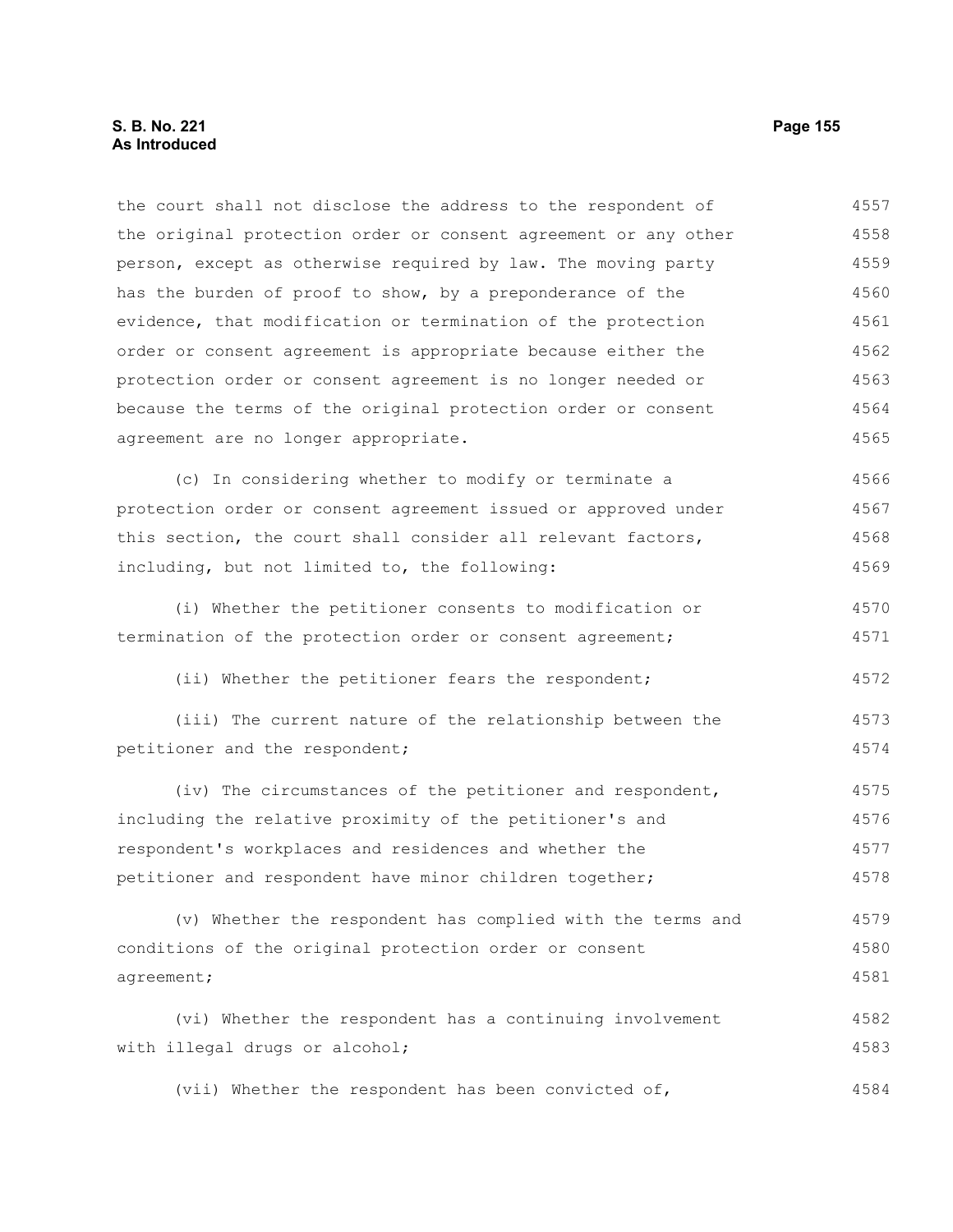| pleaded guilty to, or been adjudicated a delinquent child for an | 4585 |
|------------------------------------------------------------------|------|
| offense of violence since the issuance of the protection order   | 4586 |
| or approval of the consent agreement;                            | 4587 |
| (viii) Whether any other protection orders, consent              | 4588 |
| agreements, restraining orders, or no contact orders have been   | 4589 |
| issued against the respondent pursuant to this section, section  | 4590 |
| 2919.26 of the Revised Code, any other provision of state law,   | 4591 |
| or the law of any other state;                                   | 4592 |
| (ix) Whether the respondent has participated in any              | 4593 |
| domestic violence treatment, intervention program, or other      | 4594 |
| counseling addressing domestic violence and whether the          | 4595 |
| respondent has completed the treatment, program, or counseling;  | 4596 |
| (x) The time that has elapsed since the protection order         | 4597 |
| was issued or since the consent agreement was approved;          | 4598 |
| (xi) The age and health of the respondent;                       | 4599 |
| (xii) When the last incident of abuse, threat of harm, or        | 4600 |
| commission of a sexually oriented offense occurred or other      | 4601 |
| relevant information concerning the safety and protection of the | 4602 |
| petitioner or other protected parties.                           | 4603 |
| (d) If a protection order or consent agreement is modified       | 4604 |
| or terminated as provided in division (E) (8) of this section,   | 4605 |
| the court shall issue copies of the modified or terminated order | 4606 |
| or agreement as provided in division (F) of this section. A      | 4607 |
| petitioner may also provide notice of the modification or        | 4608 |
| termination to the judicial and law enforcement officials in any | 4609 |
| county other than the county in which the order or agreement is  | 4610 |
| modified or terminated as provided in division (N) of this       | 4611 |
| section.                                                         | 4612 |

(e) If the respondent moves for modification or 4613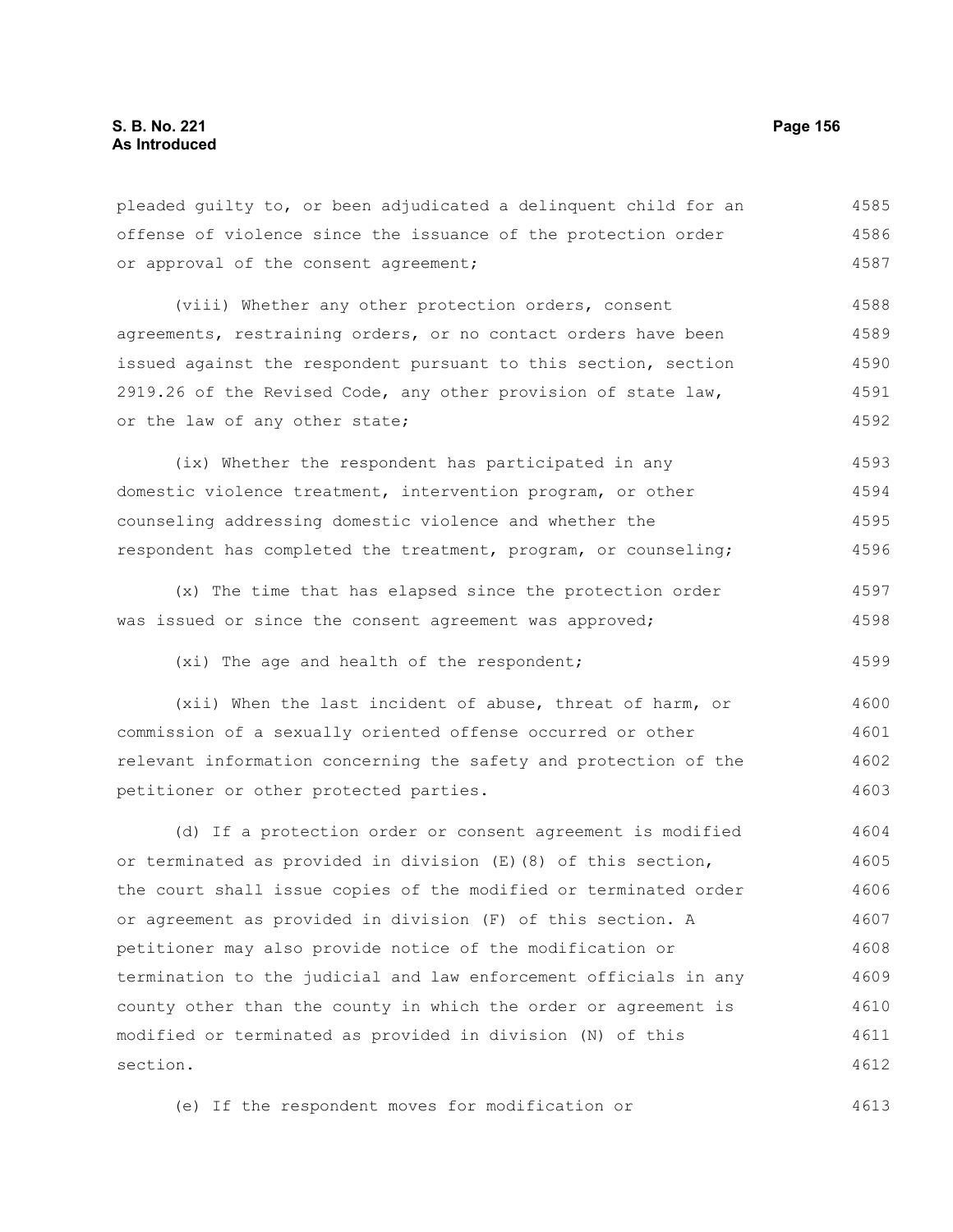termination of a protection order or consent agreement pursuant to this section and the court denies the motion, the court may assess costs against the respondent for the filing of the motion. 4614 4615 4616 4617

(9) Any protection order issued or any consent agreement approved pursuant to this section shall include a provision that the court will automatically seal all of the records of the proceeding in which the order is issued or agreement approved on the date the respondent attains the age of nineteen years unless the petitioner provides the court with evidence that the respondent has not complied with all of the terms of the protection order or consent agreement. The protection order or consent agreement shall specify the date when the respondent attains the age of nineteen years. 4618 4619 4620 4621 4622 4623 4624 4625 4626 4627

(F)(1) A copy of any protection order, or consent agreement, that is issued, approved, modified, or terminated under this section shall be issued by the court to the petitioner, to the respondent, and to all law enforcement agencies that have jurisdiction to enforce the order or agreement. The protection order or consent agreement shall be in a form that ensures that the protection order or consent agreement is accepted into the protection order database of the national crime information center (NCIC) maintained by the federal bureau of investigation. The court shall direct that a copy of an order be delivered to the respondent on the same day that the order is entered. If the court terminates or cancels the order or agreement, the court shall cause the delivery of notice of the termination or cancellation to the same persons and entities that were issued or delivered a copy of the order or agreement. 4628 4629 4630 4631 4632 4633 4634 4635 4636 4637 4638 4639 4640 4641 4642 4643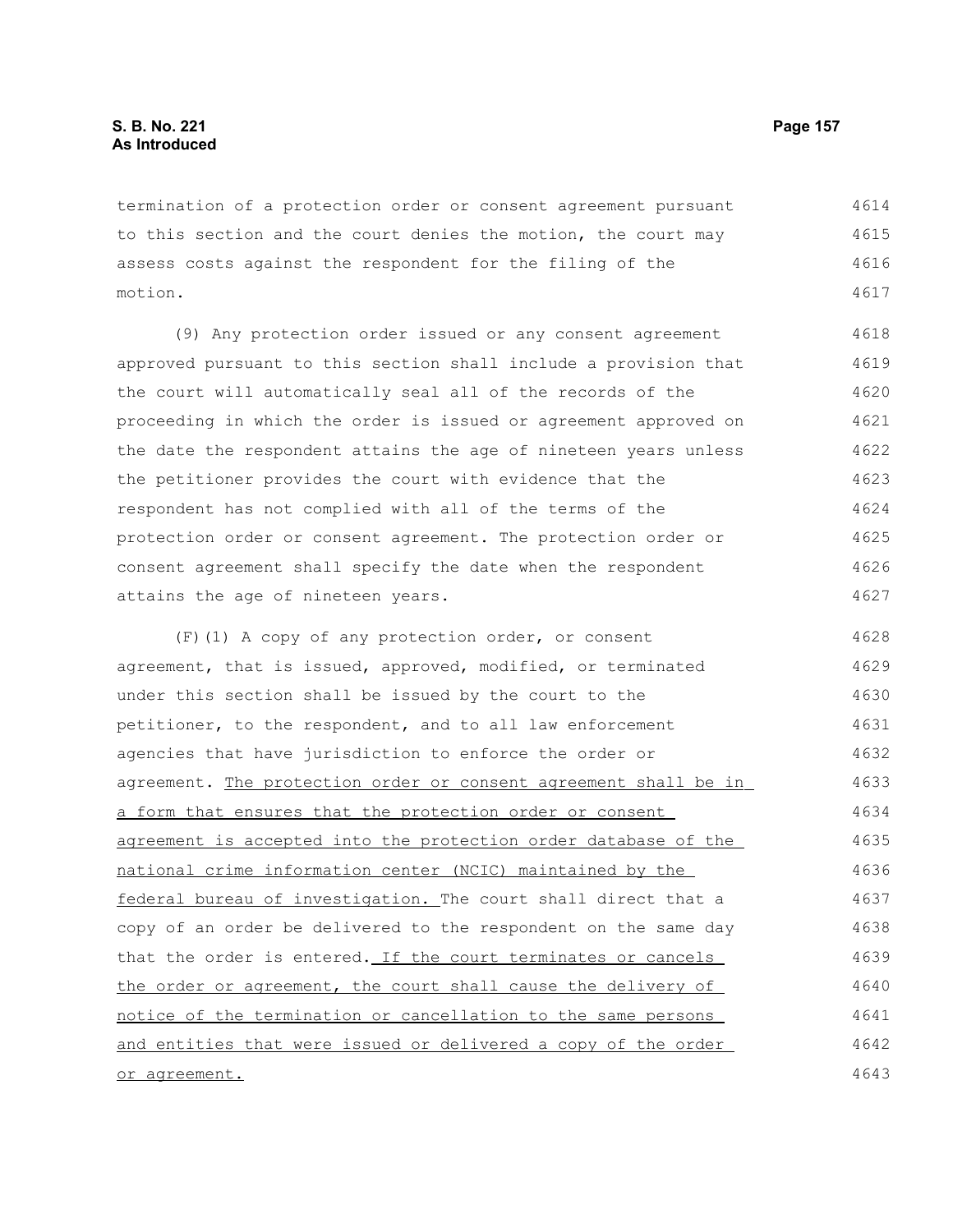The court shall cause each protection order issued and each consent agreement approved pursuant to this section to be entered into the law enforcement automated data system created by section 5503.10 of the Revised Code, and known as LEADS, by the close of the next business day after the day on which the court issues the order or approves the agreement. Upon the termination or cancellation of the order or agreement, the court shall take all steps necessary to ensure that the order or agreement is removed from the LEADS database by the close of the next business day after the day on which the termination or cancellation of the order or agreement occurred and shall ensure that the order or agreement is terminated, cleared, or canceled in the protection order database of the national crime information center (NCIC) maintained by the federal bureau of investigation. 4644 4645 4646 4647 4648 4649 4650 4651 4652 4653 4654 4655 4656 4657 4658

(2) Upon the issuance of a protection order or the approval of a consent agreement under this section, the court shall provide the parties to the order or agreement with the following notice orally or by form: 4659 4660 4661 4662

#### "NOTICE

As a result of this order or consent agreement, it may be unlawful for you to possess or purchase a firearm, including a rifle, pistol, or revolver, or ammunition pursuant to federal law under 18 U.S.C. 922(g)(8) for the duration of this order or consent agreement. If you have any questions whether this law makes it illegal for you to possess or purchase a firearm or ammunition, you should consult an attorney." 4664 4665 4666 4667 4668 4669 4670

(3) All law enforcement agencies shall establish and maintain an index for the protection orders and the approved consent agreements delivered to the agencies pursuant to 4671 4672 4673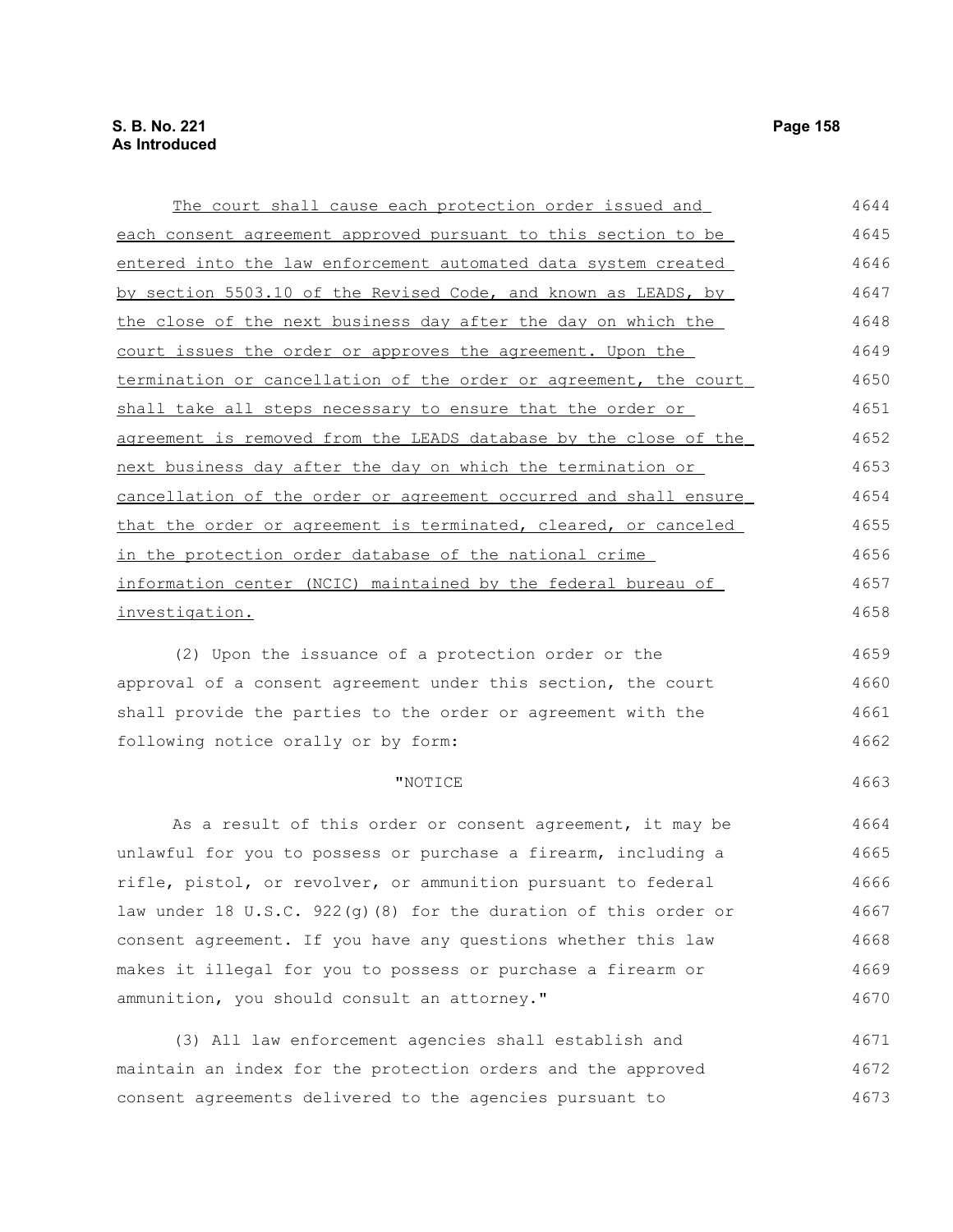division (F)(1) of this section. With respect to each order and consent agreement delivered, each agency shall note on the index the date and time that it received the order or consent agreement. 4674 4675 4676 4677

(4) Regardless of whether the petitioner has registered the order or agreement in the county in which the officer's agency has jurisdiction pursuant to division (N) of this section, any officer of a law enforcement agency shall enforce a protection order issued or consent agreement approved by any court in this state in accordance with the provisions of the order or agreement, including removing the respondent from the premises, if appropriate. 4678 4679 4680 4681 4682 4683 4684 4685

(G)(1) Any proceeding under this section shall be conducted in accordance with the Rules of Civil Procedure, except that an order under this section may be obtained with or without bond. An order issued under this section, other than an ex parte order, that grants a protection order or approves a consent agreement, that refuses to grant a protection order or approve a consent agreement that modifies or terminates a protection order or consent agreement, or that refuses to modify or terminate a protection order or consent agreement, is a final, appealable order. The remedies and procedures provided in this section are in addition to, and not in lieu of, any other available civil or criminal remedies. 4686 4687 4688 4689 4690 4691 4692 4693 4694 4695 4696 4697

(2) If as provided in division (G)(1) of this section an order issued under this section, other than an ex parte order, refuses to grant a protection order, the court, on its own motion, shall order that the ex parte order issued under this section and all of the records pertaining to that ex parte order be sealed after either of the following occurs: 4698 4699 4700 4701 4702 4703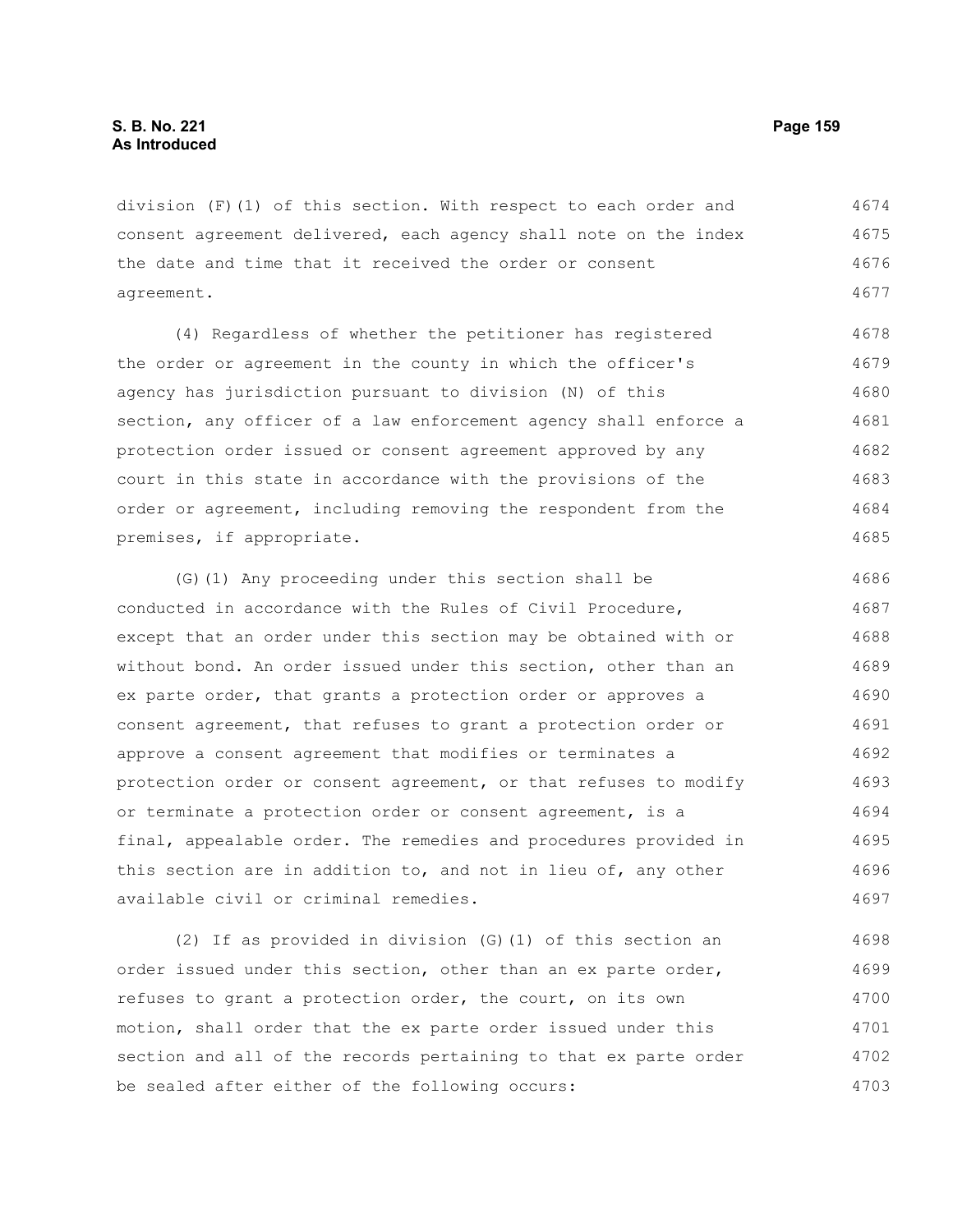## **S. B. No. 221 Page 160 As Introduced**

(a) No party has exercised the right to appeal pursuant to Rule 4 of the Rules of Appellate Procedure. 4704 4705

(b) All appellate rights have been exhausted.

(H) The filing of proceedings under this section does not excuse a person from filing any report or giving any notice required by section 2151.421 of the Revised Code or by any other law. When a petition under this section alleges domestic violence against minor children, the court shall report the fact, or cause reports to be made, to a county, township, or municipal peace officer under section 2151.421 of the Revised Code. 4707 4708 4709 4710 4711 4712 4713 4714

(I) Any law enforcement agency that investigates a domestic dispute shall provide information to the family or household members involved, or the persons in the dating relationship who are involved, whichever is applicable regarding the relief available under this section and, for family or household members, section 2919.26 of the Revised Code. 4715 4716 4717 4718 4719 4720

(J)(1) Subject to divisions (E)(8)(e) and (J)(2) of this section and regardless of whether a protection order is issued or a consent agreement is approved by a court of another county or a court of another state, no court or unit of state or local government shall charge the petitioner any fee, cost, deposit, or money in connection with the filing of a petition pursuant to this section or in connection with the filing, issuance, registration, modification, enforcement, dismissal, withdrawal, or service of a protection order, consent agreement, or witness subpoena or for obtaining a certified copy of a protection order or consent agreement. 4721 4722 4723 4724 4725 4726 4727 4728 4729 4730 4731

(2) Regardless of whether a protection order is issued or

4706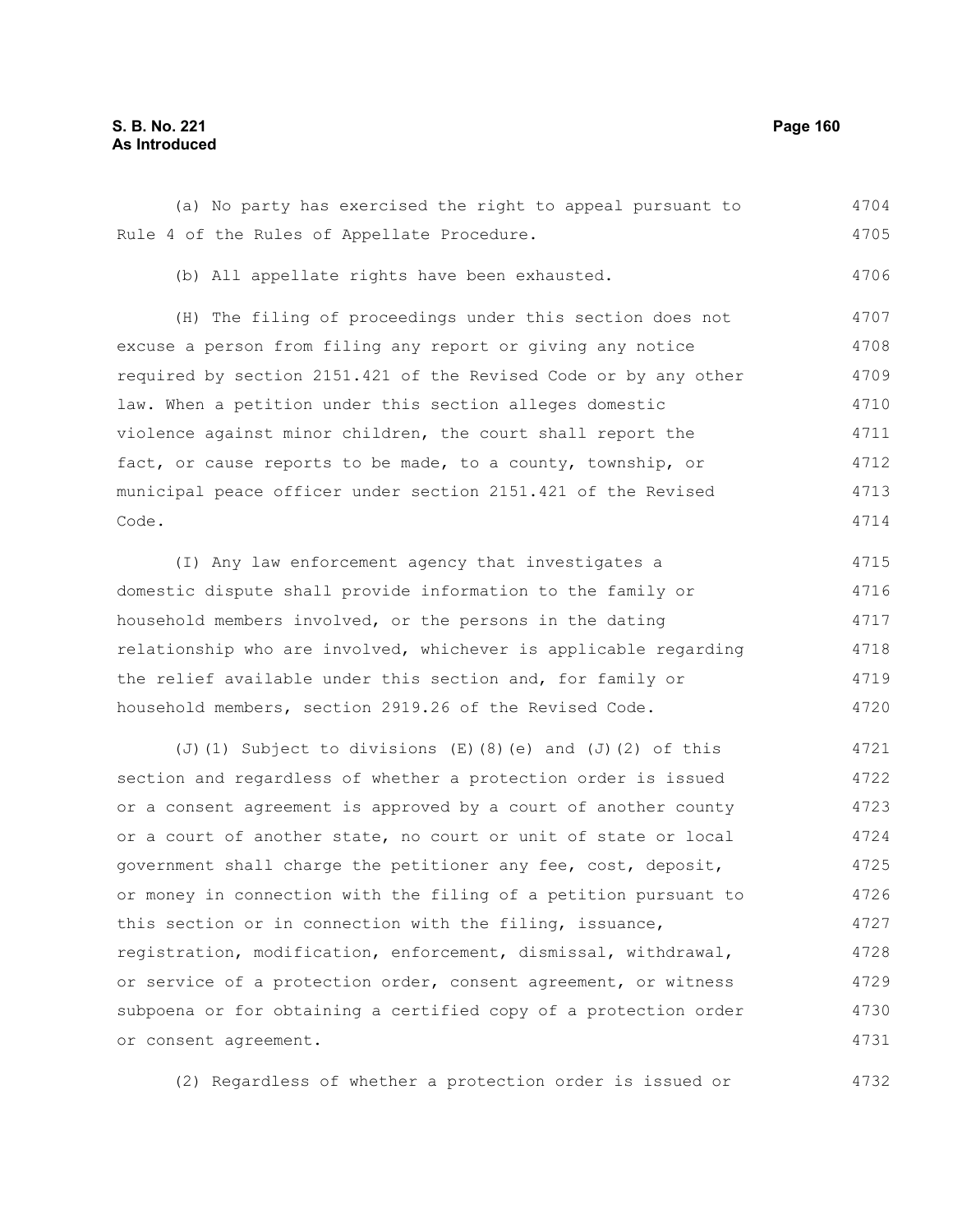a consent agreement is approved pursuant to this section, the court may assess costs against the respondent in connection with the filing, issuance, registration, modification, enforcement, dismissal, withdrawal, or service of a protection order, consent agreement, or witness subpoena or for obtaining a certified copy of a protection order or consent agreement. 4733 4734 4735 4736 4737 4738

(K)(1) The court shall comply with Chapters 3119., 3121., 3123., and 3125. of the Revised Code when it makes or modifies an order for child support under this section. 4739 4740 4741

(2) If any person required to pay child support under an order made under this section on or after April 15, 1985, or modified under this section on or after December 31, 1986, is found in contempt of court for failure to make support payments under the order, the court that makes the finding, in addition to any other penalty or remedy imposed, shall assess all court costs arising out of the contempt proceeding against the person and require the person to pay any reasonable attorney's fees of any adverse party, as determined by the court, that arose in relation to the act of contempt. 4742 4743 4744 4745 4746 4747 4748 4749 4750 4751

(L)(1) A person who violates a protection order issued or a consent agreement approved under this section is subject to the following sanctions: 4752 4753 4754

(a) Criminal prosecution or a delinquent child proceeding for a violation of section 2919.27 of the Revised Code, if the violation of the protection order or consent agreement constitutes a violation of that section; 4755 4756 4757 4758

(b) Punishment for contempt of court. 4759

(2) The punishment of a person for contempt of court for violation of a protection order issued or a consent agreement 4760 4761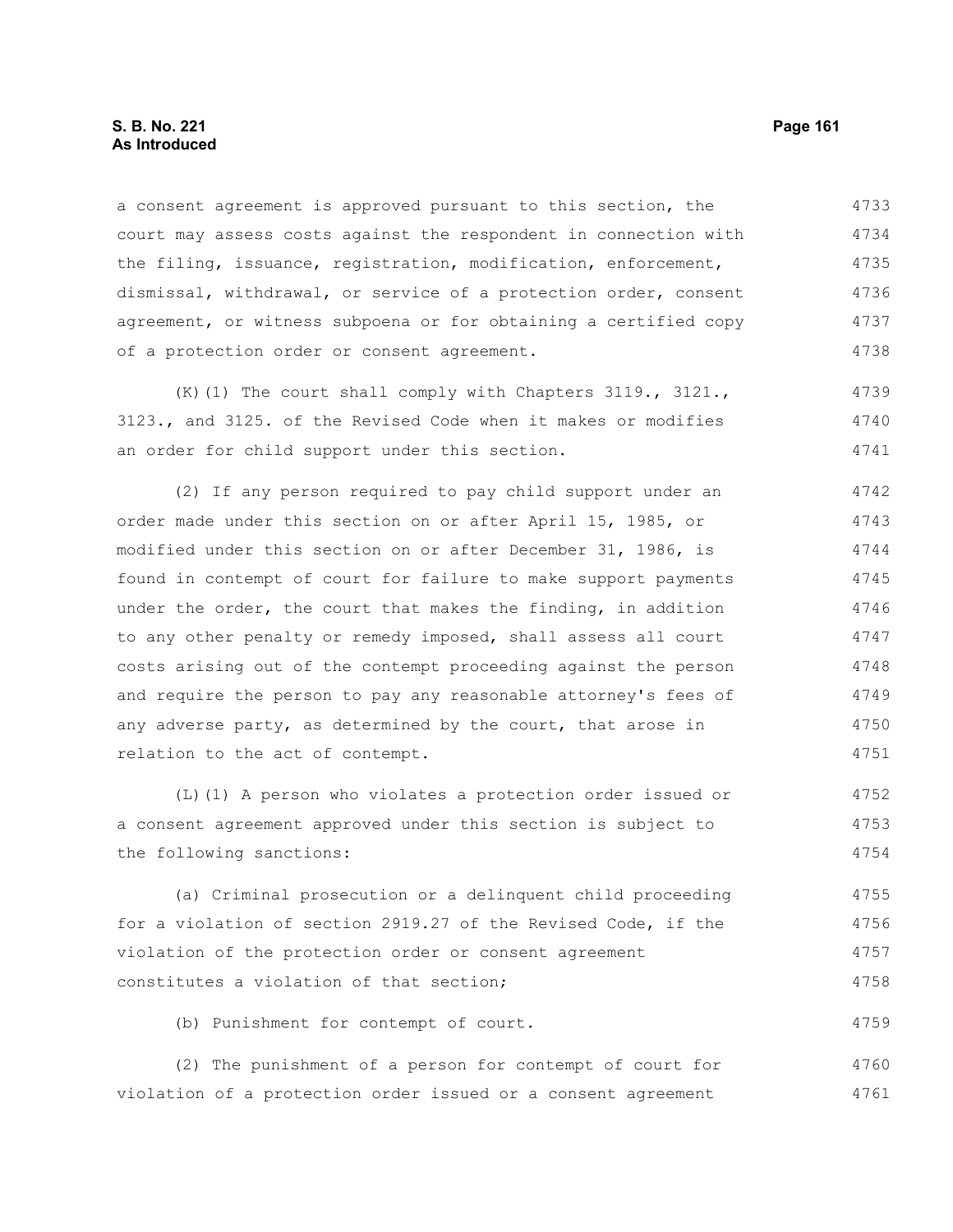#### **S. B. No. 221 Page 162 As Introduced**

approved under this section does not bar criminal prosecution of the person or a delinquent child proceeding concerning the person for a violation of section 2919.27 of the Revised Code. However, a person punished for contempt of court is entitled to credit for the punishment imposed upon conviction of or adjudication as a delinquent child for a violation of that section, and a person convicted of or adjudicated a delinquent child for a violation of that section shall not subsequently be punished for contempt of court arising out of the same activity. 4762 4763 4764 4765 4766 4767 4768 4769 4770

(M) In all stages of a proceeding under this section, a petitioner may be accompanied by a victim advocate. 4771 4772

(N)(1) A petitioner who obtains a protection order or consent agreement under this section or a temporary protection order under section 2919.26 of the Revised Code may provide notice of the issuance or approval of the order or agreement to the judicial and law enforcement officials in any county other than the county in which the order is issued or the agreement is approved by registering that order or agreement in the other county pursuant to division (N)(2) of this section and filing a copy of the registered order or registered agreement with a law enforcement agency in the other county in accordance with that division. A person who obtains a protection order issued by a court of another state may provide notice of the issuance of the order to the judicial and law enforcement officials in any county of this state by registering the order in that county pursuant to section 2919.272 of the Revised Code and filing a copy of the registered order with a law enforcement agency in that county. 4773 4774 4775 4776 4777 4778 4779 4780 4781 4782 4783 4784 4785 4786 4787 4788 4789

(2) A petitioner may register a temporary protection order, protection order, or consent agreement in a county other 4790 4791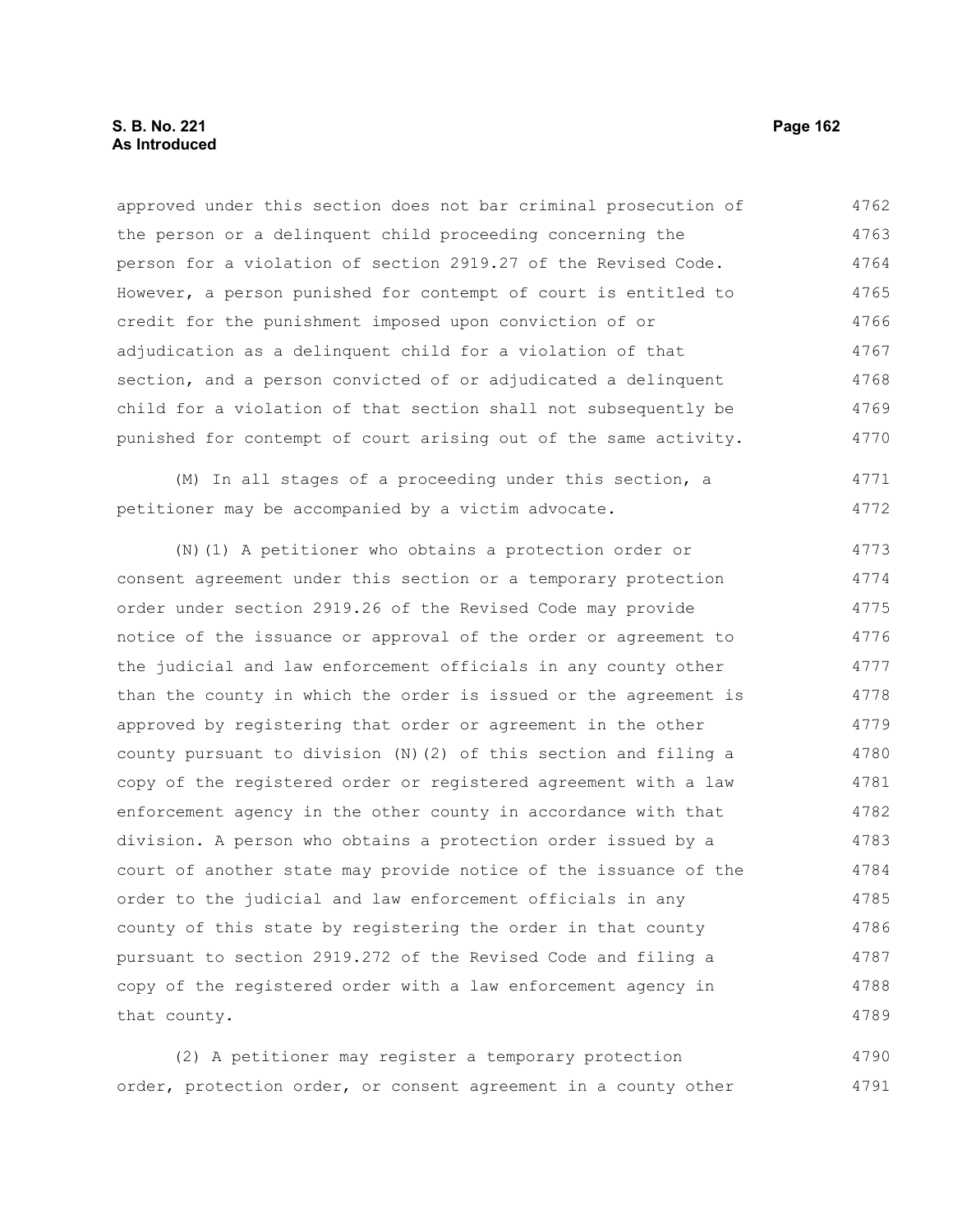than the county in which the court that issued the order or approved the agreement is located in the following manner: 4792 4793

(a) The petitioner shall obtain a certified copy of the order or agreement from the clerk of the court that issued the order or approved the agreement and present that certified copy to the clerk of the court of common pleas or the clerk of a municipal court or county court in the county in which the order or agreement is to be registered. 4794 4795 4796 4797 4798 4799

(b) Upon accepting the certified copy of the order or agreement for registration, the clerk of the court of common pleas, municipal court, or county court shall place an endorsement of registration on the order or agreement and give the petitioner a copy of the order or agreement that bears that proof of registration. 4800 4801 4802 4803 4804 4805

(3) The clerk of each court of common pleas, the clerk of each municipal court, and the clerk of each county court shall maintain a registry of certified copies of temporary protection orders, protection orders, or consent agreements that have been issued or approved by courts in other counties and that have been registered with the clerk. 4806 4807 4808 4809 4810 4811

(O) Nothing in this section prohibits the domestic relations division of a court of common pleas in counties that have a domestic relations division or a court of common pleas in counties that do not have a domestic relations division from designating a minor child as a protected party on a protection order or consent agreement. 4812 4813 4814 4815 4816 4817

**Sec. 5119.01.** (A) As used in this chapter: 4818

(1) "Addiction" means the chronic and habitual use of alcoholic beverages, the use of a drug of abuse as defined in 4819 4820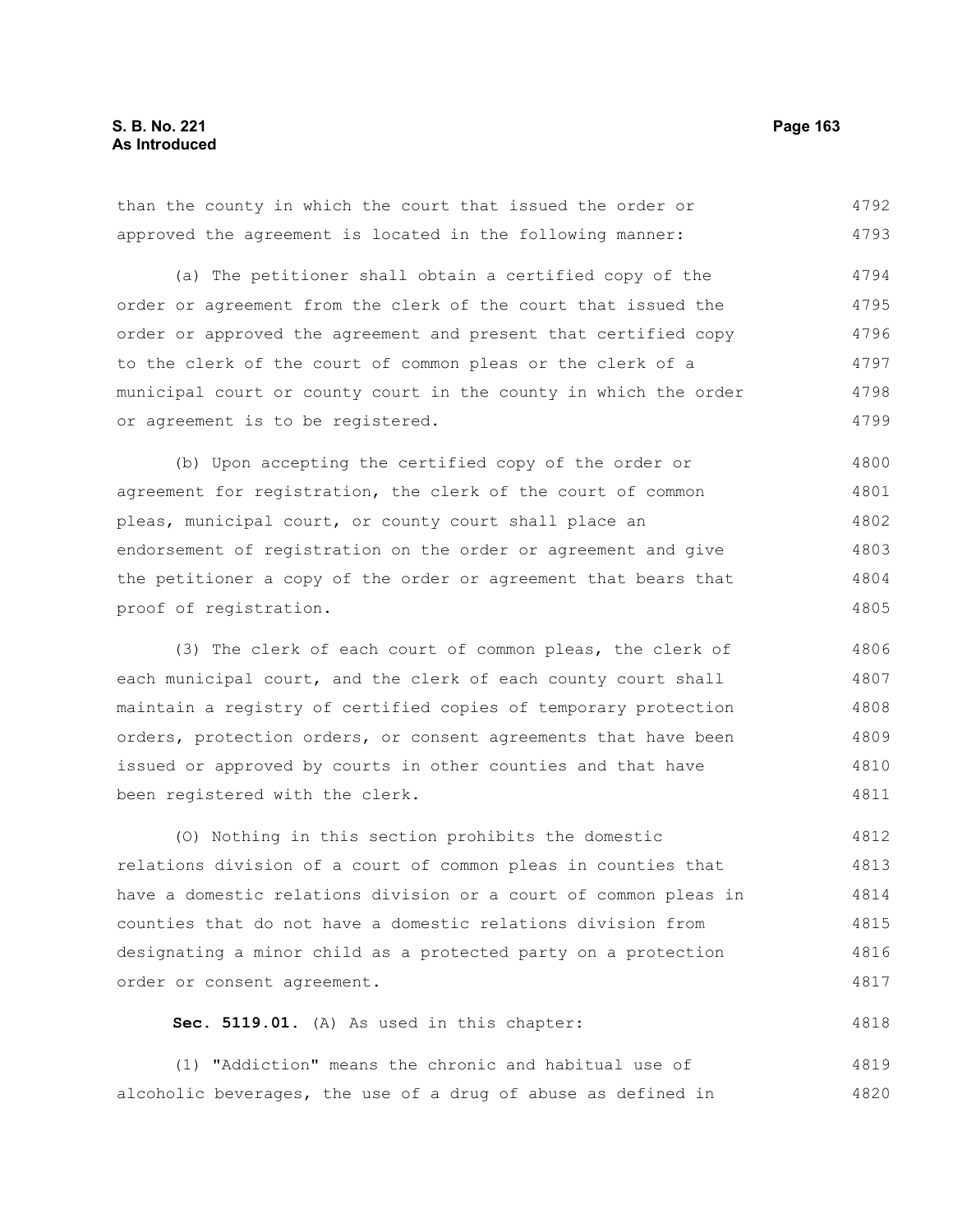#### **S. B. No. 221 Page 164 As Introduced**

section 3719.011 of the Revised Code, or the use of gambling by an individual to the extent that the individual no longer can control the individual's use of alcohol, the individual becomes physically or psychologically dependent on the drug, the individual's use of alcohol or drugs endangers the health, safety, or welfare of the individual or others, or the individual's gambling causes psychological, financial, emotional, marital, legal, or other difficulties endangering the health, safety, or welfare of the individual or others. 4821 4822 4823 4824 4825 4826 4827 4828 4829

(2) "Addiction services" means services, including intervention, for the treatment of persons with alcohol, drug, or gambling addictions, and for the prevention of such addictions. 4830 4831 4832 4833

(3) "Alcohol and drug addiction services" means services, including intervention, for the treatment of alcoholics or persons who abuse drugs of abuse and for the prevention of alcoholism and drug addiction. 4834 4835 4836 4837

(4) "Alcoholic" "Chronic alcoholic" means a person suffering from alcoholism.

(5) "Alcoholism" means the chronic and habitual use of alcoholic beverages by an individual to the extent that the individual no longer can control the individual's use of alcohol or endangers the health, safety, or welfare of the individual or others. 4840 4841 4842 4843 4844

(6) "Certifiable services and supports" means all of the following: 4845 4846

(a) Alcohol and drug addiction services; 4847

(b) Mental health services;

4838 4839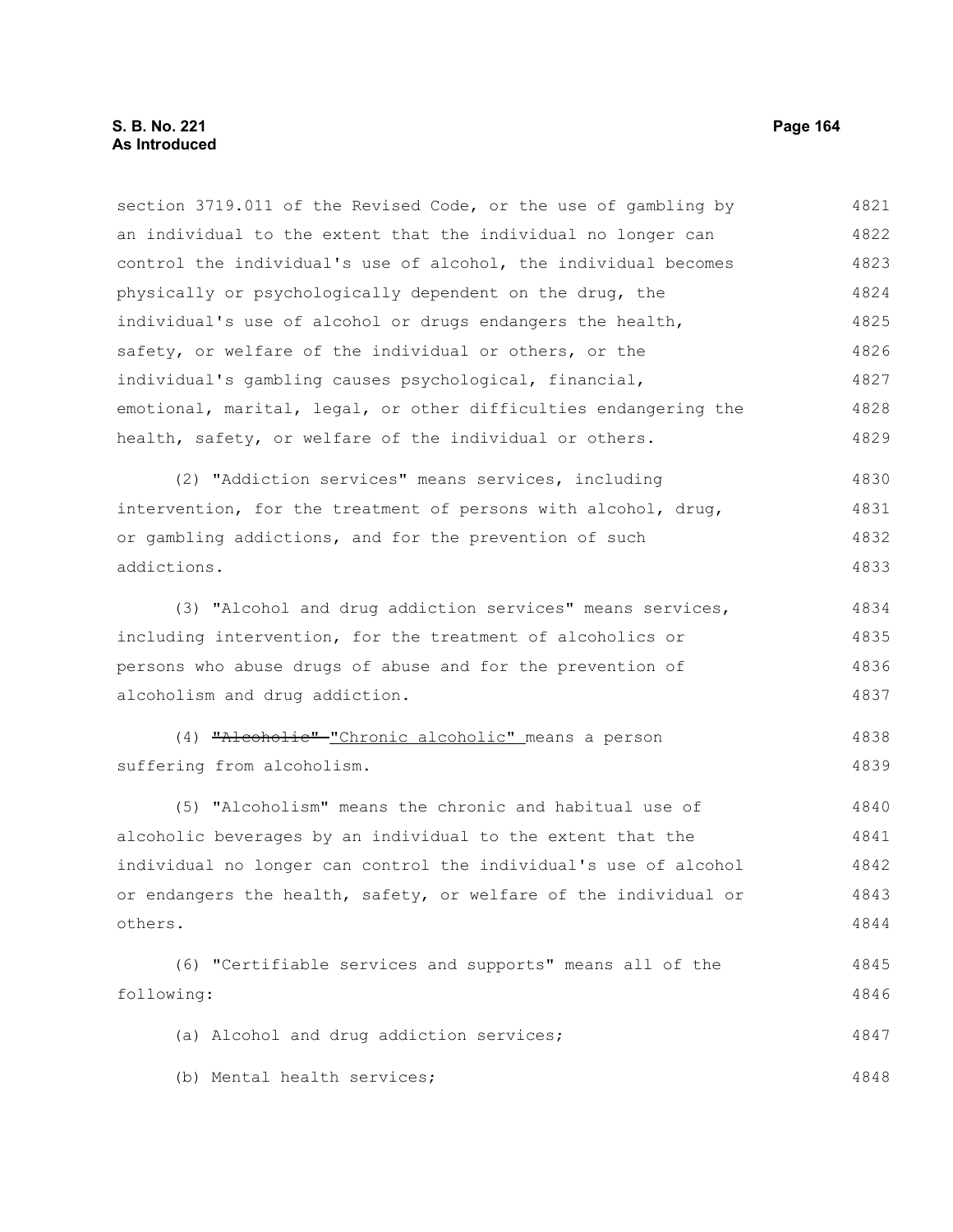(c) The types of recovery supports that are specified in rules adopted under section 5119.36 of the Revised Code as requiring certification under that section. (7) "Community addiction services provider" means an agency, association, corporation or other legal entity, individual, or program that provides one or more of the following: (a) Alcohol and drug addiction services that are certified by the director of mental health and addiction services under section 5119.36 of the Revised Code; (b) Gambling addiction services; (c) Recovery supports that are related to alcohol and drug addiction services or gambling addiction services and paid for with federal, state, or local funds administered by the department of mental health and addiction services or a board of alcohol, drug addiction, and mental health services. (8) "Community mental health services provider" means an agency, association, corporation, individual, or program that provides either of the following: (a) Mental health services that are certified by the director of mental health and addiction services under section 5119.36 of the Revised Code; (b) Recovery supports that are related to mental health services and paid for with federal, state, or local funds administered by the department of mental health and addiction services or a board of alcohol, drug addiction, and mental health services. (9) "Drug addiction" means the use of a drug of abuse, as 4849 4850 4851 4852 4853 4854 4855 4856 4857 4858 4859 4860 4861 4862 4863 4864 4865 4866 4867 4868 4869 4870 4871 4872 4873 4874 4875 4876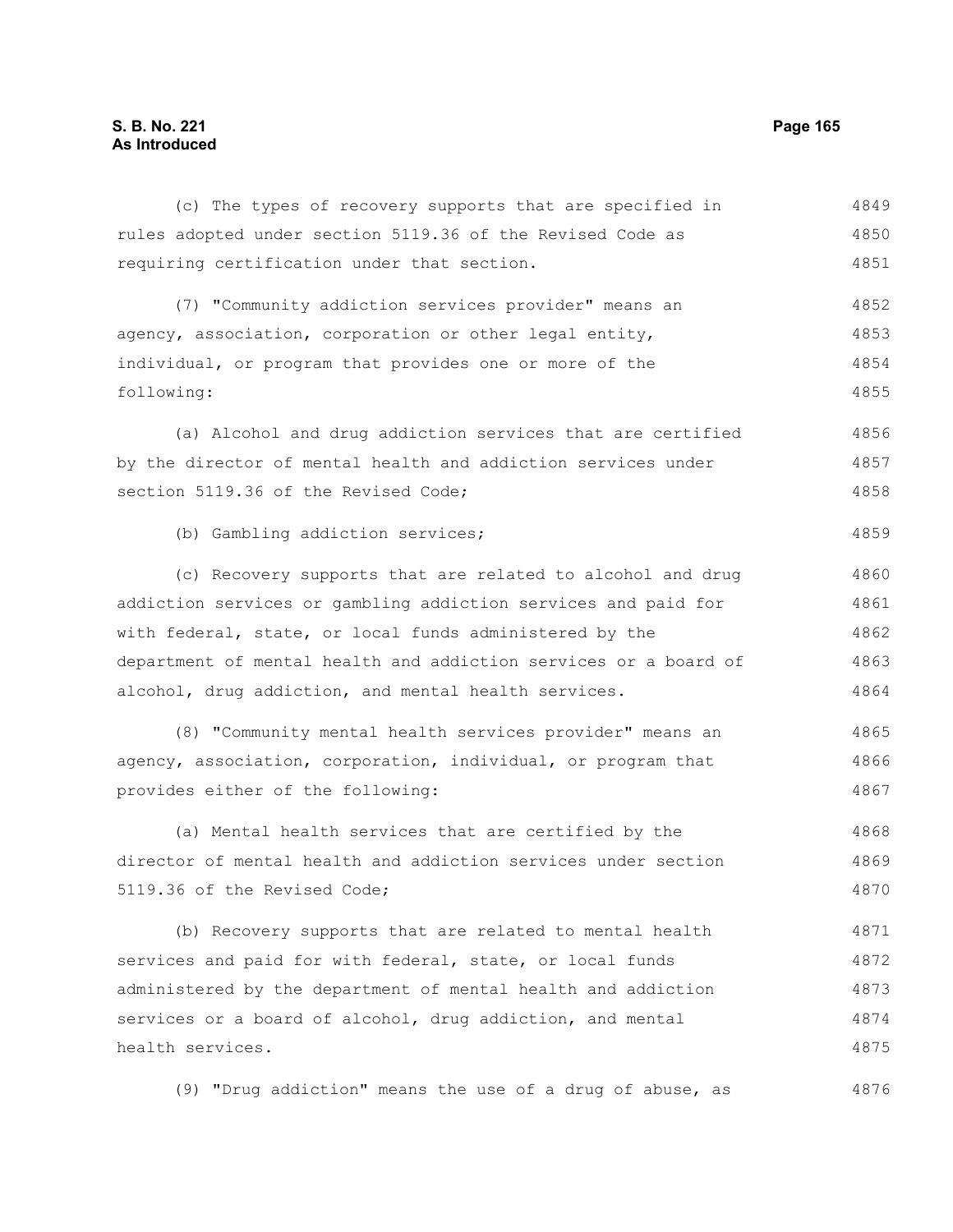defined in section 3719.011 of the Revised Code, by an individual to the extent that the individual becomes physically or psychologically dependent on the drug or endangers the health, safety, or welfare of the individual or others. (10) "Drug dependent person" means a person who suffers from a drug addiction. (11) "Gambling addiction" means the use of gambling by an individual to the extent that it causes psychological, financial, emotional, marital, legal, or other difficulties endangering the health, safety, or welfare of the individual or others. (11)(12) "Gambling addiction services" means services for the treatment of persons who have a gambling addiction and for the prevention of gambling addiction.  $(12)$ (13) "Hospital" means a hospital or inpatient unit licensed by the department of mental health and addiction services under section 5119.33 of the Revised Code, and any institution, hospital, or other place established, controlled, or supervised by the department under Chapter 5119. of the Revised Code. (13)(14) "Included opioid and co-occurring drug addiction services and recovery supports" means the addiction services and recovery supports that, pursuant to section 340.033 of the Revised Code, are included in the array of services and recovery supports for all levels of opioid and co-occurring drug addiction required to be included in the community-based continuum of care established under section 340.032 of the Revised Code. 4877 4878 4879 4880 4881 4882 4883 4884 4885 4886 4887 4888 4889 4890 4891 4892 4893 4894 4895 4896 4897 4898 4899 4900 4901 4902 4903 4904

(14)(15) "Medication-assisted treatment" has the same 4905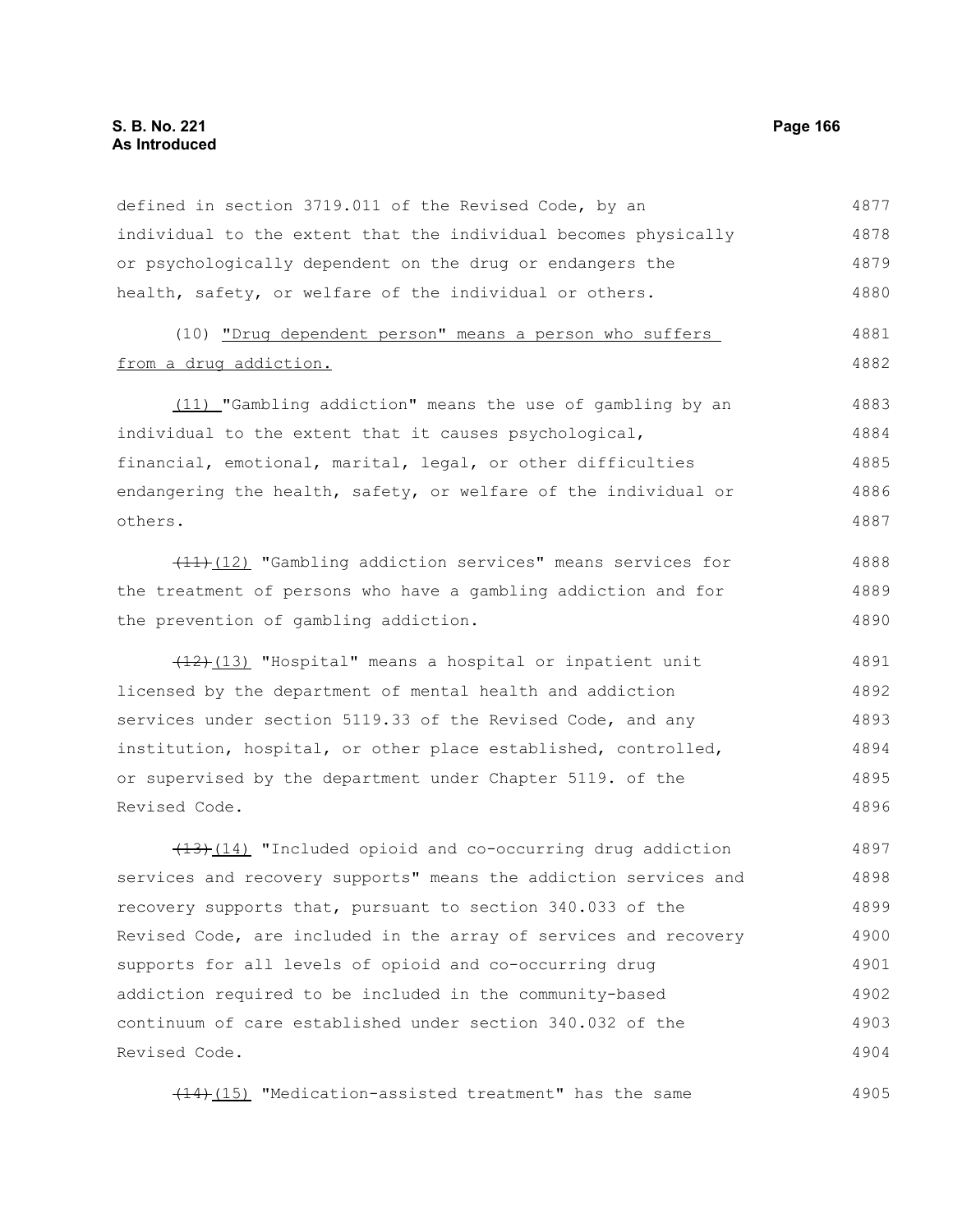meaning as in section 340.01 of the Revised Code.

(15)(16) "Mental illness" means a substantial disorder of thought, mood, perception, orientation, or memory that grossly impairs judgment, behavior, capacity to recognize reality, or ability to meet the ordinary demands of life. 4907 4908 4909 4910

 $(16)$  (17) "Mental health services" means services for the assessment, care, or treatment of persons who have a mental illness and for the prevention of mental illness. 4911 4912 4913

 $(17)$ (18) "Opioid treatment program" has the same meaning as in 42 C.F.R. 8.2. 4914 4915

(18)(19) "Recovery supports" means assistance that is intended to help an individual who is an alcoholic or has a drug addiction or mental illness, or a member of such an individual's family, initiate and sustain the individual's recovery from alcoholism, drug addiction, or mental illness. "Recovery supports" does not mean alcohol and drug addiction services or mental health services. 4916 4917 4918 4919 4920 4921 4922

(19)(a)(20)(a) "Residence" means a person's physical presence in a county with intent to remain there, except in either of the following circumstances: 4923 4924 4925

(i) If a person is receiving a mental health treatment service at a facility that includes nighttime sleeping accommodations, "residence" means that county in which the person maintained the person's primary place of residence at the time the person entered the facility; 4926 4927 4928 4929 4930

(ii) If a person is committed pursuant to section 2945.38, 2945.39, 2945.40, 2945.401, or 2945.402 of the Revised Code, "residence" means the county where the criminal charges were filed. 4931 4932 4933 4934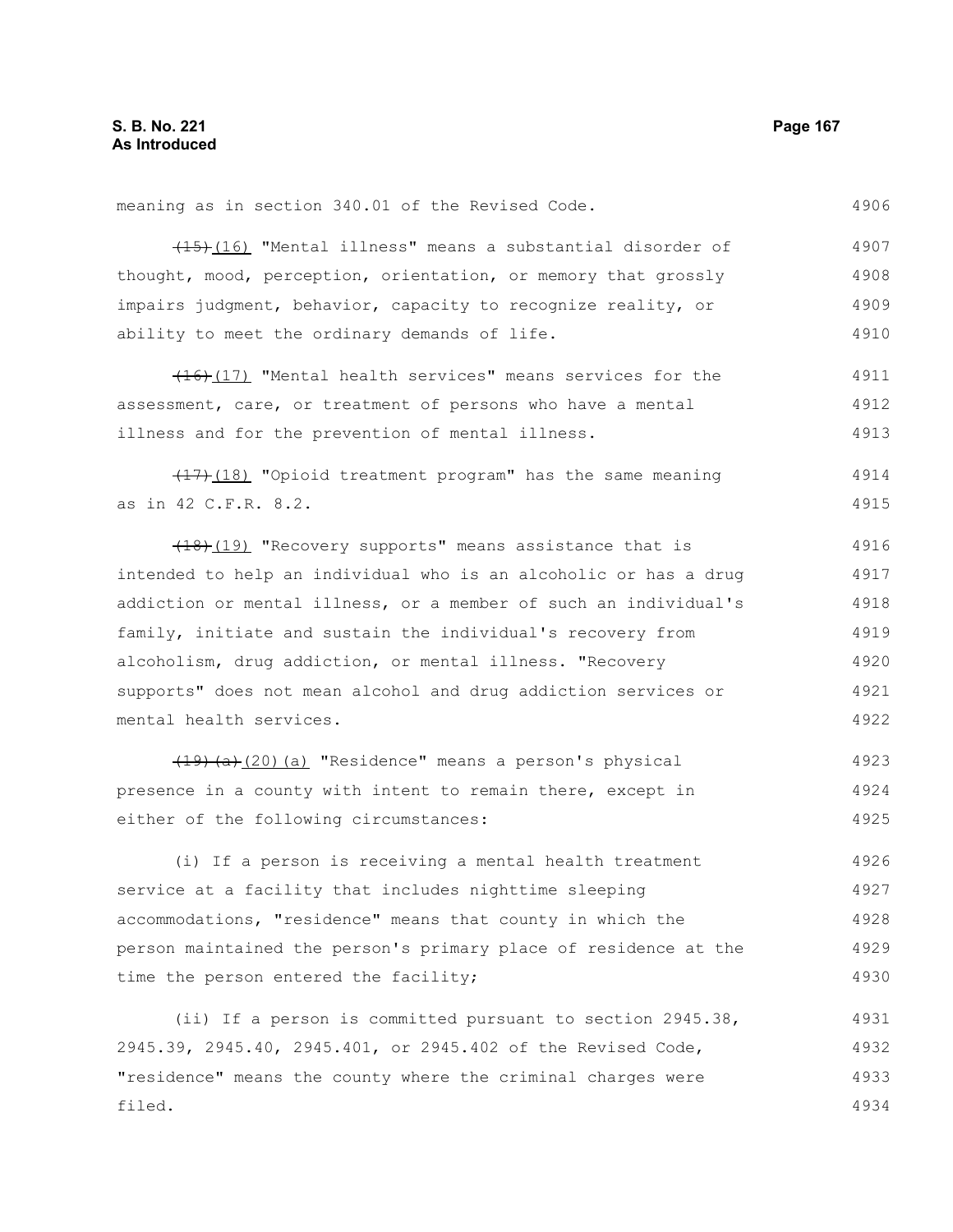## **S. B. No. 221 Page 168 As Introduced**

(b) When the residence of a person is disputed, the matter of residence shall be referred to the department of mental health and addiction services for investigation and determination. Residence shall not be a basis for a board of alcohol, drug addiction, and mental health services to deny services to any person present in the board's service district, and the board shall provide services for a person whose residence is in dispute while residence is being determined and for a person in an emergency situation. 4935 4936 4937 4938 4939 4940 4941 4942 4943

(B) Any reference in this chapter to a board of alcohol, drug addiction, and mental health services also refers to an alcohol and drug addiction services board or a community mental health board in a service district in which an alcohol and drug addiction services board or a community mental health board has been established under section 340.021 or former section 340.02 of the Revised Code. 4944 4945 4946 4947 4948 4949 4950

**Sec. 5119.61.** (A) The department of mental health and addiction services shall collect and compile statistics and other information on the care and treatment of mentally disabled persons, and the care, treatment, and rehabilitation of chronic alcoholics, drug dependent persons, persons in danger of drug dependence, and persons with or in danger of developing a gambling addiction in this state. The information shall include, without limitation, information on the number of such persons, the type of drug involved, if any, the type of care, treatment, or rehabilitation prescribed or undertaken, and the success or failure of the care, treatment, or rehabilitation. The department shall collect information about addiction services, mental health services, and recovery supports delivered and persons served as required for reporting and evaluation relating to state and federal funds expended for such purposes. 4951 4952 4953 4954 4955 4956 4957 4958 4959 4960 4961 4962 4963 4964 4965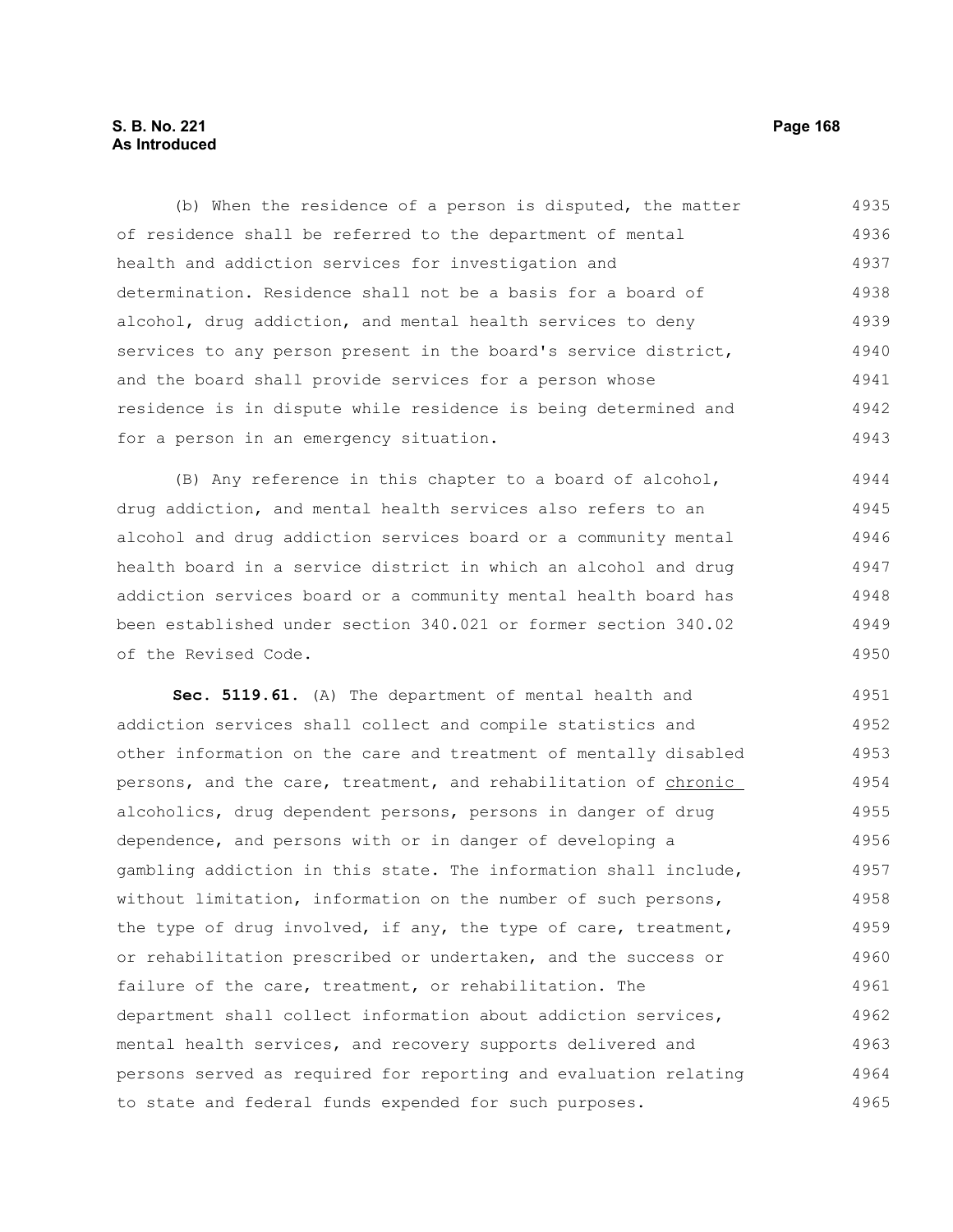#### **S. B. No. 221 Page 169 As Introduced**

(B) No community addiction services provider or community mental health services provider shall fail to supply statistics and other information within its knowledge and with respect to its addiction services, mental health services, and recovery supports upon request of the department. 4966 4967 4968 4969 4970

(C) Communications by a person seeking aid in good faith for alcoholism or drug dependence are confidential, and this section does not require the collection or permit the disclosure of information which reveals or comprises the identity of any person seeking aid. 4971 4972 4973 4974 4975

(D) Based on the information collected and compiled under division (A) of this section, the department shall develop a project to assess the outcomes of persons served by community addiction services providers and community mental health services providers that receive funds distributed by the department. 4976 4977 4978 4979 4980 4981

**Sec. 5119.90.** As used in sections 5119.90 to 5119.98 of the Revised Code: 4982 4983

(A) "Alcohol and or other drug abuse" means chronic alcoholism or drug-addiction dependence. 4984 4985

(B) "Another drug" means a controlled substance as defined in section 3719.01 of the Revised Code or a harmful intoxicant as defined in section 2925.01 of the Revised Code. 4986 4987 4988

(C) "Board of alcohol, drug addiction, and mental health services" means a board of alcohol, drug addiction, and mental health services established under section 340.02 or 340.021 of the Revised Code. 4989 4990 4991 4992

(D) "Danger" or "threat of danger to self, family, or others" means substantial physical harm or threat of substantial 4993 4994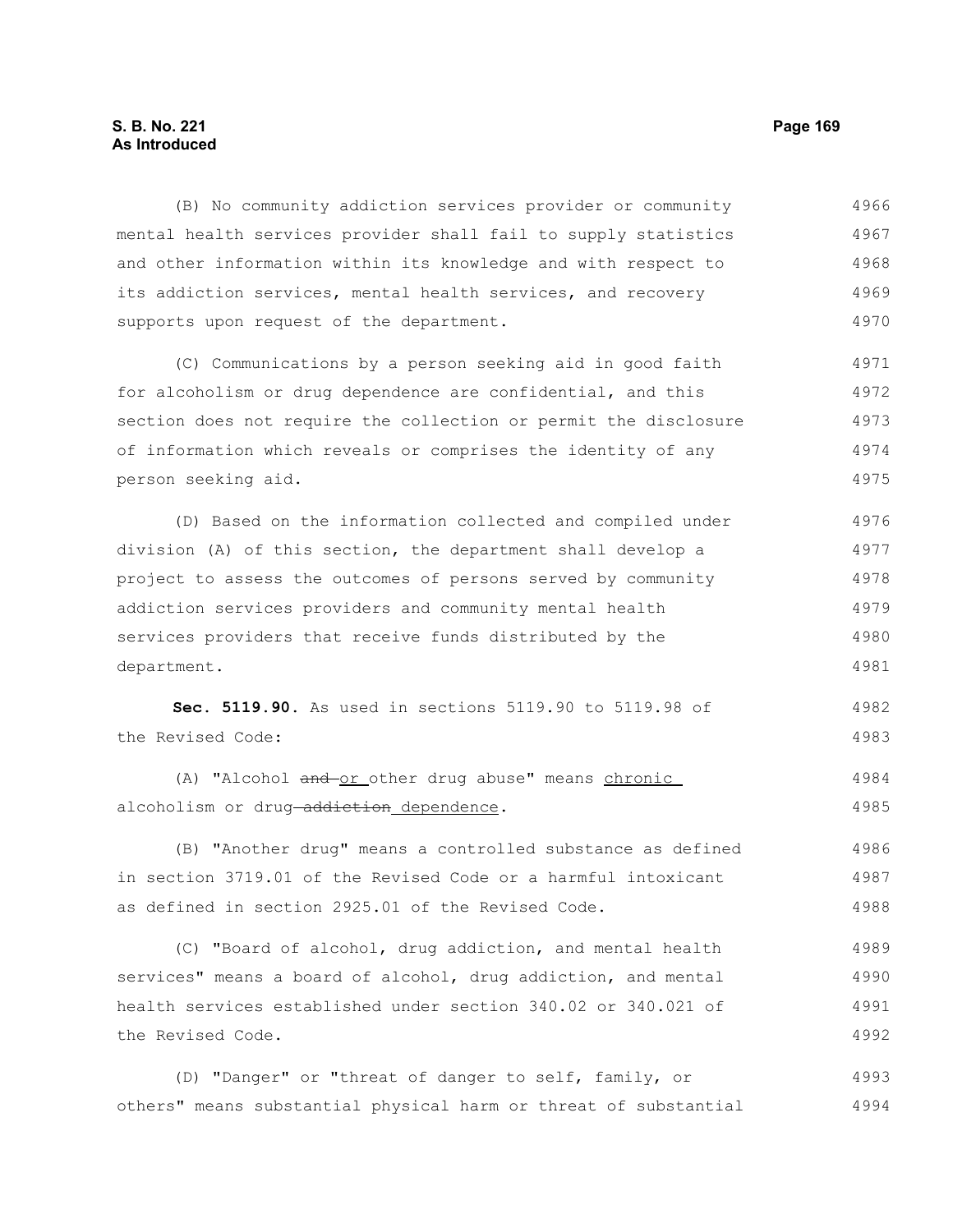| physical harm upon self, family, or others.                      | 4995 |
|------------------------------------------------------------------|------|
| (E) "Hospital" has the same meaning as in section 3701.01        | 4996 |
| or 3727.01 of the Revised Code but does not include either a     | 4997 |
| hospital operated by the department of mental health and         | 4998 |
| addiction services or an inpatient unit licensed by the          | 4999 |
| department.                                                      | 5000 |
| (F) "Intoxicated" means being under the influence of             | 5001 |
| alcohol, another drug, or both alcohol and another drug and, as  | 5002 |
| a result, having a significantly impaired ability to function.   | 5003 |
| (G) "Petitioner" means a person who institutes a                 | 5004 |
| proceeding under sections 5119.91 to 5119.98 of the Revised      | 5005 |
| Code.                                                            | 5006 |
| (H) "Probate court" means the probate division of the            | 5007 |
| court of common pleas.                                           | 5008 |
| (I) "Qualified health professional" means a person that is       | 5009 |
| properly credentialed or licensed to conduct a drug and alcohol  | 5010 |
| assessment and diagnosis under Ohio law.                         | 5011 |
| (J) "Residence" means the legal residence of a person as         | 5012 |
| determined by applicable principles governing conflicts of law.  | 5013 |
| (K) "Respondent" means a person who is subject to                | 5014 |
| involuntary hospitalization under section 5119.901 of the        | 5015 |
| Revised Code or who is alleged in a petition filed or hearing    | 5016 |
| under sections 5119.91 to 5119.98 of the Revised Code to be a    | 5017 |
| person who is suffering from alcohol and or other drug abuse and | 5018 |
| who may be ordered under those sections to undergo treatment.    | 5019 |
| (L) "Treatment" means services and programs for the care         | 5020 |
| and rehabilitation of intoxicated persons and persons suffering  | 5021 |
| from alcohol and or other drug abuse. "Treatment" includes       | 5022 |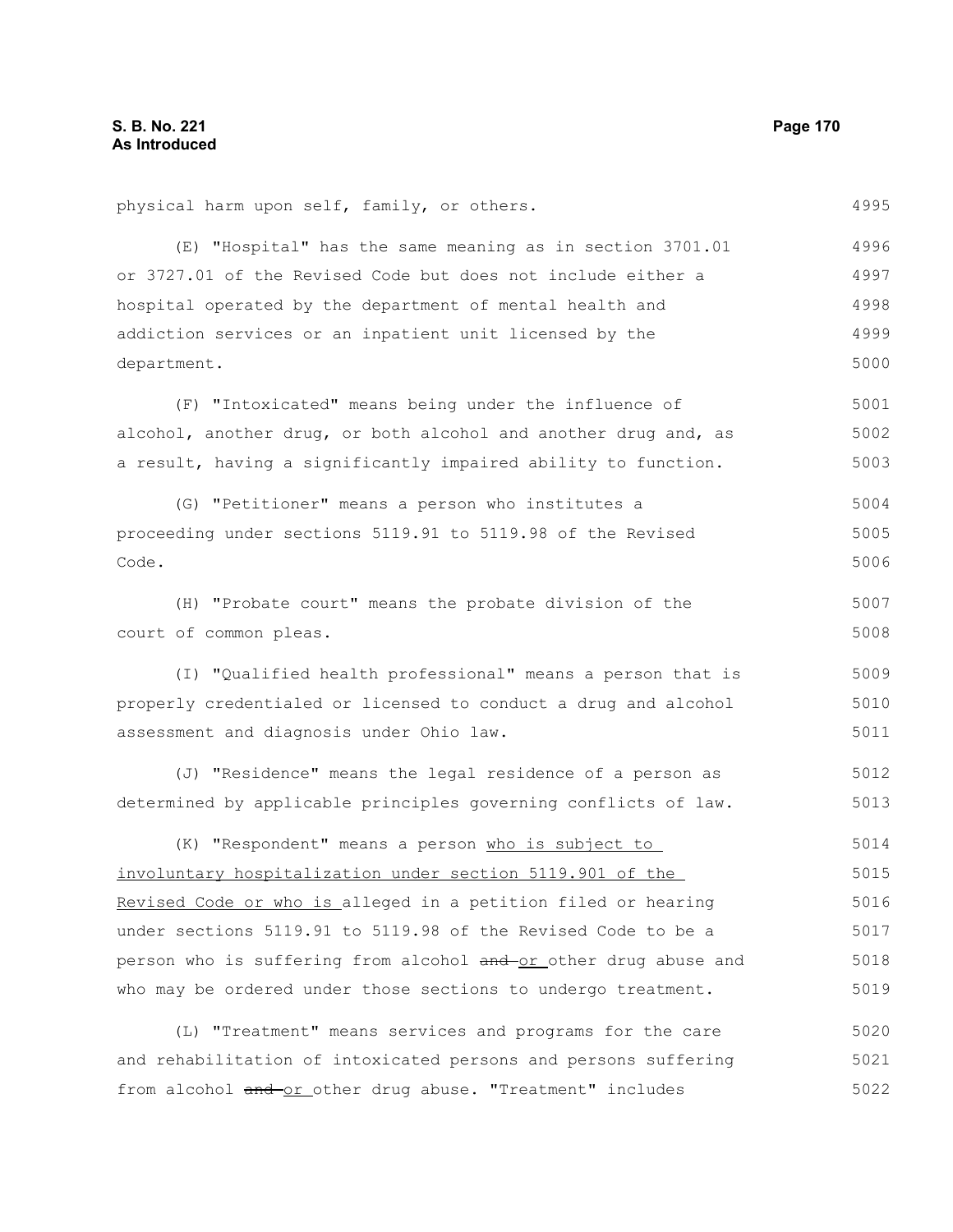| residential treatment, a halfway house setting, and an intensive | 5023 |
|------------------------------------------------------------------|------|
| outpatient or outpatient level of care.                          | 5024 |
| Sec. 5119.901. (A) (1) Any of the following who has reason       | 5025 |
| to believe that a person is intoxicated and may be a person      | 5026 |
| suffering from alcohol or other drug abuse that is subject to    | 5027 |
| court-ordered treatment, and that the person represents a        | 5028 |
| substantial risk of physical harm to self or others if allowed   | 5029 |
| to remain at liberty pending examination, may take the person    | 5030 |
| into custody and may immediately transport the person to a       | 5031 |
| general hospital not operated or licensed by the department of   | 5032 |
| mental health and addiction services where the person may be     | 5033 |
| held for the period prescribed in this section:                  | 5034 |
| (a) A parole officer;                                            | 5035 |
| (b) A police officer;                                            | 5036 |
| (c) A sheriff.                                                   | 5037 |
| (B) A written statement shall be given to the hospital by        | 5038 |
| the individual authorized under division (A) of this section to  | 5039 |
| transport the person. The statement shall specify the            | 5040 |
| circumstances under which such person was taken into custody and | 5041 |
| the reasons for the belief that the person is a person suffering | 5042 |
| from alcohol or other drug abuse that is subject to court-       | 5043 |
| ordered treatment and that the person represents a substantial   | 5044 |
| risk of physical harm to self or others if allowed to remain at  | 5045 |
| liberty pending examination. This statement shall be made        | 5046 |
| available to the respondent or the respondent's attorney upon    | 5047 |
| request of either.                                               | 5048 |
| (C) Every reasonable and appropriate effort shall be made        | 5049 |
| to take persons into custody in the least conspicuous manner     | 5050 |
| possible. A person taking the respondent into custody pursuant   | 5051 |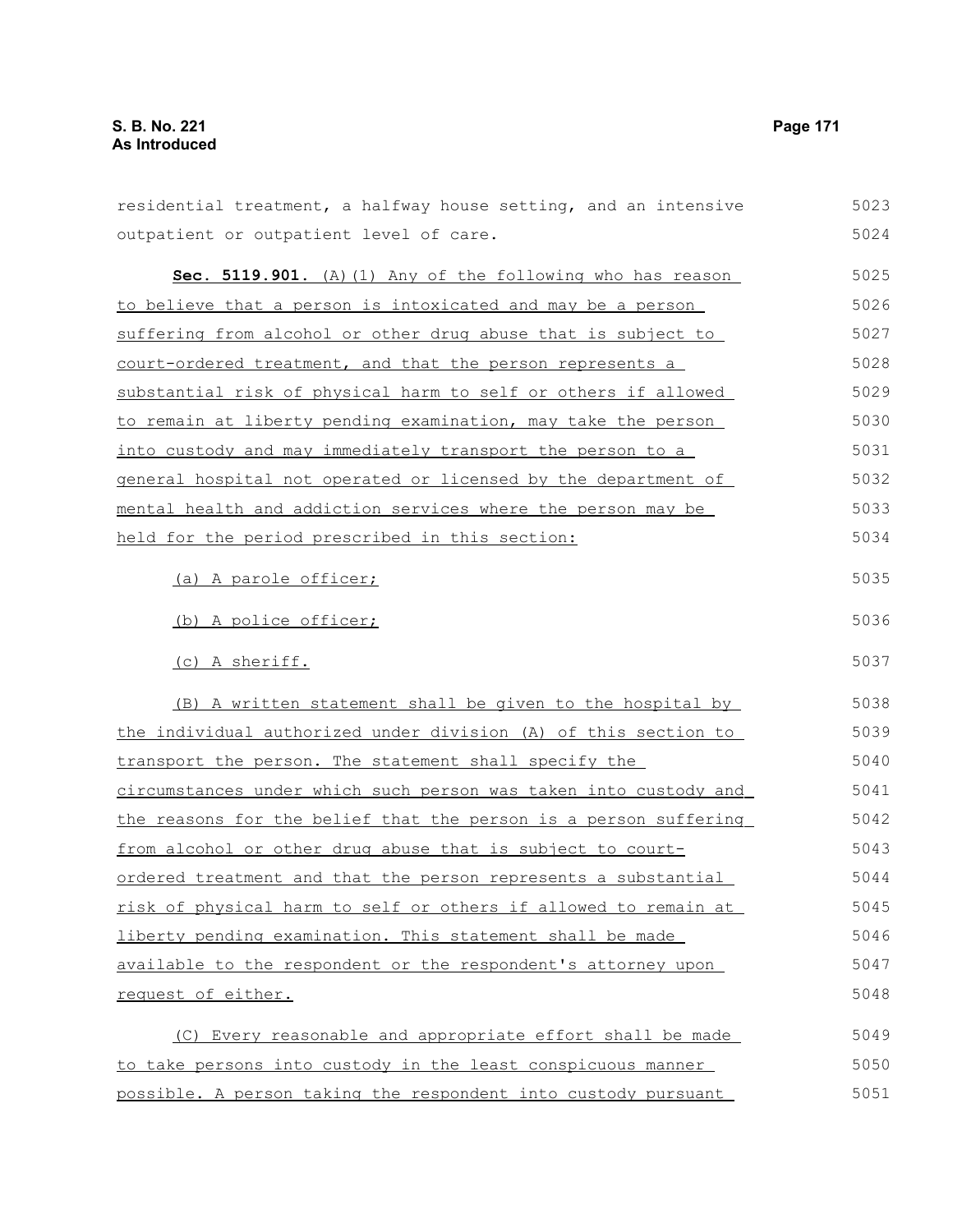| to this section shall explain to the respondent: the name and    | 5052 |
|------------------------------------------------------------------|------|
| professional designation and affiliation of the person taking    | 5053 |
| the respondent into custody; that the custody-taking is not a    | 5054 |
| criminal arrest; and that the person is being taken for          | 5055 |
| examination by qualified health professionals at a general       | 5056 |
| hospital identified by name.                                     | 5057 |
| (D) If a person taken into custody under this section is         | 5058 |
| transported to a general hospital, the hospital may admit the    | 5059 |
| person, or provide care and treatment for the person, or both.   | 5060 |
| (E) A person transported or transferred to a general             | 5061 |
| hospital under this section shall be examined by a qualified     | 5062 |
| health professional at the hospital within twenty-four hours     | 5063 |
| after arrival at the hospital. If, to conduct the examination,   | 5064 |
| it requires that the person remain overnight, the hospital shall | 5065 |
| admit the person in an unclassified status until making a        | 5066 |
| disposition under this section. After the examination, if the    | 5067 |
| qualified health professional believes that the person is not a  | 5068 |
| person suffering from alcohol or other drug abuse that is        | 5069 |
| subject to court-ordered treatment, the qualified health         | 5070 |
| professional shall release or discharge the person immediately   | 5071 |
| unless a court has issued an order for seventy-two hour          | 5072 |
| emergency involuntary treatment applicable to the person under   | 5073 |
| section 5119.95 of the Revised Code. After the examination, if   | 5074 |
| the qualified health professional believes that the person is a  | 5075 |
| person suffering from alcohol or other drug abuse that is        | 5076 |
| subject to court-ordered treatment, the qualified health         | 5077 |
| professional may detain the person for not more than three court | 5078 |
| days following the day of the examination and, during such       | 5079 |
| period, may file a petition under section 5119.93 of the Revised | 5080 |
| Code. If neither action is taken and a court has not otherwise   | 5081 |
| issued an order for seventy-two hour involuntary treatment       | 5082 |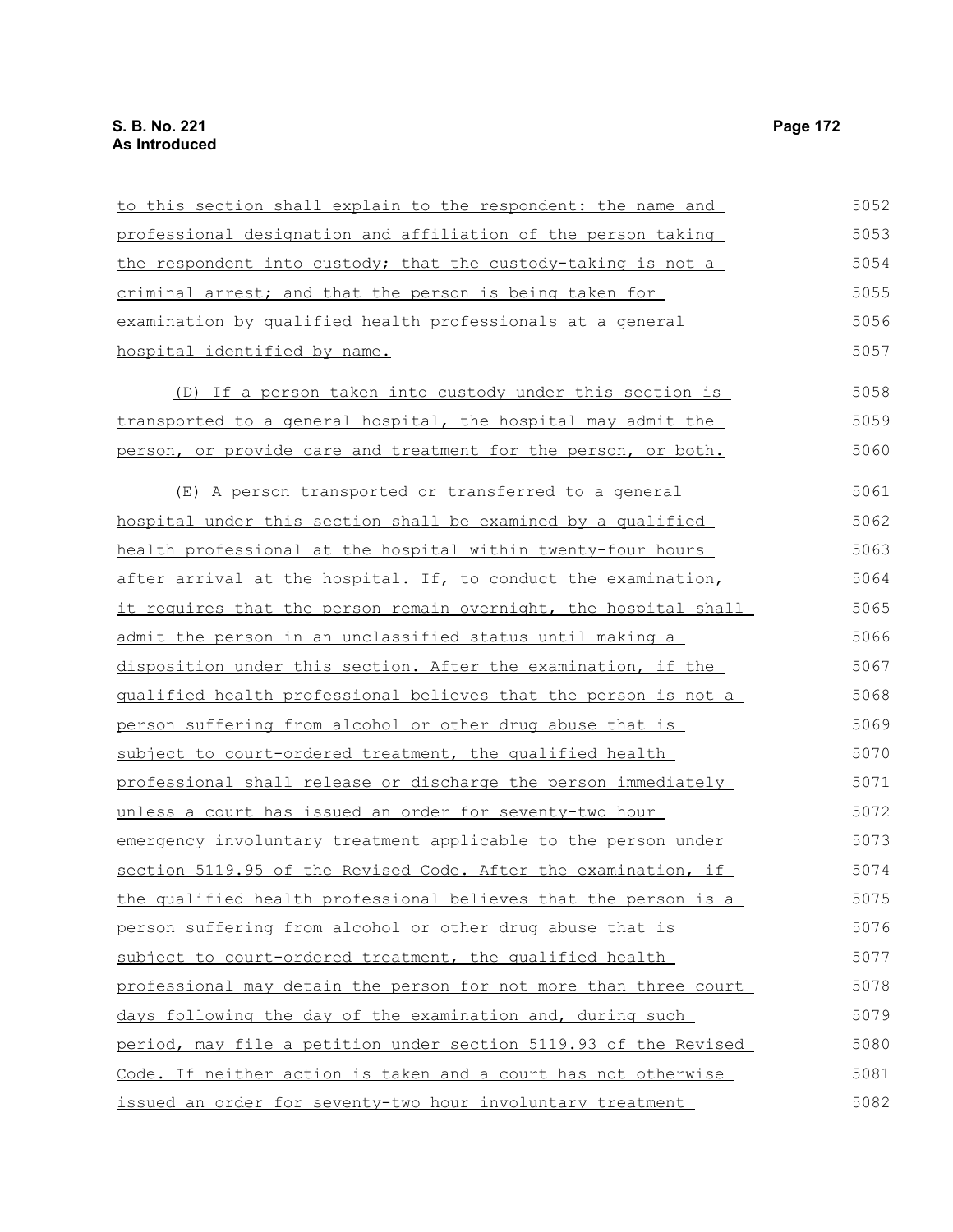applicable to the person under section 5119.95 of the Revised Code, the qualified health professional shall discharge the person at the end of the three-day period. (F) The provisions of, and procedures set forth in, this section are separate from and independent of the provisions of, and procedures set forth in, section 5122.10 of the Revised Code and do not limit or affect the provisions of, and procedures set forth in, section 5122.10 of the Revised Code. **Sec. 5119.92.** No person shall be ordered to undergo treatment under sections 5119.90 to 5119.98 of the Revised Code unless all of the following apply to that person: (A) The person suffers from alcohol and or other drug abuse. (B) The person presents an imminent danger or imminent threat of danger to self, family, or others as a result of alcohol and or other drug abuse, or there exists a substantial likelihood of such a threat in the near future. (C) The person can reasonably benefit from treatment. **Sec. 5119.93.** (A) A person may initiate proceedings for treatment for an individual suffering from alcohol and or other drug abuse by filing a verified petition in the probate court and paying a filing fee in the same amount, if any, that is charged for the filing under section 5122.11 of the Revised Code of an affidavit seeking the hospitalization of a person on a form prescribed by the department of mental health and addiction services. The petition and all subsequent court documents shall be entitled: "In the interest of (name of respondent)." Aspouse, relative, or guardian of the individual concerning whom the petition is filed shall file the petition. 5083 5084 5085 5086 5087 5088 5089 5090 5091 5092 5093 5094 5095 5096 5097 5098 5099 5100 5101 5102 5103 5104 5105 5106 5107 5108 5109 5110 5111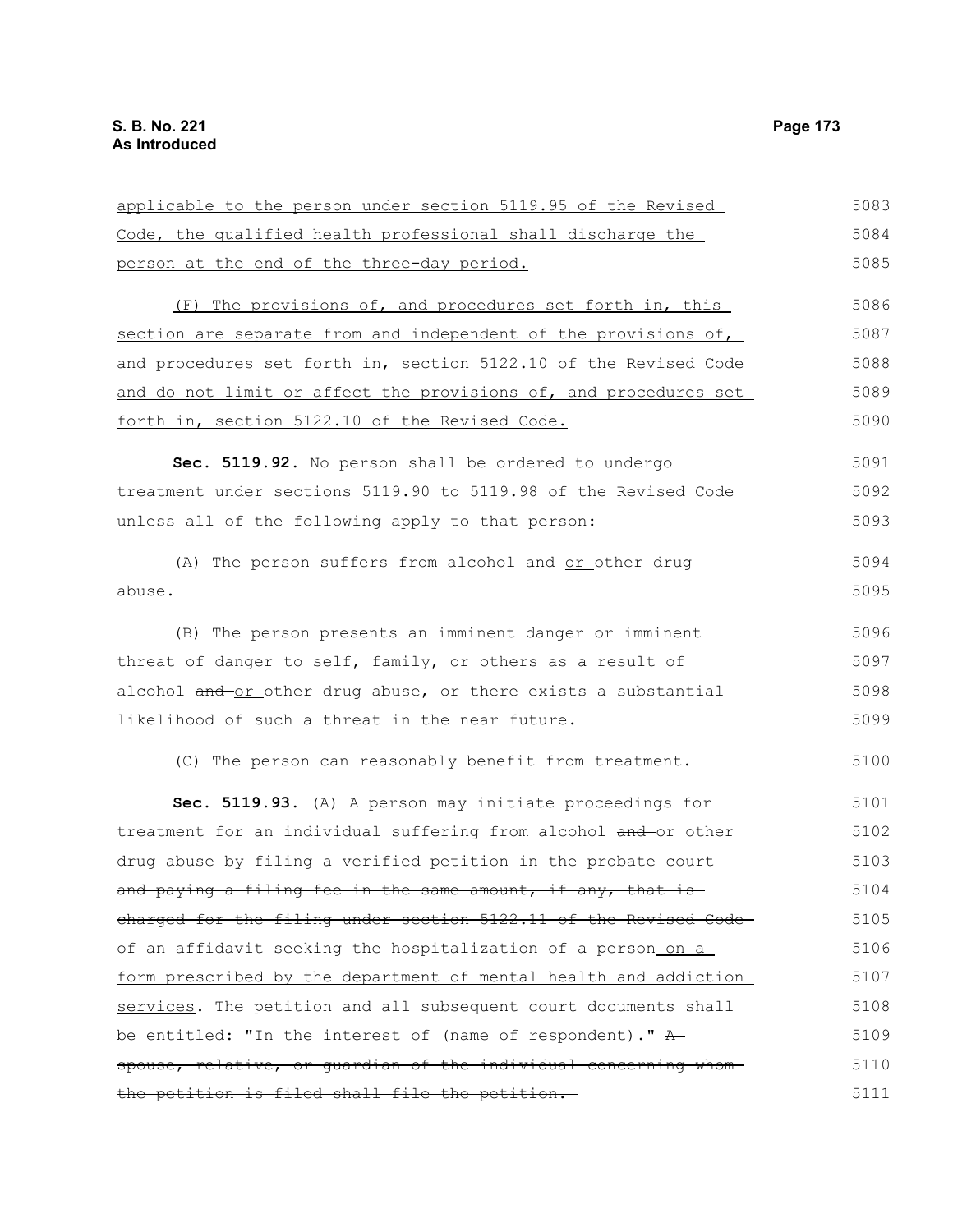## **S. B. No. 221 Page 174 As Introduced**

shall set forth all of the following: (1) The petitioner's relationship to the respondent; (2) The respondent's name, residence address, and current location, if known; (3) The name and residence of the respondent's parents, if living and if known, or of the respondent's legal guardian, if any and if known; (4) The name and residence of the respondent's spouse, if any and if known; (5) The name and residence of the person having custody of the respondent, if any, or if no such person is known, the name and residence of a near relative or a statement that the person is unknown; (6) The petitioner's belief, including the factual basis for the belief, that the respondent is suffering from alcohol and or other drug abuse and presents an imminent danger or imminent threat of danger to self, family, or others if not treated for alcohol or other drug abuse. (C) $(1)$  Any petition filed pursuant to divisions (A) and (B) of this section shall be accompanied by a certificate of a physician who has examined the respondent within two days prior to the day that the petition is filed in the probate court. The physician shall be authorized to practice medicine and surgery or osteopathic medicine and surgery under Chapter 4731. of the Revised Code. The physician's certificate shall set forth the physician's findings in support of the need to treat the 5113 5114 5115 5116 5117 5118 5119 5120 5121 5122 5123 5124 5125 5126 5127 5128 5129 5130 5131 5132 5133 5134 5135 5136 5137 5138

(B) A petition filed under division (A) of this section

respondent for alcohol or other drug abuse. The certificate shall indicate if the respondent presents an imminent danger or 5139 5140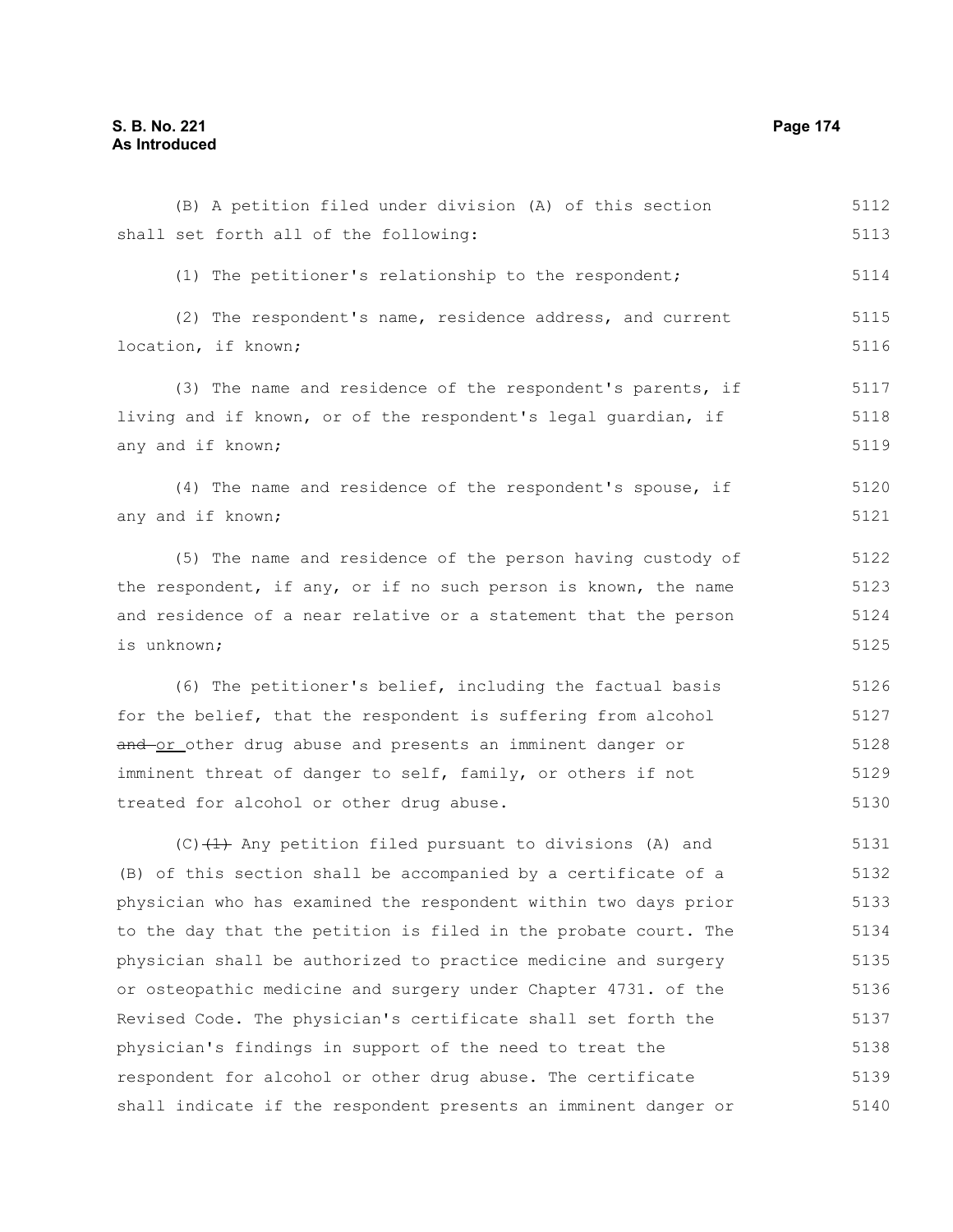imminent threat of danger to self, family, or others if not treated. Further, the certificate shall indicate the type and length of treatment required and if the respondent can reasonably benefit from treatment. If the physician's certificate indicates that inpatient treatment is required, the certificate shall identify any inpatient facilities known to the physician that are able and willing to provide the recommended inpatient treatment. 5141 5142 5143 5144 5145 5146 5147 5148

If the respondent refuses to undergo an examination with a physician concerning the respondent's possible need for treatment for alcohol or other drug abuse, the petition shall state that the respondent has refused all requests made by the petitioner to undergo a physician's examination. In that case, the petitioner shall not be required to provide a physician's certificate with the petition. 5149 5150 5151 5152 5153 5154 5155

(2) Any petition filed pursuant to divisions (A) and (B) of this section shall contain a statement that the petitioner has arranged for treatment of the respondent. Further, the petition shall be accompanied by a statement from the person or facility who has agreed to provide the treatment that verifies that the person or facility has agreed to provide the treatment and the estimated cost of the treatment. 5156 5157 5158 5159 5160 5161 5162

(D) Any petition filed pursuant to divisions (A) and (B) of this section shall be accompanied by both of the following: 5163 5164

(1) A security deposit to be deposited with the clerk of the probate court that will cover half of the estimated cost oftreatment of the respondent; 5165 5166 5167

(2) A guarantee, signed by the petitioner or another person authorized to file the petition obligating the guarantor 5168 5169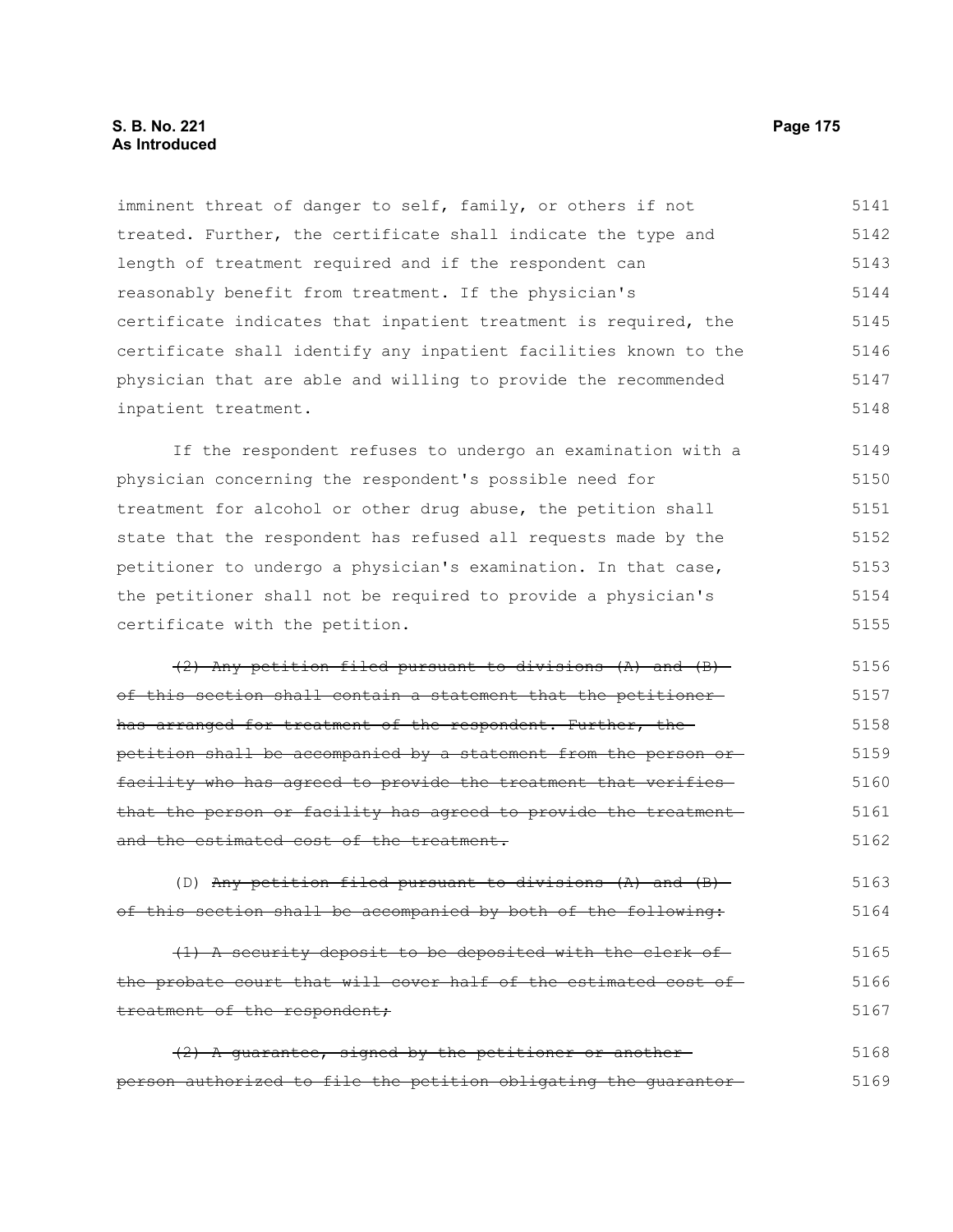#### **S. B. No. 221 Page 176 As Introduced**

to pay the costs of the examinations of the respondent conducted by the physician and qualified health professional under division (B)(5) of section 5119.94 of the Revised Code, the costs of the respondent that are associated with a hearing conducted in accordance with section 5119.94 of the Revised Code and that the court determines to be appropriate, and the costsof any treatment ordered by the court. No person shall provide false information on any petition filed pursuant to divisions (A) and (B) of this section. **Sec. 5119.94.** (A) Upon receipt of a petition filed under section 5119.93 of the Revised Code and the payment of the appropriate filing fee, if any, the probate court shall examine the petitioner under oath as to the contents of the petition. (B) If, after reviewing the allegations contained in the petition and examining the petitioner under oath, it appears to the probate court that there is probable cause to believe the respondent may reasonably benefit from treatment, the court shall do all of the following: 5170 5171 5172 5173 5174 5175 5176 5177 5178 5179 5180 5181 5182 5183 5184 5185 5186 5187

(1) Schedule a hearing to be held within seven-five court days to determine if there is clear and convincing evidence that the respondent may reasonably benefit from treatment for alcohol and or other drug abuse; 5188 5189 5190 5191

(2) Notify the respondent, the legal guardian, if any and if known, and the spouse, parents, or nearest relative or friend of the respondent concerning the allegations and contents of the petition and of the date and purpose of the hearing; 5192 5193 5194 5195

(3) Notify the respondent that the respondent may retain counsel and, if the person is unable to obtain an attorney, that the respondent may be represented by court-appointed counsel at 5196 5197 5198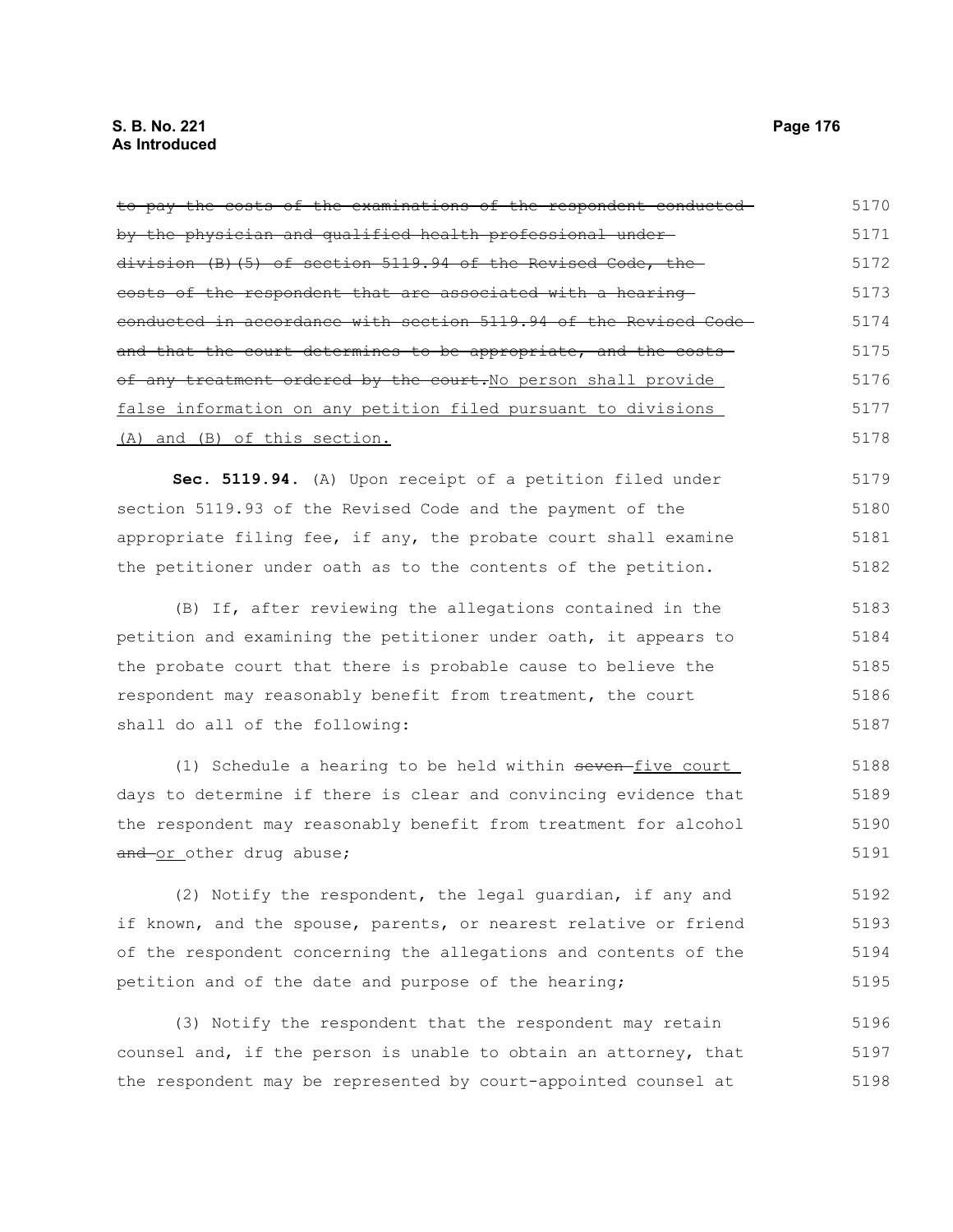#### **S. B. No. 221 Page 177 As Introduced**

public expense if the person is indigent. Upon the appointment of an attorney to represent an indigent respondent, the court shall notify the respondent of the name, address, and telephone number of the attorney appointed to represent the respondent. 5199 5200 5201 5202

(4) Notify the respondent that the court shall cause the respondent to be examined not later than twenty-four hours before the hearing date by a physician for the purpose of a physical examination and by a qualified health professional for the purpose of a drug and alcohol addiction assessment and diagnosis. In addition, the court shall notify the respondent that the respondent may have an independent expert evaluation of the person's physical and mental condition conducted at the respondent's own expense. 5203 5204 5205 5206 5207 5208 5209 5210 5211

(5) Cause the respondent to be examined not later than twenty-four hours before the hearing date by a physician for the purpose of a physical examination and by a qualified health professional for the purpose of a drug and alcohol addiction assessment and diagnosis, with divisions (C)(1) and (2) of this section applying with respect to the examination, the physician, and the qualified health professional; 5212 5213 5214 5215 5216 5217 5218

(6) Conduct the hearing.

(C) (1) The examiners who conduct an examination under division (B)(5) of this section may review and consider any relevant law enforcement reports pertaining to the respondent, statements from relevant family members or witnesses to the respondent's behaviors or actions listed in the petition, and all relevant medical records, subject to state and federal privacy and security protections. The medical records reviewed and considered may include toxicology or other laboratory results, and notes of the nurses or medical treatment team that 5220 5221 5222 5223 5224 5225 5226 5227 5228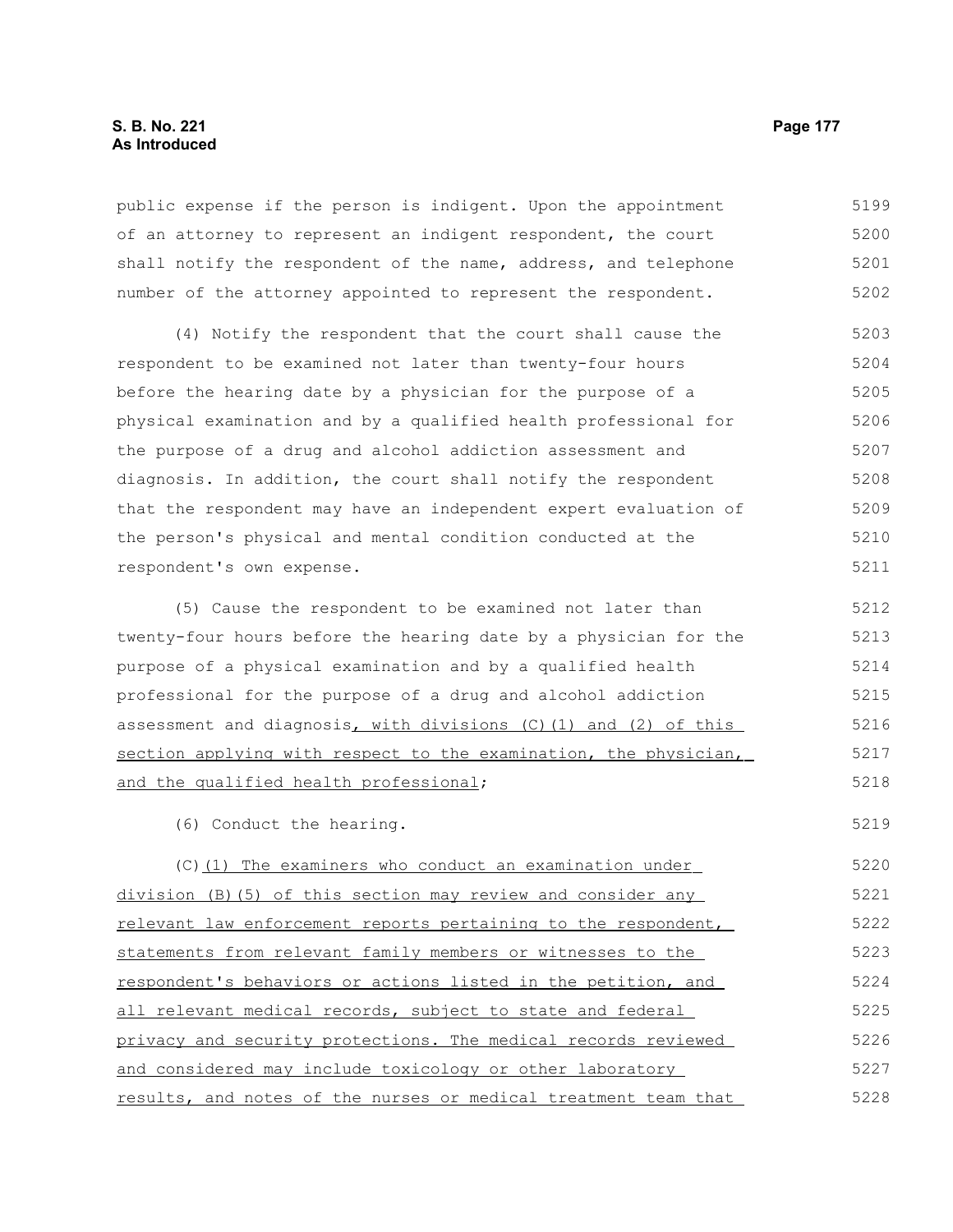| conducted the initial triage of the respondent upon arrival at a | 5229 |
|------------------------------------------------------------------|------|
| general hospital pursuant to an emergency hospitalization under  | 5230 |
| section 5119.901 of the Revised Code. All records reviewed as    | 5231 |
| part of the examination shall be made available to the           | 5232 |
| respondent or the respondent's attorney for the purpose of any   | 5233 |
| hearing conducted under division (A) (6) of this section. The    | 5234 |
| records reviewed as part of the examination may be admissible as | 5235 |
| evidence for the purpose of establishing whether or not the      | 5236 |
| respondent is subject to involuntary treatment pursuant to       | 5237 |
| section 5119.91 of the Revised Code.                             | 5238 |
| Except as otherwise provided in this division, the records       | 5239 |
| reviewed as part of the examination are not public records open  | 5240 |
| for review, inspection, and copying under section 149.43 of the  | 5241 |
| Revised Code, and shall be maintained under seal by the court.   | 5242 |
| If any law enforcement officer submits a written request to a    | 5243 |
| hospital, board of alcohol, drug addiction, and mental health    | 5244 |
| services, or community mental health services provider that      | 5245 |
| requests the hospital, board, or provider to supply the officer  | 5246 |
| with specified records, the hospital, board, or provider, except | 5247 |
| to the extent specifically prohibited by any law of this state   | 5248 |
| or of the United States, shall supply to the officer a copy of   | 5249 |
| any of the requested records the provider possesses, if all of   | 5250 |
| the following apply with respect to the written request:         | 5251 |
| (a) The request states that an official criminal                 | 5252 |
| investigation has begun regarding a specified person, that a     | 5253 |
| criminal action or proceeding has been commenced against a       | 5254 |
| specified person, that proceedings for determining whether to    | 5255 |
| order a person allegedly suffering from alcohol or other drug    | 5256 |
| abuse to undergo treatment have been commenced or are about to   | 5257 |
| be commenced regarding the person under sections 5119.90 to      | 5258 |

5119.99 of the Revised Code, or that proceedings for involuntary 5259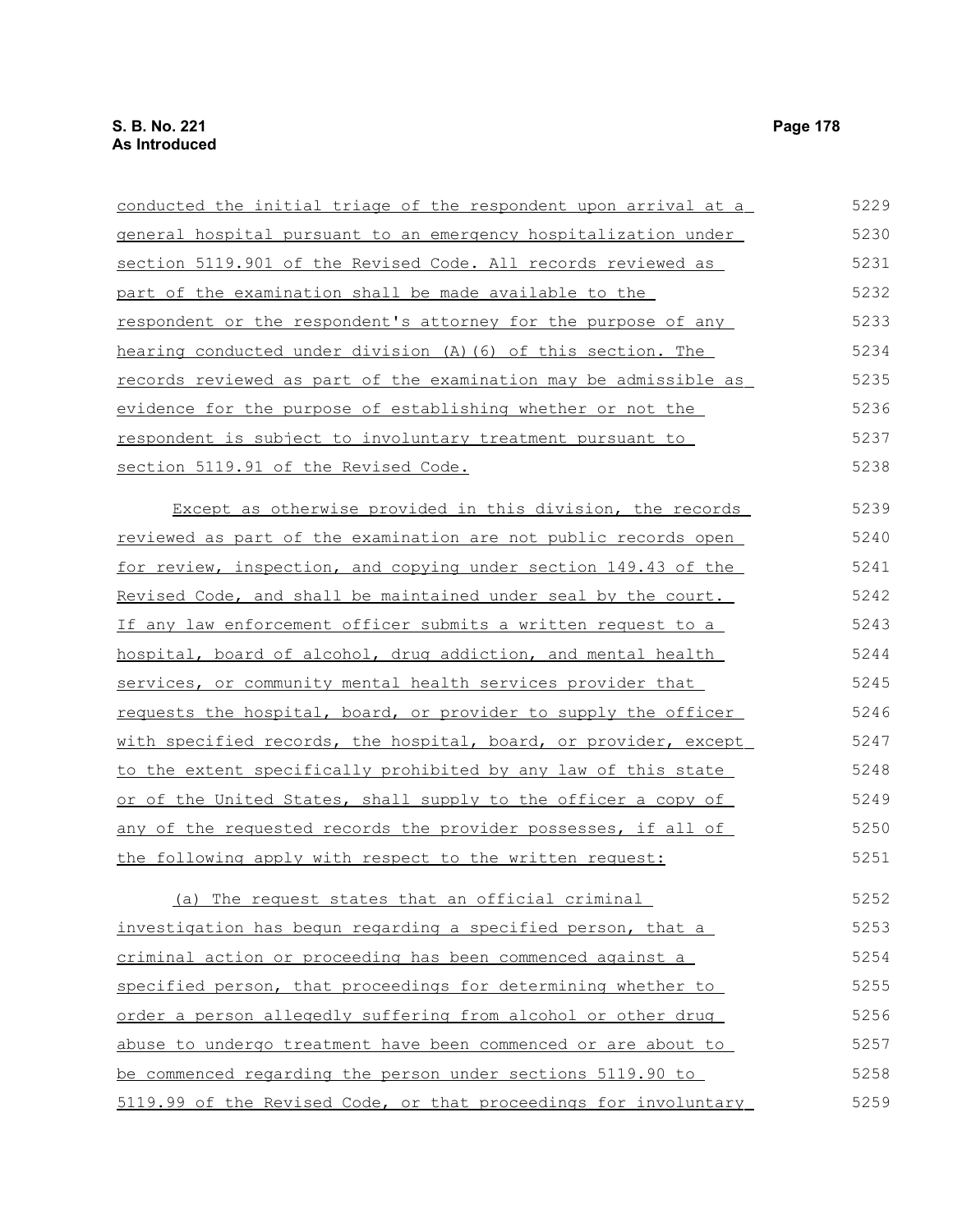5287

| commitment or hospitalization have been commenced or are about   | 5260 |
|------------------------------------------------------------------|------|
| to be commenced against a person under sections 5122.05 to       | 5261 |
| 5122.15 of the Revised Code;                                     | 5262 |
| (b) The request asks the hospital, board, or provider to         | 5263 |
| supply to the officer copies of any records the hospital, board, | 5264 |
| or provider possesses that pertain to any test or the results of | 5265 |
| any test administered to the specified person to determine the   | 5266 |
| presence or concentration of alcohol, a drug of abuse, a         | 5267 |
| combination of them, a controlled substance, or a metabolite of  | 5268 |
| a controlled substance in the person's whole blood, blood serum  | 5269 |
| or plasma, breath, or urine at any time relevant to the criminal | 5270 |
| offense in question, to conduct regarding the basis of the       | 5271 |
| possible ordered treatment of the person in question, or to      | 5272 |
| conduct regarding the basis of the possible involuntary          | 5273 |
| commitment or hospitalization of the person in question;         | 5274 |
| (c) The request conforms to section 2317.022 of the              | 5275 |
| Revised Code.                                                    | 5276 |
| (2) The physician and qualified health professional who          | 5277 |
| examine the respondent pursuant to division (B) (5) of this      | 5278 |
| section or who are obtained by the respondent at the             | 5279 |
| respondent's own expense shall certify their findings to the     | 5280 |
| court within twenty-four hours of the examinations. The findings | 5281 |
| of each qualified health professional shall include a            | 5282 |
| recommendation for treatment if the qualified health             | 5283 |
| professional determines that treatment is necessary.             | 5284 |
| (D) (1) If upon completion of the hearing held under this        | 5285 |
| section the probate court finds by clear and convincing evidence | 5286 |

that the respondent may reasonably benefit from treatment, the court may order the treatment after considering the qualified health professionals' recommendations for treatment that have 5288 5289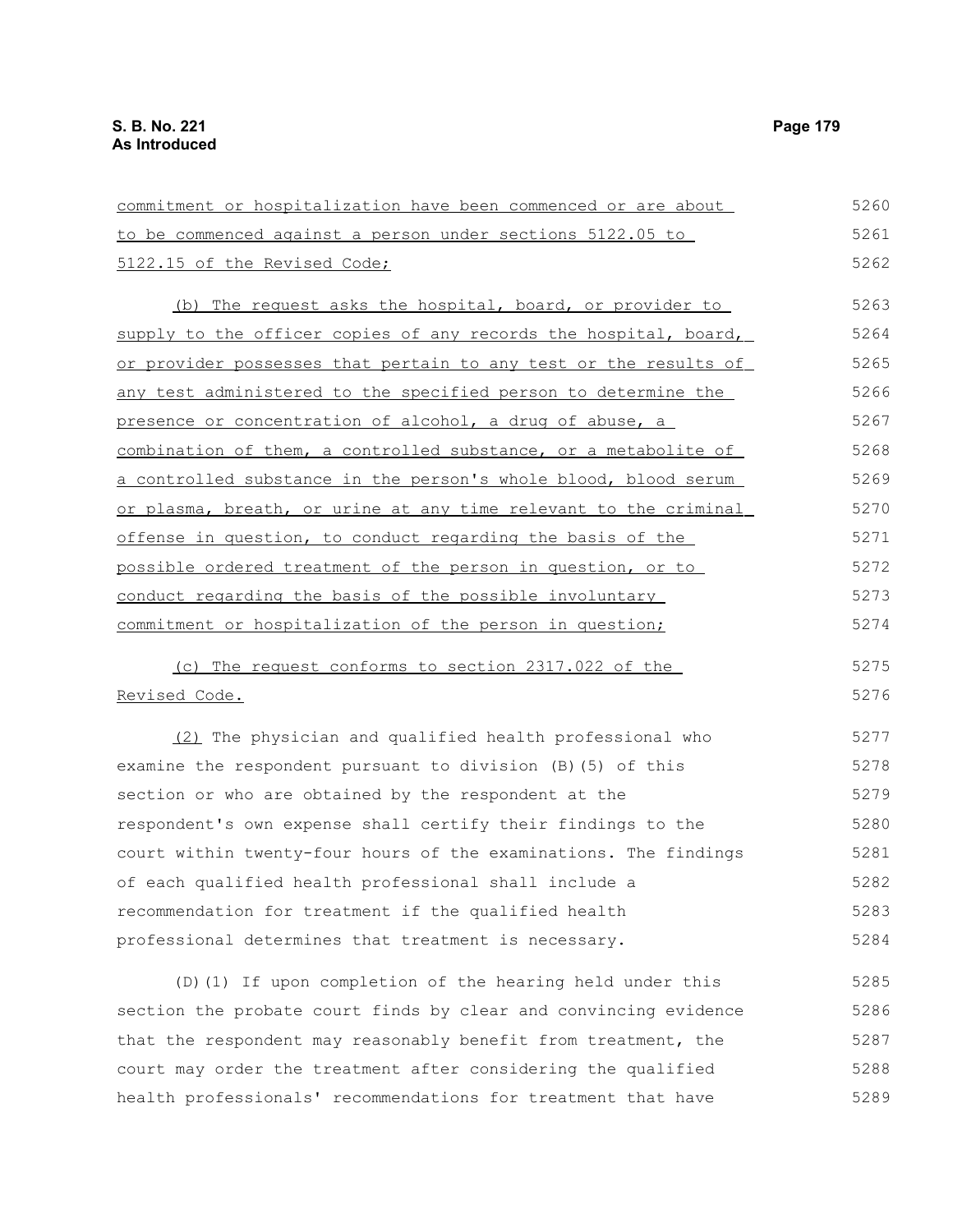been submitted to the court under division  $(C)$   $(2)$  of this section. If the court orders the treatment under this division, the court shall order the treatment to be provided through a community addiction services provider or by an individual licensed or certified by the state medical board under Chapter 4731. of the Revised Code, the chemical dependency professionals board under Chapter 4758. of the Revised Code, the counselor, social worker, and marriage and family therapist board under Chapter 4757. of the Revised Code, or a similar board of another state authorized to provide substance abuse treatment. 5290 5291 5292 5293 5294 5295 5296 5297 5298 5299

(2) If upon completion of the hearing held under this section the probate court finds by clear and convincing evidence that the respondent is a chronic alcoholic or a drug dependent person, the probate judge who made the finding shall provide to the attorney general the notice specified under section 5122.311 of the Revised Code. 5300 5301 5302 5303 5304 5305

 (3) If upon completion of the hearing held under this section the probate court finds by clear and convincing evidence that the respondent is a chronic alcoholic or a drug dependent person, and if the probate court has reasonable cause to believe that the respondent, if released or treated in an outpatient setting, would have access to firearms or dangerous ordnance, the court may issue a safety protection order pursuant to section 2923.133 of the Revised Code, to any law enforcement officer authorizing retrieval by the officer of all firearms and dangerous ordnance owned by, possessed by, or in the control of the respondent. 5306 5307 5308 5309 5310 5311 5312 5313 5314 5315 5316

(4) Failure of a respondent to undergo and complete any treatment ordered pursuant to this division is contempt of court. Any community addiction services provider or person 5317 5318 5319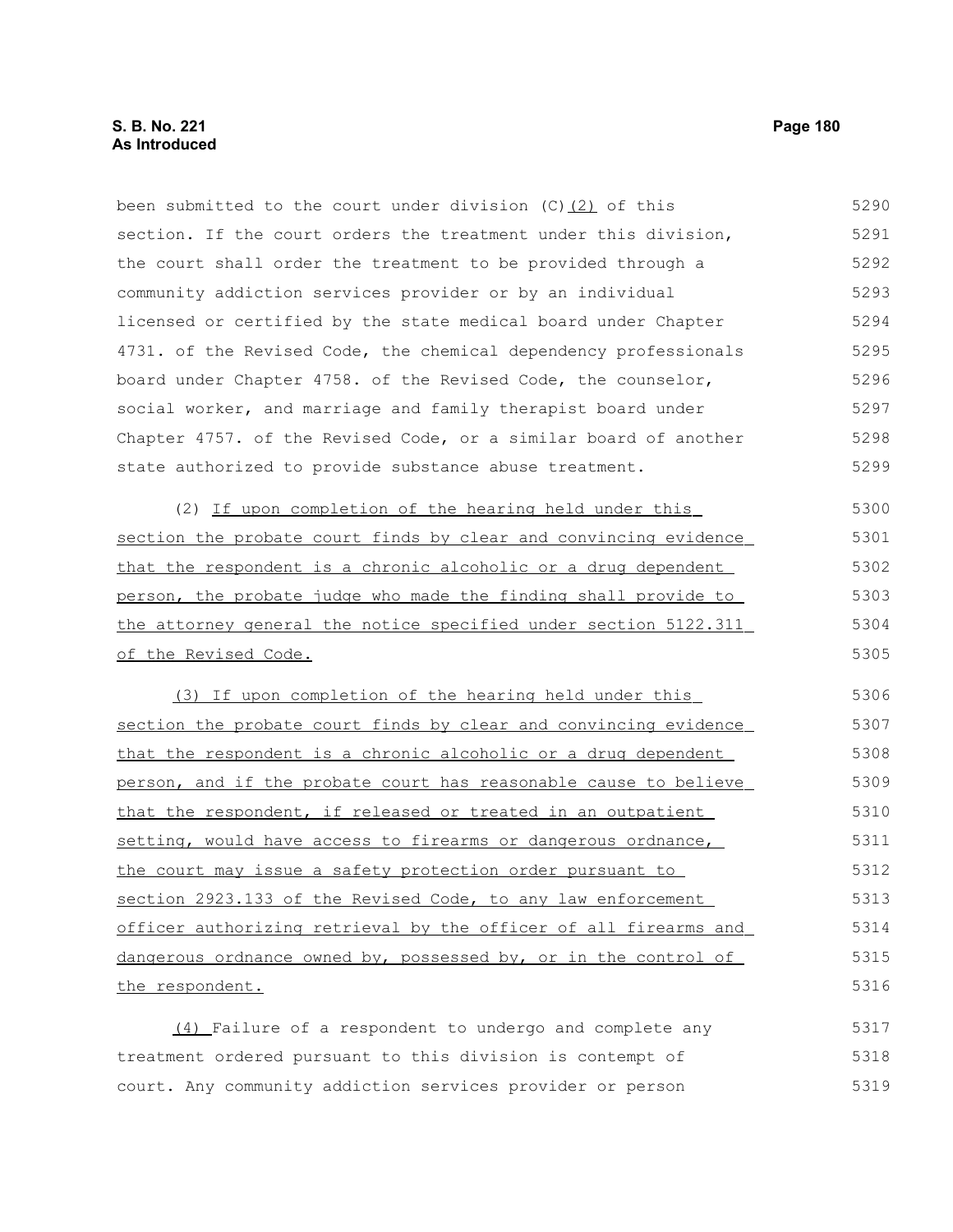providing treatment under this division shall notify the probate court of a respondent's failure to undergo or complete the ordered treatment. 5320 5321 5322

(E) If, at any time after a petition is filed under section 5119.93 of the Revised Code, the probate court finds that there is not probable cause to order involuntary treatment or to continue treatment or if the petitioner withdraws the petition, then the court shall dismiss the proceedings against the respondent. 5323 5324 5325 5326 5327 5328

 (F) If the probate court issues a safety protection order as described in division (D)(3) of this section and subsequent to the issuance of the order finds that the respondent no longer is a chronic alcoholic or drug dependent person, the court shall order any law enforcement agency that is in possession of property retrieved pursuant to that division and section 2923.133 of the Revised Code to return to the respondent all property retrieved under that division and section. 5329 5330 5331 5332 5333 5334 5335 5336

**Sec. 5119.96.** When a probate court is authorized to issue an order that the respondent be transported to a hospital, the court may issue a summons. If the respondent fails to attend an examination scheduled before the hearing under section 5119.94 of the Revised Code, the court shall issue a summons. A summons so issued shall be directed to the respondent and shall command the respondent to appear at a time and place specified in the summons. If a respondent who has been summoned fails to appear at the hospital or the examination, the probate court may order the sheriff or any other peace officer to transport the respondent to a hospital on the list provided under section 5119.97 of the Revised Code for treatment. The sheriff or any other peace officer, upon agreement of a person authorized by 5337 5338 5339 5340 5341 5342 5343 5344 5345 5346 5347 5348 5349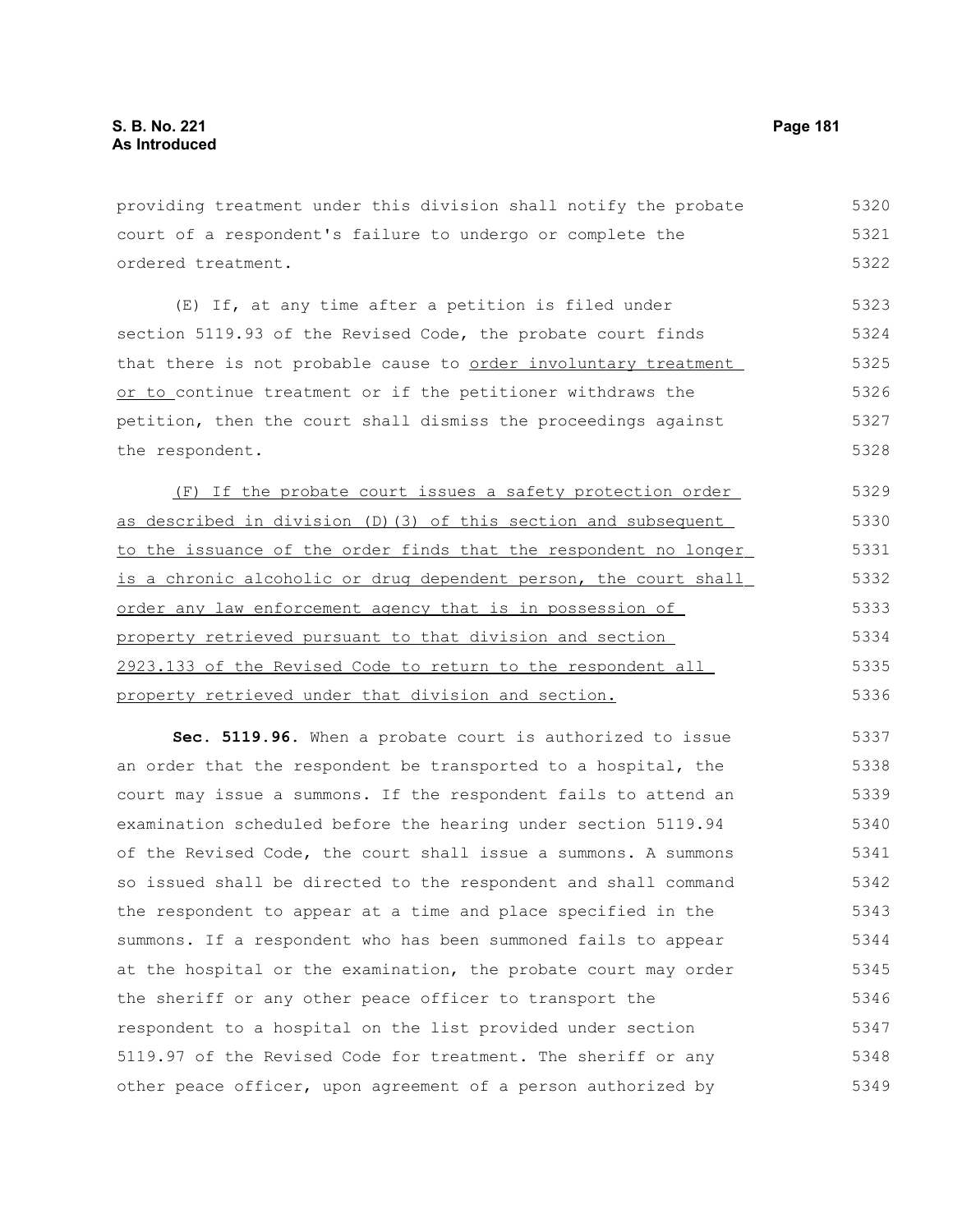#### **S. B. No. 221 Page 182 As Introduced**

the peace officer, may authorize a board of alcohol, drug addiction, and mental health services, a private services provider under contract with a board of alcohol, drug addiction, and mental health services, or an ambulance service designated by a board of alcohol, drug addiction, and mental health services to transport the respondent to the hospital. The transportation costs of the sheriff, other peace officer, ambulance service, or other private services provider under contract with the board of alcohol, drug addiction, and mental health services shall be included in the costs of treatment for alcohol and or other drug abuse to be paid by the petitioner. 5350 5351 5352 5353 5354 5355 5356 5357 5358 5359 5360

**Sec. 5119.97.** Each board of alcohol, drug addiction, and mental health services on at least an annual basis shall submit each of the following lists to the clerk of the probate court in each county served by the board: 5361 5362 5363 5364

(A) A list of all hospitals in the counties served by the board that are able and willing to take respondents ordered to undergo seventy-two hours of treatment and observation pursuant to section 5119.95 of the Revised Code; 5365 5366 5367 5368

(B) A list of hospitals and treatment providers in the counties served by the board that are able and willing to provide treatment for alcohol and or other drug abuse ordered pursuant to section 5119.94 of the Revised Code. 5369 5370 5371 5372

**Sec. 5119.99.** (A) Whoever violates section 5119.333 of the Revised Code is guilty of a misdemeanor of the first degree. 5373 5374

(B) Whoever violates division (B) of section 5119.61 of the Revised Code is guilty of a misdemeanor of the fourth degree. 5375 5376 5377

(C) Whoever violates section 5119.27 or 5119.28, division 5378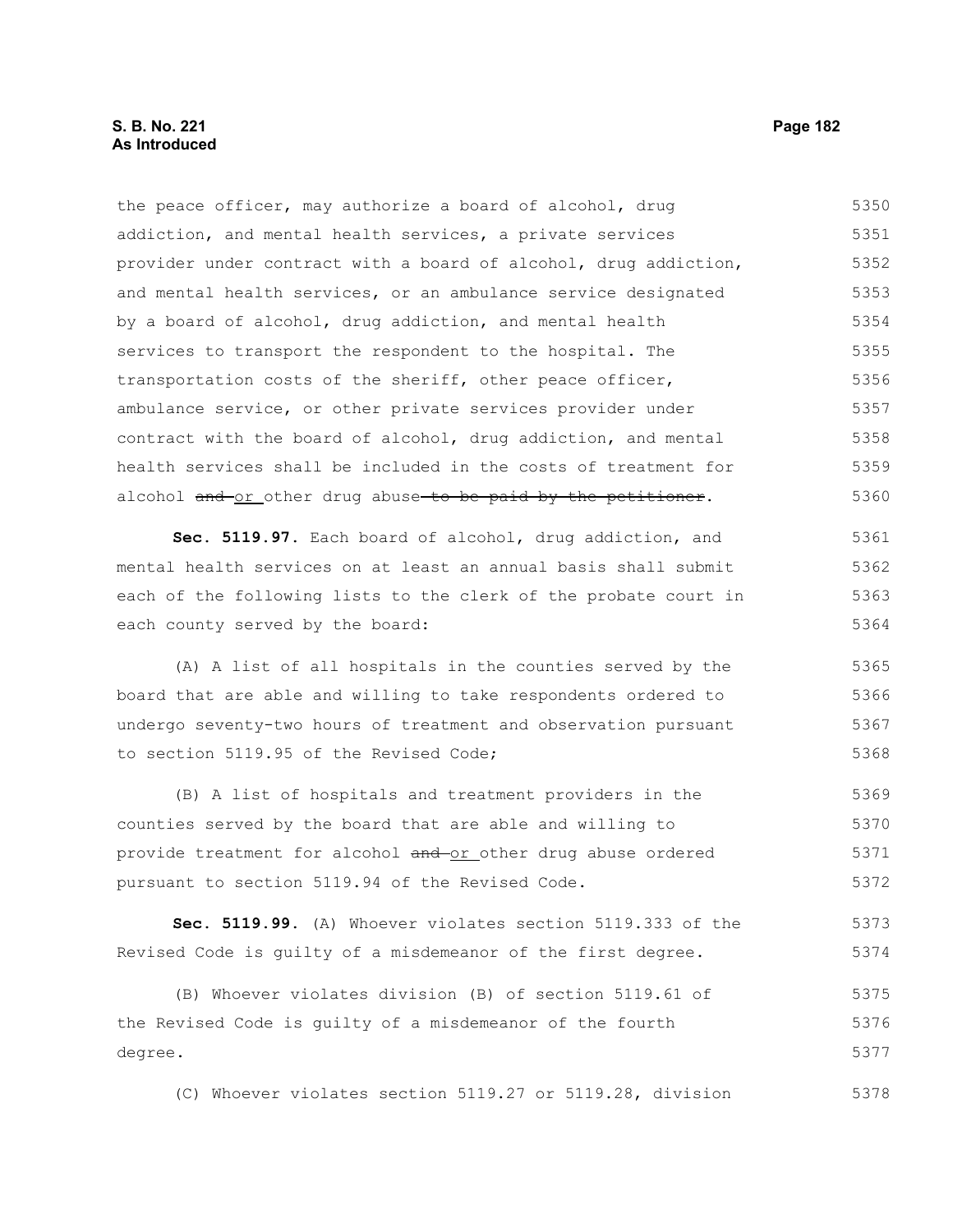| (A) of section 5119.35, division (H) of section 5119.36, or      | 5379 |
|------------------------------------------------------------------|------|
| division (A)(1) or (2) of section 5119.37 of the Revised Code is | 5380 |
| quilty of a felony of the fifth degree.                          | 5381 |
| Whoever violates division (D) of section 5119.93 of<br>(D)       | 5382 |
| the Revised Code is quilty of a misdemeanor of the first degree. | 5383 |
| Sec. 5122.10. (A) (1) Any of the following who has reason        | 5384 |
| to believe that a person is a mentally ill person subject to     | 5385 |
| court order and represents a substantial risk of physical harm   | 5386 |
| to self or others if allowed to remain at liberty pending        | 5387 |
| examination may take the person into custody and may immediately | 5388 |
| transport the person to a hospital or, notwithstanding section   | 5389 |
| 5119.33 of the Revised Code, to a general hospital not licensed  | 5390 |
| by the department of mental health and addiction services where  | 5391 |
| the person may be held for the period prescribed in this         | 5392 |
| section:                                                         | 5393 |
| (a) A psychiatrist;                                              | 5394 |
| (b) A licensed physician;                                        | 5395 |
| (c) A licensed clinical psychologist;                            | 5396 |
| (d) A clinical nurse specialist who is certified as a            | 5397 |
| psychiatric-mental health CNS by the American nurses             | 5398 |
| credentialing center;                                            | 5399 |
| (e) A certified nurse practitioner who is certified as a         | 5400 |
| psychiatric-mental health NP by the American nurses              | 5401 |
| credentialing center;                                            | 5402 |
| (f) A health officer;                                            | 5403 |
| (g) A parole officer;                                            | 5404 |
| (h) A police officer;                                            | 5405 |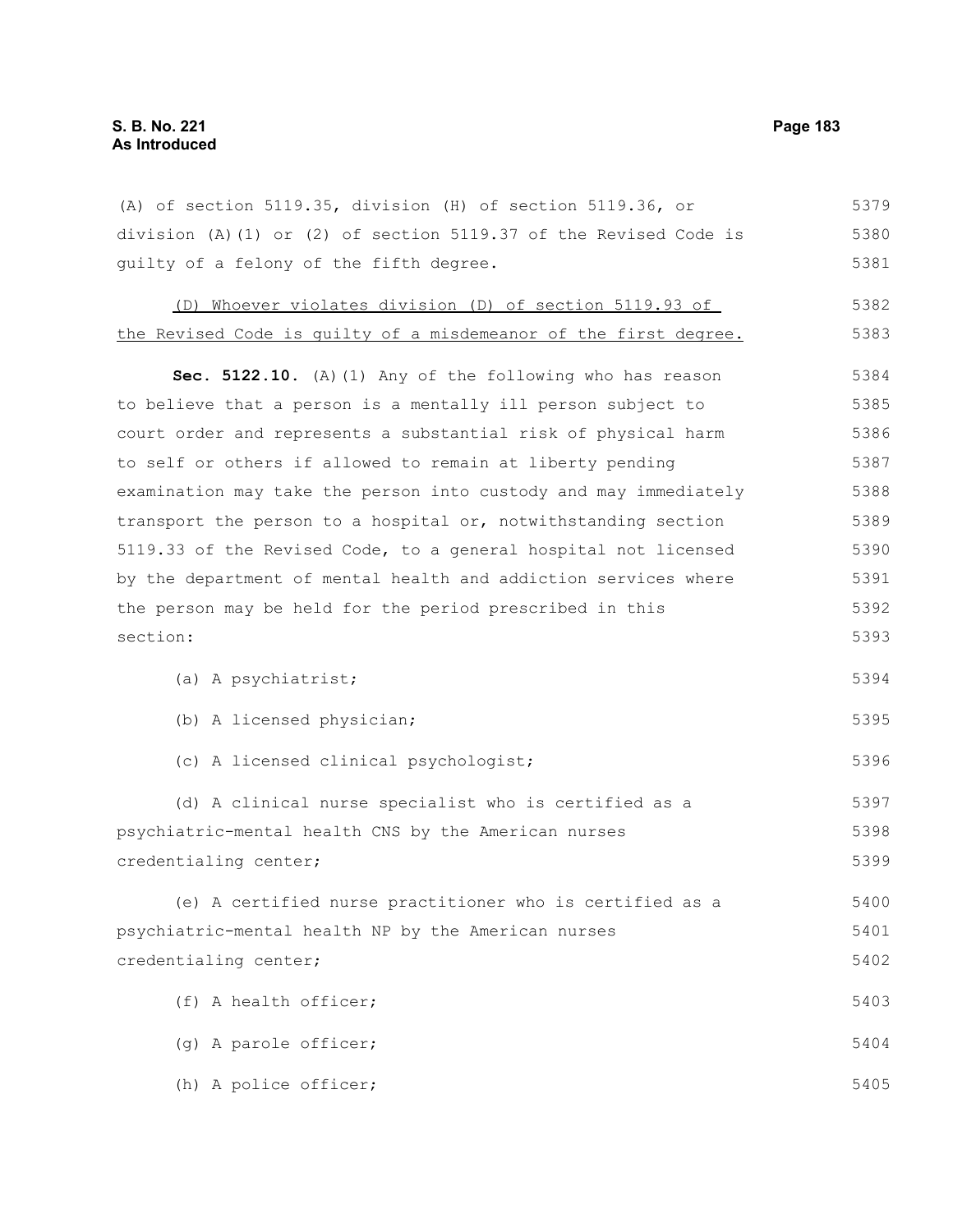5406

|  |  | A sheriff |
|--|--|-----------|
|--|--|-----------|

(2) If the chief of the adult parole authority or a parole or probation officer with the approval of the chief of the authority has reason to believe that a parolee, an offender under a community control sanction or post-release control sanction, or an offender under transitional control is a mentally ill person subject to court order and represents a substantial risk of physical harm to self or others if allowed to remain at liberty pending examination, the chief or officer may take the parolee or offender into custody and may immediately transport the parolee or offender to a hospital or, notwithstanding section 5119.33 of the Revised Code, to a general hospital not licensed by the department of mental health and addiction services where the parolee or offender may be held for the period prescribed in this section. 5407 5408 5409 5410 5411 5412 5413 5414 5415 5416 5417 5418 5419 5420

(B) A written statement shall be given to the hospital by the individual authorized under division (A)(1) or (2) of this section to transport the person. The statement shall specify the circumstances under which such person was taken into custody and the reasons for the belief that the person is a mentally ill person subject to court order and represents a substantial risk of physical harm to self or others if allowed to remain at liberty pending examination. This statement shall be made available to the respondent or the respondent's attorney upon request of either. 5421 5422 5423 5424 5425 5426 5427 5428 5429 5430

(C) Every reasonable and appropriate effort shall be made to take persons into custody in the least conspicuous manner possible. A person taking the respondent into custody pursuant to this section shall explain to the respondent: the name and professional designation and affiliation of the person taking 5431 5432 5433 5434 5435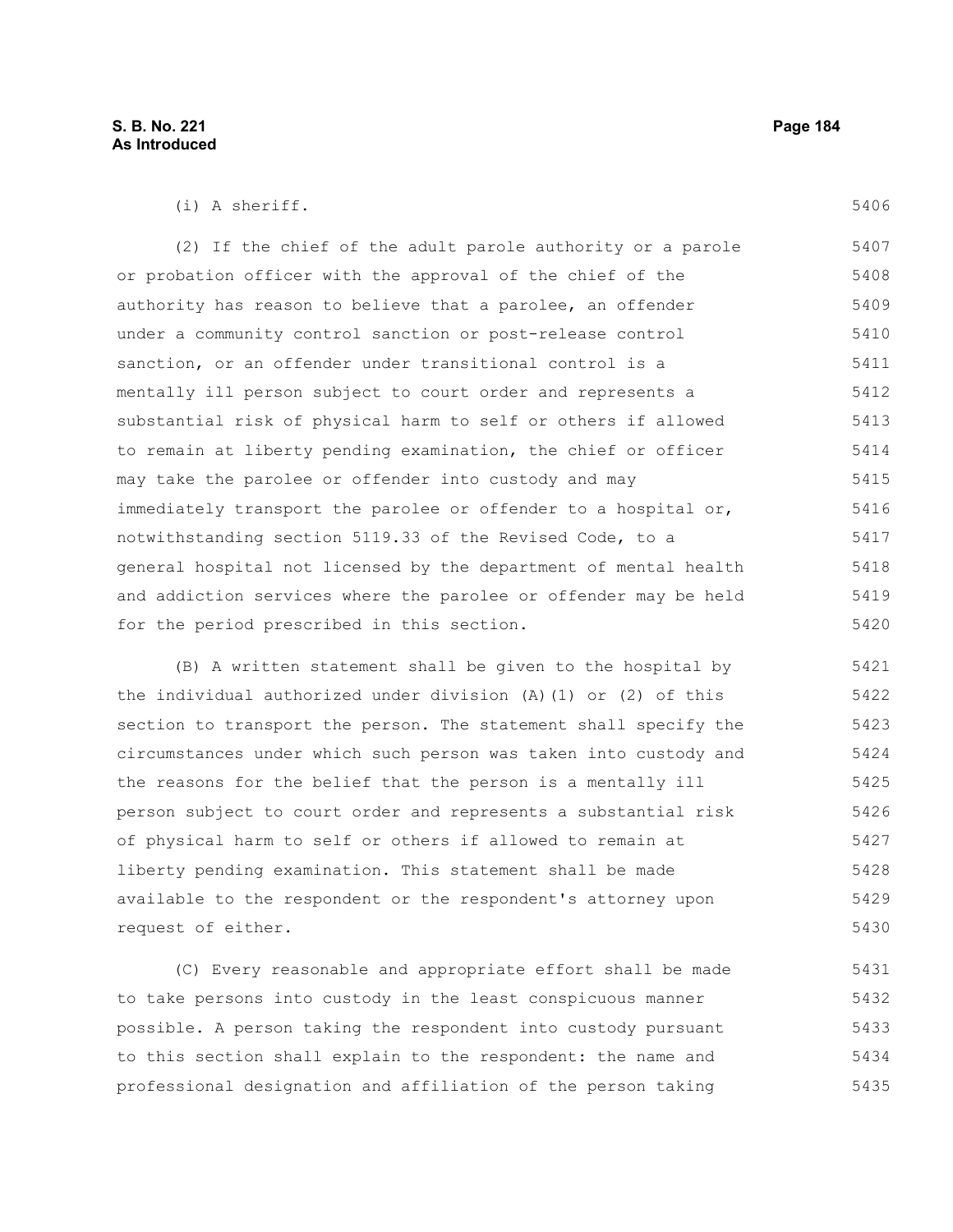#### **S. B. No. 221 Page 185 As Introduced**

the respondent into custody; that the custody-taking is not a criminal arrest; and that the person is being taken for examination by mental health professionals at a specified mental health facility identified by name. 5436 5437 5438 5439

(D) If a person taken into custody under this section is transported to a general hospital, the general hospital may admit the person, or provide care and treatment for the person, or both, notwithstanding section 5119.33 of the Revised Code, but by the end of twenty four seventy-two hours after arrival at the general hospital, the person shall be transferred to a hospital as defined in section 5122.01 of the Revised Code. 5440 5441 5442 5443 5444 5445 5446

(E) A person taken into custody, transported, or transferred to a hospital or community mental health services provider-under this section shall be examined by the staff of the hospital or community mental health services provider within twenty-four hours after arrival at the hospital or services provider. If to conduct the examination requires that the person remain overnight, the hospital or services provider shall admit the person in an unclassified status until making a disposition under this section. After the examination, if the chief clinical officer of the hospital or services provider believes that the person is not a mentally ill person subject to court order, the chief clinical officer shall release or discharge the person immediately unless a court has issued a temporary order of detention applicable to the person under section 5122.11 of the Revised Code. After the examination, if the chief clinical officer believes that the person is a mentally ill person subject to court order, the chief clinical officer may detain the person for not more than three court days following the day of the examination and during such period admit the person as a voluntary patient under section 5122.02 of the Revised Code or 5447 5448 5449 5450 5451 5452 5453 5454 5455 5456 5457 5458 5459 5460 5461 5462 5463 5464 5465 5466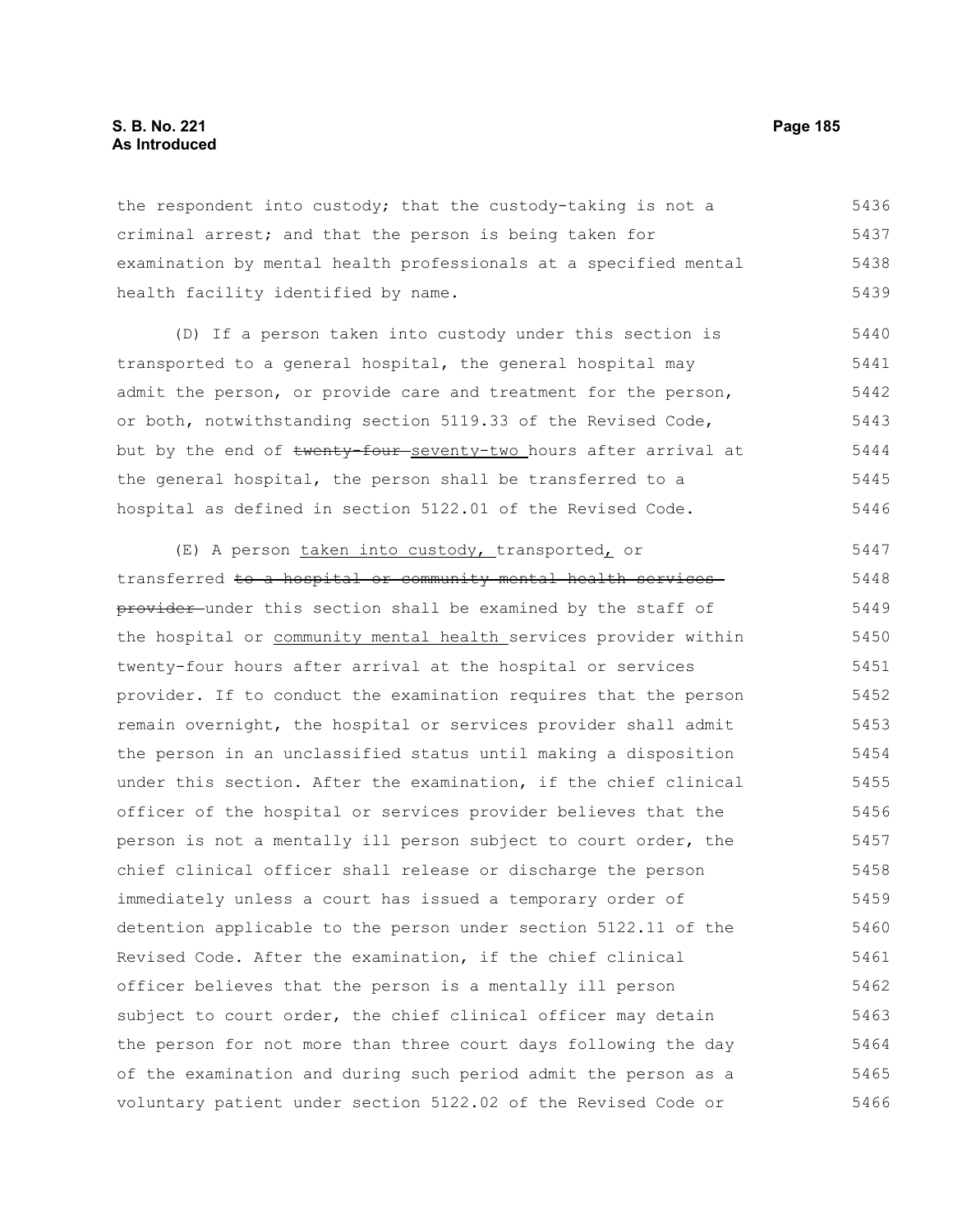#### **S. B. No. 221 Page 186 As Introduced**

file an affidavit under section 5122.11 of the Revised Code. If neither action is taken and a court has not otherwise issued a temporary order of detention applicable to the person under section 5122.11 of the Revised Code, the chief clinical officer shall discharge the person at the end of the three-day period unless the person has been sentenced to the department of rehabilitation and correction and has not been released from the person's sentence, in which case the person shall be returned to that department. 5467 5468 5469 5470 5471 5472 5473 5474 5475

 (F) The provisions of, and procedures set forth in, this section are separate from and independent of the provisions of, and procedures set forth in, section 5119.901 of the Revised Code and do not limit or affect the provisions of, and procedures set forth in, section 5119.901 of the Revised Code. 5476 5477 5478 5479 5480

**Sec. 5122.11.** (A) Proceedings for a mentally ill person subject to court order pursuant to sections 5122.11 to 5122.15 of the Revised Code shall be commenced by the filing of an affidavit in the manner prescribed by the department of mental health and addiction services and in a form prescribed in section 5122.111 of the Revised Code, by any person or persons with the probate court, either on reliable information or actual knowledge, whichever is determined to be proper by the court. This section does not apply to the hospitalization of a person pursuant to section 2945.39, 2945.40, 2945.401, or 2945.402 of the Revised Code. 5481 5482 5483 5484 5485 5486 5487 5488 5489 5490 5491

The affidavit shall contain an allegation setting forth the specific category or categories under division (B) of section 5122.01 of the Revised Code upon which the jurisdiction of the court is based and a statement of alleged facts sufficient to indicate probable cause to believe that the person 5492 5493 5494 5495 5496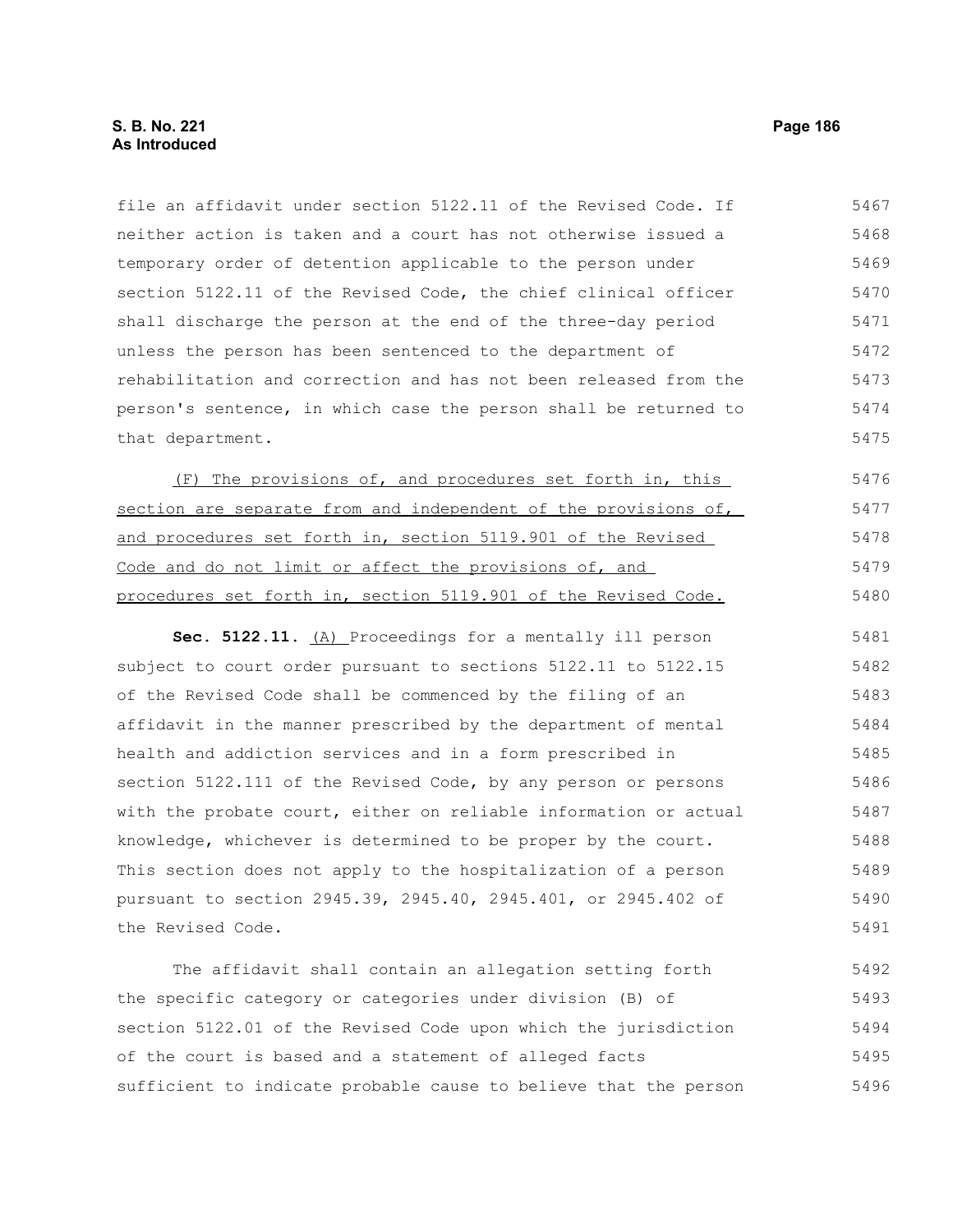#### **S. B. No. 221 Page 187 As Introduced**

is a mentally ill person subject to court order. The affidavit may be accompanied, or the court may require that the affidavit be accompanied, by a certificate of a psychiatrist, or a certificate signed by a licensed clinical psychologist and a certificate signed by a licensed physician stating that the person who issued the certificate has examined the person and is of the opinion that the person is a mentally ill person subject to court order, or shall be accompanied by a written statement by the applicant, under oath, that the person has refused to submit to an examination by a psychiatrist, or by a licensed clinical psychologist and licensed physician. 5497 5498 5499 5500 5501 5502 5503 5504 5505 5506 5507

Upon receipt of the affidavit, if a judge of the court or a referee who is an attorney at law appointed by the court has probable cause to believe that the person named in the affidavit is a mentally ill person subject to court order, the judge or referee may issue a temporary order of detention ordering any health or police officer or sheriff to take into custody and transport the person to a hospital or other place designated in section 5122.17 of the Revised Code, or may set the matter for further hearing. If a temporary order of detention is issued and the person is transported to a hospital or other designated place, the court that issued the order shall retain jurisdiction over the case as it relates to the person's outpatient treatment, notwithstanding that the hospital or other designated place to which the person is transported is outside the territorial jurisdiction of the court. 5508 5509 5510 5511 5512 5513 5514 5515 5516 5517 5518 5519 5520 5521 5522

The person may be observed and treated until the hearing provided for in section 5122.141 of the Revised Code. If no such hearing is held, the person may be observed and treated until the hearing provided for in section 5122.15 of the Revised Code. 5523 5524 5525 5526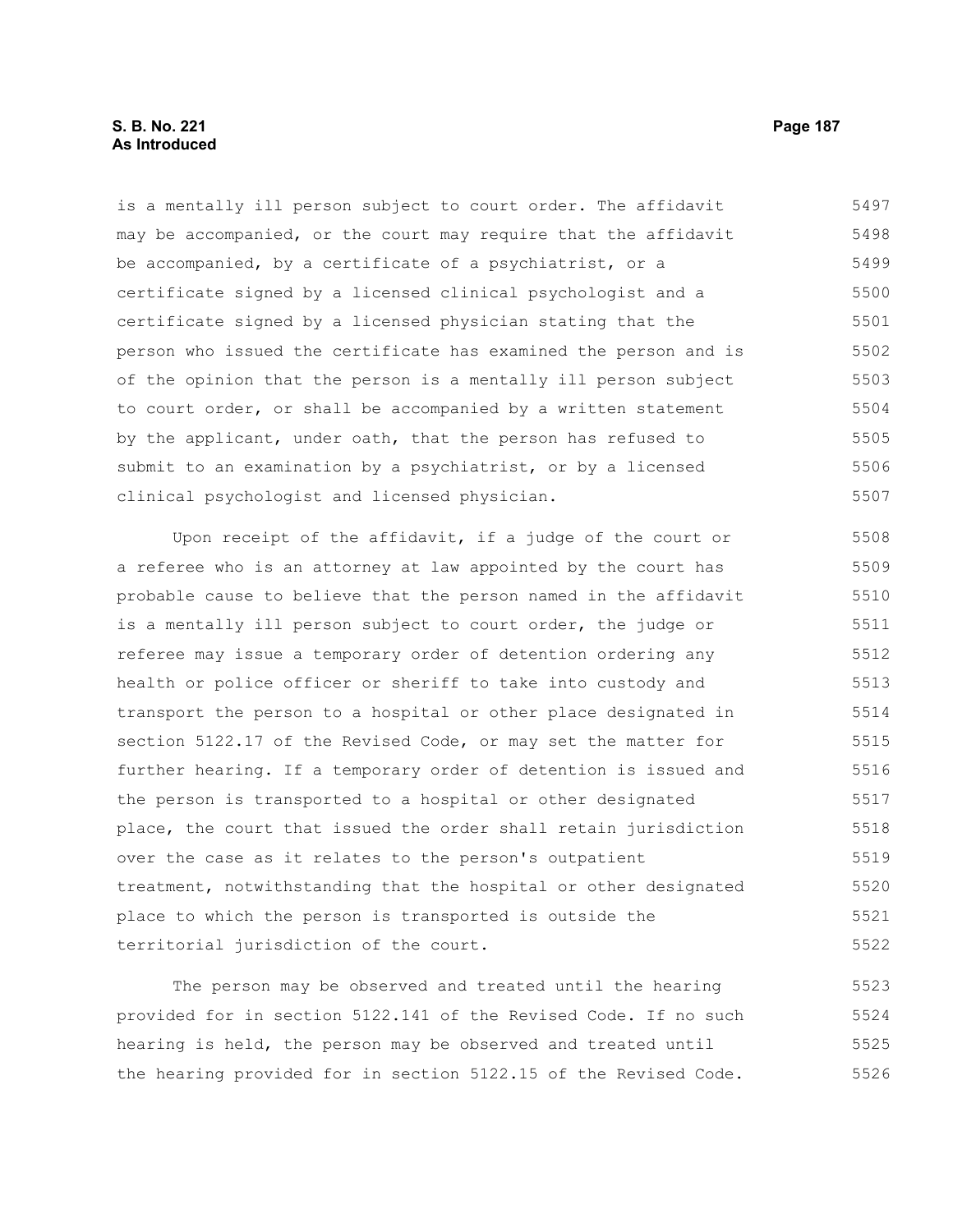| (B) No person shall provide false information on an              | 5527 |
|------------------------------------------------------------------|------|
| affidavit filed under division (A) of this section.              | 5528 |
| Sec. 5122.13. Within two business days after receipt of          | 5529 |
| the affidavit required by section 5122.11 of the Revised Code,   | 5530 |
| the probate court shall refer the affidavit to the board of      | 5531 |
| alcohol, drug addiction, and mental health services or community | 5532 |
|                                                                  | 5533 |
| mental health services provider the board designates to assist   |      |
| the court in determining whether the respondent is subject to    | 5534 |
| court-ordered treatment and whether alternatives to              | 5535 |
| hospitalization are available, unless the services provider or   | 5536 |
| board has already performed such screening. The board or         | 5537 |
| services provider shall review the allegations of the affidavit  | 5538 |
| and other information relating to whether or not the person      | 5539 |
| named in the affidavit or statement is a mentally ill person     | 5540 |
| subject to court order, and the availability of appropriate      | 5541 |
| treatment alternatives. The records and information reviewed     | 5542 |
| shall include, but are not limited to, any relevant law          | 5543 |
| enforcement reports pertaining to the person named in the        | 5544 |
| affidavit, any statements from relevant family members or        | 5545 |
| witnesses to the person's behaviors or actions listed in the     | 5546 |
| affidavit, and all relevant medical records, subject to state    | 5547 |
| and federal privacy and security protections. The medical        | 5548 |
| records may include toxicology or other laboratory results, and  | 5549 |
| notes of the nurses or medical treatment team that conducted the | 5550 |
| initial triage of the respondent upon arrival at the hospital.   | 5551 |
| The person who conducts the investigation shall promptly         | 5552 |
| make a report to the court, in writing, in open court or in      | 5553 |
| chambers, as directed by the court and a full record of the      | 5554 |

report shall be made by the court. All records and information reviewed as part of the investigation and the making of the report shall be made available to the respondent or the 5555 5556 5557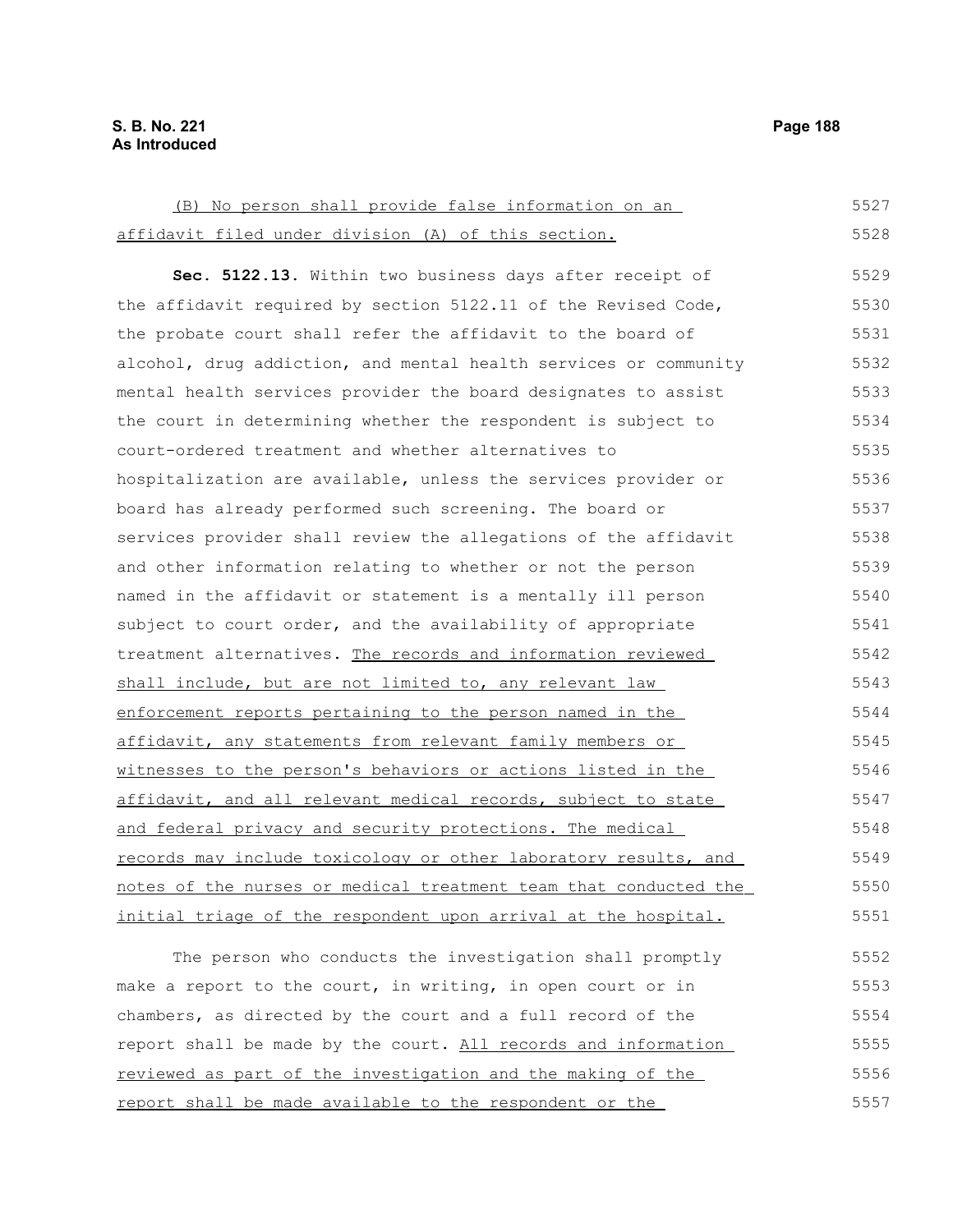respondent's attorney for the purpose of any hearing conducted under section 5122.141 or 5122.15 of the Revised Code. The report is not admissible as evidence for the purpose of establishing whether or not the respondent is a mentally ill person subject to court order, but shall be considered by the court in its determination of an appropriate placement for any person after that person is found to be a mentally ill person subject to court order. The records reviewed as part of the investigation and the making of the report may be admissible as evidence for the purpose of establishing whether or not the respondent is a mentally ill person subject to court order. The records reviewed as part of the investigation and the making of the report are not public records open for review, inspection, and copying under section 149.43 of the Revised Code, and shall be maintained under seal by the court. The court, prior to the hearing under section 5122.141 of the Revised Code, shall release a copy of the investigative report to the respondent's counsel. Nothing in this section precludes a judge or referee from issuing a temporary order of detention pursuant to section 5122.11 of the Revised Code. 5558 5559 5560 5561 5562 5563 5564 5565 5566 5567 5568 5569 5570 5571 5572 5573 5574 5575 5576 5577 5578

**Sec. 5122.141.** (A) A respondent who is involuntarily placed in a hospital or other place as designated in section 5122.10 or 5122.17 of the Revised Code, or with respect to whom proceedings have been instituted under section 5122.11 of the Revised Code, shall be afforded a hearing to determine whether or not the respondent is a mentally ill person subject to court order. The hearing shall be conducted pursuant to section 5122.15 of the Revised Code, and the respondent shall have the right to counsel as provided in that section. 5579 5580 5581 5582 5583 5584 5585 5586 5587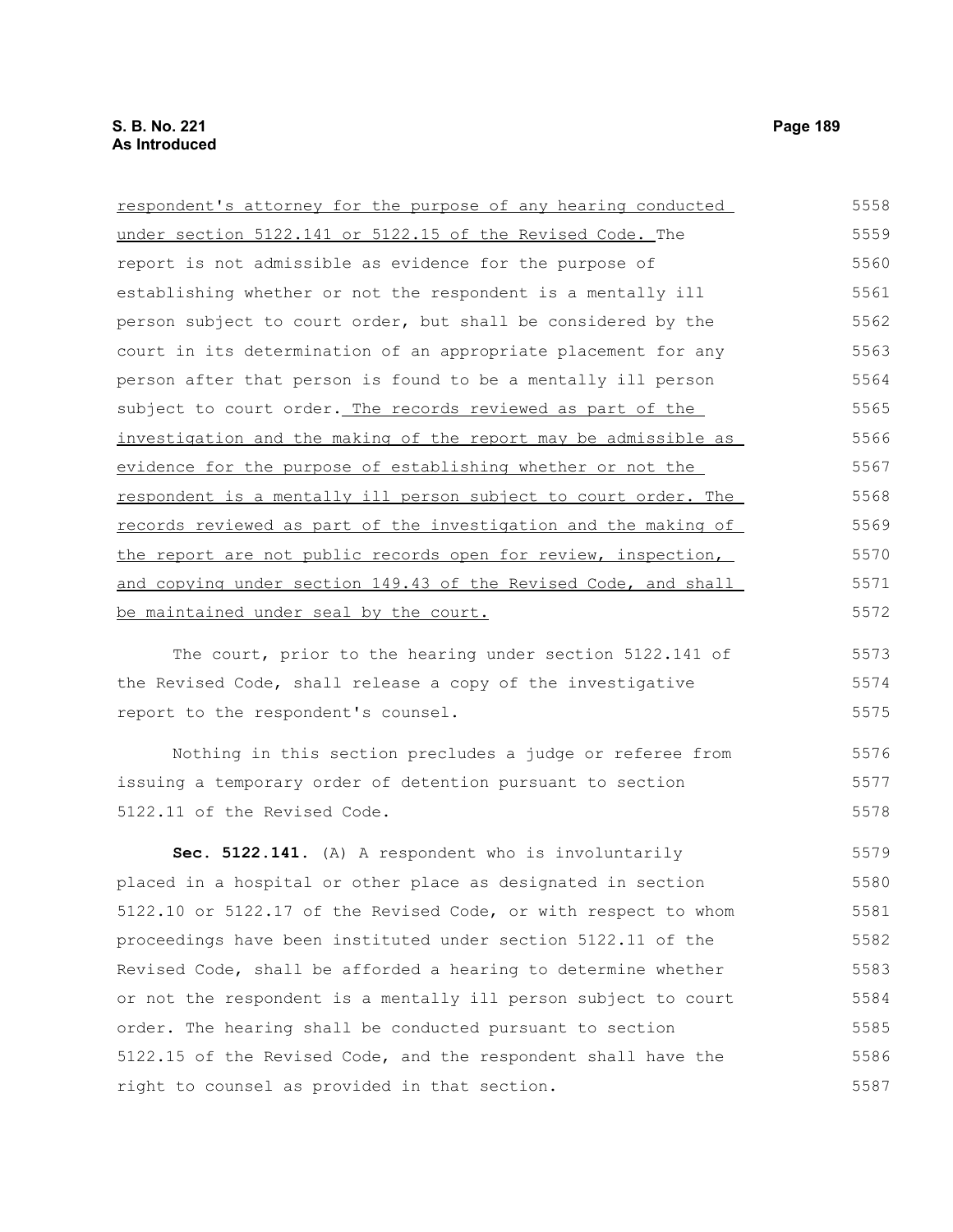## **S. B. No. 221 Page 190 As Introduced**

(B) The hearing shall be conducted within five court days from the day on which the respondent is detained or an affidavit is filed, whichever occurs first, in a physical setting not likely to have a harmful effect on the respondent, and may be conducted in a hospital in or out of the county. On the motion of the respondent, the respondent's counsel, the chief clinical officer, or on its own motion, and for good cause shown, the court may order a continuance of the hearing. The continuance may be for no more than ten days from the day on which the respondent is detained or on which an affidavit is filed, whichever occurs first. Failure to conduct the hearing within this time shall effect an immediate discharge of the respondent. If the proceedings are not reinstituted within thirty days, all records of the proceedings shall be expunged. 5588 5589 5590 5591 5592 5593 5594 5595 5596 5597 5598 5599 5600 5601

(C) If the court does not find that the respondent is a mentally ill person subject to court order, it shall order the respondent's immediate discharge, and shall expunge all record of the proceedings during this period. 5602 5603 5604 5605

(D) If the court finds that the respondent is a mentally ill person subject to court order, the court may issue an interim order of detention ordering any health or police officer or sheriff to take into custody and transport such person to a hospital or other place designated in section 5122.17 of the Revised Code, where the respondent may be observed and treated. 5606 5607 5608 5609 5610 5611

(E) If the court finds that the respondent is a mentally ill person subject to court order and that there is probable cause to believe that the respondent, if released or treated in an outpatient setting, would have access to firearms and dangerous ordnance, the court may issue a safety protection order, pursuant to section 2923.133 of the Revised Code, to any 5612 5613 5614 5615 5616 5617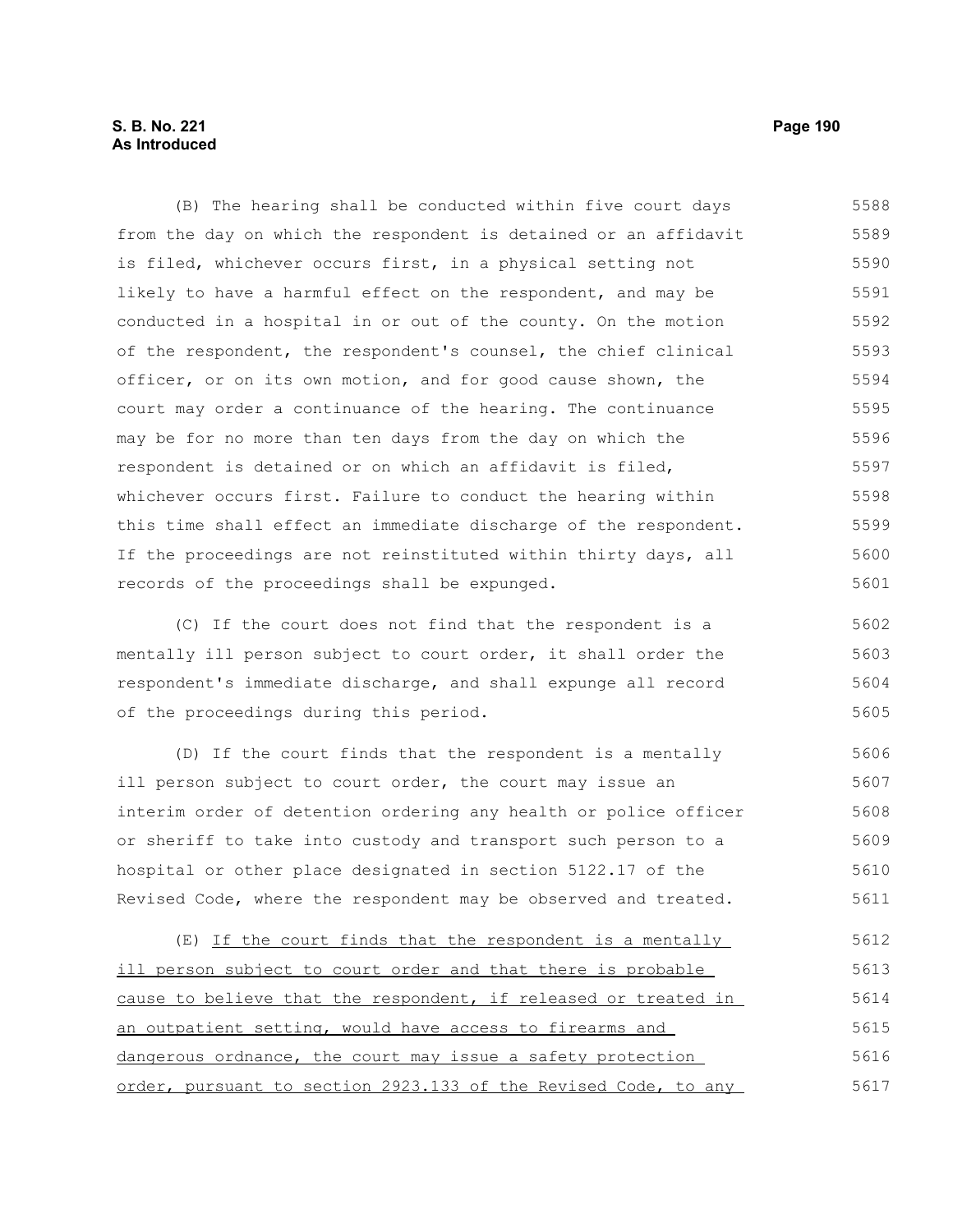law enforcement officer authorizing retrieval by the officer of all firearms and dangerous ordnance owned by, possessed by, or in the control of the respondent. (F) A respondent or a respondent's counsel, after obtaining the consent of the respondent, may waive the hearing provided for in this section. In such case, unless the person has been discharged, a mandatory full hearing shall be held by the thirtieth day after the original involuntary detention of the respondent. Failure to conduct the mandatory full hearing within this time limit shall result in the immediate discharge of the respondent.  $\overline{f(x)}$ (G) Where possible, the initial hearing shall be held before the respondent is taken into custody. **Sec. 5122.15.** (A) Full hearings shall be conducted in a manner consistent with this chapter and with due process of law. The hearings shall be conducted by a judge of the probate court or a referee designated by a judge of the probate court and may be conducted in or out of the county in which the respondent is held. Any referee designated under this division shall be an attorney. (1) With the consent of the respondent, the following shall be made available to counsel for the respondent: (a) All relevant documents, information, and evidence in the custody or control of the state or prosecutor; (b) All relevant documents, information, and evidence in the custody or control of the hospital in which the respondent currently is held, or in which the respondent has been held pursuant to this chapter; 5618 5619 5620 5621 5622 5623 5624 5625 5626 5627 5628 5629 5630 5631 5632 5633 5634 5635 5636 5637 5638 5639 5640 5641 5642 5643 5644 5645

(c) All relevant documents, information, and evidence in 5646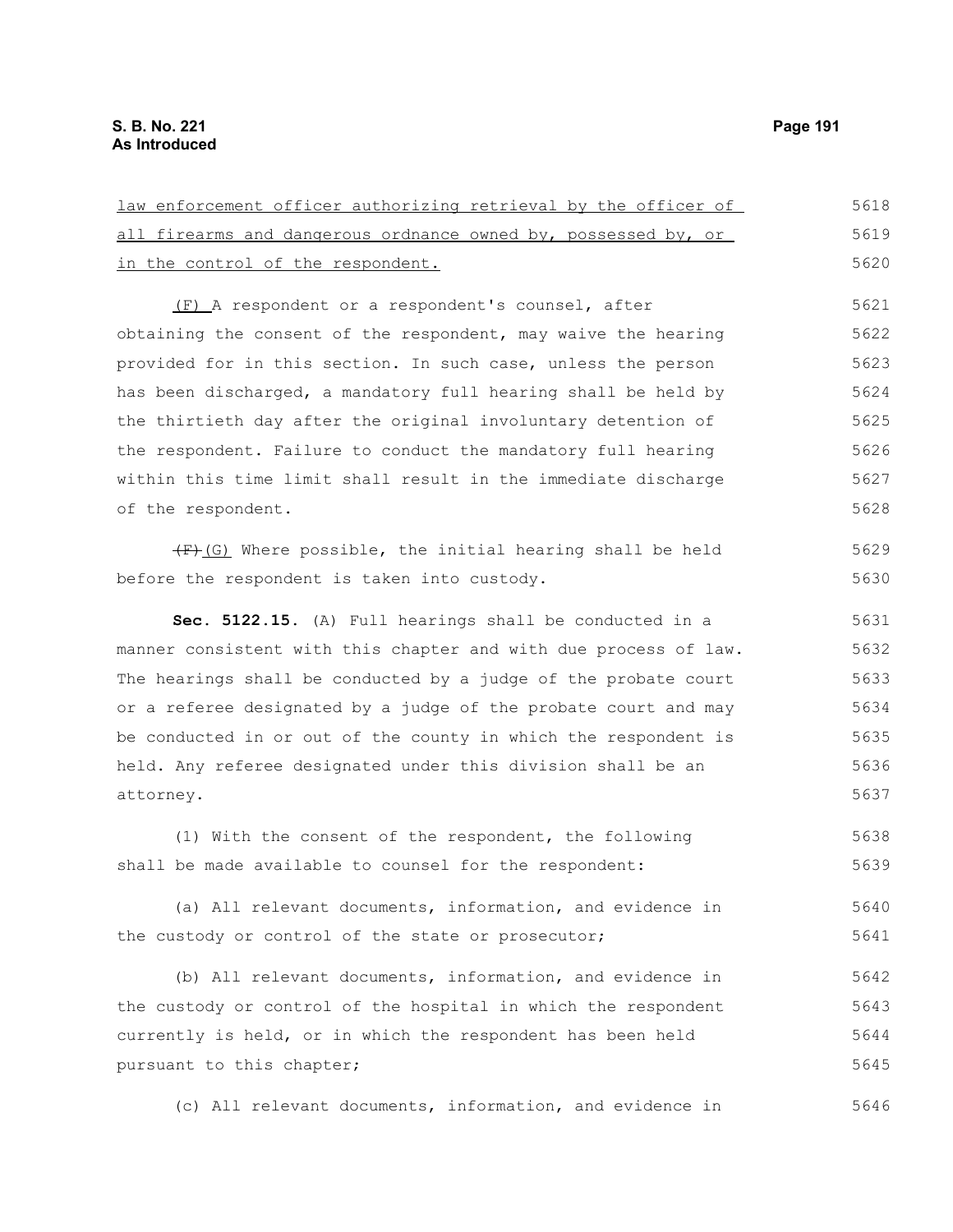the custody or control of any hospital, facility, or person not included in division (A)(1)(a) or (b) of this section. (2) The respondent has the right to attend the hearing and to be represented by counsel of the respondent's choice. The right to attend the hearing may be waived only by the respondent or counsel for the respondent after consultation with the respondent. (3) If the respondent is not represented by counsel, is absent from the hearing, and has not validly waived the right to counsel, the court shall appoint counsel immediately to represent the respondent at the hearing, reserving the right to tax costs of appointed counsel to the respondent, unless it is shown that the respondent is indigent. If the court appoints counsel, or if the court determines that the evidence relevant to the respondent's absence does not justify the absence, the court shall continue the case. 5647 5648 5649 5650 5651 5652 5653 5654 5655 5656 5657 5658 5659 5660 5661 5662

(4) The respondent shall be informed that the respondent may retain counsel and have independent expert evaluation. If the respondent is unable to obtain an attorney, the respondent shall be represented by court-appointed counsel. If the respondent is indigent, court-appointed counsel and independent expert evaluation shall be provided as an expense under section 5122.43 of the Revised Code. 5663 5664 5665 5666 5667 5668 5669

(5) The hearing shall be closed to the public, unless counsel for the respondent, with the permission of the respondent, requests that the hearing be open to the public. 5670 5671 5672

(6) If the hearing is closed to the public, the court, for good cause shown, may admit persons who have a legitimate interest in the proceedings. If the respondent, the respondent's 5673 5674 5675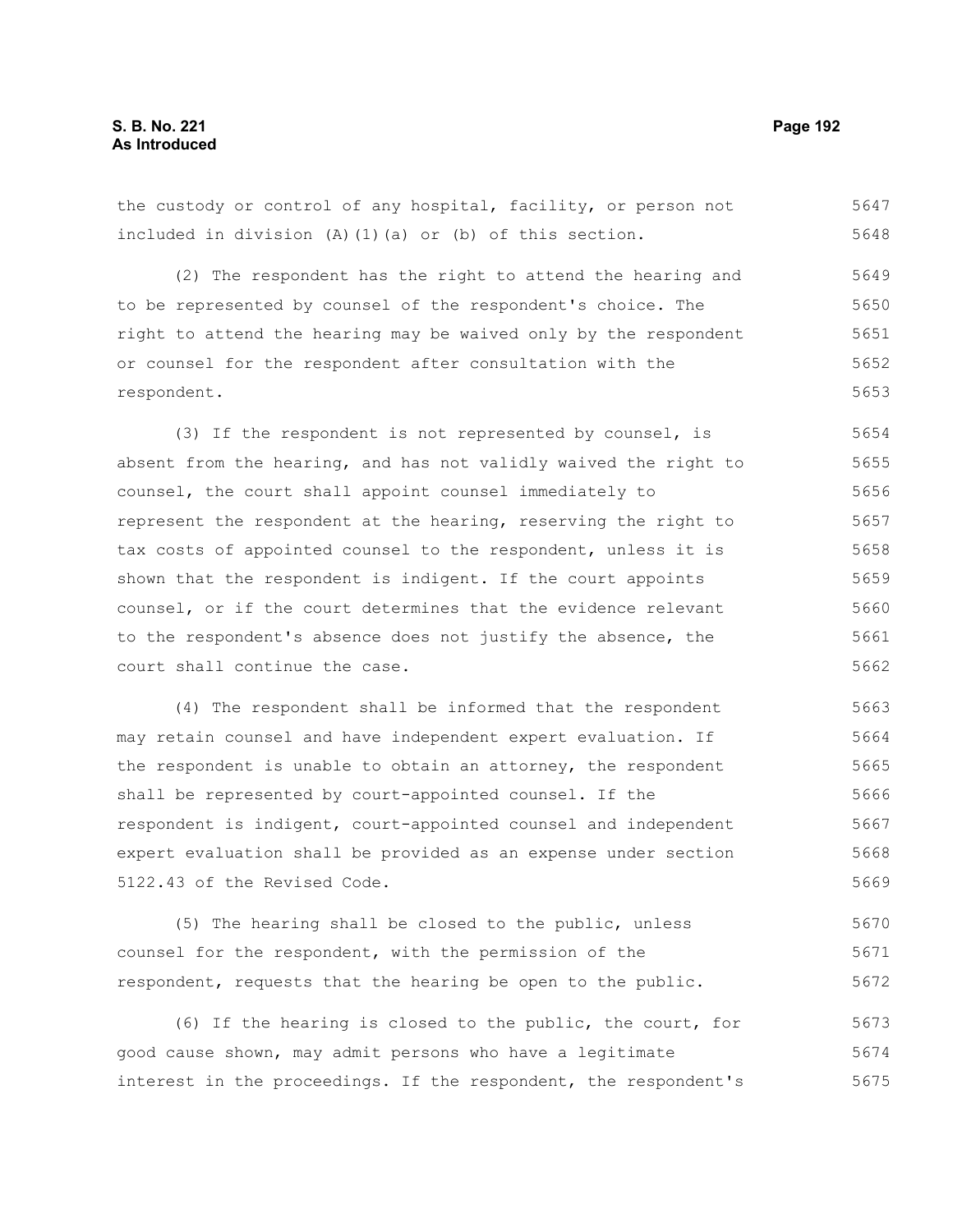counsel, or the designee of the director or of the chief clinical officer objects to the admission of any person, the court shall hear the objection and any opposing argument and shall rule upon the admission of the person to the hearing. (7) The affiant under section 5122.11 of the Revised Code shall be subject to subpoena by either party. (8) The court shall examine the sufficiency of all documents filed and shall inform the respondent, if present, and the respondent's counsel of the nature and content of the documents and the reason for which the respondent is being 5676 5677 5678 5679 5680 5681 5682 5683 5684 5685

detained, or for which the respondent's placement is being sought. 5686 5687

(9) The court shall receive only reliable, competent, and material evidence.

(10) Unless proceedings are initiated pursuant to section 5120.17 or 5139.08 of the Revised Code, an attorney that the board designates shall present the case demonstrating that the respondent is a mentally ill person subject to court order. The attorney shall offer evidence of the facts proving that the respondent is a mentally ill person subject to court order, of the diagnosis, prognosis, record of treatment, if any, and of less restrictive treatment plans, if any. In proceedings pursuant to section 5120.17 or 5139.08 of the Revised Code, the attorney general shall designate an attorney who shall present the case demonstrating that the respondent is a mentally ill person subject to court order. The attorney shall offer evidence of the diagnosis, prognosis, record of treatment, if any, and less restrictive treatment plans, if any. If the affiant under section 5122.11 of the Revised Code is a law enforcement officer or a prosecuting attorney, the prosecuting attorney may elect 5690 5691 5692 5693 5694 5695 5696 5697 5698 5699 5700 5701 5702 5703 5704 5705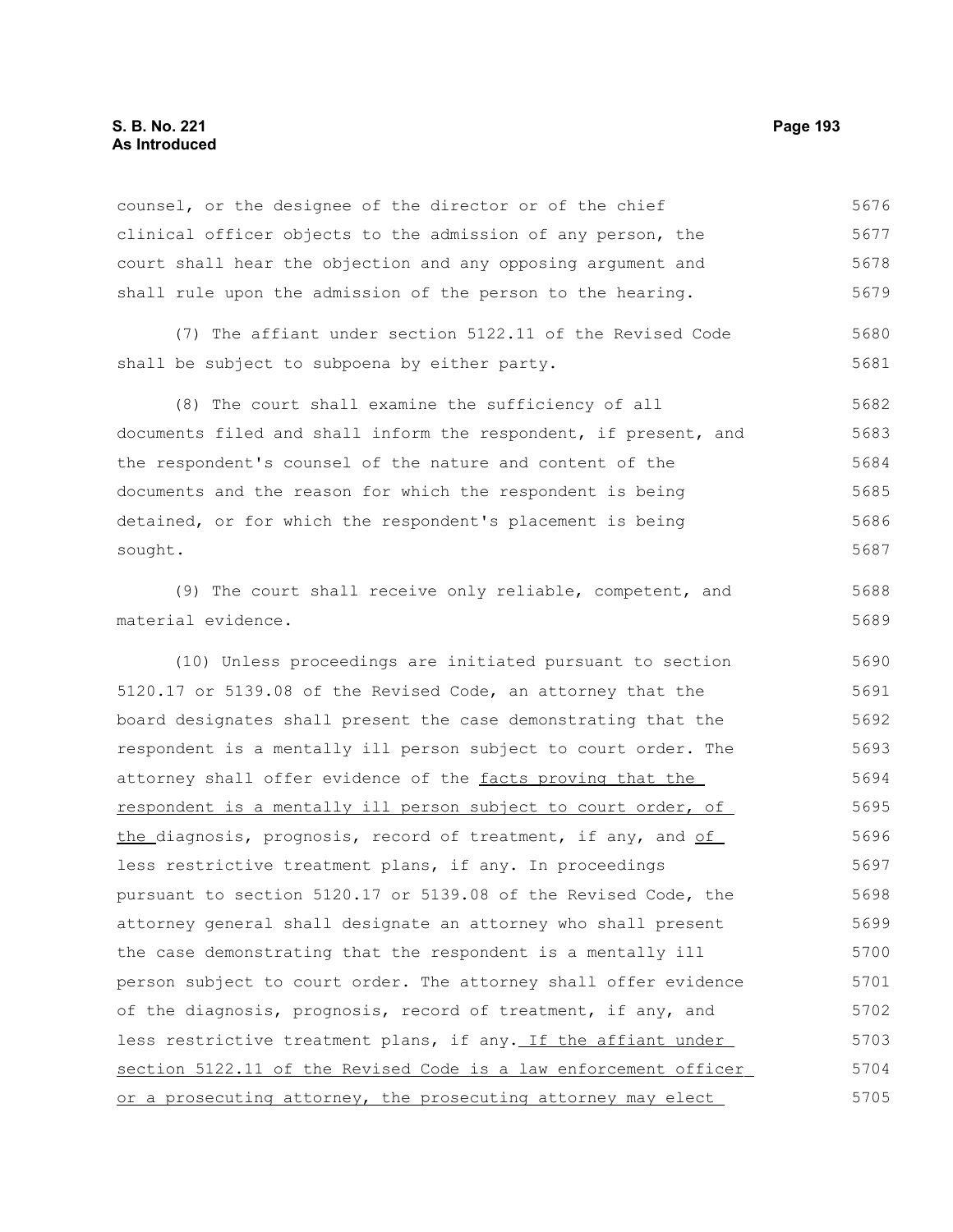| to, but shall not be required to, present the case demonstrating | 5706 |
|------------------------------------------------------------------|------|
| that the respondent is a mentally ill person subject to court    | 5707 |
| <u>order.</u>                                                    | 5708 |
| (11) The respondent or the respondent's counsel has the          | 5709 |
| right to subpoena witnesses and documents and to examine and     | 5710 |
| cross-examine witnesses.                                         | 5711 |
| (12) The respondent has the right, but shall not be              | 5712 |
| compelled, to testify, and shall be so advised by the court.     | 5713 |
| (13) On motion of the respondent or the respondent's             | 5714 |
| counsel for good cause shown, or on the court's own motion, the  | 5715 |
| court may order a continuance of the hearing.                    | 5716 |
| (14) If the respondent is represented by counsel and the         | 5717 |
| respondent's counsel requests a transcript and record, or if the | 5718 |
| respondent is not represented by counsel, the court shall make   | 5719 |
| and maintain a full transcript and record of the proceeding. If  | 5720 |
| the respondent is indigent and the transcript and record is      | 5721 |
| made, a copy shall be provided to the respondent upon request    | 5722 |
| and be treated as an expense under section 5122.43 of the        | 5723 |
| Revised Code.                                                    | 5724 |
| (15) To the extent not inconsistent with this chapter, the       | 5725 |
| Rules of Civil Procedure are applicable.                         | 5726 |
| (B) Unless, upon completion of the hearing the court finds       | 5727 |
| by clear and convincing evidence that the respondent is a        | 5728 |
| mentally ill person subject to court order, it shall order-do    | 5729 |
| all of the following:                                            | 5730 |
| (1) Order the respondent's discharge immediately;                | 5731 |
| (2) Order any law enforcement agency that is in possession       | 5732 |
| of property retrieved pursuant to division (E) of section        | 5733 |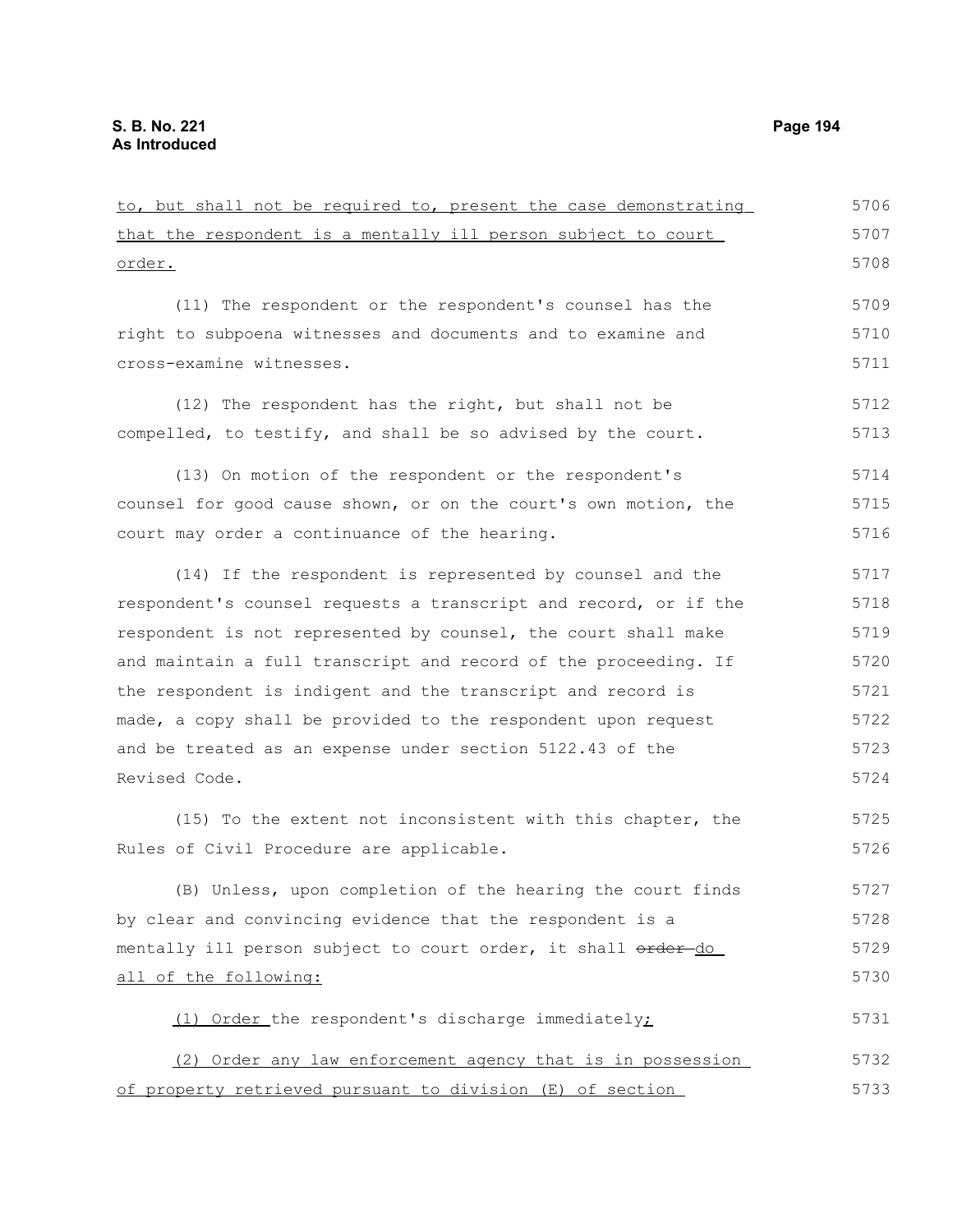5122.141 of the Revised Code and section 2923.133 of the Revised Code to return to the respondent all property retrieved under that division and section. (C) If, upon completion of the hearing, the court finds by clear and convincing evidence that the respondent is a mentally ill person subject to court order, the court shall order the respondent for a period not to exceed ninety days to any of the following: (1) A hospital operated by the department of mental health and addiction services if the respondent is committed pursuant to section 5139.08 of the Revised Code; (2) A nonpublic hospital; (3) The veterans' administration or other agency of the United States government; (4) A board of alcohol, drug addiction, and mental health services or services provider the board designates; (5) Receive private psychiatric or psychological care and treatment; (6) Any other suitable facility or person consistent with the diagnosis, prognosis, and treatment needs of the respondent. A jail or other local correctional facility is not a suitable facility. (D) Any order made pursuant to division  $(C)$   $(2)$ ,  $(3)$ ,  $(5)$ , or (6) of this section shall be conditioned upon the receipt by the court of consent by the hospital, facility, agency, or person to accept the respondent and may include a requirement that a person or entity described in division  $(C)$   $(2)$ ,  $(3)$ ,  $(5)$ , 5734 5735 5736 5737 5738 5739 5740 5741 5742 5743 5744 5745 5746 5747 5748 5749 5750 5751 5752 5753 5754 5755 5756 5757 5758 5759 5760

or (6) of this section inform the board of alcohol, drug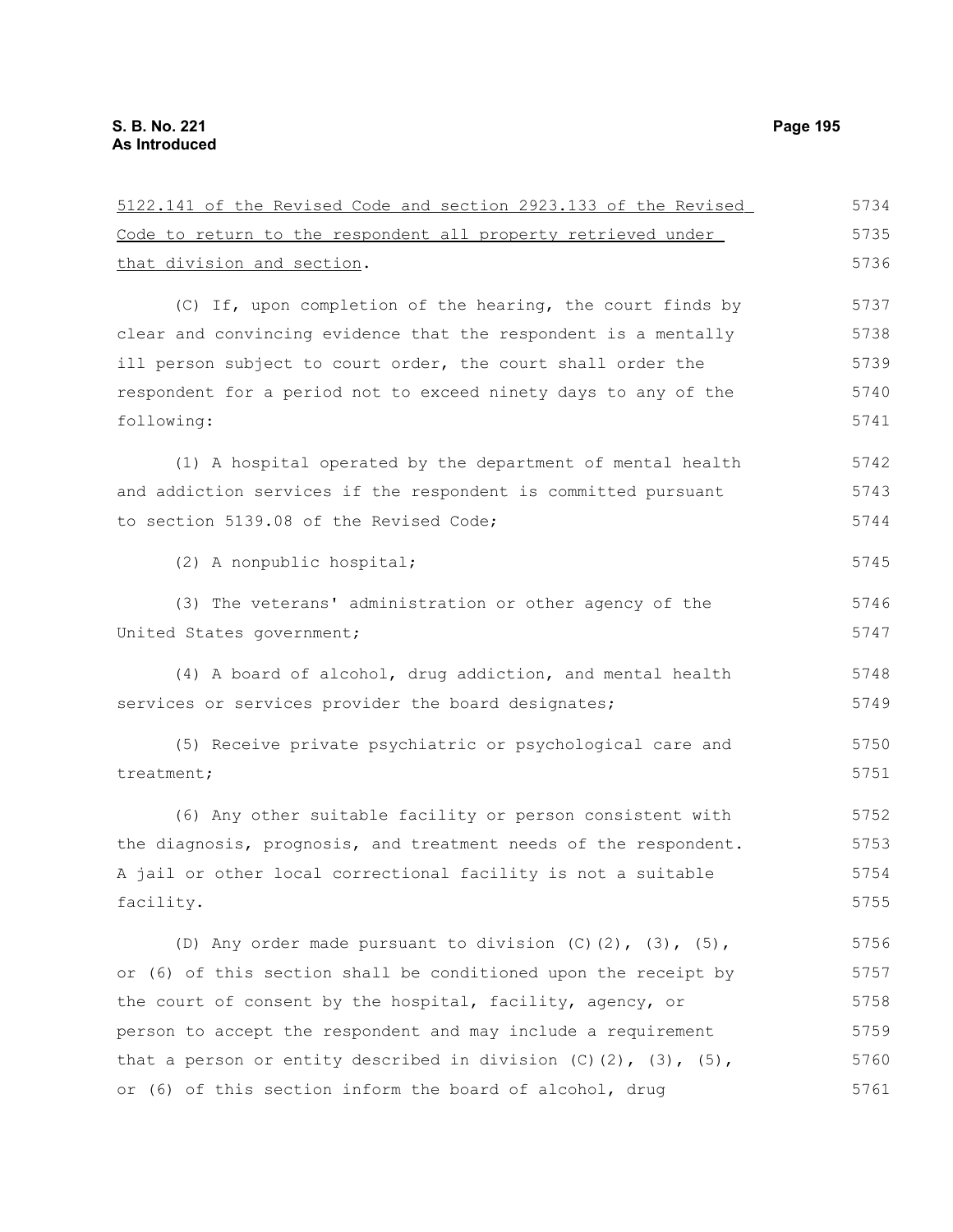addiction, and mental health services or community mental health services provider the board designates about the progress of the respondent with the treatment plan. 5762 5763 5764

(E) In determining the entity or person to which the respondent is to be committed under division (C) of this section, the court shall consider the diagnosis, prognosis, preferences of the respondent and the projected treatment plan for the respondent and shall order the implementation of the least restrictive alternative available and consistent with treatment goals. If the court determines that the least restrictive alternative available that is consistent with treatment goals is inpatient hospitalization, the court's order shall so state. 5765 5766 5767 5768 5769 5770 5771 5772 5773 5774

(F) During the ninety-day period the entity or person shall examine and treat the respondent. If the respondent is receiving treatment in an outpatient setting, or receives treatment in an outpatient setting during a subsequent period of continued commitment under division (H) of this section, the entity or person to whom the respondent is committed shall determine the appropriate outpatient treatment for the respondent. If, at any time prior to the expiration of the ninety-day period, it is determined by the entity or person that the respondent's treatment needs could be equally well met in an available and appropriate less restrictive setting, both of the following apply: 5775 5776 5777 5778 5779 5780 5781 5782 5783 5784 5785 5786

(1) The respondent shall be released from the care of the entity or person immediately and shall be referred to the court together with a report of the findings and recommendations of the entity or person; 5787 5788 5789 5790

(2) The entity or person shall notify the respondent's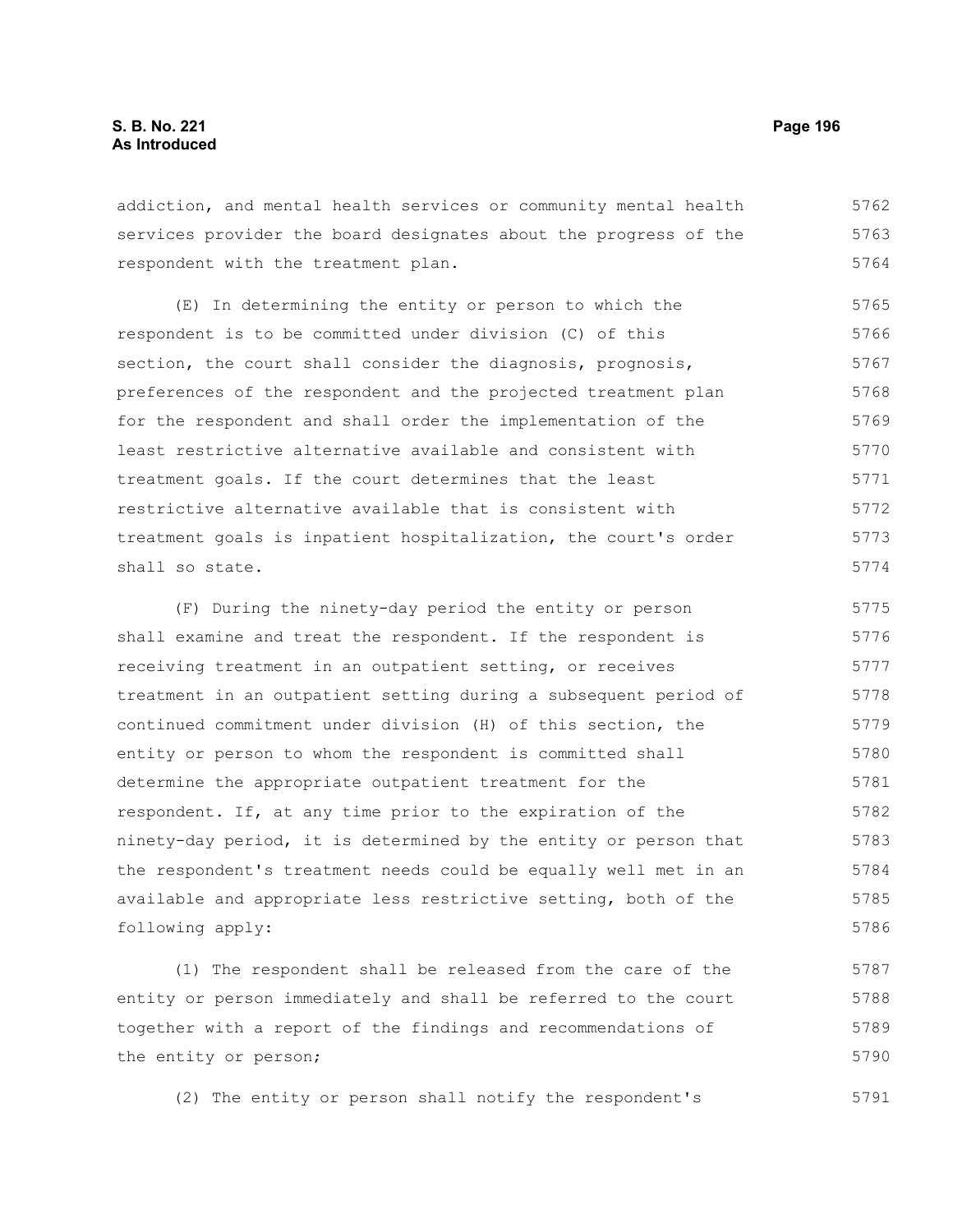#### **S. B. No. 221 Page 197 As Introduced**

counsel or the attorney designated by a board of alcohol, drug addiction, and mental health services or, if the respondent was committed to a board or a services provider designated by the board, it shall place the respondent in the least restrictive setting available consistent with treatment goals and notify the court and the respondent's counsel of the placement. 5792 5793 5794 5795 5796 5797

The court shall dismiss the case or order placement in the least restrictive setting.

(G)(1) Except as provided in division (G)(2) of this section, any person for whom proceedings for treatment have been commenced pursuant to section 5122.11 of the Revised Code, may apply at any time for voluntary admission or treatment to the entity or person to which the person was committed. Upon admission as a voluntary patient the chief clinical officer of the entity or the person immediately shall notify the court, the patient's counsel, and the attorney designated by the board, if the attorney has entered the proceedings, in writing of that fact, and, upon receipt of the notice, the court shall dismiss the case. 5800 5801 5802 5803 5804 5805 5806 5807 5808 5809 5810

(2) A person who is found incompetent to stand trial or not guilty by reason of insanity and who is committed pursuant to section 2945.39, 2945.40, 2945.401, or 2945.402 of the Revised Code shall not voluntarily commit the person pursuant to this section until after the final termination of the commitment, as described in division (J) of section 2945.401 of the Revised Code. 5811 5812 5813 5814 5815 5816 5817

(H) If, at the end of the first ninety-day period or any subsequent period of continued commitment, there has been no disposition of the case, either by discharge or voluntary admission or treatment, the entity or person shall discharge the 5818 5819 5820 5821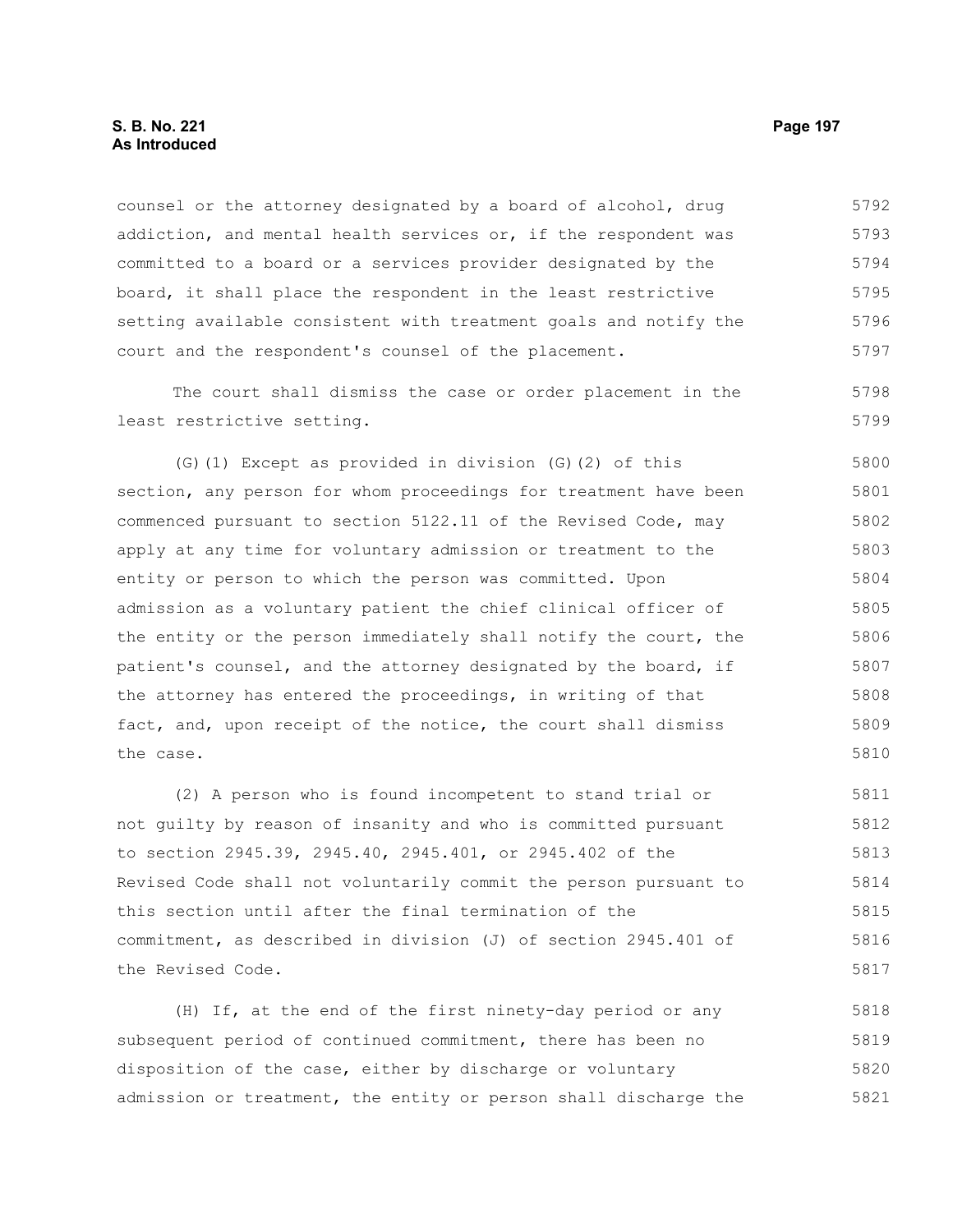### **S. B. No. 221 Page 198 As Introduced**

patient immediately, unless at least ten days before the expiration of the period the attorney the board designates or the prosecutor files with the court an application for continued commitment. The application of the attorney or the prosecutor shall include a written report containing the diagnosis, prognosis, past treatment, a list of alternative treatment settings and plans, and identification of the treatment setting that is the least restrictive consistent with treatment needs. The attorney the board designates or the prosecutor shall file the written report at least three days prior to the full hearing. A copy of the application and written report shall be provided to the respondent's counsel immediately. 5822 5823 5824 5825 5826 5827 5828 5829 5830 5831 5832 5833

The court shall hold a full hearing on applications for continued commitment at the expiration of the first ninety-day period and at least every two years after the expiration of the first ninety-day period. 5834 5835 5836 5837

Hearings following any application for continued commitment are mandatory and may not be waived. 5838 5839

For a respondent who is ordered to receive treatment in an outpatient setting, if at any time after the first ninety-day period the entity or person to whom the respondent was ordered determines that the respondent has demonstrated voluntary consent for treatment, that entity or person shall immediately notify the respondent, the respondent's counsel, the attorney designated by the board, and the court. The entity or person shall submit to the court a report of the findings and recommendations. The court may dismiss the case upon review of the facts. 5840 5841 5842 5843 5844 5845 5846 5847 5848 5849

Upon request of a person who is involuntarily committed under this section, or the person's counsel, that is made more 5850 5851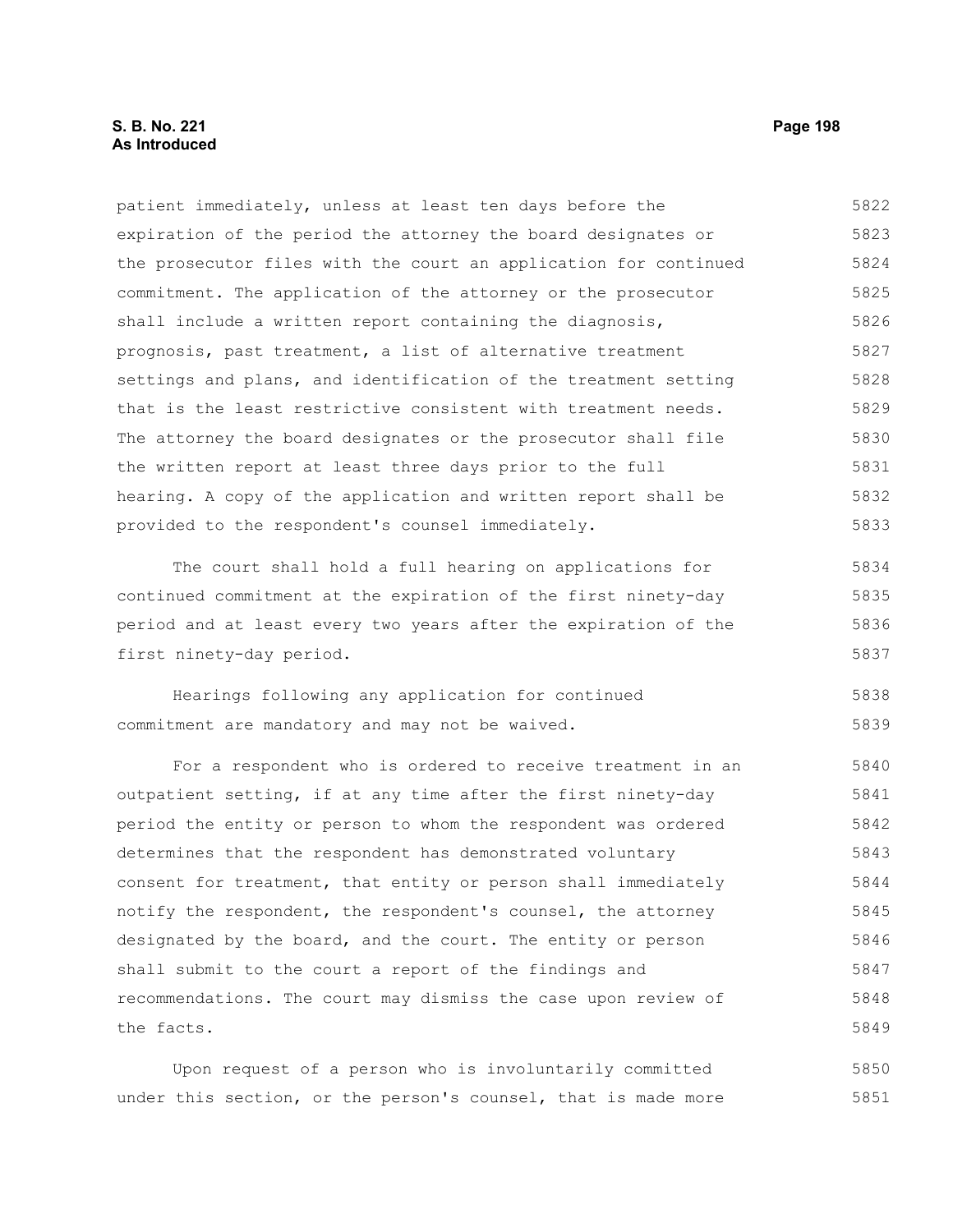than one hundred eighty days after the person's last full hearing, mandatory or requested, the court shall hold a full hearing on the person's continued commitment. Upon the application of a person involuntarily committed under this section, supported by an affidavit of a psychiatrist or licensed clinical psychologist, alleging that the person no longer is a mentally ill person subject to court order, the court for good cause shown may hold a full hearing on the person's continued commitment prior to the expiration of one hundred eighty days after the person's last full hearing. Section 5122.12 of the Revised Code applies to all hearings on continued commitment. 5852 5853 5854 5855 5856 5857 5858 5859 5860 5861 5862

If the court, after a hearing for continued commitment finds by clear and convincing evidence that the respondent is a mentally ill person subject to court order, the court may order continued commitment at places or to persons specified in division (C) of this section. 5863 5864 5865 5866 5867

(I) Unless the admission is pursuant to section 5120.17 or 5139.08 of the Revised Code, the chief clinical officer of the entity admitting a respondent pursuant to a judicial proceeding, within ten working days of the admission, shall make a report of the admission to the board of alcohol, drug addiction, and mental health services serving the respondent's county of residence. 5868 5869 5870 5871 5872 5873 5874

(J) A referee appointed by the court may make all orders that a judge may make under this section and sections 5122.11 and 5122.141 of the Revised Code, except an order of contempt of court. The orders of a referee take effect immediately. Within fourteen days of the making of an order by a referee, a party may file written objections to the order with the court. The filed objections shall be considered a motion, shall be 5875 5876 5877 5878 5879 5880 5881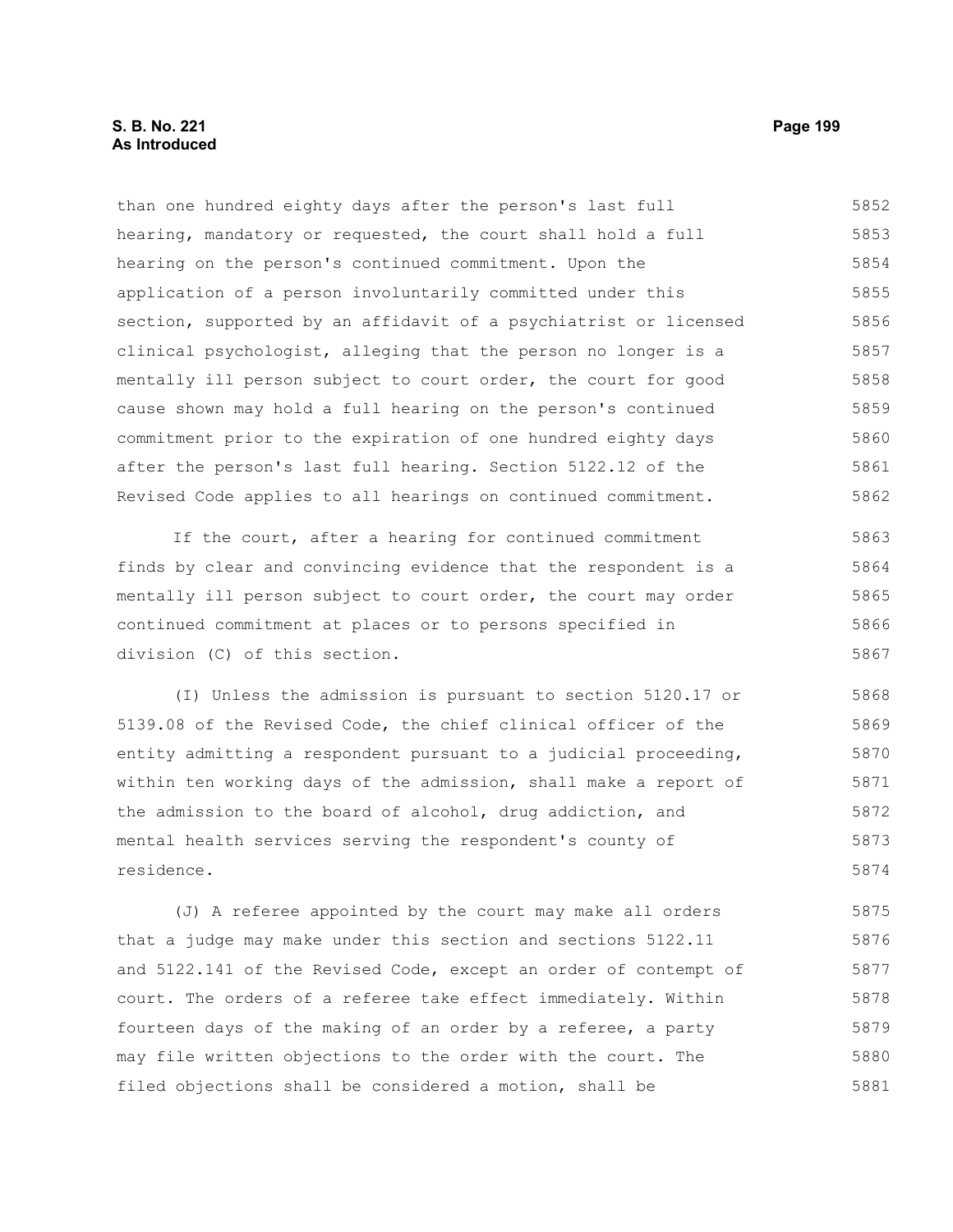#### **S. B. No. 221 Page 200 As Introduced**

specific, and shall state their grounds with particularity. Within ten days of the filing of the objections, a judge of the court shall hold a hearing on the objections and may hear and consider any testimony or other evidence relating to the respondent's mental condition. At the conclusion of the hearing, the judge may ratify, rescind, or modify the referee's order. 5882 5883 5884 5885 5886 5887

(K) An order of the court under division (C), (H), or (J) of this section is a final order.

(L) Before a board, or a services provider the board designates, may place an unconsenting respondent in an inpatient setting from a less restrictive placement, the board or services provider shall do all of the following: 5890 5891 5892 5893

(1) Determine that the respondent is in immediate need of treatment in an inpatient setting because the respondent represents a substantial risk of physical harm to the respondent or others if allowed to remain in a less restrictive setting; 5894 5895 5896 5897

(2) On the day of placement in the inpatient setting or on the next court day, file with the court a motion for transfer to an inpatient setting or communicate to the court by telephone that the required motion has been mailed; 5898 5899 5900 5901

(3) Ensure that every reasonable and appropriate effort is made to take the respondent to the inpatient setting in the least conspicuous manner possible; 5902 5903 5904

(4) Immediately notify the board's designated attorney and the respondent's attorney. 5905 5906

At the respondent's request, the court shall hold a hearing on the motion and make a determination pursuant to division (E) of this section within five days of the placement. 5907 5908 5909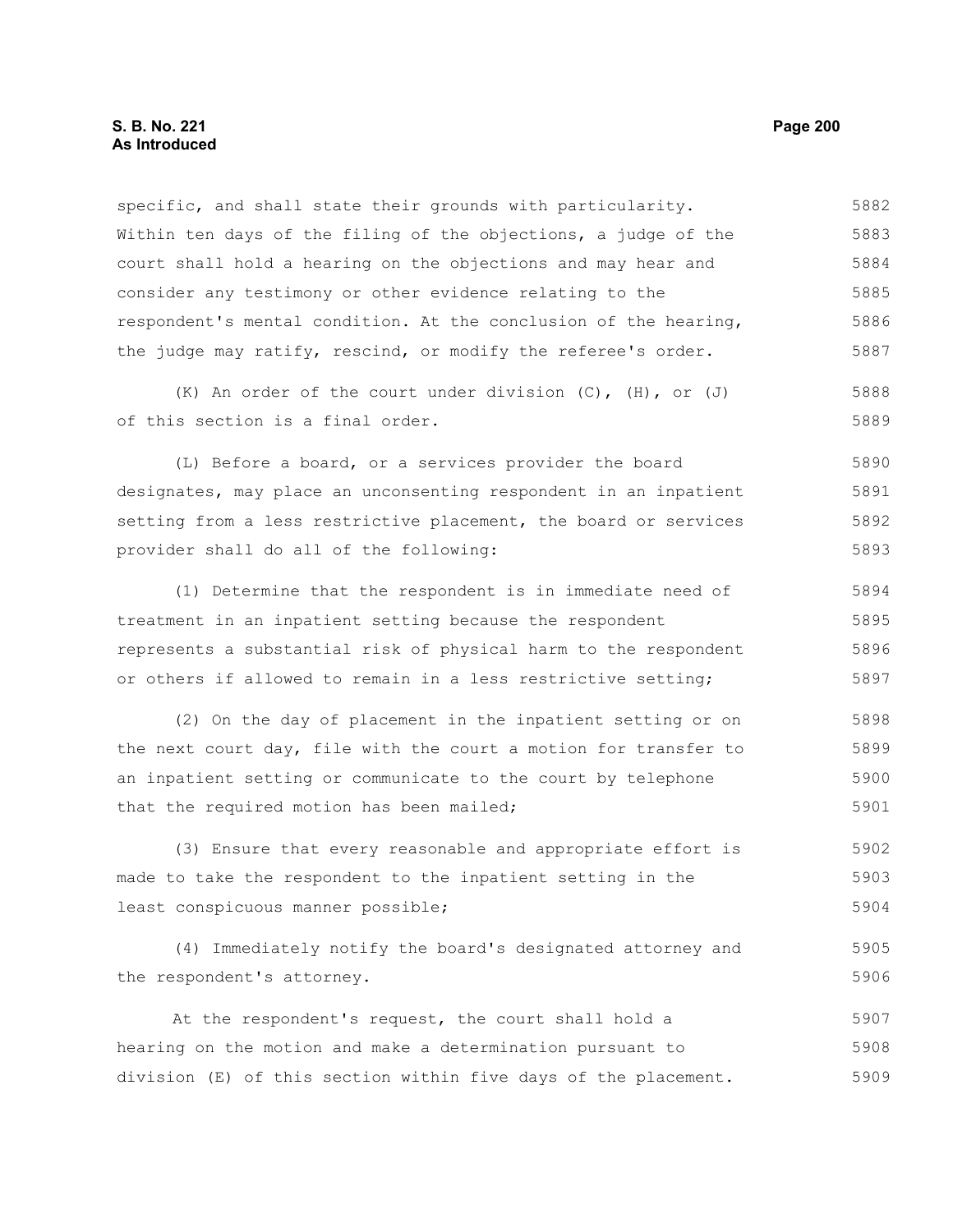### **S. B. No. 221 Page 201 As Introduced**

(M) Before a board, or a services provider the board designates, may move a respondent from one residential placement to another, the board or services provider shall consult with the respondent about the placement. If the respondent objects to the placement, the proposed placement and the need for it shall be reviewed by a qualified mental health professional who otherwise is not involved in the treatment of the respondent. 5910 5911 5912 5913 5914 5915 5916

(N) The entity or person to whom the respondent was ordered for treatment in an outpatient setting may submit a report to the court indicating that the respondent has either failed to comply with the treatment plan or begun to demonstrate signs of decompensation that may be grounds for hospitalization. On receipt of the report, the court shall promptly schedule a hearing to review the case. The court shall conduct the hearing in a manner consistent with this chapter and due process of law. The board shall receive notice of the hearing and the board and entity or person treating the respondent shall submit a report to the court with a plan for appropriate alternative treatment, if any, or recommend that the court discontinue the courtordered treatment. The court shall consider available and appropriate alternative placements but shall not impose criminal sanctions that result in confinement in a jail or other local correctional facility based on the respondent's failure to comply with the treatment plan. The court may not order the respondent to a more restrictive placement unless the criteria specified in division (L) of this section are met and may not order the respondent to an inpatient setting unless the court determines by clear and convincing evidence presented by the board that the respondent meets the criteria specified in divisions (A) and (B)(1), (2), (3), or (4) of section 5122.01 of the Revised Code. 5917 5918 5919 5920 5921 5922 5923 5924 5925 5926 5927 5928 5929 5930 5931 5932 5933 5934 5935 5936 5937 5938 5939 5940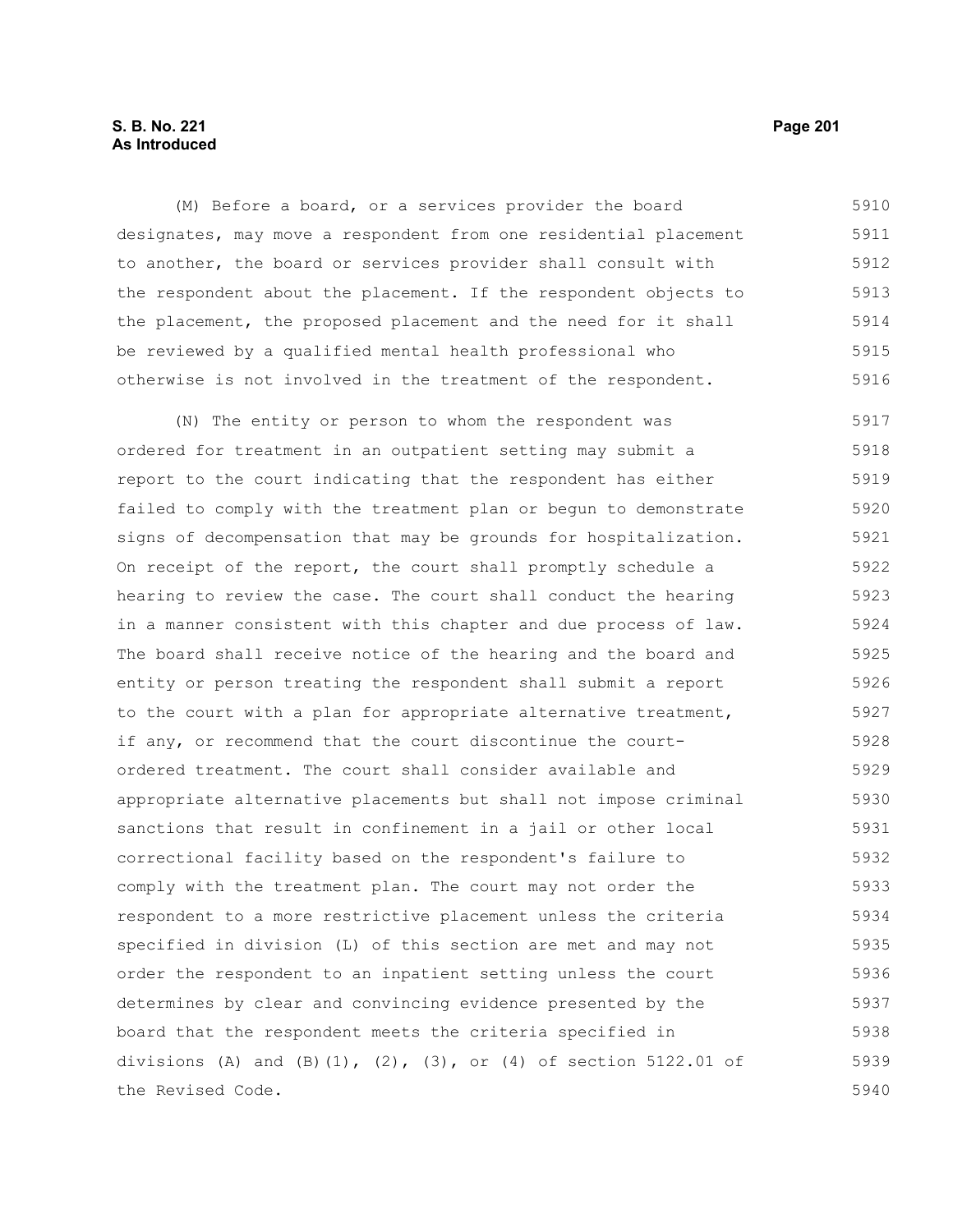**Sec. 5122.31.** (A) All certificates, applications, records, and reports made for the purpose of this chapter and sections 2945.38, 2945.39, 2945.40, 2945.401, and 2945.402 of the Revised Code, other than court journal entries or court docket entries, and directly or indirectly identifying a patient or former patient or person whose hospitalization or commitment has been sought under this chapter, shall be kept confidential and shall not be disclosed by any person except: 5941 5942 5943 5944 5945 5946 5947 5948

(1) If the person identified, or the person's legal guardian, if any, or if the person is a minor, the person's parent or legal guardian, consents, and if the disclosure is in the best interests of the person, as may be determined by the court for judicial records and by the chief clinical officer for medical records; 5949 5950 5951 5952 5953 5954

(2) When disclosure is provided for in this chapter or Chapters 340. or 5119. of the Revised Code or in accordance with other provisions of state or federal law authorizing such disclosure; 5955 5956 5957 5958

(3) That hospitals, boards of alcohol, drug addiction, and mental health services, and community mental health services providers may release necessary medical information to insurers and other third-party payers, including government entities responsible for processing and authorizing payment, to obtain payment for goods and services furnished to the patient; 5959 5960 5961 5962 5963 5964

(4) Pursuant to a court order signed by a judge;

(5) That a patient shall be granted access to the patient's own psychiatric and medical records, unless access specifically is restricted in a patient's treatment plan for clear treatment reasons; 5966 5967 5968 5969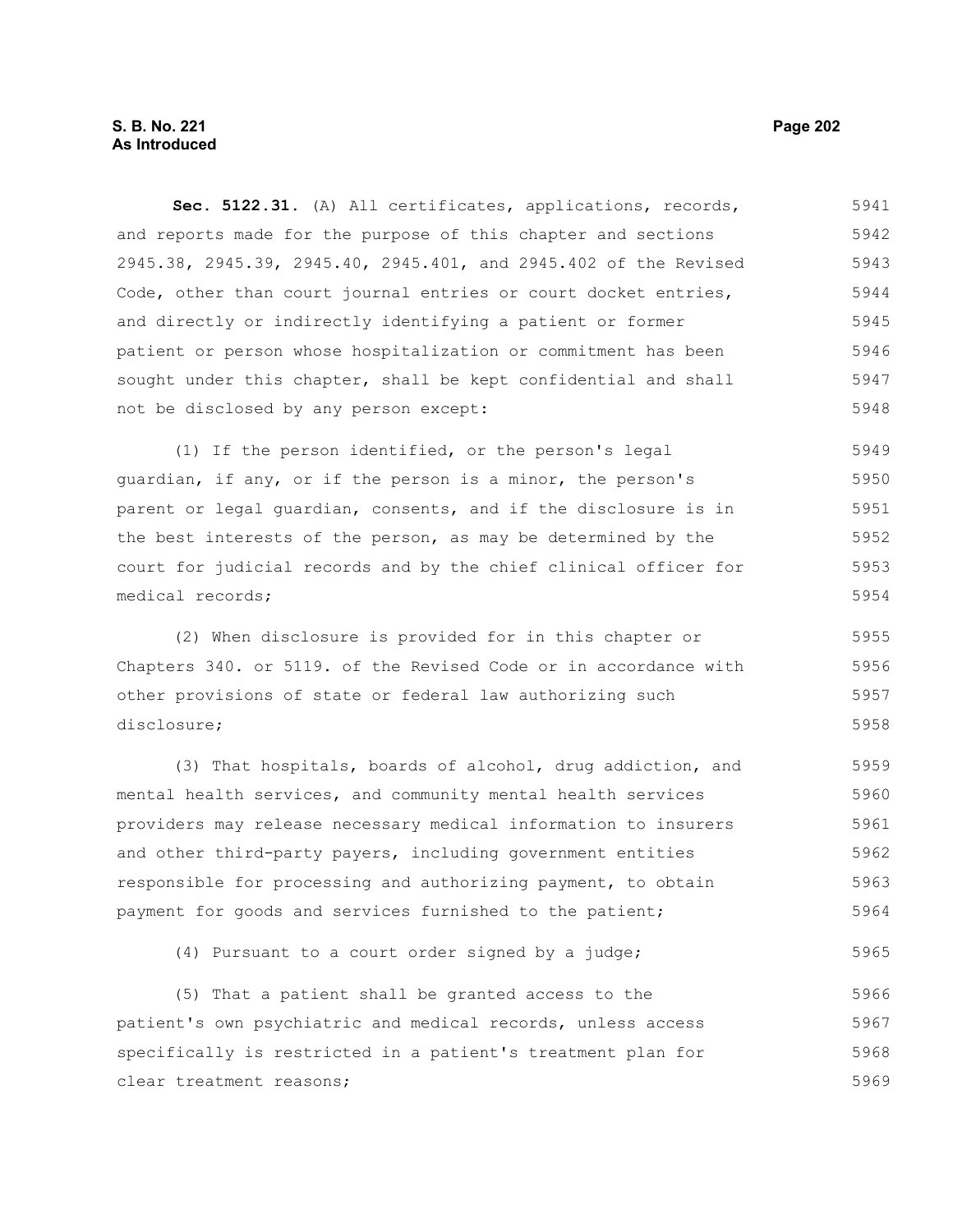## **S. B. No. 221 Page 203 As Introduced**

(6) That hospitals and other institutions and facilities within the department of mental health and addiction services may exchange psychiatric records and other pertinent information with other hospitals, institutions, and facilities of the department, and with community mental health services providers and boards of alcohol, drug addiction, and mental health services with which the department has a current agreement for patient care or services. Records and information that may be released pursuant to this division shall be limited to medication history, physical health status and history, financial status, summary of course of treatment in the hospital, summary of treatment needs, and a discharge summary, if any. 5970 5971 5972 5973 5974 5975 5976 5977 5978 5979 5980 5981 5982

(7) That hospitals within the department and other institutions and facilities within the department may exchange psychiatric records and other pertinent information with payers and other providers of treatment, health services, and recovery supports if the purpose of the exchange is to facilitate continuity of care for a patient or for the emergency treatment of an individual; 5983 5984 5985 5986 5987 5988 5989

(8) That a patient's family member who is involved in the provision, planning, and monitoring of services to the patient may receive medication information, a summary of the patient's diagnosis and prognosis, and a list of the services and personnel available to assist the patient and the patient's family, if the patient's treating physician determines that the disclosure would be in the best interests of the patient. No such disclosure shall be made unless the patient is notified first and receives the information and does not object to the disclosure. 5990 5991 5992 5993 5994 5995 5996 5997 5998 5999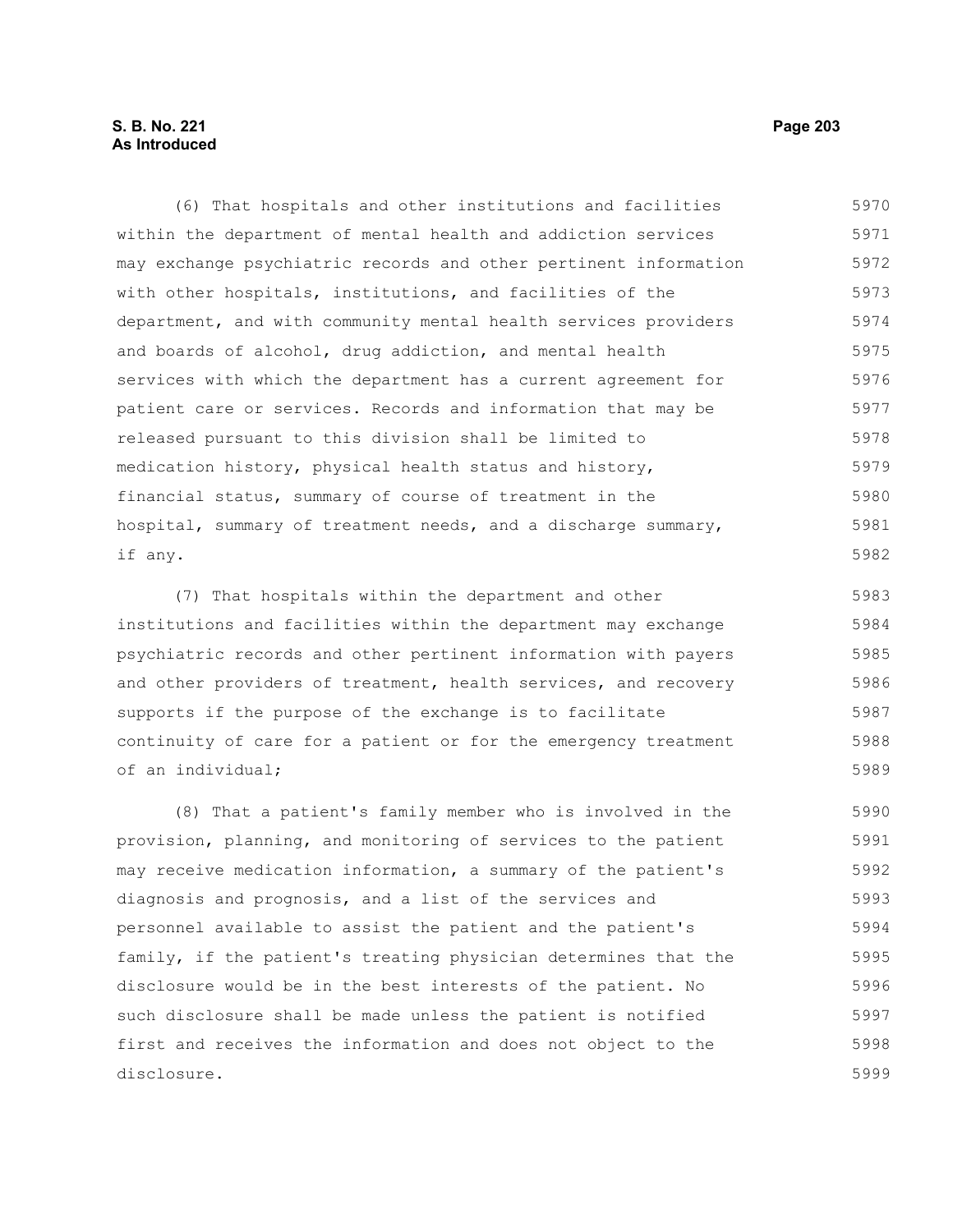## **S. B. No. 221 Page 204 As Introduced**

(9) That community mental health services providers may exchange psychiatric records and certain other information with the board of alcohol, drug addiction, and mental health services and other services providers in order to provide services to a person involuntarily committed to a board. Release of records under this division shall be limited to medication history, physical health status and history, financial status, summary of course of treatment, summary of treatment needs, and discharge summary, if any. 6000 6001 6002 6003 6004 6005 6006 6007 6008

(10) That information may be disclosed to the executor or the administrator of an estate of a deceased patient when the information is necessary to administer the estate; 6009 6010 6011

(11) That records in the possession of the Ohio history connection may be released to the closest living relative of a deceased patient upon request of that relative; 6012 6013 6014

(12) That records pertaining to the patient's diagnosis, course of treatment, treatment needs, and prognosis shall be disclosed and released to the appropriate prosecuting attorney if the patient was committed pursuant to section 2945.38, 2945.39, 2945.40, 2945.401, or 2945.402 of the Revised Code, or to the attorney designated by the board for proceedings pursuant to involuntary commitment under this chapter. 6015 6016 6017 6018 6019 6020 6021

(13) That the department of mental health and addiction services may exchange psychiatric hospitalization records, other mental health treatment records, and other pertinent information with the department of rehabilitation and correction and with the department of youth services to ensure continuity of care for inmates or offenders who are receiving mental health services in an institution of the department of rehabilitation and correction or the department of youth services and may 6022 6023 6024 6025 6026 6027 6028 6029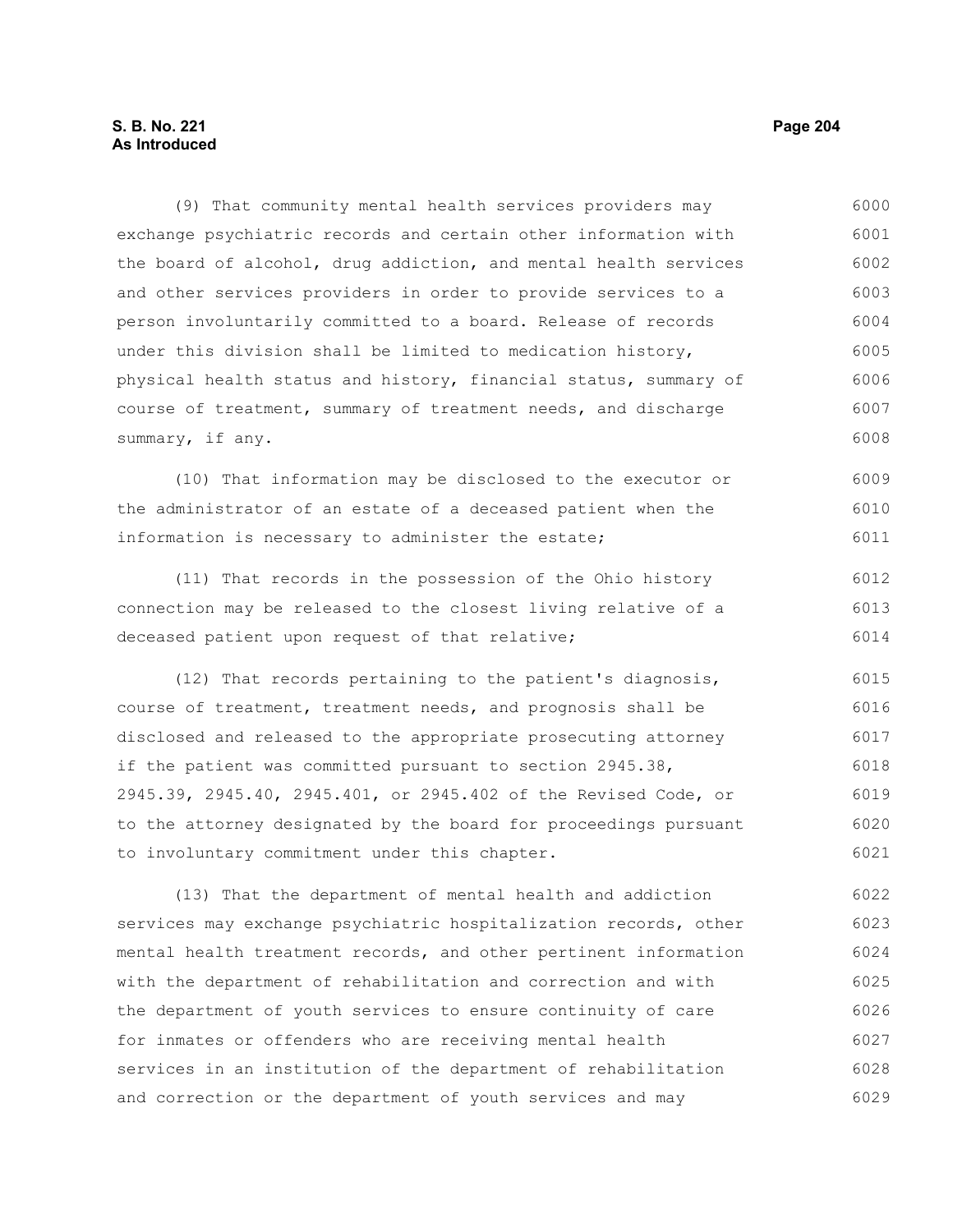## **S. B. No. 221 Page 205 As Introduced**

exchange psychiatric hospitalization records, other mental health treatment records, and other pertinent information with boards of alcohol, drug addiction, and mental health services and community mental health services providers to ensure continuity of care for inmates or offenders who are receiving mental health services in an institution and are scheduled for release within six months. The release of records under this division is limited to records regarding an inmate's or offender's medication history, physical health status and history, summary of course of treatment, summary of treatment needs, and a discharge summary, if any; (14) That records and reports relating to a person who has been deceased for fifty years or more are no longer considered confidential; (15) That if any law enforcement officer submits a written request to a hospital, board of alcohol, drug addiction, and mental health services, or community mental health services provider that requests the hospital, board, or provider to supply the officer with specified records, the hospital, board, or provider, except to the extent specifically prohibited by any law of this state or of the United States, shall supply to the officer a copy of any of the requested records the provider possesses, if all of the following apply with respect to the written request: (a) The request states that an official criminal investigation has begun regarding a specified person, that a criminal action or proceeding has been commenced against a specified person, or that proceedings for involuntary commitment or hospitalization have been commenced or are about to be commenced against a person under sections 5122.05 to 5122.15 of 6030 6031 6032 6033 6034 6035 6036 6037 6038 6039 6040 6041 6042 6043 6044 6045 6046 6047 6048 6049 6050 6051 6052 6053 6054 6055 6056 6057 6058 6059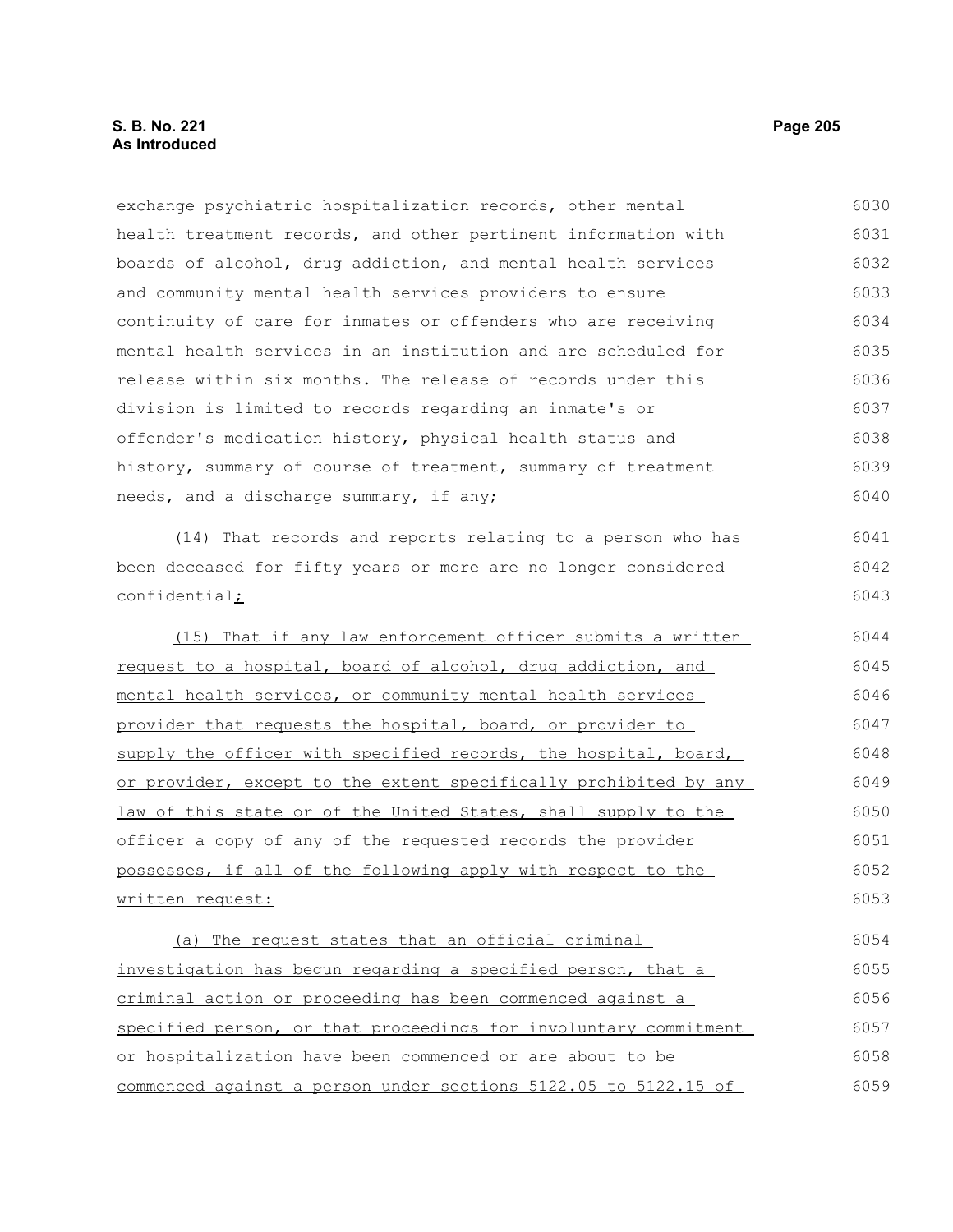#### the Revised Code;

| (b) The request asks the hospital, board, or provider to         | 6061 |
|------------------------------------------------------------------|------|
| supply to the officer copies of any records the hospital, board, | 6062 |
| or provider possesses that pertain to any test or the results of | 6063 |
| any test administered to the specified person to determine the   | 6064 |
| presence or concentration of alcohol, a drug of abuse, a         | 6065 |
| combination of them, a controlled substance, or a metabolite of  | 6066 |
| a controlled substance in the person's whole blood, blood serum  | 6067 |
| or plasma, breath, or urine at any time relevant to the criminal | 6068 |
| offense in question or to conduct regarding the basis of the     | 6069 |
| possible involuntary commitment or hospitalization of the person | 6070 |
| in question;                                                     | 6071 |
|                                                                  |      |

#### (c) The request conforms to section 2317.022 of the Revised Code. 6072 6073

(B) Before records are disclosed pursuant to divisions (A) (3), (6), and (9) of this section, the custodian of the records shall attempt to obtain the patient's consent for the disclosure. No person shall reveal the contents of a medical record of a patient except as authorized by law. 6074 6075 6076 6077 6078

(C) The managing officer of a hospital who releases necessary medical information under division (A)(3) of this section to allow an insurance carrier or other third party payor to comply with section 5121.43 of the Revised Code shall neither be subject to criminal nor civil liability. 6079 6080 6081 6082 6083

**Sec. 5122.311.** (A) (1) Notwithstanding any provision of the Revised Code to the contrary, if, on or after April 8, 2004, an individual is found by a court to be a mentally ill person subject to court order-or becomes an involuntary patient otherthan one who is a patient only for purposes of observation, or 6084 6085 6086 6087 6088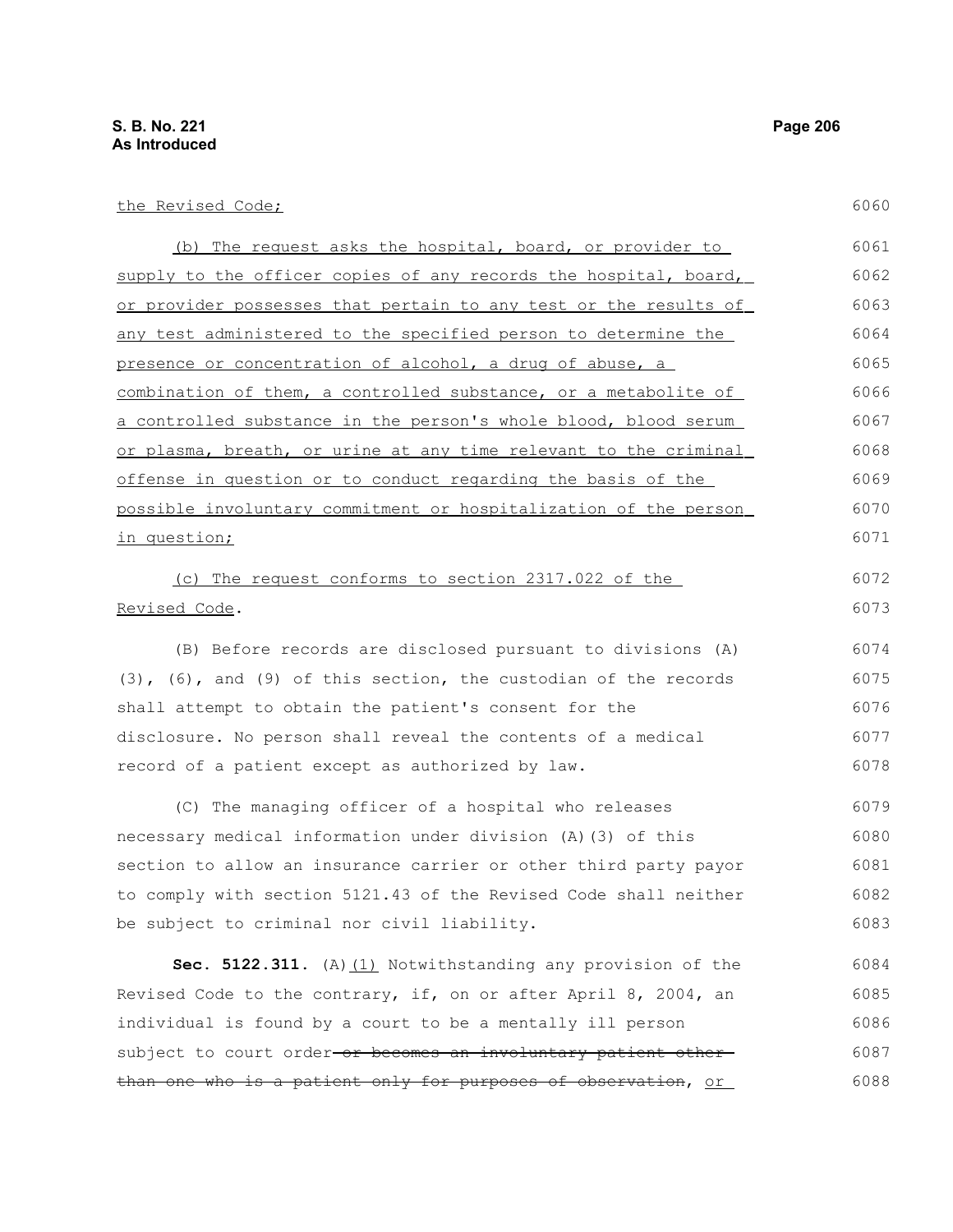if, on or after the effective date of this amendment, an individual is found by a court under section 5119.94 of the Revised Code to be a chronic alcoholic or a drug dependent person, the probate judge who made the adjudication or the chief clinical officer of the hospital, community mental health services provider, or facility in which the person is aninvoluntary patient shall notify the office of the attorney general, on the form described in division (C) of this section, of the identity of the individual and of the adjudication. The notification shall be transmitted by the judge  $\Theta$ r the chiefelinical officer not later than seven days after the adjudication-or commitment. (2) If a judge provides a notice to the attorney general under division (A)(1) of this section regarding an individual and if a judge subsequently determines that the individual no longer is a mentally ill person subject to court order or no longer is a chronic alcoholic or a drug dependent person, whichever is applicable, the judge shall notify the office of the attorney general, on the form described in division (C) of this section, of the identity of the individual and of the determination. The notification shall be transmitted by the judge not later than seven days after the determination. (B)(1) The office of the attorney general shall compile and maintain the notices it receives under division (A) of this section and the notices shall be used for the purpose of conducting incompetency records checks pursuant to section 6089 6090 6091 6092 6093 6094 6095 6096 6097 6098 6099 6100 6101 6102 6103 6104 6105 6106 6107 6108 6109 6110 6111 6112 6113 6114

311.41 of the Revised Code and as otherwise specified under division (B)(2) of this section. The notices and the information they contain are confidential, except as provided in this division and division (B)(2) of this section, and are not public records. 6115 6116 6117 6118 6119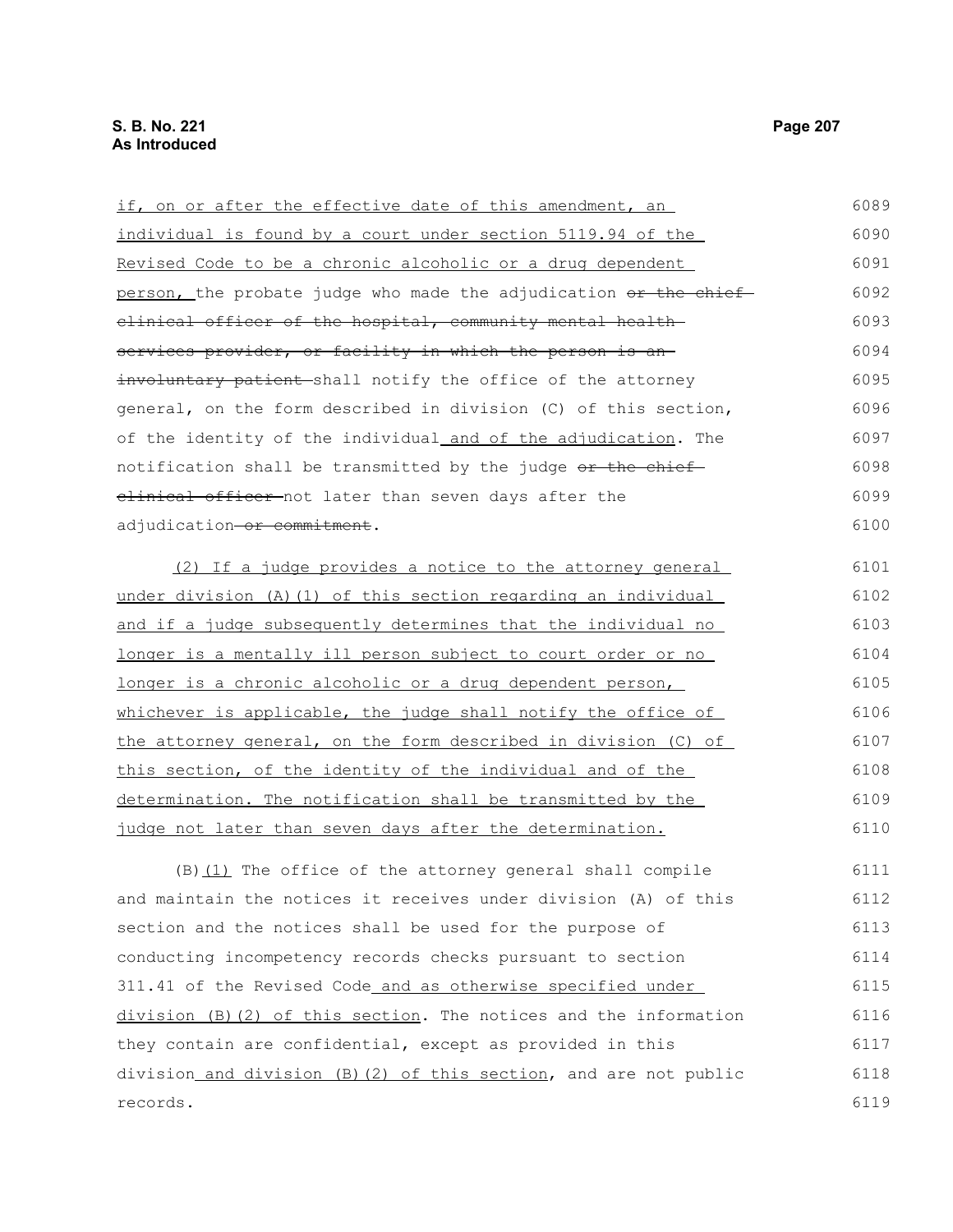| (2) Upon receipt of any notice under division (A) (1) of         | 6120 |
|------------------------------------------------------------------|------|
| this section with respect to an individual, the attorney general | 6121 |
| shall enter the information in the notice into the law           | 6122 |
| enforcement automated data system created by section 5503.10 of  | 6123 |
| the Revised Code, and known as LEADS, by the close of the next   | 6124 |
| business day after the day on which the notice is received.      | 6125 |
| (3) Upon receipt of any notice under division (A)(2) of          | 6126 |
| this section with respect to an individual, the attorney general | 6127 |
| shall take all steps necessary to ensure that the information in | 6128 |
| the notice previously received under division (A) (1) of this    | 6129 |
| section with respect to the individual is removed from LEADS by  | 6130 |
| the close of the next business day after the day on which the    | 6131 |
| notice is received and that it is terminated, cleared, or        | 6132 |
| canceled in the database of the national crime information       | 6133 |
| center (NCIC) maintained by the federal bureau of investigation  | 6134 |
| <u>in which it is maintained.</u>                                | 6135 |
| (C) The attorney general, by rule adopted under Chapter          | 6136 |

119. of the Revised Code, shall prescribe and make available to all probate judges and all chief clinical officers a form forms to be used by them for the purpose of making the notifications required by  $division\_divisions$  (A) (1) and (2) of this section. 6137 6138 6139 6140

**Sec. 5122.99.** (A) A person who violates division (B)(2) of section 5122.32 of the Revised Code shall be fined not more than two thousand five hundred dollars on a first offense and not more than twenty thousand dollars on a subsequent offense. 6141 6142 6143 6144

 (B) Whoever violates division (B) of section 5122.11 of the Revised Code is guilty of a misdemeanor of the first degree. 6145 6146

 **Sec. 5502.71.** (A) As used in this section: 6147

 (1) "Federally licensed firearms dealer" has the same 6148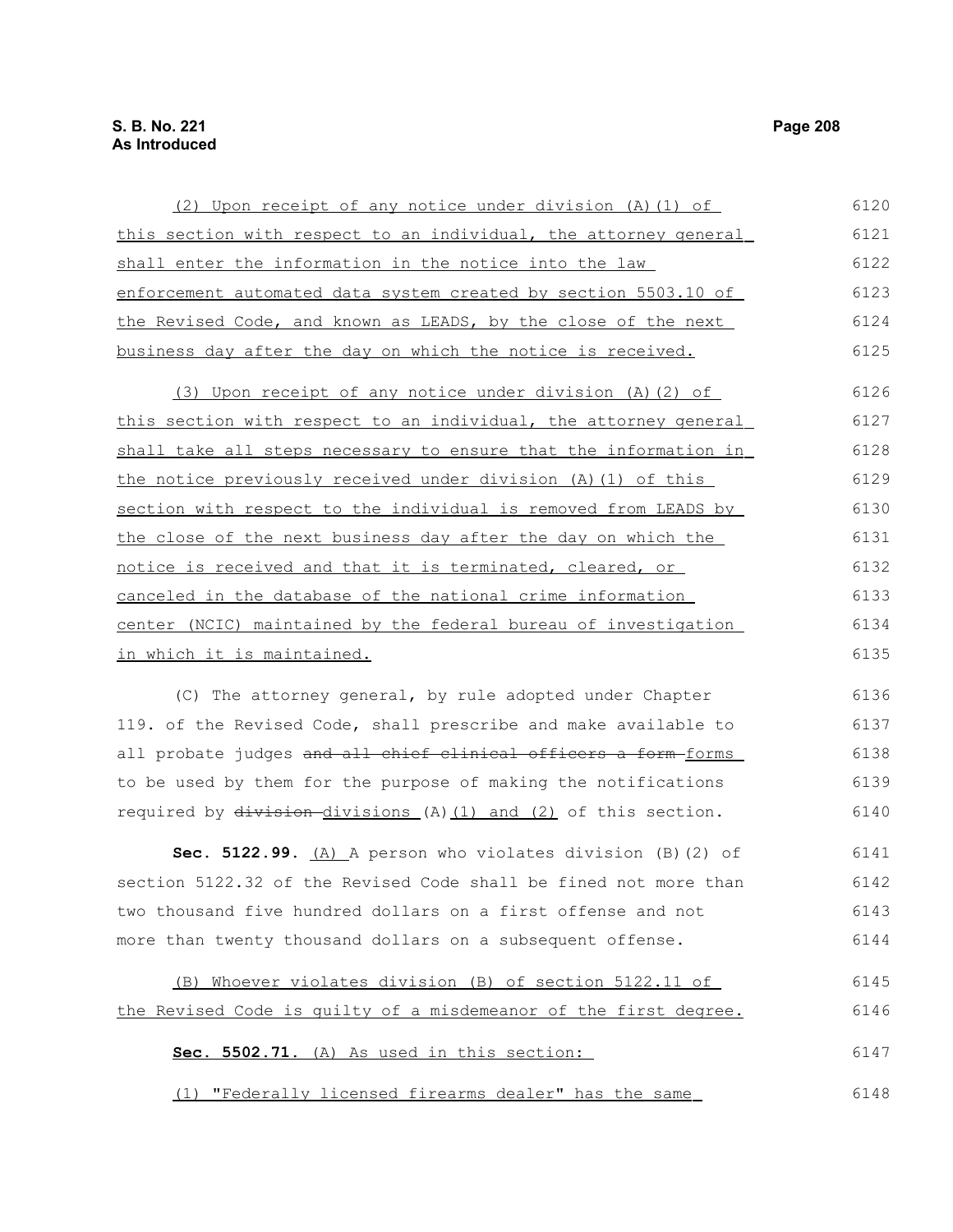| meaning as in section 5502.63 of the Revised Code.               | 6149 |
|------------------------------------------------------------------|------|
| (2) "Identification document" has the same meaning as in         | 6150 |
| section 311.51 of the Revised Code.                              | 6151 |
| (3) "Prospective transferee" means the person who is the         | 6152 |
| subject of a request made by a sheriff under division (B) of     | 6153 |
| this section requesting the department of public safety to       | 6154 |
| conduct background checks under this section.                    | 6155 |
| (4) "Transfer" means a person's sale, loaning, giving, or        | 6156 |
| furnishing of a firearm to another person.                       | 6157 |
| (B) The department of public safety shall establish a            | 6158 |
| mechanism for the conduct of background checks requested by a    | 6159 |
| person who wishes to receive a firearm by transfer from another  | 6160 |
| person who is not a federally licensed firearms dealer, and who  | 6161 |
| has filed a petition with a sheriff under division (B) (2) of    | 6162 |
| section 311.51 of the Revised Code requesting such background    | 6163 |
| checks of the petitioner. Upon receipt of a request for          | 6164 |
| background checks of a person that is made by a sheriff based on | 6165 |
| such a petition, the department shall do all of the following:   | 6166 |
| (1) Conduct a firearms disability background check to            | 6167 |
| ensure that none of the following apply to the prospective       | 6168 |
| transferee:                                                      | 6169 |
| (a) The prospective transferee is a fugitive from justice.       | 6170 |
| (b) The prospective transferee is under indictment for or        | 6171 |
| has been convicted of any felony offense of violence or has been | 6172 |
| adjudicated a delinquent child for the commission of an offense  | 6173 |
| that, if committed by an adult, would have been a felony offense | 6174 |
| <u>of violence.</u>                                              | 6175 |
| The prospective transferee is under indictment for or<br>(C)     | 6176 |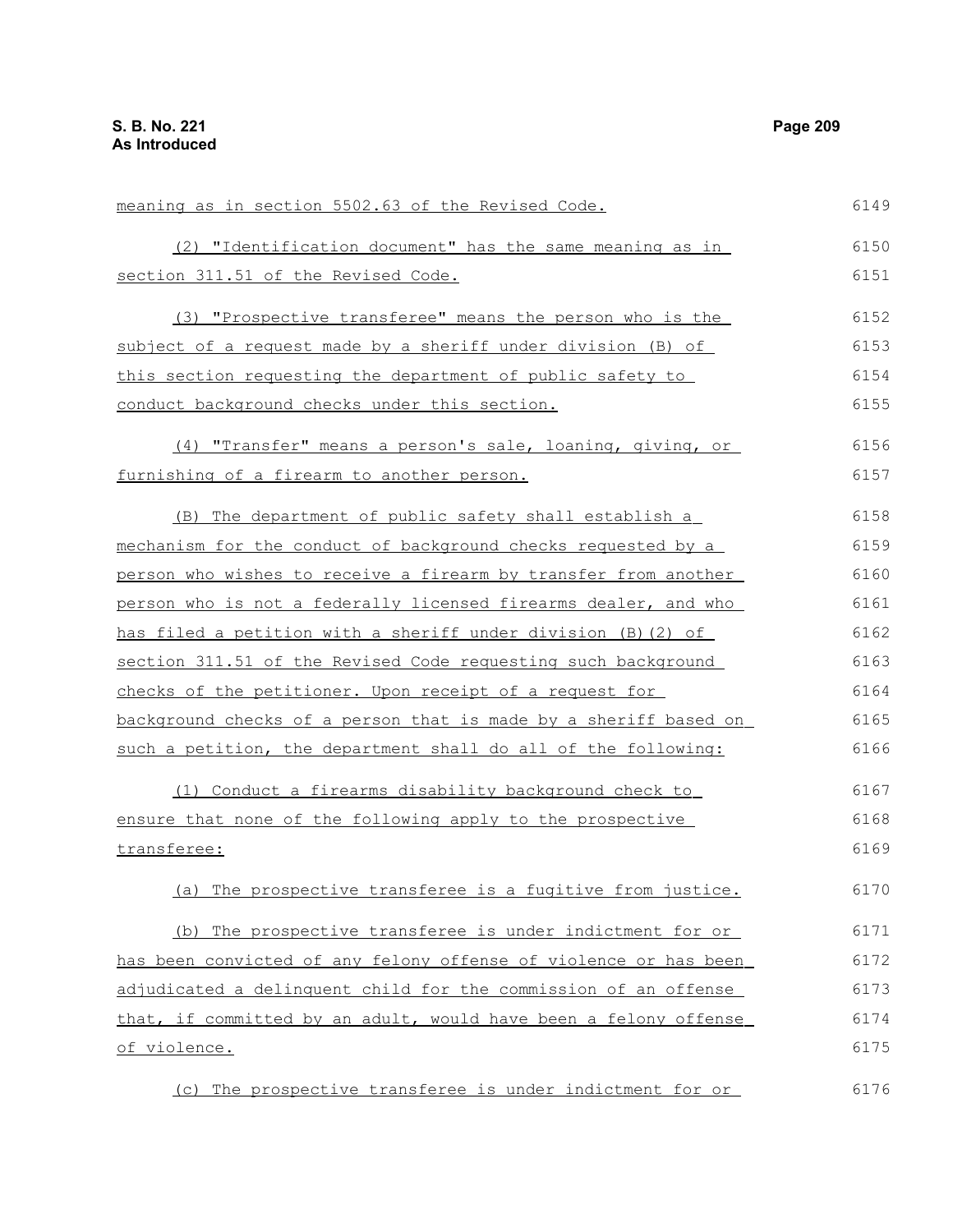| has been convicted of any felony offense involving the illegal    | 6177 |
|-------------------------------------------------------------------|------|
| possession, use, sale, administration, distribution, or           | 6178 |
| trafficking in any drug of abuse or has been adjudicated a        | 6179 |
| delinquent child for the commission of an offense that if         | 6180 |
| committed by an adult would have been a felony involving the      | 6181 |
| illegal possession, use, sale, administration, distribution, or   | 6182 |
| trafficking in any drug of abuse.                                 | 6183 |
| (d) The prospective transferee is a drug dependent person         | 6184 |
| <u>or in danger of drug dependence or is a chronic alcoholic.</u> | 6185 |
| (e) The prospective transferee has been adjudicated as a          | 6186 |
| mental defective, has been committed to any mental institution,   | 6187 |
| is under adjudication of mental incompetence, has been found by   | 6188 |
| a court to be a mentally ill person subject to court order, or    | 6189 |
| is an involuntary patient other than one who is a patient only    | 6190 |
| for purposes of observation. As used in this division, "mentally  | 6191 |
| ill person subject to court order" and "patient" have the same    | 6192 |
| meanings as in section 5122.01 of the Revised Code.               | 6193 |
| (f) The prospective transferee is prohibited from                 | 6194 |
| acquiring, possessing, or using firearms pursuant to 18 U.S.C.    | 6195 |
| 922(g) or 18 U.S.C. 922(n).                                       | 6196 |
| (2) Conduct any other background checks that are necessary        | 6197 |
| <u>for the department to determine whether the prospective</u>    | 6198 |
| transferee is prohibited by section 2923.13 of the Revised Code,  | 6199 |
| 18 U.S.C. 922(g), or 18 U.S.C. 922(n) from acquiring,             | 6200 |
| possessing, or using any firearm.                                 | 6201 |
| (C)(1) The department shall initiate the background check         | 6202 |
| described in division (B) (1) of this section, and any background | 6203 |
| check the department determines is necessary under division (B)   | 6204 |
| (2) of this section, immediately upon receiving the request for   | 6205 |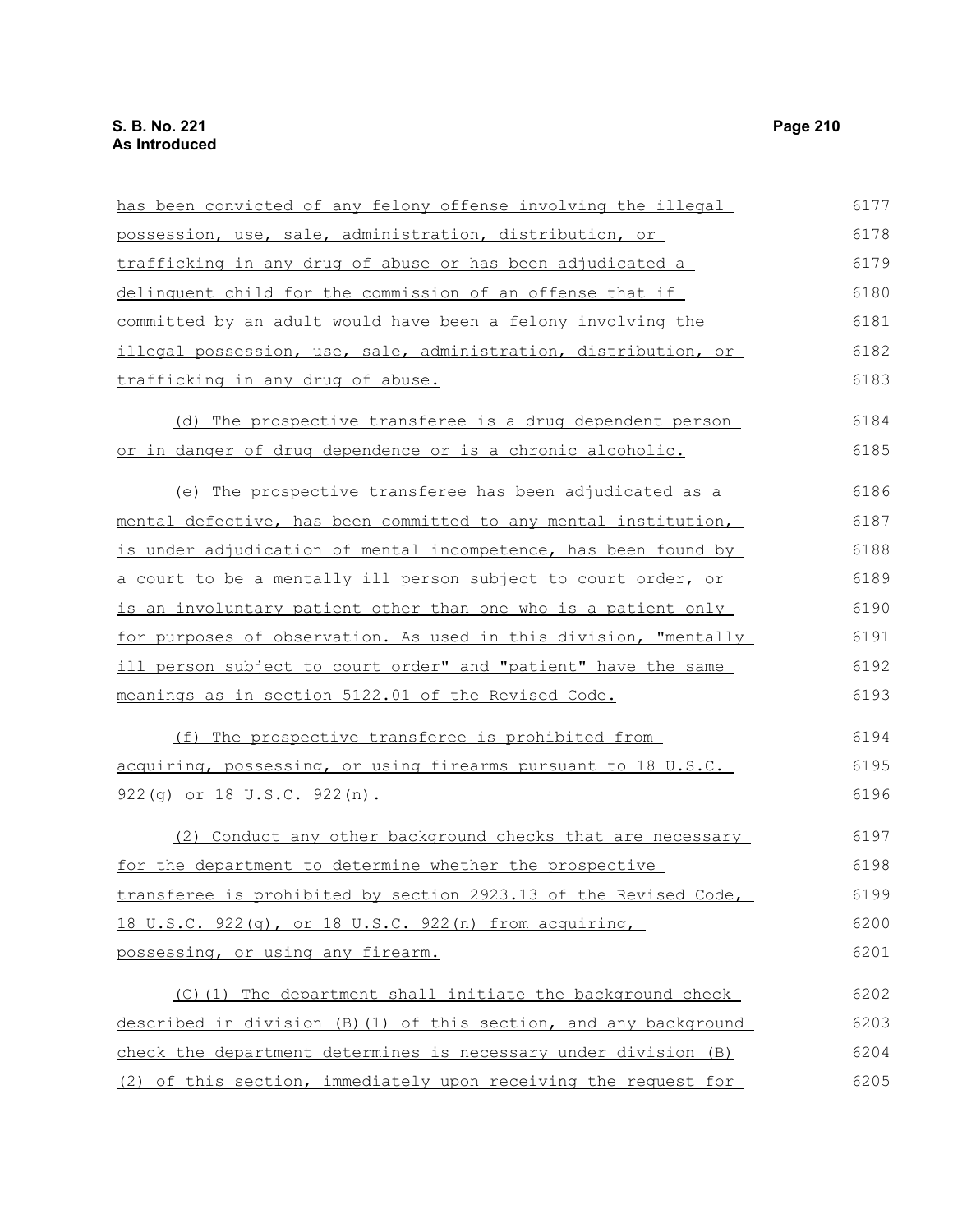6206

| (2) The department shall search all federal and state              | 6207 |
|--------------------------------------------------------------------|------|
| databases necessary to complete the background check described     | 6208 |
| in division (B) (1) of this section, and any background check the  | 6209 |
| department determines is necessary under division (B) (2) of this  | 6210 |
| section. Upon completion of the background checks, the             | 6211 |
| department shall notify the sheriff who requested the background   | 6212 |
| checks as described in section 311.51 of the Revised Code of the   | 6213 |
| results of the checks and, unless the applicant is prohibited by   | 6214 |
| state or federal law, including section 2923.13 of the Revised     | 6215 |
| Code, 18 U.S.C. $922(q)$ , or 18 U.S.C. $922(n)$ , from acquiring, | 6216 |
| possessing, or using firearms, the department shall issue a        | 6217 |
| seller's protection certificate as required by section 311.51 of   | 6218 |
| the Revised Code. If the applicant is prohibited by state or       | 6219 |
| federal law, including section 2923.13 of the Revised Code, 18     | 6220 |
| U.S.C. 922(q), or 18 U.S.C. 922(n), from acquiring, possessing,    | 6221 |
| or using firearms, the department shall not issue a seller's       | 6222 |
| protection certificate and shall notify the sheriff that the       | 6223 |
| certificate is denied.                                             | 6224 |
| (D) A seller's protection certificate issued under this            | 6225 |
| section shall identify the prospective transferee who was the      | 6226 |
| subject of the background checks conducted as described in         | 6227 |
| $division (C) (2) of this section that were the basis of the$      | 6228 |
| issuance of the certificate in a manner that will sufficiently     | 6229 |
| allow a person who is transferring a firearm to the prospective    | 6230 |
| transferee to validate the identity of the prospective             | 6231 |
| transferee by using the prospective transferee's identification    | 6232 |
| document. The certificate shall state the name, age, gender,       | 6233 |
| date of birth, and residence address of the prospective            | 6234 |
| transferee. The certificate shall specify the date on which it     | 6235 |
| is issued and shall state that the certificate is valid for        | 6236 |

is issued and shall state that the certificate is valid for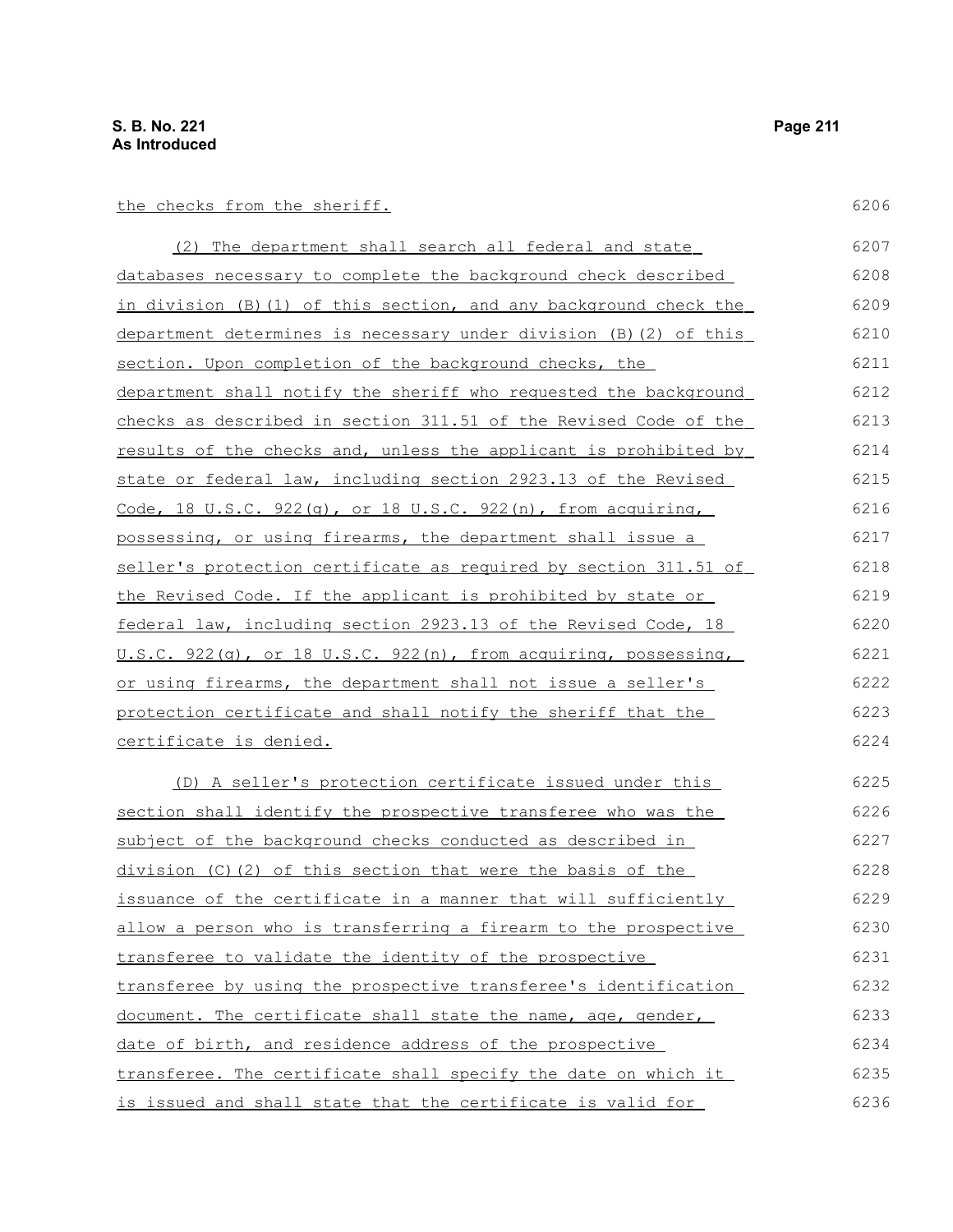| ninety days. The certificate shall include a unique confirmation | 6237 |
|------------------------------------------------------------------|------|
| number that shall be used only for the purpose of verifying that | 6238 |
| background checks were conducted pursuant to this section. The   | 6239 |
| certificate shall state that, at the time of its issuance, the   | 6240 |
| prospective transferee was not prohibited pursuant to section    | 6241 |
| 2923.13 of the Revised Code, 18 U.S.C. 922(g), or 18 U.S.C.      | 6242 |
| 922 (n) from acquiring, possessing, or using firearms.           | 6243 |
| (E) A request for background checks made by a sheriff            | 6244 |
| based on a petition filed under division (B) (2) of section      | 6245 |
| 311.51 of the Revised Code, all information related to such a    | 6246 |
| request, the results of the background checks, and the fact of   | 6247 |
| the issuance of a seller's protection certificate, if            | 6248 |
| applicable, are not public records under section 149.43 of the   | 6249 |
| Revised Code and are not subject to inspection or copying under  | 6250 |
| that section. A request for background checks made by a sheriff  | 6251 |
| based on a petition filed under division (B) (2) of section      | 6252 |
| 311.51 of the Revised Code, all information related to such a    | 6253 |
| request, the results of the background checks, and the fact of   | 6254 |
| the issuance of a seller's protection certificate, if            | 6255 |
| applicable, are confidential and shall not be divulged to any    | 6256 |
| person other than for purposes of this section, section 311.51   | 6257 |
| of the Revised Code, and divisions (A) (10) and (D) of section   | 6258 |
| 2923.20 of the Revised Code.                                     | 6259 |
| (F) Nothing in this section requires that, before a person       | 6260 |
| may transfer a firearm to another person, a sheriff must request | 6261 |
| background checks as described in division (B) of this section   | 6262 |
| of the person being transferred the firearm, the department of   | 6263 |
| public safety must conduct background checks as described in     | 6264 |
| division (C) of this section of the person being transferred the | 6265 |
| firearm, or the person being transferred the firearm must be     | 6266 |

 issued a seller's protection certificate under division (D) of 6267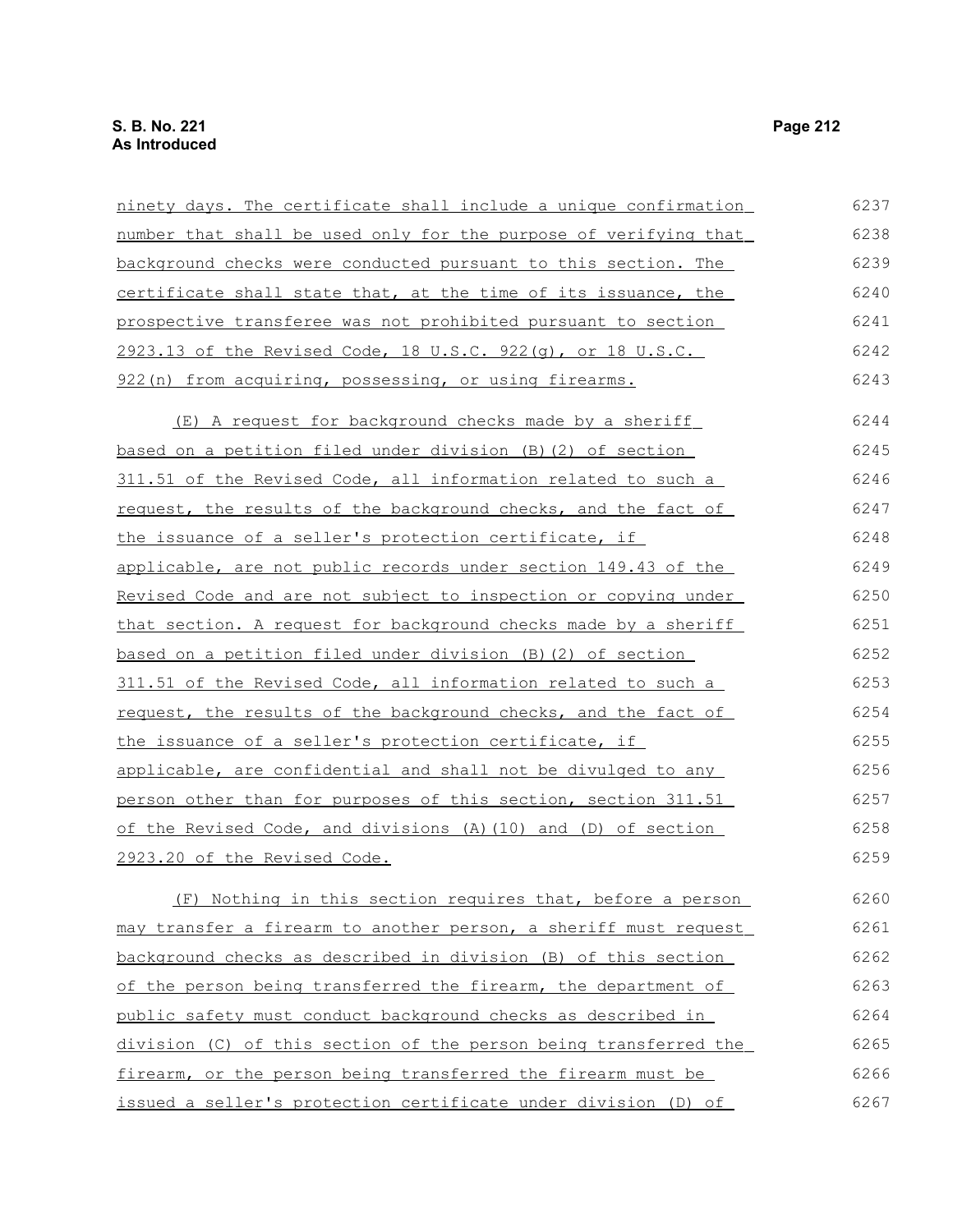# this section.

| (G) (1) If the department of public safety denies the            | 6269 |
|------------------------------------------------------------------|------|
| issuance of a seller's protection certificate under this section | 6270 |
| and section 311.51 of the Revised Code, and if the subject       | 6271 |
| prospective transferee believes the denial was based on          | 6272 |
| incorrect information received or used by the department in      | 6273 |
| conducting the background checks that were the basis of the      | 6274 |
| denial, the prospective transferee may challenge the background  | 6275 |
| check results by using the challenge and review procedure of the | 6276 |
| department of public safety established pursuant to division (G) | 6277 |
| (2) of this section.                                             | 6278 |
| (2) The department of public safety shall prescribe a            | 6279 |
| challenge and review procedure for applicants to use to          | 6280 |
| challenge criminal records checks under division (G) (1) of this | 6281 |
| section.                                                         | 6282 |
| Section 2. That existing sections 2151.34, 2317.02,              | 6283 |
| 2317.022, 2317.422, 2903.213, 2903.214, 2919.26, 2923.13,        | 6284 |
| 2923.18, 2923.20, 2923.21, 2923.31, 2929.14, 2935.01, 2935.10,   | 6285 |
| 2941.141, 2941.145, 3113.31, 5119.01, 5119.61, 5119.90, 5119.92, | 6286 |
| 5119.93, 5119.94, 5119.96, 5119.97, 5119.99, 5122.10, 5122.11,   | 6287 |
| 5122.13, 5122.141, 5122.15, 5122.31, 5122.311, and 5122.99 of    | 6288 |
| the Revised Code are hereby repealed.                            | 6289 |
| Section 3. The General Assembly, applying the principle          | 6290 |
| stated in division (B) of section 1.52 of the Revised Code that  | 6291 |
| amendments are to be harmonized if reasonably capable of         | 6292 |
| simultaneous operation, finds that the following sections,       | 6293 |
| presented in this act as composites of the sections as amended   | 6294 |
| by the acts indicated, are the resulting versions of the         | 6295 |
| sections in effect prior to the effective date of the sections   | 6296 |
| as presented in this act:                                        | 6297 |